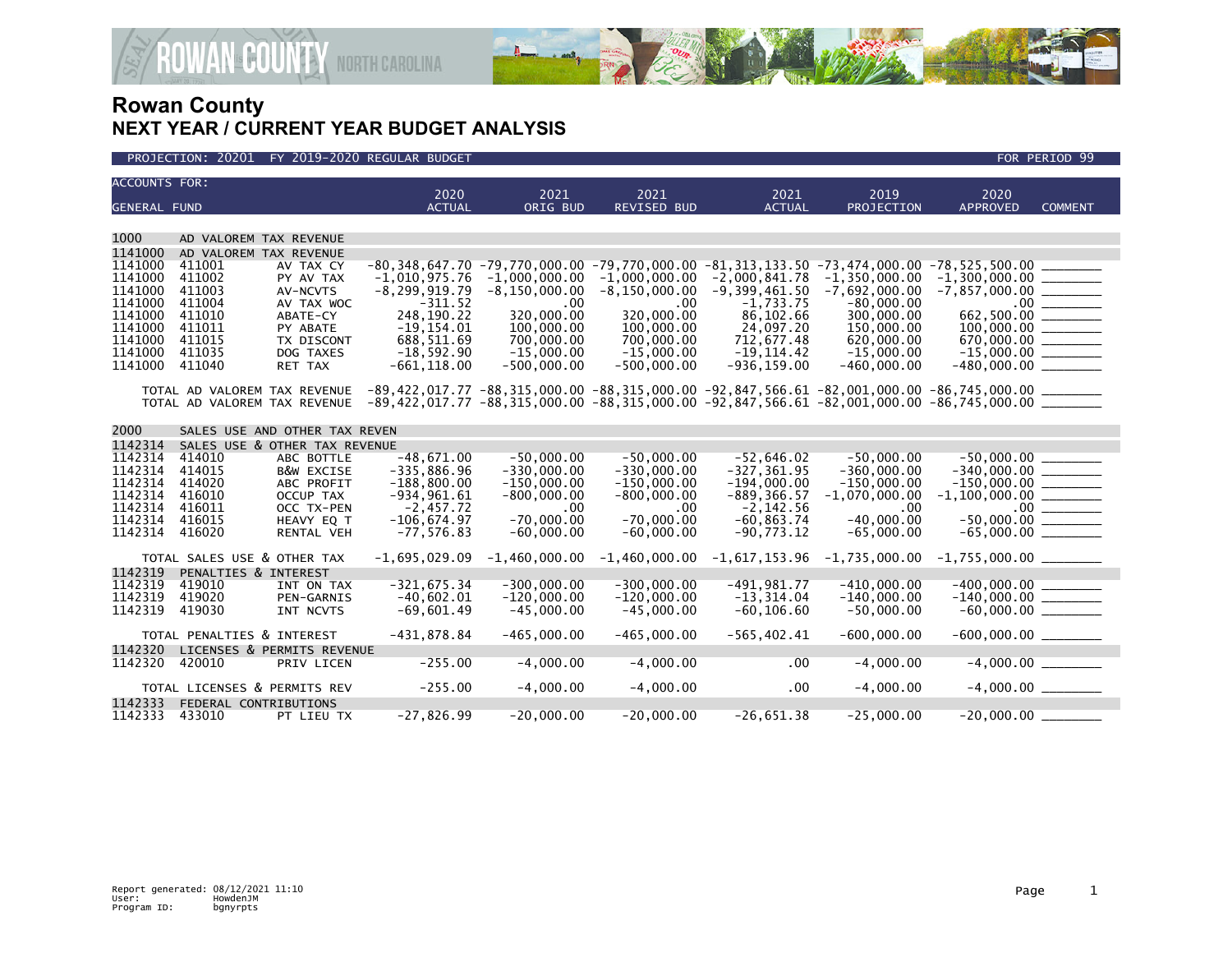

### PROJECTION: 20201 FY 2019-2020 REGULAR BUDGET FOR PERIOD 99

| <b>ACCOUNTS FOR:</b>                                                                 |                                                                              |                                                                                                              | 2020                                                                                                                               | 2021                                                                                                                               | 2021                                                                                                                                   | 2021                                                                                                                               | 2019                                                                                                                             | 2020                                                                                                                                                                                                                                         |                |
|--------------------------------------------------------------------------------------|------------------------------------------------------------------------------|--------------------------------------------------------------------------------------------------------------|------------------------------------------------------------------------------------------------------------------------------------|------------------------------------------------------------------------------------------------------------------------------------|----------------------------------------------------------------------------------------------------------------------------------------|------------------------------------------------------------------------------------------------------------------------------------|----------------------------------------------------------------------------------------------------------------------------------|----------------------------------------------------------------------------------------------------------------------------------------------------------------------------------------------------------------------------------------------|----------------|
| <b>GENERAL FUND</b>                                                                  |                                                                              |                                                                                                              | <b>ACTUAL</b>                                                                                                                      | ORIG BUD                                                                                                                           | <b>REVISED BUD</b>                                                                                                                     | <b>ACTUAL</b>                                                                                                                      | PROJECTION                                                                                                                       | <b>APPROVED</b>                                                                                                                                                                                                                              | <b>COMMENT</b> |
|                                                                                      | TOTAL FEDERAL CONTRIBUTIONS                                                  |                                                                                                              | $-27,826.99$                                                                                                                       | $-20,000.00$                                                                                                                       | $-20,000.00$                                                                                                                           | $-26,651.38$                                                                                                                       | $-25,000.00$                                                                                                                     |                                                                                                                                                                                                                                              |                |
| 1142335                                                                              | SALES TAXES                                                                  |                                                                                                              |                                                                                                                                    |                                                                                                                                    |                                                                                                                                        |                                                                                                                                    |                                                                                                                                  |                                                                                                                                                                                                                                              |                |
| 1142335<br>1142335<br>1142335<br>1142335<br>1142335<br>1142335<br>1142335<br>1142335 | 435501<br>435502<br>435503<br>435504<br>435505<br>435506<br>435507<br>435508 | <b>1CENT SAL</b><br>HLD HARMLE<br>UN-ART 40<br>RE-ART 40<br>UN-ART 42<br>RE-ART 42<br>UN-ART 44<br>UN-ART 46 | 3,206,263.11<br>$-5, 291, 430.74$<br>$-1,888,626.46$<br>$-2, 142, 949.48$<br>$-3,777,252.93$<br>$-2,747,445.01$<br>$-3,798,468.41$ | 2,850,000.00<br>$-4, 550, 000.00$<br>$-1,650,000.00$<br>$-1,600,000.00$<br>$-3,300,000.00$<br>$-2,300,000.00$<br>$-3, 150, 000.00$ | 2,850,000.00<br>$-4,550,000.00$<br>$-2, 150, 000.00$<br>$-1,600,000.00$<br>$-4, 300, 000.00$<br>$-2, 300, 000.00$<br>$-3, 150, 000.00$ | 2,691,146.12<br>$-4, 944, 929.95$<br>$-1,789,780.78$<br>$-1,822,122.94$<br>$-3,579,561.58$<br>$-2, 364, 249.11$<br>$-3,501,371.24$ | 3,050,000.00<br>$-4,850,000.00$<br>$-1,750,000.00$<br>$-1,700,000.00$<br>$-3,500,000.00$<br>$-2,475,000.00$<br>$-3, 250, 000.00$ | $-12,091,211.74$ $-10,100,000.00$ $-10,100,000.00$ $-11,026,637.16$ $-10,325,000.00$ $-11,150,000.00$ $\_\_$<br>$3,100,000.00$ ________<br>$-3,600,000.00$ ________<br>$-2,500,000.00$ _________                                             |                |
|                                                                                      |                                                                              |                                                                                                              |                                                                                                                                    |                                                                                                                                    |                                                                                                                                        |                                                                                                                                    |                                                                                                                                  |                                                                                                                                                                                                                                              |                |
|                                                                                      | TOTAL SALES TAXES                                                            |                                                                                                              |                                                                                                                                    |                                                                                                                                    |                                                                                                                                        |                                                                                                                                    |                                                                                                                                  | $-28,531,121.66$ $-23,800,000.00$ $-25,300,000.00$ $-26,337,506.64$ $-24,800,000.00$ $-26,300,000.00$ $-$                                                                                                                                    |                |
| 1142338<br>1142338<br>1142338                                                        | LOCAL GOVNT CONTRIBUTIONS<br>438070<br>438080                                | LGC-SALISB<br>$N/R$ -GAAP                                                                                    | $-50,000.00$<br>50,000.00                                                                                                          | $-50,000.00$<br>.00                                                                                                                | $-50,000.00$<br>$.00 \ \,$                                                                                                             | $-50,000.00$<br>50,000.00                                                                                                          | $-50,000.00$<br>.00                                                                                                              |                                                                                                                                                                                                                                              |                |
|                                                                                      | TOTAL LOCAL GOVNT CONTRIBUTI<br>TOTAL SALES USE AND OTHER TA                 |                                                                                                              | $.00 \,$                                                                                                                           | $-50.000.00$                                                                                                                       | $-50,000.00$                                                                                                                           | .00                                                                                                                                | $-50,000.00$                                                                                                                     | $-50,000.00$ ________<br>$-30,686,111.\overline{58}$ $-25,799,\overline{000}.\overline{00}$ $-27,299,\overline{000}.\overline{00}$ $-28,546,714.\overline{39}$ $-27,214,\overline{000}.\overline{00}$ $-28,729,\overline{000}.\overline{00}$ |                |
| 3000                                                                                 | OTHER GENERAL REVENUE                                                        |                                                                                                              |                                                                                                                                    |                                                                                                                                    |                                                                                                                                        |                                                                                                                                    |                                                                                                                                  |                                                                                                                                                                                                                                              |                |
| 1143335<br>1143335                                                                   | FEE REVENUES<br>453026                                                       | CABLE FRAN                                                                                                   | $-330,018.94$                                                                                                                      | $-340,000.00$                                                                                                                      | $-340,000.00$                                                                                                                          | $-245, 394.82$                                                                                                                     | $-390,000.00$                                                                                                                    | $-370,000.00$ ________                                                                                                                                                                                                                       |                |
|                                                                                      | TOTAL FEE REVENUES                                                           |                                                                                                              | $-330,018.94$                                                                                                                      | $-340,000.00$                                                                                                                      | $-340,000.00$                                                                                                                          | $-245, 394.82$                                                                                                                     | $-390,000.00$                                                                                                                    | $-370,000.00$ ________                                                                                                                                                                                                                       |                |
| 1143361<br>1143361                                                                   | INTEREST INCOME<br>461010                                                    | INT-GEN FD                                                                                                   | $-1, 531, 360.13$                                                                                                                  | $-900,000.00$                                                                                                                      | $-900,000.00$                                                                                                                          | $-156, 383.90$                                                                                                                     | $-480,000.00$                                                                                                                    | $-900,000.00$ ________                                                                                                                                                                                                                       |                |
|                                                                                      | TOTAL INTEREST INCOME                                                        |                                                                                                              | $-1, 531, 360.13$                                                                                                                  | $-900,000.00$                                                                                                                      | $-900,000.00$                                                                                                                          | $-156, 383.90$                                                                                                                     | $-480,000.00$                                                                                                                    |                                                                                                                                                                                                                                              |                |
| 1143363<br>1143363<br>1143363<br>1143363                                             | <b>RENT REVENUE</b><br>462010<br>462020<br>462995                            | AG BLDG RT<br>CEL TOW RT<br>OTHER RNT                                                                        | $-18.348.00$<br>$-13,687.92$<br>$-18,801.00$                                                                                       | $-18.300.00$<br>$-13,600.00$<br>$-22,800.00$                                                                                       | $-18.300.00$<br>$-13,600.00$<br>$-22,800.00$                                                                                           | $-18, 348.00$<br>$-13,897.65$<br>$-22, 125.00$                                                                                     | $-18.300.00$<br>$-13,600.00$<br>$-21,600.00$                                                                                     | $-13,600.00$ ________                                                                                                                                                                                                                        |                |
|                                                                                      | TOTAL RENT REVENUE                                                           |                                                                                                              | $-50,836.92$                                                                                                                       | $-54,700.00$                                                                                                                       | $-54,700.00$                                                                                                                           | $-54, 370.65$                                                                                                                      | $-53,500.00$                                                                                                                     |                                                                                                                                                                                                                                              |                |
| 1143389<br>1143389                                                                   | <b>OTHER REVENUE</b><br>489995                                               | MISC RECPT                                                                                                   | $-138,871.39$                                                                                                                      | $-130,000.00$                                                                                                                      | $-130,000.00$                                                                                                                          | $-122,800.00$                                                                                                                      | $-110,000.00$                                                                                                                    |                                                                                                                                                                                                                                              |                |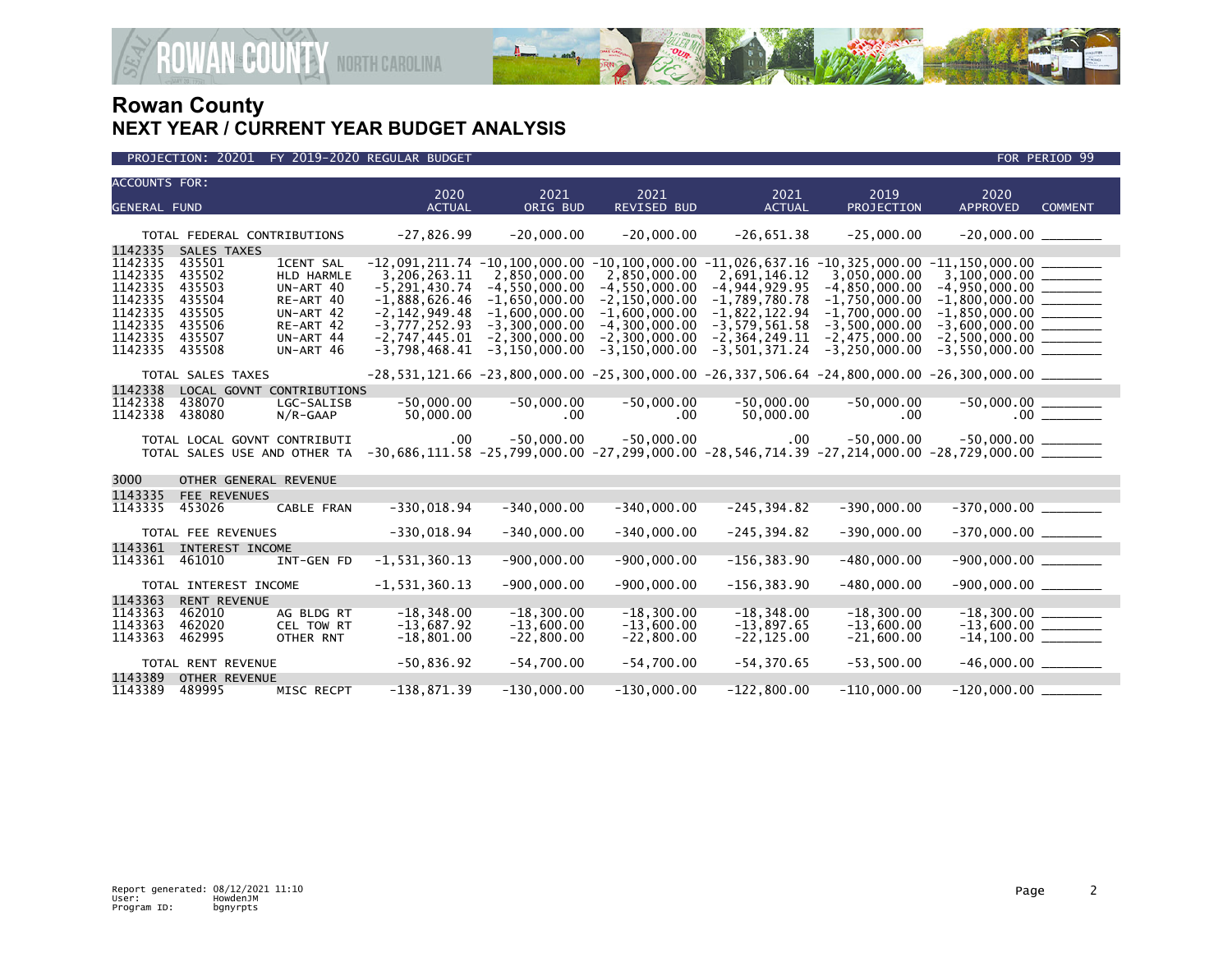

| <b>ACCOUNTS FOR:</b>                                                                                                                                                                               |                                                                                                                                                                                  |                                                                                                                                                                                                                                                            |                                                                                                                                                                                                 |                                                                                                                                                                                                            |                                                                                                                                                                                                            |                                                                                                                                                                                                    |                                                                                                                                                                          |                                                                 |                                                  |
|----------------------------------------------------------------------------------------------------------------------------------------------------------------------------------------------------|----------------------------------------------------------------------------------------------------------------------------------------------------------------------------------|------------------------------------------------------------------------------------------------------------------------------------------------------------------------------------------------------------------------------------------------------------|-------------------------------------------------------------------------------------------------------------------------------------------------------------------------------------------------|------------------------------------------------------------------------------------------------------------------------------------------------------------------------------------------------------------|------------------------------------------------------------------------------------------------------------------------------------------------------------------------------------------------------------|----------------------------------------------------------------------------------------------------------------------------------------------------------------------------------------------------|--------------------------------------------------------------------------------------------------------------------------------------------------------------------------|-----------------------------------------------------------------|--------------------------------------------------|
| <b>GENERAL FUND</b>                                                                                                                                                                                |                                                                                                                                                                                  |                                                                                                                                                                                                                                                            | 2020<br><b>ACTUAL</b>                                                                                                                                                                           | 2021<br>ORIG BUD                                                                                                                                                                                           | 2021<br><b>REVISED BUD</b>                                                                                                                                                                                 | 2021<br><b>ACTUAL</b>                                                                                                                                                                              | 2019<br>PROJECTION                                                                                                                                                       | 2020<br><b>APPROVED</b>                                         | <b>COMMENT</b>                                   |
|                                                                                                                                                                                                    |                                                                                                                                                                                  |                                                                                                                                                                                                                                                            |                                                                                                                                                                                                 |                                                                                                                                                                                                            |                                                                                                                                                                                                            |                                                                                                                                                                                                    |                                                                                                                                                                          |                                                                 |                                                  |
|                                                                                                                                                                                                    | TOTAL OTHER REVENUE                                                                                                                                                              |                                                                                                                                                                                                                                                            | $-138,871.39$                                                                                                                                                                                   | $-130,000.00$                                                                                                                                                                                              | $-130,000.00$                                                                                                                                                                                              | $-122.800.00$                                                                                                                                                                                      | $-110,000.00$                                                                                                                                                            |                                                                 |                                                  |
| 1143390<br>1143390<br>1143390<br>1143390<br>1143390                                                                                                                                                | OTHER FINANCING SOURCES<br>490010<br>490020<br>492030<br>495000                                                                                                                  | OFS-INST P<br>OFS-LN PRO<br>PROP SALE<br>APPFB-UNR                                                                                                                                                                                                         | $-1,600,000.00$<br>$-19,220.00$<br>.00<br>$.00 \,$                                                                                                                                              | $-900,000.00$<br>$.00 \ \,$<br>.00<br>$-5,887,752.00$                                                                                                                                                      | $-900,000.00$<br>.00<br>$.00 \times$<br>$-9,538,225.00$                                                                                                                                                    | $.00 \times$<br>$-52,774.64$                                                                                                                                                                       | $.00 \,$<br>.00                                                                                                                                                          | $-900,000.00$ $-1,150,000.00$ $-1,000,000.00$ $\qquad \qquad$   | $.00$ $\frac{$                                   |
|                                                                                                                                                                                                    | TOTAL OTHER FINANCING SOURCE<br>TOTAL OTHER GENERAL REVENUE                                                                                                                      |                                                                                                                                                                                                                                                            | $-1,619,220.00$<br>$-3,670,307.38$                                                                                                                                                              |                                                                                                                                                                                                            | -6,787,752.00 -10,438,225.00<br>$-8,212,452.00$ $-11,862,925.00$ $-1,531,724.01$ $-13,938,269.00$ $-12,680,553.00$ $\_\_$                                                                                  |                                                                                                                                                                                                    |                                                                                                                                                                          | $-952, 774.64 -12, 904, 769.00 -11, 244, 553.00$                |                                                  |
| 4110                                                                                                                                                                                               | GOVERNING BODY                                                                                                                                                                   |                                                                                                                                                                                                                                                            |                                                                                                                                                                                                 |                                                                                                                                                                                                            |                                                                                                                                                                                                            |                                                                                                                                                                                                    |                                                                                                                                                                          |                                                                 |                                                  |
| 1154110                                                                                                                                                                                            | GOVERNING BODY                                                                                                                                                                   |                                                                                                                                                                                                                                                            |                                                                                                                                                                                                 |                                                                                                                                                                                                            |                                                                                                                                                                                                            |                                                                                                                                                                                                    |                                                                                                                                                                          |                                                                 |                                                  |
| 1154110<br>1154110<br>1154110<br>1154110<br>1154110<br>1154110<br>1154110<br>1154110<br>1154110<br>1154110<br>1154110<br>1154110<br>1154110<br>1154110<br>1154110<br>1154110<br>1154110<br>1154110 | 510005<br>510020<br>520005<br>520010<br>520015<br>520020<br>520025<br>520030<br>541000<br>550007<br>553005<br>557000<br>558000<br>559000<br>561000<br>561095<br>564050<br>576030 | SAL-REG<br>SA-PR DIEM<br>HLTH INSUR<br>MEDI TAX<br>RETIREMENT<br>SS TAX<br>WKER COMP<br>401K CONTR<br><b>COMMUN</b><br>COST P COP<br><b>TELEPHONE</b><br><b>POSTAGE</b><br><b>TRAVEL</b><br>TRAINING<br>P-CARD<br>OTH SM EOP<br>DUES&SUBS<br>$F/A-F\&EQUI$ | 216,724.57<br>71,827.04<br>70,637.00<br>4.181.91<br>19,646.02<br>17,262.86<br>736.02<br>6,501.72<br>665.22<br>586.07<br>907.04<br>.00<br>19,019.94<br>1,197.22<br>.00<br>118.08<br>16.00<br>.00 | 219,994.00<br>72,349.00<br>69,720.00<br>4,360.00<br>22,462.00<br>17,903.00<br>748.00<br>6,601.00<br>760.00<br>600.00<br>2,965.00<br>300.00<br>18,000.00<br>1,000.00<br>1,500.00<br>500.00<br>300.00<br>.00 | 219,994.00<br>72,349.00<br>85,720.00<br>4,360.00<br>22,462.00<br>17,903.00<br>748.00<br>6,601.00<br>760.00<br>600.00<br>2,965.00<br>300.00<br>18,000.00<br>1,000.00<br>1,500.00<br>500.00<br>300.00<br>.00 | 218,092.46<br>71,566.23<br>76,758.50<br>4,192.82<br>22,396.88<br>17, 183. 27<br>738.67<br>6,542.39<br>662.68<br>1,088.30<br>1,348.57<br>.00<br>17,466.92<br>770.00<br>.00<br>43.76<br>79.00<br>.00 | .00<br>68,167.00<br>45,000.00<br>1,276.00<br>.00<br>5,462.00<br>220.00<br>.00<br>1,400.00<br>.00<br>.00<br>.00<br>22,000.00<br>4,000.00<br>.00<br>.00<br>.00<br>2,000.00 | 214,736.00<br>71,620.00<br>67,770.00 ______<br>27,000.00 ______ | 760.00<br>300.00<br>500.00<br>$1,000.00$ _______ |
| TOTAL GOVERNING BODY<br>TOTAL GOVERNING BODY                                                                                                                                                       |                                                                                                                                                                                  |                                                                                                                                                                                                                                                            | 430,026.71<br>430,026.71                                                                                                                                                                        | 440,062.00<br>440,062.00                                                                                                                                                                                   | 456,062.00<br>456,062.00                                                                                                                                                                                   | 438,930.45<br>438,930.45                                                                                                                                                                           | 149,525.00<br>149,525.00                                                                                                                                                 |                                                                 |                                                  |
| 4112                                                                                                                                                                                               | <b>GENERAL GOVERNMENT</b>                                                                                                                                                        |                                                                                                                                                                                                                                                            |                                                                                                                                                                                                 |                                                                                                                                                                                                            |                                                                                                                                                                                                            |                                                                                                                                                                                                    |                                                                                                                                                                          |                                                                 |                                                  |
| 1144112                                                                                                                                                                                            |                                                                                                                                                                                  | GENERAL GOVERNMENT REVENUE                                                                                                                                                                                                                                 |                                                                                                                                                                                                 |                                                                                                                                                                                                            |                                                                                                                                                                                                            |                                                                                                                                                                                                    |                                                                                                                                                                          |                                                                 |                                                  |
| 1144112<br>1144112                                                                                                                                                                                 | 431300<br>438075                                                                                                                                                                 | DIS REIMB<br><b>CONTTDA</b>                                                                                                                                                                                                                                | $-6,064.43$<br>.00                                                                                                                                                                              | .00<br>$-70,000.00$                                                                                                                                                                                        | .00<br>$-70.000.00$                                                                                                                                                                                        | .00<br>$.00 \,$                                                                                                                                                                                    | .00<br>$-70.000.00$                                                                                                                                                      | $.00 \,$<br>$-70,000.00$                                        |                                                  |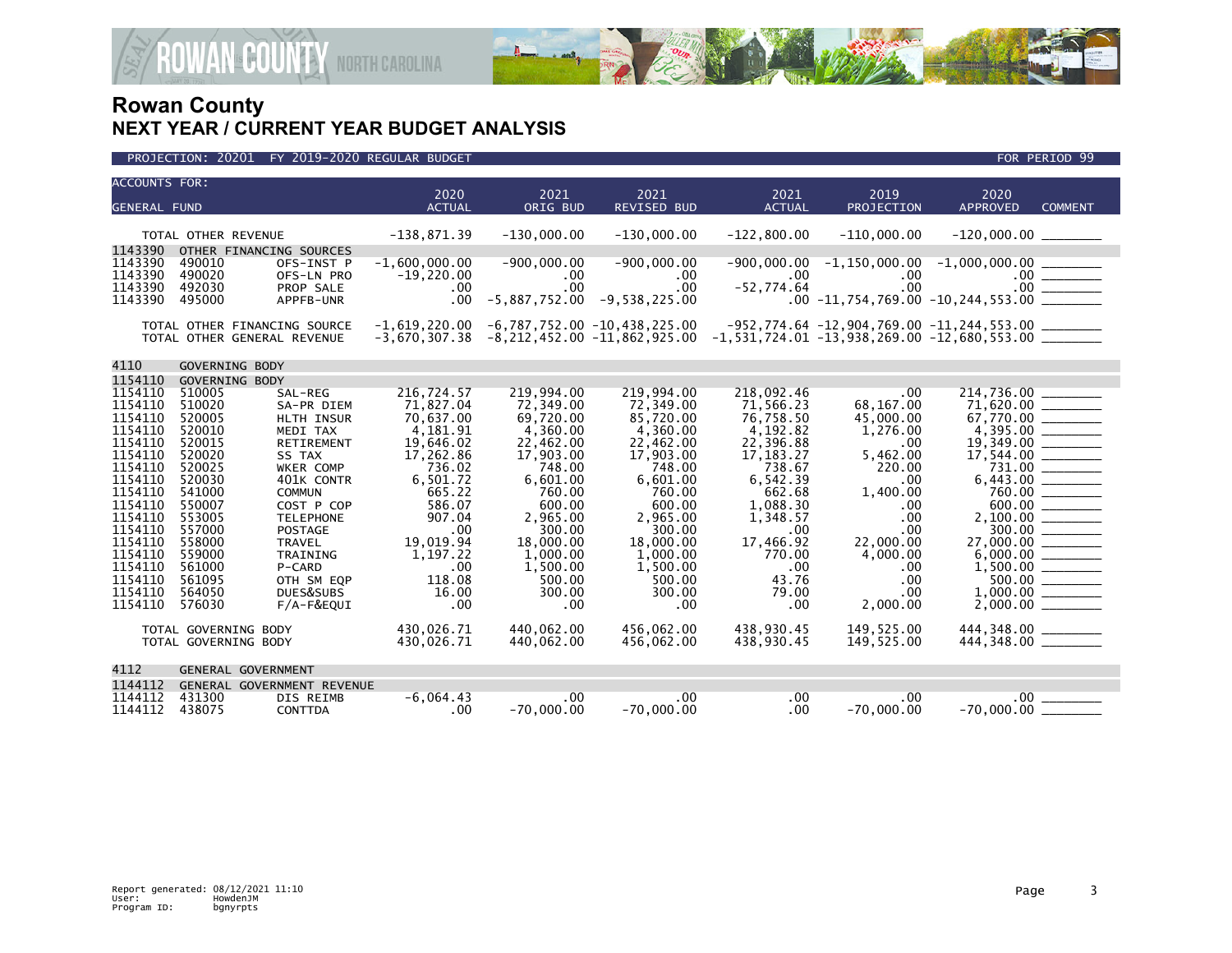

| <b>ACCOUNTS FOR:</b> |        |                              |                |               |                    |                |               |                                                                                                                                                            |  |
|----------------------|--------|------------------------------|----------------|---------------|--------------------|----------------|---------------|------------------------------------------------------------------------------------------------------------------------------------------------------------|--|
|                      |        |                              | 2020           | 2021          | 2021               | 2021           | 2019          | 2020                                                                                                                                                       |  |
| <b>GENERAL FUND</b>  |        |                              | <b>ACTUAL</b>  | ORIG BUD      | <b>REVISED BUD</b> | <b>ACTUAL</b>  | PROJECTION    | <b>APPROVED</b><br><b>COMMENT</b>                                                                                                                          |  |
| 1144112              | 464060 | WBLIBDON                     | $-1,882.50$    | .00           | $.00 \,$           | .00            | $-300,000.00$ |                                                                                                                                                            |  |
| 1144112              | 495010 | APP FB-RES                   | $.00 \,$       | $.00 \,$      | .00.               | $.00 \,$       | .00           |                                                                                                                                                            |  |
|                      |        | TOTAL GENERAL GOVERNMENT REV | $-7,946.93$    | $-70,000.00$  | $-70,000.00$       | .00            | $-370,000.00$ | $-385,000.00$ ________                                                                                                                                     |  |
| 1144402              |        | DJJDP PROGRAM REVENUES       |                |               |                    |                |               |                                                                                                                                                            |  |
| 1144402              | 434018 | <b>DJJDP REV</b>             | $-375,552.00$  | $-413,591.00$ | $-454,891.00$      | $-446, 143.00$ | $-325,000.00$ | $-350,000.00$ ________                                                                                                                                     |  |
|                      |        |                              |                |               |                    |                |               |                                                                                                                                                            |  |
|                      |        | TOTAL DJJDP PROGRAM REVENUES | $-375, 552.00$ | $-413,591.00$ | $-454,891.00$      | $-446, 143.00$ | $-325,000.00$ | $-350,000.00$ ________                                                                                                                                     |  |
| 1154112              |        | GENERAL GOVERNMENT EXPENSES  |                |               |                    |                |               |                                                                                                                                                            |  |
| 1154112              | 510908 | UNEMP COMP                   | 18,612.45      | 30,000.00     | 32,100.00          | 32,032.67      | 40,000.00     | $\frac{30,000.00}{49,061.00} \overline{\hspace{2cm}} \overline{\qquad \qquad }$                                                                            |  |
| 1154112              | 520005 | HLTH INSUR                   | .00            | 882, 249.00   | 53,664.00          | .00            | 310,440.00    |                                                                                                                                                            |  |
| 1154112              | 532010 | <b>ATTORNEY</b>              | 35, 133.07     | 20,000.00     | 20,000.00          | .00            | 25,000.00     |                                                                                                                                                            |  |
| 1154112              | 532015 | AUDITING                     | 87,760.00      | 85,000.00     | 83,300.00          | 79,610.00      | 66,000.00     | $85,000.00$ _______<br>250,000.00 ________<br>30,000.00 ________                                                                                           |  |
| 1154112              | 532017 | CONSULTING                   | 187,997.38     | 100,000.00    | 207,000.00         | 121,594.50     | 157,000.00    |                                                                                                                                                            |  |
| 1154112              | 533001 | <b>CONTR SERV</b>            | 22,785.72      | 20,000.00     | 13,700.00          | .00            | 30,000.00     |                                                                                                                                                            |  |
| 1154112              | 544020 | RENT-L&B                     | 4,200.00       | 4,200.00      | 4,200.00           | 4,200.00       | .00           |                                                                                                                                                            |  |
| 1154112              | 553005 | <b>TELEPHONE</b>             | 8,522.03       | 11,000.00     | 11,000.00          | 4,629.41       | 10,000.00     | $2,450.00$<br>10,000.00                                                                                                                                    |  |
| 1154112              | 554000 | ADVERTISNG                   | 5,531.99       | 7,000.00      | 7,000.00           | 6,266.15       | 8,000.00      |                                                                                                                                                            |  |
| 1154112              | 555000 | PRINTING                     | 844.36         | 600.00        | 600.00             | $.00 \,$       | 3,500.00      |                                                                                                                                                            |  |
| 1154112              | 561000 | P-CARD                       | .00            | 2,000.00      | 2,000.00           | $.00 \,$       | $.00 \,$      | $8,000.00$<br>1,500.00<br>2,000.00                                                                                                                         |  |
| 1154112              | 561005 | OFFICE SUP                   | 5,703.31       | 8,500.00      | 8,500.00           | 4,809.19       | 8,000.00      |                                                                                                                                                            |  |
| 1154112              | 561068 | SECURITY S                   | .00            | .00           | .00                | $.00 \,$       | 5,000.00      |                                                                                                                                                            |  |
| 1154112              | 564050 | DUES&SUBS                    | 61,166.59      | 65,000.00     | 65,000.00          | 61,962.95      | 65,000.00     | $67,500.00$ _________                                                                                                                                      |  |
| 1154112              | 573019 | $C/A-WR$ EMS                 | 676,049.15     | $.00 \,$      | 301,000.00         | 119,285.42     | .00           | $650,000.00$<br>$650,000.00$<br>$68,000.00$<br>$68,000.00$<br>$-68,000.00$<br>$-68,000.00$<br>$-68,000.00$<br>$-68,000.00$<br>$-68,000.00$<br>$-68,000.00$ |  |
| 1154112              | 573021 | C/AWBLIBRA                   | 824,544.42     | .00           | 54,203.00          | 1,298.00       | 825,000.00    |                                                                                                                                                            |  |
| 1154112              | 573022 | ELLISPRKKI                   | 132,525.80     | $.00 \,$      | $.00 \times$       | $.00 \,$       | .00           |                                                                                                                                                            |  |
| 1154112              | 573023 | <b>DNPRKCONSE</b>            | 50,233.96      | .00           | 1,020,154.00       | 949,272.94     | .00           |                                                                                                                                                            |  |
| 1154112              | 575044 | $C/A-LIBPAR$                 | 19,148.36      | .00.          | 80,852.00          | $.00 \,$       | $.00 \,$      |                                                                                                                                                            |  |
| 1154112              | 576900 | $F/A$ -OTHER                 | .00            | $.00 \,$      | .00.               | $.00 \,$       | $.00 \,$      |                                                                                                                                                            |  |
| 1154112              | 582002 | EMP APP PG                   | .00            | $.00 \,$      | $.00 \times$       | $.00 \times$   | 40,000,00     |                                                                                                                                                            |  |
| 1154112              | 582007 | UNTD WAY                     | 5,338.78       | 6,000.00      | 6,000.00           | 5,013.30       | 10,000.00     |                                                                                                                                                            |  |
| 1154112              | 582008 | EMPL RETMN                   | 283.50         | 700.00        | 700.00             | 97.74          | 1,000.00      |                                                                                                                                                            |  |
| 1154112              | 582009 | MTGS FOOD                    | 1,987.95       | 2,500.00      | 2.500.00           | 1,271.52       | 2,500.00      | $\frac{2,500.00}{12,000.00}$                                                                                                                               |  |
| 1154112              | 582014 | EMP REC PG                   | 9,768.00       | 12,000.00     | 12,000.00          | 10,451.00      | 11,000.00     |                                                                                                                                                            |  |
| 1154112              | 582025 | <b>DISASTRELI</b>            | 57,288.40      | .00           | .00                | $.00 \,$       | $.00 \,$      |                                                                                                                                                            |  |
| 1154112              |        | 582025 20015 CORO PANDC      | 95,610.98      | .00           | 250,000.00         | 40,619.28      | .00           | $\frac{0.00}{0.00}$                                                                                                                                        |  |
| 1154112              | 583110 | TDARAILWLK                   | 30,708.08      | $.00 \times$  | .00                | $.00 \,$       | $.00 \,$      |                                                                                                                                                            |  |
| 1154112              | 583113 | INVESTCHIL                   | 100,000.00     | 100,000.00    | 100,000.00         | 100,000.00     | $.00 \,$      |                                                                                                                                                            |  |
| 1154112              | 583114 | <b>WOODFLPRK</b>             | 4,120.00       | 200,000.00    | 371,226.00         | 16,880.00      | .00           | $100,000.00$<br>$100,000.00$                                                                                                                               |  |
| 1154112              | 583116 | UPFITCRWFD                   | .00            | .00           | $.00 \times$       | $.00 \,$       | .00.          |                                                                                                                                                            |  |
| 1154112              | 584001 | LOC INCENT                   | 1,889,994.88   | 1,965,000.00  | 1,952,520.00       | 912, 476. 15   | 2,244,000.00  | $2,065,000.00$ ________                                                                                                                                    |  |
| 1154112              | 590000 | OTH SERVIC                   | 2.604.17       | 12,000.00     | 12,000.00          | 1.195.00       | 16,000.00     |                                                                                                                                                            |  |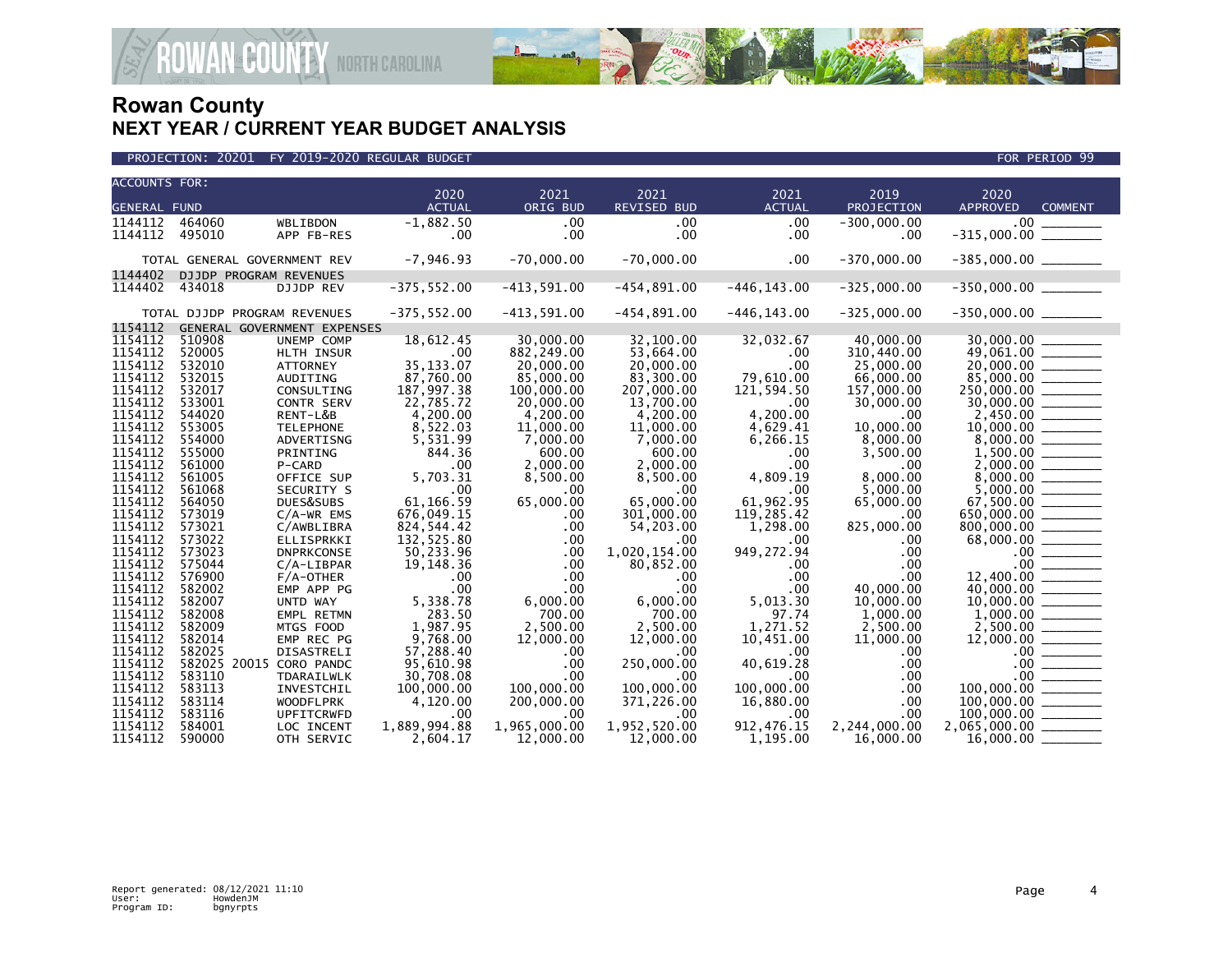

### PROJECTION: 20201 FY 2019-2020 REGULAR BUDGET FOR PERIOD 99

| <b>ACCOUNTS FOR:</b> |                       |                                                          | 2020                       | 2021                     | 2021                     | 2021                       | 2019                     | 2020                                       |
|----------------------|-----------------------|----------------------------------------------------------|----------------------------|--------------------------|--------------------------|----------------------------|--------------------------|--------------------------------------------|
| <b>GENERAL FUND</b>  |                       |                                                          | <b>ACTUAL</b>              | ORIG BUD                 | <b>REVISED BUD</b>       | <b>ACTUAL</b>              | PROJECTION               | <b>APPROVED</b><br><b>COMMENT</b>          |
| 1154112              | 590049                | COD OF ORD                                               | 6.781.34                   | 5.000.00                 | 5,000.00                 | 3.082.20                   | 5.000.00                 | 5.500.00                                   |
| 1154112              | 590050                | LF-INDIRCT                                               | $-189,004.00$              | $-180.952.00$            | $-180.952.00$            | $-180,952.00$              | $-175,605.00$            | $-189,004.00$ ________                     |
| 1154112              | 590070                | ARP INDRCT                                               | $-68.468.00$               | $-79.896.00$             | $-79.896.00$             | $-79.896.00$               | $-62, 191.00$            |                                            |
| 1154112              | 590075                | RM INDIRCT                                               | $-11,546.00$               | $-9,305.00$              | $-9,305.00$              | $-9,305.00$                | .00                      |                                            |
| 1154112<br>1154112   | 595203<br>595317      | <b>TRF TO 203</b><br><b>TRF TO 317</b>                   | 2,828.50                   | .00<br>1.440.160.00      | .00<br>1.440.160.00      | .00<br>1.440.160.00        | 51.092.00                |                                            |
| 1154112              | 595501                | <b>TRF TO 501</b>                                        | 1,299,820.00<br>480,000.00 | 480,000.00               | 480,000.00               | 480,000.00                 | 889,820.00<br>480,000.00 | 1,299,820.00 ________                      |
| 1154112              | 595603                | <b>TRF TO 603</b>                                        | 328,781.00                 | 200,000,00               | 200,000,00               | 200,000,00                 | 366.667.00               | 328,781.00 ________                        |
| 1154112              | 599000                | <b>CONTGNCY</b>                                          | .00.                       | 18,500.00                | 14,000.00                | .00                        | 30,000.00                |                                            |
|                      |                       |                                                          |                            |                          |                          |                            |                          |                                            |
|                      |                       | TOTAL GENERAL GOVERNMENT EXP                             | 6,187,656.17               | 5,407,256.00             | 6,540,226.00             | 4,326,054.42               | 5,462,223.00             |                                            |
| 1154402              |                       | DJJDP PROGRAM EXPENDITURES                               |                            |                          |                          |                            |                          |                                            |
| 1154402              | 532023                | DJJDP EXP                                                | 375,552.00                 | 413,591.00               | 454,891.00               | 446,143.00                 | 325,000.00               |                                            |
|                      |                       |                                                          | 375,552.00                 | 413,591.00               | 454,891.00               |                            | 325,000.00               |                                            |
|                      |                       | TOTAL DJJDP PROGRAM EXPENDIT<br>TOTAL GENERAL GOVERNMENT | 6,179,709.24               | 5,337,256.00             | 6,470,226.00             | 446,143.00<br>4,326,054.42 | 5,092,223.00             |                                            |
|                      |                       |                                                          |                            |                          |                          |                            |                          |                                            |
| 4120                 | <b>COUNTY MANAGER</b> |                                                          |                            |                          |                          |                            |                          |                                            |
| 1154120              | COUNTY MANAGER        |                                                          |                            |                          |                          |                            |                          |                                            |
| 1154120              | 510005                | SAL-REG                                                  | 326,037.18                 | 335,592.00               | 335,592.00               | 326, 336. 11               | 546,250.00               | 324,738.00                                 |
| 1154120              | 520005                | HLTH INSUR                                               | 34, 147. 21                | 36,852.00                | 38,852.00                | 37,943.27                  | 48,600.00                |                                            |
| 1154120              | 520008                | RETIRE HI                                                | 4.980.00                   | 9.960.00                 | .00                      | .00                        | 9.360.00                 |                                            |
| 1154120<br>1154120   | 520010<br>520015      | MEDI TAX<br>RETIREMENT                                   | 4,604.36<br>29, 145. 18    | 4,929.00<br>35,545.00    | 4,929.00<br>35,545.00    | 4,603.51<br>33,964.63      | 7,956.00<br>42,336.00    |                                            |
| 1154120              | 520020                | SS TAX                                                   | 18,935.53                  | 19,895.00                | 19,895.00                | 18,362.07                  | 32,050.00                |                                            |
| 1154120              | 520025                | WKER COMP                                                | 830.70                     | 886.00                   | 886.00                   | 838.16                     | 1.393.00                 | 953.00                                     |
| 1154120              | 520030                | 401K CONTR                                               | 9,748.44                   | 10,445.00                | 10,445.00                | 9,982.12                   | 16,390.00                | 9,744.00 _______                           |
| 1154120              | 550007                | COST P COP                                               | 976.52                     | 1,300.00                 | 1,300.00                 | 1,021.73                   | 1,500.00                 | 900.00                                     |
| 1154120              | 553005                | <b>TELEPHONE</b>                                         | .00                        | 1,450.00                 | 1,600.00                 | 1,554.90                   | 1,100.00                 |                                            |
| 1154120              | 557000                | POSTAGE                                                  | 381.65                     | 700.00                   | 350.00                   | 335.96                     | 400.00                   |                                            |
| 1154120<br>1154120   | 558000                | <b>TRAVEL</b>                                            | 1,900.26                   | 3,000.00                 | .00                      | .00                        | 7,000.00                 | 8,000.00 ________                          |
| 1154120              | 558005<br>559000      | TRAVEL-CM<br>TRAINING                                    | 6,046.17<br>9,673.56       | 9,000.00<br>1,000.00     | 9,000.00<br>12,150.00    | 6,023.10<br>11,803.10      | 9,000.00<br>4,500.00     |                                            |
| 1154120              | 561000                | P-CARD                                                   | .00                        | 900.00                   | 900.00                   | .00                        | .00                      |                                            |
| 1154120              | 561095                | OTH SM EQP                                               | 776.67                     | 500.00                   | .00                      | .00                        | 1,000.00                 |                                            |
| 1154120              | 564050                | DUES&SUBS                                                | 1,501.52                   | 2,000.00                 | 2,000.00                 | 1,508.08                   | 1,750.00                 | $2,500.00$ ________                        |
| 1154120              | 576030                | F/A-F&EQUI                                               | .00                        | .00                      | .00                      | .00.                       | 1,000.00                 |                                            |
|                      |                       |                                                          |                            |                          |                          |                            |                          |                                            |
|                      |                       | TOTAL COUNTY MANAGER<br>TOTAL COUNTY MANAGER             | 449,684.95<br>449,684.95   | 473,954.00<br>473,954.00 | 473,444.00<br>473,444.00 | 454,276.74<br>454, 276. 74 | 731,585.00<br>731,585.00 | 471,020.00 ______<br>$471,020.00$ ________ |
|                      |                       |                                                          |                            |                          |                          |                            |                          |                                            |
| 4124                 | WEST END PLAZA        |                                                          |                            |                          |                          |                            |                          |                                            |
| 1144124              |                       | WEST END PLAZA REVENUES                                  |                            |                          |                          |                            |                          |                                            |
| 1144124              | 462995                | OTHER RNT                                                | $-489, 439.36$             | $-370,000.00$            | $-370,000.00$            | $-407, 409.48$             | $-490,000.00$            | $-490,000.00$                              |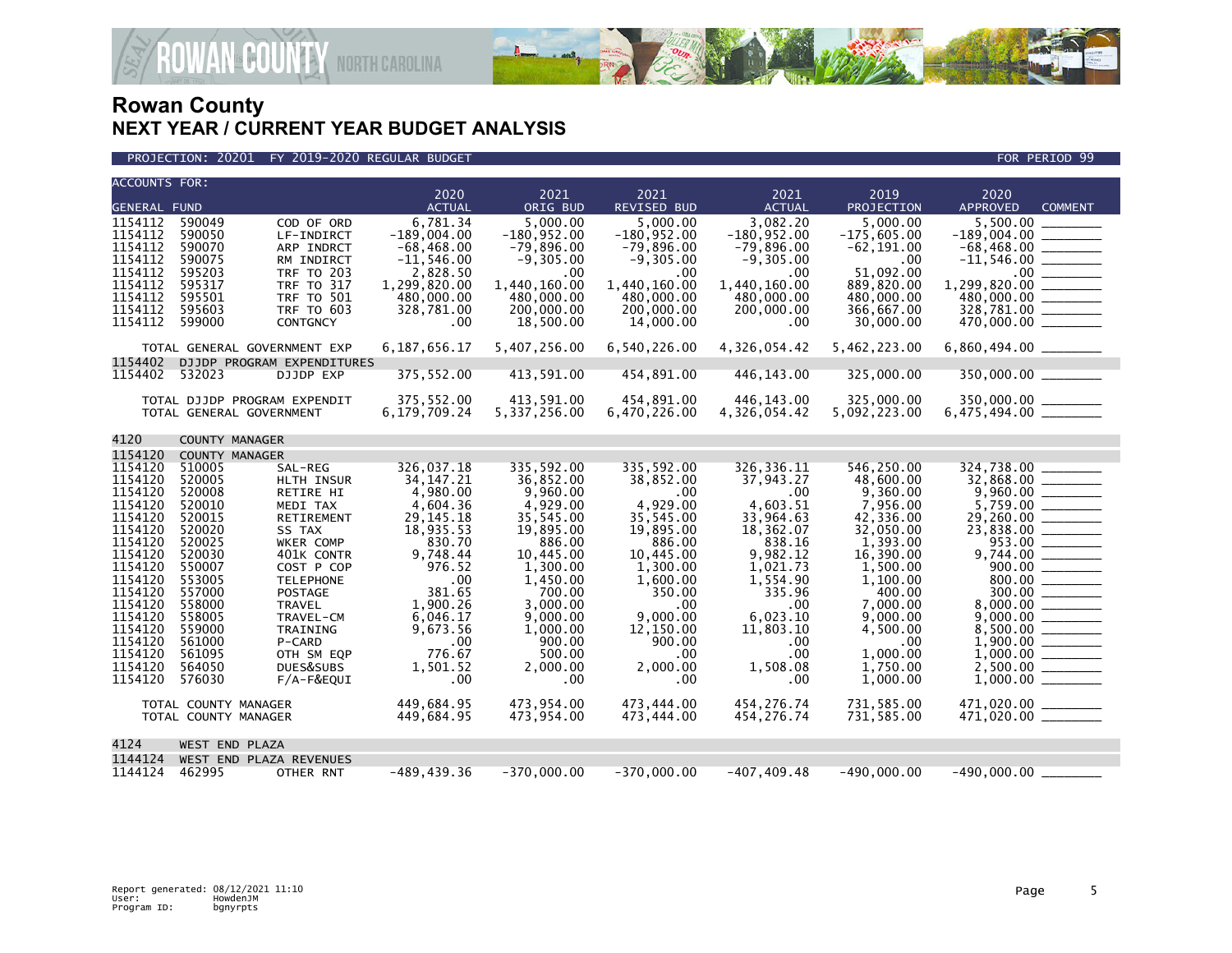

| <b>ACCOUNTS FOR:</b> |                      |                                |                       |                       |                            |                       |                    |                                           |
|----------------------|----------------------|--------------------------------|-----------------------|-----------------------|----------------------------|-----------------------|--------------------|-------------------------------------------|
| <b>GENERAL FUND</b>  |                      |                                | 2020<br><b>ACTUAL</b> | 2021<br>ORIG BUD      | 2021<br><b>REVISED BUD</b> | 2021<br><b>ACTUAL</b> | 2019<br>PROJECTION | 2020<br><b>APPROVED</b><br><b>COMMENT</b> |
| 1144124              | 489995               |                                |                       | .00                   | .00                        |                       | .00                | .00                                       |
|                      |                      | MISC RECPT                     | $-69.00$              |                       |                            | $-8,000.00$           |                    |                                           |
|                      |                      | TOTAL WEST END PLAZA REVENUE   | $-489,508.36$         | $-370,000.00$         | $-370,000.00$              | $-415, 409.48$        | $-490,000.00$      |                                           |
| 1154124              |                      | WEST END PLAZA EXPENDITURES    |                       |                       |                            |                       |                    |                                           |
| 1154124              | 510005               | SAL-REG                        | 160, 343. 33          | 160,280.00            | 160,280.00                 | 162, 237. 78          | 147,946.00         | 156, 325.00                               |
| 1154124              | 510015               | SAL-PT                         | 12,950.46             | 15,500.00             | 15.500.00                  | 14,423.99             | 15,000.00          | 15,000,00                                 |
| 1154124              | 520005               | HLTH INSUR                     | 49,210.00             | 49,800.00             | 55,800.00                  | 54,827.50             | 42,750.00          | 44,076.00                                 |
| 1154124              | 520010               | MEDI TAX                       | 2,324.23              | 2,549.00              | 2,549.00                   | 2,324.37              | 2,370.00           | 2,413.00                                  |
| 1154124              | 520015               | <b>RETIREMENT</b>              | 14,535.09             | 16,368.00             | 16,368.00                  | 16,661.89             | 11,467.00          | 14,088.00                                 |
| 1154124              | 520020               | SS TAX                         | 9,937.92              | 10,898.00             | 10,898.00                  | 9,939.27              | 9,200.00           | 10,301.00                                 |
| 1154124              | 520025               | WKER COMP                      | 3,999.45              | 4,395.00              | 4,395.00                   | 4,077.88              | 4,400.00           | 3,947.00                                  |
| 1154124              | 520030               | 401K CONTR                     | 4,548.74              | 4,811.00              | 4,811.00                   | 4,703.76              | 4.441.00           | 4.693.00                                  |
| 1154124              | 533063               | SNOW REMOV                     | $.00 \,$              | 1,500.00              | .00                        | .00                   | 3,000.00           | 3,000.00                                  |
| 1154124              | 534030               | TECH-S&M                       | 8,894.69              | 14,000.00             | 14,000.00                  | 9,164.74              | 13,500.00          | 15,000.00                                 |
| 1154124              | 541040               | US-WATER                       | 4,542.14              | 7,000,00              | 7.000.00                   | 4,349.03              | 8,000.00           | 8,000.00                                  |
| 1154124              | 541041               | STRM FEE                       | 23,040.00             | 25,000.00             | 25,000.00                  | 21,542.40             | 6,000.00           | 23,100.00                                 |
| 1154124              | 542020               | <b>GRND MAINT</b>              | 4,915.00              | 5,400.00              | 5,400.00                   | 2,604.00              | 6,000.00           | 5,400.00                                  |
| 1154124              | 543005               | R&M-BLDG                       | 15.608.25             | 23,000,00             | 26.500.00                  | 25,615.01             | 25,000,00          | 25,000.00                                 |
| 1154124              | 543015               | R&M-EQUIP                      | 120.55                | 1,000.00              | 1,000.00                   | 712.05                | 2,000.00           | 2,000.00                                  |
| 1154124<br>1154124   | 543020               | R&M-VEHIC                      | 109.59                | 300.00                | 300.00                     | 142.99                | 300.00             | 300.00                                    |
| 1154124              | 543051<br>553005     | R&M-PRKLOT<br><b>TELEPHONE</b> | 9,901.00              | 10,000.00<br>2,725.00 | 10,000.00<br>2,725.00      | 9,816.00              | 10,000.00          | 10,000,00                                 |
| 1154124              | 555000               | PRINTING                       | 2,541.05<br>52.47     | 300.00                | 300.00                     | 2,665.49<br>119.76    | 2,800.00<br>300.00 | 2,300.00<br>300.00                        |
| 1154124              | 556000               | <b>UNIFORMS</b>                | 797.42                | 1,000.00              | 500.00                     | 459.48                | 1,700.00           | 1.700.00                                  |
| 1154124              | 557000               | <b>POSTAGE</b>                 | 45.25                 | 100.00                | 100.00                     | $.00 \,$              | 50.00              | 50.00                                     |
| 1154124              | 558000               | <b>TRAVEL</b>                  | 161.11                | 200.00                | 200.00                     | .00                   | 250.00             | 200.00                                    |
| 1154124              | 559000               | TRAINING                       | .00                   | 100.00                | 100.00                     | .00                   | 100.00             | 100.00                                    |
| 1154124              | 561000               | P-CARD                         | .00                   | 1,700.00              | 1,700.00                   | .00                   | .00                | 1,700.00                                  |
| 1154124              | 561005               | OFFICE SUP                     | 492.18                | 500.00                | 500.00                     | 260.76                | 500.00             | 500.00                                    |
| 1154124              | 561012               | SUPLY CONC                     | 994.50                | 1.000.00              | 1.000.00                   | 352.80                | 1.500.00           | 1.000.00                                  |
| 1154124              | 561030               | JANT'L-SUP                     | 4,000.00              | 4,000.00              | 4,000.00                   | 3,970.73              | 4,000.00           | 4,000.00                                  |
| 1154124              | 561040               | MAINT SUPP                     | 4,712.65              | 7,000.00              | 5,500.00                   | 5,079.73              | 10,000.00          | 10,000.00                                 |
| 1154124              | 561085               | <b>VEHICLE SU</b>              | .00                   | 400.00                | 400.00                     | 34.97                 | .00                | 400.00                                    |
| 1154124              | 561095               | OTH SM EQP                     | 889.20                | .00                   | .00                        | .00                   | 6,000.00           | 5,600.00                                  |
| 1154124              | 562005               | <b>ELECTRICTY</b>              | 79,453.31             | 105,000.00            | 104,300.00                 | 79,124.34             | 110,000.00         | 100,000.00                                |
| 1154124              | 562020               | FUEL&LUBIC                     | 390.32                | 650.00                | 1,150.00                   | 849.09                | 300.00             | 300.00                                    |
| 1154124<br>1154124   | 562025               | NATRAL GAS                     | 1,861.11              | 3,500.00              | 3,500.00                   | 3,341.76              | 3,000.00           | 3,500.00                                  |
| 1154124              | 575000<br>576030     | C/A-EQUIP                      | 13,800.00<br>1,949.12 | 14,000.00             | 14,000.00                  | $.00 \,$<br>.00       | .00                | 15,000.00<br>1,300.00                     |
| 1154124              | 590002               | F/A-F&EQUI                     | 14.16                 | .00<br>.00            | .00.<br>200.00             | 147.67                | .00<br>.00.        | $.00 \,$                                  |
|                      |                      | BNK-CC FEE                     |                       |                       |                            |                       |                    |                                           |
|                      |                      | TOTAL WEST END PLAZA EXPENDI   | 437, 134.29           | 493,976.00            | 499,976.00                 | 439,549.24            | 451,874.00         | 490,593.00                                |
|                      | TOTAL WEST END PLAZA |                                | $-52, 374.07$         | 123,976.00            | 129,976.00                 | 24,139.76             | $-38, 126.00$      |                                           |
|                      |                      |                                |                       |                       |                            |                       |                    |                                           |
| 4125                 | <b>FINANCE</b>       |                                |                       |                       |                            |                       |                    |                                           |
| 1154125              |                      | FINANCE EXPENDITURES           |                       |                       |                            |                       |                    |                                           |
| 1154125              | 510005               | SAL-REG                        | 690, 547.23           | 725,008.00            | 725,008.00                 | 676,485.61            | 663,501.00         | 705,599.00                                |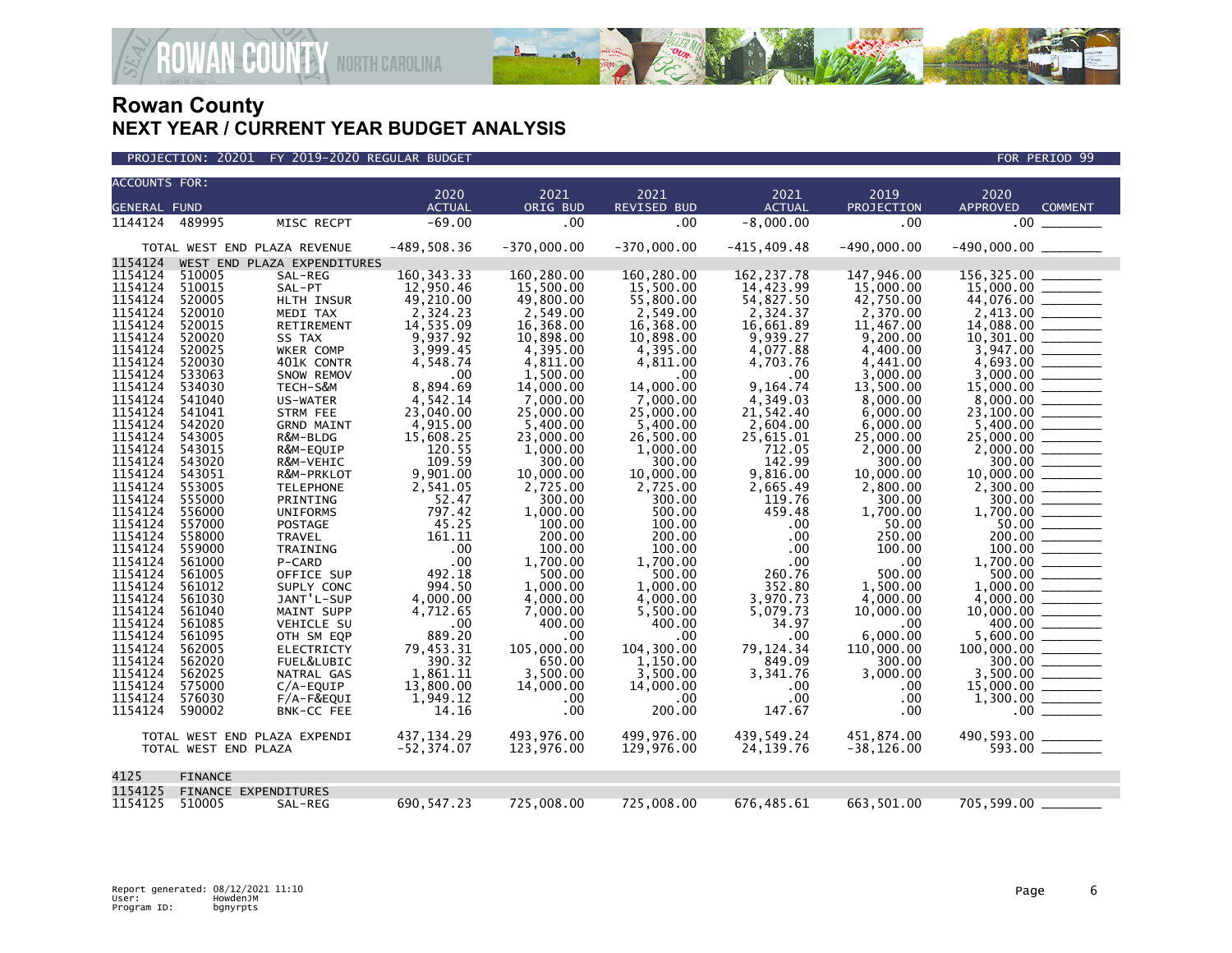

### PROJECTION: 20201 FY 2019-2020 REGULAR BUDGET FOR PERIOD 99

| <b>ACCOUNTS FOR:</b> |                            |                               | 2020          | 2021         | 2021               | 2021             | 2019         | 2020                                                                                                                                                                                                                                                                                                                                                                                                                                                                                    |
|----------------------|----------------------------|-------------------------------|---------------|--------------|--------------------|------------------|--------------|-----------------------------------------------------------------------------------------------------------------------------------------------------------------------------------------------------------------------------------------------------------------------------------------------------------------------------------------------------------------------------------------------------------------------------------------------------------------------------------------|
| <b>GENERAL FUND</b>  |                            |                               | <b>ACTUAL</b> | ORIG BUD     | <b>REVISED BUD</b> | <b>ACTUAL</b>    | PROJECTION   | <b>APPROVED</b><br><b>COMMENT</b>                                                                                                                                                                                                                                                                                                                                                                                                                                                       |
| 1154125              | 520005                     | HLTH INSUR                    | 109,487.33    | 108,066.00   | 112,066.00         | 111, 172.06      | 96,750.00    |                                                                                                                                                                                                                                                                                                                                                                                                                                                                                         |
| 1154125              | 520008                     | RETIRE HI                     | $\sim$ 00     | .00          | 8,190.00           | 8,190.00         | .00          |                                                                                                                                                                                                                                                                                                                                                                                                                                                                                         |
| 1154125              | 520010                     | MEDI TAX                      | 9,839.89      | 10,091.00    | 10,091.00          | 9,685.30         | 9,237.00     | 10,072.00<br>$\frac{1}{2} \left( \frac{1}{2} \right) \left( \frac{1}{2} \right) \left( \frac{1}{2} \right) \left( \frac{1}{2} \right) \left( \frac{1}{2} \right) \left( \frac{1}{2} \right) \left( \frac{1}{2} \right) \left( \frac{1}{2} \right) \left( \frac{1}{2} \right) \left( \frac{1}{2} \right) \left( \frac{1}{2} \right) \left( \frac{1}{2} \right) \left( \frac{1}{2} \right) \left( \frac{1}{2} \right) \left( \frac{1}{2} \right) \left( \frac{1}{2} \right) \left( \frac$ |
| 1154125              | 520015                     | RETIREMENT                    | 64,554.69     | 74,027.00    | 74,027.00          | 71,568.24        | 51,426.00    |                                                                                                                                                                                                                                                                                                                                                                                                                                                                                         |
| 1154125              | 520020                     | SS TAX                        | 41,976.66     | 42,968.00    | 42,968.00          | 40,811.94        | 39,476.00    |                                                                                                                                                                                                                                                                                                                                                                                                                                                                                         |
| 1154125              | 520025                     | WKER COMP                     | 1,784.92      | 1,815.00     | 1,815.00           | 1,748.90         | 1,664.00     |                                                                                                                                                                                                                                                                                                                                                                                                                                                                                         |
| 1154125              | 520030                     | 401K CONTR                    | 21, 363.79    | 21,756.00    | 21,756.00          | 20,928.65        | 19,912.00    | $1,769.00$<br>21,172.00                                                                                                                                                                                                                                                                                                                                                                                                                                                                 |
| 1154125              | 533000                     | OT PROF SE                    | 10,499.98     | 17,000.00    | 47,000.00          | 15,827.27        | 45,000.00    |                                                                                                                                                                                                                                                                                                                                                                                                                                                                                         |
| 1154125              | 534030                     | TECH-S&M                      | 1,404.00      | 1,500.00     | 1,500.00           | .00              | 1,700.00     |                                                                                                                                                                                                                                                                                                                                                                                                                                                                                         |
| 1154125              | 544045                     | RNT-POS MT                    | 2,473.09      | 3,200.00     | 3,820.00           | 3,818.51         | 3,200.00     |                                                                                                                                                                                                                                                                                                                                                                                                                                                                                         |
| 1154125              | 550007                     | COST P COP                    | 4,885.30      | 5,000.00     | 5,000.00           | 3,209.49         | 6,000.00     |                                                                                                                                                                                                                                                                                                                                                                                                                                                                                         |
| 1154125              | 553005                     | <b>TELEPHONE</b>              | 1,605.78      | 3,450.00     | 5,250.00           | 4,745.22         | 2,000.00     |                                                                                                                                                                                                                                                                                                                                                                                                                                                                                         |
| 1154125              | 555000                     | PRINTING                      | 4,654.83      | 5,000.00     | 5,000.00           | 3,241.82         | 5,000.00     |                                                                                                                                                                                                                                                                                                                                                                                                                                                                                         |
| 1154125              | 557000                     | <b>POSTAGE</b>                | 10,385.46     | 11,000.00    | 11,000.00          | 7,988.59         | 10,000.00    |                                                                                                                                                                                                                                                                                                                                                                                                                                                                                         |
| 1154125              | 558000                     | TRAVEL                        | 824.36        | 6,500.00     | 3,255.00           | .00              | 8,250.00     |                                                                                                                                                                                                                                                                                                                                                                                                                                                                                         |
| 1154125              | 559000                     | TRAINING                      | 4,829.00      | 8,000.00     | 8,000.00           | 3,524.00         | 7,500.00     |                                                                                                                                                                                                                                                                                                                                                                                                                                                                                         |
| 1154125              | 561000                     | P-CARD                        | .00           | 5,000.00     | 5,000.00           | $.00 \,$         | $.00 \,$     |                                                                                                                                                                                                                                                                                                                                                                                                                                                                                         |
| 1154125              | 561005                     | OFFICE SUP                    | 9,283.29      | 7,000.00     | 9,500.00           | 9,262.51         | 7,000.00     |                                                                                                                                                                                                                                                                                                                                                                                                                                                                                         |
| 1154125              | 561095                     | OTH SM EQP                    | 1,681.32      | 1,500.00     | 4,000.00           | 1,883.35         | 2,500.00     |                                                                                                                                                                                                                                                                                                                                                                                                                                                                                         |
| 1154125              | 564010                     | <b>BOOKS</b>                  | 159.00        | 600.00       | 600.00             | 16.65            | 1,000.00     |                                                                                                                                                                                                                                                                                                                                                                                                                                                                                         |
| 1154125              | 564050                     | DUES&SUBS                     | 2,737.00      | 3,000.00     | 3,000.00           | 2,202.00         | 3,500.00     | $1,000.00$<br>$4,500.00$<br>$-4,500.00$<br>$-500$<br>$-60$<br>$-60$<br>$-60$<br>$-60$<br>$-60$<br>$-60$<br>$-60$<br>$-60$<br>$-60$<br>$-60$<br>$-60$<br>$-60$                                                                                                                                                                                                                                                                                                                           |
| 1154125              | 575030                     | C/A-SOFTWA                    | 6,751.58      | .00          | .00.               | $.00 \,$         | .00.         |                                                                                                                                                                                                                                                                                                                                                                                                                                                                                         |
| 1154125              | 576030                     | $F/A-F\&EQUI$                 | 2,235.10      | 2,500.00     | 2,500.00           | .00 <sub>1</sub> | .00          |                                                                                                                                                                                                                                                                                                                                                                                                                                                                                         |
| 1154125              | 582008                     | EMPL RETMN                    | $\sim$ .00    | .00          | 125.00             | 84.00            | $.00 \,$     |                                                                                                                                                                                                                                                                                                                                                                                                                                                                                         |
| 1154125              | 582009                     | MTG FOOD                      | 89.00         | 400.00       | 400.00             | 137.43           | 400.00       |                                                                                                                                                                                                                                                                                                                                                                                                                                                                                         |
| 1154125              | 590010                     | <b>BANK FEES</b>              | 37,210.80     | 38,000.00    | 38,000.00          | 34,945.66        | 38,000.00    | 41,000.00                                                                                                                                                                                                                                                                                                                                                                                                                                                                               |
|                      | TOTAL FINANCE EXPENDITURES |                               | 1,041,263.40  | 1,102,381.00 | 1,148,871.00       | 1,031,477.20     | 1,023,016.00 |                                                                                                                                                                                                                                                                                                                                                                                                                                                                                         |
| 1154126              |                            | AMBULANCE BILLING/COLLECTIONS |               |              |                    |                  |              |                                                                                                                                                                                                                                                                                                                                                                                                                                                                                         |
| 1154126              | 510005                     | SAL-REG                       | 33,282.98     | 33,924.00    | 33,924.00          | 30,790.19        | 31,059.00    | 33,027.00                                                                                                                                                                                                                                                                                                                                                                                                                                                                               |
| 1154126              | 520005                     | HLTH INSUR                    | 7,568.27      | 7,470.00     | 8,470.00           | 7,788.82         | 7,725.00     | $6,225.00$ $\overline{\phantom{0}}$                                                                                                                                                                                                                                                                                                                                                                                                                                                     |
| 1154126              | 520010                     | MEDI TAX                      | 391.43        | 421.00       | 421.00             | 375.11           | 385.00       |                                                                                                                                                                                                                                                                                                                                                                                                                                                                                         |
| 1154126              | 520015                     | RETIREMENT                    | 3,017.30      | 3,464.00     | 3,464.00           | 3,152.51         | 2,408.00     |                                                                                                                                                                                                                                                                                                                                                                                                                                                                                         |
| 1154126              | 520020                     | SS TAX                        | 1,673.44      | 1,796.00     | 1,796.00           | 1,603.63         | 1,643.00     |                                                                                                                                                                                                                                                                                                                                                                                                                                                                                         |
| 1154126              | 520025                     | WKER COMP                     | 83.33         | 86.00        | 86.00              | 77.18            | 79.00        |                                                                                                                                                                                                                                                                                                                                                                                                                                                                                         |
| 1154126              | 520030                     | 401K CONTR                    | 998.55        | 1.019.00     | 1,019.00           | 923.70           | 933.00       |                                                                                                                                                                                                                                                                                                                                                                                                                                                                                         |
| 1154126              | 533000                     | OT PROF SE                    | 60.00         | 300.00       | 300.00             | 80.00            | 500.00       |                                                                                                                                                                                                                                                                                                                                                                                                                                                                                         |
| 1154126              | 533001                     | CONTR SERV                    | 270,725.42    | 280,000.00   | 275,925.00         | 285,613.93       | 280,000.00   | $\begin{array}{r} 413.00 \ \hline 413.00 \ \hline 5977.00 \ \hline 84.00 \ \hline 991.00 \ \hline 84.00 \ \hline 991.00 \ \hline 270,000.00 \ \hline 2,000.00 \ \hline 1,500.00 \ \hline 600.00 \ \hline \end{array}$                                                                                                                                                                                                                                                                   |
| 1154126              | 534030                     | TECH-S&M                      | 1,560.00      | 2,000.00     | 2,000.00           | 1,560.00         | 2.000.00     |                                                                                                                                                                                                                                                                                                                                                                                                                                                                                         |
| 1154126              | 550007                     | COST P COP                    | .00           | 700.00       | 700.00             | 3.30             | 1,500.00     |                                                                                                                                                                                                                                                                                                                                                                                                                                                                                         |
| 1154126              | 557000                     | <b>POSTAGE</b>                | 109.40        | 300.00       | 300.00             | 145.64           | 600.00       |                                                                                                                                                                                                                                                                                                                                                                                                                                                                                         |
| 1154126              | 558000                     | TRAVEL                        | .00           | 1,000.00     | 1,000.00           | $.00 \times$     | 2,000.00     | $2,000.00$ _______                                                                                                                                                                                                                                                                                                                                                                                                                                                                      |
| 1154126              | 559000                     | TRAINING                      | .00           | 500.00       | 500.00             | $.00 \,$         | 500.00       |                                                                                                                                                                                                                                                                                                                                                                                                                                                                                         |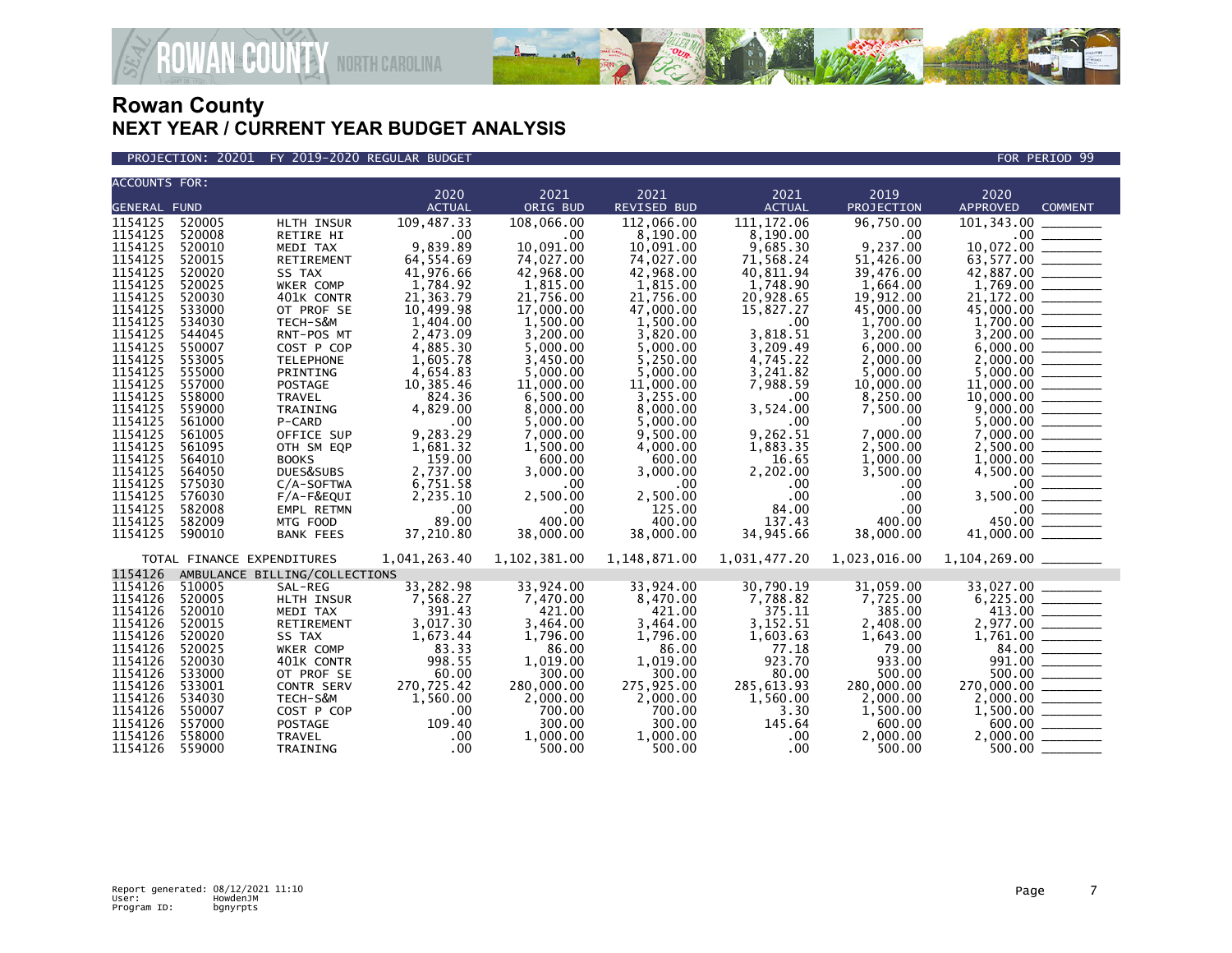

|                     | <b>ACCOUNTS FOR:</b>  |                              |                       |                     |                            |                       |                    |                                                                                                                                                                                                                                                                                                                                                                                                                                                                                                    |  |  |  |
|---------------------|-----------------------|------------------------------|-----------------------|---------------------|----------------------------|-----------------------|--------------------|----------------------------------------------------------------------------------------------------------------------------------------------------------------------------------------------------------------------------------------------------------------------------------------------------------------------------------------------------------------------------------------------------------------------------------------------------------------------------------------------------|--|--|--|
| <b>GENERAL FUND</b> |                       |                              | 2020<br><b>ACTUAL</b> | 2021<br>ORIG BUD    | 2021<br><b>REVISED BUD</b> | 2021<br><b>ACTUAL</b> | 2019<br>PROJECTION | 2020<br>APPROVED<br><b>COMMENT</b>                                                                                                                                                                                                                                                                                                                                                                                                                                                                 |  |  |  |
| 1154126             | 561005                | OFFICE SUP                   | 351.63                | 600.00              | 600.00                     | 460.28                | 1.000.00           | 1.000.00                                                                                                                                                                                                                                                                                                                                                                                                                                                                                           |  |  |  |
| 1154126             | 561095                | OTH SM EQP                   | .00                   | 500.00              | 500.00                     | .00                   | 500.00             | $500.00$ ________                                                                                                                                                                                                                                                                                                                                                                                                                                                                                  |  |  |  |
|                     |                       |                              |                       |                     |                            |                       |                    |                                                                                                                                                                                                                                                                                                                                                                                                                                                                                                    |  |  |  |
|                     |                       | TOTAL AMBULANCE BILLING/COLL | 319,821.75            | 334,080.00          | 331.005.00                 | 332, 574.29           | 332,832.00         |                                                                                                                                                                                                                                                                                                                                                                                                                                                                                                    |  |  |  |
|                     | TOTAL FINANCE         |                              | 1,361,085.15          | 1,436,461.00        | 1,479,876.00               | 1,364,051.49          | 1,355,848.00       |                                                                                                                                                                                                                                                                                                                                                                                                                                                                                                    |  |  |  |
|                     |                       |                              |                       |                     |                            |                       |                    |                                                                                                                                                                                                                                                                                                                                                                                                                                                                                                    |  |  |  |
| 4131                | HUMAN RESOURCES       |                              |                       |                     |                            |                       |                    |                                                                                                                                                                                                                                                                                                                                                                                                                                                                                                    |  |  |  |
| 1154131             | HUMAN RESOURCES       |                              |                       |                     |                            |                       |                    |                                                                                                                                                                                                                                                                                                                                                                                                                                                                                                    |  |  |  |
| 1154131             | 510005                | SAL-REG                      | 331,697.74            | 356.001.00          | 356.001.00                 | 351.154.41            | 320,976.00         | 346, 357.00                                                                                                                                                                                                                                                                                                                                                                                                                                                                                        |  |  |  |
| 1154131             | 510015                | SAL-PT                       | 11.448.11             | 9,000,00            | 9.000.00                   | 8,642.45              | 10,000.00          | 10,000.00                                                                                                                                                                                                                                                                                                                                                                                                                                                                                          |  |  |  |
| 1154131             | 520005                | HLTH INSUR                   | 60,546.00             | 59,760.00           | 68,760.00                  | 65,793.00             | 54,000.00          | 57,768.00                                                                                                                                                                                                                                                                                                                                                                                                                                                                                          |  |  |  |
| 1154131             | 520008                | <b>RETIRE HI</b>             | 9.960.00              | 9.960.00            | 10.920.00                  | 10.920.00             | 9.360.00           |                                                                                                                                                                                                                                                                                                                                                                                                                                                                                                    |  |  |  |
| 1154131             | 520010                | MEDI TAX                     | 5,100.59              | 5,175.00            | 5,175.00                   | 5,310.37              | 4,700.00           | 4,961.00                                                                                                                                                                                                                                                                                                                                                                                                                                                                                           |  |  |  |
| 1154131             | 520015                | RETIREMENT                   | 31,694.11             | 36,351.00           | 36,351.00                  | 38,009.19             | 24,923.00          |                                                                                                                                                                                                                                                                                                                                                                                                                                                                                                    |  |  |  |
| 1154131             | 520020                | SS TAX                       | 21,809.56             | 22,058.00           | 22,058.00                  | 22,618.02             | 20,100.00          | 21,200.00                                                                                                                                                                                                                                                                                                                                                                                                                                                                                          |  |  |  |
| 1154131             | 520025                | WKER COMP                    | 914.61                | 944.00              | 944.00                     | 955.04                | 805.00             | 870.00                                                                                                                                                                                                                                                                                                                                                                                                                                                                                             |  |  |  |
| 1154131             | 520030                | 401K CONTR                   | 10,489.03             | 10,683.00           | 10,683.00                  | 11,098.85             | 9,660.00           | 10,394.00                                                                                                                                                                                                                                                                                                                                                                                                                                                                                          |  |  |  |
| 1154131             | 532018                | EM ASST PG                   | 14,592.00             | 16,000,00           | 16,000,00                  | 14,592.00             | 17,500.00          | 17,500.00                                                                                                                                                                                                                                                                                                                                                                                                                                                                                          |  |  |  |
| 1154131             | 532022                | <b>INTERPRETR</b>            | .00.                  | 1,200.00            | 1,200.00                   | 956.65                | .00.               |                                                                                                                                                                                                                                                                                                                                                                                                                                                                                                    |  |  |  |
| 1154131             | 532040                | PHYS FEES                    | 11,724.00             | 15,000.00           | 10,000.00                  | 2,242.00              | 13,000.00          |                                                                                                                                                                                                                                                                                                                                                                                                                                                                                                    |  |  |  |
| 1154131             | 533000                | OT PROF SE                   | 3,490.76              | 5.000.00            | 7.000.00                   | 6,198.52              | .00                |                                                                                                                                                                                                                                                                                                                                                                                                                                                                                                    |  |  |  |
| 1154131             | 533001                | CONTR SERV                   | 12,835.53             | 13,000.00           | 17,500.00                  | 14,663.75             | 10,000.00          | 10,000.00<br>$\begin{array}{c} \begin{array}{c} \begin{array}{c} \begin{array}{c} \end{array} \\ \end{array} \end{array} \end{array} \end{array} \end{array} \end{array} \begin{array}{c} \begin{array}{c} \begin{array}{c} \end{array} \\ \end{array} \end{array} \end{array} \begin{array}{c} \begin{array}{c} \begin{array}{c} \end{array} \\ \end{array} \end{array}$                                                                                                                          |  |  |  |
| 1154131             | 550007                | COST P COP                   | 1,643.54              | 2,600.00            | 2,600.00                   | 585.92                | 3,600.00           |                                                                                                                                                                                                                                                                                                                                                                                                                                                                                                    |  |  |  |
| 1154131             | 553005                | <b>TELEPHONE</b>             | 469.86                | 2.550.00            | 2.550.00                   | 1,511.01              | 2,000.00           |                                                                                                                                                                                                                                                                                                                                                                                                                                                                                                    |  |  |  |
| 1154131             | 554000                | ADVERTISNG                   | 306.42                | 400.00              | 400.00                     | 324.11                | .00                | $\begin{array}{c}\n 00 \\  \hline\n 300.00\n \end{array}$                                                                                                                                                                                                                                                                                                                                                                                                                                          |  |  |  |
| 1154131             | 555000                | PRINTING                     | 45.89                 | 300.00              | 300.00                     | 114.59                | 300.00             |                                                                                                                                                                                                                                                                                                                                                                                                                                                                                                    |  |  |  |
| 1154131             | 557000                | POSTAGE                      | 485.85                | 1,200.00            | 1,200.00                   | 280.66                | 1,200.00           |                                                                                                                                                                                                                                                                                                                                                                                                                                                                                                    |  |  |  |
| 1154131             | 558000                | <b>TRAVEL</b>                | 903.46                | 2,000.00            | 2,000.00                   | .00                   | 1,800.00           |                                                                                                                                                                                                                                                                                                                                                                                                                                                                                                    |  |  |  |
| 1154131             | 559000                | TRAINING                     | 2,009.12              | 4,000.00            | 5,000.00                   | 3,598.00              | 6,000.00           |                                                                                                                                                                                                                                                                                                                                                                                                                                                                                                    |  |  |  |
| 1154131             | 561000                | P-CARD                       | .00                   | 600.00              | 600.00                     | .00                   | .00                | 600.00                                                                                                                                                                                                                                                                                                                                                                                                                                                                                             |  |  |  |
| 1154131             | 561005                | OFFICE SUP                   | 1,571.75              | 2,700.00            | 2,700.00                   | 1,610.05              | 2,700.00           | 2,700.00<br>$\begin{array}{cccccccccc} \multicolumn{2}{c}{} & \multicolumn{2}{c}{} & \multicolumn{2}{c}{} & \multicolumn{2}{c}{} & \multicolumn{2}{c}{} & \multicolumn{2}{c}{} & \multicolumn{2}{c}{} & \multicolumn{2}{c}{} & \multicolumn{2}{c}{} & \multicolumn{2}{c}{} & \multicolumn{2}{c}{} & \multicolumn{2}{c}{} & \multicolumn{2}{c}{} & \multicolumn{2}{c}{} & \multicolumn{2}{c}{} & \multicolumn{2}{c}{} & \multicolumn{2}{c}{} & \multicolumn{2}{c}{} & \multicolumn{2}{c}{} & \mult$ |  |  |  |
| 1154131             | 561022                | COPIER SUP                   | 907.78                | 1,500.00            | 1,500.00                   | 527.88                | 1.750.00           |                                                                                                                                                                                                                                                                                                                                                                                                                                                                                                    |  |  |  |
| 1154131             | 561095                | OTH SM EQP                   | 2,710.79              | 750.00              | 750.00                     | 688.16                | 750.00             | 750.00                                                                                                                                                                                                                                                                                                                                                                                                                                                                                             |  |  |  |
| 1154131             | 564050                | DUES&SUBS                    | 344.00                | 1,000.00            | 1,000.00                   | 344.00                | 3,000.00           |                                                                                                                                                                                                                                                                                                                                                                                                                                                                                                    |  |  |  |
| 1154131             | 576030                | F/A-F&EQUI                   | .00                   | .00                 | 7,573.00                   | 6,621.80              | .00                |                                                                                                                                                                                                                                                                                                                                                                                                                                                                                                    |  |  |  |
| 1154131<br>1154131  | 582002<br>582009      | EMP APP PG<br>MTG FOOD       | 25, 139. 28<br>145.20 | 25,000.00<br>500.00 | 20,427.00<br>500.00        | 16,823.25             | .00<br>800.00      | 800.00                                                                                                                                                                                                                                                                                                                                                                                                                                                                                             |  |  |  |
| 1154131             | 583067                | <b>WELLNS PRG</b>            | 1,716.00              | 13,000.00           | 13,000.00                  | $.00 \times$          | 14,500.00          | 14,500.00 _______                                                                                                                                                                                                                                                                                                                                                                                                                                                                                  |  |  |  |
|                     |                       |                              |                       |                     |                            | 6,427.50              |                    |                                                                                                                                                                                                                                                                                                                                                                                                                                                                                                    |  |  |  |
|                     | TOTAL HUMAN RESOURCES |                              | 564,700.98            | 618,232.00          | 633,692.00                 | 592,611.18            | 533,424.00         | 588,121.00 ________                                                                                                                                                                                                                                                                                                                                                                                                                                                                                |  |  |  |
|                     | TOTAL HUMAN RESOURCES |                              | 564,700.98            | 618,232.00          | 633,692.00                 | 592,611.18            | 533,424.00         | 588,121.00 ______                                                                                                                                                                                                                                                                                                                                                                                                                                                                                  |  |  |  |
|                     |                       |                              |                       |                     |                            |                       |                    |                                                                                                                                                                                                                                                                                                                                                                                                                                                                                                    |  |  |  |
| 4134                |                       | FACILITIES MANAGEMENT        |                       |                     |                            |                       |                    |                                                                                                                                                                                                                                                                                                                                                                                                                                                                                                    |  |  |  |
| 1146250             | FAIRGROUNDS REVENUE   |                              |                       |                     |                            |                       |                    |                                                                                                                                                                                                                                                                                                                                                                                                                                                                                                    |  |  |  |
| 1146250             | 462030                | RNT-FAIRGD                   | $-11,924.66$          | .00                 | .00                        | $.00 \,$              | $-6,500.00$        | $-10,000.00$                                                                                                                                                                                                                                                                                                                                                                                                                                                                                       |  |  |  |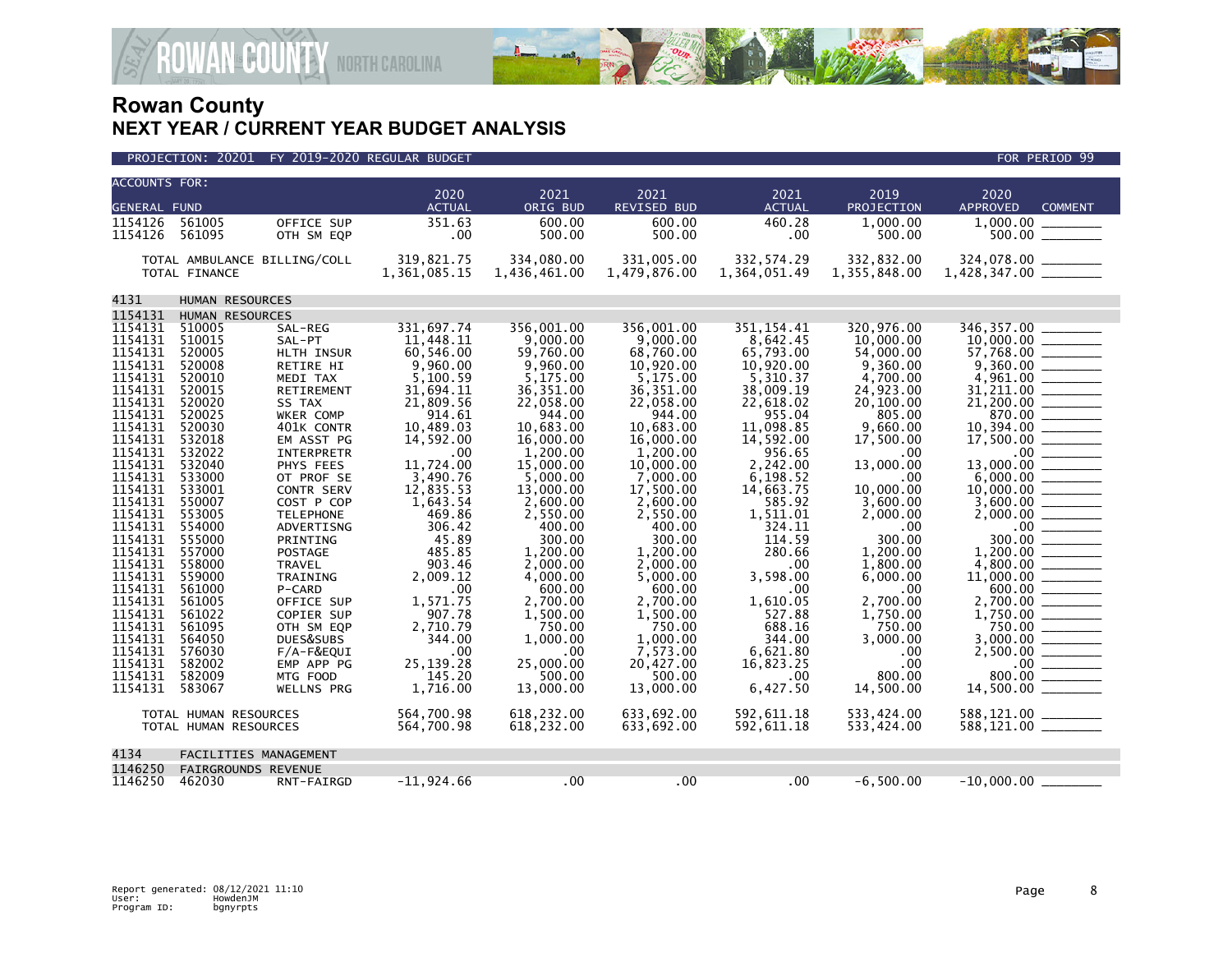



| <b>ACCOUNTS FOR:</b> |                           |                                 | 2020                   | 2021                   | 2021                   | 2021                   | 2019             |                         |                                                                                                                                                                                                                                                                                                                                                                                                                                                                                        |
|----------------------|---------------------------|---------------------------------|------------------------|------------------------|------------------------|------------------------|------------------|-------------------------|----------------------------------------------------------------------------------------------------------------------------------------------------------------------------------------------------------------------------------------------------------------------------------------------------------------------------------------------------------------------------------------------------------------------------------------------------------------------------------------|
| <b>GENERAL FUND</b>  |                           |                                 | <b>ACTUAL</b>          | ORIG BUD               | <b>REVISED BUD</b>     | <b>ACTUAL</b>          | PROJECTION       | 2020<br><b>APPROVED</b> | <b>COMMENT</b>                                                                                                                                                                                                                                                                                                                                                                                                                                                                         |
|                      |                           |                                 |                        |                        |                        |                        |                  |                         |                                                                                                                                                                                                                                                                                                                                                                                                                                                                                        |
|                      | TOTAL FAIRGROUNDS REVENUE |                                 | $-11,924.66$           | .00                    | .00                    | .00                    | $-6,500.00$      |                         |                                                                                                                                                                                                                                                                                                                                                                                                                                                                                        |
| 1154134              |                           | FACILITIES MANAGEMENT EXPENSE   |                        |                        |                        |                        |                  |                         |                                                                                                                                                                                                                                                                                                                                                                                                                                                                                        |
| 1154134              | 510005                    | SAL-REG                         | 672,818.53             | 726,992.00             | 711,992.00             | 684, 814.24            | 496,124.00       | 678,024.00              |                                                                                                                                                                                                                                                                                                                                                                                                                                                                                        |
| 1154134              | 510010                    | SAL-OT                          | .00                    | .00                    | 5.000.00               | 3,912.89               | .00              | .00 <sub>1</sub>        |                                                                                                                                                                                                                                                                                                                                                                                                                                                                                        |
| 1154134              | 520005                    | HLTH INSUR                      | 186,092.41             | 199,200.00             | 207,200.00             | 205,032.14             | 112,500.00       | 180,774.00              |                                                                                                                                                                                                                                                                                                                                                                                                                                                                                        |
| 1154134              | 520008                    | RETIRE HI                       | .00                    | 9,960.00               | .00                    | .00                    | 9,360.00         | 9,960.00                |                                                                                                                                                                                                                                                                                                                                                                                                                                                                                        |
| 1154134              | 520010                    | MEDI TAX                        | 9,229.54               | 10,052.00              | 10,052.00              | 9,469.49               | 6,801.00         |                         |                                                                                                                                                                                                                                                                                                                                                                                                                                                                                        |
| 1154134              | 520015                    | RETIREMENT                      | 61,199.69              | 74,234.00              | 74,234.00              | 71,595.36              | 38,455.00        | 61,100.00               |                                                                                                                                                                                                                                                                                                                                                                                                                                                                                        |
| 1154134              | 520020                    | SS TAX                          | 39, 305.40             | 42,955.00              | 42,955.00              | 39,798.69              | 29,053.00        | 41,592.00               |                                                                                                                                                                                                                                                                                                                                                                                                                                                                                        |
| 1154134<br>1154134   | 520025<br>520030          | WKER COMP                       | 16,571.59<br>17,024.64 | 17,806.00              | 17,806.00<br>21.822.00 | 17,136.98              | 13,771.00        | 16,330.00               |                                                                                                                                                                                                                                                                                                                                                                                                                                                                                        |
| 1154134              | 533001                    | 401K CONTR<br><b>CONTR SERV</b> | 90,460.98              | 21,822.00<br>80,000.00 | 80,000.00              | 18,699.95<br>79,452.84 | 14,889.00<br>.00 | 20,345.00<br>$.00 \,$   | $\begin{array}{c} \begin{array}{c} \begin{array}{c} \begin{array}{c} \end{array} \\ \end{array} \end{array} \end{array} \end{array}$                                                                                                                                                                                                                                                                                                                                                   |
| 1154134              | 533013                    | CLEANING                        | 22,060.00              | .00                    | 15,000.00              | 7,200.00               | 160,000.00       | 11,030.00               | $\equiv$                                                                                                                                                                                                                                                                                                                                                                                                                                                                               |
| 1154134              | 533063                    | SNOW REMOV                      | .00                    | 3,000.00               | 3,000.00               | .00                    | 6,000.00         | 6,000.00                | $\begin{array}{cccccccccc} \multicolumn{2}{c}{} & \multicolumn{2}{c}{} & \multicolumn{2}{c}{} & \multicolumn{2}{c}{} & \multicolumn{2}{c}{} & \multicolumn{2}{c}{} & \multicolumn{2}{c}{} & \multicolumn{2}{c}{} & \multicolumn{2}{c}{} & \multicolumn{2}{c}{} & \multicolumn{2}{c}{} & \multicolumn{2}{c}{} & \multicolumn{2}{c}{} & \multicolumn{2}{c}{} & \multicolumn{2}{c}{} & \multicolumn{2}{c}{} & \multicolumn{2}{c}{} & \multicolumn{2}{c}{} & \multicolumn{2}{c}{} & \mult$ |
| 1154134              | 534030                    | TECH-S&M                        | 72,199.92              | 78,000.00              | 78,880.00              | 78,879.21              | 162,000.00       | 162,000.00              |                                                                                                                                                                                                                                                                                                                                                                                                                                                                                        |
| 1154134              | 541040                    | US-WATER                        | 22,322.11              | 26,000.00              | 26,000.00              | 16,842.10              | 25,000.00        |                         |                                                                                                                                                                                                                                                                                                                                                                                                                                                                                        |
| 1154134              | 541042                    | US-STRM WT                      | 8,400.00               | 9,000.00               | 9,000.00               | 7,854.00               | 6,500.00         | 8,500.00                |                                                                                                                                                                                                                                                                                                                                                                                                                                                                                        |
| 1154134              | 543005                    | R&M-BLDG                        | 382, 511.48            | 410,000.00             | 393,440.00             | 349, 398.50            | 340,000,00       | 404,000.00              |                                                                                                                                                                                                                                                                                                                                                                                                                                                                                        |
| 1154134              | 543015                    | R&M-EQUIP                       | 6,677.07               | 4,000.00               | 4,000.00               | 3,993.38               | 8,000.00         |                         |                                                                                                                                                                                                                                                                                                                                                                                                                                                                                        |
| 1154134              | 543020                    | R&M-VEHIC                       | 4,357.13               | 5,000.00               | 4,300.00               | 4,296.77               | 5,000.00         | 5,000.00                |                                                                                                                                                                                                                                                                                                                                                                                                                                                                                        |
| 1154134              | 544010                    | <b>EQUIP RNTL</b>               | 5,315.21               | 3,000.00               | 5,000.00               | 4,553.97               | 4,000.00         | 4,000.00                |                                                                                                                                                                                                                                                                                                                                                                                                                                                                                        |
| 1154134              | 550007                    | COST P COP                      | 342.14                 | 450.00                 | 450.00                 | 243.02                 | 450.00           | 450.00                  |                                                                                                                                                                                                                                                                                                                                                                                                                                                                                        |
| 1154134              | 553005                    | <b>TELEPHONE</b>                | 9,695.28               | 11,325.00              | 11.325.00              | 5,704.06               | 10,500.00        | 10,500.00               |                                                                                                                                                                                                                                                                                                                                                                                                                                                                                        |
| 1154134              | 554000                    | ADVERTISNG                      | 770.73                 | 1,000.00               | 1,000.00               | 778.98                 | .00              |                         |                                                                                                                                                                                                                                                                                                                                                                                                                                                                                        |
| 1154134              | 556000                    | <b>UNIFORMS</b>                 | 5,673.27               | 5,000.00               | 6,100.00               | 6,011.48               | 6,000.00         | 11,000.00               |                                                                                                                                                                                                                                                                                                                                                                                                                                                                                        |
| 1154134              | 557000                    | <b>POSTAGE</b>                  | 85.85                  | 100.00                 | 100.00                 | 71.53                  | 100.00           | 100.00                  |                                                                                                                                                                                                                                                                                                                                                                                                                                                                                        |
| 1154134              | 558000                    | <b>TRAVEL</b>                   | 5,400.00               | 3,400.00               | 2,600.00               | 2,510.10               | 2,400.00         | 5.400.00                |                                                                                                                                                                                                                                                                                                                                                                                                                                                                                        |
| 1154134              | 559000                    | TRAINING                        | 173.71                 | 500.00                 | 200.00                 | 150.00                 | 1,000.00         | 1,000.00                |                                                                                                                                                                                                                                                                                                                                                                                                                                                                                        |
| 1154134<br>1154134   | 561000                    | P-CARD                          | .00<br>994.86          | 24,900.00              | 24,900.00<br>800.00    | .00<br>1,295.55        | .00<br>1.000.00  | 24,900.00<br>1,000.00   |                                                                                                                                                                                                                                                                                                                                                                                                                                                                                        |
| 1154134              | 561005<br>561030          | OFFICE SUP<br>JANT'L-SUP        | 236,000.00             | 800.00<br>215,000.00   | 215,000.00             | 201,987.88             | 230,000.00       | 230,000.00              |                                                                                                                                                                                                                                                                                                                                                                                                                                                                                        |
| 1154134              | 561040                    | MAINT SUPP                      | 19,472.94              | 17,000.00              | 17,000.00              | 15,198.57              | 23,000.00        | 23,000.00               |                                                                                                                                                                                                                                                                                                                                                                                                                                                                                        |
| 1154134              | 561080                    | SIGNAGE                         | 13,948.04              | 14,000.00              | 14,000.00              | 12,033.58              | 13,000.00        | 14,100.00               |                                                                                                                                                                                                                                                                                                                                                                                                                                                                                        |
| 1154134              | 561085                    | VEHICLE SU                      | 1,439.89               | 1,800.00               | 3,900.00               | 3,815.28               | 1,800.00         | 1,800.00                |                                                                                                                                                                                                                                                                                                                                                                                                                                                                                        |
| 1154134              | 561095                    | OTH SM EQP                      | 15,725.21              | 15,000.00              | 22,675.00              | 20,386.77              | 20,600.00        | 35,400.00               |                                                                                                                                                                                                                                                                                                                                                                                                                                                                                        |
| 1154134              | 562005                    | <b>ELECTRICTY</b>               | 157,423.67             | 200,000.00             | 200,000.00             | 119,548.75             | 210,000.00       | 210,000.00              |                                                                                                                                                                                                                                                                                                                                                                                                                                                                                        |
| 1154134              | 562010                    | HEAT OIL                        | .00                    | 1,000.00               | 1,000.00               | 26.05                  | 1,000.00         | 1,000.00                |                                                                                                                                                                                                                                                                                                                                                                                                                                                                                        |
| 1154134              | 562020                    | FUEL&LUBIC                      | 21,050.33              | 25,000.00              | 25,000.00              | 22,974.95              | 28,000.00        | 30,000,00               |                                                                                                                                                                                                                                                                                                                                                                                                                                                                                        |
| 1154134              | 562025                    | NATRAL GAS                      | 21,190.89              | 32,000.00              | 32,000.00              | 25,804.63              | 30,000.00        | 33,000.00               | <u> ESPER</u>                                                                                                                                                                                                                                                                                                                                                                                                                                                                          |
| 1154134              | 564050                    | DUES&SUBS                       | 393.00                 | 500.00                 | 500.00                 | 394.79                 | 500.00           | 500.00                  |                                                                                                                                                                                                                                                                                                                                                                                                                                                                                        |
| 1154134              | 573000                    | $C/A-BLDG$                      | 322,856.00             | .00                    | .00                    | .00                    | 371,108.00       | 450,000,00              |                                                                                                                                                                                                                                                                                                                                                                                                                                                                                        |
| 1154134              | 574000                    | $C/A$ -OTH IM                   | 18,336.00              | $.00 \times$           | $.00 \,$               | .00                    | 421,000.00       | 18,500.00               |                                                                                                                                                                                                                                                                                                                                                                                                                                                                                        |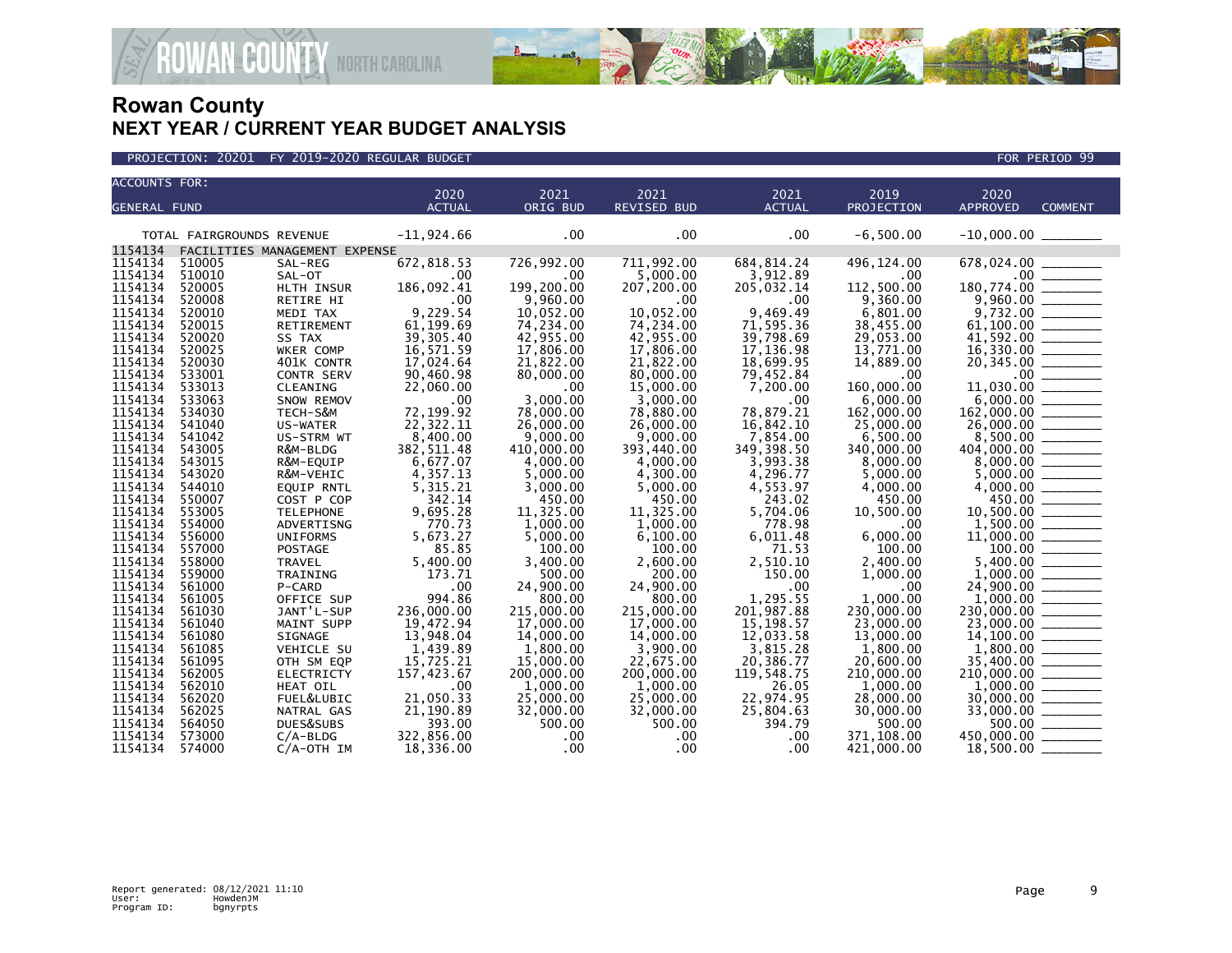

| <b>ACCOUNTS FOR:</b> |                  |                               |                       |                      |                            |                          |                           |                                                |
|----------------------|------------------|-------------------------------|-----------------------|----------------------|----------------------------|--------------------------|---------------------------|------------------------------------------------|
| <b>GENERAL FUND</b>  |                  |                               | 2020<br><b>ACTUAL</b> | 2021<br>ORIG BUD     | 2021<br><b>REVISED BUD</b> | 2021<br><b>ACTUAL</b>    | 2019<br><b>PROJECTION</b> | 2020<br><b>APPROVED</b><br><b>COMMENT</b>      |
|                      |                  |                               |                       |                      |                            |                          |                           |                                                |
| 1154134<br>1154134   | 575035<br>575090 | C/A-VECHL<br>$C/A-FU&EOP$     | .00<br>211,039.10     | 51,000.00            | 106,000,00                 | 97, 979.44<br>204,738.00 | .00<br>26,544.00          | 75,000,00                                      |
| 1154134              | 576020           | $F/A-DP$ EQU                  | .00                   | .00<br>.00           | 310,000.00<br>.00          | .00                      | .00                       |                                                |
| 1154134              | 576030           | F/A-F&EQUI                    | 3,051.70              | 2,000.00             | 48,605.00                  | 33,506.17                | 20,450.00                 |                                                |
| 1154134              | 576900           | $F/A$ -OTHER                  | 1,279.00              | .00                  | .00.                       | .00                      | 7,600.00                  | 00                                             |
|                      |                  |                               |                       |                      |                            |                          |                           |                                                |
|                      |                  | TOTAL FACILITIES MANAGEMENT   | 2,682,887.31          | 2,342,796.00         | 2,752,836.00               | 2,378,090.09             | 2,863,505.00              |                                                |
|                      |                  | TOTAL FACILITIES MANAGEMENT   | 2,670,962.65          | 2,342,796.00         | 2,752,836.00               | 2,378,090.09             | 2,857,005.00              | 2,840,472.00 ________<br>2,830,472.00 ________ |
|                      |                  |                               |                       |                      |                            |                          |                           |                                                |
| 4135                 |                  | COURT FACILITIES              |                       |                      |                            |                          |                           |                                                |
| 1144135              |                  | COURT FACILITIES REVENUE      |                       |                      |                            |                          |                           |                                                |
| 1144135              | 453032           | CLK CRT FE                    | $-175,508.06$         | $-165,000.00$        | $-165,000.00$              | $-341,060.38$            | $-215.000.00$             | $-215,000.00$                                  |
| 1144135              | 453038           | CT FAC FEE                    | $-154, 345.28$        | $-150,000.00$        | $-150,000.00$              | $-144, 572.16$           | $-195,000.00$             |                                                |
| 1144135              | 453040           | CT OFF FEE                    | $-32,032.82$          | $-32,000.00$         | $-32,000.00$               | $-29, 292.28$            | $-40,000.00$              | $-215,000.00$<br>$-195,000.00$<br>$-40,000.00$ |
|                      |                  |                               |                       |                      |                            |                          |                           |                                                |
|                      |                  | TOTAL COURT FACILITIES REVEN  | $-361,886.16$         | $-347,000.00$        | $-347.000.00$              | $-514, 924.82$           | $-450,000.00$             | $-450,000.00$ _________                        |
| 1154135              |                  | COURT FACILITIES EXPENDITURES |                       |                      |                            |                          |                           |                                                |
| 1154135              | 510005           | SAL-REG                       | 30,410.01             | 31,218.00            | 31,218.00                  | 30,889.68                | 28,146.00                 | 30,162.00                                      |
| 1154135              | 510020           | SA-PR DIEM                    | 708.00                | 1,000.00             | 1,000.00                   | 708.00                   | 1,000.00                  |                                                |
| 1154135              | 520005           | HLTH INSUR                    | 10,091.00             | 9,960.00             | 11,960.00                  | 10,965.50                | 9,000.00                  |                                                |
| 1154135              | 520010           | MEDI TAX                      | 434.42                | 443.00               | 443.00                     | 439.59                   | 400.00                    | 428.00                                         |
| 1154135              | 520015           | <b>RETIREMENT</b>             | 2,755.51              | 3,188.00             | 3.188.00                   | 3,172.37                 | 2.182.00                  | 2,718.00 _______                               |
| 1154135              | 520020           | SS TAX                        | 1,857.15              | 1,893.00             | 1,893.00                   | 1,879.95                 | 1,708.00                  |                                                |
| 1154135              | 520025           | WKER COMP                     | 701.46                | 719.00               | 719.00                     | 713.88                   | 760.00                    | 694.00                                         |
| 1154135<br>1154135   | 520030<br>533001 | 401K CONTR                    | 911.87<br>128,487.05  | 937.00<br>155,000,00 | 937.00<br>155,000,00       | 926.74<br>157,762.37     | 845.00                    | 905.00                                         |
| 1154135              | 533013           | <b>CONTR SERV</b><br>CLEANING | 12,350.00             | .00                  | .00                        | .00                      | 133,642.00<br>74,100.00   | 148,000.00 ______                              |
| 1154135              | 541040           | US-WATER                      | 31,992.15             | 37,000,00            | 37,000.00                  | 27,811.57                | 31,000.00                 | 37,000.00 ________                             |
| 1154135              | 542020           | <b>GRND MAINT</b>             | 3,950.00              | 2,000.00             | 2,000.00                   | 669.90                   | 1,500.00                  |                                                |
| 1154135              | 543005           | R&M-BLDG                      | 80, 185.42            | 80,000.00            | 80,000.00                  | 28,746.27                | 90,000.00                 |                                                |
| 1154135              | 544020           | RENT-L&B                      | 97,854.00             | 98,000,00            | 103,500.00                 | 103.354.00               | 98,000.00                 | 98,000.00                                      |
| 1154135              | 553005           | <b>TELEPHONE</b>              | 1,263.96              | 2,100.00             | 2,100.00                   | 1,019.50                 | 1,400.00                  |                                                |
| 1154135              | 554000           | ADVERTISNG                    | .00                   | 1,000.00             | 1,000.00                   | .00                      | .00                       |                                                |
| 1154135              | 556000           | <b>UNIFORMS</b>               | .00                   | 300.00               | 300.00                     | 268.04                   | 300.00                    |                                                |
| 1154135              | 561005           | OFFICE SUP                    | 618.49                | 1.100.00             | 1.100.00                   | 522.84                   | 1.100.00                  |                                                |
| 1154135              | 561030           | JANT'L-SUP                    | 12,981.43             | 14,000.00            | 14,000.00                  | 13,069.08                | 13,000.00                 |                                                |
| 1154135              | 561095           | OTH SM EOP                    | 6.461.04              | 10.600.00            | 10,600.00                  | 10.548.03                | 8.000.00                  |                                                |
| 1154135              | 562005           | <b>ELECTRICTY</b>             | 61,637.85             | 85,000.00            | 82,200.00                  | 47,061.68                | 90,000.00                 | $90,000.00$ ________<br>23,000.00 ________     |
| 1154135              | 562025           | NATRAL GAS                    | 9,698.58              | 23,000.00            | 23,000.00                  | 12,958.57                | 21,000.00                 |                                                |
| 1154135              | 573000           | $C/A-BLDG$                    | 89,274.00             | .00                  | .00                        | .00                      | 293,097.00                |                                                |
| 1154135              | 576030           | $F/A-F&EOUT$                  | 3,149.53              | 5,000.00             | 5.000.00                   | 4,532.90                 | 9.000.00                  | 5.000.00                                       |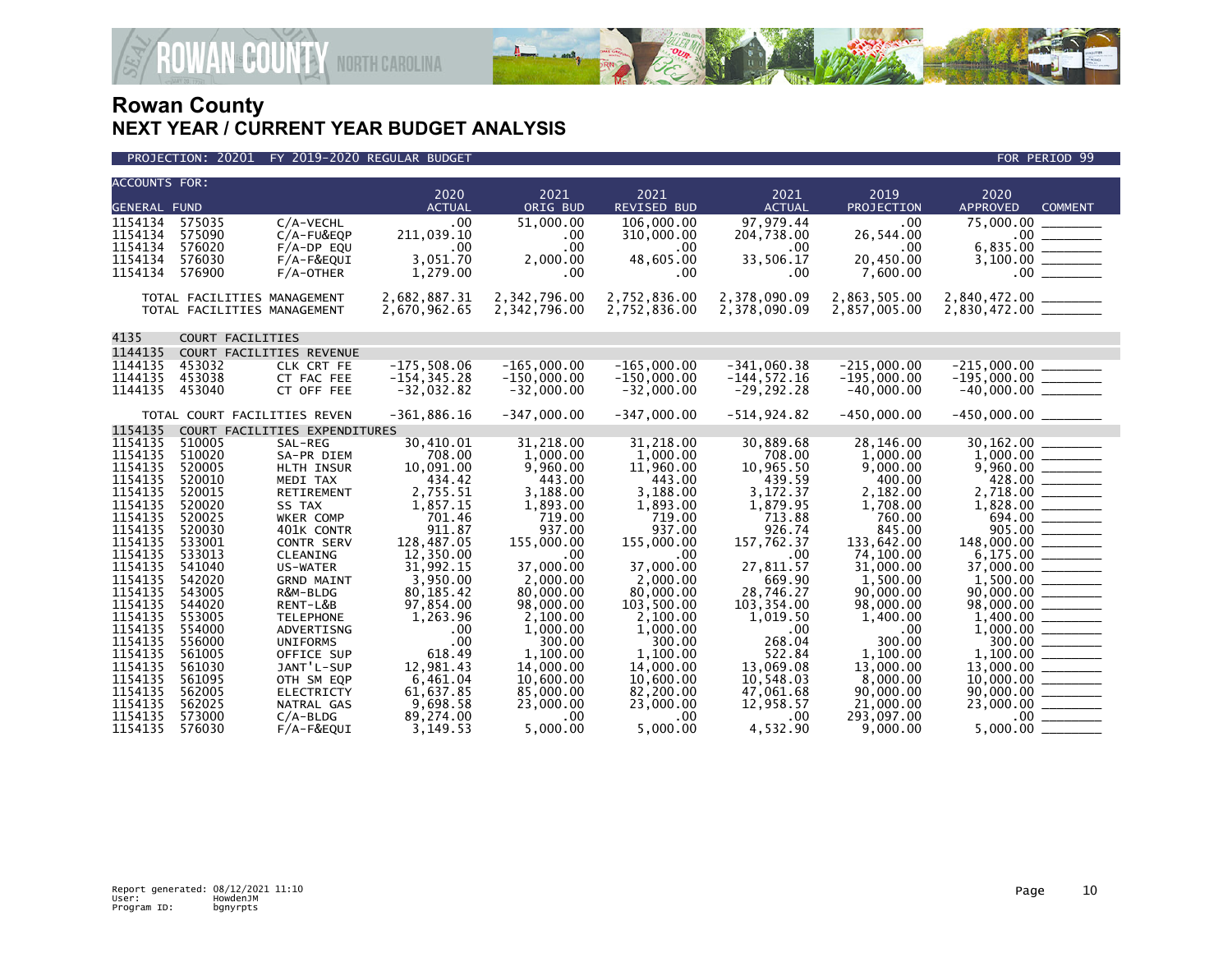

| <b>ACCOUNTS FOR:</b> |                  |                                                        | 2020                     | 2021                     | 2021                     | 2021                       | 2019                     | 2020                                  |
|----------------------|------------------|--------------------------------------------------------|--------------------------|--------------------------|--------------------------|----------------------------|--------------------------|---------------------------------------|
| <b>GENERAL FUND</b>  |                  |                                                        | <b>ACTUAL</b>            | ORIG BUD                 | <b>REVISED BUD</b>       | <b>ACTUAL</b>              | <b>PROJECTION</b>        | <b>APPROVED</b><br><b>COMMENT</b>     |
|                      |                  |                                                        |                          |                          |                          |                            |                          |                                       |
|                      |                  | TOTAL COURT FACILITIES EXPEN<br>TOTAL COURT FACILITIES | 587,772.92<br>225,886.76 | 563,458.00<br>216,458.00 | 568,158.00<br>221,158.00 | 458,020.46<br>$-56,904.36$ | 909,180.00<br>459,180.00 | 573,170.00 ________                   |
|                      |                  |                                                        |                          |                          |                          |                            |                          |                                       |
| 4136                 | <b>GARAGE</b>    |                                                        |                          |                          |                          |                            |                          |                                       |
| 1154136              |                  | GARAGE EXPENDITURES                                    |                          |                          |                          |                            |                          |                                       |
| 1154136              | 533001           | CONTR SERV                                             | 59,249.04                | 55,000.00                | 58,000.00                | 55,679.32                  | 55,000.00                |                                       |
|                      |                  |                                                        |                          |                          |                          |                            |                          |                                       |
|                      |                  | TOTAL GARAGE EXPENDITURES                              | 59,249.04                | 55,000.00                | 58,000.00                | 55,679.32                  | 55,000.00                |                                       |
|                      | TOTAL GARAGE     |                                                        | 59,249.04                | 55,000.00                | 58,000.00                | 55,679.32                  | 55,000.00                |                                       |
| 4140                 |                  | TAX ADMINISTRATION                                     |                          |                          |                          |                            |                          |                                       |
| 1144140              |                  | COUNTY ASSESSOR REVENUE                                |                          |                          |                          |                            |                          |                                       |
| 1144140              | 425011           | MAP SALES                                              | $-82.25$                 | $-450.00$                | $-450.00$                | $-37.20$                   | $-400.00$                |                                       |
|                      |                  |                                                        |                          |                          |                          |                            |                          |                                       |
|                      |                  | TOTAL COUNTY ASSESSOR REVENU                           | $-82.25$                 | $-450.00$                | $-450.00$                | $-37.20$                   | $-400.00$                |                                       |
| 1154140              |                  | COUNTY ASSESSOR EXPENDITURES                           |                          |                          |                          |                            |                          |                                       |
| 1154140              | 510005           | SAL-REG                                                | 676, 154. 19             | 728,166.00               | 728,166.00               | 666,287.21                 | 683,337.00               | 769,921.00                            |
| 1154140              | 510015           | SAL-PT                                                 | 16,473.94                | 20,000.00                | 20,000.00                | 20,076.95                  | 25,000.00                | $25,000.00$<br>152,388.00<br>9,960.00 |
| 1154140<br>1154140   | 520005<br>520008 | HLTH INSUR                                             | 140, 124.85<br>9,960.00  | 149,400.00<br>9,360.00   | 154,400.00<br>10,920.00  | 152.813.74<br>10,920.00    | 126,000,00<br>9,360.00   |                                       |
| 1154140              | 520010           | RETIRE HI<br>MEDI TAX                                  | 9,503.25                 | 10,516.00                | 10,516.00                | 9,377.01                   | 9,417.00                 |                                       |
| 1154140              | 520015           | <b>RETIREMENT</b>                                      | 61.366.42                | 74,352.00                | 74,352.00                | 68,544.24                  | 52,964.00                | 69,748.00                             |
| 1154140              | 520020           | SS TAX                                                 | 40,602.72                | 44,835.00                | 44,835.00                | 39,919.82                  | 40,247.00                |                                       |
| 1154140              | 520025           | WKER COMP                                              | 4,296.37                 | 5,237.00                 | 5,237.00                 | 4,292.84                   | 5,456.00                 |                                       |
| 1154140              | 520030           | 401K CONTR                                             | 19,705.65                | 21,853.00                | 21,853.00                | 19,242.69                  | 20.507.00                |                                       |
| 1154140              | 532014           | AUDIT-DISC                                             | 65,800.00                | 70,000.00                | 70,000.00                | 60,600.00                  | 80,000.00                |                                       |
| 1154140              | 533000           | OT PROF SE                                             | 29,840.81                | 15,000.00                | 14,500.00                | 830.00                     | 11,000.00                |                                       |
| 1154140              | 534007           | BOAT&MOTOR                                             | 3,519.95                 | 4,500.00                 | 4,500.00                 | 3,646.95                   | 4,000.00                 | $4,500.00$<br>125,000.00              |
| 1154140              | 534030           | TECH-S&M                                               | 96,631.39                | 87,000.00                | 87,000.00                | 78,356.70                  | 195,000.00               |                                       |
| 1154140              | 543015           | R&M-EQUIP                                              | .00                      | .00                      | .00                      | .00                        | 500.00                   | 500.00                                |
| 1154140<br>1154140   | 543055           | R&M-PHONE                                              | .00<br>890.06            | $.00 \times$<br>3,000.00 | .00                      | .00                        | 200.00                   |                                       |
| 1154140              | 550007<br>553005 | COST P COP<br><b>TELEPHONE</b>                         | 3,792.45                 | 5,150.00                 | 3,000.00<br>5,650.00     | 2,328.02<br>5,794.40       | 2,500.00<br>2,700.00     | $3,700.00$ _________                  |
| 1154140              | 554000           | ADVERTISNG                                             | 2,010.53                 | 3,000.00                 | 3,000.00                 | 2,999.98                   | 2,500.00                 |                                       |
| 1154140              | 555000           | PRINTING                                               | 11,874.51                | 25,000.00                | 25,000.00                | 24,739.23                  | 64,000.00                |                                       |
| 1154140              | 556000           | <b>UNIFORMS</b>                                        | 727.87                   | 1,500.00                 | 1,500.00                 | 528.35                     | .00                      |                                       |
| 1154140              | 557000           | <b>POSTAGE</b>                                         | 15,354.61                | 15,000.00                | 15,000.00                | 14,087.63                  | 35,000.00                | 30,000.00                             |
| 1154140              | 558000           | TRAVEL                                                 | 2,742.89                 | 5,000.00                 | 5,000.00                 | 1,791.67                   | 10,000.00                | 10,000.00                             |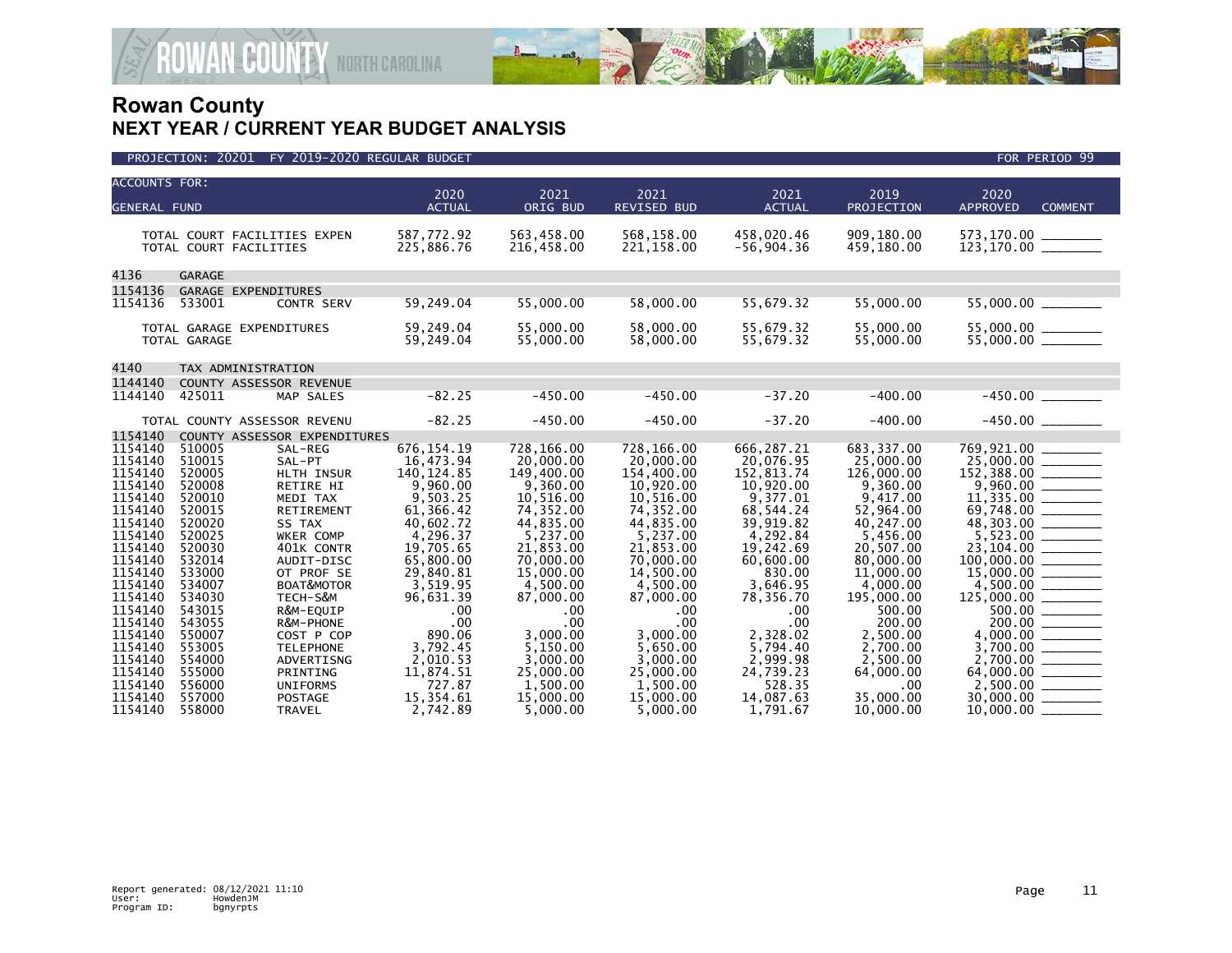

**GOUNTY NORTH CAROLINA** 

| <b>ACCOUNTS FOR:</b>                                                                                                                                                                               |                                                                                                                                                                                                                                                                |                                                                                                                                                                                                                                           | 2020                                                                                                                                                                                                                     | 2021                                                                                                                                                                                                                                           | 2021                                                                                                                                                                                                                                           | 2021                                                                                                                                                                                                                                | 2019                                                                                                                                                                                                                                               | 2020                                                                                                                                                                                                                                                                                                                                                                                                                                                                                                                                                                                                                                                                                                                                             |
|----------------------------------------------------------------------------------------------------------------------------------------------------------------------------------------------------|----------------------------------------------------------------------------------------------------------------------------------------------------------------------------------------------------------------------------------------------------------------|-------------------------------------------------------------------------------------------------------------------------------------------------------------------------------------------------------------------------------------------|--------------------------------------------------------------------------------------------------------------------------------------------------------------------------------------------------------------------------|------------------------------------------------------------------------------------------------------------------------------------------------------------------------------------------------------------------------------------------------|------------------------------------------------------------------------------------------------------------------------------------------------------------------------------------------------------------------------------------------------|-------------------------------------------------------------------------------------------------------------------------------------------------------------------------------------------------------------------------------------|----------------------------------------------------------------------------------------------------------------------------------------------------------------------------------------------------------------------------------------------------|--------------------------------------------------------------------------------------------------------------------------------------------------------------------------------------------------------------------------------------------------------------------------------------------------------------------------------------------------------------------------------------------------------------------------------------------------------------------------------------------------------------------------------------------------------------------------------------------------------------------------------------------------------------------------------------------------------------------------------------------------|
| <b>GENERAL FUND</b>                                                                                                                                                                                |                                                                                                                                                                                                                                                                |                                                                                                                                                                                                                                           | <b>ACTUAL</b>                                                                                                                                                                                                            | ORIG BUD                                                                                                                                                                                                                                       | REVISED BUD                                                                                                                                                                                                                                    | <b>ACTUAL</b>                                                                                                                                                                                                                       | PROJECTION                                                                                                                                                                                                                                         | <b>APPROVED</b><br><b>COMMENT</b>                                                                                                                                                                                                                                                                                                                                                                                                                                                                                                                                                                                                                                                                                                                |
| 1154140<br>1154140<br>1154140<br>1154140<br>1154140<br>1154140<br>1154140<br>1154140<br>1154140                                                                                                    | 559000<br>561000<br>561005<br>561095<br>564010<br>564050<br>575010<br>576030<br>590008                                                                                                                                                                         | TRAINING<br>P-CARD<br>OFFICE SUP<br>OTH SM EQP<br><b>BOOKS</b><br>DUES&SUBS<br>C/A-TECHNO<br>$F/A-F&EQUI$<br>SALES&USE                                                                                                                    | 2,299.00<br>.00<br>4,459.65<br>2,344.19<br>282.25<br>741.71<br>.00.<br>.00<br>5.38                                                                                                                                       | 3,000.00<br>1,800.00<br>4,500.00<br>500.00<br>1,500.00<br>2,000.00<br>$.00 \,$<br>$.00 \times$<br>50.00                                                                                                                                        | 3,000.00<br>1,800.00<br>4,500.00<br>500.00<br>1,500.00<br>2,000.00<br>.00.<br>.00<br>50.00                                                                                                                                                     | 2,360.70<br>$.00 \times$<br>4,281.10<br>308.70<br>550.64<br>1,704.24<br>$.00 \,$<br>$.00 \,$<br>2.44                                                                                                                                | 5,000.00<br>.00<br>4,200.00<br>2,000.00<br>1,500.00<br>2,000.00<br>20,291.00<br>.00<br>50.00                                                                                                                                                       | 7,100.00<br>$\frac{1,500.00}{2,000.00}$<br>$25,000.00$ _________                                                                                                                                                                                                                                                                                                                                                                                                                                                                                                                                                                                                                                                                                 |
|                                                                                                                                                                                                    | TOTAL COUNTY ASSESSOR EXPEND                                                                                                                                                                                                                                   |                                                                                                                                                                                                                                           | 1,221,504.64                                                                                                                                                                                                             | 1,311,219.00                                                                                                                                                                                                                                   | 1,317,779.00                                                                                                                                                                                                                                   | 1, 196, 385. 25                                                                                                                                                                                                                     | 1,414,729.00                                                                                                                                                                                                                                       |                                                                                                                                                                                                                                                                                                                                                                                                                                                                                                                                                                                                                                                                                                                                                  |
| 1154141<br>1154141<br>1154141<br>1154141<br>1154141<br>1154141<br>1154141<br>1154141<br>1154141<br>1154141<br>1154141<br>1154141<br>1154141<br>1154141<br>1154141<br>1154141<br>1154141<br>1154141 | REVALUATION EXPENDITURES<br>510005<br>520005<br>520010<br>520015<br>520020<br>520025<br>520030<br>533000<br>550007<br>554000<br>555000<br>557000<br>558000<br>559000<br>561005<br>561089<br>564050<br>TOTAL REVALUATION EXPENDITUR<br>TOTAL TAX ADMINISTRATION | SAL-REG<br>HLTH INSUR<br>MEDI TAX<br><b>RETIREMENT</b><br>SS TAX<br>WKER COMP<br>401K CONTR<br>OT PROF SE<br>COST P COP<br>ADVERTISNG<br>PRINTING<br><b>POSTAGE</b><br><b>TRAVEL</b><br>TRAINING<br>OFFICE SUP<br>SOFTWARE L<br>DUES&SUBS | 152,635.95<br>32,257.41<br>2,095.94<br>13,862.72<br>8,961.88<br>1,026.60<br>4,578.64<br>5,341.60<br>6,432.31<br>.00.<br>.00<br>.00<br>20,854.89<br>2,586.25<br>2.209.81<br>.00<br>1,185.20<br>254,029.20<br>1,475,451.59 | 214,468.00<br>39,840.00<br>3,036.00<br>21,900.00<br>12,975.00<br>1,516.00<br>6,436.00<br>100,000.00<br>7,000.00<br>1,000.00<br>1,000.00<br>1.000.00<br>20,000.00<br>3,000.00<br>5,000.00<br>5,000.00<br>5,000.00<br>448.171.00<br>1,758,940.00 | 214,468.00<br>44,840.00<br>3.036.00<br>21,900.00<br>12,975.00<br>1,516.00<br>6,436.00<br>100,000.00<br>7,000.00<br>1,000.00<br>1,000.00<br>1.000.00<br>20,000.00<br>3,000.00<br>5,000.00<br>5,000.00<br>5,000.00<br>453.171.00<br>1,770,500.00 | 204, 394.83<br>43,791.76<br>2.820.04<br>21,006.69<br>12,057.27<br>1,439.60<br>6,137.32<br>50.00<br>4,035.71<br>$.00 \times$<br>818.00<br>.00<br>18,901.12<br>2,128.89<br>4,476.84<br>.00<br>2,263.90<br>324, 321.97<br>1,520,670.02 | 201, 269.00<br>36,000.00<br>2,846.00<br>15,600.00<br>12,158.00<br>1,777.00<br>6,041.00<br>290,000.00<br>6,500.00<br>4,200.00<br>16,000.00<br>18,000,00<br>30,000.00<br>3,000.00<br>7,500.00<br>30,000.00<br>7,000.00<br>687,891.00<br>2,102,220.00 | 217,071.00<br>$\frac{29,880.00}{3,122.00}$<br>$19,560.00$ - 19, 345.00<br>$1,577.00$ $\overline{\phantom{0}}$<br>$6,514.00$ $\overline{\phantom{0}}$<br>30,000.00<br>$\begin{array}{c} \begin{array}{c} \begin{array}{c} \begin{array}{c} \end{array} \\ \end{array} \end{array} \end{array} \end{array} \end{array} \end{array} \begin{array}{c} \begin{array}{c} \begin{array}{c} \end{array} \\ \end{array} \end{array} \end{array} \begin{array}{c} \begin{array}{c} \begin{array}{c} \end{array} \\ \end{array} \end{array} \end{array} \begin{array}{c} \begin{array}{c} \end{array} \end{array} \end{array} \begin{array}{c} \begin{array}{c} \begin{array}{c} \end{array} \end{array} \end{array} \begin{array}{c}$<br>557,869.00 ______ |
| 4150                                                                                                                                                                                               | TAX COLLECTIONS                                                                                                                                                                                                                                                |                                                                                                                                                                                                                                           |                                                                                                                                                                                                                          |                                                                                                                                                                                                                                                |                                                                                                                                                                                                                                                |                                                                                                                                                                                                                                     |                                                                                                                                                                                                                                                    |                                                                                                                                                                                                                                                                                                                                                                                                                                                                                                                                                                                                                                                                                                                                                  |
| 1144150<br>1144150<br>1144150<br>1144150<br>1144150<br>1144150<br>1144150                                                                                                                          | TAX COLLECTOR REVENUE<br>453805<br>453815<br>453825<br>453830<br>453835<br>453840                                                                                                                                                                              | TC-CH GR<br>TC-GR QUAR<br>TC-CLEVELD<br>TC-E SPENC<br>TC-FAITH<br>TC-KANNAPO                                                                                                                                                              | $-28,045.85$<br>$-20, 224.08$<br>$-6,654.18$<br>$-10,689.86$<br>$-6.159.21$<br>$-65,093.56$                                                                                                                              | $-28,000.00$<br>$-20,000.00$<br>$-6.000.00$<br>$-10,000.00$<br>$-5.500.00$<br>$-60,000.00$                                                                                                                                                     | $-28,000.00$<br>$-20,000.00$<br>$-6,000.00$<br>$-10,000.00$<br>$-5.500.00$<br>$-60,000.00$                                                                                                                                                     | $-20, 132.30$<br>$-11,748.14$<br>$-5,358.62$<br>$-7,461.76$<br>$-3.172.21$<br>$-47,529.45$                                                                                                                                          | $-24,000.00$<br>$-17,000.00$<br>$-4,000.00$<br>$-8,000.00$<br>$-5.000.00$<br>$-50,000.00$                                                                                                                                                          | $-18,000.00$<br>$-5,000.00$<br>$-9,000.00$<br>$-55,000.00$                                                                                                                                                                                                                                                                                                                                                                                                                                                                                                                                                                                                                                                                                       |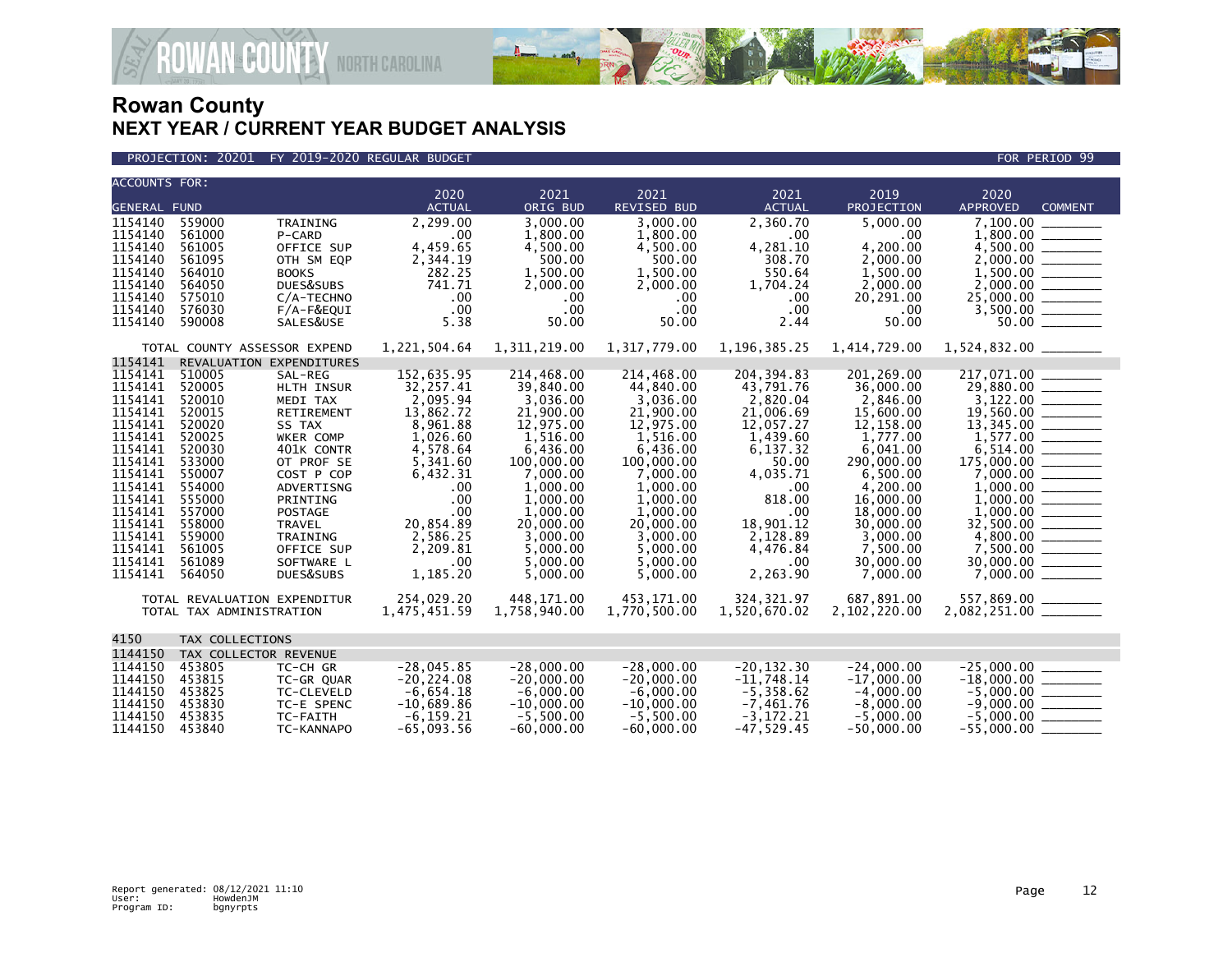

| <b>ACCOUNTS FOR:</b> |                              |                             | 2020                           | 2021                          | 2021                          | 2021                           | 2019                          | 2020                                                                                                                                                                                                                                                                                                                                                                                                                               |
|----------------------|------------------------------|-----------------------------|--------------------------------|-------------------------------|-------------------------------|--------------------------------|-------------------------------|------------------------------------------------------------------------------------------------------------------------------------------------------------------------------------------------------------------------------------------------------------------------------------------------------------------------------------------------------------------------------------------------------------------------------------|
| <b>GENERAL FUND</b>  |                              |                             | <b>ACTUAL</b>                  | ORIG BUD                      | <b>REVISED BUD</b>            | <b>ACTUAL</b>                  | <b>PROJECTION</b>             | <b>APPROVED</b><br><b>COMMENT</b>                                                                                                                                                                                                                                                                                                                                                                                                  |
| 1144150              | 453842                       | TC-LANDIS                   | $-31.864.04$                   | $-25.000.00$                  | $-25.000.00$                  | $-22.664.24$                   | $-22.000.00$                  | $-22.000.00$                                                                                                                                                                                                                                                                                                                                                                                                                       |
| 1144150              | 453845                       | TC-ROCKWEL                  | $-14, 306.87$                  | $-14.000.00$                  | $-14.000.00$                  | $-9,317.00$                    | $-12,000.00$                  | $-13.000.00$                                                                                                                                                                                                                                                                                                                                                                                                                       |
| 1144150<br>1144150   | 453850<br>453855             | TC-SALISBU<br>TC-SPENCER    | $-216, 175.34$<br>$-21,368.96$ | $-210,000.00$<br>$-20,000.00$ | $-210.000.00$<br>$-20,000.00$ | $-235, 372.65$<br>$-16,790.12$ | $-185,000.00$<br>$-17,000.00$ | $-200,000.00$<br>$-19,000.00$                                                                                                                                                                                                                                                                                                                                                                                                      |
| 1144150              | 453860                       | TC-FIREDIS                  | $-23,851.85$                   | $-21,000.00$                  | $-21,000.00$                  | $-26, 151.14$                  | $-19,000.00$                  | $-19,000.00$ ________                                                                                                                                                                                                                                                                                                                                                                                                              |
|                      |                              |                             |                                |                               |                               |                                |                               |                                                                                                                                                                                                                                                                                                                                                                                                                                    |
|                      | TOTAL TAX COLLECTOR REVENUE  |                             | $-444, 433.80$                 | $-419,500.00$                 | $-419.500.00$                 | $-405.697.63$                  | $-363,000.00$                 |                                                                                                                                                                                                                                                                                                                                                                                                                                    |
| 1154150              |                              | TAX COLLECTOR EXPENDITURES  |                                |                               |                               |                                |                               |                                                                                                                                                                                                                                                                                                                                                                                                                                    |
| 1154150              | 510005                       | SAL-REG                     | 370,776.88                     | 402.613.00                    | 402.563.00                    | 389, 113.98                    | 274,695.00                    | 336,424.00                                                                                                                                                                                                                                                                                                                                                                                                                         |
| 1154150              | 510010                       | SAL-OT                      | 500.34                         | $.00 \,$                      | 50.00                         | 31.50                          | .00.                          |                                                                                                                                                                                                                                                                                                                                                                                                                                    |
| 1154150              | 510015                       | SAL-PT                      | 15,303.44                      | 15,000.00                     | 15,000.00                     | 14,551.19                      | 20,000,00                     | 25,000.00 _______                                                                                                                                                                                                                                                                                                                                                                                                                  |
| 1154150<br>1154150   | 520005<br>520010             | <b>HLTH INSUR</b>           | 87,499.00<br>5,402.98          | 79.680.00<br>6,095.00         | 98.680.00<br>6,095.00         | 97,451.85<br>5,657.79          | 72.000.00<br>4,073.00         | 76,692.00                                                                                                                                                                                                                                                                                                                                                                                                                          |
| 1154150              | 520015                       | MEDI TAX<br>RETIREMENT      | 33,643.75                      | 41,170.00                     | 41,170.00                     | 40,007.88                      | 21,293.00                     |                                                                                                                                                                                                                                                                                                                                                                                                                                    |
| 1154150              | 520020                       | SS TAX                      | 23,067.49                      | 25,931.00                     | 25,931.00                     | 24.191.72                      | 17.271.00                     |                                                                                                                                                                                                                                                                                                                                                                                                                                    |
| 1154150              | 520025                       | WKER COMP                   | 1,627.06                       | 2,753.00                      | 2,753.00                      | 2,357.96                       | 850.00                        |                                                                                                                                                                                                                                                                                                                                                                                                                                    |
| 1154150              | 520030                       | 401K CONTR                  | 10,459.46                      | 12,102.00                     | 12,102.00                     | 11, 127.86                     | 8,244.00                      | 10,097.00<br>$\frac{1}{1-\frac{1}{1-\frac{1}{1-\frac{1}{1-\frac{1}{1-\frac{1}{1-\frac{1}{1-\frac{1}{1-\frac{1}{1-\frac{1}{1-\frac{1}{1-\frac{1}{1-\frac{1}{1-\frac{1}{1-\frac{1}{1-\frac{1}{1-\frac{1}{1-\frac{1}{1-\frac{1}{1-\frac{1}{1-\frac{1}{1-\frac{1}{1-\frac{1}{1-\frac{1}{1-\frac{1}{1-\frac{1}{1-\frac{1}{1-\frac{1}{1-\frac{1}{1-\frac{1}{1-\frac{1}{1-\frac{1}{1-\frac{1}{1-\frac{1}{1-\frac{1}{1-\frac{1}{1-\frac{1$ |
| 1154150              | 532010                       | <b>ATTORNEY</b>             | 30.00                          | 10,000.00                     | 10,000.00                     | 1,510.00                       | 15,000,00                     | 15,000.00                                                                                                                                                                                                                                                                                                                                                                                                                          |
| 1154150              | 532021                       | LOCKBOX SV                  | 26, 185. 58                    | 27,000.00                     | 27,000.00                     | 25,676.39                      | 30,000.00                     | 30,000.00                                                                                                                                                                                                                                                                                                                                                                                                                          |
| 1154150              | 532025                       | NCVTS RC                    | 307,461.14                     | 320,000.00                    | 320,000.00                    | 336,439.31                     | 278,000.00                    |                                                                                                                                                                                                                                                                                                                                                                                                                                    |
| 1154150              | 532026                       | NCVTS MU                    | 148,734.86                     | 150,000.00                    | 150,000.00                    | 161.153.59                     | 128,000.00                    | 150.000.00                                                                                                                                                                                                                                                                                                                                                                                                                         |
| 1154150              | 534000                       | TECH SERV                   | 3,172.35                       | $.00 \,$                      | .00                           | .00                            | 4,000.00                      | 4,000.00<br>$\overline{\phantom{a}}$                                                                                                                                                                                                                                                                                                                                                                                               |
| 1154150              | 534030                       | TECH-S&M                    | 66,756.22                      | 75,000.00                     | 91,200.00                     | 91,090.44                      | 6,000.00                      | 68,000.00                                                                                                                                                                                                                                                                                                                                                                                                                          |
| 1154150              | 550007                       | COST P COP                  | 2.434.62                       | 3,000,00                      | 3.000.00                      | 1.554.82                       | 4.000.00                      | 4.000.00                                                                                                                                                                                                                                                                                                                                                                                                                           |
| 1154150              | 553005                       | <b>TELEPHONE</b>            | 1,382.88                       | 3,175.00                      | 3.175.00                      | 793.13                         | 1,400.00                      |                                                                                                                                                                                                                                                                                                                                                                                                                                    |
| 1154150              | 554000                       | ADVERTISNG                  | 16,190.38                      | 13,000.00                     | 13,000.00                     | 14, 136. 10                    | 12,000.00                     | 13,000.00                                                                                                                                                                                                                                                                                                                                                                                                                          |
| 1154150              | 555000                       | PRINTING                    | 33,653.92                      | 42,000.00                     | 42,000.00                     | 32,786.62                      | 46,000,00                     | 56.000.00                                                                                                                                                                                                                                                                                                                                                                                                                          |
| 1154150              | 557000                       | <b>POSTAGE</b>              | 57,621.66                      | 90,000,00                     | 74,000,00                     | 61, 358.35                     | 125,000,00                    | 125,000,00                                                                                                                                                                                                                                                                                                                                                                                                                         |
| 1154150              | 558000                       | <b>TRAVEL</b>               | 3,417.64                       | 3,000.00                      | 3,000.00                      | 1,044.54                       | 6,000.00                      |                                                                                                                                                                                                                                                                                                                                                                                                                                    |
| 1154150              | 559000                       | TRAINING                    | 1,487.00                       | 2,000,00                      | 2,000.00                      | 1,730.00                       | 3,000.00                      | 4,000.00                                                                                                                                                                                                                                                                                                                                                                                                                           |
| 1154150<br>1154150   | 561000                       | P-CARD                      | .00                            | 1.200.00                      | 1.200.00                      | .00                            | .00<br>9,000.00               | 1.200.00<br>$\frac{1}{2}$                                                                                                                                                                                                                                                                                                                                                                                                          |
| 1154150              | 561005<br>561095             | OFFICE SUP                  | 8,266.54<br>3,548.53           | 6,000.00<br>1,000.00          | 6,000.00<br>2,935.00          | 5,658.78<br>2,079.56           | 2,200.00                      | 9,000.00                                                                                                                                                                                                                                                                                                                                                                                                                           |
| 1154150              | 564010                       | OTH SM EQP<br><b>BOOKS</b>  | 61.00                          | 400.00                        | 400.00                        | 27.56                          | 400.00                        |                                                                                                                                                                                                                                                                                                                                                                                                                                    |
| 1154150              | 564050                       | DUES&SUBS                   | 494.00                         | 500.00                        | 500.00                        | 344.00                         | 400.00                        | $500.00$ _______                                                                                                                                                                                                                                                                                                                                                                                                                   |
| 1154150              | 574000                       | $C/A$ -OTH IM               | .00                            | 2,000.00                      | 5,895.00                      | .00                            | 36,750.00                     | 9.600.00                                                                                                                                                                                                                                                                                                                                                                                                                           |
| 1154150              | 575010                       | C/A-TECHNO                  | 53,667.00                      | .00                           | 125,104.00                    | .00                            | 462,865.00                    |                                                                                                                                                                                                                                                                                                                                                                                                                                    |
| 1154150              | 576030                       | $F/A-F\&EQUI$               | 4,259.01                       | .00                           | .00                           | .00                            | .00                           | 6,400.00                                                                                                                                                                                                                                                                                                                                                                                                                           |
| 1154150              | 582009                       | MTG FOOD                    | 489.28                         | 600.00                        | 600.00                        | 120.00                         | .00                           | $.00 \,$                                                                                                                                                                                                                                                                                                                                                                                                                           |
| 1154150              | 590002                       | BNK-CC FEE                  | 2.18                           | 1,000.00                      | 1,000.00                      | 699.69                         | 5,900.00                      | 1,000.00                                                                                                                                                                                                                                                                                                                                                                                                                           |
|                      | TOTAL TAX COLLECTOR EXPENDIT |                             | 1,287,596.19                   | 1,336,219.00                  | 1,486,353.00                  | 1,322,694.61                   | 1,594,341.00                  | 1,382,983.00 ________                                                                                                                                                                                                                                                                                                                                                                                                              |
|                      | TOTAL TAX COLLECTIONS        |                             | 843, 162.39                    | 916,719.00                    | 1,066,853.00                  | 916,996.98                     | 1,231,341.00                  |                                                                                                                                                                                                                                                                                                                                                                                                                                    |
| 4160                 | <b>INFORMATION SYSTEMS</b>   |                             |                                |                               |                               |                                |                               |                                                                                                                                                                                                                                                                                                                                                                                                                                    |
| 1144160              |                              | INFORMATION SYSTEMS REVENUE |                                |                               |                               |                                |                               |                                                                                                                                                                                                                                                                                                                                                                                                                                    |
| 1144160 434170       |                              | PEG GRANT                   | $-27, 352.60$                  | .00                           | .00                           | $-19,914.66$                   | .00                           | .00                                                                                                                                                                                                                                                                                                                                                                                                                                |
|                      |                              |                             |                                |                               |                               |                                |                               |                                                                                                                                                                                                                                                                                                                                                                                                                                    |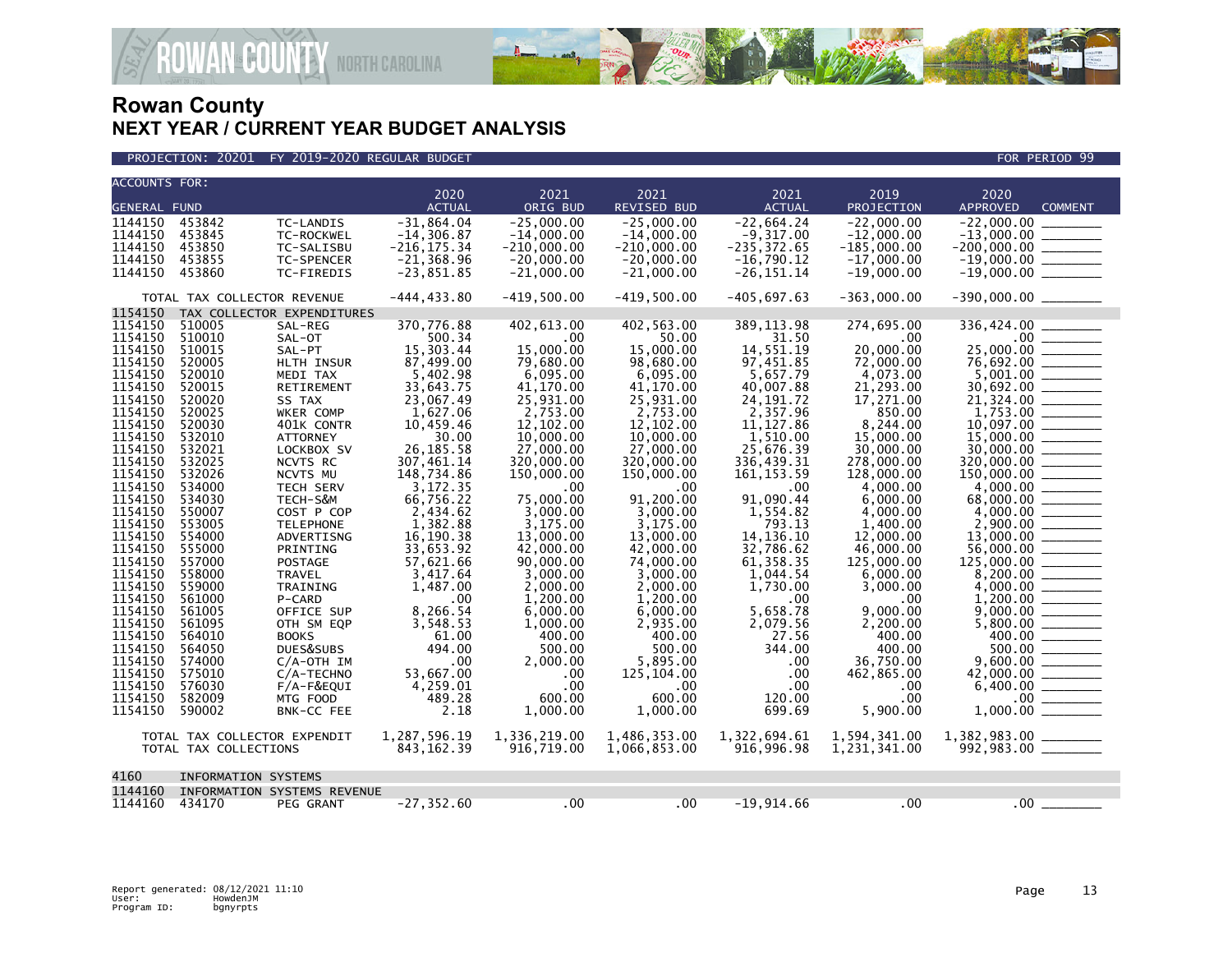



| <b>ACCOUNTS FOR:</b> |                              |                              |               |              |                |               |              |                                                                                           |
|----------------------|------------------------------|------------------------------|---------------|--------------|----------------|---------------|--------------|-------------------------------------------------------------------------------------------|
|                      |                              |                              | 2020          | 2021         | 2021           | 2021          | 2019         | 2020                                                                                      |
| <b>GENERAL FUND</b>  |                              |                              | <b>ACTUAL</b> | ORIG BUD     | REVISED BUD    | <b>ACTUAL</b> | PROJECTION   | <b>APPROVED</b><br><b>COMMENT</b>                                                         |
| 1144160              | 441002                       | DP REIMB D                   | .00           | $-96,884.00$ | $-96,884.00$   | .00           | .00          | .00                                                                                       |
| 1144160              | 495010                       | APP FB-RES                   | .00           | $.00 \,$     | $-57,647.00$   | .00           | .00          |                                                                                           |
|                      | TOTAL INFORMATION SYSTEMS RE |                              | $-27, 352.60$ | $-96,884.00$ | $-154, 531.00$ | $-19,914.66$  | .00          |                                                                                           |
| 1154160              |                              | INFORMATION SYSTEMS EXPENSES |               |              |                |               |              |                                                                                           |
| 1154160              | 510005                       | SAL-REG                      | 883, 567.38   | 882,498.00   | 882,498.00     | 874,715.35    | 637,627.00   | 732,305.00                                                                                |
| 1154160              | 520005                       | HLTH INSUR                   | 149,601.08    | 146,412.00   | 163,412.00     | 160,601.35    | 99,000.00    |                                                                                           |
| 1154160              | 520008                       | RETIRE HI                    | 19,920.00     | 19,920.00    | 21,840.00      | 21,840.00     | 9,360.00     |                                                                                           |
| 1154160              | 520010                       | MEDI TAX                     | 12,063.72     | 12,252.00    | 12,252.00      | 11,935.81     | 8,717.00     |                                                                                           |
| 1154160              | 520015                       | <b>RETIREMENT</b>            | 80,085.47     | 90,109.00    | 90,109.00      | 91,236.08     | 49,423.00    |                                                                                           |
| 1154160              | 520020                       | SS TAX                       | 51, 557.11    | 52,368.00    | 52,368.00      | 50,967.51     | 37,252.00    | 44,938.00                                                                                 |
| 1154160              | 520025                       | <b>WKER COMP</b>             | 2,212.52      | 2,214.00     | 2,214.00       | 2.224.27      | 1,599.00     |                                                                                           |
| 1154160              | 520030                       | 401K CONTR                   | 26,506.64     | 26,483.00    | 26,483.00      | 26,646.50     | 19, 133, 00  |                                                                                           |
| 1154160              | 534030                       | TECH-S&M                     | 733, 134. 26  | 895,842.00   | 1,040,535.00   | 1,020,493.34  | 675,969.00   | $733,150.00$ ________                                                                     |
| 1154160              | 550007                       | COST P COP                   | 632.09        | 600.00       | 10.600.00      | 11.077.68     | 600.00       | 600.00                                                                                    |
| 1154160              | 553004                       | TELSYS MGT                   | 5,998.79      | 4,000.00     | 4,000.00       | 2,956.35      | 6.000.00     |                                                                                           |
| 1154160              | 553005                       | <b>TELEPHONE</b>             | 218,098.76    | 236, 124.00  | 270,974.00     | 272,861.78    | 199,284.00   |                                                                                           |
| 1154160              | 557000                       | <b>POSTAGE</b>               | 14.65         | 100.00       | 100.00         | 23.53         | 100.00       |                                                                                           |
| 1154160              | 558000                       | <b>TRAVEL</b>                | 11,263.30     | 7,000.00     | 3,000.00       | 2,133.01      | 8,000.00     | 8,000.00 _______                                                                          |
| 1154160              | 559000                       | TRAINING                     | 6,178.97      | 8,000.00     | 10,500.00      | 8,735.94      | 8,500.00     |                                                                                           |
| 1154160              | 561000                       | P-CARD                       | .00           | 9,700.00     | 9,700.00       | .00           | .00          |                                                                                           |
| 1154160              | 561005                       | OFFICE SUP                   | 5,647.44      | 6,500.00     | 6,500.00       | 6,078.19      | 6,500.00     |                                                                                           |
| 1154160              | 561042                       | MAPPING SU                   | 900.00        | .00          | .00            | .00           | .00          |                                                                                           |
| 1154160              | 561068                       | SECURITY S                   | 5.224.69      | 4.000.00     | 4.000.00       | 2,996.00      | .00          | $\begin{array}{r} 9,700.00 \\ 6,500.00 \\ 0.00 \\ 6,500.00 \\ 0.00 \\ \hline \end{array}$ |
| 1154160              | 561089                       | SOFTWARE L                   | 144,059.49    | 140,000.00   | 140,000.00     | 139,907.93    | 146,250.00   | 146,250.00 ________                                                                       |
| 1154160              | 561095                       | OTH SM EQP                   | 45,290.41     | 42,000.00    | 42,000.00      | 40,806.32     | 42,000.00    |                                                                                           |
| 1154160              | 564050                       | DUES&SUBS                    | 160.00        | .00          | $.00 \,$       | .00           | .00          |                                                                                           |
| 1154160              | 575010                       | C/A-TECHNO                   | 73.498.71     | 7.500.00     | .00            | .00           | 198.500.00   | 83,500.00 _______                                                                         |
| 1154160              | 576020                       | $F/A-DP$ EQU                 | 28,984.23     | 40,000.00    | 58,000.00      | 41,244.70     | 35,000.00    |                                                                                           |
| 1154160              | 576920                       | NONFA-TECH                   | 209,838.18    | 130,000.00   | 122,000.00     | 112,052.59    | 264,783.00   | 323,000.00 _______                                                                        |
| 1154160              | 582009                       | MTG FOOD                     | 325.80        | 600.00       | 600.00         | 265.78        | .00          | 250.00 ______                                                                             |
| 1154160              | 585075                       | PEG EXPEND                   | 13,247.00     | $.00 \,$     | 57,647.00      | .00           | .00          | 00                                                                                        |
|                      | TOTAL INFORMATION SYSTEMS EX |                              | 2,728,010.69  | 2,764,222.00 | 3,031,332.00   | 2,901,800.01  | 2,453,597.00 | 2,634,742.00 ________                                                                     |
|                      | TOTAL INFORMATION SYSTEMS    |                              | 2,700,658.09  | 2,667,338.00 | 2,876,801.00   | 2,881,885.35  | 2,453,597.00 |                                                                                           |
| 4170                 | <b>BOARD OF ELECTIONS</b>    |                              |               |              |                |               |              |                                                                                           |
|                      |                              |                              |               |              |                |               |              |                                                                                           |
| 1144170              |                              | BOARD OF ELECTIONS REVENUE   |               |              |                |               |              |                                                                                           |
| 1144170              | 425003                       | AB&MAP SAL                   | $-49.45$      | $-20.00$     | $-20.00$       | $-30.55$      | $-20.00$     | $-20.00$                                                                                  |
| 1144170              | 425006                       | MUNI ELECT                   | $-49,370.13$  | .00          | .00            | .00           | .00          |                                                                                           |
| 1144170              | 453052                       | <b>FILING FEE</b>            | $-1,520.50$   | $-40.00$     | $-40.00$       | $-35.00$      | $-40.00$     | $-1.600.00$                                                                               |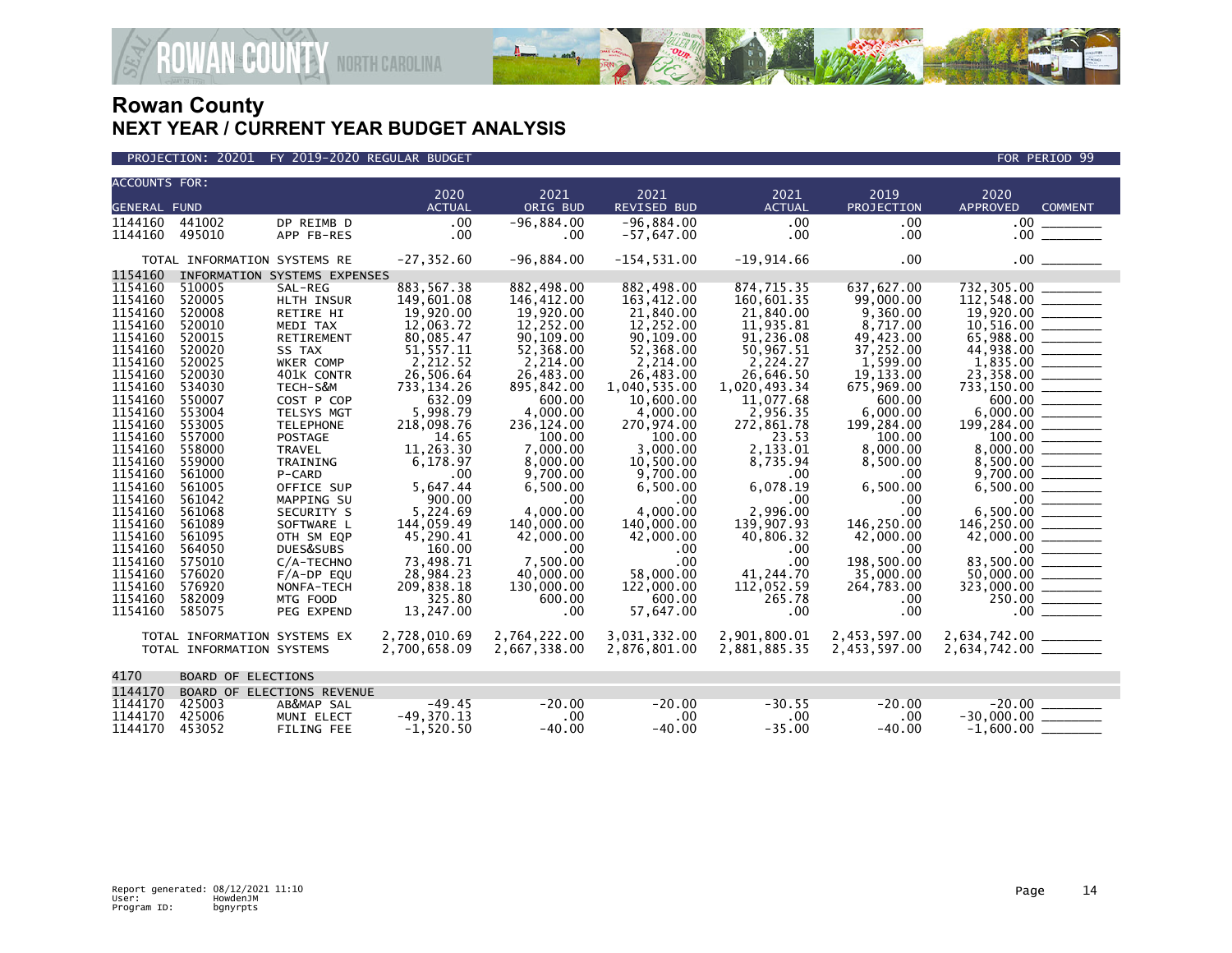

| <b>ACCOUNTS FOR:</b> |                              |                             |                       |                  |                            |                       |                    |                                              |
|----------------------|------------------------------|-----------------------------|-----------------------|------------------|----------------------------|-----------------------|--------------------|----------------------------------------------|
| <b>GENERAL FUND</b>  |                              |                             | 2020<br><b>ACTUAL</b> | 2021<br>ORIG BUD | 2021<br><b>REVISED BUD</b> | 2021<br><b>ACTUAL</b> | 2019<br>PROJECTION | 2020<br><b>APPROVED</b><br><b>COMMENT</b>    |
|                      |                              |                             |                       |                  |                            |                       |                    |                                              |
| 1144170              | 489995                       | MISC RECPT                  | .00                   | .00              | .00                        | $-997.70$             | .00                | $.00 \,$                                     |
|                      | TOTAL BOARD OF ELECTIONS REV |                             | $-50,940.08$          | $-60.00$         | $-60.00$                   | $-1,063.25$           | $-60.00$           |                                              |
| 1154170              |                              | BOARD OF ELECTIONS EXPENSES |                       |                  |                            |                       |                    |                                              |
| 1154170              | 510005                       | SAL-REG                     | 171,087.99            | 204, 572.00      | 223,072.00                 | 225,533.85            | 161,967.00         | 200,593.00                                   |
| 1154170              | 510010                       | SAL-OT                      | 21,704.00             | 48,000.00        | 37,000.00                  | 36, 117.69            | 10,000,00          | 18,000.00                                    |
| 1154170              | 510015                       | SAL-PT                      | 75,973.76             | 80,600.00        | 80,600.00                  | 75,888.38             | 50,000.00          | 65,000.00                                    |
| 1154170              | 510020                       | SA-PR DIEM                  | 8,888.67              | 8.158.00         | 8.158.00                   | 8,161.09              | 6.213.00           | 9,513.00                                     |
| 1154170              | 520005                       | HLTH INSUR                  | 36,123.00             | 49,800.00        | 52,800.00                  | 52, 335.17            | 36,000.00          | 47,208.00                                    |
| 1154170              | 520008                       | RETIRE HI                   | 9,130.00              | 9,960.00         | 10,920.00                  | 10,920.00             | .00                | 9,960.00                                     |
| 1154170              | 520010                       | MEDI TAX                    | 3,968.42              | 5,230.00         | 5,230.00                   | 4,953.14              | 2,338.00           | 4,408.00                                     |
| 1154170              | 520015                       | RETIREMENT                  | 16,047.58             | 26,479.00        | 26,479.00                  | 23,816.35             | 12,554.00          | 19,617.00                                    |
| 1154170              | 520020                       | SS TAX                      | 16,964.18             | 22,289.00        | 22.289.00                  | 20,949.59             | 9,995.00           | 18,854.00                                    |
| 1154170              | 520025                       | WKER COMP                   | 697.78                | 4,203.00         | 4,203.00                   | 889.95                | 407.00             |                                              |
| 1154170              | 520030                       | 401K CONTR                  | 5,178.48              | 7,999.00         | 7,999.00                   | 5,861.61              | 4,861.00           | 6,741.00                                     |
| 1154170              | 533001                       | <b>CONTR SERV</b>           | 77,931.48             | 47,000,00        | 39,500.00                  | 17.250.98             | 41.645.00          | 37,000,00                                    |
| 1154170              | 534030                       | TECH-S&M                    | 37,926.05             | 42,950.00        | 42,950.00                  | 39,007.52             | 40,485.00          | 40,000.00                                    |
| 1154170              | 534045                       | PREC WKERS                  | 50,304.67             | 42,000.00        | 42,000.00                  | 33.792.27             | 32,000.00          | 33,000.00                                    |
| 1154170              | 543015                       | R&M-EQUIP                   | 977.81                | 500.00           | 500.00                     | 11.26                 | 2,500.00           | 2,500.00                                     |
| 1154170              | 544010                       | RENT-EQUIP                  | 675.96                | 1,126.00         | 1,126.00                   | 1,055.65              | .00.               |                                              |
| 1154170              | 544020                       | RENT-L&B                    | 705.00                | 750.00           | 750.00                     | 610.00                | 610.00             | 750.00                                       |
| 1154170              | 544045                       | RNT-POS MT                  | 4,803.91              | 4,500.00         | 4,534.00                   | 4,262.44              | 4,000.00           | 7,000.00                                     |
| 1154170              | 550007                       | COST P COP                  | 2,668.72              | 2,700.00         | 3,700.00                   | 3,778.40              | 2,500.00           | 2,700.00                                     |
| 1154170              | 553005                       | <b>TELEPHONE</b>            | 1,637.96              | 3,794.00         | 3.794.00                   | 2,461.93              | 1.760.00           | 2,444.00                                     |
| 1154170              | 554000                       | ADVERTISNG                  | 8,216.51              | 2,000.00         | 2,000.00                   | 953.72                | 1,000.00           | 10,000.00                                    |
| 1154170              | 555000                       | PRINTING                    | 41,466.32             | 56,500.00        | 55,500.00                  | 30,497.09             | 43,000.00          | 45,000.00                                    |
| 1154170              | 557000                       | POSTAGE                     | 9,223.20              | 28,000.00        | 28,000.00                  | 20, 214. 15           | 20,000.00          | 25,000.00                                    |
| 1154170              | 558000                       | <b>TRAVEL</b>               | 7,798.42              | 7,000.00         | 6,966.00                   | 3,405.07              | 7,800.00           | 10,000.00                                    |
| 1154170              | 559000                       | TRAINING                    | 2,418.00              | 6,000.00         | 3,000.00                   | 2,251.00              | 4,000.00           |                                              |
| 1154170              | 561000                       | P-CARD                      | .00                   | 1,200.00         | 1,200.00                   | .00                   | .00                | 1,200.00                                     |
| 1154170              | 561005                       | OFFICE SUP                  | 6,947.76              | 6,000.00         | 9,000.00                   | 8,199.84              | 7,000.00           | 7,000.00                                     |
| 1154170              | 561095                       | OTH SM EQP                  | 98,089.02             | 2,500.00         | 27,500.00                  | 2,290.37              | 5,500.00           | 5,500.00                                     |
| 1154170              | 564050                       | DUES&SUBS                   | 400.00                | 600.00           | 600.00                     | 290.00                | 700.00             | 750.00                                       |
| 1154170              | 576020                       | $F/A-DP$ EOU                | .00                   | .00              | .00                        | .00                   | 75,000.00          | 60,500.00                                    |
| 1154170              | 582008                       | EMPL RET                    | 107.74                | .00              | .00                        | .00                   | .00                |                                              |
|                      | TOTAL BOARD OF ELECTIONS EXP |                             | 718,062.39            | 722,410.00       | 751,370.00                 | 635,758.51            | 583,835.00         |                                              |
|                      | TOTAL BOARD OF ELECTIONS     |                             | 667, 122.31           | 722,350.00       | 751,310.00                 | 634,695.26            | 583,775.00         | $700,626.00$ ________<br>669,006.00 ________ |
| 4180                 | <b>REGISTER OF DEEDS</b>     |                             |                       |                  |                            |                       |                    |                                              |
| 1144180              |                              | REGISTER OF DEEDS REVENUE   |                       |                  |                            |                       |                    |                                              |
| 1144180              | 425000                       | <b>ROD</b>                  | $-643.577.93$         | $-600.000.00$    | $-600.000.00$              | $-807.124.25$         | $-565.000.00$      | $-580.000.00$                                |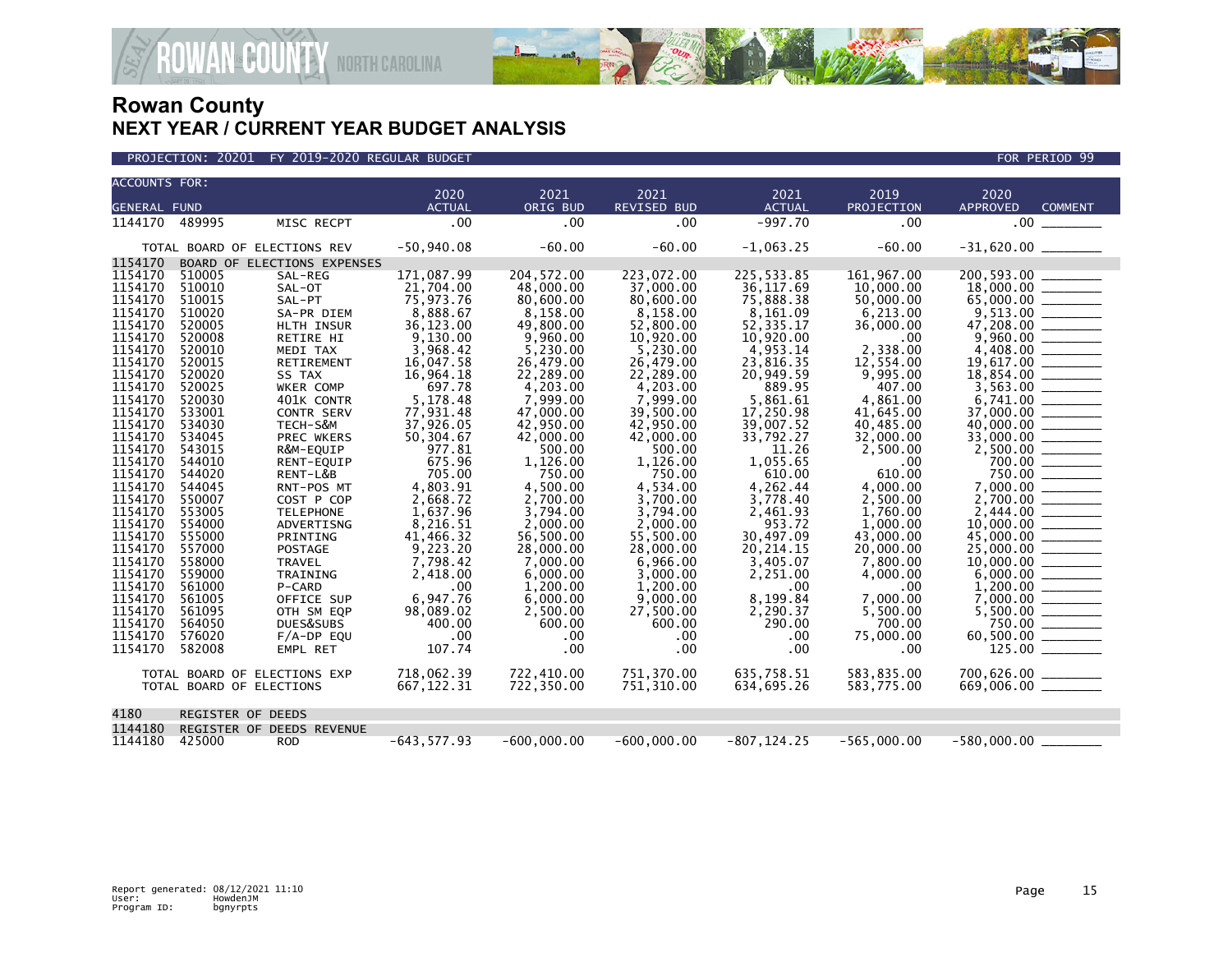

| <b>ACCOUNTS FOR:</b> |                              |                              |                  |                    |                    |                    |                 |                                                                                                                                                                                                                                                                                                                                                                                                                                    |  |
|----------------------|------------------------------|------------------------------|------------------|--------------------|--------------------|--------------------|-----------------|------------------------------------------------------------------------------------------------------------------------------------------------------------------------------------------------------------------------------------------------------------------------------------------------------------------------------------------------------------------------------------------------------------------------------------|--|
|                      |                              |                              | 2020             | 2021               | 2021               | 2021               | 2019            | 2020                                                                                                                                                                                                                                                                                                                                                                                                                               |  |
| <b>GENERAL FUND</b>  |                              |                              | <b>ACTUAL</b>    | ORIG BUD           | REVISED BUD        | <b>ACTUAL</b>      | PROJECTION      | APPROVED<br><b>COMMENT</b>                                                                                                                                                                                                                                                                                                                                                                                                         |  |
| 1144180              | 425001                       | VRAS-REV                     | $-3,659.00$      | $-3, 200.00$       | $-3, 200.00$       | $-4, 309.00$       | $-2,500.00$     | .00 <sub>1</sub>                                                                                                                                                                                                                                                                                                                                                                                                                   |  |
| 1144180              | 425032                       | PSSPRT FEE                   | $-46, 235.00$    | $-40,000.00$       | $-40,000.00$       | $-45,828.00$       |                 | $-55,000.00$                                                                                                                                                                                                                                                                                                                                                                                                                       |  |
|                      |                              |                              |                  |                    |                    |                    | .00             |                                                                                                                                                                                                                                                                                                                                                                                                                                    |  |
|                      | TOTAL REGISTER OF DEEDS REVE |                              | $-693,471.93$    | $-643, 200.00$     | $-643, 200.00$     | $-857, 261.25$     | $-567, 500.00$  | $-635,000.00$ ________                                                                                                                                                                                                                                                                                                                                                                                                             |  |
| 1144181              |                              | ROD AUTOMATION FUND REVENUE  |                  |                    |                    |                    |                 |                                                                                                                                                                                                                                                                                                                                                                                                                                    |  |
| 1144181              | 425002                       | AUTO ENH/P                   | $-69, 413.67$    | $-62,500.00$       | $-62,500.00$       | $-87, 867.95$      | $-56,500.00$    | $-60,000.00$ _________<br>-57,000.00 _________                                                                                                                                                                                                                                                                                                                                                                                     |  |
| 1144181              | 495010                       | FB APP RES                   | $.00 \,$         | $-54, 500.00$      | $-130,667.00$      | $.00 \,$           | $-63,000.00$    |                                                                                                                                                                                                                                                                                                                                                                                                                                    |  |
|                      |                              |                              |                  |                    |                    |                    |                 |                                                                                                                                                                                                                                                                                                                                                                                                                                    |  |
|                      | TOTAL ROD AUTOMATION FUND RE |                              | $-69, 413.67$    | $-117,000.00$      | $-193, 167.00$     | $-87, 867.95$      | $-119,500.00$   | $-117,000.00$ ________                                                                                                                                                                                                                                                                                                                                                                                                             |  |
| 1154180              |                              | REGISTER OF DEEDS EXPENSES   |                  |                    |                    |                    |                 |                                                                                                                                                                                                                                                                                                                                                                                                                                    |  |
| 1154180              | 510005                       | SAL-REG                      | 341, 357.07      | 352,611.00         | 352,611.00         | 349,046.09         | 305, 366.00     | 336,432.00                                                                                                                                                                                                                                                                                                                                                                                                                         |  |
| 1154180              | 510010                       | SAL-OT                       | $.00 \,$         | 1,200.00           | 1,200.00           | .00                | .00             |                                                                                                                                                                                                                                                                                                                                                                                                                                    |  |
| 1154180              | 510015                       | SAL-PT                       | 46,666.43        | 52,000.00          | 52,000.00          | 51,328.74          | 52,000.00       | 52,000.00                                                                                                                                                                                                                                                                                                                                                                                                                          |  |
| 1154180              | 520005                       | HLTH INSUR                   | 79,068.00        | 79,680.00          | 88,680.00          | 87,724.00          | 72,000.00       | 75,696.00 _______                                                                                                                                                                                                                                                                                                                                                                                                                  |  |
| 1154180              | 520010                       | MEDI TAX                     | 5,441.03         | 5,740.00           | 5,740.00           | 5,554.11           | 4,246.00        |                                                                                                                                                                                                                                                                                                                                                                                                                                    |  |
| 1154180              | 520015                       | RETIREMENT                   | 30,957.13        | 36, 115.00         | 36,115.00          | 35,848.37          | 23,630.00       | 30, 317.00                                                                                                                                                                                                                                                                                                                                                                                                                         |  |
| 1154180              | 520016                       | RETIRE-ROD                   | 12,462.63        | 12,000.00          | 15,500.00          | 15,719.04          | 11,500.00       |                                                                                                                                                                                                                                                                                                                                                                                                                                    |  |
| 1154180              | 520020                       | SS TAX                       | 23,258.21        | 24,405.00          | 24,405.00          | 23,744.34          | 18,146.00       | 23,812.00                                                                                                                                                                                                                                                                                                                                                                                                                          |  |
| 1154180              | 520025                       | WKER COMP                    | 972.50           | 1.116.00           | 1.116.00           | 1.003.72           | 1.104.00        | 1.044.00                                                                                                                                                                                                                                                                                                                                                                                                                           |  |
| 1154180              | 520030                       | 401K CONTR                   | 7,428.05         | 8,202.00           | 8,202.00           | 8,071.80           | 7,212.00        | 10,013.00                                                                                                                                                                                                                                                                                                                                                                                                                          |  |
| 1154180              | 534030                       | TECH-S&M                     | 22,950.00        | 29,000,00          | 29,000.00          | 27,540.00          | 29,000.00       |                                                                                                                                                                                                                                                                                                                                                                                                                                    |  |
| 1154180              | 543010                       | R&M-BINDER                   | 748.83           | 1,000.00           | 1,000.00           | 915.46             | 1,000.00        | 1,000.00                                                                                                                                                                                                                                                                                                                                                                                                                           |  |
| 1154180              | 543015                       | R&M-EQUIP                    | .00              | 1,000.00           | $.00 \,$           | .00                | 1,000.00        |                                                                                                                                                                                                                                                                                                                                                                                                                                    |  |
| 1154180              | 543055                       | R&M-PHONE                    | .00              | 200.00             | 200.00             | .00                | 200.00          | 200.00                                                                                                                                                                                                                                                                                                                                                                                                                             |  |
| 1154180<br>1154180   | 550007                       | COST P COP                   | 1,822.32         | 2,500.00           | 2,500.00           | 2,083.11           | 1,400.00        |                                                                                                                                                                                                                                                                                                                                                                                                                                    |  |
|                      | 553005                       | <b>TELEPHONE</b>             | 2,088.05         | 2,800.00           | 2,800.00           | 2,137.39           | 2,100.00        | 2,200.00                                                                                                                                                                                                                                                                                                                                                                                                                           |  |
| 1154180              | 554000                       | ADVERTISNG                   | 456.19           | 1.000.00           | 1.000.00           | 741.86             | .00             | 1,000.00                                                                                                                                                                                                                                                                                                                                                                                                                           |  |
| 1154180<br>1154180   | 555000                       | PRINTING                     | 3,870.04         | 4,000.00           | 4,000.00           | 1,844.66           | 4,000.00        |                                                                                                                                                                                                                                                                                                                                                                                                                                    |  |
| 1154180              | 556000                       | <b>UNIFORMS</b>              | 592.58           | 600.00             | 600.00             | 593.12             | 400.00          | 600.00<br>5.000.00                                                                                                                                                                                                                                                                                                                                                                                                                 |  |
| 1154180              | 557000<br>558000             | <b>POSTAGE</b>               | 3,918.10         | 4.000.00           | 4.000.00           | 2,550.53<br>947.80 | 1.000.00        |                                                                                                                                                                                                                                                                                                                                                                                                                                    |  |
| 1154180              | 559000                       | <b>TRAVEL</b>                | 500.88<br>250.00 | 1,000.00<br>500.00 | 1,000.00<br>500.00 | 350.00             | 2,000.00        |                                                                                                                                                                                                                                                                                                                                                                                                                                    |  |
| 1154180              | 561000                       | TRAINING<br>P-CARD           | .00              | 900.00             | 900.00             | .00                | 2,000.00<br>.00 |                                                                                                                                                                                                                                                                                                                                                                                                                                    |  |
| 1154180              | 561005                       | OFFICE SUP                   | 5,954.58         | 5,000.00           | 5,000.00           | 4,953.31           | 6,000.00        | 6,000.00                                                                                                                                                                                                                                                                                                                                                                                                                           |  |
| 1154180              | 561095                       | OTH SM EQP                   | 839.59           | 500.00             | 500.00             | 500.00             | 1,000.00        | $\begin{tabular}{ccccc} \multicolumn{2}{c }{\textbf{1} & \textbf{2} & \textbf{3} & \textbf{4} & \textbf{5} & \textbf{5} & \textbf{6} & \textbf{7} & \textbf{8} & \textbf{9} & \textbf{10} & \textbf{10} & \textbf{10} & \textbf{10} & \textbf{10} & \textbf{10} & \textbf{10} & \textbf{10} & \textbf{10} & \textbf{10} & \textbf{10} & \textbf{10} & \textbf{10} & \textbf{10} & \textbf{10} & \textbf{10} & \textbf$<br>1.000.00 |  |
| 1154180              | 564050                       |                              | 733.42           | 1,000.00           | 1,000.00           | 730.88             | 1,000.00        | 1,000.00                                                                                                                                                                                                                                                                                                                                                                                                                           |  |
| 1154180              | 564060                       | DUES&SUBS                    | .00              | $.00 \,$           | $.00 \,$           | .00                | 3,000.00        | 3,000.00                                                                                                                                                                                                                                                                                                                                                                                                                           |  |
| 1154180              | 576030                       | MICROFILM<br>$F/A-F\&EQUI$   | .00              | $.00 \,$           | .00 <sub>1</sub>   | .00                | 2,000.00        | 2,000.00                                                                                                                                                                                                                                                                                                                                                                                                                           |  |
| 1154180              | 590052                       |                              | 3,649.00         | 3,000.00           | 4,000.00           | 3,334.00           | 2,500.00        |                                                                                                                                                                                                                                                                                                                                                                                                                                    |  |
|                      |                              | <b>VRAS EXP</b>              |                  |                    |                    |                    |                 |                                                                                                                                                                                                                                                                                                                                                                                                                                    |  |
|                      | TOTAL REGISTER OF DEEDS EXPE |                              | 595,984.63       | 631,069.00         | 643,569.00         | 627, 262.33        | 554,804.00      | $613,286.00$ ________                                                                                                                                                                                                                                                                                                                                                                                                              |  |
| 1154181              |                              | ROD AUTOMATION FUND EXPENSES |                  |                    |                    |                    |                 |                                                                                                                                                                                                                                                                                                                                                                                                                                    |  |
| 1154181 533001       |                              | CONTR SERV                   | 39,968.00        | 40,000.00          | 90,000.00          | 63,585.00          | 42,500.00       | 40,000.00                                                                                                                                                                                                                                                                                                                                                                                                                          |  |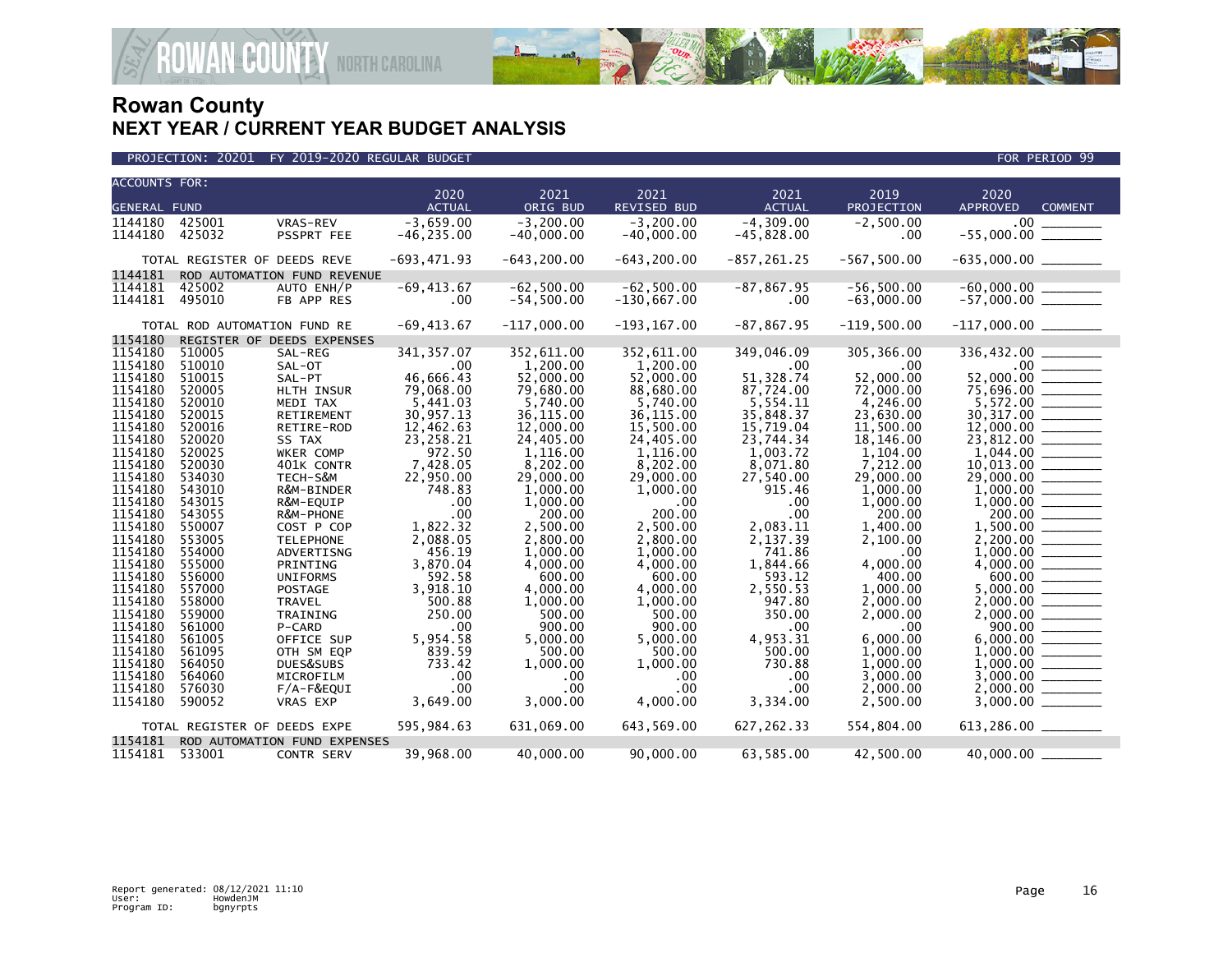



| <b>ACCOUNTS FOR:</b> |                              |                        |                   |                       |                         |                             |                       |                                         |  |
|----------------------|------------------------------|------------------------|-------------------|-----------------------|-------------------------|-----------------------------|-----------------------|-----------------------------------------|--|
|                      |                              |                        | 2020              | 2021                  | 2021                    | 2021                        | 2019                  | 2020                                    |  |
| <b>GENERAL FUND</b>  |                              |                        | <b>ACTUAL</b>     | ORIG BUD              | <b>REVISED BUD</b>      | <b>ACTUAL</b>               | PROJECTION            | <b>APPROVED</b><br><b>COMMENT</b>       |  |
| 1154181              | 561005                       | OFFICE SUP             | 5,441.16          | 6.000.00              | 16,000,00               | 3,478.82                    | 6.000.00              | 6,000.00                                |  |
| 1154181              | 561095                       | OTH SM EQP             | 1,851.46          | .00                   | .00                     | .00                         | .00                   | $.00 \,$<br>$6,000.00$<br>35,000.00     |  |
| 1154181<br>1154181   | 564060<br>575000             | MICROFILM<br>C/A-EQUIP | 1,911.00<br>.00   | 6,000.00<br>35,000.00 | 22, 167.00<br>35,000.00 | 9,021.47<br>.00             | 6,000.00<br>35,000.00 |                                         |  |
| 1154181              | 576030                       | F/A-F&EQUI             | 8,827.48          | 30,000.00             | 28,000.00               | 5,802.50                    | 30,000.00             |                                         |  |
|                      |                              |                        |                   |                       |                         |                             |                       |                                         |  |
|                      | TOTAL ROD AUTOMATION FUND EX |                        | 57,999.10         | 117,000.00            | 191, 167.00             | 81,887.79                   | 119,500.00            | 117,000.00 ______                       |  |
|                      | TOTAL REGISTER OF DEEDS      |                        | $-108,901.87$     | $-12, 131.00$         | $-1,631.00$             | $-235,979.08$               | $-12,696.00$          | $-21,714.00$ ________                   |  |
|                      |                              |                        |                   |                       |                         |                             |                       |                                         |  |
| 4250                 | INSPECTIONS                  |                        |                   |                       |                         |                             |                       |                                         |  |
| 1144250              | INSPECTIONS REVENUE          |                        |                   |                       |                         |                             |                       |                                         |  |
| 1144250              | 420001                       | <b>BLDG PERM</b>       | $-1, 324, 247.69$ | $-997.011.00$         | $-997.011.00$           | $-1, 324, 346.50$           | $-950.000.00$         |                                         |  |
| 1144250              | 420015                       | <b>BUILD FEES</b>      | $-1,049.38$       | $-1,000.00$           | $-1,000.00$             | $-5,590.54$                 | .00                   |                                         |  |
| 1144250              | 420020                       | <b>BUILD REMB</b>      | $-1,084.14$       | $-1,000.00$           | $-1,000.00$             | $-3, 295.62$                | .00                   | $-950,000.00$<br>-1,000.00<br>-1,000.00 |  |
|                      |                              |                        |                   |                       |                         |                             |                       |                                         |  |
|                      | TOTAL INSPECTIONS REVENUE    |                        | $-1, 326, 381.21$ | $-999,011.00$         |                         | $-999,011.00 -1.333,232.66$ | $-950,000.00$         |                                         |  |
| 1154250              | INSPECTIONS EXPENDITURES     |                        |                   |                       |                         |                             |                       |                                         |  |
| 1154250              | 510005                       | SAL-REG                | 588,006.93        | 613, 173.00           | 599,523.00              | 592,763.21                  | 553,274.00            | 588,603.00                              |  |
| 1154250              | 510010                       | SAL-OT                 | 12,140.42         | $.00 \,$              | 13,650.00               | 13,606.43                   | .00.                  |                                         |  |
| 1154250              | 510015                       | SAL-PT                 | .00               | 1.000.00              | 1,000.00                | .00                         | 855.00                |                                         |  |
| 1154250              | 520005                       | HLTH INSUR             | 109,756.00        | 110,058.00            | 120,058.00              | 118,800.50                  | 99,000.00             |                                         |  |
| 1154250              | 520010                       | MEDI TAX               | 8,272.62          | 8,467.00              | 8,467.00                | 8,330.58                    | 7,544.00              |                                         |  |
| 1154250              | 520015                       | RETIREMENT             | 54,564.85         | 62,610.00             | 62,610.00               | 62,285.35                   | 42,192.00             |                                         |  |
| 1154250              | 520020                       | SS TAX                 | 35,262.50         | 36,176.00             | 36,176.00               | 35, 347.28                  | 32,241.00             |                                         |  |
| 1154250              | 520025                       | WKER COMP              | 4,327.42          | 4,414.00              | 4,414.00                | 4,325.51                    | 5,822.00              |                                         |  |
| 1154250              | 520030                       | 401K CONTR             | 18,059.08         | 18,401.00             | 18,401.00               | 17,522.21                   | 16,383.00             |                                         |  |
| 1154250<br>1154250   | 533000<br>543015             | OT PROF SE             | $.00 \,$<br>.00   | 2,000.00<br>100.00    | 2,000.00<br>100.00      | .00<br>.00                  | 5,500.00<br>100.00    |                                         |  |
| 1154250              | 543020                       | R&M-EQUIP<br>R&M-VEHIC | 3,440.46          | 3,000.00              | 3,000.00                | 2,051.08                    | 3,000.00              | 3,000.00 _______                        |  |
| 1154250              | 550007                       | COST P COP             | 716.45            | 1,500.00              | 1,500.00                | 715.95                      | 1,500.00              |                                         |  |
| 1154250              | 553005                       | <b>TELEPHONE</b>       | 9,451.14          | 10,075.00             | 10.075.00               | 8,355.59                    | 9,600.00              |                                         |  |
| 1154250              | 556000                       | <b>UNIFORMS</b>        | 2,174.83          | 1,400.00              | 1,400.00                | 1,218.92                    | 2,400.00              |                                         |  |
| 1154250              | 557000                       | <b>POSTAGE</b>         | .00               | 400.00                | 400.00                  | .00                         | 400.00                |                                         |  |
| 1154250              | 558000                       | <b>TRAVEL</b>          | 2,043.32          | 2,000.00              | 800.00                  | .00                         | 7,000.00              | 5,000.00 _______                        |  |
| 1154250              | 559000                       | TRAINING               | 2,150.00          | 2,500.00              | 3,700.00                | 3,065.00                    | 3,500.00              |                                         |  |
| 1154250              | 561000                       | P-CARD                 | .00               | 1,300.00              | 1,300.00                | .00                         | .00                   |                                         |  |
| 1154250              | 561005                       | OFFICE SUP             | 1,600.61          | 1,750.00              | 1.750.00                | 1,746.49                    | 3,750.00              |                                         |  |
| 1154250              | 561095                       | OTH SM EQP             | 877.07            | 500.00                | 2,500.00                | 1,398.71                    | 2,800.00              |                                         |  |
| 1154250              | 562020                       | FUEL&LUBIC             | 13,053.60         | 14,000.00             | 14,000.00               | 14, 126. 13                 | 17,000.00             |                                         |  |
| 1154250              | 564010                       | <b>BOOKS</b>           | 2,019.71          | 5,980.00              | 3,980.00                | 238.50                      | 5,980.00              | $5,980.00$ _________                    |  |
| 1154250              | 564050                       | DUES&SUBS              | 502.00            | 1.500.00              | 1.500.00                | 495.00                      | 1.900.00              | 1.500.00                                |  |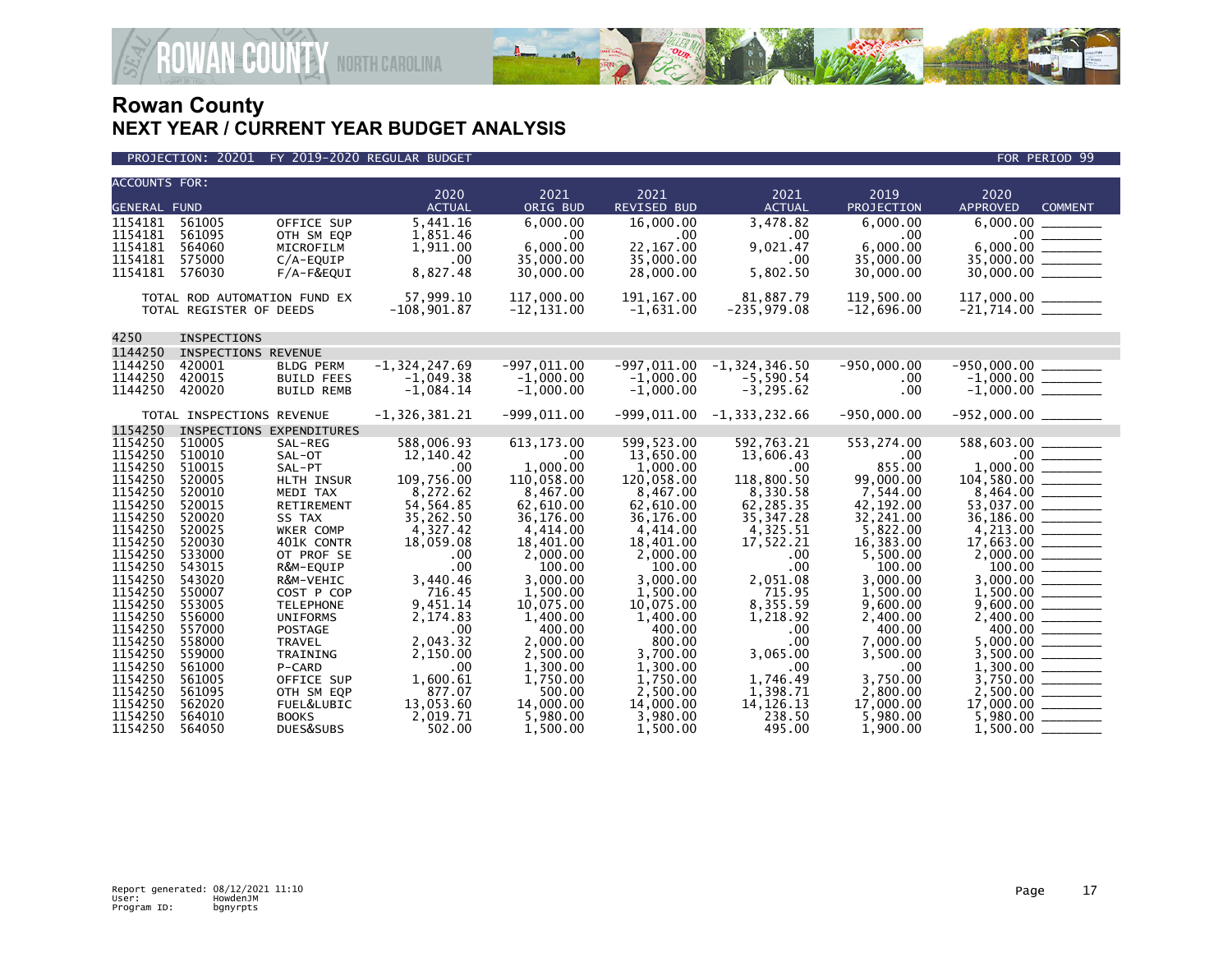

| <b>ACCOUNTS FOR:</b><br><b>GENERAL FUND</b>         |                                                                                               |                                        | 2020<br><b>ACTUAL</b>                                          | 2021<br>ORIG BUD                                           | 2021<br><b>REVISED BUD</b>                                | 2021<br><b>ACTUAL</b>                         | 2019<br>PROJECTION                                 | 2020<br><b>APPROVED</b><br><b>COMMENT</b>                    |
|-----------------------------------------------------|-----------------------------------------------------------------------------------------------|----------------------------------------|----------------------------------------------------------------|------------------------------------------------------------|-----------------------------------------------------------|-----------------------------------------------|----------------------------------------------------|--------------------------------------------------------------|
| 1154250<br>1154250                                  | 576030<br>590002                                                                              | F/A-F&EQUI<br>BNK-CC FEE               | .00<br>24,727.90                                               | .00.<br>40,000.00                                          | .00.<br>40,000.00                                         | .00<br>30,622.95                              | 1.000.00<br>60,000.00                              |                                                              |
|                                                     | TOTAL INSPECTIONS EXPENDITUR<br>TOTAL INSPECTIONS                                             |                                        | 893,146.91<br>$-433, 234.30$                                   | 942, 304.00<br>$-56,707.00$                                | 952,304.00<br>$-46,707.00$                                | 917,015.39<br>$-416, 217.27$                  | 882,741.00<br>$-67, 259.00$                        | 914,276.00<br>-37,724.00                                     |
| 4260                                                | MEDICAL EXAMINER                                                                              |                                        |                                                                |                                                            |                                                           |                                               |                                                    |                                                              |
| 1154260                                             | MEDICAL EXAMINER EXPENDITURES                                                                 |                                        |                                                                |                                                            |                                                           |                                               |                                                    |                                                              |
| 1154260                                             | 532031                                                                                        | MED EXAMER                             | 132,350.00                                                     | 190,000.00                                                 | 190,000.00                                                | 137,650.00                                    | 190,000.00                                         | 190,000.00                                                   |
|                                                     | TOTAL MEDICAL EXAMINER EXPEN<br>TOTAL MEDICAL EXAMINER                                        |                                        | 132,350.00<br>132,350.00                                       | 190,000.00<br>190,000.00                                   | 190,000.00<br>190,000.00                                  | 137,650.00<br>137,650.00                      | 190,000.00<br>190,000.00                           |                                                              |
| 4330                                                | <b>EMERGENCY SERVICES</b>                                                                     |                                        |                                                                |                                                            |                                                           |                                               |                                                    |                                                              |
| 1144330                                             | ES ADMINSTRATION REVENUE                                                                      |                                        |                                                                |                                                            |                                                           |                                               |                                                    |                                                              |
| 1144330<br>1144330<br>1144330<br>1144330<br>1144330 | 434000 43338 ST GOV GRT<br>434000 43339 ST GOV GRT<br>434073<br>434085 43337 HOMEGR<br>495010 | EM ST GRT<br>APP FB-RES                | $-892.33$<br>$-10,000.00$<br>$-53, 279.03$<br>$-464.44$<br>.00 | .00<br>$.00 \,$<br>$-50,000.00$<br>.00<br>.00 <sub>1</sub> | .00<br>$.00 \ \,$<br>$-50,000.00$<br>.00.<br>$-36,792.00$ | .00<br>$.00 \,$<br>$-53,752.80$<br>.00<br>.00 | .00<br>.00<br>$-50,000.00$<br>.00<br>$-24, 376.00$ | $.00 -$<br>$-50,000.00$ ________                             |
|                                                     |                                                                                               |                                        |                                                                |                                                            |                                                           |                                               |                                                    |                                                              |
|                                                     | TOTAL ES ADMINSTRATION REVEN                                                                  |                                        | $-64,635.80$                                                   | $-50,000.00$                                               | $-86,792.00$                                              | $-53,752.80$                                  | $-74, 376.00$                                      | $-50,000.00$ ________                                        |
| 1144332                                             | FIRE DIVISION REVENUES                                                                        |                                        |                                                                |                                                            |                                                           |                                               |                                                    |                                                              |
| 1144332<br>1144332                                  | 420020<br>495010                                                                              | <b>BUILD REIM</b><br>APP FB-RES        | $-366.48$<br>.00                                               | .00<br>.00                                                 | .00<br>$-143.00$                                          | $-1, 113.84$<br>$.00 \cdot$                   | .00<br>$-143.00$                                   | $\frac{1}{100}$<br>.00                                       |
|                                                     | TOTAL FIRE DIVISION REVENUES                                                                  |                                        | $-366.48$                                                      | $.00 \,$                                                   | $-143.00$                                                 | $-1, 113.84$                                  | $-143.00$                                          | .00                                                          |
| 1144371<br>1144371                                  | EMS DIVISION REVENUE<br>431017                                                                | MEDI MAXIM                             | $-200, 810.00$                                                 | $-380,000.00$                                              | $-380,000.00$                                             | $-467,742.00$                                 | $-380,000.00$                                      | $-380,000.00$                                                |
| 1144371<br>1144371                                  | 431300 20005 DIS REIMB<br>453101                                                              | AMBUL FEES                             | $-99.958.97$<br>$-5,024,945.49$                                | .00<br>$-4,800,000.00$                                     | $.00 \times$<br>$-4,800,000.00$                           | .00<br>$-4, 933, 218.67$                      | .00<br>$-5,000,000.00$                             | .00<br>$-4,500,000.00$ _______                               |
| 1144371<br>1144371<br>1144371                       | 453102<br>453103<br>453104                                                                    | AF-GARNISH<br>AF-CAID NA<br>AF-CARE NA | $-278.95$<br>856,980.43<br>405,120.71                          | .00<br>940,000.00<br>450,000,00                            | .00<br>940.000.00<br>450,000,00                           | $-171.89$<br>693, 146. 11<br>280,457.56       | .00<br>1,000,000.00<br>515,000,00                  | $.00$ $\qquad$<br>825,000.00 ______<br>$400,000.00$ ________ |
| 1144371<br>1144371                                  | 453105<br>453110                                                                              | AF-MISC NA<br><b>RESCUE SOD</b>        | 451,075.40<br>$-78, 335.71$                                    | 460,000.00<br>$-10,000.00$                                 | 460,000.00<br>$-10,000.00$                                | 406,572.62<br>$-9,321.34$                     | 475,000.00<br>$-165,000.00$                        | $490,000.00$ ________<br>$-175,000.00$ _________             |
| 1144371<br>1144371                                  | 453111<br>453112                                                                              | RS-CAID NA<br>RS-CARE NA               | 12,842.60<br>4,550.46                                          | 1,800.00<br>1,000.00                                       | 1,800.00<br>1,000.00                                      | 447.72<br>89.96                               | 30,000.00<br>20,000.00                             | $25,000.00$ ________<br>15,000.00                            |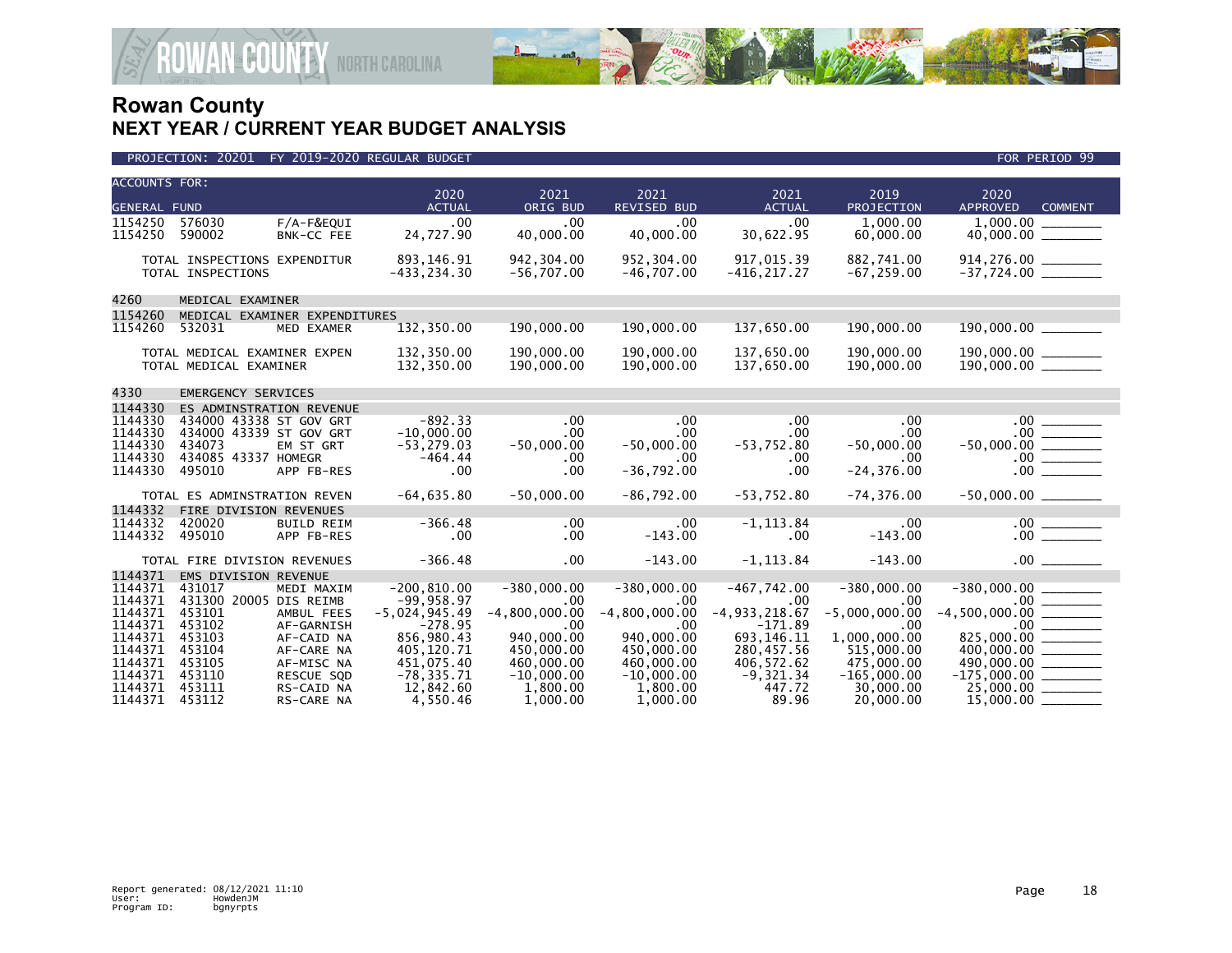

PROJECTION: 20201 FY 2019-2020 REGULAR BUDGET FOR PERIOD 99

| <b>ACCOUNTS FOR:</b> |                            |                             |                  |                      |                       |                    |                      |                                                                                          |
|----------------------|----------------------------|-----------------------------|------------------|----------------------|-----------------------|--------------------|----------------------|------------------------------------------------------------------------------------------|
|                      |                            |                             | 2020             | 2021                 | 2021                  | 2021               | 2019                 | 2020                                                                                     |
| <b>GENERAL FUND</b>  |                            |                             | <b>ACTUAL</b>    | ORIG BUD             | <b>REVISED BUD</b>    | <b>ACTUAL</b>      | PROJECTION           | <b>APPROVED</b><br><b>COMMENT</b>                                                        |
| 1144371              | 453113                     | RS-MISC NA                  | 8,018.35         | 1,100.00             | 1,100.00              | 304.27             | 15,000.00            | 21,000.00                                                                                |
| 1144371              | 453120                     | ABUL C-OFF                  | $-44,828.75$     | $-30,000.00$         | $-30,000.00$          | $-29,947.88$       | $-10,000.00$         |                                                                                          |
| 1144371              | 464900                     | MISC DONAT                  | $-490.00$        | $.00 \,$             | .00.                  | $.00 \,$           | .00.                 |                                                                                          |
| 1144371              | 495010                     | APP FB-RES                  | .00              | .00                  | $-211.00$             | .00                | $-231.00$            |                                                                                          |
|                      | TOTAL EMS DIVISION REVENUE |                             | $-3,711,059.92$  |                      |                       |                    |                      | $-3,366,100.00$ $-3,366,311.00$ $-4,059,383.54$ $-3,500,231.00$ $-3,294,000.00$ $\ldots$ |
| 1154210              |                            | TELECOMMUNICATIONS EXPENSES |                  |                      |                       |                    |                      |                                                                                          |
| 1154210              | 510005                     | SAL-REG                     | 1,236,684.64     | 1,330,446.00         | 1,330,446.00          | 1,210,392.90       | 1,255,313.00         | 1,316,763.00                                                                             |
| 1154210              | 510010                     | SAL-OT                      | 138,832.39       | 165,400.00           | 165,400.00            | 133,980.06         | 109,400.00           | 145,400.00 _______                                                                       |
| 1154210              | 510015                     | SAL-PT                      | 113, 211, 22     | 108,500.00           | 108,500.00            | 111, 365.39        | 76,500.00            |                                                                                          |
| 1154210              | 520005                     | HLTH INSUR                  | 342, 108.11      | 353,580.00           | 385,580.00            | 380,675.73         | 329,850.00           |                                                                                          |
| 1154210              | 520008                     | RETIRE HI                   | 2,490.00         | 9,960.00             | $.00 \,$              | .00                | 9,000.00             |                                                                                          |
| 1154210              | 520010                     | MEDI TAX                    | 20,257.08        | 22,470.00            | 22.470.00             | 19.983.19          | 17,201.00            |                                                                                          |
| 1154210              | 520015                     | RETIREMENT                  | 124,616.88       | 150,858.00           | 150,858.00            | 140,698.64         | 95,556.00            | $101,500.00$<br>$336,150.00$<br>$9,960.00$<br>$21,898.00$<br>$127,258.00$<br>$93,420.00$ |
| 1154210              | 520020                     | SS TAX                      | 86,508.66        | 94,510.00            | 94,510.00             | 83.935.79          | 73,485.00            |                                                                                          |
| 1154210              | 520025                     | WKER COMP                   | 3,728.82         | 5,135.00             | 5,135.00              | 3,879.77           | 3,207.00             | $3,832.00$<br>42,816.00                                                                  |
| 1154210              | 520030                     | 401K CONTR                  | 34,630.92        | 44,932.00            | 44,932.00             | 37,495.61          | 37,004.00            |                                                                                          |
| 1154210              | 534030                     | TECH-S&M                    | 251,232.09       | 255,055.00           | 252,355.00            | 210,714.28         | 248,602.00           | $\frac{236,411.00}{277,222.02}$                                                          |
| 1154210              | 534070                     | TECH-RADIO                  | 166,920.00       | 180,960.00           | 180,960.00            | 179,880.00         | 168,000.00           | $177,000.00$<br>1,000.00                                                                 |
| 1154210<br>1154210   | 541040                     | US-WATER                    | 871.12<br>882.00 | 1,200.00             | 1,200.00              | 769.00             | 1,000.00             |                                                                                          |
| 1154210              | 543015<br>543020           | R&M-EQUIP<br>R&M-VEHIC      | .00              | 1,000.00<br>2,000.00 | 18,500.00<br>2,000.00 | 5,623.87<br>554.90 | 1,000.00<br>4,000.00 |                                                                                          |
| 1154210              | 543023                     | R&M-RADIOS                  | 35,816.74        | 30,000.00            | 60,000.00             | 56,183.00          | 44,500.00            |                                                                                          |
| 1154210              | 543055                     | R&M-PHONE                   | 469.00           | 1.000.00             | 1,000.00              | .00                | 1.000.00             |                                                                                          |
| 1154210              | 544035                     | RENT-PAGER                  | 4,407.99         | 5,000.00             | 4,650.00              | 3,586.94           | 6,000.00             |                                                                                          |
| 1154210              | 544055                     | <b>RENT-TOWER</b>           | 43, 194.67       | 44,923.00            | 47,623.00             | 45,219.39          | 41,200.00            |                                                                                          |
| 1154210              | 550007                     | COST P COP                  | 1,407.55         | 1,200.00             | 1.200.00              | 1,371.85           | 1.200.00             |                                                                                          |
| 1154210              | 553005                     | <b>TELEPHONE</b>            | 10,516.99        | 14,200.00            | 14,200.00             | 7,939.33           | 13,600.00            |                                                                                          |
| 1154210              | 555000                     | PRINTING                    | .00              | 200.00               | 200.00                | .00                | 200.00               |                                                                                          |
| 1154210              | 556000                     | <b>UNIFORMS</b>             | 10,776.38        | 9.000.00             | 9,000.00              | 7,457.35           | 10,500.00            |                                                                                          |
| 1154210              | 557000                     | POSTAGE                     | 68.76            | 200.00               | 200.00                | 21.98              | 200.00               | $13,600.00$<br>$200.00$<br>$10,500.00$<br>$200.00$<br>$6,160.00$                         |
| 1154210              | 558000                     | TRAVEL                      | 1,561.81         | 2,160.00             | 1,160.00              | .00                | 6,160.00             |                                                                                          |
| 1154210              | 559000                     | TRAINING                    | 1,086.30         | 2,000.00             | 2,000.00              | 1,701.50           | 5,000.00             |                                                                                          |
| 1154210              | 561000                     | P-CARD                      | .00              | 2,200.00             | 2,200.00              | .00                | .00                  |                                                                                          |
| 1154210              | 561005                     | OFFICE SUP                  | 3,373.67         | 4,000.00             | 4,000.00              | 3,979.60           | 6,000.00             |                                                                                          |
| 1154210              | 561015                     | EDU SUPPLY                  | 500.00           | 500.00               | 500.00                | 487.71             | 500.00               |                                                                                          |
| 1154210              | 561085                     | <b>VEHICLE SU</b>           | 658.14           | 700.00               | 700.00                | 53.93              | 700.00               | $6,000.00$<br>500.00                                                                     |
| 1154210              | 561095                     | OTH SM EQP                  | 4,480.22         | 1,000.00             | 3,450.00              | 2,135.00           | 3,000.00             |                                                                                          |
| 1154210              | 562005                     | <b>ELECTRICTY</b>           | 31,736.98        | 40,000.00            | 38,900.00             | 23, 323. 38        | 36,000.00            |                                                                                          |
| 1154210              | 562006                     | ELE-TOW SI                  | 4,556.93         | 5,400.00             | 5,400.00              | 4,674.61           | 14,800.00            |                                                                                          |
| 1154210              | 562020                     | FUEL&LUBIC                  | 1,665.06         | 3,500.00             | 3,500.00              | 861.58             | 4,250.00             |                                                                                          |
| 1154210              | 564010                     | <b>BOOKS</b>                | .00              | 200.00               | 200.00                | .00                | 200.00               | 200.00                                                                                   |
| 1154210              | 564050                     | DUES&SUBS                   | 1,616.00         | 3.000.00             | 3,000.00              | 1,287.00           | 2,525.00             |                                                                                          |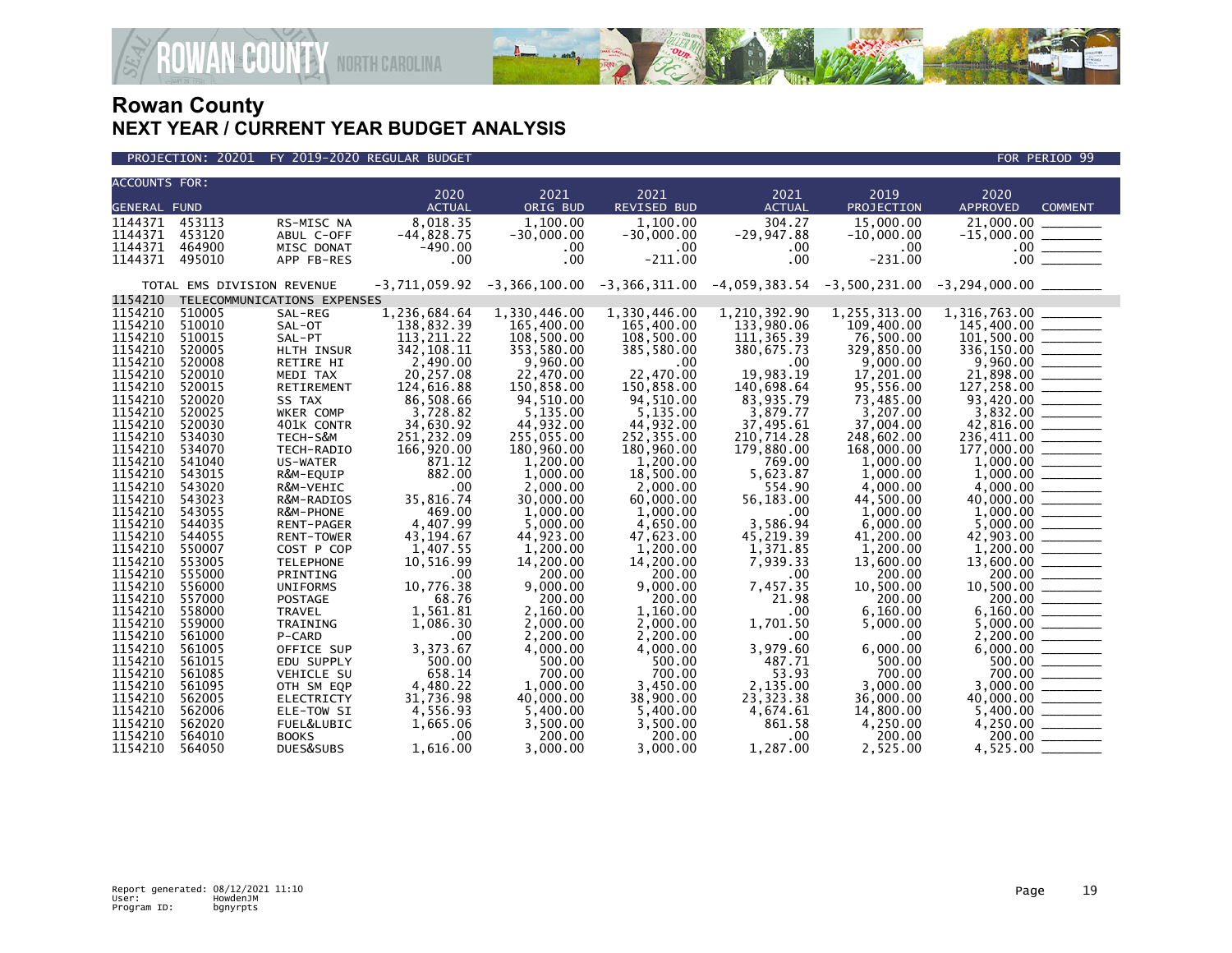

| <b>ACCOUNTS FOR:</b> |                              |                                |                       |              |                    |                       |                    |                         |
|----------------------|------------------------------|--------------------------------|-----------------------|--------------|--------------------|-----------------------|--------------------|-------------------------|
|                      |                              |                                | 2020<br><b>ACTUAL</b> | 2021         | 2021               | 2021<br><b>ACTUAL</b> | 2019<br>PROJECTION | 2020<br><b>APPROVED</b> |
| <b>GENERAL FUND</b>  |                              |                                |                       | ORIG BUD     | <b>REVISED BUD</b> |                       |                    | <b>COMMENT</b>          |
| 1154210              | 575000                       | $C/A$ -EOUIP                   | 22.370.00             | .00          | .00                | .00                   | .00                | .00 <sub>1</sub>        |
| 1154210              | 582009                       | MTG FOOD                       | 1,186.96              | 1,500.00     | 1,500.00           | 451.08                | 2,500.00           | $2,500.00$ _________    |
|                      | TOTAL TELECOMMUNICATIONS EXP |                                | 2,704,424.08          | 2,897,889.00 | 2,967,429.00       | 2,680,684.36          | 2,629,153.00       | 2,813,446.00 _______    |
| 1154211              |                              | TELCOMM NC 911 SAL REIMB EXP   |                       |              |                    |                       |                    |                         |
| 1154211              | 510005                       | SAL-REG                        | 21, 156. 17           | 20,264.00    | 20,264.00          | 20,058.49             | 58,584.00          |                         |
| 1154211              | 520005                       | HLTH INSUR                     | 5,346.66              | 4,980.00     | 5,980.00           | 5,482.77              | 12,150.00          |                         |
| 1154211              | 520010                       | MEDI TAX                       | 293.30                | 287.00       | 287.00             | 275.93                | 836.00             | 897.00 ______           |
| 1154211              | 520015                       | <b>RETIREMENT</b>              | 1.916.66              | 2.069.00     | 2.069.00           | 2.060.12              | 4.435.00           | 5,657.00 _______        |
| 1154211              | 520020                       | SS TAX                         | 1,253.57              | 1,226.00     | 1,226.00           | 1,179.93              | 3,571.00           |                         |
| 1154211              | 520025                       | WKER COMP                      | 53.31                 | 51.00        | 51.00              | 50.47                 | 147.00             | $159.00$ _______        |
| 1154211              | 520030                       | 401K CONTR                     | 634.51                | 608.00       | 608.00             | 601.70                | 1,759.00           |                         |
| 1154211              | 533001                       | <b>CONTR SERV</b>              | $-54,803.25$          | .00          | .00                | .00                   | .00                | .00                     |
|                      | TOTAL TELCOMM NC 911 SAL REI |                                | $-24, 149.07$         | 29,485.00    | 30,485.00          | 29,709.41             | 81,482.00          |                         |
| 1154330              |                              | ES ADMINISTRATION EXPENDITURES |                       |              |                    |                       |                    |                         |
| 1154330              | 510005                       | SAL-REG                        | 206,740.31            | 262,706.00   | 262,706.00         | 223,624.40            | 233,450.00         | 247,904.00              |
| 1154330              | 520005                       | HLTH INSUR                     | 40,329.53             | 39,840.00    | 41,840.00          | 40,677.00             | 27,000,00          | 39,840.00 _______       |
| 1154330              | 520008                       | RETIRE HI                      | 9,960.00              | 9,960.00     | 10,920.00          | 10,920.00             | 9,360.00           |                         |
| 1154330              | 520010                       | MEDI TAX                       | 3,499.71              | 3,567.00     | 3,567.00           | 3,111.24              | 3,163.00           |                         |
| 1154330              | 520015                       | <b>RETIREMENT</b>              | 23.795.18             | 26.825.00    | 26,825.00          | 23,970.12             | 18.094.00          |                         |
| 1154330              | 520018                       | RET-EMS                        | 650.00                | .00          | 720.00             | 720.00                | .00                | $.00 \,$                |
| 1154330              | 520020                       | SS TAX                         | 14,964.71             | 15,247.00    | 15,247.00          | 13,303.07             | 13,515.00          | 15,028.00               |
| 1154330              | 520025                       | <b>WKER COMP</b>               | 2,478.36              | 1,863.00     | 3,163.00           | 3,217.33              | 2,043.00           | 1,754.00                |
| 1154330              | 520030                       | 401K CONTR                     | 7,872.33              | 7,883.00     | 7,883.00           | 6,997.41              | 7.006.00           |                         |
| 1154330              | 534030                       | TECH-S&M                       | 56,013.35             | 55,165.00    | 55,165.00          | 54,736.50             | 42,930.00          |                         |
| 1154330              | 543005                       | R&M-BLDG                       | 394.21                | 500.00       | 500.00             | 442.05                | 2.635.00           | 500.00                  |
| 1154330              | 543015                       | R&M-EQUIP                      | 237.03                | 500.00       | 500.00             | .00                   | 500.00             | 2,450.00 ______         |
| 1154330              | 543020                       | R&M-VEHIC                      | 61,887.33             | 53,000.00    | 49,500.00          | 43,871.69             | 55,000.00          |                         |
| 1154330              | 543055                       | R&M-PHONE                      | .00                   | 800.00       | 800.00             | .00                   | 500.00             | 800.00                  |
| 1154330              | 550007                       | COST P COP                     | 1,763.71              | 2,005.00     | 2,005.00           | 2,101.81              | 2,025.00           | 2,005.00                |
| 1154330              | 553005                       | <b>TELEPHONE</b>               | 23,431.91             | 28,300.00    | 28,300.00          | 28,300.00             | 21,500.00          |                         |
| 1154330              | 555000                       | PRINTING                       | 773.09                | 1.300.00     | 1,300.00           | 461.64                | 1.300.00           |                         |
| 1154330              | 556000                       | <b>UNIFORMS</b>                | 53,077.18             | 35,000.00    | 46,500.00          | 46,453.92             | 39,200.00          |                         |
| 1154330              | 557000                       | POSTAGE                        | 94.81                 | 600.00       | 600.00             | 227.66                | 600.00             |                         |
| 1154330              | 558000                       | <b>TRAVEL</b>                  | 1.163.35              | 1,500.00     | 1.500.00           | .00                   | 2,000.00           | 2.500.00                |
| 1154330              | 559000                       | TRAINING                       | 4,574.49              | 500.00       | 500.00             | 387.50                | 4,000.00           | 5,000.00                |
| 1154330              | 561000                       | P-CARD                         | .00                   | 34,000.00    | 34,000.00          | .00                   | .00                | 34,000.00 _______       |
| 1154330              | 561005                       | OFFICE SUP                     | 1,394.19              | 1,500.00     | 1,500.00           | 1,355.87              | 2,500.00           |                         |
| 1154330              | 561015                       | EDU SUPPLY                     | 301.12                | .00          | .00                | $.00 \,$              | 500.00             | $500.00$ ________       |
| 1154330              | 561085                       | VEHICLE SU                     | 7,647.99              | 5,000.00     | 5,000.00           | 4,719.38              | .00                | 12,000.00               |
| 1154330              | 561090                       | OTH SUPPL                      | 2,074.00              | 500.00       | 500.00             | 321.32                | 400.00             | 2.074.00                |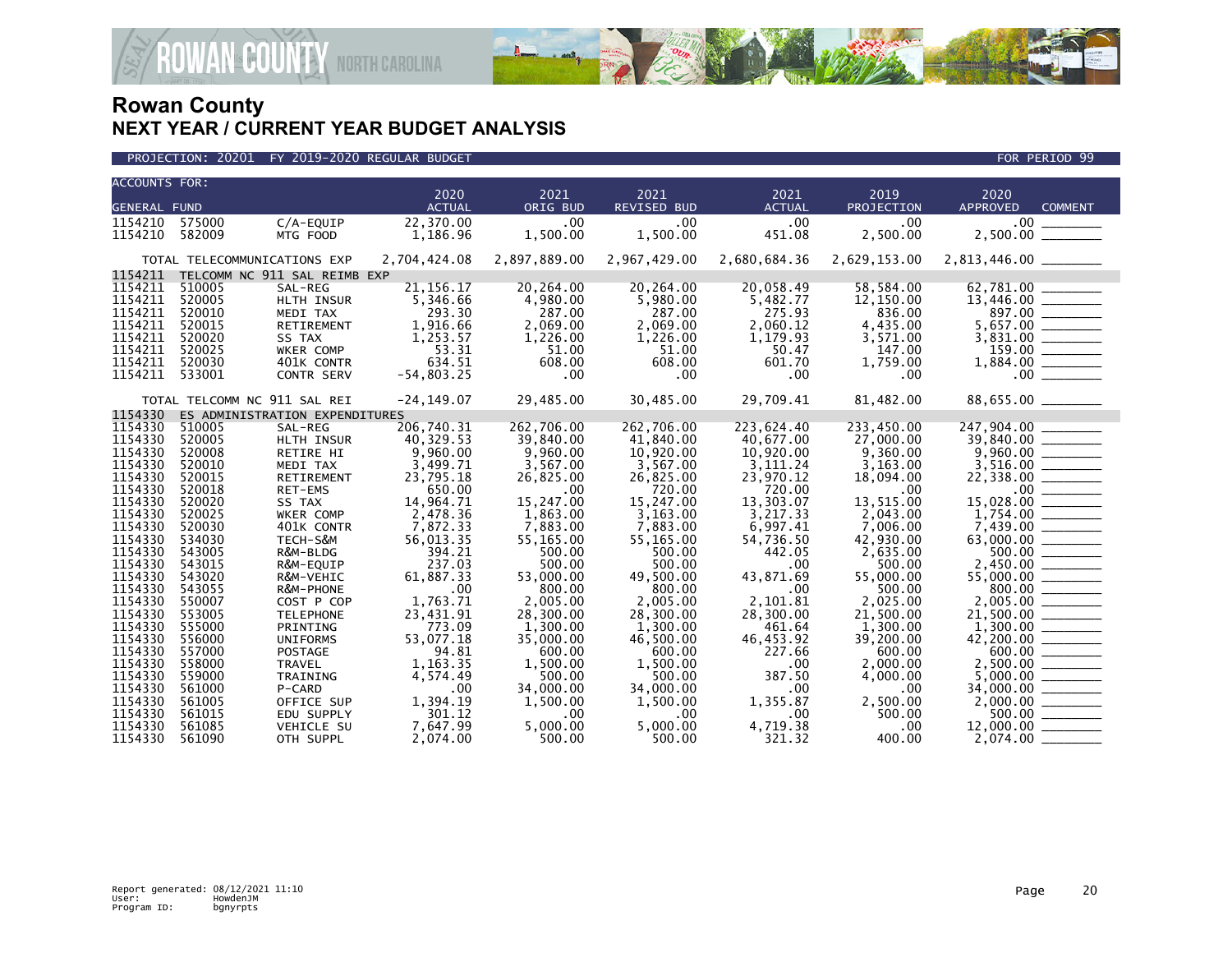



| <b>ACCOUNTS FOR:</b>      |                                 |                            |                      |                       |                       |                          |                      |                                                                                                                                                        |
|---------------------------|---------------------------------|----------------------------|----------------------|-----------------------|-----------------------|--------------------------|----------------------|--------------------------------------------------------------------------------------------------------------------------------------------------------|
|                           |                                 |                            | 2020                 | 2021                  | 2021                  | 2021                     | 2019                 | 2020                                                                                                                                                   |
| <b>GENERAL FUND</b>       |                                 |                            | <b>ACTUAL</b>        | ORIG BUD              | REVISED BUD           | <b>ACTUAL</b>            | PROJECTION           | APPROVED<br><b>COMMENT</b>                                                                                                                             |
| 1154330                   | 561095                          | OTH SM EQP                 | 4,100.00             | 1.000.00              | 1,000.00              | 745.44                   | 1.000.00             |                                                                                                                                                        |
| 1154330                   | 564010                          | <b>BOOKS</b>               | .00                  | .00                   | .00                   | .00                      | 1,750.00             | 400.00                                                                                                                                                 |
| 1154330                   | 564050                          | DUES&SUBS                  | 3,883.98             | 16,500.00             | 14,480.00             | 2,570.99                 | 10,000.00            |                                                                                                                                                        |
| 1154330<br>1154330        | 582008<br>582009                | EMPL RETMN                 | .00                  | 500.00                | 500.00                | .00                      | 500.00               |                                                                                                                                                        |
| 1154330                   | 585000                          | MTGS FOOD                  | 1,495.15             | 1,000.00<br>15,000.00 | 1,000.00<br>39,097.00 | 132.59                   | 1,500.00             |                                                                                                                                                        |
| 1154330                   | 585000 43337 GRANT EXP          | <b>GRANT EXP</b>           | .00<br>464.44        | $.00 \ \,$            | $.00 \times$          | $.00 \,$<br>$.00 \times$ | 39,175.00<br>.00     |                                                                                                                                                        |
| 1154330                   | 585000 43340 GRANT EXP          |                            | .00                  | $.00 \,$              | 29,217.00             | $.00 \,$                 | .00                  | $11,400.00$<br>$500.00$<br>$1,500.00$<br>$$<br>$00$<br>$$<br>$00$<br>$$<br>$00$<br>$$<br>$00$                                                          |
| 1154330                   | 585074 43338 LEPC GRNT          |                            | 892.33               | $.00 \,$              | $.00 \times$          | $.00 \,$                 | $.00 \,$             |                                                                                                                                                        |
| 1154330                   | 585074 43339 LEPC GRNT          |                            | 10,000.00            | $.00 \,$              | .00                   | $.00 \,$                 | .00                  |                                                                                                                                                        |
|                           |                                 |                            |                      |                       |                       |                          |                      |                                                                                                                                                        |
|                           | TOTAL ES ADMINISTRATION EXPE    |                            | 545,953.79           | 622,061.00            | 686,335.00            | 513,368.93               | 543,146.00           | 613,108.00 ________                                                                                                                                    |
|                           | 1154331 HAZMAT TEAM EXPENDITURE |                            |                      |                       |                       |                          |                      |                                                                                                                                                        |
| 1154331 532040            |                                 | PHYS FEES                  | $\sim$ .00           | 5,600.00              | 5,600.00              | $.00 \,$                 | 5,600.00             |                                                                                                                                                        |
| 1154331                   | 533030                          | HAZMAT CON                 | 49,036.61            | 48,000.00             | 48,000.00             | 37,743.08                | 38,000.00            | $\begin{array}{c}\n 38,000.00 \overline{\hspace{1.5cm}} \\  3,000.00 \overline{\hspace{1.5cm}} \\  1,500.00 \overline{\hspace{1.5cm}} \\  \end{array}$ |
| 1154331                   | 543015                          | R&M-EQUIP                  | $\sim$ .00           | 500.00                | $.00 \times$          | $.00 \,$                 | 3,000.00             |                                                                                                                                                        |
| 1154331 543020            |                                 | R&M-VEHIC                  | 1,474.90             | 500.00                | 500.00                | 479.03                   | 1,500.00             |                                                                                                                                                        |
| 1154331                   | 556000                          | <b>UNIFORMS</b>            | 1,113.30             | 500.00                | $.00 \ \,$            | $.00 \,$                 | 1,500.00             | $1,500.00$<br>$1,800.00$<br>$1,800.00$<br>$1,000.00$<br>$500.00$<br>$2,500.00$<br>$700.00$                                                             |
| 1154331 558000<br>1154331 | 559000                          | TRAVEL                     | .00<br>.00           | 1,000.00              | $.00 \,$<br>$.00 \,$  | $.00 \,$<br>$.00 \,$     | 1,883.00<br>1,000.00 |                                                                                                                                                        |
| 1154331                   | 561015                          | TRAINING<br>EDU SUPPLY     | .00                  | 300.00<br>250.00      | $.00 \,$              | $.00 \times$             | 500.00               |                                                                                                                                                        |
| 1154331                   | 561095                          | OTH SM EQP                 | 2,369.69             | 500.00                | 2,550.00              | 500.00                   | 2,500.00             |                                                                                                                                                        |
| 1154331                   | 562020                          | FUEL&LUBIC                 | 417.02               | 400.00                | 400.00                | 83.73                    | 700.00               |                                                                                                                                                        |
| 1154331                   | 564010                          | <b>BOOKS</b>               | .00                  | .00                   | $.00 \,$              | $.00 \times$             | 700.00               |                                                                                                                                                        |
| 1154331                   | 564050                          | DUES&SUBS                  | .00                  | .00                   | $.00 \ \,$            | $.00 \,$                 | 100.00               |                                                                                                                                                        |
| 1154331                   | 576900                          | $F/A$ -OTHER               | .00                  | 1,000.00              | 1,000.00              | $.00 \times$             | 2,000.00             | $700.00$<br>100.00                                                                                                                                     |
|                           |                                 |                            |                      |                       |                       |                          |                      |                                                                                                                                                        |
|                           | TOTAL HAZMAT TEAM EXPENDITUR    |                            | 54,411.52            | 58,050.00             | 58,050.00             | 38,805.84                | 58,983.00            | 58,983.00 _______                                                                                                                                      |
| 1154332                   |                                 | FIRE DIVISION EXPENDITURES |                      |                       |                       |                          |                      |                                                                                                                                                        |
| 1154332<br>1154332        | 510005<br>510010                | SAL-REG                    | 128,921.48<br>971.57 | 149,199.00            | 149,199.00            | 143,025.40               | 132,634.00           | 140,832.00                                                                                                                                             |
| 1154332                   | 510015                          | SAL-OT                     | 34,698.54            | $.00 \,$<br>22,500.00 | .00<br>34,500.00      | $.00 \,$<br>31,885.48    | .00<br>10,000.00     |                                                                                                                                                        |
| 1154332                   | 520005                          | SAL-PT<br>HLTH INSUR       | 29,858.00            | 29,880.00             | 33,880.00             | 32,896.50                | 27,000.00            | $170,09200$<br>$30,000.00$<br>$27,888.00$<br>$2,449.00$<br>$12,690.00$                                                                                 |
| 1154332                   | 520010                          | MEDI TAX                   | 2,519.46             | 2,543.00              | 2,543.00              | 2,482.68                 | 2,070.00             |                                                                                                                                                        |
| 1154332                   | 520015                          | RETIREMENT                 | 13,524.75            | 15,233.00             | 15,233.00             | 15,299.30                | 10,280.00            |                                                                                                                                                        |
| 1154332                   | 520020                          | SS TAX                     | 10,772.60            | 10,833.00             | 10,833.00             | 10,516.74                | 8,850.00             |                                                                                                                                                        |
| 1154332                   | 520025                          | WKER COMP                  | 4,638.00             | 4,631.00              | 4,631.00              | 4,525.91                 | 3,885.00             | $10,443.00$<br>$4,273.00$<br>$4,226.00$                                                                                                                |
| 1154332                   | 520030                          | 401K CONTR                 | 4,476.21             | 4,478.00              | 4,478.00              | 4,468.34                 | 3,981.00             |                                                                                                                                                        |
| 1154332                   | 543015                          | R&M-EQUIP                  | 1,002.00             | 1,000.00              | 1,000.00              | $.00 \,$                 | 2,440.00             |                                                                                                                                                        |
| 1154332                   | 543017                          | R&M-MASS U                 | 3,074.56             | 3,150.00              | 3,150.00              | 2,099.99                 | 9,585.00             |                                                                                                                                                        |
| 1154332                   | 558000                          | TRAVEL                     | 2,323.39             | 2,000.00              | 1,000.00              | 414.79                   | 2,800.00             |                                                                                                                                                        |
| 1154332                   | 559000                          | TRAINING                   | 1,195.15             | 1.250.00              | 500.00                | 40.00                    | 2.250.00             |                                                                                                                                                        |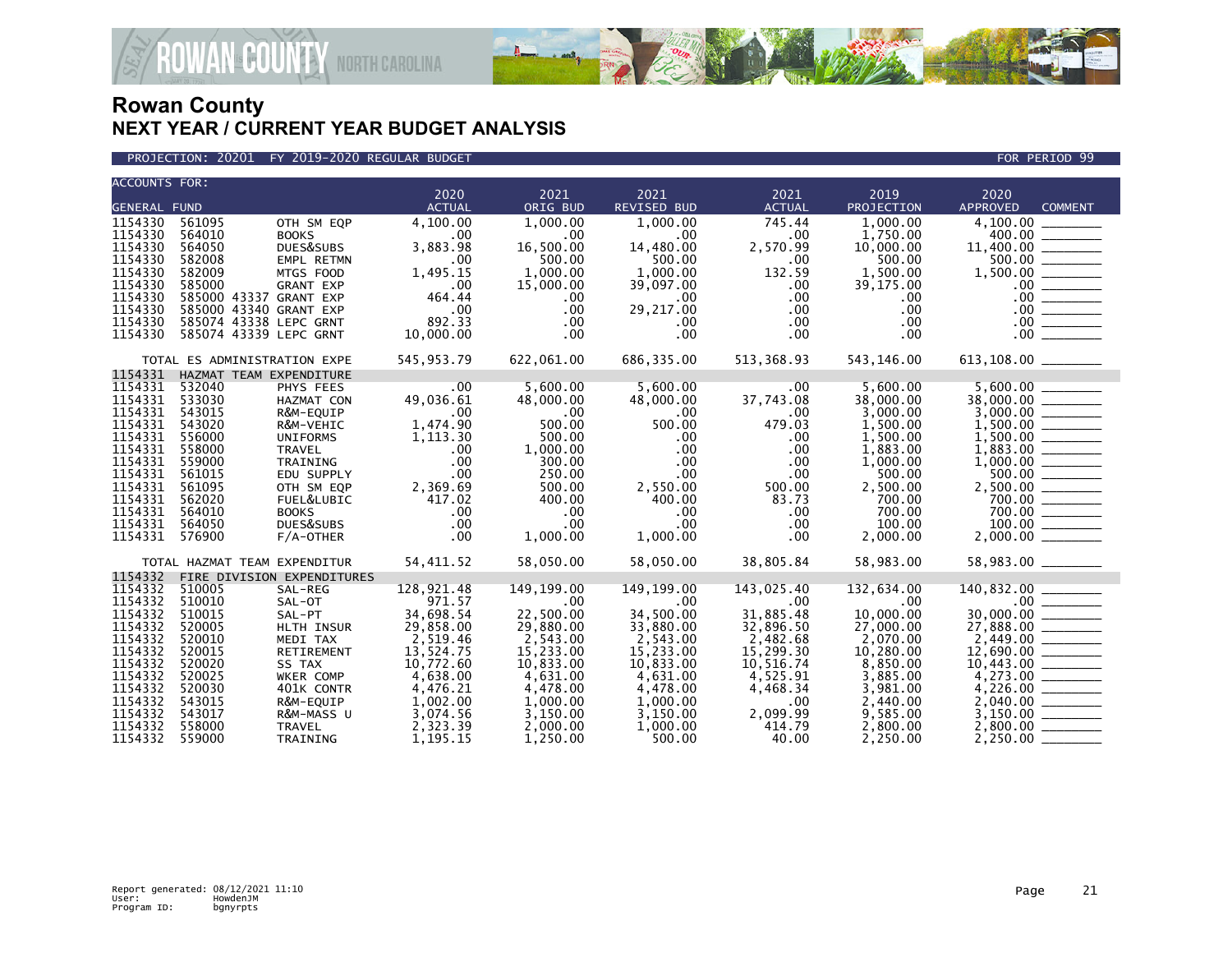

### PROJECTION: 20201 FY 2019-2020 REGULAR BUDGET FOR PERIOD 99

| <b>ACCOUNTS FOR:</b> |                              |                           |               |              |                    |                  |              |                                                                                                                                                                                                                                                                                                                         |
|----------------------|------------------------------|---------------------------|---------------|--------------|--------------------|------------------|--------------|-------------------------------------------------------------------------------------------------------------------------------------------------------------------------------------------------------------------------------------------------------------------------------------------------------------------------|
|                      |                              |                           | 2020          | 2021         | 2021               | 2021             | 2019         | 2020                                                                                                                                                                                                                                                                                                                    |
| <b>GENERAL FUND</b>  |                              |                           | <b>ACTUAL</b> | ORIG BUD     | <b>REVISED BUD</b> | <b>ACTUAL</b>    | PROJECTION   | <b>APPROVED</b><br><b>COMMENT</b>                                                                                                                                                                                                                                                                                       |
| 1154332              | 561015                       | EDU SUPPLY                | 240.69        | 1,300.00     | 300.00             | 300.00           | 3,900.00     | 3,900.00                                                                                                                                                                                                                                                                                                                |
| 1154332              | 561060                       | PHOTO SUPP                | 29.97         | 250.00       | 250.00             | 249.96           | 450.00       |                                                                                                                                                                                                                                                                                                                         |
| 1154332              | 561090                       | OTH SUPPL                 | 414.61        | 500.00       | 26.00              | 25.77            | 500.00       |                                                                                                                                                                                                                                                                                                                         |
| 1154332              | 561095                       | OTH SM EQP                | 3,135.21      | 2,250.00     | 5,674.00           | 4,112.60         | 1,000.00     |                                                                                                                                                                                                                                                                                                                         |
| 1154332              | 562020                       | FUEL&LUBIC                | 1,438.75      | 5,000.00     | 5,000.00           | 734.08           | 8,900.00     |                                                                                                                                                                                                                                                                                                                         |
| 1154332              | 564010                       | <b>BOOKS</b>              | 416.02        | 500.00       | 300.00             | 166.19           | 500.00       |                                                                                                                                                                                                                                                                                                                         |
| 1154332              | 564050                       | DUES&SUBS                 | 2,064.79      | 2,000.00     | 2,000.00           | 1,992.88         | 2,615.00     |                                                                                                                                                                                                                                                                                                                         |
| 1154332              | 576030                       | $F/A-F\&EQUI$             | .00           | .00          | $.00 \,$           | .00              | 1,000.00     |                                                                                                                                                                                                                                                                                                                         |
| 1154332              | 583041                       | <b>DONATIONS</b>          | .00           | .00          | 143.00             | .00              | 143.00       |                                                                                                                                                                                                                                                                                                                         |
| 1154332              | 591000                       | APPROPRIAT                | 112,500.00    | 115,400.00   | 115,400.00         | 112,500.00       | 115,400.00   | $\begin{array}{r} 3,900.00 \ \hline 450.00 \ \hline 500.00 \ \hline 2,250.00 \ \hline 9,900.00 \ \hline 500.00 \ \hline 500.00 \ \hline 500.00 \ \hline 1,000.00 \ \hline 1,000.00 \ \hline 15,400.00 \ \hline \end{array}$<br>115,400.00                                                                               |
|                      | TOTAL FIRE DIVISION EXPENDIT |                           | 358, 215.75   | 373,897.00   | 390,040.00         | 367,736.61       | 350,183.00   |                                                                                                                                                                                                                                                                                                                         |
|                      |                              |                           |               |              |                    |                  |              | 379,556.00 ________                                                                                                                                                                                                                                                                                                     |
| 1154371              |                              | EMS DIVISION EXPENDITURES |               |              |                    |                  |              |                                                                                                                                                                                                                                                                                                                         |
| 1154371              | 510005                       | SAL-REG                   | 3,053,530.87  | 3,430,930.00 | 3,193,930.00       | 3,027,519.29     | 2,904,477.00 |                                                                                                                                                                                                                                                                                                                         |
| 1154371              | 510010                       | SAL-OT                    | 554,794.25    | 520.288.00   | 695,288.00         | 691,202.99       | 286.310.00   | $500, 288.00$ _________                                                                                                                                                                                                                                                                                                 |
| 1154371              | 510015                       | SAL-PT                    | 368,467.34    | 351,496.00   | 401,496.00         | 414,489.56       | 257,000.00   |                                                                                                                                                                                                                                                                                                                         |
| 1154371              | 520005                       | HLTH INSUR                | 760,947.47    | 826,680.00   | 828,475.00         | 804, 378.28      | 675,000.00   |                                                                                                                                                                                                                                                                                                                         |
| 1154371              | 520008                       | RETIRE HI                 | 19,920.00     | 19,920.00    | 21,840.00          | 21,840.00        | 9,360.00     |                                                                                                                                                                                                                                                                                                                         |
| 1154371              | 520010                       | MEDI TAX                  | 55,283.91     | 60,191.00    | 60,191.00          | 57,150.07        | 50,115.00    |                                                                                                                                                                                                                                                                                                                         |
| 1154371              | 520015                       | RETIREMENT                | 331,479.06    | 394,874.00   | 394,874.00         | 380,209.43       | 243,950.00   | $\begin{array}{r} 371,496.00 \\ 730,068.00 \\ 19,920.00 \\ 58,102.00 \\ 321,825.00 \\ \hline \end{array}$<br>$321,825.00$<br>$248,786.00$<br>$100,602.00$<br>$100,602.00$<br>$100,558.00$<br>$16,764.00$<br>$200.00$<br>$14,000.00$<br>$70,500.00$<br>$7,540.00$<br>$7,540.00$<br>$2,600.00$<br>$100.00$<br>$13,000.00$ |
| 1154371              | 520020                       | SS TAX                    | 235,506.45    | 255,107.00   | 255,107.00         | 242,434.02       | 216, 115.00  |                                                                                                                                                                                                                                                                                                                         |
| 1154371              | 520025                       | WKER COMP                 | 101,001.11    | 108,432.00   | 108,432.00         | 103,762.87       | 112,280.00   |                                                                                                                                                                                                                                                                                                                         |
| 1154371              | 520030                       | 401K CONTR                | 101,775.00    | 118,104.00   | 118,104.00         | 99,966.85        | 92,295.00    |                                                                                                                                                                                                                                                                                                                         |
| 1154371              | 532032                       | MED DIRECT                | 16,764.00     | 16,764.00    | 16,764.00          | 16,763.00        | 16,764.00    |                                                                                                                                                                                                                                                                                                                         |
| 1154371              | 532040                       | PHYS FEES                 | $.00 \,$      | 200.00       | 200.00             | .00              | 200.00       |                                                                                                                                                                                                                                                                                                                         |
| 1154371              | 533000                       | OT PROF SE                | 15,591.00     | 14,000.00    | 14,000.00          | .00 <sub>1</sub> | 14,000.00    |                                                                                                                                                                                                                                                                                                                         |
| 1154371              | 533001                       | <b>CONTR SERV</b>         | 39,579.49     | 500.00       | 17,275.00          | 15,431.68        | 70,500.00    |                                                                                                                                                                                                                                                                                                                         |
| 1154371              | 533010                       | CONTR COLL                | 804.00        | 900.00       | 900.00             | 816.00           | 744.00       |                                                                                                                                                                                                                                                                                                                         |
| 1154371              | 534030                       | TECH-S&M                  | 4,220.55      | 3,540.00     | 9,000.00           | 8,323.91         | 6,590.00     |                                                                                                                                                                                                                                                                                                                         |
| 1154371              | 541040                       | US-WATER                  | 1,916.90      | 2.600.00     | 2,600.00           | 2,682.22         | 2,600.00     |                                                                                                                                                                                                                                                                                                                         |
| 1154371              | 541042                       | US-STRM WT                | 48.00         | 100.00       | 100.00             | 44.88            | 100.00       |                                                                                                                                                                                                                                                                                                                         |
| 1154371              | 543005                       | R&M-BLDG                  | 1,846.94      | 10,000.00    | 10,000.00          | 800.03           | 300.00       |                                                                                                                                                                                                                                                                                                                         |
| 1154371              | 543015                       | R&M-EQUIP                 | 21,293.29     | 9,000.00     | 19,000.00          | 8,981.79         | 12,920.00    | $\frac{13,000.00}{76,492.00}$                                                                                                                                                                                                                                                                                           |
| 1154371              | 544010                       | EQUIP RNTL                | 75,790.49     | 112,764.00   | 45,742.00          | 45,740.70        | 74,867.00    |                                                                                                                                                                                                                                                                                                                         |
| 1154371              | 544020                       | RENT-L&B                  | 8,100.00      | 7,200.00     | 8,100.00           | 8,100.00         | 8,100.00     |                                                                                                                                                                                                                                                                                                                         |
| 1154371              | 550015                       | LAUN/DRYCL                | 34.75         | 200.00       | 200.00             | 143.84           | 800.00       |                                                                                                                                                                                                                                                                                                                         |
| 1154371              | 558000                       | <b>TRAVEL</b>             | 5,768.91      | 4.000.00     | $.00 \,$           | $.00 \,$         | 8.097.00     | $\begin{array}{r} 76,49200\ 8,100.00\ \hline 8,097.00\ \hline 12,000.00\ \hline 155,000.00\ \hline 11,500.00\ \hline 2,000.00\ \hline \end{array}$                                                                                                                                                                      |
| 1154371              | 559000                       | TRAINING                  | 11,928.21     | 6,000.00     | 6,000.00           | 5,029.68         | 10,040.00    |                                                                                                                                                                                                                                                                                                                         |
| 1154371              | 561045                       | MEDICAL SU                | 151,881.24    | 150,000.00   | 150,000.00         | 149,963.41       | 146,063,00   |                                                                                                                                                                                                                                                                                                                         |
| 1154371              | 561085                       | VEHICLE SU                | 10,850.00     | 10,000.00    | 10,000.00          | 9,998.48         | 11,500.00    |                                                                                                                                                                                                                                                                                                                         |
| 1154371              | 561090                       | OTH SUPPL                 | 2,566.86      | 1,000.00     | 1,000.00           | 904.66           | 2,074.00     |                                                                                                                                                                                                                                                                                                                         |
| 1154371              | 561095                       | OTH SM EQP                | 34,509.42     | 14,300.00    | 22,300.00          | 19,996.91        | 15,550.00    | 38,250.00 _______                                                                                                                                                                                                                                                                                                       |
| 1154371              | 562005                       | <b>ELECTRICTY</b>         | 21,917.18     | 30,000.00    | 30,000.00          | 24,854.02        | 24,900.00    | 30,000.00                                                                                                                                                                                                                                                                                                               |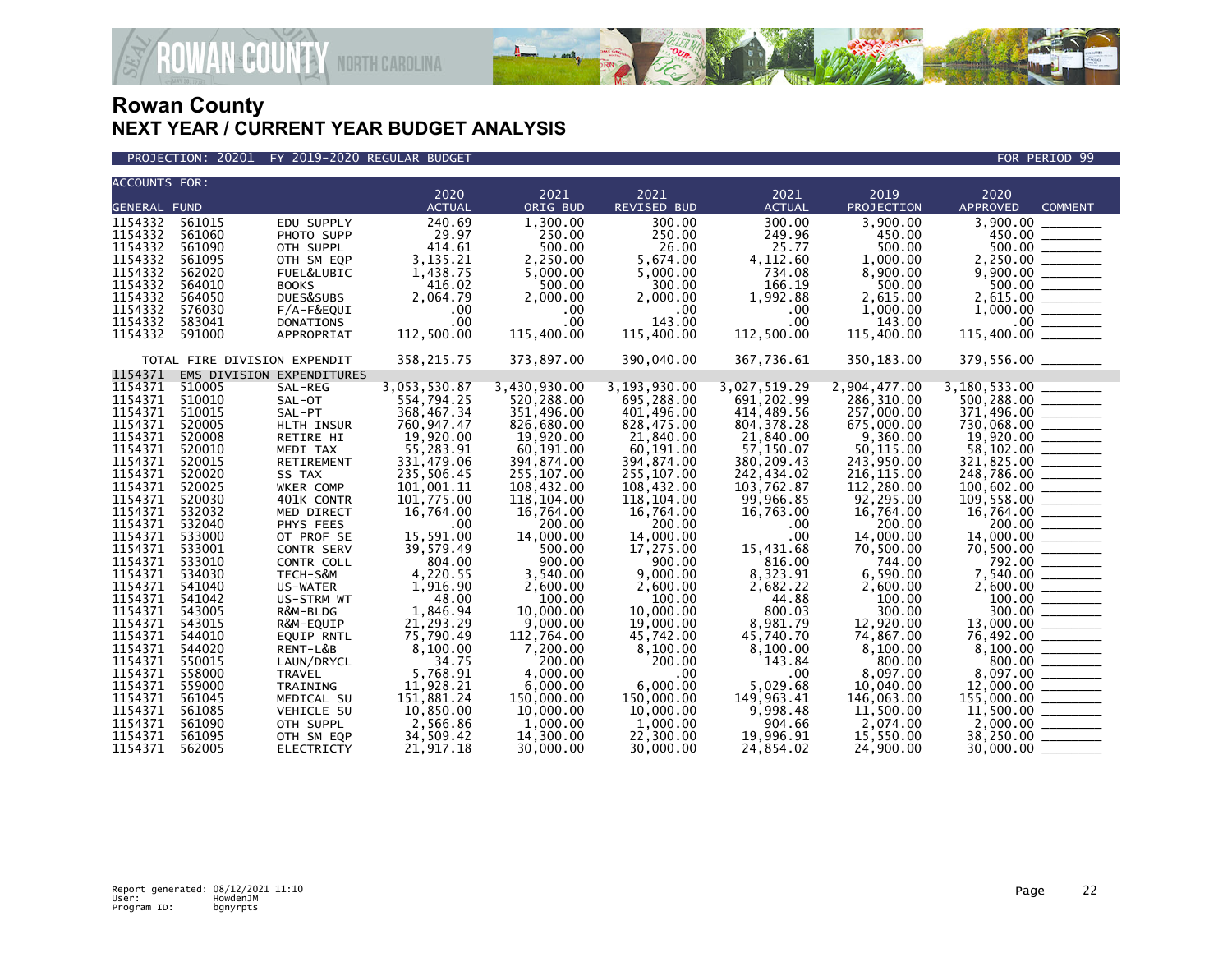

### PROJECTION: 20201 FY 2019-2020 REGULAR BUDGET FOR PERIOD 99

| <b>ACCOUNTS FOR:</b> |                  |                                   |                       |                      |                            |                       |                      |                                    |
|----------------------|------------------|-----------------------------------|-----------------------|----------------------|----------------------------|-----------------------|----------------------|------------------------------------|
| <b>GENERAL FUND</b>  |                  |                                   | 2020<br><b>ACTUAL</b> | 2021<br>ORIG BUD     | 2021<br><b>REVISED BUD</b> | 2021<br><b>ACTUAL</b> | 2019<br>PROJECTION   | 2020<br>APPROVED<br><b>COMMENT</b> |
|                      |                  |                                   |                       |                      |                            |                       |                      |                                    |
| 1154371              | 562020           | FUEL&LUBIC                        | 109, 126.69           | 105,000,00           | 130,000.00                 | 128.591.11            | 95,000,00            | 100,000,00                         |
| 1154371<br>1154371   | 562025<br>562030 | NATRAL GAS                        | 871.02<br>3,718.75    | 2,200.00<br>6,000.00 | 2,200.00<br>6,000.00       | 1,433.60<br>4,421.33  | 3,200.00<br>5.000.00 |                                    |
| 1154371              | 564050           | PROPANE GA<br>DUES&SUBS           | 362.52                | 900.00               | 900.00                     | 430.00                | 700.00               |                                    |
| 1154371              | 565000           | MEDICATION                        | 76,603.58             | 78,000.00            | 81,100.00                  | 81,058.27             | 76,950.00            | 82,950.00 ______                   |
| 1154371              | 575035           | C/A-VECHL                         | 452,243.81            | 471,450.00           | 446,450.00                 | 12,064.86             | 426,478.00           | $491, 127.00$ ________             |
| 1154371              | 575090           | $C/A$ -FU&EQP                     | 26,997.50             | .00                  | 68,636.00                  | 68,635.66             | .00                  |                                    |
| 1154371              | 576030           | F/A-F&EQUI                        | 7,003.00              | 3,000.00             | 3,000.00                   | .00                   | 9,000.00             |                                    |
| 1154371              | 583001           | DONAT EXP                         | 278.86                | .00                  | 211.00                     | .00                   | 231.00               |                                    |
| 1154371              | 584002           | 1ST RES FA                        | 3,409.99              | 3,410.00             | 3,410.00                   | 3,393.76              | 3,100.00             |                                    |
| 1154371              | 591000           | APPROPRIAT                        | 40,320.00             | 40,320.00            | 40,320.00                  | 40,320.00             | 40,320.00            | 40,320.00 _______                  |
|                      |                  |                                   |                       |                      |                            |                       |                      |                                    |
|                      |                  | TOTAL EMS DIVISION EXPENDITU      | 6,729,052.41          | 7,189,370.00         | 7,223,145.00               | 6,501,877.16          | 5,933,590.00         | $6, 845, 120.00$ _________         |
|                      |                  | TOTAL EMERGENCY SERVICES          | 6,591,846.28          | 7,754,652.00         | 7,902,238.00               | 6,017,932.13          | 6,021,787.00         | $7,454,868.00$ ________            |
|                      |                  |                                   |                       |                      |                            |                       |                      |                                    |
| 4400                 | SHERIFF'S OFFICE |                                   |                       |                      |                            |                       |                      |                                    |
| 1144410              |                  | SHERIFF ADMIN REVENUE             |                       |                      |                            |                       |                      |                                    |
| 1144410              | 420003           | CONCEAL WP                        | $-216, 265.00$        | $-220,000.00$        | $-350,000.00$              | $-371.210.00$         | $-220.000.00$        |                                    |
| 1144410              | 420004           | PISTOL PER                        | $-34, 355.00$         | $-23,000.00$         | $-50,000.00$               | $-43,695.00$          | $-26,000.00$         | $-23,000.00$ _________             |
| 1144410              | 425020           | DEP ESC SV                        | $-7, 177.00$          | $-4,000.00$          | $-5,910.00$                | $-5,910.00$           | $-2,000.00$          | $-2,000.00$ ________               |
| 1144410              | 442002           | <b>CALENDAR</b>                   | $-6.000.00$           | $-6.000.00$          | $-6.000.00$                | $-4,800.00$           | $-6,000.00$          |                                    |
| 1144410              | 442003           | COM REL DE                        | .00                   | .00                  | .00                        | $-120.00$             | $.00 \,$             |                                    |
| 1144410              | 442004           | GREAT-DARE                        | .00                   | $-3,500.00$          | $-3,500.00$                | .00                   | $-5,000.00$          | $-3,500.00$ _________              |
| 1144410              | 442005           | <b>RCCC-SECUR</b>                 | $-72,526.88$          | $-72,035.00$         | $-72,035.00$               | $-74.265.54$          | $-118,837.00$        |                                    |
| 1144410              | 442006           | SCH RES RE                        | $-324,991.00$         | $-328, 925.00$       | $-340,609.00$              | $-340,608.96$         | $-281,711.00$        | $-296,657.00$ ________             |
| 1144410              | 451001           | CRT SEIZUR                        | $-2,510.00$           | .00                  | .00                        | .00                   | .00                  |                                    |
| 1144410              | 464002           | PUB SAF DN                        | .00                   | .00                  | $-20.600.00$               | $-20.620.00$          | .00                  |                                    |
| 1144410              | 489995           | MISC RECPT                        | $-6.559.97$           | .00                  | $-1.408.00$                | $-28.176.50$          | $-1,100.00$          |                                    |
| 1144410              | 495010           | APP FB-RES                        | .00                   | .00                  | $-6,629.00$                | $.00 \,$              | .00                  | 00                                 |
|                      |                  | TOTAL SHERIFF ADMIN REVENUE       | $-670, 384.85$        | $-657, 460.00$       | $-856,691.00$              | $-889, 406.00$        | $-660, 648.00$       | $-638,752.00$ _________            |
|                      |                  | 11444105 SHERIFF LOCAL REVENUE    |                       |                      |                            |                       |                      |                                    |
| 11444105 453034      |                  | COM TRAN F                        | $-574.05$             | $-1,000.00$          | $-1,000.00$                | $-330.00$             | $-6,500.00$          | $-1,500.00$ ________               |
| 11444105 453047      |                  | <b>EVID STORA</b>                 | $-1.605.00$           | $-500.00$            | $-500.00$                  | $-17, 256.73$         | $-1.000.00$          | $-1,000.00$ ________               |
| 11444105 453084      |                  | SHERIFF FE                        | $-94, 214.06$         | $-100,000.00$        | $-100,000.00$              | $-80, 207.05$         | $-135,000.00$        | $-120,000.00$ ________             |
| 11444105 453085      |                  | FINGERPRIN                        | $-22,650.00$          | $-20,000.00$         | $-28,000.00$               | $-32, 155.00$         | $-25,000.00$         | $-25,000.00$ ________              |
|                      |                  |                                   |                       |                      |                            |                       |                      |                                    |
|                      |                  | TOTAL SHERIFF LOCAL REVENUE       | $-119,043.11$         | $-121,500.00$        | $-129,500.00$              | $-129,948.78$         | $-167,500.00$        | $-147,500.00$ _________            |
|                      |                  | 11444106 SHERIFF RESTRICT REVENUE |                       |                      |                            |                       |                      |                                    |
| 11444106 464002      |                  | PUB SAF DN                        | $-6, 325.00$          | $.00 \,$             | $-2, 200.00$               | $-2,170.00$           | .00                  | $.00$ $\_$                         |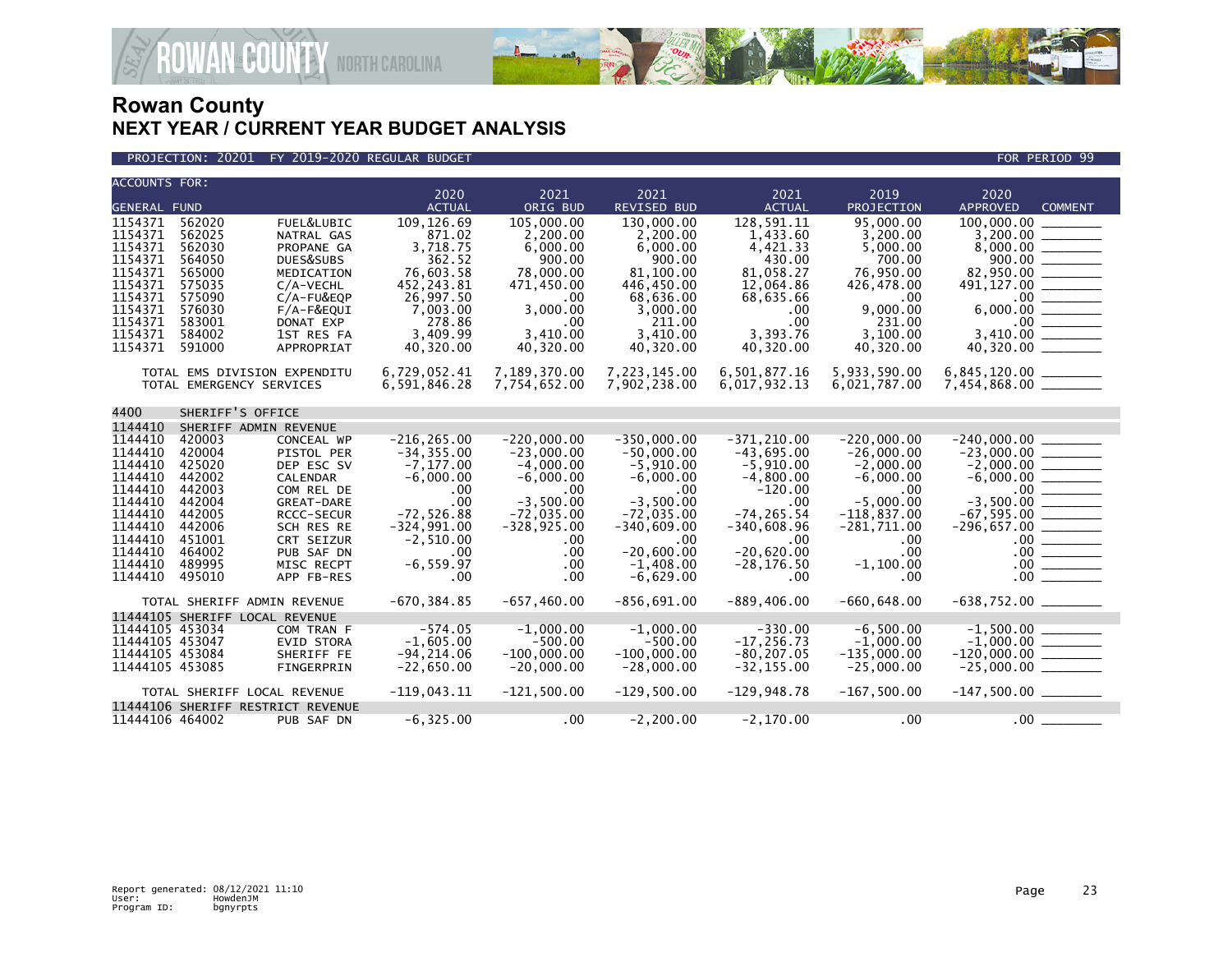

|  |  |  | PROJECTION: 20201 FY 2019-2020 REGULAR BUDGET |  |
|--|--|--|-----------------------------------------------|--|
|--|--|--|-----------------------------------------------|--|

| <b>ACCOUNTS FOR:</b>                   | 2020           | 2021          | 2021               | 2021           | 2019          | 2020                              |  |
|----------------------------------------|----------------|---------------|--------------------|----------------|---------------|-----------------------------------|--|
| <b>GENERAL FUND</b>                    | <b>ACTUAL</b>  | ORIG BUD      | <b>REVISED BUD</b> | <b>ACTUAL</b>  | PROJECTION    | <b>APPROVED</b><br><b>COMMENT</b> |  |
| 11444106 464003<br>EXPLOR CON          | $-500.00$      | .00           | .00                | .00            | $-400.00$     | .00                               |  |
| TOTAL SHERIFF RESTRICT REVEN           | $-6,825.00$    | .00           | $-2, 200.00$       | $-2,170.00$    | $-400.00$     | $.00$ $\qquad \qquad$             |  |
| 1144412<br>ALCOA GRANT REVENUE         |                |               |                    |                |               |                                   |  |
| 1144412<br>442007<br><b>SECUR REIM</b> | $-15,000.00$   | $-15,000.00$  | $-15,000.00$       | $-15,000.00$   | $-16,930.00$  |                                   |  |
| 1144412<br>495010<br>APP FB-RES        | $.00 \,$       | .00           | $-19,662.00$       | .00            | .00           | .00                               |  |
| TOTAL ALCOA GRANT REVENUE              | $-15,000.00$   | $-15,000.00$  | $-34,662.00$       | $-15,000.00$   | $-16,930.00$  |                                   |  |
| 1144413<br>DSS REIMBURSEMENT REV       |                |               |                    |                |               |                                   |  |
| 1144413<br>442012<br>IV-D CHSUP        | $-244, 262.76$ | $-246,703.00$ | $-246,703.00$      | $-241, 371.35$ | $-246,610.00$ |                                   |  |
| TOTAL DSS REIMBURSEMENT REV            | $-244, 262.76$ | $-246,703.00$ | $-246,703.00$      | $-241, 371.35$ | $-246,610.00$ |                                   |  |
| 1144416<br>ASSET FORTFEITURE REVENUE   |                |               |                    |                |               |                                   |  |
| 1144416<br>461000<br>INT REV           | $-1, 306.63$   | .00           | .00                | $-1,640.49$    | .00           | $\frac{.00}{.00}$                 |  |
| 1144416<br>495010<br>APP FB-RES        | $.00 \,$       | .00           | $-174, 579.00$     | $.00 \times$   | .00           |                                   |  |
| TOTAL ASSET FORTFEITURE REVE           | $-1, 306.63$   | .00           | $-174,579.00$      | $-1,640.49$    | .00           | .00                               |  |
| 11444162 ASSET FORT FEDERAL FUNDS      |                |               |                    |                |               |                                   |  |
| 11444162 432003<br><b>FED FORFEI</b>   | $-50, 426.77$  | $-5,000.00$   | $-5,000.00$        | $-4,656.07$    | $-5,000.00$   |                                   |  |
| 11444162 489030<br>INS SETMNT          | $.00 \,$       | .00           | .00                | $-1, 343.55$   | $-1,800.00$   |                                   |  |
| TOTAL ASSET FORT FEDERAL FUN           | $-50, 426.77$  | $-5,000.00$   | $-5,000.00$        | $-5,999.62$    | $-6,800.00$   | $-4,000.00$                       |  |
| 11444165 ASSET FORT STATE FUNDS        |                |               |                    |                |               |                                   |  |
| 11444165 435033<br>ST FORFEIT          | $-60, 369.24$  | $-35,000.00$  | $-61,726.00$       | $-83, 525.78$  | $-25,000.00$  |                                   |  |
| TOTAL ASSET FORT STATE FUNDS           | $-60, 369.24$  | $-35,000.00$  | $-61,726.00$       | $-83, 525.78$  | $-25,000.00$  |                                   |  |
| 1144417<br>LLEBG-EOUIP REVENUE         |                |               |                    |                |               |                                   |  |
| 1144417<br>431018<br><b>JUST ASST</b>  | $-14,893.61$   | .00           | .00                | .00            | .00           | .00                               |  |
| TOTAL LLEBG-EQUIP REVENUE              | $-14,893.61$   | .00           | .00                | $.00 \times$   | .00           |                                   |  |
| 1144419<br>OTHER SO GRANTS REVENUE     |                |               |                    |                |               |                                   |  |
| 1144419<br>431006<br>JNT OPS RV        | $-1.217.71$    | .00           | .00                | .00            | .00           | $-5.000.00$                       |  |
| 1144419<br>431007<br>JOINT FBI         | $-17, 249.86$  | .00           | .00                | $-6,742.20$    | .00           |                                   |  |
| 1144419<br>431021<br><b>SCAAP GRNT</b> | $-29, 160.00$  | .00           | .00                | .00            | .00           |                                   |  |
| 1144419<br>495010<br>APP FB-RES        | $.00 \,$       | .00           | $-52, 390.00$      | .00            | .00.          | .00                               |  |
| TOTAL OTHER SO GRANTS REVENU           | $-47,627.57$   | .00           | $-52, 390.00$      | $-6,742.20$    | .00           |                                   |  |
| 1144420<br>DETENTION CTR REVENUE       |                |               |                    |                |               |                                   |  |
| 1144420<br>432002<br><b>SS REWARD</b>  | $-30, 202.16$  | $-16,000.00$  | $-16,000.00$       | $-431, 156.68$ | $-18,000.00$  | $-17,000.00$                      |  |

FOR PERIOD 99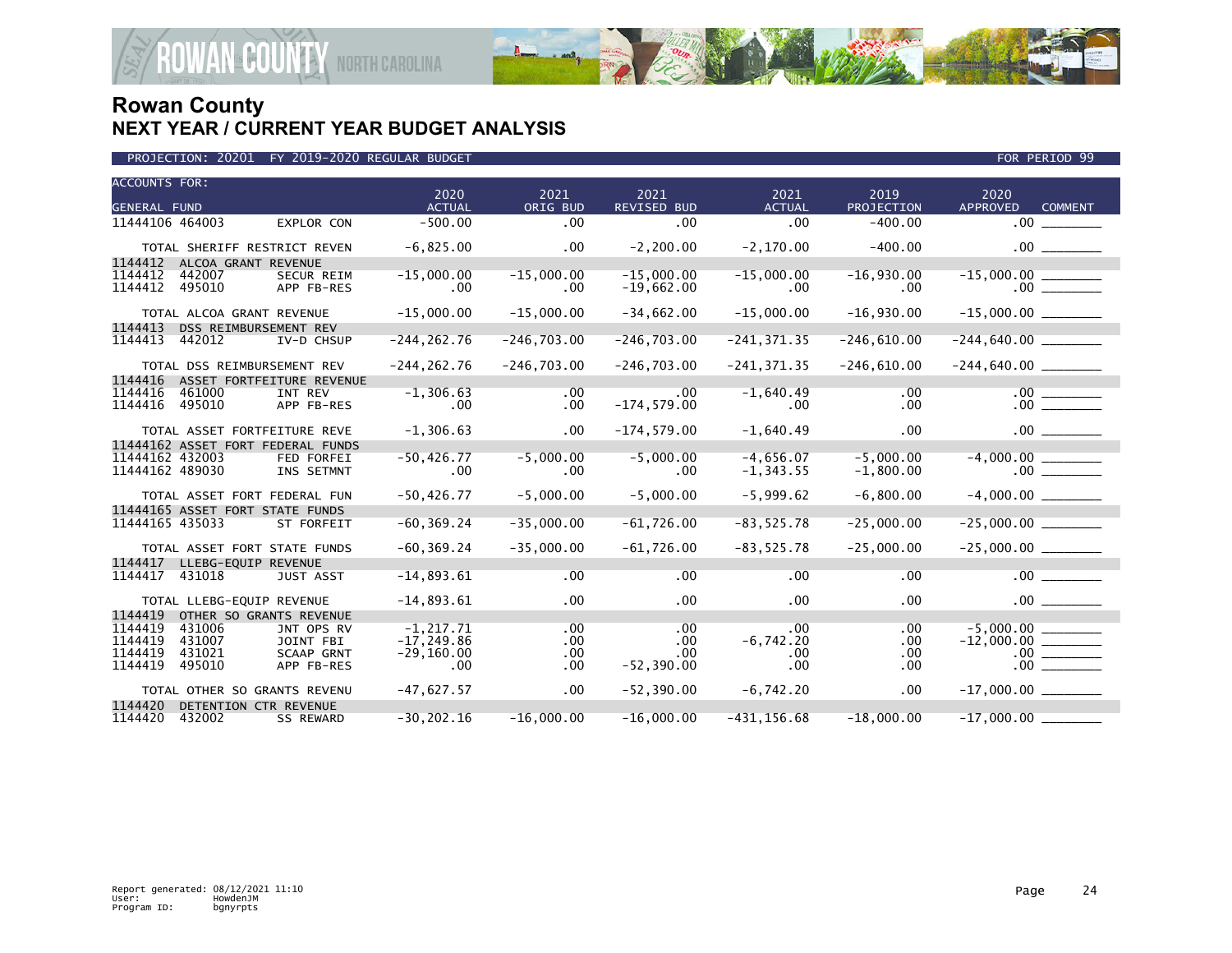



| <b>ACCOUNTS FOR:</b> |                            |                             |                 |                |                    |                |               |                                                                                                              |  |
|----------------------|----------------------------|-----------------------------|-----------------|----------------|--------------------|----------------|---------------|--------------------------------------------------------------------------------------------------------------|--|
|                      |                            |                             | 2020            | 2021           | 2021               | 2021           | 2019          | 2020                                                                                                         |  |
| <b>GENERAL FUND</b>  |                            |                             | <b>ACTUAL</b>   | ORIG BUD       | <b>REVISED BUD</b> | <b>ACTUAL</b>  | PROJECTION    | <b>APPROVED</b><br><b>COMMENT</b>                                                                            |  |
| 1144420              | 434015                     | DWI-LIC RE                  | $-5,682.01$     | $-7,000.00$    | $-7,000.00$        | $-6, 406.53$   | $-8,000.00$   |                                                                                                              |  |
| 1144420              | 435010                     | ST PRIS FE                  | $-471, 463.30$  | $-400,000.00$  | $-400,000.00$      | $-244, 400.00$ | $-408,070.00$ |                                                                                                              |  |
| 1144420              | 442008                     | INMATE HSG                  | $-7, 200.00$    | $-10,000.00$   | $-10,000.00$       | $-1,800.00$    | .00           |                                                                                                              |  |
| 1144420              | 489995                     | MISC RECPT                  | $-881.68$       | $-500.00$      | $-500.00$          | $-298.50$      | $-500.00$     |                                                                                                              |  |
|                      |                            | TOTAL DETENTION CTR REVENUE | $-515,429.15$   | $-433,500.00$  | $-433,500.00$      | $-684,061.71$  | $-434,570.00$ | $-624,500.00$ _________                                                                                      |  |
| 1144422              | INMATE FUNDS REVENUE       |                             |                 |                |                    |                |               |                                                                                                              |  |
| 1144422              | 425005                     | INMATE CON                  | $-378,611.71$   | $-330,000.00$  | $-330,000.00$      | $-415,762.53$  | $-330,000.00$ |                                                                                                              |  |
| 1144422              | 442010                     | INDIG S RE                  | $-5,817.79$     | $-4.000.00$    | $-4,000.00$        | $-4, 171.51$   | $-3,500.00$   |                                                                                                              |  |
| 1144422              | 442011                     | PHONE REV                   | $-131,752.41$   | $-65,000.00$   | $-65,000.00$       | $-105, 385.50$ | $-126.000.00$ |                                                                                                              |  |
| 1144422              | 453083                     | <b>PHONETEES</b>            | $-237, 142.97$  | $-200,000.00$  | $-200,000.00$      | $-228,916.04$  | .00           |                                                                                                              |  |
| 1144422              | 453086                     | KIOSK FEES                  | $-40, 422.40$   | $-30,000.00$   | $-30,000.00$       | $-51,869.42$   | $-23,500.00$  | $\begin{array}{r} -357,000.00 \\ -3,500.00 \\ -70,000.00 \\ -200,000.00 \\ -29,000.00 \\ \hline \end{array}$ |  |
|                      |                            |                             |                 |                |                    |                |               |                                                                                                              |  |
|                      | TOTAL INMATE FUNDS REVENUE |                             | $-793, 747.28$  | $-629,000.00$  | $-629,000.00$      | $-806, 105.00$ | $-483,000.00$ | $-659,500.00$ ________                                                                                       |  |
| 1144430              | COURTHOUSE SECTY REV       |                             |                 |                |                    |                |               |                                                                                                              |  |
| 1144430              | 425004                     | ID CARD SL                  | $-330.00$       | $-300.00$      | $-300.00$          | $-180.00$      | $-300.00$     | $-300.00$                                                                                                    |  |
|                      | TOTAL COURTHOUSE SECTY REV |                             | $-330.00$       | $-300.00$      | $-300.00$          | $-180.00$      | $-300.00$     |                                                                                                              |  |
| 1154410              |                            | SHERIFF ADMIN EXPENDITURES  |                 |                |                    |                |               |                                                                                                              |  |
| 1154410              | 510005                     | SAL-REG                     | 5,939,756.75    | 6,020,552.00   | 6,020,552.00       | 5,971,906.30   | 5,138,539.00  | 5,877,490.00 ________                                                                                        |  |
| 1154410              | 510010                     | SAL-OT                      | 21,018.19       | 25,000.00      | 25,000.00          | 20,190.87      | 8,000.00      |                                                                                                              |  |
| 1154410              | 510015                     | SAL-PT                      | 142,623.58      | 125,000,00     | 185,750.00         | 140.441.72     | 135,000.00    |                                                                                                              |  |
| 1154410              | 510025                     | SAL-LEO SP                  | 230, 392.44     | 250,946.00     | 280,946.00         | 279,381.35     | 197,750.00    |                                                                                                              |  |
| 1154410              | 520005                     | HLTH INSUR                  | 1, 184, 550. 73 | 1, 185, 240.00 | 1,294,240.00       | 1,285,313.62   | 1,052,580.00  |                                                                                                              |  |
| 1154410              | 520008                     | RETIRE HI                   | 108,730.00      | 105,960.00     | 121,940.00         | 121,030.00     | 93,600.00     |                                                                                                              |  |
| 1154410              | 520010                     | MEDI TAX                    | 88,462.56       | 90,723.00      | 90,723.00          | 89,685.59      | 75,097.00     |                                                                                                              |  |
| 1154410              | 520015                     | RETIREMENT                  | 577,292.06      | 650,720.00     | 650,720.00         | 653,896.71     | 434,728.00    | $89,814.00$<br>570,293.00<br>15,000.00                                                                       |  |
| 1154410              | 520017                     | RETIR-SHER                  | 6,704.11        | 15,000.00      | 21,000.00          | 20.900.55      | 15,000.00     |                                                                                                              |  |
| 1154410              | 520020                     | SS TAX                      | 377,904.85      | 385,787.00     | 385,787.00         | 380,971.32     | 316, 366.00   |                                                                                                              |  |
| 1154410              | 520025                     | WKER COMP                   | 135,008.65      | 139,230.00     | 139,230.00         | 135,850.57     | 134, 171.00   | $\frac{382,911.00}{134,211.00}$                                                                              |  |
| 1154410              | 520030                     | 401K CONTR                  | 291, 253.57     | 296,224.00     | 296,224.00         | 294,716.28     | 252,472.00    | $\begin{array}{r} 290,903.00 \ \hline 25,597.00 \ \hline 6,900.00 \ \hline 40,000.00 \ \hline \end{array}$   |  |
| 1154410              | 532010                     | <b>ATTORNEY</b>             | 25,597.00       | 25.597.00      | 25.597.00          | 25,597.00      | 25,597.00     |                                                                                                              |  |
| 1154410              | 532040                     | PHYS FEES                   | 6,963.00        | 6,000.00       | 7,500.00           | 5,593.00       | 6,500.00      |                                                                                                              |  |
| 1154410              | 533001                     | CONTR SERV                  | 41,071.00       | 3,000.00       | 3,000.00           | 3,000.00       | 40,000.00     |                                                                                                              |  |
| 1154410              | 533045                     | PRE-EMP EX                  | .00             | 500.00         | 500.00             | $.00 \,$       | 3,000.00      |                                                                                                              |  |
| 1154410              | 534030                     | TECH-S&M                    | 53,150.09       | 54, 319.00     | 54, 319.00         | 51,734.21      | 33,640.00     |                                                                                                              |  |
| 1154410              | 541040                     | US-WATER                    | 24,516.37       | 30,000,00      | 30,000.00          | 21,244.20      | 28,000.00     | $28,000.00$ ________                                                                                         |  |
| 1154410              | 543015                     | R&M-EQUIP                   | 3,047.09        | 5,000.00       | 5,000.00           | 2,180.98       | 7,000.00      |                                                                                                              |  |
| 1154410              | 543020                     | R&M-VEHIC                   | 68,717.41       | 74,000.00      | 74,000.00          | 63,853.06      | 76,000.00     |                                                                                                              |  |
| 1154410              | 544010                     | <b>EQUIP RNTL</b>           | 21,420.00       | 22,980.00      | 22,980.00          | 21,533.70      | 21,384.00     | 27,000.00 ______                                                                                             |  |
| 1154410              | 544045                     | RNT-POS MT                  | 2.169.72        | 2.208.00       | 2,208.00           | 2.208.00       | 2.133.00      |                                                                                                              |  |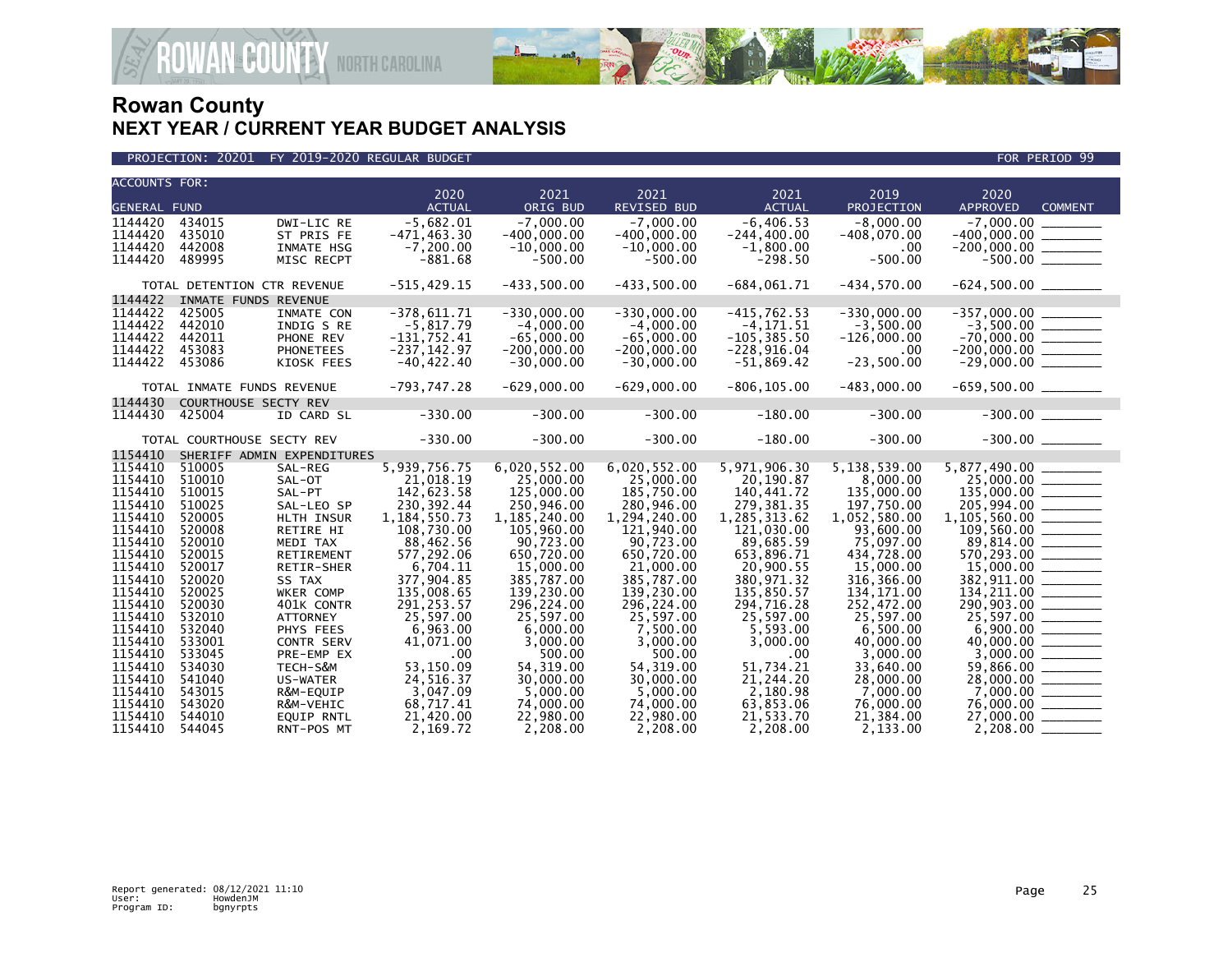

PROJECTION: 20201 FY 2019-2020 REGULAR BUDGET FOR PERIOD 99

| <b>ACCOUNTS FOR:</b> |                      |                                 |                           |                         |                            |                         |                         |                                                                                                                                                                                                                                                                                                                                                                                                                                                                                                                                                                                                                             |
|----------------------|----------------------|---------------------------------|---------------------------|-------------------------|----------------------------|-------------------------|-------------------------|-----------------------------------------------------------------------------------------------------------------------------------------------------------------------------------------------------------------------------------------------------------------------------------------------------------------------------------------------------------------------------------------------------------------------------------------------------------------------------------------------------------------------------------------------------------------------------------------------------------------------------|
| <b>GENERAL FUND</b>  |                      |                                 | 2020<br><b>ACTUAL</b>     | 2021<br>ORIG BUD        | 2021<br><b>REVISED BUD</b> | 2021<br><b>ACTUAL</b>   | 2019<br>PROJECTION      | 2020<br><b>APPROVED</b><br><b>COMMENT</b>                                                                                                                                                                                                                                                                                                                                                                                                                                                                                                                                                                                   |
| 1154410              | 544900               | RENT-OTHER                      | 6,000.00                  | .00                     | $.00 \times$               | .00                     | .00                     | .00 <sub>1</sub>                                                                                                                                                                                                                                                                                                                                                                                                                                                                                                                                                                                                            |
| 1154410              | 550007               | COST P COP                      | 12,975.90                 | 15,500.00               | 15,500.00                  | 11, 154.66              | 14,000.00               | 13,000.00                                                                                                                                                                                                                                                                                                                                                                                                                                                                                                                                                                                                                   |
| 1154410              | 550010               | <b>INFORMERS</b>                | 65,589.97                 | 55,000.00               | 55,000.00                  | 54,999.98               | 53,000.00               | 85,500.00                                                                                                                                                                                                                                                                                                                                                                                                                                                                                                                                                                                                                   |
| 1154410              | 553005               | <b>TELEPHONE</b>                | 99,747.32                 | 112,000.00              | 112,000.00                 | 91, 393.19              | 99,100.00               | 105,240.00<br>$\frac{1}{1}$                                                                                                                                                                                                                                                                                                                                                                                                                                                                                                                                                                                                 |
| 1154410<br>1154410   | 555000<br>556000     | PRINTING<br><b>UNIFORMS</b>     | 2,285.65<br>63,774.48     | 3,000.00<br>65,000.00   | 2,000.00                   | 2,000.00                | 2,500.00<br>68,434.00   |                                                                                                                                                                                                                                                                                                                                                                                                                                                                                                                                                                                                                             |
| 1154410              | 556010               | CLOTHING                        | 1,500.00                  | 1,000.00                | 65,000.00<br>1,000.00      | 42,486.65<br>1,000.00   | 1,500.00                |                                                                                                                                                                                                                                                                                                                                                                                                                                                                                                                                                                                                                             |
| 1154410              | 556020               | SPEC DEPUT                      | 120.41                    | 1.000.00                | 1,000.00                   | 110.72                  | 3.000.00                |                                                                                                                                                                                                                                                                                                                                                                                                                                                                                                                                                                                                                             |
| 1154410              | 557000               | <b>POSTAGE</b>                  | 5,863.91                  | 8,500.00                | 8,500.00                   | 6,900.36                | 8,500.00                |                                                                                                                                                                                                                                                                                                                                                                                                                                                                                                                                                                                                                             |
| 1154410              | 558000               | TRAVEL                          | 9,932.41                  | 11,000.00               | 10,500.00                  | 7,606.58                | 15,900.00               |                                                                                                                                                                                                                                                                                                                                                                                                                                                                                                                                                                                                                             |
| 1154410              | 559000               | TRAINING                        | 21,524.76                 | 12,323.00               | 18,323.00                  | 12,803.34               | 17,000.00               | 25,400.00 _______                                                                                                                                                                                                                                                                                                                                                                                                                                                                                                                                                                                                           |
| 1154410              | 561000               | P-CARD                          | .00                       | 23,600.00               | 23,600,00                  | .00                     | $.00 \,$                | 23,600,00                                                                                                                                                                                                                                                                                                                                                                                                                                                                                                                                                                                                                   |
| 1154410              | 561005               | OFFICE SUP                      | 14,481.67                 | 17,500.00               | 17,500.00                  | 14,389.55               | 18,500.00               | 18,500.00<br>$\begin{array}{cccccccccc} \multicolumn{2}{c}{} & \multicolumn{2}{c}{} & \multicolumn{2}{c}{} & \multicolumn{2}{c}{} & \multicolumn{2}{c}{} & \multicolumn{2}{c}{} & \multicolumn{2}{c}{} & \multicolumn{2}{c}{} & \multicolumn{2}{c}{} & \multicolumn{2}{c}{} & \multicolumn{2}{c}{} & \multicolumn{2}{c}{} & \multicolumn{2}{c}{} & \multicolumn{2}{c}{} & \multicolumn{2}{c}{} & \multicolumn{2}{c}{} & \multicolumn{2}{c}{} & \multicolumn{2}{c}{} & \multicolumn{2}{c}{} & \mult$                                                                                                                         |
| 1154410<br>1154410   | 561010<br>561020     | ANIMAL&VET<br><b>EVIDSUPPLY</b> | 11,578.69<br>1,694.59     | 9,500.00<br>3,500.00    | 10,958.00<br>3.000.00      | 6,809.76<br>2,897.09    | 7,500.00<br>4,500.00    | 4.500.00                                                                                                                                                                                                                                                                                                                                                                                                                                                                                                                                                                                                                    |
| 1154410              | 561035               | LAW ENF SU                      | 33,765.81                 | 45,000.00               | 55,234.00                  | 42,712.29               | 54,480.00               | 45,000.00 _______                                                                                                                                                                                                                                                                                                                                                                                                                                                                                                                                                                                                           |
| 1154410              | 561060               | PHOTO SUPP                      | 3,000.00                  | 3,500.00                | 3.000.00                   | 3,000.00                | 3,500.00                | 3.500.00                                                                                                                                                                                                                                                                                                                                                                                                                                                                                                                                                                                                                    |
| 1154410              | 561085               | VEHICLE SU                      | 37,990.24                 | 37,000.00               | 56,594.00                  | 39,776.65               | 38,800.00               | 37,000.00 ______                                                                                                                                                                                                                                                                                                                                                                                                                                                                                                                                                                                                            |
| 1154410              | 561087               | STREET SUP                      | 962.09                    | 1,000.00                | 1,000.00                   | 974.92                  | 2,400.00                |                                                                                                                                                                                                                                                                                                                                                                                                                                                                                                                                                                                                                             |
| 1154410              | 561095               | OTH SM EQP                      | 41,934.01                 | 67,992.00               | 75,058.00                  | 53,404.00               | 56,540.00               |                                                                                                                                                                                                                                                                                                                                                                                                                                                                                                                                                                                                                             |
| 1154410<br>1154410   |                      | 561095 44101 OTH SM EQP         | 543.94                    | .00                     | 65.00                      | 65.00                   | .00                     |                                                                                                                                                                                                                                                                                                                                                                                                                                                                                                                                                                                                                             |
| 1154410              | 562005<br>562020     | <b>ELECTRICTY</b><br>FUEL&LUBIC | 49, 144, 23<br>277,744.02 | 65,000.00<br>300,000,00 | 65,000.00<br>300,000,00    | 39,264.51<br>301,090.69 | 61,000.00<br>320,000,00 | 65,000.00<br>$\begin{array}{cccccccccc} \multicolumn{2}{c}{} & \multicolumn{2}{c}{} & \multicolumn{2}{c}{} & \multicolumn{2}{c}{} & \multicolumn{2}{c}{} & \multicolumn{2}{c}{} & \multicolumn{2}{c}{} & \multicolumn{2}{c}{} & \multicolumn{2}{c}{} & \multicolumn{2}{c}{} & \multicolumn{2}{c}{} & \multicolumn{2}{c}{} & \multicolumn{2}{c}{} & \multicolumn{2}{c}{} & \multicolumn{2}{c}{} & \multicolumn{2}{c}{} & \multicolumn{2}{c}{} & \multicolumn{2}{c}{} & \multicolumn{2}{c}{} & \mult$<br>320,000,00                                                                                                           |
| 1154410              | 564050               | DUES&SUBS                       | 2,805.30                  | 5,830.00                | 5,830.00                   | 5,299.52                | 5,974.00                |                                                                                                                                                                                                                                                                                                                                                                                                                                                                                                                                                                                                                             |
| 1154410              | 565000               | MEDICATION                      | 446.10                    | 1.500.00                | 1,500.00                   | 70.00                   | 2.500.00                |                                                                                                                                                                                                                                                                                                                                                                                                                                                                                                                                                                                                                             |
| 1154410              | 575035               | C/A-VECHL                       | 577,308.02                | 526,169.00              | 565,360.00                 | 419,990.79              | 656,234.00              | 653,000.00                                                                                                                                                                                                                                                                                                                                                                                                                                                                                                                                                                                                                  |
| 1154410              | 575036               | $C/A-VEH$ EQ                    | 169,501.14                | 116,832.00              | 118,831.00                 | 113,328.11              | 188,652.00              | $135,000.00$ ________                                                                                                                                                                                                                                                                                                                                                                                                                                                                                                                                                                                                       |
| 1154410              | 575037               | $C/A$ -INSTAL                   | 38,163.54                 | 38,000.00               | 45,036.00                  | 34, 303. 16             | 64,000.00               |                                                                                                                                                                                                                                                                                                                                                                                                                                                                                                                                                                                                                             |
| 1154410              | 575090               | C/A-FU&EQP                      | 27,755.00                 | .00                     | $.00 \,$                   | .00                     | 86,483.00               | 34,760.00 _______                                                                                                                                                                                                                                                                                                                                                                                                                                                                                                                                                                                                           |
| 1154410<br>1154410   | 576900<br>582008     | $F/A$ -OTHER<br>EMPL RETMN      | 159,276.44<br>.00         | 133,392.00<br>875.00    | 133, 392.00<br>875.00      | 129,262.00<br>379.91    | 139,551.00<br>875.00    | 875.00 ______                                                                                                                                                                                                                                                                                                                                                                                                                                                                                                                                                                                                               |
| 1154410              | 582009               | MTNG FOOD                       | 4,180.82                  | 1,000.00                | 25,936.00                  | 196.94                  | 1,000.00                | 1,000.00<br>$\begin{tabular}{ccccc} \multicolumn{2}{c }{\textbf{1} & \multicolumn{2}{c }{\textbf{2} & \multicolumn{2}{c }{\textbf{3} & \multicolumn{2}{c }{\textbf{4} & \multicolumn{2}{c }{\textbf{5} & \multicolumn{2}{c }{\textbf{6} & \multicolumn{2}{c }{\textbf{6} & \multicolumn{2}{c }{\textbf{6} & \multicolumn{2}{c }{\textbf{6} & \multicolumn{2}{c }{\textbf{6} & \multicolumn{2}{c }{\textbf{6} & \multicolumn{2}{c }{\textbf{6} & \multicolumn{2}{$                                                                                                                                                           |
| 1154410              | 582015               | <b>CALENDAR</b>                 | 4,442.52                  | 6,000.00                | 6,000.00                   | 3,522.60                | 6,000.00                | 6,000.00                                                                                                                                                                                                                                                                                                                                                                                                                                                                                                                                                                                                                    |
| 1154410              | 582032               | EXPLOR EXP                      | 941.30                    | .00                     | 365.00                     | $.00 \,$                | 400.00                  | $\begin{tabular}{ c c c c c } \hline \quad \quad & \quad \quad & \quad \quad & \quad \quad \\ \hline \quad \quad & \quad \quad & \quad \quad & \quad \quad \\ \hline \quad \quad & \quad \quad & \quad \quad & \quad \quad \\ \hline \quad \quad & \quad \quad & \quad \quad & \quad \quad \\ \hline \quad \quad & \quad \quad & \quad \quad & \quad \quad \\ \hline \quad \quad & \quad \quad & \quad \quad & \quad \quad \\ \hline \quad \quad & \quad \quad & \quad \quad & \quad \quad \\ \hline \quad \quad & \quad \quad & \quad \quad & \quad \quad \\ \hline \quad \quad & \quad \quad & \quad \quad &$<br>$.00 \,$ |
| 1154410              | 582071               | <b>INFOSYSTEM</b>               | .00                       | 2,000.00                | 2.000.00                   | .00                     | 1,220.00                | .00 <sub>1</sub>                                                                                                                                                                                                                                                                                                                                                                                                                                                                                                                                                                                                            |
| 1154410              | 583017               | <b>GREAT</b>                    | 969.02                    | 6,500.00                | 6,500.00                   | 2,634.32                | 5,000.00                | 3,500.00                                                                                                                                                                                                                                                                                                                                                                                                                                                                                                                                                                                                                    |
| 1154410              | 583089               | SD XMAS CA                      | 6,378.25                  | .00                     | 4,013.00                   | 1,527.96                | $.00 \,$                | .00                                                                                                                                                                                                                                                                                                                                                                                                                                                                                                                                                                                                                         |
| 1154410<br>1154410   | 590028<br>590053     | <b>EVID STORA</b><br>CONCEAL WP | .00<br>117,790.00         | 500.00<br>121,000.00    | 500.00<br>217,250.00       | $.00 \,$<br>181, 180.00 | 1.000.00<br>121,000.00  | 1.000.00<br>$\frac{1}{1}$<br>121,000.00                                                                                                                                                                                                                                                                                                                                                                                                                                                                                                                                                                                     |
| 1154410              | 594000               | EDU APPROP                      | 49,058.50                 | 50,000.00               | 50,000.00                  | 4,053.55                | 40,000.00               | 50,000.00                                                                                                                                                                                                                                                                                                                                                                                                                                                                                                                                                                                                                   |
|                      |                      |                                 |                           |                         |                            |                         |                         |                                                                                                                                                                                                                                                                                                                                                                                                                                                                                                                                                                                                                             |
|                      |                      | TOTAL SHERIFF ADMIN EXPENDIT    |                           |                         |                            |                         |                         | $11,271,519.22$ $11,381,499.00$ $11,820,436.00$ $11,221,817.83$ $10,266,600.00$ $11,343,157.00$ $\ldots$                                                                                                                                                                                                                                                                                                                                                                                                                                                                                                                    |
| 1154412              | ALCOA GRANT EXPENSES |                                 |                           |                         |                            |                         |                         |                                                                                                                                                                                                                                                                                                                                                                                                                                                                                                                                                                                                                             |
| 1154412 510015       |                      | SAL-PT                          | 8,031.36                  | 10,000.00               | 10,000.00                  | 9,561.75                | 10,000.00               | 10,000.00                                                                                                                                                                                                                                                                                                                                                                                                                                                                                                                                                                                                                   |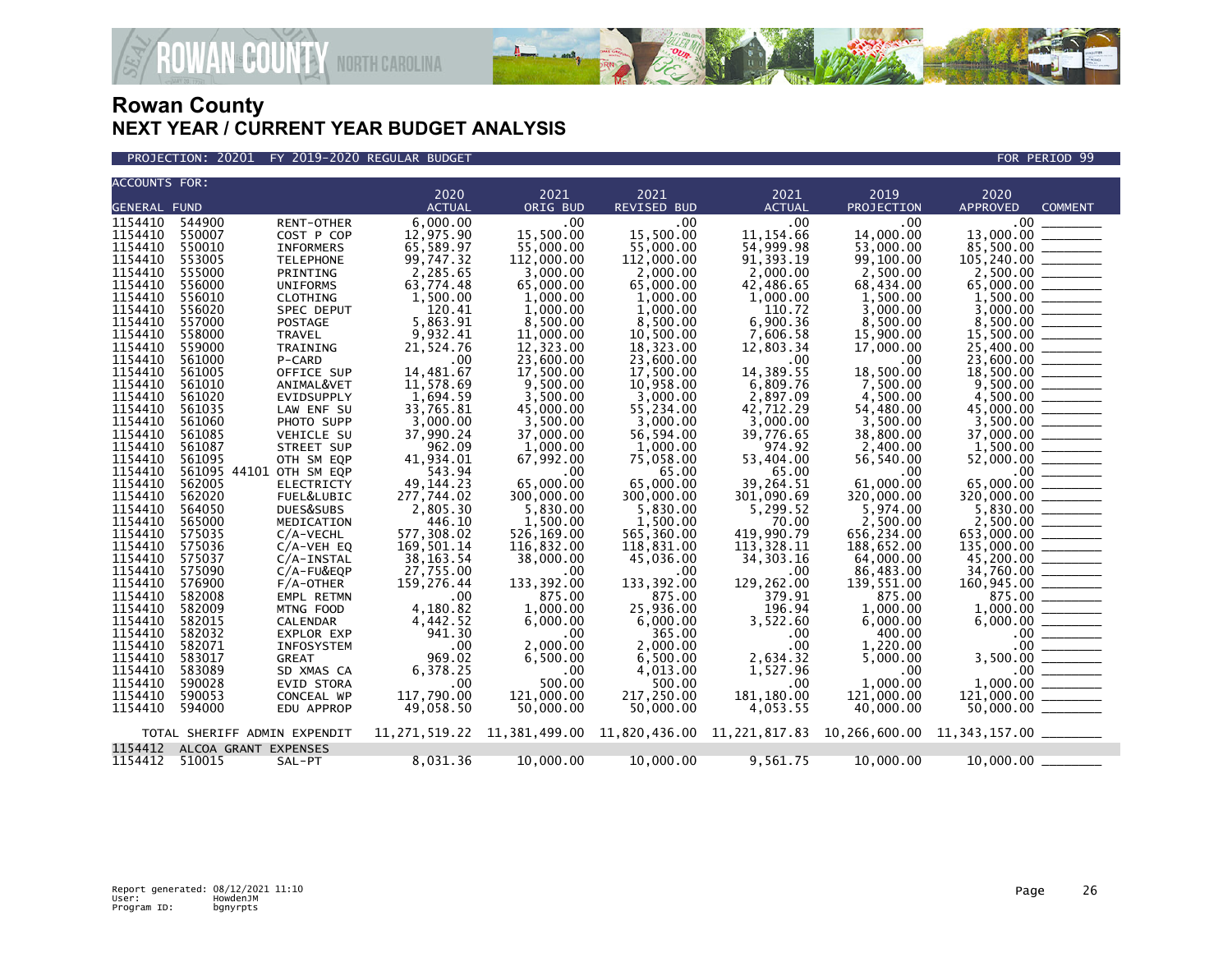

PROJECTION: 20201 FY 2019-2020 REGULAR BUDGET FOR PERIOD 99

| <b>ACCOUNTS FOR:</b>               |                                   |                           |                       |                  |                            |                       |                      |                                           |
|------------------------------------|-----------------------------------|---------------------------|-----------------------|------------------|----------------------------|-----------------------|----------------------|-------------------------------------------|
| <b>GENERAL FUND</b>                |                                   |                           | 2020<br><b>ACTUAL</b> | 2021<br>ORIG BUD | 2021<br><b>REVISED BUD</b> | 2021<br><b>ACTUAL</b> | 2019<br>PROJECTION   | 2020<br><b>APPROVED</b><br><b>COMMENT</b> |
| 1154412                            | 520010                            | MEDI TAX                  | 116.47                | 150.00           | 150.00                     | 138.64                | 175.00               | 145.00 _____                              |
| 1154412                            | 520020                            | SS TAX                    | 497.93                | 650.00           | 650.00                     | 592.81                | 600.00               |                                           |
| 1154412                            | 520025                            | WKER COMP                 | 184.75                | 300.00           | 300.00                     | 219.96                | 400.00               | 240.00                                    |
| 1154412                            | 543012                            | R&M-BOATS                 | 2,369.79              | 1,000.00         | 1,000.00                   | 683.36                | 2,000.00             |                                           |
| 1154412                            | 561090                            | OTH SUPPL                 | 999.79                | 400.00           | 20,062.00                  | .00                   | 1,000.00             |                                           |
| 1154412                            | 562020                            | FUEL&LUBIC                | 155.37                | 2,500.00         | 2,500.00                   | 69.96                 | 2,755.00             | 3,300.00                                  |
|                                    | TOTAL ALCOA GRANT EXPENSES        |                           | 12,355.46             | 15,000.00        | 34,662.00                  | 11,266.48             | 16,930.00            |                                           |
| 1154413                            | DSS REIMBURSEMENT EXP             |                           |                       |                  |                            |                       |                      |                                           |
| 1154413                            | 510005                            | SAL-REG                   | 92,998.67             | 93,256.00        | 93,256.00                  | 93,302.07             | 116,508.00           | 93,208.00                                 |
| 1154413                            | 520005                            | HLTH INSUR                | 20,182.00             | 19,920.00        | 22,920.00                  | 21,931.00             | 27,000.00            |                                           |
| 1154413                            | 520010                            | MEDI TAX                  | 1,306.95              | 1,308.00         | 1,308.00                   | 1.309.18              | 1,660.00             |                                           |
| 1154413                            | 520015                            | <b>RETIREMENT</b>         | 8,827.98              | 9,828.00         | 9,828.00                   | 10, 107.26            | 9,905.00             |                                           |
| 1154413                            | 520020                            | SS TAX                    | 5,588.34              | 5,588.00         | 5,588.00                   | 5,531.68              | 7,093.00             |                                           |
| 1154413                            | 520025                            | WKER COMP                 | 2,141.32              | 2,146.00         | 2,146.00                   | 2,148.49              | 3,148.00             |                                           |
| 1154413                            | 520030                            | 401K CONTR                | 4,526.49              | 4,534.00         | 4,534.00                   | 4,636.02              | 5,826.00             |                                           |
| 1154413                            | 556000                            | <b>UNIFORMS</b>           | 3,000.00              | 3,000.00         | 3,000.00                   | .00                   | 3,000.00             | 3,000.00                                  |
| 1154413                            | 561095                            | OTH SM EQP                | 3,175.14              | 6,000.00         | 6,000.00                   | 2,447.06              | 6,000.00             |                                           |
|                                    | TOTAL DSS REIMBURSEMENT EXP       |                           | 141,746.89            | 145,580.00       | 148,580.00                 | 141,412.76            | 180,140.00           |                                           |
| 1154416                            |                                   | ASSET FORTFEITURE EXPENSE |                       |                  |                            |                       |                      |                                           |
| 1154416                            | 534030                            | TECH-S&M                  | 575.00                | .00              | 31,726.00                  | 13,600.27             | $.00 \,$             |                                           |
| 1154416                            | 543020                            | R&M-VEHIC                 | .00                   | .00              | 10,000.00                  | 125.00                | $.00 \,$             |                                           |
| 1154416                            | 553005                            | <b>TELEPHONE</b>          | 5,346.40              | 5,000.00         | 8,000.00                   | 6,361.07              | 4,800.00             |                                           |
| 1154416                            | 561095                            | OTH SM EQP                | 957.98                | 2,500.00         | 22,500.00                  | 12,627.13             | 2,000.00             | 2,000.00                                  |
| 1154416                            | 561910                            | OTH ST SUP                | 9,677.67              | 10,000.00        | 26,426.00                  | 15,382.99             | 5,000.00             |                                           |
|                                    | TOTAL ASSET FORTFEITURE EXPE      |                           | 16,557.05             | 17.500.00        | 98.652.00                  | 48.096.46             | 11,800,00            |                                           |
|                                    | 11544162 ASSET FORT FEDERAL EXP   |                           |                       |                  |                            |                       |                      |                                           |
| 11544162 558026                    |                                   | TRAV-FED                  | 1,536.25              | .00              | 3,000.00                   | .00.                  | .00                  | .00                                       |
| 11544162 559026                    |                                   | TRAIN-FED                 | .00                   | .00              | 3,000.00                   | .00                   | .00.                 |                                           |
| 11544162 561099                    |                                   | WEAPON-FED                | .00                   | .00              | 8,000.00                   | .00                   | .00.                 | $\frac{00}{00}$                           |
| 11544162 575005<br>11544162 576006 |                                   | CA-FOR-FED                | .00                   | $.00 \,$         | 7,000.00                   | .00                   | .00                  |                                           |
| 11544162 582013                    |                                   | FA-FORT-ST<br>DRUG ED-FE  | 5,285.80<br>3,169.83  | .00<br>2,500.00  | 20,000.00<br>14,653.00     | .00<br>4,493.25       | $.00 \,$<br>3,000.00 |                                           |
| 11544162 582018                    |                                   | AT FOR-FED                | .00                   | .00              | 20,000.00                  | .00                   | .00                  |                                           |
|                                    |                                   |                           |                       |                  |                            |                       |                      |                                           |
|                                    | TOTAL ASSET FORT FEDERAL EXP      |                           | 9,991.88              | 2,500.00         | 75,653.00                  | 4,493.25              | 3,000.00             |                                           |
|                                    | 11544165 ASSET FORF STATE EXPENSE |                           |                       |                  |                            |                       |                      |                                           |
| 11544165 558065                    |                                   | TRAV-STATE                | 727.49                | 4,500.00         | 4,500.00                   | 4,422.12              | 2,000.00             | 2,000.00                                  |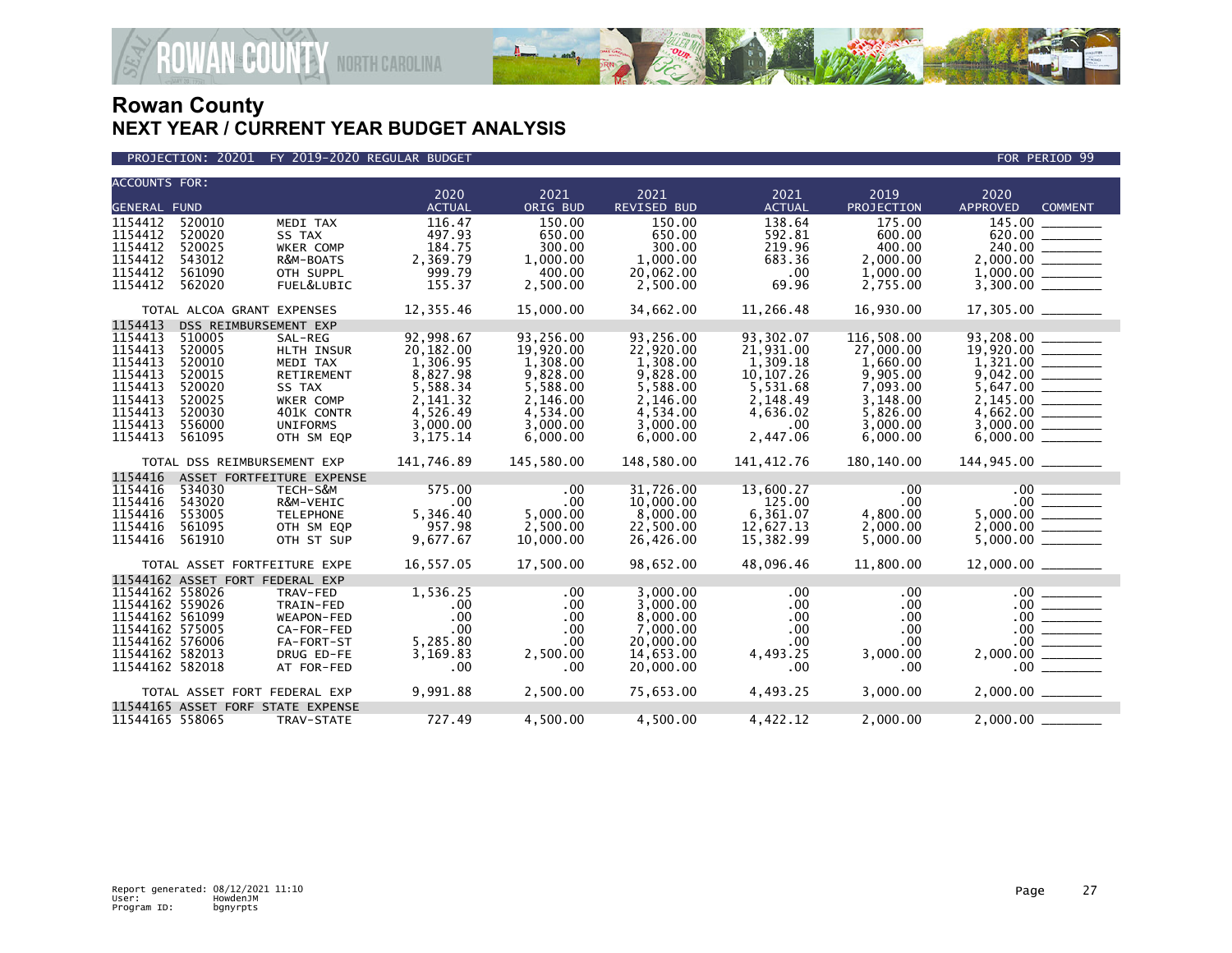

| <b>ACCOUNTS FOR:</b> |                            |                              | 2020                     | 2021                     |                            |                          | 2019                      | 2020                                                                                                                                                                                                                                                    |
|----------------------|----------------------------|------------------------------|--------------------------|--------------------------|----------------------------|--------------------------|---------------------------|---------------------------------------------------------------------------------------------------------------------------------------------------------------------------------------------------------------------------------------------------------|
| <b>GENERAL FUND</b>  |                            |                              | <b>ACTUAL</b>            | ORIG BUD                 | 2021<br><b>REVISED BUD</b> | 2021<br><b>ACTUAL</b>    | PROJECTION                | <b>APPROVED</b><br><b>COMMENT</b>                                                                                                                                                                                                                       |
| 11544165 559050      |                            | TRAIN-ST                     | 500.00                   | 4.500.00                 | 4.500.00                   | 2,400.00                 | 2.000.00                  | 2,000.00 _____                                                                                                                                                                                                                                          |
| 11544165 561098      |                            | WEAPONS-ST                   | 4,851.25                 | 5.000.00                 | 11,000.00                  | 1,022.22                 | 5,000.00                  |                                                                                                                                                                                                                                                         |
| 11544165 575085      |                            | CA-FORT-ST                   | 9,500.00                 | .00                      | 10,000.00                  | 8,709.00                 | .00                       |                                                                                                                                                                                                                                                         |
| 11544165 576005      |                            | FA-FOR-FED                   | 4,704.80                 | .00                      | 18,000.00                  | 4,721.29                 | .00                       |                                                                                                                                                                                                                                                         |
| 11544165 582019      |                            | AT FOR-ST                    | .00                      | 6,000.00                 | 19,000.00                  | 1,705.81                 | 8,000.00                  | $\begin{array}{r} 5,000.00 \ \hline 5,000.00 \ \hline 0.00 \ \hline 0.00 \ \hline 6,000.00 \ \hline \end{array}$                                                                                                                                        |
|                      |                            | TOTAL ASSET FORF STATE EXPEN | 20,283.54                | 20,000.00                | 67,000.00                  | 22,980.44                | 17,000.00                 |                                                                                                                                                                                                                                                         |
| 1154417              | LLEBG-EQUIP EXPENSES       |                              |                          |                          |                            |                          |                           |                                                                                                                                                                                                                                                         |
| 1154417              | 561095                     | OTH SM EQP                   | 1,733.61                 | $.00 \times$             | $.00 \times$               | $.00 \,$                 | .00                       |                                                                                                                                                                                                                                                         |
| 1154417              | 576900                     | $F/A$ -OTHER                 | 13,160.00                | $.00 \,$                 | $.00 \,$                   | $.00 \,$                 | .00.                      |                                                                                                                                                                                                                                                         |
|                      |                            |                              |                          |                          |                            |                          |                           |                                                                                                                                                                                                                                                         |
|                      | TOTAL LLEBG-EQUIP EXPENSES |                              | 14,893.61                | $.00 \,$                 | $.00 \,$                   | .00                      | $.00 \,$                  |                                                                                                                                                                                                                                                         |
| 1154419<br>1154419   | 534030                     | OTHER SO GRANTS EXPENSES     | 4,552.50                 |                          |                            | 384.81                   |                           |                                                                                                                                                                                                                                                         |
| 1154419              |                            | TECH-S&M                     |                          | .00                      | 4,000.00                   |                          | .00                       |                                                                                                                                                                                                                                                         |
| 1154419              | 561095<br>576040           | OTH SM EQP<br>FA-FED GRT     | .00<br>4,671.70          | $.00 \,$<br>.00          | 18,004.00<br>$.00 \ \,$    | 12,302.26<br>.00         | .00<br>.00                |                                                                                                                                                                                                                                                         |
| 1154419              | 576900                     | F/A-OTHER                    | .00                      | .00                      | 10,000.00                  | 3,999.99                 | .00                       |                                                                                                                                                                                                                                                         |
| 1154419              | 582024                     | KATRINIA                     | .00                      | .00                      | 20,386.00                  | .00                      | .00                       |                                                                                                                                                                                                                                                         |
| 1154419              | 582070                     | JNT OPS EX                   | .00                      | .00                      | .00                        | 1,875.00                 | .00                       | $\begin{array}{c c} .00 & \overline{\hspace{1.5cm}} \\ 0.00 & \overline{\hspace{1.5cm}} \\ 0.00 & \overline{\hspace{1.5cm}} \\ 0.00 & \overline{\hspace{1.5cm}} \\ 0.00 & \overline{\hspace{1.5cm}} \\ 0.00 & \overline{\hspace{1.5cm}} \\ \end{array}$ |
|                      |                            |                              |                          |                          |                            |                          |                           |                                                                                                                                                                                                                                                         |
|                      |                            | TOTAL OTHER SO GRANTS EXPENS | 9,224.20                 | $.00 \,$                 | 52,390.00                  | 18,562.06                | .00                       |                                                                                                                                                                                                                                                         |
| 1154420              | DETENTION CTR EXPENSE      |                              |                          |                          |                            |                          |                           |                                                                                                                                                                                                                                                         |
| 1154420              | 510005                     | SAL-REG                      | 3,222,969.13             | 3,350,031.00             | 3,350,031.00               | 3,206,955.71             | 2,795,961.00              | 3,345,026.00                                                                                                                                                                                                                                            |
| 1154420              | 510010                     | SAL-OT                       | 45,328.22                | 50,400.00                | 50,400.00                  | 1,461.35                 | 24,000.00                 |                                                                                                                                                                                                                                                         |
| 1154420              | 510015                     | SAL-PT                       | 65.688.31                | 90,000.00                | 90,000,00                  | 61.385.15                | 110,000.00                | $\begin{array}{r} 110,000.00 \ \hline 665,328.00 \ \hline 9,960.00 \ \hline 0.00 \ \hline 0.00 \ \hline 0.00 \ \hline 50,272.00 \ \hline \end{array}$                                                                                                   |
| 1154420              | 520005                     | HLTH INSUR                   | 707,360.51               | 737,040.00               | 776,040.00                 | 764, 516. 11             | 648,000.00                |                                                                                                                                                                                                                                                         |
| 1154420              | 520008                     | RETIRE HI                    | 7,470.00                 | 9,960.00                 | 1,630.00                   | .00.                     | 9,360.00                  |                                                                                                                                                                                                                                                         |
| 1154420              | 520010                     | MEDI TAX                     | 46, 105.21               | 48,990.00                | 48,990.00                  | 45.014.70                | 38,816.00                 |                                                                                                                                                                                                                                                         |
| 1154420<br>1154420   | 520015<br>520020           | <b>RETIREMENT</b>            | 299,504.36<br>196,451.97 | 349,950.00<br>207,733.00 | 349,950.00<br>207,733.00   | 333,637.58<br>190.352.16 | 220, 145.00<br>165,845.00 | $\frac{309,720.00}{214,820.00}$                                                                                                                                                                                                                         |
| 1154420              | 520025                     | SS TAX<br><b>WKER COMP</b>   | 76.088.04                | 81.041.00                | 81.041.00                  | 74.986.95                | 76.107.00                 |                                                                                                                                                                                                                                                         |
| 1154420              | 520030                     | 401K CONTR                   | 88,773.01                | 109,120.00               | 109,120.00                 | 94,057.62                | 91,485.00                 | 80,236.00                                                                                                                                                                                                                                               |
| 1154420              | 532028                     | PSYCH ASST                   | 22,650.00                | 67,437.00                | 67,437.00                  | 67,338.25                | 20,400.00                 | $114,818.00$<br>$21,000.00$                                                                                                                                                                                                                             |
| 1154420              | 533039                     | INMATE HTH                   | 771,736.34               | 816,800.00               | 816,800.00                 | 821,062.97               | 474, 145.00               |                                                                                                                                                                                                                                                         |
| 1154420              | 533041                     | FOOD SERV                    | 452, 103.55              | 533,445.00               | 533,445.00                 | 475,057.00               | 502,822.00                |                                                                                                                                                                                                                                                         |
| 1154420              | 534025                     | MED/SAFEK                    | 394, 474.79              | 262,000.00               | 262,000.00                 | 296,590.31               | 282,000.00                | $517,907.00$<br>282,000.00                                                                                                                                                                                                                              |
| 1154420              | 534030                     | TECH-S&M                     | 53,922.00                | 60,172.00                | 60,172.00                  | 53,952.96                | 60,286.00                 |                                                                                                                                                                                                                                                         |
| 1154420              | 541040                     | US-WATER                     | 101,792.26               | 115,000.00               | 115,000.00                 | 84,432.65                | 108,636.00                |                                                                                                                                                                                                                                                         |
| 1154420              | 543015                     | R&M-EQUIP                    | 25,301.88                | 25,000.00                | 25,000.00                  | 18,019.47                | 30,912.00                 |                                                                                                                                                                                                                                                         |
| 1154420              | 550007                     | COST P COP                   | 5,599.04                 | 6,450.00                 | 6,450.00                   | 5,317.61                 | 5,000.00                  |                                                                                                                                                                                                                                                         |
| 1154420              | 550015                     | LAUN/DRYCL                   | .00                      | 300.00                   | 300.00                     | 59.00                    | 300.00                    |                                                                                                                                                                                                                                                         |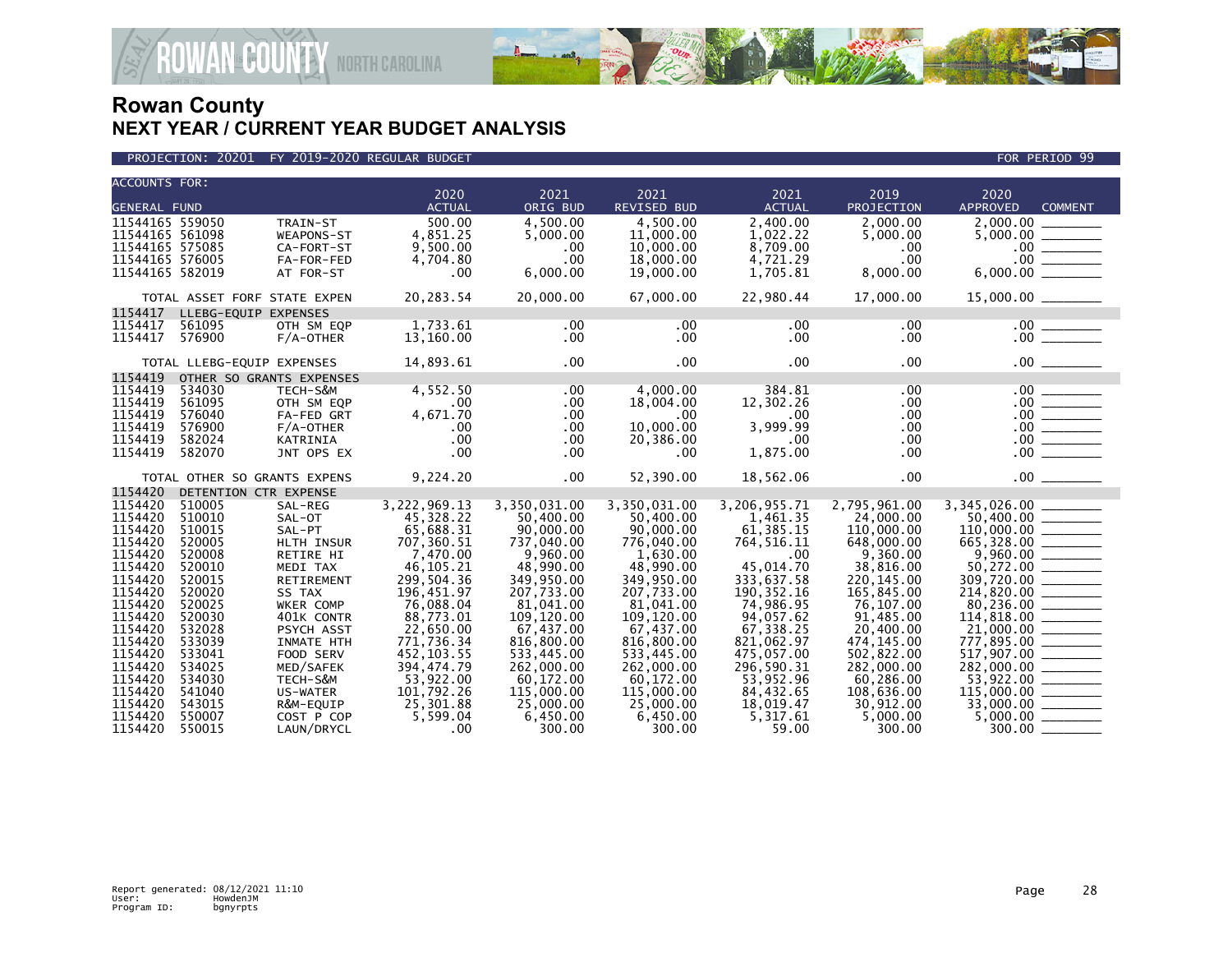

PROJECTION: 20201 FY 2019-2020 REGULAR BUDGET FOR PERIOD 99

| <b>ACCOUNTS FOR:</b> |                  |                             |                       |                       |                       |                       |                        |                                               |                                                                                                                                                                                                                                                                                                                                                                                                                                                                            |
|----------------------|------------------|-----------------------------|-----------------------|-----------------------|-----------------------|-----------------------|------------------------|-----------------------------------------------|----------------------------------------------------------------------------------------------------------------------------------------------------------------------------------------------------------------------------------------------------------------------------------------------------------------------------------------------------------------------------------------------------------------------------------------------------------------------------|
|                      |                  |                             | 2020<br><b>ACTUAL</b> | 2021                  | $\overline{2021}$     | 2021<br><b>ACTUAL</b> | 2019<br>PROJECTION     | 2020                                          | <b>COMMENT</b>                                                                                                                                                                                                                                                                                                                                                                                                                                                             |
| <b>GENERAL FUND</b>  |                  |                             |                       | ORIG BUD              | <b>REVISED BUD</b>    |                       |                        | APPROVED                                      |                                                                                                                                                                                                                                                                                                                                                                                                                                                                            |
| 1154420              | 553005           | <b>TELEPHONE</b>            | 3,564.00              | 6,500.00              | 6,500.00              | 5,722.09              | 3,700.00               | 4,000.00                                      |                                                                                                                                                                                                                                                                                                                                                                                                                                                                            |
| 1154420              | 555000           | PRINTING                    | 648.91                | 1,000.00              | 1.000.00              | 110.72                | 750.00                 | 750.00                                        |                                                                                                                                                                                                                                                                                                                                                                                                                                                                            |
| 1154420              | 556000           | <b>UNIFORMS</b>             | 23,761.42             | 29,800.00             | 29,800.00             | 14,750.11             | 24,400.00              | 26,800.00                                     |                                                                                                                                                                                                                                                                                                                                                                                                                                                                            |
| 1154420              | 557000           | <b>POSTAGE</b>              | 300.00                | 300.00                | 300.00                | 248.14                | 300.00                 |                                               |                                                                                                                                                                                                                                                                                                                                                                                                                                                                            |
| 1154420              | 558000           | <b>TRAVEL</b>               | 1,986.54              | 2,500.00              | 2,500.00              | 524.71                | 5,800.00               | 5,500.00                                      | $\frac{1}{2} \left( \frac{1}{2} \right) \left( \frac{1}{2} \right) \left( \frac{1}{2} \right) \left( \frac{1}{2} \right) \left( \frac{1}{2} \right) \left( \frac{1}{2} \right) \left( \frac{1}{2} \right) \left( \frac{1}{2} \right) \left( \frac{1}{2} \right) \left( \frac{1}{2} \right) \left( \frac{1}{2} \right) \left( \frac{1}{2} \right) \left( \frac{1}{2} \right) \left( \frac{1}{2} \right) \left( \frac{1}{2} \right) \left( \frac{1}{2} \right) \left( \frac$ |
| 1154420              | 558055           | PRIS TRANS                  | 1,805.92              | 2,000.00              | 2,000.00              | 1,779.34              | 1,000.00               |                                               |                                                                                                                                                                                                                                                                                                                                                                                                                                                                            |
| 1154420<br>1154420   | 559000<br>561000 | TRAINING                    | 2,477.45              | 4,800.00              | 4,800.00              | 3,959.80              | 4,800.00               |                                               |                                                                                                                                                                                                                                                                                                                                                                                                                                                                            |
| 1154420              |                  | P-CARD                      | .00                   | 4.000.00              | 4.000.00              | .00                   | .00                    |                                               |                                                                                                                                                                                                                                                                                                                                                                                                                                                                            |
| 1154420              | 561005<br>561011 | OFFICE SUP<br>BEDDIG&LIN    | 6,847.71<br>17,615.62 | 8,500.00<br>18,000.00 | 8,500.00<br>18,000.00 | 8,011.43<br>17,169.36 | 12,500.00<br>20,000.00 |                                               |                                                                                                                                                                                                                                                                                                                                                                                                                                                                            |
| 1154420              | 561020           | FRINGPRTNG                  | .00                   | 650.00                | 650.00                | .00                   | 650.00                 |                                               |                                                                                                                                                                                                                                                                                                                                                                                                                                                                            |
| 1154420              | 561030           | JANT'L-SUP                  | 21.534.51             | 23,000,00             | 23,000,00             | 19.260.47             | 23,000,00              | 25,000.00 ______                              | 650.00 ______                                                                                                                                                                                                                                                                                                                                                                                                                                                              |
| 1154420              | 561033           | KITCH SUPP                  | 4,172.61              | 4,500.00              | 4,500.00              | 1,795.76              | 8,460.00               | $6,500.00$ _________                          |                                                                                                                                                                                                                                                                                                                                                                                                                                                                            |
| 1154420              | 561035           | LAW ENF SU                  | 18,485.10             | 18,000.00             | 18,000.00             | 16,472.92             | 28,700.00              | 24,200.00                                     | $\frac{1}{1}$                                                                                                                                                                                                                                                                                                                                                                                                                                                              |
| 1154420              | 561040           | MAIN-SUPP                   | 7,324.00              | 7,324.00              | 7,324.00              | 7,324.00              | .00                    |                                               |                                                                                                                                                                                                                                                                                                                                                                                                                                                                            |
| 1154420              | 561045           | MEDICAL SU                  | 8,020.00              | 9,000.00              | 9,000.00              | 9,000.00              | 8,400.00               |                                               |                                                                                                                                                                                                                                                                                                                                                                                                                                                                            |
| 1154420              | 561060           | PHOTO SUPP                  | .00                   | 500.00                | 500.00                | 407.29                | 500.00                 |                                               | 500.00                                                                                                                                                                                                                                                                                                                                                                                                                                                                     |
| 1154420              | 561087           | STREET SUP                  | 1,596.21              | 1,500.00              | 1,500.00              | 235.69                | 1,800.00               |                                               |                                                                                                                                                                                                                                                                                                                                                                                                                                                                            |
| 1154420              | 561095           | OTH SM EQP                  | 19,492.80             | 9,510.00              | 9,510.00              | 6,599.63              | 21,067.00              |                                               |                                                                                                                                                                                                                                                                                                                                                                                                                                                                            |
| 1154420              | 562005           | <b>ELECTRICTY</b>           | 145,685.44            | 190,000.00            | 190,000.00            | 112,772.57            | 210,000.00             | 210,000.00 ________                           |                                                                                                                                                                                                                                                                                                                                                                                                                                                                            |
| 1154420              | 562025           | NATRAL GAS                  | 59,214.27             | 75,000.00             | 75,000.00             | 61,693.10             | 70,000.00              |                                               |                                                                                                                                                                                                                                                                                                                                                                                                                                                                            |
| 1154420              | 564050           | DUES&SUBS                   | 210.00                | 650.00                | 650.00                | 105.00                | 650.00                 | $75,000.00$ $\overline{\hspace{1.5cm}000.00}$ |                                                                                                                                                                                                                                                                                                                                                                                                                                                                            |
| 1154420              | 575090           | $C/A$ -FU&EQP               | 79,587.00             | 78,200,00             | 103.700.00            | 99.680.20             | 10,000,00              | 82,250.00 _______                             |                                                                                                                                                                                                                                                                                                                                                                                                                                                                            |
| 1154420              | 576900           | $F/A$ -OTHER                | 11, 176.67            | 22,000.00             | 22,000.00             | 15,643.55             | 24,325.00              | 25,300.00                                     |                                                                                                                                                                                                                                                                                                                                                                                                                                                                            |
| 1154420              | 584004           | <b>JUV DENT</b>             | 39,772.00             | 50,000.00             | 50,000.00             | 13,542.00             | 75,000.00              | 75,000.00 ______                              |                                                                                                                                                                                                                                                                                                                                                                                                                                                                            |
|                      |                  |                             |                       |                       |                       |                       |                        |                                               |                                                                                                                                                                                                                                                                                                                                                                                                                                                                            |
|                      |                  | TOTAL DETENTION CTR EXPENSE | 7,058,596.80          | 7,488,103.00          | 7,544,273.00          | 7,011,005.43          | 6,220,022.00           | 7,395,028.00 _______                          |                                                                                                                                                                                                                                                                                                                                                                                                                                                                            |
| 1154422              |                  | INMATE FUNDS EXPENSES       |                       |                       |                       |                       |                        |                                               |                                                                                                                                                                                                                                                                                                                                                                                                                                                                            |
| 1154422              | 556015           | INMATE CLO                  | 11,304.96             | 15,000,00             | 15,000,00             | 14, 127.04            | 12,000.00              |                                               |                                                                                                                                                                                                                                                                                                                                                                                                                                                                            |
| 1154422              | 561012           | CONCES-SUP                  | 294,799.51            | 280,000.00            | 280,000.00            | 338,713.11            | 260,000.00             | $280,000.00$ _________                        |                                                                                                                                                                                                                                                                                                                                                                                                                                                                            |
| 1154422              | 561090           | OTH SUPPL                   | 17,364.58             | 36,000.00             | 36,000,00             | 15,334.60             | 60,000.00              | 36,000.00 _______                             |                                                                                                                                                                                                                                                                                                                                                                                                                                                                            |
| 1154422              | 590054           | BANK/KIOSK                  | 21,311.00             | 24,000.00             | 24,000.00             | 18,928.50             | 20,000.00              |                                               |                                                                                                                                                                                                                                                                                                                                                                                                                                                                            |
| 1154422              | 590065           | <b>PHONEFEES</b>            | 237, 142.97           | 200,000,00            | 200,000,00            | 228,916.04            | .00                    |                                               |                                                                                                                                                                                                                                                                                                                                                                                                                                                                            |
|                      |                  |                             |                       |                       |                       |                       |                        |                                               |                                                                                                                                                                                                                                                                                                                                                                                                                                                                            |
|                      |                  | TOTAL INMATE FUNDS EXPENSES | 581,923.02            | 555,000.00            | 555,000.00            | 616,019.29            | 352,000.00             | 549,300.00 _______                            |                                                                                                                                                                                                                                                                                                                                                                                                                                                                            |
| 1154430              |                  | COURTHOUSE SECTY EXP        |                       |                       |                       |                       |                        |                                               |                                                                                                                                                                                                                                                                                                                                                                                                                                                                            |
| 1154430              | 510005           | SAL-REG                     | 189, 197.45           | 186,057.00            | 186,057.00            | 165,463.94            | 154,381.00             | 179,798.00                                    |                                                                                                                                                                                                                                                                                                                                                                                                                                                                            |
| 1154430              | 510010           | SAL-OT                      | .00                   | $.00 \,$              | 2,000.00              | 1,435.12              | .00.                   |                                               |                                                                                                                                                                                                                                                                                                                                                                                                                                                                            |
| 1154430              | 510015           | SAL-PT                      | 137,691.66            | 177,000.00            | 177,000.00            | 126,514.88            | 155,000.00             | 165,000.00                                    |                                                                                                                                                                                                                                                                                                                                                                                                                                                                            |
| 1154430              | 520005           | HLTH INSUR                  | 41,572.81             | 39,840.00             | 44,840.00             | 43,690.71             | 36,000.00              |                                               |                                                                                                                                                                                                                                                                                                                                                                                                                                                                            |
| 1154430              | 520010           | MEDI TAX                    | 4,525.48              | 5,499.00              | 5,499.00              | 4,317.81              | 2,213.00               | $4,968.00$ _________                          |                                                                                                                                                                                                                                                                                                                                                                                                                                                                            |
| 1154430              | 520015           | RETIREMENT                  | 18,450.94             | 20,169.00             | 20.169.00             | 20,771.13             | 13,125.00              | 17,443.00                                     |                                                                                                                                                                                                                                                                                                                                                                                                                                                                            |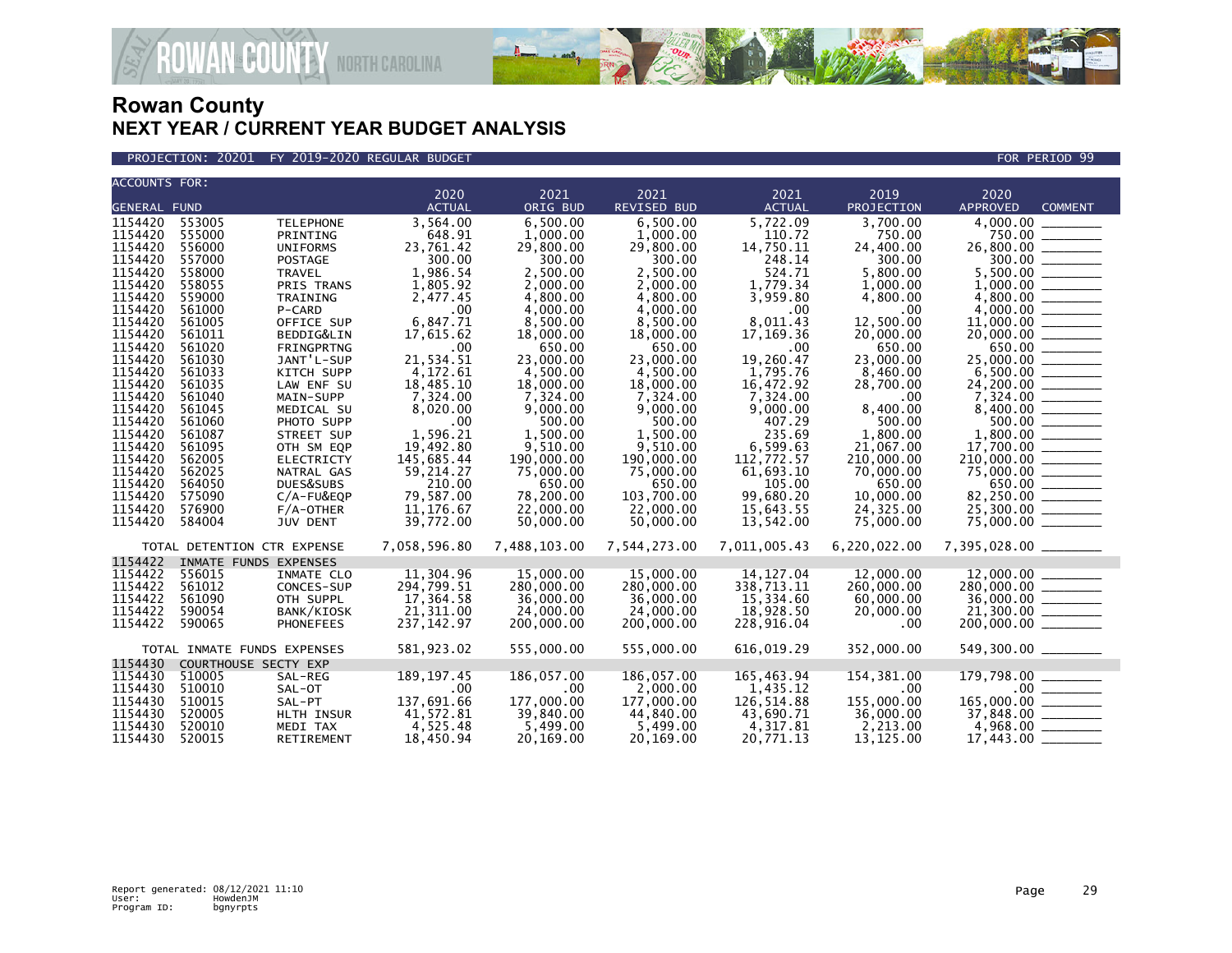

**JAN<sup>&</sup>COUNTY** NORTH CAROLINA

| <b>ACCOUNTS FOR:</b>                                                                                                                                   |                                                                                                                                                            |                                                                                                                                                                                                                                              | 2020                                                                                                                                                                | 2021                                                                                                                                                                   | 2021                                                                                                                                                                    | 2021                                                                                                                                                                       | 2019                                                                                                                                                                   | 2020                                                                                                                           |
|--------------------------------------------------------------------------------------------------------------------------------------------------------|------------------------------------------------------------------------------------------------------------------------------------------------------------|----------------------------------------------------------------------------------------------------------------------------------------------------------------------------------------------------------------------------------------------|---------------------------------------------------------------------------------------------------------------------------------------------------------------------|------------------------------------------------------------------------------------------------------------------------------------------------------------------------|-------------------------------------------------------------------------------------------------------------------------------------------------------------------------|----------------------------------------------------------------------------------------------------------------------------------------------------------------------------|------------------------------------------------------------------------------------------------------------------------------------------------------------------------|--------------------------------------------------------------------------------------------------------------------------------|
| <b>GENERAL FUND</b>                                                                                                                                    |                                                                                                                                                            |                                                                                                                                                                                                                                              | <b>ACTUAL</b>                                                                                                                                                       | ORIG BUD                                                                                                                                                               | <b>REVISED BUD</b>                                                                                                                                                      | <b>ACTUAL</b>                                                                                                                                                              | PROJECTION                                                                                                                                                             | <b>APPROVED</b><br><b>COMMENT</b>                                                                                              |
| 1154430<br>1154430<br>1154430<br>1154430<br>1154430<br>1154430<br>1154430<br>1154430<br>1154430<br>1154430<br>1154430                                  | 520020<br>520025<br>520030<br>543015<br>553005<br>556000<br>558000<br>559000<br>561010<br>561035<br>576030                                                 | SS TAX<br>WKER COMP<br>401K CONTR<br>R&M-EQUIP<br><b>TELEPHONE</b><br><b>UNIFORMS</b><br><b>TRAVEL</b><br><b>TRAINING</b><br>ANIMAL&VET<br>LAW ENF SU<br>$F/A-F\&EQUI$                                                                       | 19,326.30<br>7,521.87<br>9,460.01<br>456.63<br>1,263.96<br>5,000.00<br>96.88<br>500.00<br>817.66<br>4,711.95<br>3,900.00                                            | 21.678.00<br>9,280.00<br>9.304.00<br>3,400.00<br>2,050.00<br>5,000.00<br>300.00<br>500.00<br>2,000.00<br>7,500.00<br>.00                                               | 21,678.00<br>9,280.00<br>9,304.00<br>3,400.00<br>2,050.00<br>5,000.00<br>300.00<br>500.00<br>2,000.00<br>7,500.00<br>.00                                                | 18,291.11<br>7,297.99<br>9,533.67<br>3.400.00<br>2.050.00<br>4.796.47<br>126.00<br>500.00<br>1,772.41<br>6,120.81<br>$.00 \,$                                              | 9.456.00<br>4,170.00<br>7,722.00<br>3,400.00<br>1,300.00<br>5,000.00<br>300.00<br>500.00<br>2,000.00<br>7,500.00<br>.00                                                | 21.473.00<br>8,137.00                                                                                                          |
|                                                                                                                                                        | TOTAL COURTHOUSE SECTY EXP<br>TOTAL SHERIFF'S OFFICE                                                                                                       |                                                                                                                                                                                                                                              | 444,493.60<br>17,041,939.30                                                                                                                                         | 489,577.00                                                                                                                                                             | 496,577.00                                                                                                                                                              | 416,082.05                                                                                                                                                                 | 402,067.00                                                                                                                                                             | 468,060.00 _______<br>$17,971,296.00$ $18,266,972.00$ $16,645,585.12$ $15,427,801.00$ $17,570,603.00$ $\ldots$                 |
| 4425                                                                                                                                                   | PRE-TRIAL SERVICES                                                                                                                                         |                                                                                                                                                                                                                                              |                                                                                                                                                                     |                                                                                                                                                                        |                                                                                                                                                                         |                                                                                                                                                                            |                                                                                                                                                                        |                                                                                                                                |
| 1144425<br>1144425<br>1144425                                                                                                                          | 453023<br>495010                                                                                                                                           | PRE-TRIAL SERV REVENUE<br>BND-PTRIAL<br>APP FB-RES                                                                                                                                                                                           | $-4, 305.02$<br>.00                                                                                                                                                 | $-6,000.00$<br>.00                                                                                                                                                     | $-6,000.00$<br>.00                                                                                                                                                      | $-5.120.00$<br>.00                                                                                                                                                         | $-9.000.00$<br>$-35,000.00$                                                                                                                                            | $-7,000.00$ ________<br>-35,000.00 _________                                                                                   |
|                                                                                                                                                        |                                                                                                                                                            | TOTAL PRE-TRIAL SERV REVENUE                                                                                                                                                                                                                 | $-4.305.02$                                                                                                                                                         | $-6.000.00$                                                                                                                                                            | $-6.000.00$                                                                                                                                                             | $-5.120.00$                                                                                                                                                                | $-44.000.00$                                                                                                                                                           |                                                                                                                                |
| 1154425<br>1154425<br>1154425<br>1154425<br>1154425<br>1154425<br>1154425<br>1154425<br>1154425<br>1154425<br>1154425<br>1154425<br>1154425<br>1154425 | 510005<br>520005<br>520010<br>520015<br>520020<br>520025<br>520030<br>550005<br>550007<br>553005<br>557000<br>561005<br>561095<br>TOTAL PRE-TRIAL SERVICES | PRE-TRIAL SERV EXPENSE<br>SAL-REG<br>HLTH INSUR<br>MEDI TAX<br>RETIREMENT<br>SS TAX<br>WKER COMP<br>401K CONTR<br>BND/PTRIAL<br>COST P COP<br><b>TELEPHONE</b><br><b>POSTAGE</b><br>OFFICE SUP<br>OTH SM EOP<br>TOTAL PRE-TRIAL SERV EXPENSE | 27,328.06<br>10,091.00<br>391.71<br>2,480.04<br>1,674.87<br>219.34<br>820.74<br>23,795.00<br>232.56<br>1,151.94<br>$.00 \,$<br>.00<br>.00<br>68.185.26<br>63,880.24 | 27,442.00<br>9,960.00<br>393.00<br>2,802.00<br>1,677.00<br>220.00<br>824.00<br>25,000.00<br>300.00<br>1,750.00<br>100.00<br>250.00<br>200.00<br>70.918.00<br>64,918.00 | 32,722.00<br>11,920.00<br>473.00<br>3,342.00<br>2,007.00<br>350.00<br>984.00<br>25,000.00<br>300.00<br>1,750.00<br>100.00<br>250.00<br>200.00<br>79.398.00<br>73,398.00 | 32,495.29<br>10,965.50<br>469.65<br>3,360.96<br>2,008.19<br>262.47<br>981.63<br>22,937.50<br>108.07<br>1,168.85<br>$.00 \,$<br>44.99<br>$.00 \,$<br>74.803.10<br>69,683.10 | 25,480.00<br>9,000.00<br>364.00<br>1,975.00<br>1,555.00<br>255.00<br>765.00<br>35,000.00<br>300.00<br>1,300.00<br>100.00<br>250.00<br>200.00<br>76,544.00<br>32,544.00 | 26,904.00<br>9,960.00<br>385.00<br>35,000.00 ________<br>300.00<br>250.00<br>200.00<br>79,491.00 _______<br>37,491.00 ________ |
| 4500                                                                                                                                                   | ROWAN AREA TRANSIT                                                                                                                                         |                                                                                                                                                                                                                                              |                                                                                                                                                                     |                                                                                                                                                                        |                                                                                                                                                                         |                                                                                                                                                                            |                                                                                                                                                                        |                                                                                                                                |
| 1144520<br>1144520                                                                                                                                     | 434119                                                                                                                                                     | ROWAN AREA TRANSIT REVENUES<br>CTP CAP GT                                                                                                                                                                                                    | $-266, 913.00$                                                                                                                                                      | $-172, 147.00$                                                                                                                                                         | $-172, 147.00$                                                                                                                                                          | .00                                                                                                                                                                        | $-438,860.00$                                                                                                                                                          | $-56,610.00$                                                                                                                   |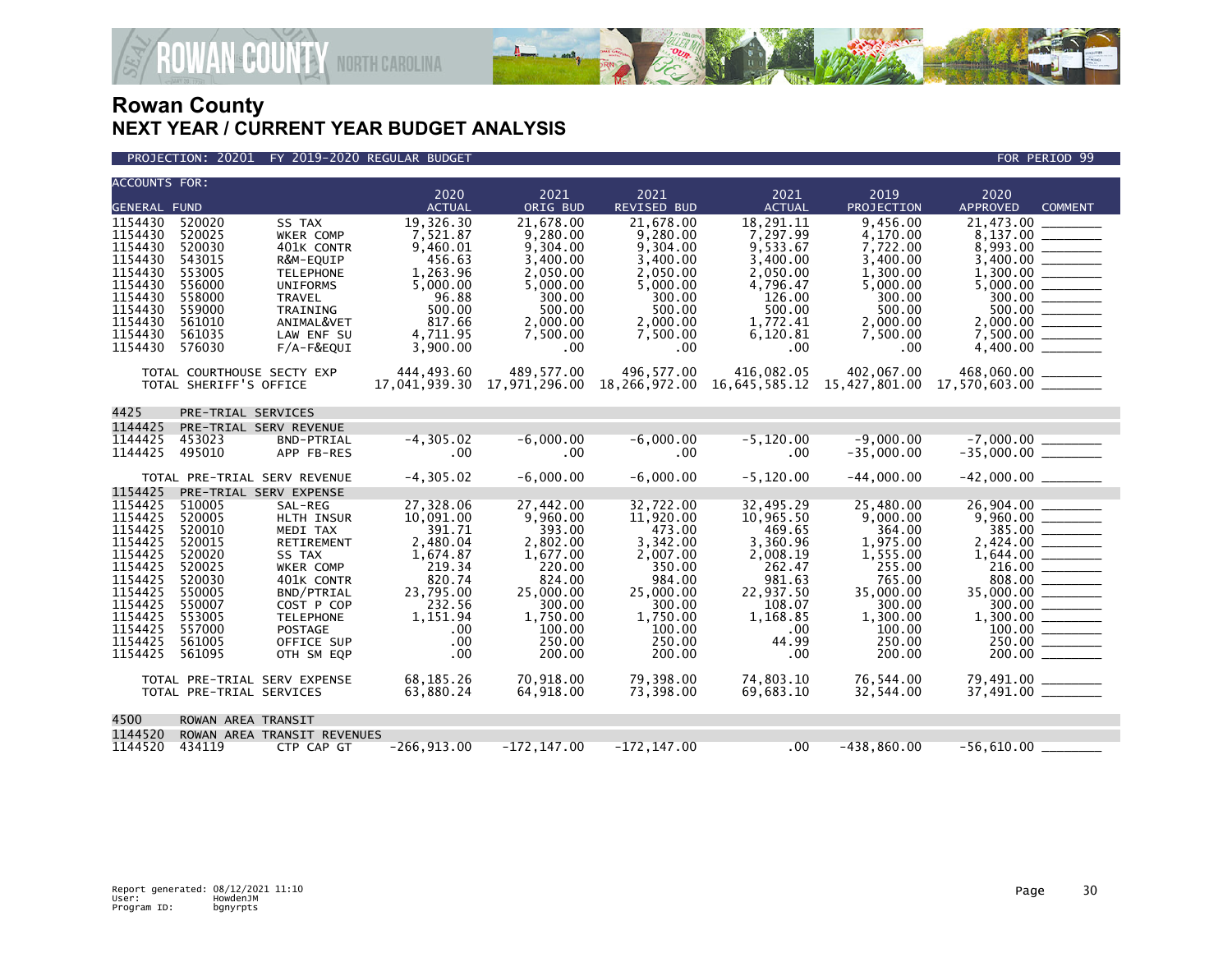

PROJECTION: 20201 FY 2019-2020 REGULAR BUDGET FOR PERIOD 99

| <b>ACCOUNTS FOR:</b>                                                                                                             |                                                                                                                                                                                                                                                                                                                               | 2020                                                                                                                                                                           | 2021                                                                                                                                                      | 2021                                                                                                                                                                      | 2021                                                                                                                | 2019                                                                                                                                             | 2020                                                                                                                |
|----------------------------------------------------------------------------------------------------------------------------------|-------------------------------------------------------------------------------------------------------------------------------------------------------------------------------------------------------------------------------------------------------------------------------------------------------------------------------|--------------------------------------------------------------------------------------------------------------------------------------------------------------------------------|-----------------------------------------------------------------------------------------------------------------------------------------------------------|---------------------------------------------------------------------------------------------------------------------------------------------------------------------------|---------------------------------------------------------------------------------------------------------------------|--------------------------------------------------------------------------------------------------------------------------------------------------|---------------------------------------------------------------------------------------------------------------------|
| <b>GENERAL FUND</b>                                                                                                              |                                                                                                                                                                                                                                                                                                                               | <b>ACTUAL</b>                                                                                                                                                                  | ORIG BUD                                                                                                                                                  | <b>REVISED BUD</b>                                                                                                                                                        | <b>ACTUAL</b>                                                                                                       | PROJECTION                                                                                                                                       | <b>APPROVED</b><br><b>COMMENT</b>                                                                                   |
| 1144520<br>1144520<br>1144520<br>1144520<br>1144520<br>1144520                                                                   | 434120<br>CTP ADM GT<br>434224 64520 RGP TRANSP<br>434225 64520 E&D TRANSP<br>453087<br><b>RGP FARES</b><br>453091<br>RTS PASS<br>INT-E&D TP<br>461025                                                                                                                                                                        | $-170,053.00$<br>$-100, 248.00$<br>$-121, 324.00$<br>$-2,416.00$<br>$-4,054.00$<br>$-50.00$                                                                                    | $-205.649.00$<br>$-100, 247.00$<br>$-121, 324.00$<br>$-5,500.00$<br>$-3,600.00$<br>$-50.00$                                                               | $-205.649.00$<br>$-100, 247.00$<br>$-121, 324.00$<br>$-5,500.00$<br>$-3,600.00$<br>$-50.00$                                                                               | $-93.194.00$<br>.00<br>.00<br>$-1,062.00$<br>$-1,220.00$<br>$.00 \,$                                                | $-181.387.00$<br>$-85, 467.00$<br>$-103,830.00$<br>$-4,500.00$<br>$-3,600.00$<br>$-50.00$                                                        | $-103,830.00$ _________                                                                                             |
|                                                                                                                                  | TOTAL ROWAN AREA TRANSIT REV                                                                                                                                                                                                                                                                                                  | $-665,058.00$                                                                                                                                                                  | $-608, 517.00$                                                                                                                                            | $-608, 517.00$                                                                                                                                                            | $-95,476.00$                                                                                                        | -817,694.00                                                                                                                                      |                                                                                                                     |
| 1144521<br>1144521<br>1144521<br>1144521<br>1144521<br>1144521<br>1144521<br>1144521<br>1144521<br>1144521<br>1144521<br>1144521 | ROWAN AREA TRAN GRANT REV<br>425109 64527 RTS CON TP<br>425109 64529 RTS CON TP<br>431001 64527 FED GRANT<br>431001 64528 FED GRANT<br>431023 64529 DOT E&D GT<br>434121 64528 EMPL TRANS<br>438025 64528 LGC-KANNAP<br>438040 64528 LGC-CH GR<br>438045 64528 LGC-LANDIS<br>438070 64528 LGC-SALISB<br>453091 64528 RTS PASS | $-27, 250.84$<br>$-35, 283.10$<br>$-109,003.44$<br>$-80,000.00$<br>$-35, 283.00$<br>$-37,924.00$<br>$-15,400.00$<br>$-7,500.00$<br>$-10,800.00$<br>$-15,400.00$<br>$-8,381.00$ | $-26,000.00$<br>.00<br>$-104,000.00$<br>$-80,000.00$<br>.00<br>$-37, 925.00$<br>$-10,700.00$<br>$-7,500.00$<br>$-7,500.00$<br>$-10,700.00$<br>$.00 \cdot$ | $-26, 328.00$<br>$-62,500.00$<br>$-105, 309.00$<br>$-80,000.00$<br>$-62,500.00$<br>$-37,925.00$<br>$-10,700.00$<br>$-7,500.00$<br>$-7,500.00$<br>$-10,700.00$<br>$.00 \,$ | $-11,865.92$<br>$.00 \,$<br>$-47, 463.67$<br>.00<br>.00<br>.00<br>.00<br>.00<br>.00<br>$.00 \times$<br>$-5, 261.00$ | .00<br>$-13,000.00$<br>.00<br>$-80,000.00$<br>$-117,000.00$<br>$-32,880.00$<br>$-10,700.00$<br>$-7,500.00$<br>$-7,500.00$<br>$-10,700.00$<br>.00 | $-7,500.00$<br>$-10,700.00$                                                                                         |
| 1144521                                                                                                                          | 495000 64527 APP FB-UNR<br>TOTAL ROWAN AREA TRAN GRANT                                                                                                                                                                                                                                                                        | $.00 \,$<br>$-382, 225.38$                                                                                                                                                     | $-5,675.00$<br>$-290,000.00$                                                                                                                              | $-5.675.00$<br>$-416,637.00$                                                                                                                                              | .00<br>$-64, 590.59$                                                                                                | .00<br>$-279, 280.00$                                                                                                                            | $-290,000.00$ _________                                                                                             |
| 1144522                                                                                                                          | MEDICAID TRANS REVENUES                                                                                                                                                                                                                                                                                                       |                                                                                                                                                                                |                                                                                                                                                           |                                                                                                                                                                           |                                                                                                                     |                                                                                                                                                  |                                                                                                                     |
| 1144522                                                                                                                          | 425008<br><b>MEDI TRANS</b>                                                                                                                                                                                                                                                                                                   | $-342, 563.29$                                                                                                                                                                 | $-500,000.00$                                                                                                                                             | $-500,000.00$                                                                                                                                                             | $-281,062.29$                                                                                                       | $-300,000.00$                                                                                                                                    |                                                                                                                     |
| 1144526                                                                                                                          | TOTAL MEDICAID TRANS REVENUE<br><b>CONTRACTED TRANS REVENUES</b>                                                                                                                                                                                                                                                              | $-342, 563.29$                                                                                                                                                                 | $-500,000.00$                                                                                                                                             | $-500,000.00$                                                                                                                                                             | $-281,062.29$                                                                                                       | $-300,000.00$                                                                                                                                    | $-300,000.00$ _________                                                                                             |
| 1144526<br>1144526<br>1144526                                                                                                    | 425110 64526 SAL CON TP<br>425111<br>OTH CON TP<br>453091 64526 RTS PASS                                                                                                                                                                                                                                                      | $-148,786.62$<br>$-118, 266.13$<br>$-10,683.00$                                                                                                                                | $-250,000.00$<br>$-260,000.00$<br>$.00 \,$                                                                                                                | $-250,000.00$<br>$-260,000.00$<br>.00                                                                                                                                     | $-14,722.36$<br>$-122,733.90$<br>$-30.00$                                                                           | $-100,000.00$<br>$-170,000.00$<br>.00.                                                                                                           |                                                                                                                     |
|                                                                                                                                  | TOTAL CONTRACTED TRANS REVEN                                                                                                                                                                                                                                                                                                  | $-277,735.75$                                                                                                                                                                  | $-510,000.00$                                                                                                                                             | $-510,000.00$                                                                                                                                                             | $-137, 486.26$                                                                                                      | $-270.000.00$                                                                                                                                    |                                                                                                                     |
| 1154520<br>1154520<br>1154520<br>1154520<br>1154520<br>1154520<br>1154520                                                        | ROWAN AREA TRANSIT EXPENSES<br>510005<br>SAL-REG<br>520005<br>HLTH INSUR<br>520010<br>MEDI TAX<br>520015<br>RETIREMENT<br>520020<br>SS TAX<br>520025<br><b>WKER COMP</b>                                                                                                                                                      | 101.963.68<br>17,910.40<br>1,418.90<br>9,049.68<br>6,067.08<br>1,042.98                                                                                                        | 132,792.00<br>13,944.00<br>1,926.00<br>13,558.00<br>8,233.00<br>1.581.00                                                                                  | 132,792.00<br>25,944.00<br>1,926.00<br>13,558.00<br>8,233.00<br>1.581.00                                                                                                  | 122.771.92<br>24,952.20<br>1,675.38<br>12,610.65<br>7,163.41<br>1,495.41                                            | 91.925.00<br>18,000.00<br>1,324.00<br>7,125.00<br>5,657.00<br>1,120.00                                                                           | 98,797.00<br>$1,423.00$ $\overline{\hspace{1.5cm}}$<br>8,902.00 $\overline{\hspace{1.5cm}}$<br>$6,083.00$ _________ |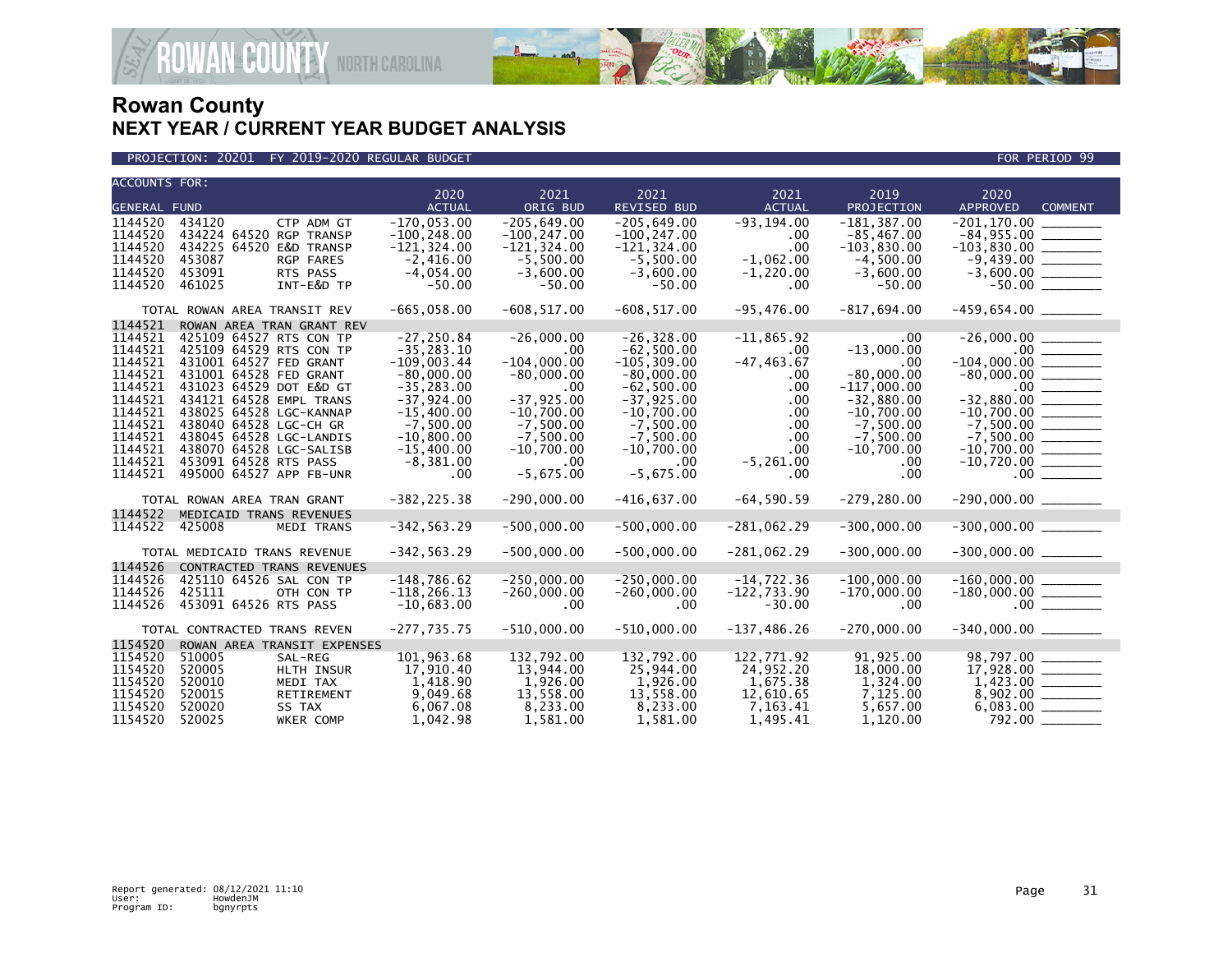

PROJECTION: 20201 FY 2019-2020 REGULAR BUDGET FOR PERIOD 99

| <b>ACCOUNTS FOR:</b> |                                            |                 |                      |                      |                          |                         |                                                                                                                                      |
|----------------------|--------------------------------------------|-----------------|----------------------|----------------------|--------------------------|-------------------------|--------------------------------------------------------------------------------------------------------------------------------------|
|                      |                                            | 2020            | 2021                 | 2021                 | 2021                     | 2019                    | 2020                                                                                                                                 |
| <b>GENERAL FUND</b>  |                                            | <b>ACTUAL</b>   | ORIG BUD             | REVISED BUD          | <b>ACTUAL</b>            | PROJECTION              | <b>APPROVED</b><br><b>COMMENT</b>                                                                                                    |
| 1154520              | 520030<br>401K CONTR                       | 2,118.49        | 3,986.00             | 3,986.00             | 2,623.34                 | 2,758.00                | 2,965.00                                                                                                                             |
| 1154520              | 532000<br>PROF SERV                        | 22,454.88       | 30,188.00            | 30,188.00            | 22,800.00                | 17,613.00               |                                                                                                                                      |
| 1154520              | 533007<br>CONTR LAWN                       | 2,400.00        | 2,800.00             | 2,800.00             | 2,800.00                 | 2,400.00                |                                                                                                                                      |
| 1154520              | 533008<br><b>CONTR TRSH</b>                | 216.00          | 500.00               | 500.00               | 216.00                   | 300.00                  |                                                                                                                                      |
| 1154520              | 533013<br>CLEANING                         | 790.00          | .00                  | $.00 \,$             | .00                      | 5,000.00                |                                                                                                                                      |
| 1154520              | 534030<br>TECH-S&M                         | 1,166.19        | 1.300.00             | 1.300.00             | 331.50                   | 1,300.00                |                                                                                                                                      |
| 1154520<br>1154520   | 541040<br>US-WATER                         | 1,050.13        | 1,000.00             | 1,000.00             | 402.52<br>661.50         | 674.00                  |                                                                                                                                      |
| 1154520              | 543005<br>R&M-BLDG<br>544004<br>RNT-COMM E | .00<br>4.200.00 | 400.00<br>5.000.00   | 675.00<br>5,000.00   | 4,200.00                 | 600.00<br>5,000.00      | $\frac{300.00}{5,000.00}$                                                                                                            |
| 1154520              | 544020<br>RENT-L&B                         | 4,200.00        | 8,400.00             | 6,400.00             | 4,200.00                 | 4,200.00                |                                                                                                                                      |
| 1154520              | 550007<br>COST P COP                       | 651.74          | 2,000.00             | 2.000.00             | 1,461.20                 | 1,500.00                |                                                                                                                                      |
| 1154520              | 552000<br>INSURANCE                        | 19,200.00       | 19,200.00            | 19,200.00            | .00                      | 19,200.00               |                                                                                                                                      |
| 1154520              | 553005<br><b>TELEPHONE</b>                 | 2,616.71        | 3,700.00             | 3,700.00             | 1,895.33                 | 2,600.00                | $\frac{19,200.00}{3,000.00}$                                                                                                         |
| 1154520              | 554000<br>ADVERTISNG                       | 2,521.13        | 6,400.00             | 6,125.00             | 2,418.56                 | 5,300.00                |                                                                                                                                      |
| 1154520              | 555000<br>PRINTING                         | 146.89          | 1,000.00             | 3,000.00             | 2,641.00                 | 500.00                  |                                                                                                                                      |
| 1154520              | 556000<br><b>UNIFORMS</b>                  | 723.59          | 1,000.00             | 1,000.00             | 499.45                   | 1,800.00                |                                                                                                                                      |
| 1154520              | 557000<br>POSTAGE                          | 612.85          | 1,000.00             | 1,000.00             | 87.42                    | 500.00                  |                                                                                                                                      |
| 1154520              | 558000<br>TRAVEL                           | 857.42          | 3,000.00             | 1,575.00             | 305.75                   | 2,500.00                |                                                                                                                                      |
| 1154520<br>1154520   | 559000<br>TRAINING<br>561000<br>P-CARD     | .00<br>.00      | 1,100.00<br>1.100.00 | 3,100.00<br>1,100.00 | 1,853.22<br>$.00 \times$ | 1,300.00<br>$.00 \cdot$ |                                                                                                                                      |
| 1154520              | 561005<br>OFFICE SUP                       | 847.59          | 3,000.00             | 3,000.00             | 2,698.42                 | 2,500.00                |                                                                                                                                      |
| 1154520              | 561030<br>JANT'L-SUP                       | 721.51          | 2,000.00             | 1,000.00             | 279.95                   | 1,500.00                |                                                                                                                                      |
| 1154520              | 562005<br><b>ELECTRICTY</b>                | 4,987.60        | 5,000.00             | 5,000.00             | 3,606.17                 | 6,000.00                |                                                                                                                                      |
| 1154520              | 562025<br>NATRAL GAS                       | 1,273.68        | 2,200.00             | 2,200.00             | 1,533.68                 | 2,200.00                |                                                                                                                                      |
| 1154520              | 564050<br>DUES&SUBS                        | 600.00          | 1,000.00             | 1,425.00             | 1,025.00                 | 1,000.00                |                                                                                                                                      |
| 1154520              | 575035<br>C/A-VECHL                        | 305,507.00      | 196,993.00           | 196,993.00           | 162.00                   | 511,251.00              | 64,781.00                                                                                                                            |
| 1154520              | 584005 64520 E&D TRANSP                    | 121,374.00      | 121,374.00           | 121,374.00           | $.00 \,$                 | 103,880.00              | 103,880.00 ______                                                                                                                    |
| 1154520              | 585005 64520 RGP TRANSP                    | 111,387.00      | 111,387.00           | 111,387.00           | .00                      | 94,963.00               |                                                                                                                                      |
|                      | TOTAL ROWAN AREA TRANSIT EXP               | 750,077.12      | 708,062.00           | 720,062.00           | 229,370.98               | 923,490.00              | 505,259.00 _______                                                                                                                   |
| 1154521              | ROWAN AREA TRAN GRANT EXP                  |                 |                      |                      |                          |                         |                                                                                                                                      |
| 1154521              | 533001 64528 CONTR SERV                    | 214,429.19      | 160,000.00           | 160,000.00           | .00                      | .00                     | $\begin{array}{r} 160\, ,000\, .00\, \rule{0mm}{2mm} \\ 130\, ,000\, .00\, \rule{0mm}{2mm} \\ 0 \, 0 \, \rule{0mm}{2mm} \end{array}$ |
| 1154521              | 584005 64527 E&D TRANSP                    | 143, 145. 31    | 130,000.00           | 131,637.00           | 59,329.59                | $.00 \,$                |                                                                                                                                      |
| 1154521              | 584005 64529 E&D TRANSP                    | 77,671.03       | .00                  | 125,000.00           | .00                      | 130,000.00              |                                                                                                                                      |
|                      | TOTAL ROWAN AREA TRAN GRANT                | 435, 245.53     | 290,000.00           | 416,637.00           | 59,329.59                | 130,000.00              | 290,000.00 _______                                                                                                                   |
| 1154522              | MEDICAID TRANS EXPENDITURES                |                 |                      |                      |                          |                         |                                                                                                                                      |
| 1154522              | 558045<br>TRAV-VOLUN                       | 342,299.03      | 500,000.00           | 500,000.00           | 100,576.94               | 300,000.00              | 300,000.00                                                                                                                           |
|                      | TOTAL MEDICAID TRANS EXPENDI               | 342,299.03      | 500,000.00           | 500,000.00           | 100,576.94               | 300,000.00              | $300,000.00$ ________                                                                                                                |
| 1154526              | CONTRACTED TRANS EXPENSES                  |                 |                      |                      |                          |                         |                                                                                                                                      |
| 1154526              | 533001<br><b>CONTR SERV</b>                | 121,636.85      | 260,000.00           | 260,000.00           | 20,228.82                | 170,000.00              | 180,000.00                                                                                                                           |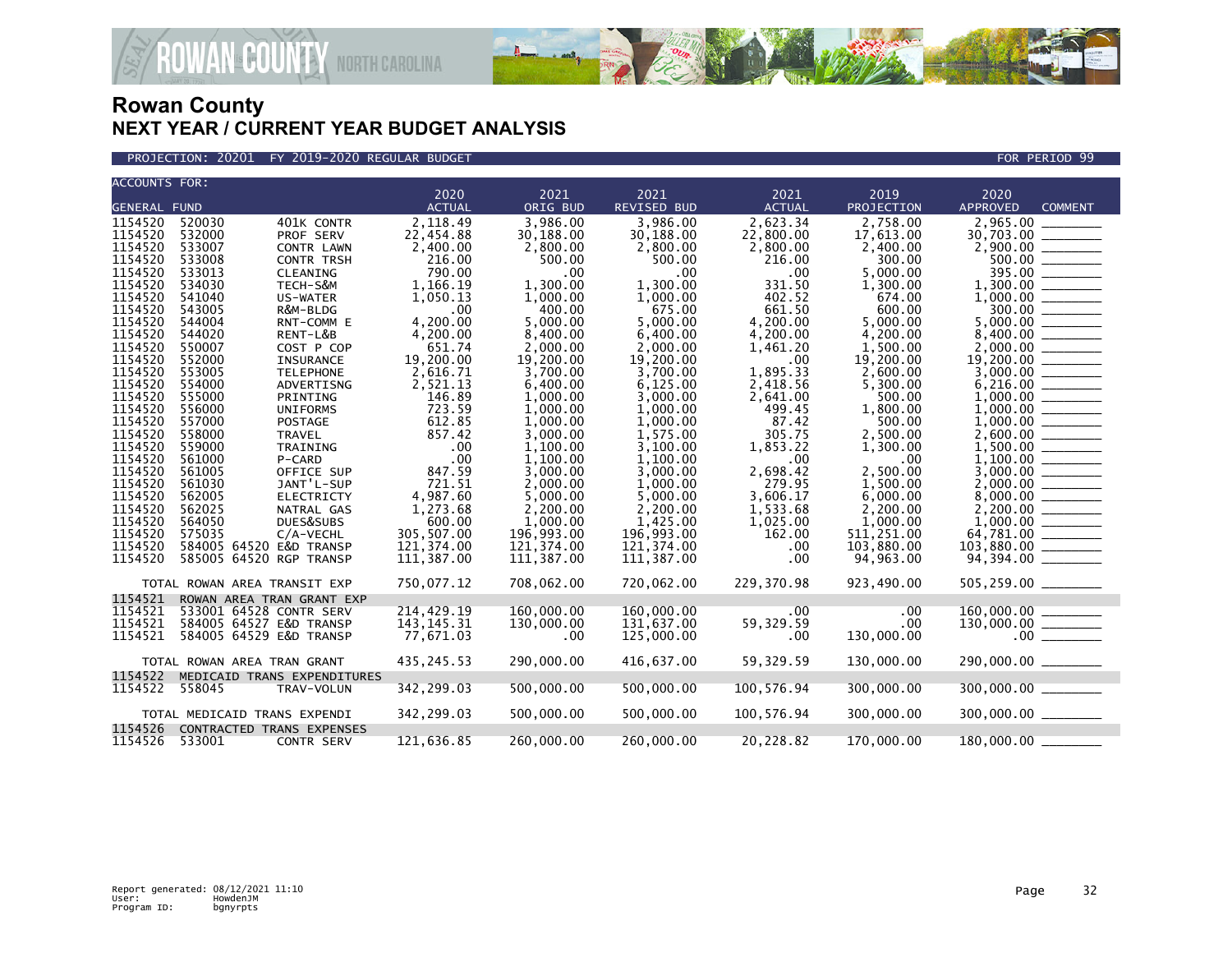

| PROJECTION: 20201 FY 2019-2020 REGULAR BUDGET | FOR PERIOD 99 |
|-----------------------------------------------|---------------|

| <b>ACCOUNTS FOR:</b> |                                                    | 2020                   | 2021                                        | 2021                    | 2021                  | 2019              | 2020                                              |  |
|----------------------|----------------------------------------------------|------------------------|---------------------------------------------|-------------------------|-----------------------|-------------------|---------------------------------------------------|--|
| <b>GENERAL FUND</b>  |                                                    | <b>ACTUAL</b>          | ORIG BUD                                    | REVISED BUD             | <b>ACTUAL</b>         | PROJECTION        | <b>APPROVED</b><br><b>COMMENT</b>                 |  |
| 1154526              | 533001 64526 CONTR SERV                            | 166, 349.50            | 250,000.00                                  | 250,000.00              | 14,752.36             | 100,000,00        | 160,000.00                                        |  |
|                      | TOTAL CONTRACTED TRANS EXPEN                       | 287,986.35             | 510.000.00                                  | 510,000,00              | 34.981.18             | 270,000,00        | 340,000.00<br>45,605.00                           |  |
|                      | TOTAL ROWAN AREA TRANSIT                           | 148,025.61             | 99,545.00                                   | 111,545.00              | $-154, 356.45$        | $-43, 484.00$     |                                                   |  |
| 4805                 | DIV OF ECONOMIC DEVELOPMENT                        |                        |                                             |                         |                       |                   |                                                   |  |
| 1144805              | ECONOMIC DEVELOPMENT REV                           |                        |                                             |                         |                       |                   |                                                   |  |
| 1144805              | 434016<br>INCENTIVE                                | .00 <sub>1</sub>       | $-401,650.00$                               | $-501,650.00$           | $-216,650.00$         | .00               |                                                   |  |
| 1144805<br>1144805   | 434020<br>CDBGGRANT<br>464100<br><b>REST DONAT</b> | $-1,500,000.00$<br>.00 | $-600.000.00$<br>.00                        | $-600,000.00$<br>.00    | $.00 \,$<br>.00       | .00<br>.00        | $-75,000.00$                                      |  |
| 1144805              | 495010<br>APP FB-RES                               | .00                    | $-160, 400.00$                              | $-160, 400.00$          | .00                   | .00               |                                                   |  |
|                      | TOTAL ECONOMIC DEVELOPMENT R                       |                        | $-1,500,000.00 -1,162,050.00 -1,262,050.00$ |                         | $-216.650.00$         | .00               | $-560,000.00$ _________                           |  |
| 1154805              | ECONONIC DEVELOPMENT EXP                           |                        |                                             |                         |                       |                   |                                                   |  |
| 1154805              | 574000<br>$C/A$ -OTH IM                            | .00                    | .00                                         | $.00 \ \,$              | .00                   | 350,000.00        | 350,000.00                                        |  |
| 1154805              | 574046<br>$C/A-ROAD$                               | .00                    | $.00 \,$                                    | .00                     | .00                   | .00               | $200,000.00$ ________                             |  |
| 1154805<br>1154805   | 583000<br>PROG ACTIV<br>583111<br>MRKT/BRND        | 10,044.86<br>50,000.00 | 1,015,000.00<br>50,000.00                   | 905,954.00<br>50,000.00 | 5,425.08<br>50,000.00 | 650,000.00<br>.00 |                                                   |  |
| 1154805              | 585002<br>ST-PUB ACC                               | .00                    | 401,650.00                                  | 501,650.00              | 50,000.00             | .00               |                                                   |  |
| 1154805              | 590029<br>CDBG-CHEWY                               | 1,541,168.85           | 695,000.00                                  | 663,000.00              | 182,908.09            | .00               |                                                   |  |
| 1154805              | 591014<br>CHAR REGL                                | 42,193.20              | 42,400.00                                   | 42,400.00               | 42,378.60             | 42,000.00         |                                                   |  |
| 1154805              | 591017<br>ECODEV COM                               | 158,000.00             | 158,000.00                                  | 158,000.00              | 158,000.00            | 158,000.00        |                                                   |  |
| 1154805              | 591018<br>CHMBR COMM                               | .00                    | $.00 \,$                                    | .00                     | .00                   | .00               |                                                   |  |
|                      | TOTAL ECONONIC DEVELOPMENT E                       | 1,801,406.91           | 2,362,050.00                                | 2,321,004.00            | 488,711.77            | 1,200,000.00      | $2,125,000.00$ _________<br>1,565,000.00 ________ |  |
|                      | TOTAL DIV OF ECONOMIC DEVELO                       | 301,406.91             | 1,200,000.00                                | 1,058,954.00            | 272,061.77            | 1,200,000.00      |                                                   |  |
| 4810                 | TOURISM DEVELOPMENT AUTHORITY                      |                        |                                             |                         |                       |                   |                                                   |  |
| 1154810              | TOURISM DEVELOPMENT AUTHORITY                      |                        |                                             |                         |                       |                   |                                                   |  |
| 1154810              | 583044<br>OCC TAX RE                               | 925, 344.69            | 792,000.00                                  | 792,000.00              | 880,469.65            | 1,059,300.00      | 1,089,000.00                                      |  |
|                      | TOTAL TOURISM DEVELOPMENT AU                       | 925.344.69             | 792,000,00                                  | 792,000,00              | 880.469.65            | 1.059.300.00      |                                                   |  |
|                      | TOTAL TOURISM DEVELOPMENT AU                       | 925, 344.69            | 792,000.00                                  | 792,000.00              | 880,469.65            | 1,059,300.00      | $1,089,000.00$ _________<br>1,089,000.00 ________ |  |
| 4820                 | INDUSTRIAL PARK                                    |                        |                                             |                         |                       |                   |                                                   |  |
| 1144820              | INDUSTRIAL PARK REVENUE                            |                        |                                             |                         |                       |                   |                                                   |  |
| 1144820              | 462035<br><b>RENT-NCOMA</b>                        | $-18.401.76$           | $-18.400.00$                                | $-18.400.00$            | $-18.401.76$          | $-17.080.00$      | $-17.080.00$                                      |  |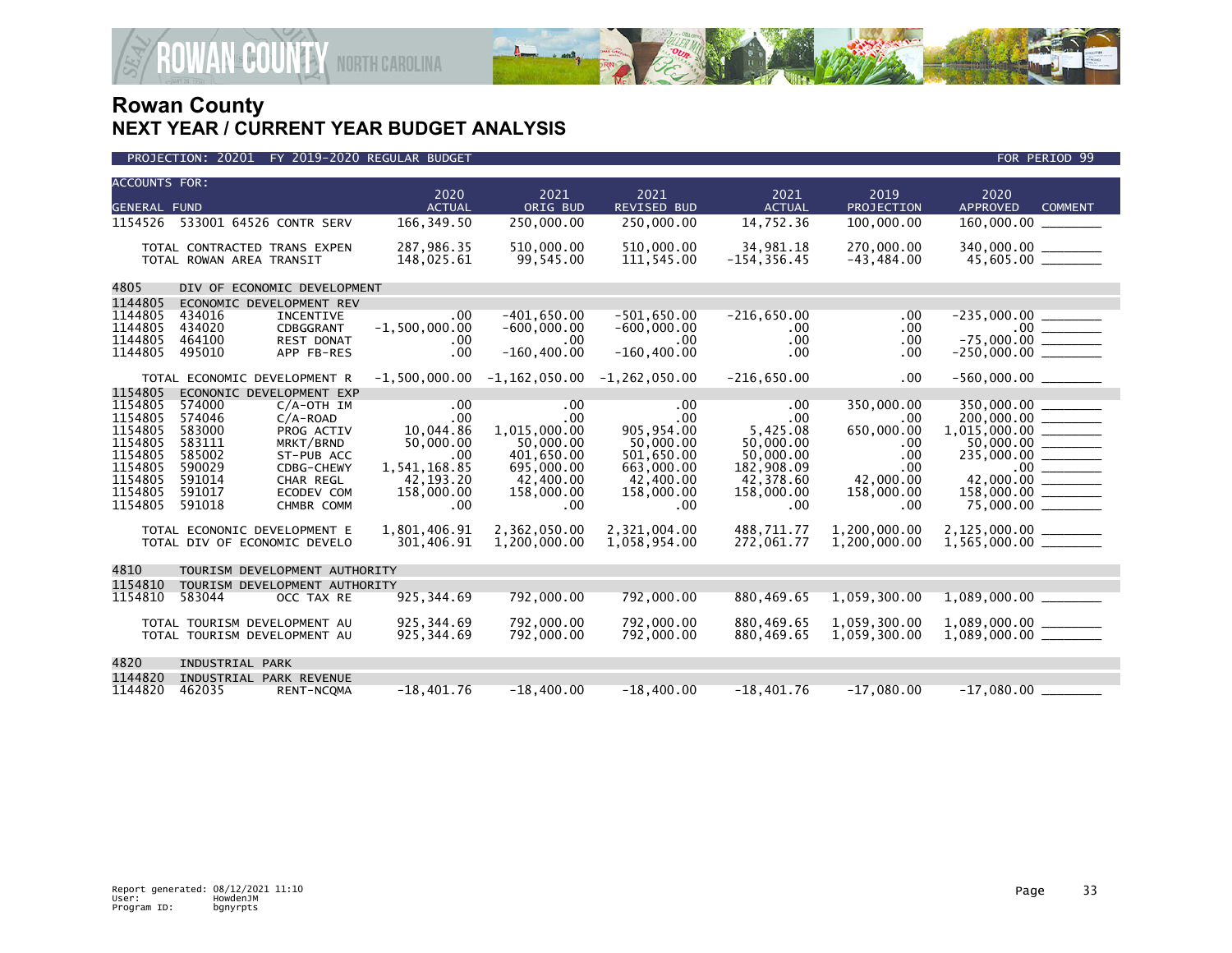

| <b>ACCOUNTS FOR:</b><br><b>GENERAL FUND</b> |                                                       |                               | 2020<br><b>ACTUAL</b>     | 2021<br>ORIG BUD      | 2021<br><b>REVISED BUD</b> | 2021<br><b>ACTUAL</b>    | 2019<br>PROJECTION    | 2020<br><b>APPROVED</b><br><b>COMMENT</b> |
|---------------------------------------------|-------------------------------------------------------|-------------------------------|---------------------------|-----------------------|----------------------------|--------------------------|-----------------------|-------------------------------------------|
| 1154820                                     | TOTAL INDUSTRIAL PARK REVENU                          | INDUSTRIAL PARK EXPEDITURE    | $-18,401.76$              | $-18,400.00$          | $-18,400.00$               | $-18,401.76$             | $-17,080.00$          | $-17,080.00$ ________                     |
| 1154820<br>1154820                          | 541040<br>562005                                      | US-WATER<br><b>ELECTRICTY</b> | 221.40<br>11,747.12       | 2,400.00<br>16,000.00 | 2.400.00<br>16,000.00      | 202.95<br>8,893.65       | 3,500.00<br>17,000.00 |                                           |
|                                             | TOTAL INDUSTRIAL PARK EXPEDI<br>TOTAL INDUSTRIAL PARK |                               | 11,968.52<br>$-6, 433.24$ | 18,400.00<br>.00      | 18,400.00<br>$.00 \,$      | 9,096.60<br>$-9, 305.16$ | 20,500.00<br>3,420.00 |                                           |
| 4830                                        | PLANNING                                              |                               |                           |                       |                            |                          |                       |                                           |
| 1144830                                     | PLANNING REVENUE                                      |                               |                           |                       |                            |                          |                       |                                           |
| 1144830                                     | 425011                                                | MAP SALES                     | $-37.00$                  | $-25.00$              | $-25.00$                   | $-80.00$                 | $-50.00$              |                                           |
| 1144830                                     | 425012                                                | ORD COPY S                    | .00                       | .00                   | $.00 \ \,$                 | $-1.61$                  | .00                   |                                           |
| 1144830                                     | 425040                                                | RD SGN SAL                    | .00                       | $-75.00$              | $-75.00$                   | .00                      | $-150.00$             | $-150.00$ $\overline{\qquad}$             |
| 1144830                                     | 453029                                                | CELL TOW F                    | .00                       | $-6,000.00$           | $-6,000.00$                | $-1,000.00$              | $-5,000.00$           |                                           |
| 1144830                                     | 453077                                                | PEN&INT                       | .00                       | .00                   | .00                        | $-75.00$                 | .00                   | $-600.00$ $-$                             |
| 1144830                                     | 453081                                                | PLAN'G FEE                    | $-5,880.00$               | $-3.000.00$           | $-3.000.00$                | $-6.690.00$              | $-5.500.00$           |                                           |
| 1144830                                     | 453082                                                | REZONE-VAR                    | $-2, 240.00$              | $-2,000.00$           | $-2,000.00$                | $-4, 100.00$             | $-3,750.00$           |                                           |
| 1144830                                     | 453088                                                | SUBDIV REV                    | $-3,360.00$               | $-3,000.00$           | $-3.000.00$                | $-8,460.00$              | $-3,500.00$           |                                           |
| 1144830                                     | 495010                                                | APP FB-RES                    | .00                       | $-2,500.00$           | $-34,531.00$               | $.00 \,$                 | $.00 \,$              |                                           |
|                                             | TOTAL PLANNING REVENUE                                |                               | $-11, 517.00$             | $-16,600.00$          | $-48.631.00$               | $-20.406.61$             | $-17.950.00$          | $-16,550.00$ ________                     |
| 1154830                                     | PLANNING                                              |                               |                           |                       |                            |                          |                       |                                           |
| 1154830                                     | 510005                                                | SAL-REG                       | 312, 257.31               | 420,185.00            | 420.185.00                 | 372,933.00               | 308, 367, 00          | 331,812.00                                |
| 1154830                                     | 520005                                                | HLTH INSUR                    | 55,435.00                 | 70,218.00             | 64,388.00                  | 63,634.56                | 54,000.00             | $\frac{57,768.00}{4,803.00}$              |
| 1154830                                     | 520010                                                | MEDI TAX                      | 4,363.90                  | 5,954.00              | 5,954.00                   | 5,106.52                 | 4,386.00              |                                           |
| 1154830                                     | 520015                                                | RETIREMENT                    | 28,298.42                 | 41,987.00             | 41,987.00                  | 38,451.27                | 23,901.00             |                                           |
| 1154830                                     | 520020                                                | SS TAX                        | 18,654.13                 | 25,445.00             | 25,445.00                  | 21,642.67                | 18,745.00             |                                           |
| 1154830                                     | 520025                                                | WKER COMP                     | 2,191.78                  | 4,107.00              | 4.107.00                   | 2,771.44                 | 2,656.00              |                                           |
| 1154830                                     | 520030                                                | 401K CONTR                    | 8,831.03                  | 12,610.00             | 12,610.00                  | 10,242.85                | 9,254.00              |                                           |
| 1154830                                     | 532017                                                | CONSULTING                    | .00                       | 6,000.00              | 26,000.00                  | 6,900.00                 | 5,000.00              |                                           |
| 1154830<br>1154830                          | 533021<br>534030                                      | FORUM EXP<br>TECH-S&M         | 182.83<br>.00             | 200.00<br>.00         | 200.00<br>.00              | .00<br>.00               | 200.00<br>300.00      |                                           |
| 1154830                                     | 543005                                                | R&M-BLDG                      | .00                       | .00                   | $.00 \,$                   | .00                      | .00                   |                                           |
| 1154830                                     | 543015                                                | R&M-EQUIP                     | .00                       | 300.00                | 300.00                     | .00                      | 300.00                | $300.00$ ________                         |
| 1154830                                     | 543020                                                | R&M-VEHIC                     | 65.54                     | 2,800.00              | 2,800.00                   | 447.68                   | 1,000.00              |                                           |
| 1154830                                     | 550007                                                | COST P COP                    | 1,293.63                  | 1,500.00              | 1,500.00                   | 1,005.71                 | 1,400.00              |                                           |
| 1154830                                     | 553005                                                | <b>TELEPHONE</b>              | 2,779.76                  | 5,000.00              | 5,000,00                   | 3,901.19                 | 2,600.00              |                                           |
| 1154830                                     | 554000                                                | ADVERTISNG                    | 3,252.48                  | 3,000.00              | 5,000.00                   | 4,005.02                 | 3,000.00              |                                           |
| 1154830                                     | 555000                                                | PRINTING                      | 334.71                    | 500.00                | 500.00                     | 122.65                   | 500.00                | $500.00$ $-$                              |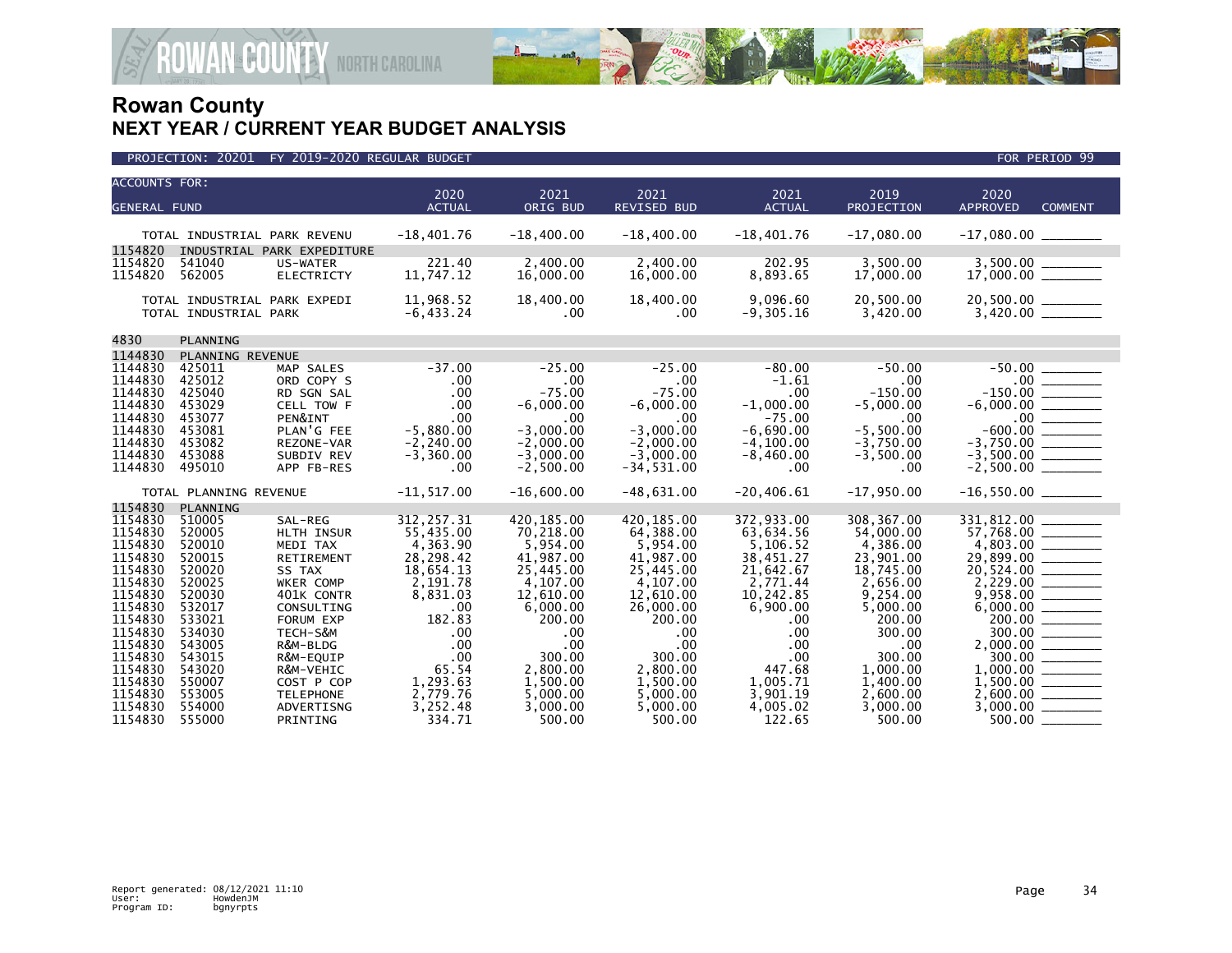

PROJECTION: 20201 FY 2019-2020 REGULAR BUDGET FOR PERIOD 99

| <b>ACCOUNTS FOR:</b> |                            |                            |                 |                      |                          |               |                       |                                              |  |  |  |
|----------------------|----------------------------|----------------------------|-----------------|----------------------|--------------------------|---------------|-----------------------|----------------------------------------------|--|--|--|
|                      |                            |                            | 2020            | 2021                 | 2021                     | 2021          | 2019                  | 2020                                         |  |  |  |
| <b>GENERAL FUND</b>  |                            |                            | <b>ACTUAL</b>   | ORIG BUD             | <b>REVISED BUD</b>       | <b>ACTUAL</b> | PROJECTION            | <b>APPROVED</b><br><b>COMMENT</b>            |  |  |  |
| 1154830              | 556000                     | <b>UNIFORMS</b>            | .00             | 200.00               | 200.00                   | 197.15        | 200.00                | 200.00                                       |  |  |  |
| 1154830              | 557000                     | <b>POSTAGE</b>             | 1,130.55        | 1,500.00             | 2,100.00                 | 2,194.97      | 1,500.00              | 1,500.00                                     |  |  |  |
| 1154830<br>1154830   | 558000<br>559000           | <b>TRAVEL</b>              | 1,309.18        | 3.800.00             | 1.200.00                 | .00           | 2.700.00              | 2.800.00                                     |  |  |  |
| 1154830              | 561000                     | TRAINING<br>P-CARD         | 1,424.00<br>.00 | 2,500.00<br>1,000.00 | 2,500.00<br>1,000.00     | 756.50<br>.00 | 1,900.00<br>.00       | 1.000.00                                     |  |  |  |
| 1154830              | 561005                     | OFFICE SUP                 | 2,073.21        | 2,500.00             | 2,500.00                 | 2,482.64      | 3,000.00              | 3,000.00                                     |  |  |  |
| 1154830              | 561095                     | OTH SM EQP                 | 645.56          | 500.00               | 500.00                   | 81.98         | 1,650.00              | 650.00                                       |  |  |  |
| 1154830              | 562020                     | FUEL&LUBIC                 | 967.54          | 3,150.00             | 3,150.00                 | 1,539.37      | 2,650.00              | 2,650.00                                     |  |  |  |
| 1154830              | 564010                     | <b>BOOKS</b>               | .00             | .00                  | .00                      | .00           | 500.00                |                                              |  |  |  |
| 1154830<br>1154830   | 564050<br>576030           | DUES&SUBS                  | 1,249.00<br>.00 | 2.000.00             | 2,000.00                 | 1,060.00      | 1,500.00              | 1.500.00                                     |  |  |  |
| 1154830              | 582000                     | $F/A-F\&EQUI$<br>SPEC PROJ | 2,409.73        | .00<br>500.00        | .00.<br>500.00           | .00<br>.00    | 3,600.00<br>500.00    | 8,800.00<br>500.00                           |  |  |  |
| 1154830              | 582005                     | SP-MFG REM                 | 5,100.00        | 35,000.00            | 31,700.00                | 10,811.60     | 3,000.00              |                                              |  |  |  |
| 1154830              | 582008                     | EMPL RET                   | .00             | 300.00               | 300.00                   | 64.73         | .00                   | $.00$ $\_\_$                                 |  |  |  |
| 1154830              | 582011                     | DEMO EXP                   | 4,738.08        | 6,000.00             | 9,300.00                 | 9,254.92      | 4,000.00              |                                              |  |  |  |
| 1154830              | 590002                     | BNK-CC FEE                 | 197.40          | 300.00               | 300.00                   | 183.71        | 300.00                |                                              |  |  |  |
| 1154830<br>1154830   | 590008                     | SALES&USE                  | .00<br>.00      | 25.00                | 25.00                    | . 11<br>.00   | 25.00                 |                                              |  |  |  |
|                      | 591103                     | <b>HISTLANDCO</b>          |                 | 500.00               | 32,531.00                |               | 2,500.00              |                                              |  |  |  |
|                      | TOTAL PLANNING             |                            | 459,184.77      | 659,581.00           | 705,782.00               | 559,792.24    | 465,134.00            | 516,318.00 ________                          |  |  |  |
| 1154835              | GIS MAPPING EXPENSES       |                            |                 |                      |                          |               |                       |                                              |  |  |  |
| 1154835<br>1154835   | 510005<br>520005           | SAL-REG<br>HLTH INSUR      | .00<br>.00      | .00<br>$.00 \,$      | .00<br>$.00 \ \,$        | .00<br>.00    | 59.683.00<br>9,000.00 | 63,958.00                                    |  |  |  |
| 1154835              | 520010                     | MEDI TAX                   | .00             | $.00 \,$             | $.00 \,$                 | .00           | 866.00                | 928.00                                       |  |  |  |
| 1154835              | 520015                     | RETIREMENT                 | .00             | $.00 \,$             | $.00 \,$                 | .00           | 4,626.00              | 5,763.00 ______                              |  |  |  |
| 1154835              | 520020                     | SS TAX                     | .00             | $.00 \,$             | $.00 \,$                 | .00           | 3,701.00              |                                              |  |  |  |
| 1154835              | 520025                     | WKER COMP                  | .00             | $.00 \,$             | $.00 \,$                 | .00           | 150.00                |                                              |  |  |  |
| 1154835              | 520030                     | 401K CONTR                 | .00             | $.00 \,$             | .00                      | .00           | 1,791.00              | $1,919.00$ $\frac{\phantom{0}}{\phantom{0}}$ |  |  |  |
| 1154835<br>1154835   | 543015<br>550007           | R&M-EQUIP<br>COST P COP    | .00<br>763.73   | $.00 \,$<br>$.00 \,$ | $.00 \times$<br>$.00 \,$ | .00<br>.00    | 500.00<br>2.000.00    | 500.00<br>2,000.00 _______                   |  |  |  |
| 1154835              | 553005                     | <b>TELEPHONE</b>           | .00             | $.00 \,$             | $.00 \,$                 | .00           | 1,000.00              | $2,000.00$ _________                         |  |  |  |
| 1154835              | 558000                     | <b>TRAVEL</b>              | .00             | $.00 \,$             | $.00 \,$                 | .00           | 1,800.00              |                                              |  |  |  |
| 1154835              | 559000                     | TRAINING                   | .00             | $.00 \,$             | .00                      | .00           | 1,900.00              |                                              |  |  |  |
| 1154835              | 561005                     | OFFICE SUP                 | .00             | $.00 \,$             | $.00 \,$                 | .00           | 200.00                | 200.00                                       |  |  |  |
| 1154835              | 561042                     | MAPPING SU                 | .00             | $.00 \,$             | .00                      | .00           | 900.00                |                                              |  |  |  |
| 1154835<br>1154835   | 561095<br>564050           | OTH SM EQP<br>DUES&SUBS    | .00<br>.00      | $.00 \,$<br>$.00 \,$ | $.00 \,$<br>$.00 \,$     | .00<br>.00    | 300.00<br>200.00      | 300.00                                       |  |  |  |
|                      |                            |                            |                 |                      |                          |               |                       |                                              |  |  |  |
|                      | TOTAL GIS MAPPING EXPENSES |                            | 763.73          | $.00 \,$             | .00 <sub>1</sub>         | .00           | 88,617.00             |                                              |  |  |  |
| TOTAL PLANNING       |                            | 448,431.50                 | 642,981.00      | 657,151.00           | 539,385.63               | 535,801.00    |                       |                                              |  |  |  |
| 4950                 | COOPERATIVE EXTENSION      |                            |                 |                      |                          |               |                       |                                              |  |  |  |
| 1144955              | CE-OTHER PROG REVENUES     |                            |                 |                      |                          |               |                       |                                              |  |  |  |
| 1144955              | 433101 30002 GRTSPRVT      |                            | $-5,000.00$     | .00                  | .00                      | .00           | .00                   | .00                                          |  |  |  |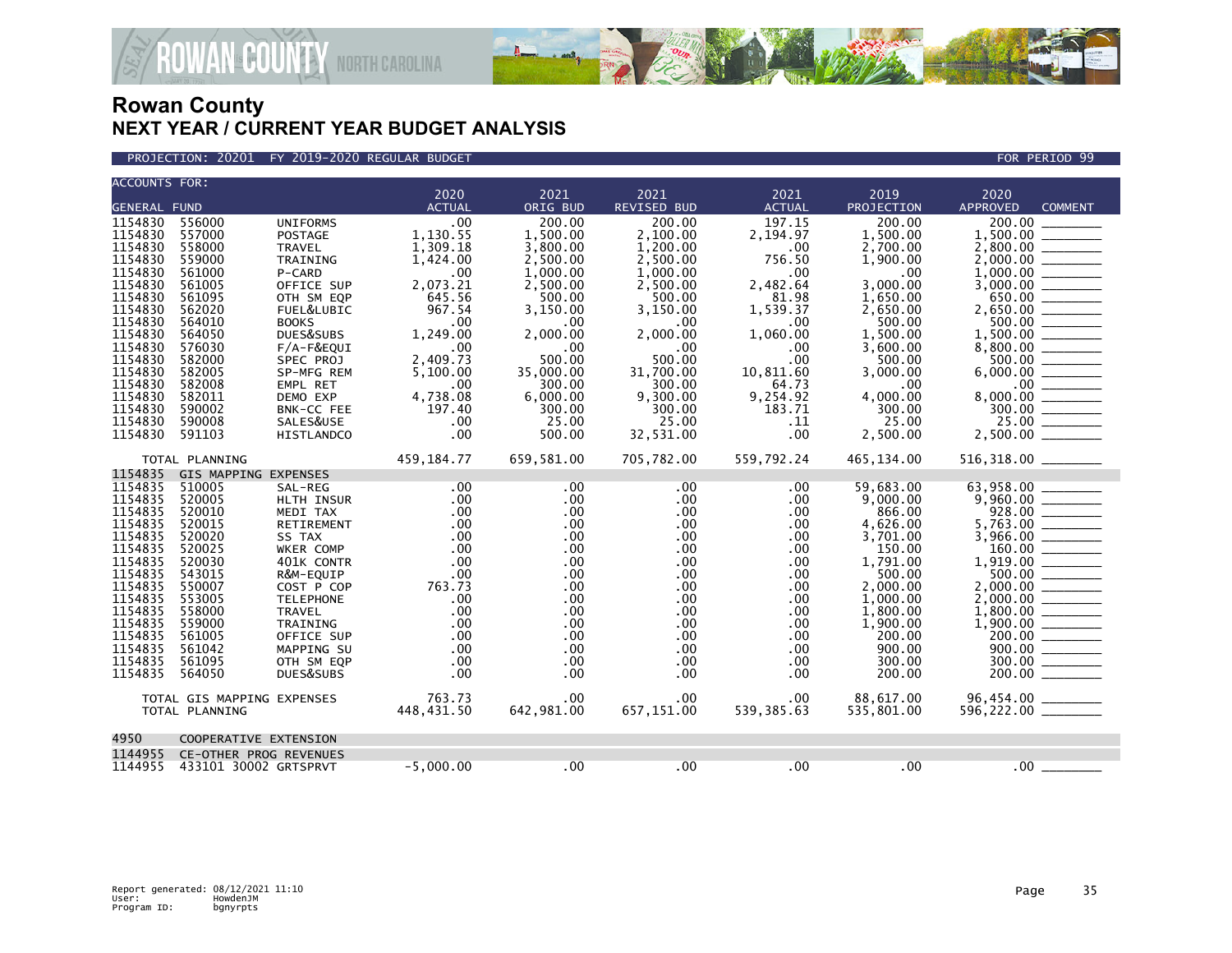



| <b>ACCOUNTS FOR:</b>         |                              |                        | 2020                     | 2021                 | 2021                 | 2021              | 2019            | 2020                                                |                          |  |
|------------------------------|------------------------------|------------------------|--------------------------|----------------------|----------------------|-------------------|-----------------|-----------------------------------------------------|--------------------------|--|
| <b>GENERAL FUND</b>          |                              |                        | <b>ACTUAL</b>            | ORIG BUD             | <b>REVISED BUD</b>   | <b>ACTUAL</b>     | PROJECTION      | <b>APPROVED</b>                                     | <b>COMMENT</b>           |  |
| 1144955                      | 433101 30003 GRTSPRVT        |                        | $-768.00$                | .00                  | $.00 \times$         | .00               | .00             | $.00 \,$                                            |                          |  |
| 1144955                      | 449001                       |                        | $-12, 965.65$            | $-1,500.00$          | $.00 \times$         | $-9,370.45$       | $-1,500.00$     | $-1,500.00$                                         |                          |  |
| 1144955                      | 449002                       | EXT GEN RE<br>HORT REV | $-4,379.37$              | $.00 \,$             | .00                  | $-690.00$         | .00.            | $-4,500.00$                                         |                          |  |
| 1144955                      | 449003                       | 4-H GEN RE             | $-13,636.59$             | $-5,000.00$          | 5,000.00             | $-15,816.00$      | $-5,000.00$     |                                                     |                          |  |
| 1144955                      | 449005                       | FOOD REV               | $-660.87$                | $.00 \,$             | $.00 \,$             | $-122.43$         | .00             |                                                     |                          |  |
| 1144955                      | 449006                       | LIVESTOCK              | $-887.62$                | $.00 \cdot$          | $-11,774.00$         | $-11,774.88$      | .00             | $-1.000.00$                                         | $\overline{\phantom{a}}$ |  |
| 1144955                      | 453089                       | FCS REV                | $-1,935.87$              | $.00 \,$             | $.00 \,$             | -730.00           | .00             | $-2,000.00$                                         |                          |  |
| 1144955                      | 495000                       | APP FB-UNR             | $-100.00$                | .00                  | $.00 \,$             | $.00 \,$          | .00             |                                                     |                          |  |
| 1144955                      | 495010                       | APP FB-RES             | .00                      | $.00 \,$             | $-65, 170.00$        | .00               | $-36, 463.00$   | $-1,000.00$ $\overline{\hspace{1.5cm}1\phantom{1}}$ |                          |  |
|                              |                              |                        |                          |                      |                      |                   |                 |                                                     |                          |  |
| TOTAL CE-OTHER PROG REVENUES |                              |                        | $-40,333.97$ $-6,500.00$ |                      | -71,944.00           | $-38,503.76$      | -42,963.00      |                                                     |                          |  |
| 1154950                      | COOPERATIVE EXT EXPENSES     |                        |                          |                      |                      |                   |                 |                                                     |                          |  |
| 1154950                      | 532022                       | <b>INTERPRETR</b>      | .00                      | 250.00               | 250.00               | .00               | 250.00          | 250.00                                              |                          |  |
| 1154950                      | 533001                       | <b>CONTR SERV</b>      | 246,736.70               | 248,134.00           | 248,134.00           | 242,466.86        | 251,391.00      | 265,145.00 ______                                   |                          |  |
| 1154950                      | 543015                       | R&M-EQUIP              | .00                      | 500.00               | 500.00               | 60.00             | 1,200.00        |                                                     |                          |  |
| 1154950                      | 543020                       | R&M-VEHIC              | .00                      | 250.00               | 250.00               | 69.79             | 750.00          |                                                     |                          |  |
| 1154950                      | 544045                       | RNT-POS MT             | 1,050.00                 | 1,400.00             | 1,400.00             | 420.00            | 1,400.00        | 1,400.00                                            |                          |  |
| 1154950                      | 550007                       | COST P COP             | 2,835.05                 | 4,000.00             | 4,000.00             | 1,106.85          | 4,000.00        |                                                     |                          |  |
| 1154950                      | 553005                       | <b>TELEPHONE</b>       | 663.60                   | 2,100.00             | 2,100.00             | 1,295.15          | 700.00          |                                                     |                          |  |
| 1154950<br>1154950           | 555000                       | PRINTING               | 172.34                   | 500.00               | 500.00               | $.00 \,$          | 1,000.00        |                                                     |                          |  |
|                              | 558000                       | TRAVEL                 | 2,888.46                 | 2,000.00             | 2,000,00             | 15.68             | 6,400.00        | 6.400.00                                            |                          |  |
| 1154950<br>1154950           | 559000                       | TRAINING               | 1,617.00                 | 2,000.00<br>2,300.00 | 2,000.00             | 251.00<br>.00     | 3,000.00<br>.00 | 3,000.00                                            |                          |  |
| 1154950                      | 561000<br>561005             | P-CARD<br>OFFICE SUP   | .00                      | 3,500.00             | 2,300.00<br>3,500.00 |                   | 5.500.00        | 5,700.00                                            |                          |  |
| 1154950                      | 561015                       | EDU SUPPLY             | 4,291.66<br>.00          | 400.00               | 400.00               | 1,931.75<br>38.95 | 400.00          |                                                     |                          |  |
| 1154950                      | 561095                       | OTH SM EQP             | 1,464.87                 | 500.00               | 500.00               | .00               | 2,050.00        |                                                     |                          |  |
| 1154950                      | 562020                       | FUEL&LUBIC             | 192.09                   | 500.00               | 500.00               | 170.13            | 1,000.00        | 1,000.00                                            |                          |  |
| 1154950                      | 564010                       | <b>BOOKS</b>           | .00                      | .00                  | $.00 \,$             | $.00 \,$          | 300.00          | 300.00                                              |                          |  |
| 1154950                      | 564050                       | DUES&SUBS              | 1,299.77                 | 1,400.00             | 1,400.00             | 854.58            | 1,400.00        |                                                     |                          |  |
| 1154950                      | 576030                       | F/A-F&EQUI             | 4,412.42                 | .00                  | $.00 \,$             | $.00 \,$          | .00             |                                                     |                          |  |
|                              |                              |                        |                          |                      |                      |                   |                 |                                                     |                          |  |
|                              | TOTAL COOPERATIVE EXT EXPENS |                        | 267,623.96               | 269,734.00           | 269,734.00           | 248,620.74        | 280,741.00      | 303,795.00 _______                                  |                          |  |
| 1154955                      | CE-OTHER PROGRAM EXPENSES    |                        |                          |                      |                      |                   |                 |                                                     |                          |  |
| 1154955                      | 583005                       | ADVIS BOAR             | $\sim$ 00 $\sim$         | .00                  | 64.00                | $\sim$ 00         | 64.00           | .00                                                 |                          |  |
| 1154955                      | 583033                       | FCS EXP                | 734.35                   | $.00 \,$             | 5.661.00             | 266.43            | 4,439.00        | 2.000.00                                            |                          |  |
| 1154955                      | 583073                       | 4-H GEN RE             | 14,499.69                | 5,000.00             | 27,277.00            | 7,112.56          | 14,293.00       | 5,000.00                                            |                          |  |
| 1154955                      | 583079                       | EXT GEN RE             | 8,436.54                 | 1,500.00             | 17,349.00            | 12,064.08         | 17,212.00       | 1,500.00                                            |                          |  |
| 1154955                      | 583081                       | HORT REV               | 3,133.90                 | $.00 \,$             | 5,863.00             | 767.38            | 4,399.00        | 4,500.00                                            |                          |  |
| 1154955                      | 583082                       | LIVESTOCK              | 1,086.11                 | .00                  | 14,033.00            | 6,218.87          | 2,080.00        | 1,000.00                                            |                          |  |
| 1154955                      | 583106                       | FOOD EXP               | 502.99                   | .00                  | 1,091.00             | 37.10             | 4,476.00        | 1,000.00                                            |                          |  |
| 1154955                      | 585000 30001 GRANT EXP       |                        | 1,500.00                 | $.00 \,$             | $.00 \,$             | $.00 \,$          | .00.            |                                                     | .00                      |  |
| 1154955                      | 585000 30002 GRANT EXP       |                        | 4,443.00                 | $.00 \,$             | 557.00               | .00               | .00             | .00 <sub>1</sub>                                    |                          |  |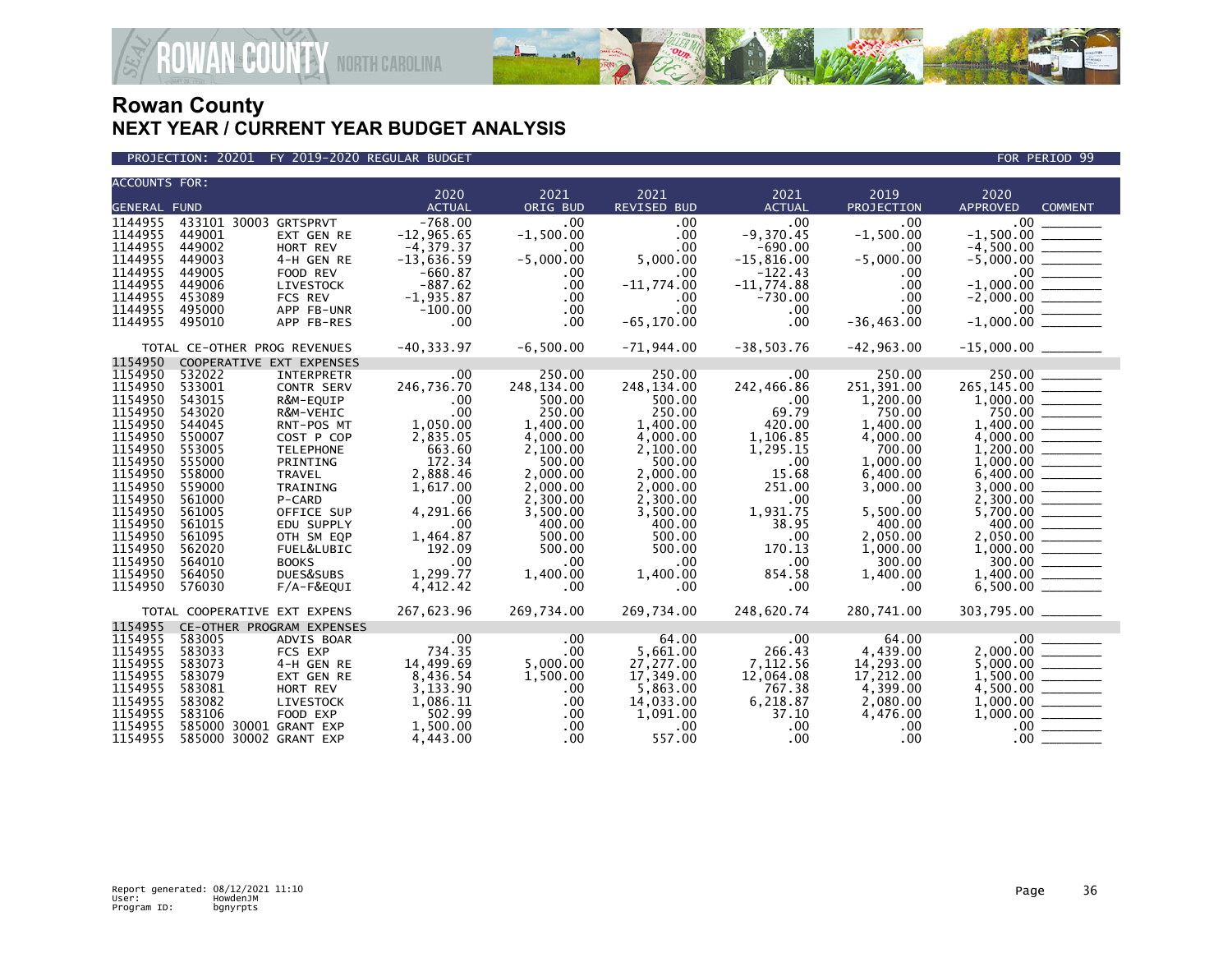

|                                                                                                                                                                                                                          | PROJECTION: 20201                                                                                                                                                                          | FY 2019-2020 REGULAR BUDGET                                                                                                                                                                                                                                                                        |                                                                                                                                                                                                           |                                                                                                                                                                                                            |                                                                                                                                                                                                                  |                                                                                                                                                                                                    |                                                                                                                                                                                                                          | FOR PERIOD 99                                                                                                          |  |  |
|--------------------------------------------------------------------------------------------------------------------------------------------------------------------------------------------------------------------------|--------------------------------------------------------------------------------------------------------------------------------------------------------------------------------------------|----------------------------------------------------------------------------------------------------------------------------------------------------------------------------------------------------------------------------------------------------------------------------------------------------|-----------------------------------------------------------------------------------------------------------------------------------------------------------------------------------------------------------|------------------------------------------------------------------------------------------------------------------------------------------------------------------------------------------------------------|------------------------------------------------------------------------------------------------------------------------------------------------------------------------------------------------------------------|----------------------------------------------------------------------------------------------------------------------------------------------------------------------------------------------------|--------------------------------------------------------------------------------------------------------------------------------------------------------------------------------------------------------------------------|------------------------------------------------------------------------------------------------------------------------|--|--|
| <b>ACCOUNTS FOR:</b>                                                                                                                                                                                                     |                                                                                                                                                                                            |                                                                                                                                                                                                                                                                                                    |                                                                                                                                                                                                           |                                                                                                                                                                                                            |                                                                                                                                                                                                                  |                                                                                                                                                                                                    |                                                                                                                                                                                                                          |                                                                                                                        |  |  |
| <b>GENERAL FUND</b>                                                                                                                                                                                                      |                                                                                                                                                                                            |                                                                                                                                                                                                                                                                                                    | 2020<br><b>ACTUAL</b>                                                                                                                                                                                     | 2021<br>ORIG BUD                                                                                                                                                                                           | 2021<br>REVISED BUD                                                                                                                                                                                              | 2021<br><b>ACTUAL</b>                                                                                                                                                                              | 2019<br>PROJECTION                                                                                                                                                                                                       | 2020<br><b>APPROVED</b><br><b>COMMENT</b>                                                                              |  |  |
|                                                                                                                                                                                                                          |                                                                                                                                                                                            | 1154955 585000 30003 GRANT EXP                                                                                                                                                                                                                                                                     | 718.73                                                                                                                                                                                                    | .00                                                                                                                                                                                                        | 49.00                                                                                                                                                                                                            | .00                                                                                                                                                                                                | .00                                                                                                                                                                                                                      | $.00 \,$                                                                                                               |  |  |
|                                                                                                                                                                                                                          |                                                                                                                                                                                            | TOTAL CE-OTHER PROGRAM EXPEN<br>TOTAL COOPERATIVE EXTENSION                                                                                                                                                                                                                                        | 35,055.31<br>262, 345.30                                                                                                                                                                                  | 6,500.00<br>269,734.00                                                                                                                                                                                     | 71,944.00<br>269,734.00                                                                                                                                                                                          | 26,466.42<br>236,583.40                                                                                                                                                                            | 46,963.00<br>284,741.00                                                                                                                                                                                                  | 15,000.00 _______<br>$303,795.00$ _________                                                                            |  |  |
| 5010<br>SOIL & WATER CONSERVATION                                                                                                                                                                                        |                                                                                                                                                                                            |                                                                                                                                                                                                                                                                                                    |                                                                                                                                                                                                           |                                                                                                                                                                                                            |                                                                                                                                                                                                                  |                                                                                                                                                                                                    |                                                                                                                                                                                                                          |                                                                                                                        |  |  |
| 1145010                                                                                                                                                                                                                  |                                                                                                                                                                                            | SOIL & WATER CONSER REVENUE                                                                                                                                                                                                                                                                        |                                                                                                                                                                                                           |                                                                                                                                                                                                            |                                                                                                                                                                                                                  |                                                                                                                                                                                                    |                                                                                                                                                                                                                          |                                                                                                                        |  |  |
| 1145010<br>1145010<br>1145010<br>1145010                                                                                                                                                                                 | 434027<br>434028<br>464900<br>495010                                                                                                                                                       | S&W GRANT<br>SOIL CONSE<br>MISC DONAT<br>APP FB-RES                                                                                                                                                                                                                                                | $-24,886.00$<br>$-3,600.00$<br>$-1,500.00$<br>.00                                                                                                                                                         | $-24,886.00$<br>$-3.600.00$<br>.00<br>.00                                                                                                                                                                  | $-24,886.00$<br>$-3.600.00$<br>$.00 \,$<br>$-1,775.00$                                                                                                                                                           | $-24,531.00$<br>$-3,600.00$<br>$-1,750.00$<br>.00                                                                                                                                                  | $-24.201.00$<br>$-3,600.00$<br>.00<br>$-640.00$                                                                                                                                                                          |                                                                                                                        |  |  |
|                                                                                                                                                                                                                          |                                                                                                                                                                                            | TOTAL SOIL & WATER CONSER RE                                                                                                                                                                                                                                                                       | $-29.986.00$                                                                                                                                                                                              | $-28.486.00$                                                                                                                                                                                               | $-30.261.00$                                                                                                                                                                                                     | $-29.881.00$                                                                                                                                                                                       | $-28.441.00$                                                                                                                                                                                                             |                                                                                                                        |  |  |
| 1155010<br>1155010<br>1155010<br>1155010<br>1155010<br>1155010<br>1155010<br>1155010<br>1155010<br>1155010<br>1155010<br>1155010<br>1155010<br>1155010<br>1155010<br>1155010<br>1155010<br>1155010<br>1155010<br>1155010 | 510005<br>520005<br>520010<br>520015<br>520020<br>520025<br>520030<br>533060<br>543015<br>550007<br>553005<br>557000<br>558000<br>559000<br>561005<br>564050<br>576020<br>583001<br>583016 | SOIL & WATER CONSER EXPENSES<br>SAL-REG<br>HLTH INSUR<br>MEDI TAX<br>RETIREMENT<br>SS TAX<br>WKER COMP<br>401K CONTR<br>CLERICAL<br>R&M-EQUIP<br>COST P COP<br><b>TELEPHONE</b><br><b>POSTAGE</b><br><b>TRAVEL</b><br>TRAINING<br>OFFICE SUP<br>DUES&SUBS<br>$F/A-DP$ EQU<br>DONAT EXP<br>EDU PROJ | 81,048.94<br>20,182.00<br>1.163.10<br>7,808.85<br>4,972.91<br>462.58<br>2,431.22<br>.00<br>301.27<br>401.40<br>160.14<br>97.00<br>1,872.01<br>1,234.11<br>557.67<br>1.364.00<br>.00<br>765.36<br>5,009.16 | 82,381.00<br>19,920.00<br>1.181.00<br>8,883.00<br>5,047.00<br>471.00<br>2,472.00<br>200.00<br>200.00<br>400.00<br>1.400.00<br>100.00<br>1,900.00<br>600.00<br>300.00<br>1.500.00<br>.00<br>.00<br>3,500.00 | 82,381.00<br>22,920.00<br>1.181.00<br>8,883.00<br>5,047.00<br>471.00<br>2,472.00<br>200.00<br>200.00<br>400.00<br>1.400.00<br>100.00<br>1,900.00<br>600.00<br>300.00<br>1.500.00<br>.00.<br>1,775.00<br>3,500.00 | 81,429.80<br>21,931.00<br>1,168.16<br>8,842.84<br>4,994.40<br>466.31<br>2,446.77<br>.00<br>79.82<br>348.76<br>685.98<br>49.89<br>857.55<br>405.00<br>244.06<br>875.00<br>.00<br>895.17<br>3,355.98 | 75,781.00<br>18,000.00<br>1.099.00<br>6,088.00<br>4,699.00<br>1,654.00<br>2,274.00<br>600.00<br>425.00<br>200.00<br>1.200.00<br>100.00<br>3,840.00<br>1,600.00<br>600.00<br>1,500.00<br>2.110.00<br>2.340.00<br>4,000.00 | 458.00 _______<br>500.00 _______<br>1.200.00<br>3,900.00<br>$\overline{\phantom{a}}$<br>1.200.00<br>500.00<br>4,000.00 |  |  |
|                                                                                                                                                                                                                          |                                                                                                                                                                                            | TOTAL SOIL & WATER CONSER EX<br>TOTAL SOIL & WATER CONSERVAT                                                                                                                                                                                                                                       | 129.831.72<br>99,845.72                                                                                                                                                                                   | 130,455.00<br>101,969.00                                                                                                                                                                                   | 135.230.00<br>104,969.00                                                                                                                                                                                         | 129,076.49<br>99,195.49                                                                                                                                                                            | 128,110.00<br>99,669.00                                                                                                                                                                                                  | 132,041.00 _______                                                                                                     |  |  |
| 5090                                                                                                                                                                                                                     |                                                                                                                                                                                            | SPECIAL APPROPRIATIONS-ED                                                                                                                                                                                                                                                                          |                                                                                                                                                                                                           |                                                                                                                                                                                                            |                                                                                                                                                                                                                  |                                                                                                                                                                                                    |                                                                                                                                                                                                                          |                                                                                                                        |  |  |
| 1155090<br>1155090                                                                                                                                                                                                       | 591003                                                                                                                                                                                     | SPECIAL APPROP EXPENSES<br>CAB/RO MPO                                                                                                                                                                                                                                                              | 15,665.58                                                                                                                                                                                                 | 15,703.00                                                                                                                                                                                                  | 21,360.00                                                                                                                                                                                                        | 18,746.50                                                                                                                                                                                          | 15,256.00                                                                                                                                                                                                                | $15,522.00$ $-$                                                                                                        |  |  |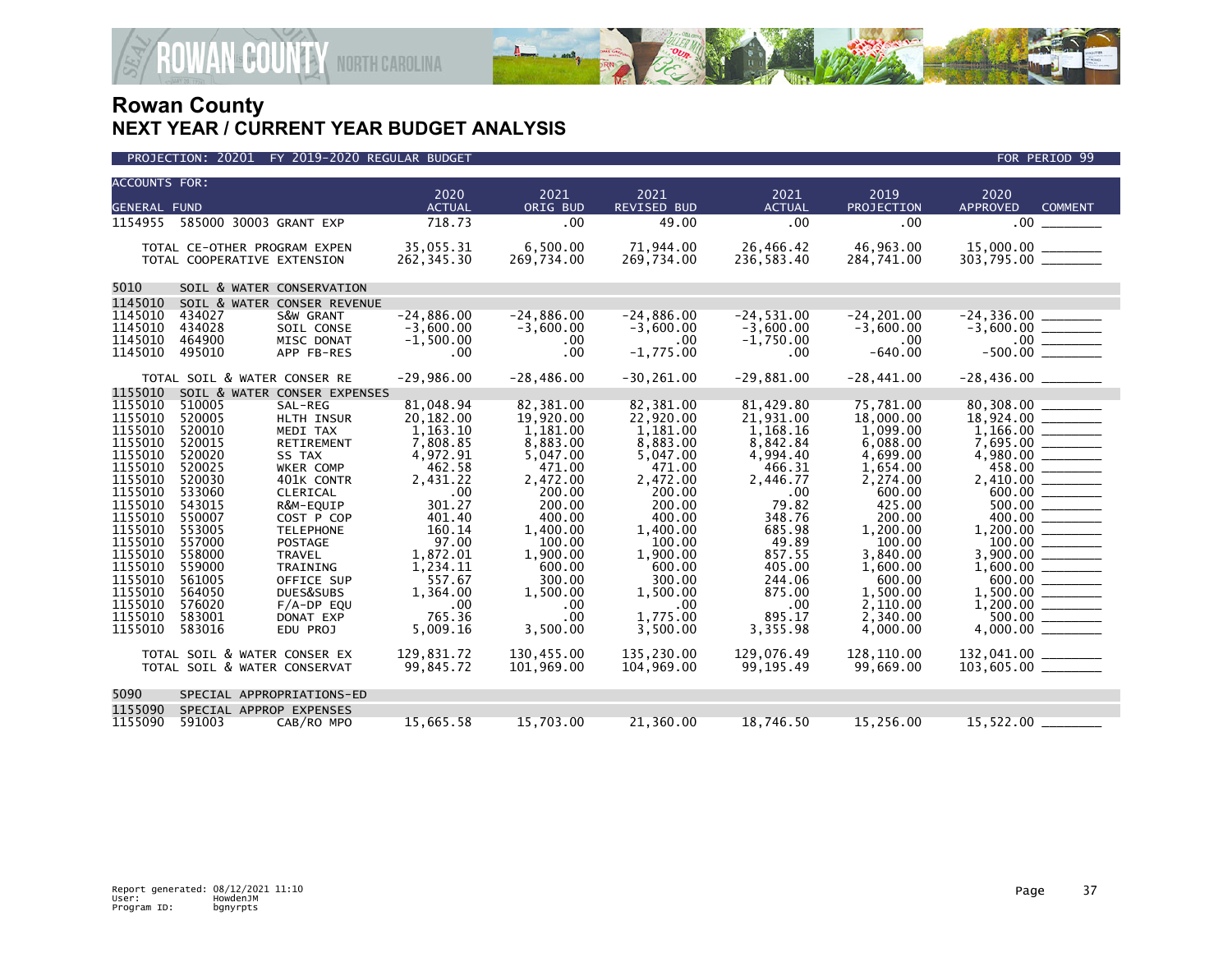

PROJECTION: 20201 FY 2019-2020 REGULAR BUDGET FOR PERIOD 99

| <b>ACCOUNTS FOR:</b>                                                                                                                                                                                                                                      |                                                                                                                                                                                                                                    |                                                                                                                                                                                                                                                                                                                                            |                                                                                                                                                                                                                                                                                     |                                                                                                                                                                                                                                                                              |                                                                                                                                                                                                                                                                                   |                                                                                                                                                                                                                                                                                   |                                                                                                                                                                                                                                                                                  |                                                                                             |  |
|-----------------------------------------------------------------------------------------------------------------------------------------------------------------------------------------------------------------------------------------------------------|------------------------------------------------------------------------------------------------------------------------------------------------------------------------------------------------------------------------------------|--------------------------------------------------------------------------------------------------------------------------------------------------------------------------------------------------------------------------------------------------------------------------------------------------------------------------------------------|-------------------------------------------------------------------------------------------------------------------------------------------------------------------------------------------------------------------------------------------------------------------------------------|------------------------------------------------------------------------------------------------------------------------------------------------------------------------------------------------------------------------------------------------------------------------------|-----------------------------------------------------------------------------------------------------------------------------------------------------------------------------------------------------------------------------------------------------------------------------------|-----------------------------------------------------------------------------------------------------------------------------------------------------------------------------------------------------------------------------------------------------------------------------------|----------------------------------------------------------------------------------------------------------------------------------------------------------------------------------------------------------------------------------------------------------------------------------|---------------------------------------------------------------------------------------------|--|
|                                                                                                                                                                                                                                                           |                                                                                                                                                                                                                                    |                                                                                                                                                                                                                                                                                                                                            | 2020                                                                                                                                                                                                                                                                                | 2021                                                                                                                                                                                                                                                                         | 2021                                                                                                                                                                                                                                                                              | 2021                                                                                                                                                                                                                                                                              | 2019                                                                                                                                                                                                                                                                             | 2020                                                                                        |  |
| <b>GENERAL FUND</b>                                                                                                                                                                                                                                       |                                                                                                                                                                                                                                    |                                                                                                                                                                                                                                                                                                                                            | <b>ACTUAL</b>                                                                                                                                                                                                                                                                       | ORIG BUD                                                                                                                                                                                                                                                                     | <b>REVISED BUD</b>                                                                                                                                                                                                                                                                | <b>ACTUAL</b>                                                                                                                                                                                                                                                                     | PROJECTION                                                                                                                                                                                                                                                                       | <b>APPROVED</b><br><b>COMMENT</b>                                                           |  |
| 1155090<br>1155090<br>1155090<br>1155090<br>1155090<br>1155090<br>1155090<br>1155090<br>1155090<br>1155090<br>1155090<br>1155090<br>1155090<br>1155090<br>1155090<br>1155090<br>1155090<br>1155090<br>1155090<br>1155090<br>1155090<br>1155090<br>1155090 | 591005<br>591006<br>591007<br>591008<br>591009<br>591010<br>591011<br>591012<br>591015<br>591016<br>591017<br>591018<br>591020<br>591026<br>591036<br>591061<br>591062<br>591097<br>591098<br>591100<br>591101<br>591102<br>591106 | 3RD CRK WS<br>ROW RES SQ<br>ARMY AV FL<br>SAL/RO HRC<br>PREVENT CA<br><b>NCTRAN MUS</b><br>ROW MUSEUM<br>ROW ARTS C<br>FORESTRY S<br>YP ASSOC<br>ECODEV COM<br>CHMBR COMM<br>RO VOC OPP<br>FOOD 4 THO<br>COMM SCHLS<br>RVPK-BULLH<br>SALIS-APPR<br>COMM FOUND<br>UNITED WAY<br>SAV GRACE<br><b>CCOG</b><br><b>CRIME STOP</b><br>LITTLELEAG | 5,534.00<br>398,000.00<br>2,000.00<br>5,000.00<br>10,000,00<br>30,000.00<br>18,000.00<br>34,692.00<br>56,000,00<br>5.000.00<br>416,403.00<br>2.600.00<br>66,532.00<br>5,000.00<br>1,400.00<br>17,500.00<br>.00<br>10.000.00<br>3,000.00<br>3,500.00<br>2,000.00<br>.00<br>10,000,00 | 5,534.00<br>398,000.00<br>2,000.00<br>5,000.00<br>10,000,00<br>30,000.00<br>18,000.00<br>34.692.00<br>56,000,00<br>5,000,00<br>416,403.00<br>2.600.00<br>66,532.00<br>5,000.00<br>1,400.00<br>10,000.00<br>.00<br>.00<br>3,000.00<br>3.500.00<br>2,000.00<br>1,500.00<br>.00 | 5,534.00<br>398,000.00<br>2,000.00<br>5,000.00<br>10.000.00<br>30,000.00<br>18,000.00<br>34.692.00<br>56,000,00<br>5,000.00<br>416,403.00<br>2.600.00<br>66,532.00<br>5,000.00<br>1,400.00<br>10,000.00<br>.00<br>.00<br>3,000.00<br>3,500.00<br>2,000.00<br>1,500.00<br>5,000.00 | 5,534.00<br>398,000.00<br>2,000.00<br>5,000.00<br>10,000,00<br>30,000.00<br>18,000.00<br>34,692.00<br>54.389.60<br>5.000.00<br>416,403.00<br>2.600.00<br>66,532.00<br>5,000.00<br>1,400.00<br>10,000.00<br>.00<br>.00<br>3,000.00<br>3,500.00<br>2,000.00<br>1,500.00<br>5,000.00 | 5,534.00<br>433,580.00<br>2,500.00<br>5,000.00<br>5.000.00<br>30,000.00<br>18,000.00<br>34.692.00<br>54,390,00<br>5.000.00<br>416,403.00<br>2.600.00<br>66,532.00<br>5,000.00<br>1,400.00<br>3,000.00<br>.00<br>10,000.00<br>3,000.00<br>3,500.00<br>.00<br>1,500.00<br>5,000,00 | 5,534.00<br>2,000.00<br>10,000.00<br>56,000.00<br>66,532.00 _______<br>$5,000.00$ _________ |  |
| 1155090<br>1155090                                                                                                                                                                                                                                        | 591115<br>591116                                                                                                                                                                                                                   | <b>CRSBY SCH</b><br><b>FAM FIRST</b>                                                                                                                                                                                                                                                                                                       | 5.500.00<br>8,000.00                                                                                                                                                                                                                                                                | 5.500.00<br>8,000.00                                                                                                                                                                                                                                                         | 5.500.00<br>8,000.00                                                                                                                                                                                                                                                              | 5,500.00<br>8,000.00                                                                                                                                                                                                                                                              | 5,500.00<br>.00                                                                                                                                                                                                                                                                  |                                                                                             |  |
|                                                                                                                                                                                                                                                           | TOTAL SPECIAL APPROP EXPENSE<br>TOTAL SPECIAL APPROPRIATIONS                                                                                                                                                                       |                                                                                                                                                                                                                                                                                                                                            | 1, 131, 326.58<br>1, 131, 326.58                                                                                                                                                                                                                                                    | 1,105,364.00<br>1,105,364.00                                                                                                                                                                                                                                                 | 1,116,021.00<br>1,116,021.00                                                                                                                                                                                                                                                      | 1,111,797.10<br>1, 111, 797. 10                                                                                                                                                                                                                                                   | 1, 132, 387.00<br>1, 132, 387.00                                                                                                                                                                                                                                                 | 730,683.00 _______<br>730,683.00 _______                                                    |  |
| 5100                                                                                                                                                                                                                                                      | HEALTH DEPARTMENT                                                                                                                                                                                                                  |                                                                                                                                                                                                                                                                                                                                            |                                                                                                                                                                                                                                                                                     |                                                                                                                                                                                                                                                                              |                                                                                                                                                                                                                                                                                   |                                                                                                                                                                                                                                                                                   |                                                                                                                                                                                                                                                                                  |                                                                                             |  |
| 1145110                                                                                                                                                                                                                                                   | HEALTH ADMIN REVENUES                                                                                                                                                                                                              |                                                                                                                                                                                                                                                                                                                                            |                                                                                                                                                                                                                                                                                     |                                                                                                                                                                                                                                                                              |                                                                                                                                                                                                                                                                                   |                                                                                                                                                                                                                                                                                   |                                                                                                                                                                                                                                                                                  |                                                                                             |  |
| 1145110<br>1145110                                                                                                                                                                                                                                        | 434038<br>489995                                                                                                                                                                                                                   | ST AID HD<br>MISC RECPT                                                                                                                                                                                                                                                                                                                    | $-66,033.00$<br>$-10.50$                                                                                                                                                                                                                                                            | $-66,033.00$<br>.00                                                                                                                                                                                                                                                          | $-66,033.00$<br>$.00 \,$                                                                                                                                                                                                                                                          | $-66,033.00$<br>.00                                                                                                                                                                                                                                                               | $-66,033.00$<br>$.00 \,$                                                                                                                                                                                                                                                         | $-1,500.00$ ________                                                                        |  |
|                                                                                                                                                                                                                                                           | TOTAL HEALTH ADMIN REVENUES                                                                                                                                                                                                        |                                                                                                                                                                                                                                                                                                                                            | $-66,043.50$                                                                                                                                                                                                                                                                        | $-66,033.00$                                                                                                                                                                                                                                                                 | $-66,033.00$                                                                                                                                                                                                                                                                      | $-66,033.00$                                                                                                                                                                                                                                                                      | $-66,033.00$                                                                                                                                                                                                                                                                     |                                                                                             |  |
| 1145185                                                                                                                                                                                                                                                   |                                                                                                                                                                                                                                    | ENVIRONMENTAL HEALTH REVENUE                                                                                                                                                                                                                                                                                                               |                                                                                                                                                                                                                                                                                     |                                                                                                                                                                                                                                                                              |                                                                                                                                                                                                                                                                                   |                                                                                                                                                                                                                                                                                   |                                                                                                                                                                                                                                                                                  |                                                                                             |  |
| 1145185                                                                                                                                                                                                                                                   | 411900                                                                                                                                                                                                                             | OVER/SHORT                                                                                                                                                                                                                                                                                                                                 | 100.00                                                                                                                                                                                                                                                                              | .00                                                                                                                                                                                                                                                                          | $.00 \,$                                                                                                                                                                                                                                                                          | $.00 \,$                                                                                                                                                                                                                                                                          | $.00 \,$                                                                                                                                                                                                                                                                         | .00                                                                                         |  |
|                                                                                                                                                                                                                                                           | TOTAL ENVIRONMENTAL HEALTH R                                                                                                                                                                                                       |                                                                                                                                                                                                                                                                                                                                            | 100.00                                                                                                                                                                                                                                                                              | $.00 \,$                                                                                                                                                                                                                                                                     | $.00 \times$                                                                                                                                                                                                                                                                      | $.00 \times$                                                                                                                                                                                                                                                                      | .00                                                                                                                                                                                                                                                                              | $.00$ $\qquad$                                                                              |  |
|                                                                                                                                                                                                                                                           |                                                                                                                                                                                                                                    | 11451853 ENVIRONMENTAL HLTH STATE REV                                                                                                                                                                                                                                                                                                      |                                                                                                                                                                                                                                                                                     |                                                                                                                                                                                                                                                                              |                                                                                                                                                                                                                                                                                   |                                                                                                                                                                                                                                                                                   |                                                                                                                                                                                                                                                                                  |                                                                                             |  |
| 11451853 434030                                                                                                                                                                                                                                           |                                                                                                                                                                                                                                    | ENV HLTH G                                                                                                                                                                                                                                                                                                                                 | $-14,558.00$                                                                                                                                                                                                                                                                        | $-13,444.00$                                                                                                                                                                                                                                                                 | $-13.444.00$                                                                                                                                                                                                                                                                      | $-13.899.80$                                                                                                                                                                                                                                                                      | $-13.000.00$                                                                                                                                                                                                                                                                     | $-13,444.00$                                                                                |  |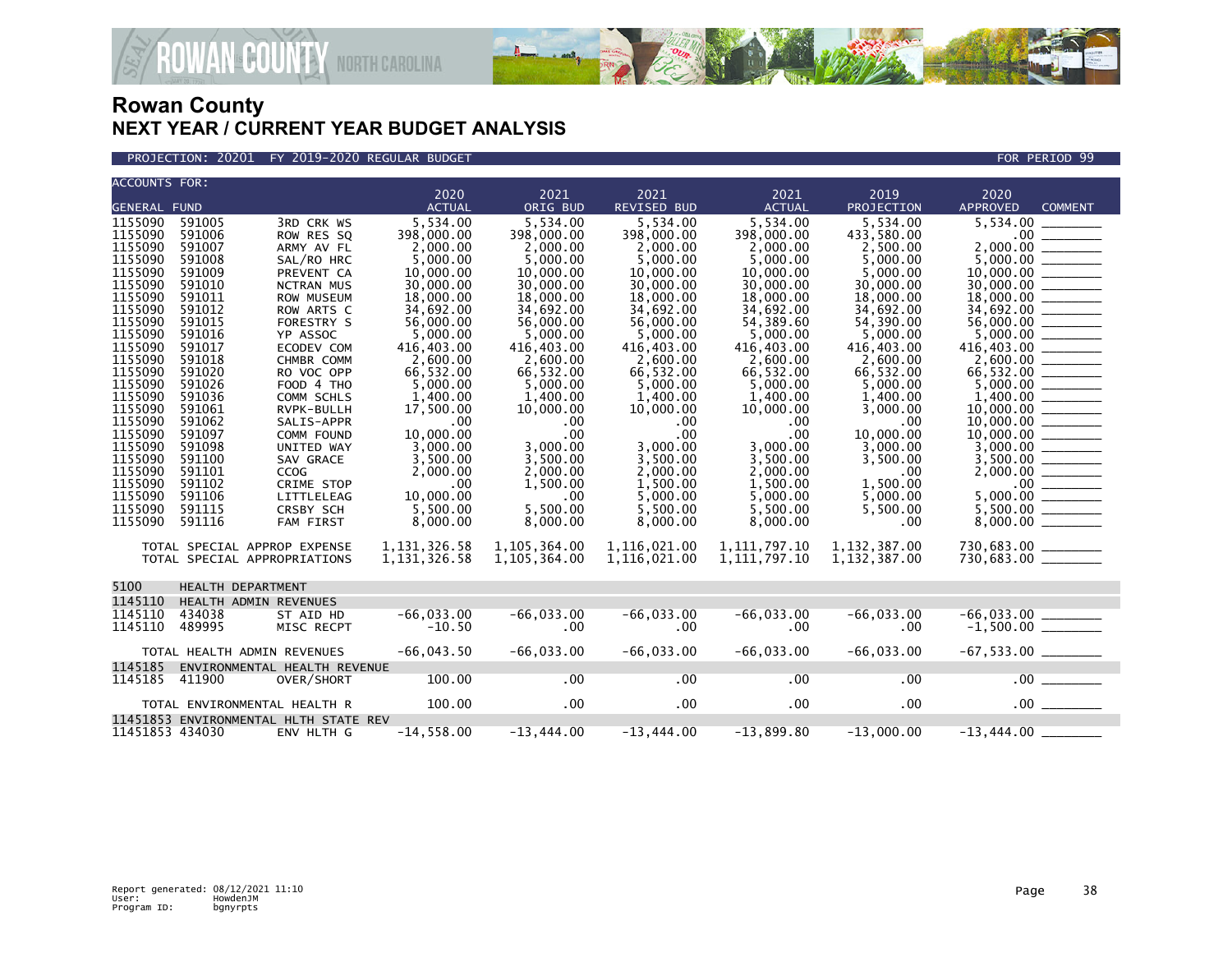

|                                             | PROJECTION: 20201<br>FY 2019-2020 REGULAR BUDGET<br>FOR PERIOD 99 |                                                                 |                               |                               |                              |                              |                                |                                           |  |
|---------------------------------------------|-------------------------------------------------------------------|-----------------------------------------------------------------|-------------------------------|-------------------------------|------------------------------|------------------------------|--------------------------------|-------------------------------------------|--|
| <b>ACCOUNTS FOR:</b><br><b>GENERAL FUND</b> |                                                                   |                                                                 | 2020<br><b>ACTUAL</b>         | 2021<br>ORIG BUD              | 2021<br>REVISED BUD          | 2021<br><b>ACTUAL</b>        | 2019<br>PROJECTION             | 2020<br><b>APPROVED</b><br><b>COMMENT</b> |  |
| 11451853 434038                             |                                                                   | ST AID HD                                                       | $-8,765.00$                   | $-8,765.00$                   | $-8,765.00$                  | $-8,765.00$                  | $-8,765.00$                    |                                           |  |
|                                             | TOTAL ENVIRONMENTAL HLTH STA                                      |                                                                 | $-23, 323.00$                 | $-22, 209.00$                 | $-22, 209.00$                | $-22,664.80$                 | $-21,765.00$                   | $-22, 209.00$ ________                    |  |
| 11451855 453044                             | 11451855 453044 52425 ENV HLTH F                                  | 11451855 ENVIRONMENTAL HLTH LOCAL REV<br>ENV HLTH F             | $-221,017.50$<br>.00          | $-175,000.00$<br>.00          | $-175,000.00$<br>$.00 \,$    | $-267, 280.00$<br>.00.       | $-200,000.00$<br>$-3,500.00$   |                                           |  |
|                                             | TOTAL ENVIRONMENTAL HLTH LOC                                      |                                                                 | $-221,017.50$                 | $-175,000.00$                 | $-175,000.00$                | $-267, 280.00$               | $-203,500.00$                  |                                           |  |
| 1145205<br>1145205                          | <b>BCCCP REVENUE</b><br>434014                                    | <b>BCCCP GRNT</b>                                               | $-12,675.00$                  | $-16, 250.00$                 | $-16, 250.00$                | $-9, 125.00$                 | .00                            | $.00$ $\qquad$                            |  |
|                                             | TOTAL BCCCP REVENUE                                               |                                                                 | $-12,675.00$                  | $-16, 250.00$                 | $-16, 250.00$                | $-9, 125.00$                 | .00                            | $.00$ $\qquad$                            |  |
| 11452101 431086                             |                                                                   | 11452101 CHILD HEALTH FEDERAL REVENUE<br>TXIX-CHHLT             | $-129, 843.01$                | $-69,000.00$                  | $-69,000.00$                 | $-32,629.39$                 | $-65,768.00$                   |                                           |  |
|                                             | TOTAL CHILD HEALTH FEDERAL R                                      |                                                                 | $-129,843.01$                 | $-69,000.00$                  | $-69,000.00$                 | $-32,629.39$                 | $-65,768.00$                   | $-65,768.00$ _________                    |  |
| 11452103 434031<br>11452103 434033          |                                                                   | 11452103 CHILD HEALTH STATE REVENUE<br>CH HLTH GT<br>SS HLTH BG | $-15,600.11$<br>$-14, 305.35$ | $-15, 915.00$<br>$-10,000.00$ | $-15,915.00$<br>$-10,000.00$ | $-8,749.59$<br>$-21, 542.57$ | $-11, 282.00$<br>$-22, 386.00$ |                                           |  |
|                                             | TOTAL CHILD HEALTH STATE REV                                      |                                                                 | $-29,905.46$                  | $-25, 915.00$                 | $-25,915.00$                 | $-30, 292.16$                | $-33,668.00$                   |                                           |  |
| 11452105 453005<br>11452105 453030          | 11452105 CHILD HEALTH LOCAL REVEUE                                | INS CLDHLH<br>CH HLTH F                                         | $-732.95$<br>$-2, 218.75$     | $-300.00$<br>$-2,300.00$      | $-300.00$<br>$-2,300.00$     | $-934.95$<br>$-2,754.03$     | $-200.00$<br>$-2,000.00$       | $-1,500.00$<br>$-2,000.00$                |  |
|                                             | TOTAL CHILD HEALTH LOCAL REV                                      |                                                                 | $-2,951.70$                   | $-2,600.00$                   | $-2,600.00$                  | $-3,688.98$                  | $-2, 200.00$                   |                                           |  |
| 11452106 495010                             | 11452106 CHILD HLTH RSTRCT REVENUE                                | APP FB-RES                                                      | .00                           | $-30,000.00$                  | $-30,000.00$                 | .00                          | $-30,000.00$                   |                                           |  |
|                                             | TOTAL CHILD HLTH RSTRCT REVE                                      |                                                                 | .00                           | $-30,000.00$                  | $-30,000.00$                 | .00                          | $-30,000.00$                   |                                           |  |
| 11452151 431088                             |                                                                   | 11452151 CHILD CARE 4 FEDERAL REVENUE<br>CH SERV CO             | $-302, 396.40$                | $-304,000.00$                 | $-304,000.00$                | $-305, 419.68$               | $-308,000.00$                  | $-308,000.00$                             |  |
|                                             | TOTAL CHILD CARE 4 FEDERAL R                                      |                                                                 | $-302, 396.40$                | $-304,000.00$                 | $-304,000.00$                | $-305, 419.68$               | $-308,000.00$                  | $-308,000.00$ ________                    |  |
| 11452153 434034                             |                                                                   | 11452153 CHILD CARE 4 STATE REVENUE<br>CH SERV CO               | $-22,770.00$                  | $-22,770.00$                  | $-22,770.00$                 | $-22,770.00$                 | $-22,770.00$                   |                                           |  |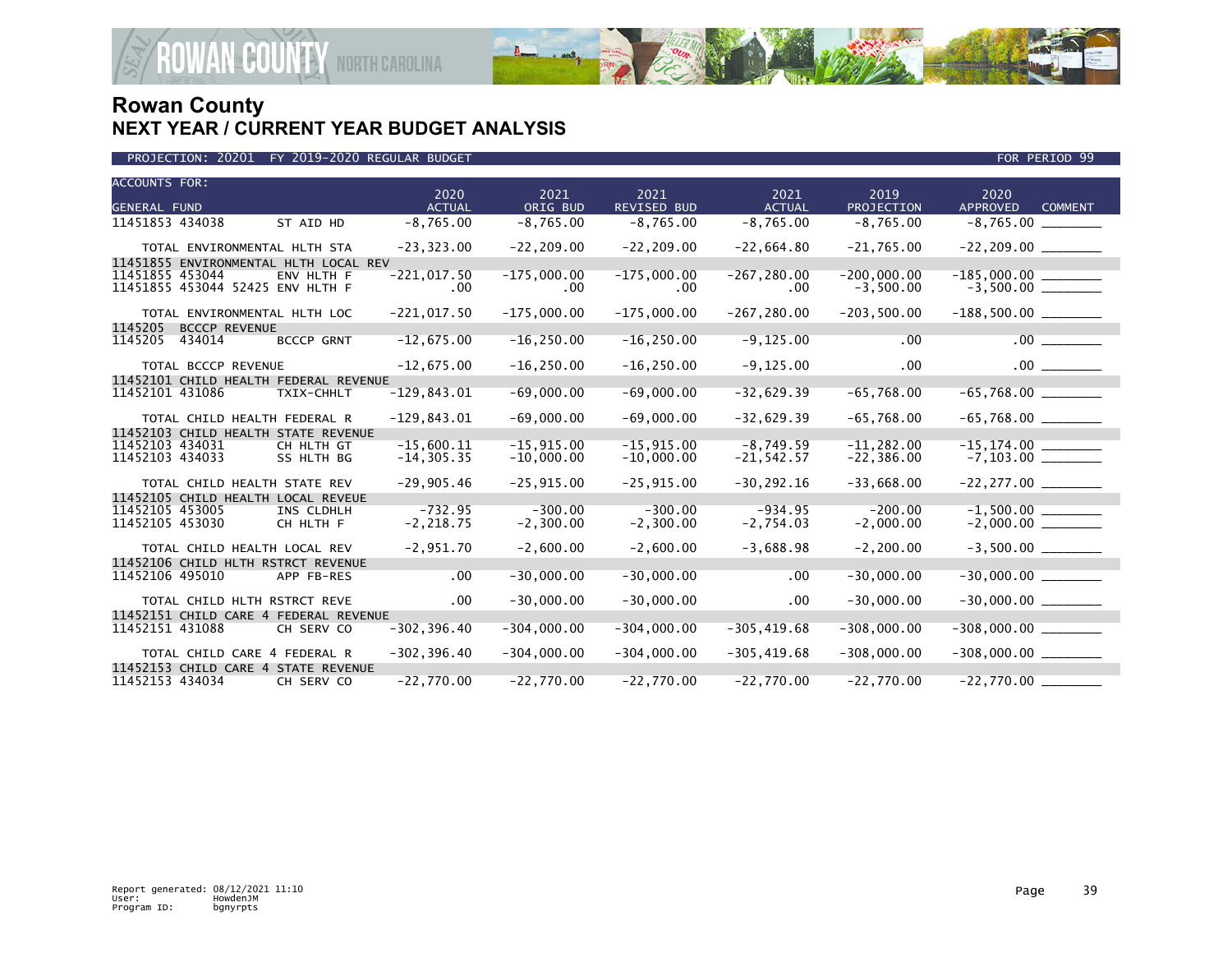

| PROJECTION: 20201 FY 2019-2020 REGULAR BUDGET | FOR PERIOD 99 |
|-----------------------------------------------|---------------|

| <b>ACCOUNTS FOR:</b><br><b>GENERAL FUND</b>                            | 2020<br><b>ACTUAL</b> | 2021<br>ORIG BUD | 2021<br><b>REVISED BUD</b> | 2021<br><b>ACTUAL</b> | 2019<br>PROJECTION | 2020<br><b>APPROVED</b><br><b>COMMENT</b> |
|------------------------------------------------------------------------|-----------------------|------------------|----------------------------|-----------------------|--------------------|-------------------------------------------|
|                                                                        |                       |                  |                            |                       |                    |                                           |
| TOTAL CHILD CARE 4 STATE REV                                           | $-22,770.00$          | $-22,770.00$     | $-22,770.00$               | $-22,770.00$          | $-22,770.00$       |                                           |
| 11452159 CHILD CARE 4 APPROP FUND BAL<br>11452159 495010<br>APP FB-RES | .00                   | $-126, 509.00$   | $-433,984.00$              | .00                   | $-26,087.00$       |                                           |
|                                                                        |                       |                  |                            |                       |                    |                                           |
| TOTAL CHILD CARE 4 APPROP FU                                           | $.00 \,$              | $-126, 509.00$   | $-433,984.00$              | $.00 \,$              | $-26,087.00$       |                                           |
| 11452233 BIOTERRORISM STATE REVENUE                                    |                       |                  |                            |                       |                    |                                           |
| 11452233 434029<br>PREP/RESP                                           | $-42,560.88$          | $-50,996.00$     | $-50,996.00$               | $-15,703.18$          | $-50, 974.00$      |                                           |
| TOTAL BIOTERRORISM STATE REV                                           | $-42,560.88$          | $-50,996.00$     | $-50,996.00$               | $-15,703.18$          | $-50,974.00$       |                                           |
| 11452253 COMM DISEASE STATE REVENUE                                    |                       |                  |                            |                       |                    |                                           |
| 11452253 434035<br>CD/TB GRNT                                          | $-11, 271.00$         | $-11, 271.00$    | $-11, 271.00$              | $-11, 271.00$         | $-11, 271.00$      |                                           |
| TOTAL COMM DISEASE STATE REV                                           | $-11, 271.00$         | $-11, 271.00$    | $-11, 271.00$              | $-11, 271.00$         | $-11, 271.00$      |                                           |
| 1145227<br>NAPSACC GRANT REVENUE                                       |                       |                  |                            |                       |                    |                                           |
| 464099 52420 LOC GRANTS<br>1145227                                     | $-5,000.00$           | .00              | .00                        | $.00 \,$              | .00                | .00                                       |
| TOTAL NAPSACC GRANT REVENUE                                            | $-5,000.00$           | $.00 \,$         | $.00 \,$                   | $.00 \,$              | .00.               |                                           |
| 11452273 NAPSACC REVENUE                                               |                       |                  |                            |                       |                    |                                           |
| 11452273 434036<br>SS CH CONS                                          | $-80,613.73$          | $-70, 469.00$    | $-70, 469.00$              | $-67,006.61$          | $-67, 328.00$      |                                           |
| TOTAL NAPSACC REVENUE                                                  | $-80,613.73$          | $-70, 469.00$    | $-70, 469.00$              | $-67,006.61$          | $-67, 328.00$      | $-68,503.00$ ________                     |
| 11452281 DENTAL CLINIC FEDRL REVENUE                                   |                       |                  |                            |                       |                    |                                           |
| 11452281 431027<br>TXIX-DENTL                                          | $-697, 399.98$        | $-425, 599.00$   | $-425, 599.00$             | $-539, 240.74$        | $-424,022.00$      | $-500,000.00$                             |
| TOTAL DENTAL CLINIC FEDRL RE                                           | $-697, 399.98$        | $-425, 599.00$   | $-425, 599.00$             | $-539, 240.74$        | $-424,022.00$      | $-500,000.00$ ________                    |
| 11452285 DENTAL CLINIC LOCAL REVENUE                                   |                       |                  |                            |                       |                    |                                           |
| 11452285 453004<br>INS DENTAL                                          | $-13, 378.40$         | $-8,000.00$      | $-8,000.00$                | $-16, 319.74$         | $-10,000.00$       |                                           |
| 11452285 453043<br>DENTAL FEE                                          | $-29, 256.60$         | $-8,000.00$      | $-8,000.00$                | $-16,960.02$          | $-10,500.00$       |                                           |
| 11452285 453097<br>HLTH CH IN                                          | $-106.00$             | .00              | .00                        | $.00 \,$              | .00                | .00                                       |
| TOTAL DENTAL CLINIC LOCAL RE                                           | $-42,741.00$          | $-16.000.00$     | $-16,000.00$               | $-33, 279.76$         | $-20,500.00$       |                                           |
| 11452286 DENTAL CLINIC RSTRCT REVENUE                                  |                       |                  |                            |                       |                    |                                           |
| 11452286 434017 52428 RULHLTH CC                                       | $-61.076.83$          | $.00 \,$         | $-66,000.00$               | $-54,695.30$          | .00                | .00                                       |
| 11452286 464099 52411 LOC GRANTS                                       | $-5,000.00$           | $.00 \times$     | .00.                       | $.00 \,$              | .00                | .00                                       |
| 11452286 495010<br>APP FB-RES                                          | .00.                  | $.00 \times$     | $-5,000.00$                | $.00 \,$              | $.00 \,$           | .00                                       |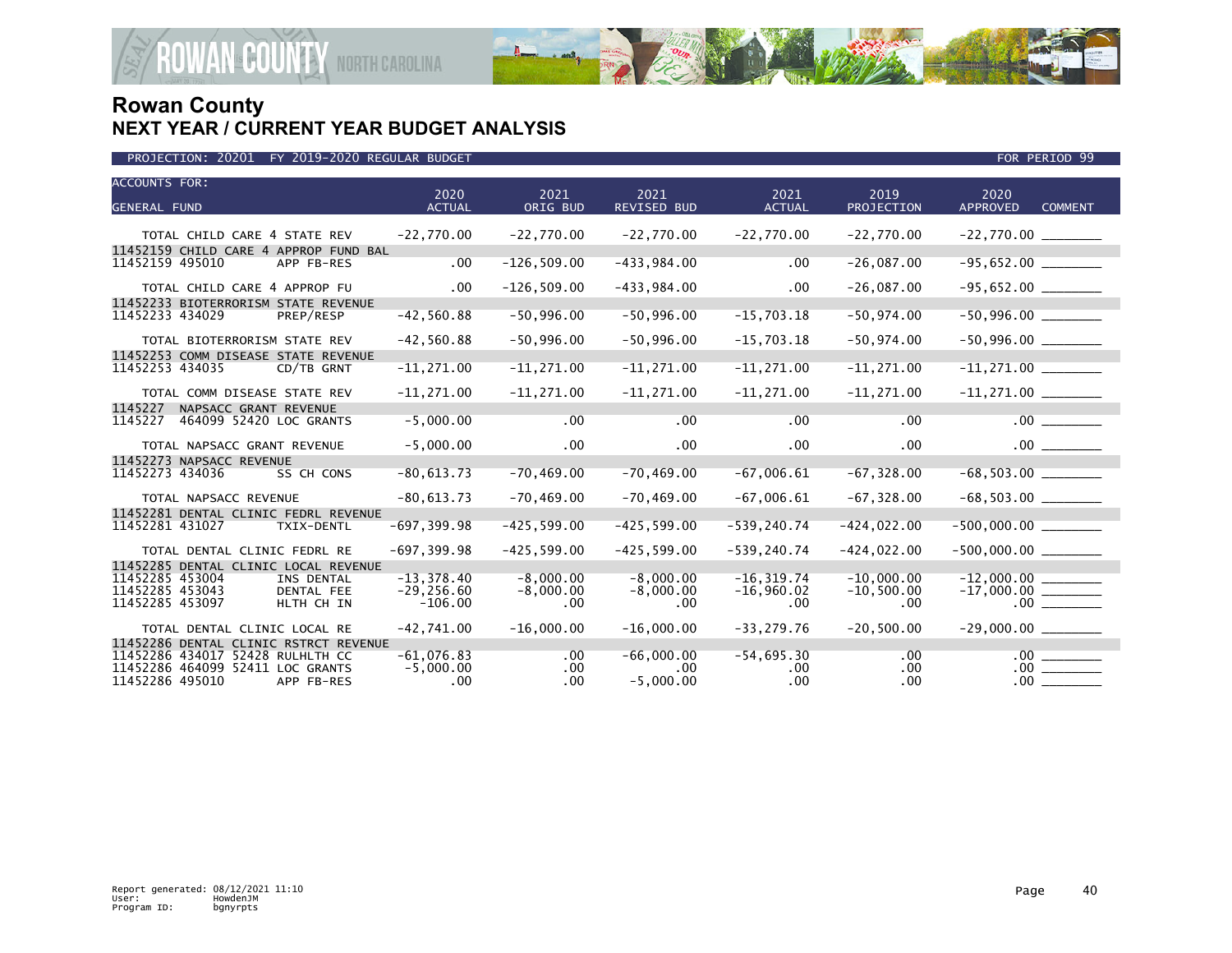

| <b>ACCOUNTS FOR:</b><br><b>GENERAL FUND</b>                                                                                              | 2020<br><b>ACTUAL</b>                           | 2021<br>ORIG BUD                                | 2021<br><b>REVISED BUD</b>                      | 2021<br><b>ACTUAL</b>                           | 2019<br>PROJECTION                             | 2020<br><b>APPROVED</b><br><b>COMMENT</b> |
|------------------------------------------------------------------------------------------------------------------------------------------|-------------------------------------------------|-------------------------------------------------|-------------------------------------------------|-------------------------------------------------|------------------------------------------------|-------------------------------------------|
| TOTAL DENTAL CLINIC RSTRCT R                                                                                                             | $-66,076.83$                                    | .00                                             | $-71,000.00$                                    | $-54,695.30$                                    | .00                                            |                                           |
| 11452289 DENTAL CLINIC APPROP FUND BAL<br>11452289 495010<br>APP FB-RES                                                                  | $.00 \,$                                        | $-70,000.00$                                    | $-538, 817.00$                                  | .00                                             | $-75,000.00$                                   | $-70,000.00$ ________                     |
| TOTAL DENTAL CLINIC APPROP F                                                                                                             | .00                                             | $-70,000.00$                                    | $-538, 817.00$                                  | .00 <sub>1</sub>                                | $-75,000.00$                                   | $-70,000.00$ _________                    |
| 11452301 FAMILY PLNG FEDERAL REVENUE<br>11452301 431028<br><b>TANF</b><br>11452301 431029<br>TXIX-FP FE<br>11452301 431130<br>XVIII FEES | $-21.127.00$<br>$-196, 253.62$<br>$-253.64$     | $-21.127.00$<br>$-150,000.00$<br>$-200.00$      | $-21.127.00$<br>$-150,000.00$<br>$-200.00$      | $-21, 127.00$<br>$-131, 447.21$<br>.00.         | $-21.127.00$<br>$-134,952.00$<br>$-400.00$     | $-190,000.00$ $\overline{\qquad \qquad }$ |
| TOTAL FAMILY PLNG FEDERAL RE                                                                                                             | $-217,634.26$                                   | $-171, 327.00$                                  | $-171, 327.00$                                  | $-152, 574.21$                                  | $-156, 479.00$                                 |                                           |
| 11452303 FAMILY PLANNING STATE REVENUE<br>11452303 434037<br>FAM PLANNG<br>11452303 434038<br>ST AID HD                                  | $-193, 145.44$<br>$-6,877.00$                   | $-196,614.00$<br>$-13,754.00$                   | $-196, 614.00$<br>$-13,754.00$                  | $-168,615.45$<br>$-9,904.03$                    | $-178, 213.00$<br>$-6,877.00$                  |                                           |
| TOTAL FAMILY PLANNING STATE                                                                                                              | $-200.022.44$                                   | $-210, 368.00$                                  | $-210.368.00$                                   | $-178.519.48$                                   | $-185,090.00$                                  |                                           |
| 11452305 FAMILY PLNG LOCAL REVENUE<br>11452305 453001<br>INS FAM PL<br>11452305 453050<br>FAM PL FEE                                     | $-5, 165.03$<br>$-8,844.92$                     | $-5,000.00$<br>$-9,500.00$                      | $-5,000.00$<br>$-9,500.00$                      | $-4, 816.01$<br>$-12,870.49$                    | $-3,000.00$<br>$-18,500.00$                    | $-4,000.00$<br>$-15,000.00$               |
| TOTAL FAMILY PLNG LOCAL REVE                                                                                                             | $-14,009.95$                                    | $-14,500.00$                                    | $-14,500.00$                                    | $-17,686.50$                                    | $-21,500.00$                                   | $-19,000.00$ _________                    |
| 11452309 FAMILY PLNG FUND BALANCE<br>11452309 495010<br>APP FB-RES                                                                       | $.00 \,$                                        | $-70,000.00$                                    | $-70,000.00$                                    | .00                                             | $-70,000.00$                                   | $-70,000.00$ _________                    |
| TOTAL FAMILY PLNG FUND BALAN                                                                                                             | $.00 \,$                                        | $-70,000.00$                                    | $-70,000.00$                                    | .00                                             | $-70,000.00$                                   | $-70,000.00$ ________                     |
| 1145240<br>HEALTH PROMOTION REVENUES<br>1145240<br>464099 52429 LOC GRANTS                                                               | $-17, 179.52$                                   | $-127, 200.00$                                  | $-160, 963.00$                                  | $-33,915.67$                                    | .00                                            | .00                                       |
| TOTAL HEALTH PROMOTION REVEN                                                                                                             | $-17, 179.52$                                   | $-127, 200.00$                                  | $-160, 963.00$                                  | $-33,915.67$                                    | .00                                            | $.00$ $\qquad$                            |
| 11452403 HEALTH PROM STATE REVENUE<br>11452403 434038<br>ST AID HD<br>11452403 434040<br>HLTHY COMM<br>11452403 434043 52422 SNFI-NURFD  | $-20, 195.00$<br>$-34, 127.70$<br>$-100,000.00$ | $-20, 195.00$<br>$-34, 354.00$<br>$-100,000.00$ | $-20, 195.00$<br>$-34, 354.00$<br>$-100,000.00$ | $-17, 167.97$<br>$-34, 354.00$<br>$-100,000.00$ | $-20, 195.00$<br>$-39,946.00$<br>$-100,000.00$ | $-20,195.00$<br>$-39,235.00$              |
| TOTAL HEALTH PROM STATE REVE                                                                                                             | $-154, 322.70$                                  | $-154, 549.00$                                  | $-154, 549.00$                                  | $-151,521.97$                                   | $-160, 141.00$                                 | $-159,430.00$ ________                    |
| 11452451 HIV-STD FEDERAL REVENUE<br>11452451 431030<br>TXIX-STD                                                                          | $-34, 221.48$                                   | $-15,000.00$                                    | $-15,000.00$                                    | $-16, 577.59$                                   | $-22,000.00$                                   | $-22,000.00$                              |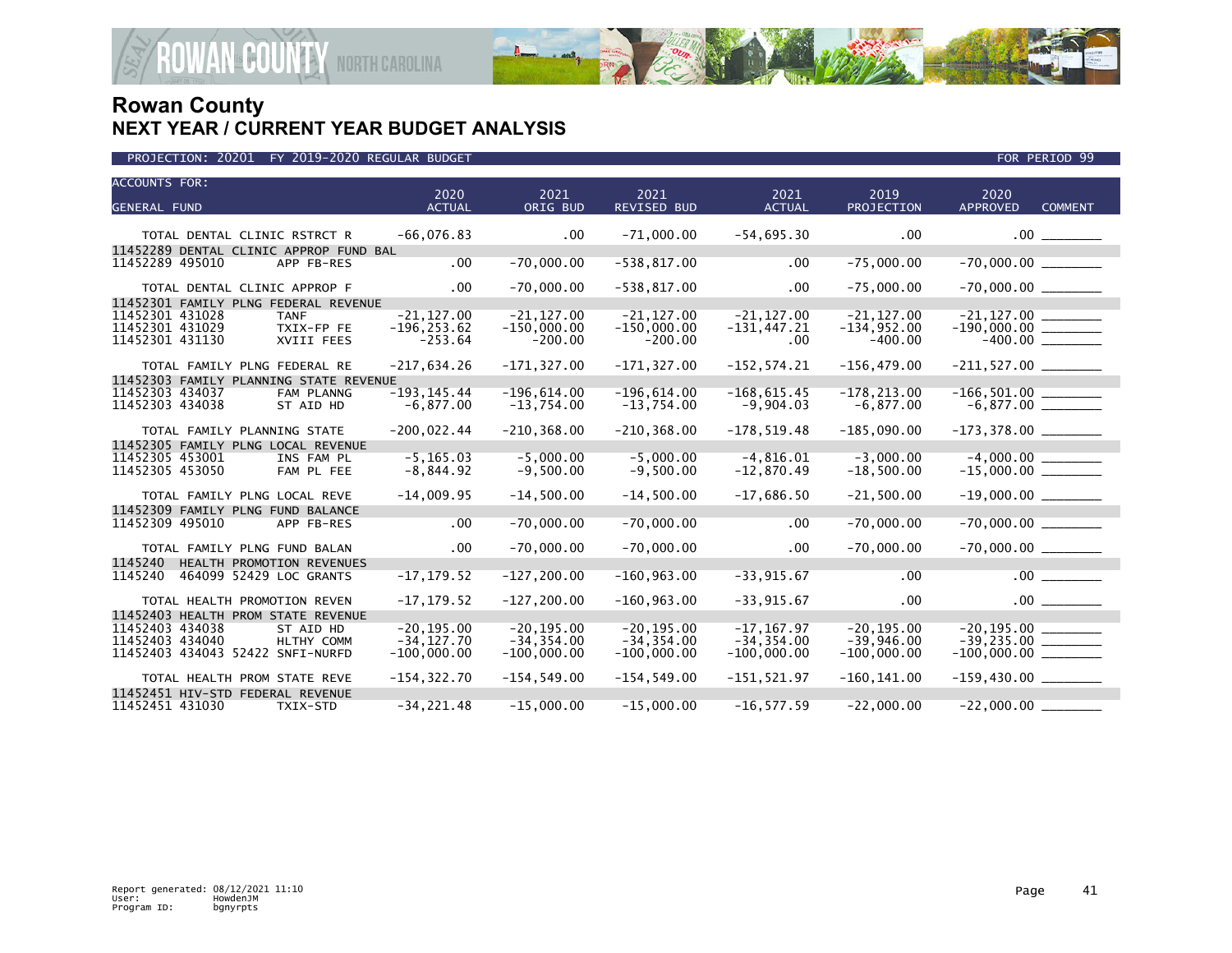

| PROJECTION: 20201 FY 2019-2020 REGULAR BUDGET |  |  |
|-----------------------------------------------|--|--|
|-----------------------------------------------|--|--|

| <b>ACCOUNTS FOR:</b> |                                       | 2020          | 2021          | 2021               | 2021          | 2019          | 2020                              |
|----------------------|---------------------------------------|---------------|---------------|--------------------|---------------|---------------|-----------------------------------|
| <b>GENERAL FUND</b>  |                                       | <b>ACTUAL</b> | ORIG BUD      | <b>REVISED BUD</b> | <b>ACTUAL</b> | PROJECTION    | <b>APPROVED</b><br><b>COMMENT</b> |
| 11452451 431130      | XVIII FEES                            | $-301.21$     | $-500.00$     | $-500.00$          | $-61.88$      | $-700.00$     |                                   |
|                      | TOTAL HIV-STD FEDERAL REVENU          | $-34,522.69$  | $-15,500.00$  | $-15,500.00$       | $-16,639.47$  | $-22,700.00$  |                                   |
|                      | 11452453 HIV-STD STATE REVENUE        |               |               |                    |               |               |                                   |
| 11452453 434045      | AIDS CNTRL                            | $-12,500.00$  | $-12,500.00$  | $-12,500.00$       | $-10.000.00$  | $-12,500.00$  |                                   |
| 11452453 434078      | <b>STD MEDS</b>                       | $-864.78$     | $-4,081.00$   | $-4,081.00$        | $-696.08$     | $-4,081.00$   |                                   |
| 11452453 434081      | STD PREV                              | $-42.00$      | $-100.00$     | $-100.00$          | $-58.00$      | $-100.00$     |                                   |
|                      | TOTAL HIV-STD STATE REVENUE           | $-13,406.78$  | $-16,681.00$  | $-16,681.00$       | $-10,754.08$  | $-16,681.00$  |                                   |
|                      | 11452455 HIV-STD LOCAL REVENUE        |               |               |                    |               |               |                                   |
| 11452455 453012      | HIV/STD FE                            | $-2,090.67$   | $-1,800.00$   | $-1,800.00$        | $-1, 189.36$  | $-200.00$     |                                   |
|                      | TOTAL HIV-STD LOCAL REVENUE           | $-2,090.67$   | $-1,800.00$   | $-1,800.00$        | $-1, 189.36$  | $-200.00$     |                                   |
|                      | 11452501 IMMUNIZATION FEDERAL REVENUE |               |               |                    |               |               |                                   |
| 11452501 431031      | MCARE-F/PN                            | .00           | .00           | .00                | $-179.22$     | .00           |                                   |
| 11452501 431032      | TXIX-IMMUN                            | $-23,537.67$  | $-22,000.00$  | $-22,000.00$       | $-10, 167.19$ | $-25,000.00$  | $-25,000.00$ _________            |
| 11452501 431132      | XVIII FEES                            | $-552.86$     | $-800.00$     | $-800.00$          | $-117.17$     | $-100.00$     |                                   |
|                      | TOTAL IMMUNIZATION FEDERAL R          | $-24,090.53$  | $-22,800.00$  | $-22,800.00$       | $-10, 463.58$ | $-25, 100.00$ |                                   |
|                      | 11452503 IMMUNIZATION STATE REVENUE   |               |               |                    |               |               |                                   |
| 11452503 434032      | ST AID HD                             | $-12, 146.00$ | $-12, 146.00$ | $-12.146.00$       | $-12.146.00$  | $-12.146.00$  |                                   |
| 11452503 434046      | IMMUN ACT                             | $-35.368.00$  | $-35, 368.00$ | $-35, 368.00$      | $-35, 368.00$ | $-35, 368.00$ |                                   |
| 11452503 453006      | INS IMMUN                             | $-14,627.86$  | $-15,000.00$  | $-15,000.00$       | $-6,966.37$   | $-2,000.00$   |                                   |
|                      | TOTAL IMMUNIZATION STATE REV          | $-62, 141.86$ | $-62, 514.00$ | $-62, 514.00$      | $-54, 480.37$ | $-49,514.00$  |                                   |
|                      | 11452504 IMMUNIZATION GENERAL REVENUE |               |               |                    |               |               |                                   |
| 11452504 425014      | FLU SHOTS                             | .00           | $-150.00$     | $-150.00$          | .00           | $-150.00$     |                                   |
|                      | TOTAL IMMUNIZATION GENERAL R          | .00           | $-150.00$     | $-150.00$          | $.00 \times$  | $-150.00$     |                                   |
|                      | 11452505 IMMUNIZATION LOCAL REVENUE   |               |               |                    |               |               |                                   |
| 11452505 453009      | ADULT IMMU                            | $-7, 952.31$  | $-7,000.00$   | $-7,000.00$        | $-4, 277.11$  | $-10,000.00$  | $-10,000.00$ ________             |
|                      | TOTAL IMMUNIZATION LOCAL REV          | $-7,952.31$   | $-7,000.00$   | $-7,000.00$        | $-4, 277.11$  | $-10,000.00$  |                                   |
|                      | 11452509 IMMUNIZATION FUND BALANCE    |               |               |                    |               |               |                                   |
| 11452509 495010      | APP FB-RES                            | .00           | $-60,000.00$  | $-60.000.00$       | .00           | $-60,000.00$  | $-60,000.00$                      |
|                      | TOTAL IMMUNIZATION FUND BALA          | $.00 \,$      | $-60,000.00$  | $-60,000.00$       | .00           | $-60,000.00$  |                                   |
|                      | 11452551 MATERNAL HLTH FDRL REVENUE   |               |               |                    |               |               |                                   |
| 11452551 431034      | TXIX-MAT H                            | $-223,016.88$ | $-120,000.00$ | $-120,000.00$      | $-113,758.21$ | $-110,000.00$ |                                   |

FOR PERIOD 99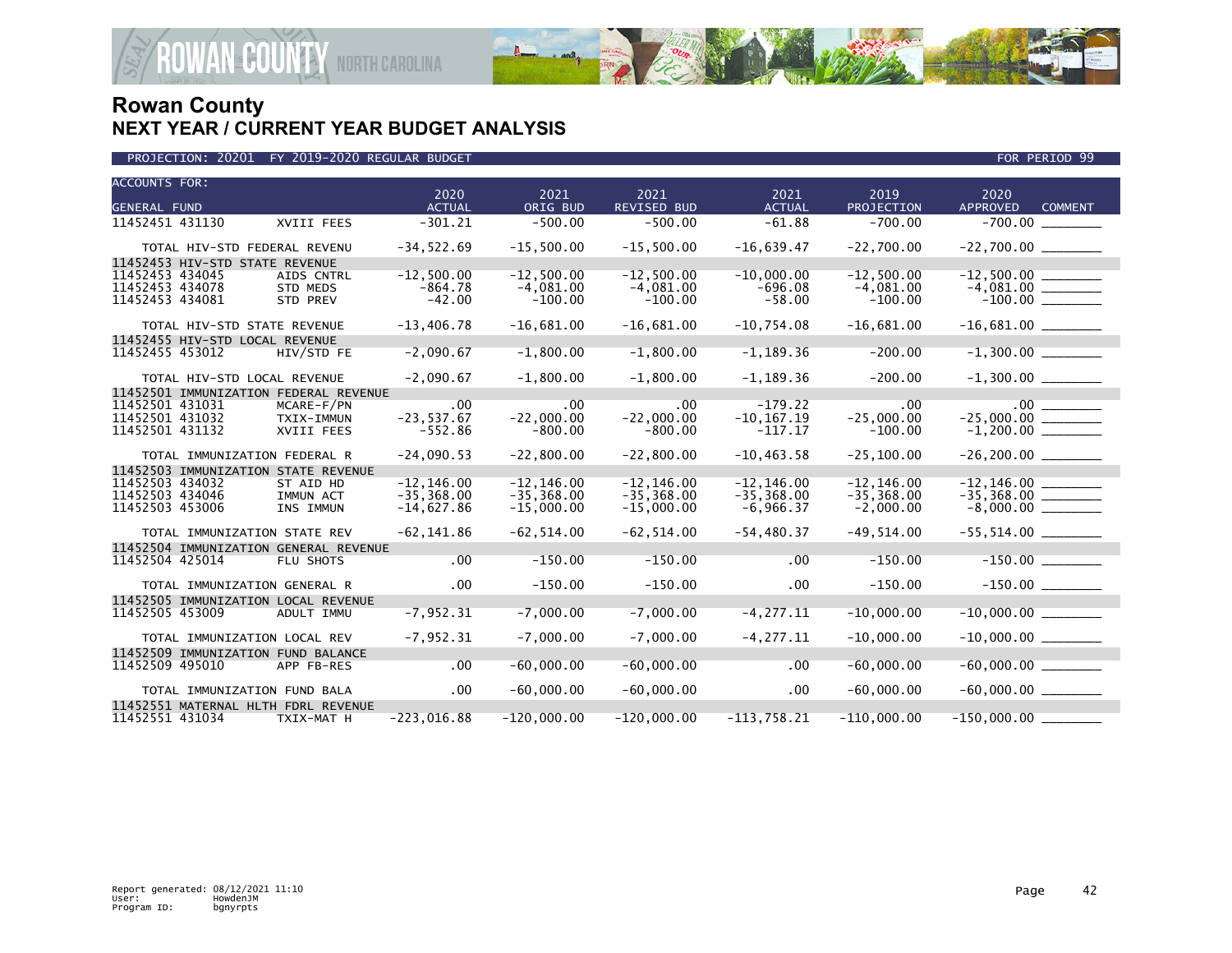

| <b>ACCOUNTS FOR:</b>                                                                                  | 2020                          | 2021                         | 2021                         | 2021                          | 2019                         | 2020                                  |
|-------------------------------------------------------------------------------------------------------|-------------------------------|------------------------------|------------------------------|-------------------------------|------------------------------|---------------------------------------|
| <b>GENERAL FUND</b>                                                                                   | <b>ACTUAL</b>                 | ORIG BUD                     | <b>REVISED BUD</b>           | <b>ACTUAL</b>                 | PROJECTION                   | <b>APPROVED</b><br><b>COMMENT</b>     |
| TOTAL MATERNAL HLTH FDRL REV                                                                          | $-223,016.88$                 | $-120,000.00$                | $-120,000.00$                | $-113,758.21$                 | $-110,000.00$                | $-150,000.00$ _________               |
| 11452553 MATERNAL HLTH STATE REVENUE<br>11452553 434032<br>ST AID HD<br>11452553 434033<br>SS HLTH BG | $-20.980.00$<br>$-69, 194.65$ | $-20,980.00$<br>$-63,000.00$ | $-20.980.00$<br>$-63,000.00$ | $-20,980.00$<br>$-48, 252.99$ | $-20,980.00$<br>$-48,652.00$ | $-20,980.00$<br>$-63,935.00$ ________ |
| 11452553 434047<br>MATHLTH GT                                                                         | $-33,831.00$                  | $-33,831.00$                 | $-33,831.00$                 | $-33,831.00$                  | $-27,481.00$                 | $-33,831.00$ ________                 |
| TOTAL MATERNAL HLTH STATE RE                                                                          | $-124,005.65$                 | $-117,811.00$                | $-117,811.00$                | $-103,063.99$                 | $-97, 113.00$                | $-118,746.00$ ________                |
| 11452555 MATERNAL HLTH LOCAL REVENUE                                                                  |                               |                              |                              |                               |                              |                                       |
| 11452555 453003<br>INS MATHLT<br>11452555 453078<br>PRENATAL F                                        | 18.40<br>$-19,405.44$         | $.00 \,$<br>$-20,000.00$     | $.00 \ \,$<br>$-20,000.00$   | $.00 \times$<br>$-21, 255.62$ | .00<br>$-22,000.00$          | $-20,000.00$                          |
| TOTAL MATERNAL HLTH LOCAL RE                                                                          | $-19,387.04$                  | $-20,000.00$                 | $-20,000.00$                 | $-21, 255.62$                 | $-22,000.00$                 |                                       |
| 11452559 MATERNAL HLTH FUND BAL RESTR                                                                 |                               |                              |                              |                               |                              |                                       |
| 11452559 495010<br>APP FB-RES                                                                         | .00                           | $-60,000.00$                 | $-60,000.00$                 | .00                           | $-20,000.00$                 |                                       |
| TOTAL MATERNAL HLTH FUND BAL                                                                          | $.00 \,$                      | $-60,000.00$                 | $-60,000.00$                 | $.00 \,$                      | $-20,000.00$                 | $-20,000.00$ ________                 |
| 11452561 PREGNANCY CARE FEDERAL REV                                                                   |                               |                              |                              |                               |                              |                                       |
| 11452561 431033<br>TXIX-MAT C                                                                         | $-343, 440.32$                | $-350,000.00$                | $-350,000.00$                | $-398,064.80$                 | $-375,000.00$                | $-375,000.00$ ________                |
| TOTAL PREGNANCY CARE FEDERAL                                                                          | $-343, 440.32$                | $-350,000.00$                | $-350,000.00$                | $-398,064.80$                 | $-375,000.00$                |                                       |
| 11452569 PREGNANCY CARE FUND BALANCE                                                                  |                               |                              |                              |                               |                              |                                       |
| 11452569 495010<br>APP FB-RES                                                                         | .00                           | $-13, 186.00$                | $-13, 186.00$                | $.00 \,$                      | $-19,821.00$                 | 30,685.00 ________                    |
| TOTAL PREGNANCY CARE FUND BA                                                                          | $.00 \,$                      | $-13, 186.00$                | $-13, 186.00$                | $.00 \,$                      | $-19,821.00$                 | 30,685.00 _______                     |
| 11452601 WIC FEDERAL REVENUE                                                                          |                               |                              |                              |                               |                              |                                       |
| 11452601 431035<br><b>WIC GRANT</b>                                                                   | .00.                          | $-502,902.00$                | $-503,940.00$                | .00                           | $-560, 486.00$               | $-504,990.00$ ____                    |
| 11452601 431035 5260<br><b>WIC GRANT</b>                                                              | $-12.392.14$                  | .00                          | $.00 \ \,$                   | $-9.987.40$                   | .00                          |                                       |
| 11452601 431035 5261<br><b>WIC GRANT</b>                                                              | $-331,987.00$                 | .00                          | $-12,012.00$                 | $-350,649.95$                 | .00                          |                                       |
| 11452601 431035 5262<br><b>WIC GRANT</b>                                                              | $-99,987.26$                  | $.00 \,$                     | .00                          | $-86, 476.18$                 | .00                          |                                       |
| 11452601 431035 5263<br><b>WIC GRANT</b>                                                              | $-23.319.81$                  | $.00 \,$                     | .00                          | $-19,893.55$                  | $.00 \,$                     |                                       |
| 11452601 431035 5264<br><b>WIC GRANT</b>                                                              | $-20,908.34$                  | $.00 \,$                     | $.00 \,$                     | $-17,797.03$                  | $.00 \cdot$                  | .00                                   |
| TOTAL WIC FEDERAL REVENUE                                                                             | $-488, 594.55$                | $-502, 902.00$               | $-515,952.00$                | $-484, 804.11$                | $-560, 486.00$               | $-504,990.00$ _________               |
| 11452651 ADULT HLTH FEDERAL REV                                                                       |                               |                              |                              |                               |                              |                                       |
| 11452651 431036<br>TXIX-PRIM<br>11452651 431136<br>XVIII FEES                                         | $-127,962.98$<br>$-1,630.97$  | $-70,000.00$<br>$-2, 200.00$ | $-70,000.00$<br>$-2, 200.00$ | $-230, 559.51$<br>$-269.38$   | $-90,000.00$<br>$-5,000.00$  | $-90,000.00$                          |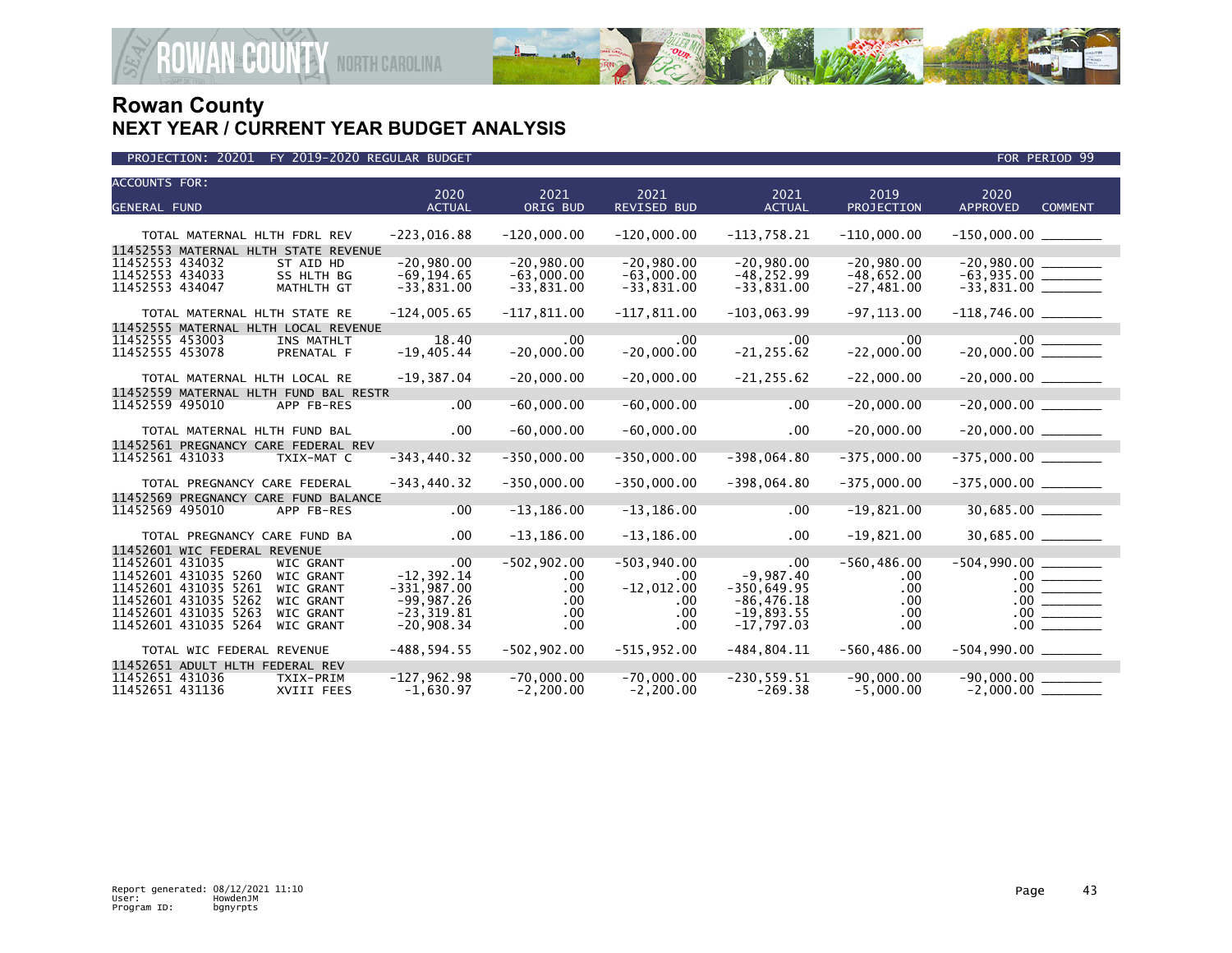

| <b>ACCOUNTS FOR:</b><br><b>GENERAL FUND</b>                                                         | 2020<br><b>ACTUAL</b>                   | 2021<br>ORIG BUD               | 2021<br><b>REVISED BUD</b>     | 2021<br><b>ACTUAL</b>                  | 2019<br>PROJECTION                  | 2020<br><b>APPROVED</b><br><b>COMMENT</b> |
|-----------------------------------------------------------------------------------------------------|-----------------------------------------|--------------------------------|--------------------------------|----------------------------------------|-------------------------------------|-------------------------------------------|
|                                                                                                     |                                         |                                |                                |                                        |                                     |                                           |
| TOTAL ADULT HLTH FEDERAL REV                                                                        | $-129,593.95$                           | $-72, 200.00$                  | $-72, 200.00$                  | $-230,828.89$                          | $-95,000.00$                        |                                           |
| 11452655 ADULT HLTH LOCAL REVENUE<br>11452655 445001<br>PRI CAR FE<br>11452655 453002<br>INS PRIMCR | $-41, 118.95$<br>$-3, 565.11$           | $-35,000.00$<br>$-1,000.00$    | $-35,000.00$<br>$-1,000.00$    | $-29, 186.86$<br>$-1,911.38$           | $-30,000.00$<br>$-1,000.00$         |                                           |
| TOTAL ADULT HLTH LOCAL REVEN                                                                        | $-44,684.06$                            | $-36,000.00$                   | $-36,000.00$                   | $-31,098.24$                           | $-31,000.00$                        |                                           |
| 11452659 ADULT HLTH APPROP FUND BAL                                                                 |                                         |                                |                                |                                        |                                     |                                           |
| 11452659 495010<br>APP FB-RES                                                                       | $.00 \,$                                | $-100,000.00$                  | $-100,000.00$                  | $.00 \,$                               | $-100,000.00$                       |                                           |
| TOTAL ADULT HLTH APPROP FUND                                                                        | $.00 \,$                                | $-100,000.00$                  | $-100,000.00$                  | .00                                    | $-100,000.00$                       |                                           |
| 1145270<br>PORT PROGRAM REVENUE                                                                     |                                         |                                |                                |                                        |                                     |                                           |
| 1145270<br>453099<br><b>PORTGRNT</b><br>1145270<br>495010<br>APP FB-RES                             | .00<br>$.00 \,$                         | $.00 \,$<br>$-80,068.00$       | .00<br>$-94, 219.00$           | $-67.76$<br>$.00 \,$                   | .00<br>.00.                         | $-160, 137.00$                            |
| TOTAL PORT PROGRAM REVENUE                                                                          | $.00 \,$                                | $-80,068.00$                   | $-94, 219.00$                  | $-67.76$                               | .00                                 | $-160, 137.00$ ________                   |
| 11452751 TB PROG FEDERAL REVENUE                                                                    |                                         |                                |                                |                                        |                                     |                                           |
| 11452751 431089<br>TXIX FE-TB                                                                       | $-5,786.42$                             | $-5,000.00$                    | $-5,000.00$                    | $-1,755.24$                            | $-250.00$                           |                                           |
| TOTAL TB PROG FEDERAL REVENU                                                                        | $-5,786.42$                             | $-5,000.00$                    | $-5,000.00$                    | $-1,755.24$                            | $-250.00$                           |                                           |
| 11452753 TB PROG STATE REVENUE<br>11452753 434035<br>CD/TB GRNT                                     | $-18,460.00$                            | $-18,510.00$                   | $-18,510.00$                   | $-14, 123.46$                          | $-18,460.00$                        |                                           |
| TOTAL TB PROG STATE REVENUE                                                                         | $-18,460.00$                            | $-18,510.00$                   | $-18,510.00$                   | $-14, 123.46$                          | $-18,460.00$                        |                                           |
| 11452755 TB PROG LOCAL REVENUE<br>11452755 453090<br>TB FEES                                        | $-2,433.00$                             | $-3, 200.00$                   | $-3, 200.00$                   | $-4, 447.85$                           | $-6,800.00$                         |                                           |
| TOTAL TB PROG LOCAL REVENUE                                                                         | $-2,433.00$                             | $-3, 200.00$                   | $-3, 200.00$                   | $-4,447.85$                            | $-6,800.00$                         |                                           |
| 11452759 TB PROG APPROP FUND BAL                                                                    |                                         |                                |                                |                                        |                                     |                                           |
| 11452759 495010<br>APP FB-RES                                                                       | $.00 \,$                                | $-30,000.00$                   | $-30,000.00$                   | .00                                    | $-30,000.00$                        | $-30,000.00$                              |
| TOTAL TB PROG APPROP FUND BA                                                                        | $.00 \,$                                | $-30,000.00$                   | $-30,000.00$                   | $.00 \,$                               | $-30,000.00$                        |                                           |
| 1155110<br>HEALTH ADMIN EXPENDITURES                                                                |                                         |                                |                                |                                        |                                     |                                           |
| 1155110<br>510001<br>SAL-CLEAR<br>1155110<br>510005<br>SAL-REG<br>1155110<br>510015<br>SAL-PT       | $.00 \cdot$<br>178, 335.73<br>13,516.80 | .00<br>278,406.00<br>13,000.00 | .00<br>278,406.00<br>13,000.00 | $-2,950.15$<br>158,927.23<br>14,282.61 | $.00 \,$<br>257,930.00<br>15,050.00 | 274,778.00 _______<br>$15,050.00$ __      |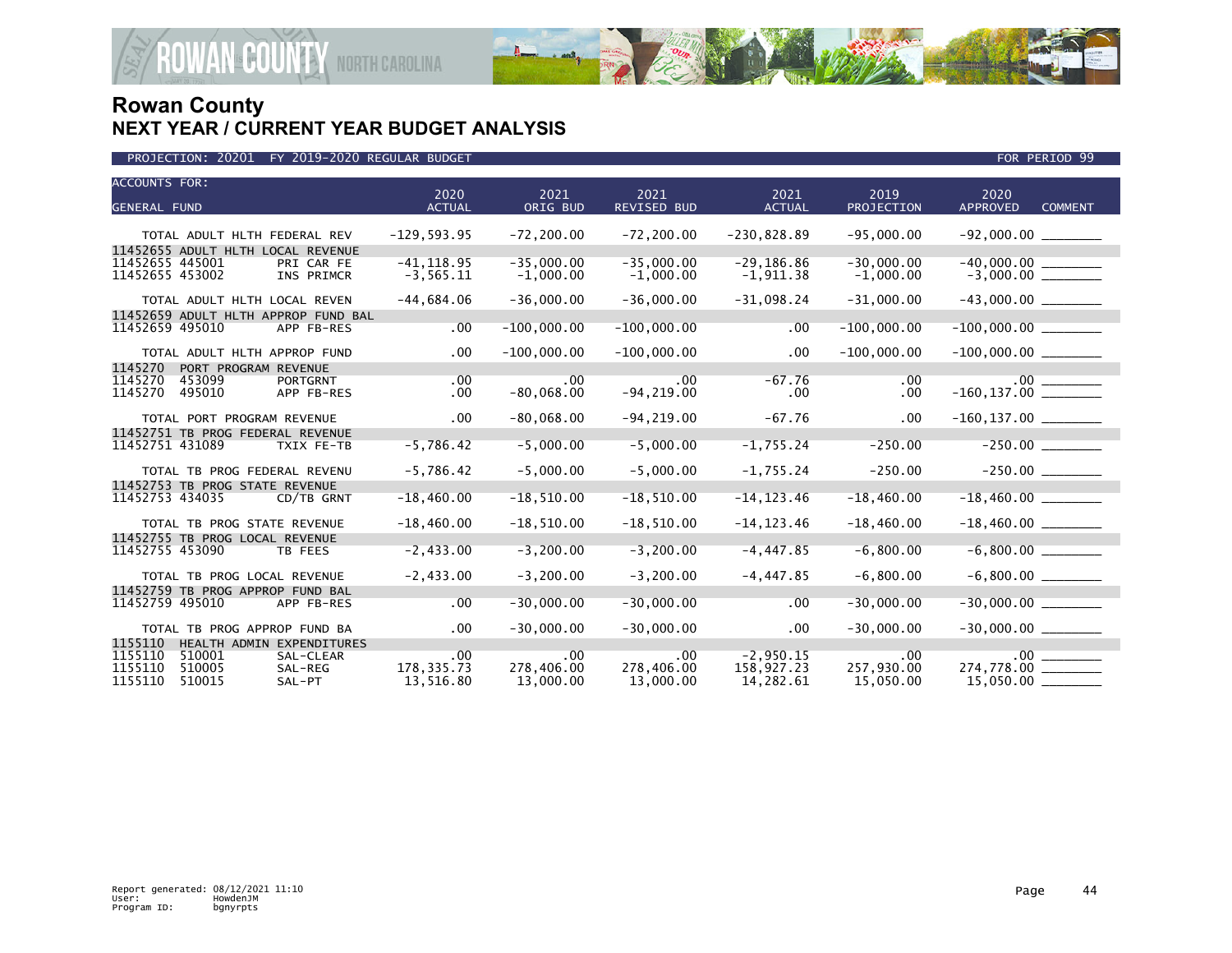

PROJECTION: 20201 FY 2019-2020 REGULAR BUDGET FOR PERIOD 99

| <b>ACCOUNTS FOR:</b> |        |                              |               |            |                    |                    |            |                                                                                                                                                                                                                                                                                                                                                                                                                              |
|----------------------|--------|------------------------------|---------------|------------|--------------------|--------------------|------------|------------------------------------------------------------------------------------------------------------------------------------------------------------------------------------------------------------------------------------------------------------------------------------------------------------------------------------------------------------------------------------------------------------------------------|
|                      |        |                              | 2020          | 2021       | 2021               | 2021               | 2019       | 2020                                                                                                                                                                                                                                                                                                                                                                                                                         |
| <b>GENERAL FUND</b>  |        |                              | <b>ACTUAL</b> | ORIG BUD   | <b>REVISED BUD</b> | <b>ACTUAL</b>      | PROJECTION | <b>APPROVED</b><br><b>COMMENT</b>                                                                                                                                                                                                                                                                                                                                                                                            |
| 1155110              | 510020 | SA-PR DIEM                   | 804.06        | 1,600.00   | 1.700.00           | 1,698.27           | 1.600.00   | $\overline{1}$ , 600.00                                                                                                                                                                                                                                                                                                                                                                                                      |
| 1155110              | 520005 | HLTH INSUR                   | 42,976.95     | 49,095.00  | 70,095.00          | 41,022.97          | 43,245.00  | 45,680.00 _______                                                                                                                                                                                                                                                                                                                                                                                                            |
| 1155110              | 520008 | RETIRE HI                    | 49,800.00     | 49,800.00  | 49,800.00          | 47,320.00          | 46,800.00  | 49,800.00 ______                                                                                                                                                                                                                                                                                                                                                                                                             |
| 1155110              | 520010 | MEDI TAX                     | 3,449.80      | 3,875.00   | 3,875.00           | 3,118.90           | 3,627.00   |                                                                                                                                                                                                                                                                                                                                                                                                                              |
| 1155110              | 520015 | <b>RETIREMENT</b>            | 20,946.07     | 28,417.00  | 28,417.00          | 21,024.58          | 19,961.00  |                                                                                                                                                                                                                                                                                                                                                                                                                              |
| 1155110              | 520020 | SS TAX                       | 14,747.40     | 16,593.00  | 16,593.00          | 13,332.83          | 15,527.00  |                                                                                                                                                                                                                                                                                                                                                                                                                              |
| 1155110              | 520025 | WKER COMP                    | 5,021.37      | 5,669.00   | 5.669.00           | 4,195.53           | 7,097.00   |                                                                                                                                                                                                                                                                                                                                                                                                                              |
| 1155110              | 520030 | 401K CONTR                   | 6,949.24      | 8,339.00   | 8,339.00           | 6,069.65           | 7,733.00   |                                                                                                                                                                                                                                                                                                                                                                                                                              |
| 1155110              | 533001 | <b>CONTR SERV</b>            | 5,145.00      | 2,000,00   | 2,000.00           | 325.00             | 5.500.00   |                                                                                                                                                                                                                                                                                                                                                                                                                              |
| 1155110              | 534030 | TECH-S&M                     | 33,817.44     | 49,000.00  | 49,000.00          | 47,243.04          | 39,000.00  |                                                                                                                                                                                                                                                                                                                                                                                                                              |
| 1155110              | 541040 | US-WATER                     | 49.78         | 4.000.00   | 4.000.00           | 2,853.44           | 4,000.00   |                                                                                                                                                                                                                                                                                                                                                                                                                              |
| 1155110              | 541042 | US-STRM WT                   | 1,589.52      | 1,000.00   | 1,000.00           | 1,618.67           | 1,000.00   |                                                                                                                                                                                                                                                                                                                                                                                                                              |
| 1155110              | 544020 | RENT-L&B                     | 4,640.00      | 5,500.00   | 5,500.00           | 5,415.00           | 4,500.00   |                                                                                                                                                                                                                                                                                                                                                                                                                              |
| 1155110              | 544045 | RNT-POS MT                   | 715.68        | 1,000.00   | 1,000.00           | 690.24             | 2,400.00   |                                                                                                                                                                                                                                                                                                                                                                                                                              |
| 1155110              | 550007 | COST P COP                   | 590.04        | 600.00     | 600.00             | 2,962.23           | 600.00     |                                                                                                                                                                                                                                                                                                                                                                                                                              |
| 1155110              | 553005 | <b>TELEPHONE</b>             | 3,043.64      | 10,900.00  | 10,900.00          | 12,082.02          | 3,100.00   | $\frac{600.00}{3,100.00}$                                                                                                                                                                                                                                                                                                                                                                                                    |
| 1155110              | 555000 | PRINTING                     | 142.00        | 300.00     | 300.00             | 278.50             | 300.00     |                                                                                                                                                                                                                                                                                                                                                                                                                              |
| 1155110              | 556000 | <b>UNIFORMS</b>              | 547.16        | 560.00     | 560.00             | .00                | .00        | $\frac{300.00}{560.00}$                                                                                                                                                                                                                                                                                                                                                                                                      |
| 1155110              | 557000 | POSTAGE                      | 1,018.88      | 1,500.00   | 1.500.00           | 1,124.15           | 1,500.00   |                                                                                                                                                                                                                                                                                                                                                                                                                              |
| 1155110              | 558000 | TRAVEL                       | 4,920.64      | 5,000.00   | 4,900.00           | 1,214.56           | 7,300.00   |                                                                                                                                                                                                                                                                                                                                                                                                                              |
| 1155110              | 559000 | TRAINING                     | 754.00        | 3.400.00   | 3.400.00           | 418.70             | 2,500.00   |                                                                                                                                                                                                                                                                                                                                                                                                                              |
| 1155110              | 561000 | P-CARD                       | .00           | 8,200.00   | 8,200.00           | .00                | .00        |                                                                                                                                                                                                                                                                                                                                                                                                                              |
| 1155110              | 561005 |                              | 2,230.93      |            | 2,300.00           |                    | 2,300.00   |                                                                                                                                                                                                                                                                                                                                                                                                                              |
| 1155110              | 561095 | OFFICE SUP                   |               | 2,300.00   |                    | 2,276.48<br>359.44 | 700.00     |                                                                                                                                                                                                                                                                                                                                                                                                                              |
| 1155110              |        | OTH SM EQP                   | 1,500.00      | 1,350.00   | 1,350.00           |                    |            |                                                                                                                                                                                                                                                                                                                                                                                                                              |
|                      | 562005 | ELECTRICTY                   | 27,512.76     | 35,000.00  | 35,000.00          | 24,579.82          | 33,000.00  |                                                                                                                                                                                                                                                                                                                                                                                                                              |
| 1155110              | 562025 | NATRAL GAS                   | 1,329.85      | 2,000.00   | 2,000.00           | 2,022.23           | 2,500.00   |                                                                                                                                                                                                                                                                                                                                                                                                                              |
| 1155110              | 564050 | DUES&SUBS                    | 6,100.00      | 7,500.00   | 7,500.00           | 6,583.62           | 6,000.00   |                                                                                                                                                                                                                                                                                                                                                                                                                              |
| 1155110              | 582008 | EMPL RET                     | 125.00        | 125.00     | 125.00             | $.00 \,$           | .00        | 125.00                                                                                                                                                                                                                                                                                                                                                                                                                       |
| 1155110              | 582009 | MTG FOOD                     | 2,060.18      | 3.000.00   | 3.000.00           | .00                | 3,000.00   |                                                                                                                                                                                                                                                                                                                                                                                                                              |
|                      |        | TOTAL HEALTH ADMIN EXPENDITU | 434, 379.92   | 599,029.00 | 620,029.00         | 420,089.56         | 537,770.00 | 592,860.00 ______                                                                                                                                                                                                                                                                                                                                                                                                            |
| 1155185              |        | ENVIRONMENTAL HLTH EXPENSES  |               |            |                    |                    |            |                                                                                                                                                                                                                                                                                                                                                                                                                              |
| 1155185              | 510005 | SAL-REG                      | 429,002.05    | 524,964.00 | 627,231.00         | 595, 332.85        | 529,400.00 |                                                                                                                                                                                                                                                                                                                                                                                                                              |
| 1155185              | 510010 | SAL-OT                       | .00           | .00        | 15,200.00          | 9,887.61           | .00        |                                                                                                                                                                                                                                                                                                                                                                                                                              |
| 1155185              | 510015 | SAL-PT                       | 25,025.03     | .00        | 62,220.00          | 41,843.82          | .00        |                                                                                                                                                                                                                                                                                                                                                                                                                              |
| 1155185              | 520005 | HLTH INSUR                   | 70,195.79     | 91,931.00  | 102,306.00         | 95,122.28          | 92,070.00  | $\begin{array}{r} .00 \ \hline .00 \ \hline .00 \ \hline .00 \ \hline .00 \ \hline .00 \ \hline .00 \ \hline .00 \ \hline .00 \ \hline .00 \ \hline .00 \ \hline .00 \ \hline .00 \ \hline .00 \ \hline .00 \ \hline .00 \ \hline .00 \ \hline .00 \ \hline .00 \ \hline .00 \ \hline .00 \ \hline .00 \ \hline .00 \ \hline .00 \ \hline .00 \ \hline .00 \ \hline .00 \ \hline .00 \ \hline .00 \ \hline .00 \ \hline .00$ |
| 1155185              | 520008 | RETIRE HI                    | 21,580.00     | 19,920.00  | 21,840.00          | 21,840.00          | 9,360.00   |                                                                                                                                                                                                                                                                                                                                                                                                                              |
| 1155185              | 520010 | MEDI TAX                     | 6,415.48      | 7,434.00   | 10,039.00          | 9,112.20           | 7,511.00   |                                                                                                                                                                                                                                                                                                                                                                                                                              |
| 1155185              | 520015 | RETIREMENT                   | 36,471.75     | 53,605.00  | 71,951.00          | 52, 345.96         | 41,034.00  |                                                                                                                                                                                                                                                                                                                                                                                                                              |
| 1155185              | 520020 | SS TAX                       | 27,431.11     | 31,761.00  | 44, 161.00         | 38,823.18          | 32,101.00  |                                                                                                                                                                                                                                                                                                                                                                                                                              |
| 1155185              | 520025 | WKER COMP                    | 4,137.44      | 4,879.00   | 9,011.00           | 6,147.63           | 5,687.00   | 5,099.00                                                                                                                                                                                                                                                                                                                                                                                                                     |
| 1155185              | 520030 | 401K CONTR                   | 8,954.86      | 15.757.00  | 21, 147.00         | 10.497.66          | 15.887.00  | 16,023.00                                                                                                                                                                                                                                                                                                                                                                                                                    |
| 1155185              | 533001 | <b>CONTR SERV</b>            | 137,638.88    | .00        | 80.000.00          | 78,481.34          | .00        | $.00 -$                                                                                                                                                                                                                                                                                                                                                                                                                      |
|                      |        |                              |               |            |                    |                    |            |                                                                                                                                                                                                                                                                                                                                                                                                                              |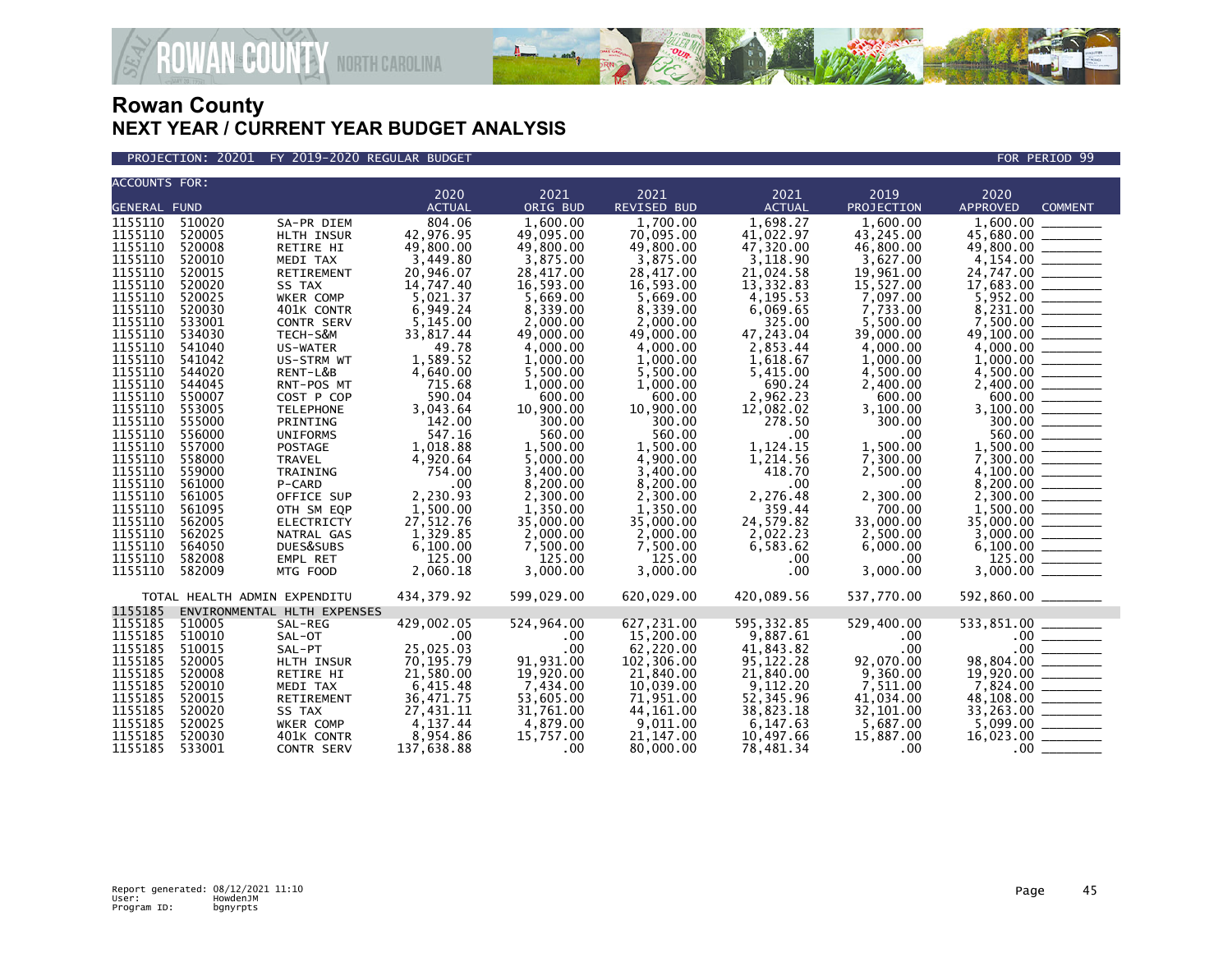

PROJECTION: 20201 FY 2019-2020 REGULAR BUDGET FOR PERIOD 99

| <b>ACCOUNTS FOR:</b>                                                                                                                                              |                                                                                                                                                                     |                                                                                                                                                                                                | 2020                                                                                                                                                                | 2021                                                                                                                                                                 | 2021                                                                                                                                                                 | 2021                                                                                                                                                           | 2019                                                                                                                                                                  | 2020                                                                                                  |                                                                                                                                                                                                                                                                                                                                                                                                                                                                                                               |
|-------------------------------------------------------------------------------------------------------------------------------------------------------------------|---------------------------------------------------------------------------------------------------------------------------------------------------------------------|------------------------------------------------------------------------------------------------------------------------------------------------------------------------------------------------|---------------------------------------------------------------------------------------------------------------------------------------------------------------------|----------------------------------------------------------------------------------------------------------------------------------------------------------------------|----------------------------------------------------------------------------------------------------------------------------------------------------------------------|----------------------------------------------------------------------------------------------------------------------------------------------------------------|-----------------------------------------------------------------------------------------------------------------------------------------------------------------------|-------------------------------------------------------------------------------------------------------|---------------------------------------------------------------------------------------------------------------------------------------------------------------------------------------------------------------------------------------------------------------------------------------------------------------------------------------------------------------------------------------------------------------------------------------------------------------------------------------------------------------|
| <b>GENERAL FUND</b>                                                                                                                                               |                                                                                                                                                                     |                                                                                                                                                                                                | <b>ACTUAL</b>                                                                                                                                                       | ORIG BUD                                                                                                                                                             | <b>REVISED BUD</b>                                                                                                                                                   | <b>ACTUAL</b>                                                                                                                                                  | PROJECTION                                                                                                                                                            | <b>APPROVED</b>                                                                                       | <b>COMMENT</b>                                                                                                                                                                                                                                                                                                                                                                                                                                                                                                |
| 1155185<br>1155185<br>1155185<br>1155185<br>1155185<br>1155185<br>1155185<br>1155185<br>1155185<br>1155185<br>1155185<br>1155185<br>1155185<br>1155185<br>1155185 | 534030<br>550007<br>553005<br>555000<br>556000<br>557000<br>558000<br>559000<br>561000<br>561005<br>561005 52425 OFFICE SUP<br>561034<br>561095<br>564050<br>590002 | TECH-S&M<br>COST P COP<br><b>TELEPHONE</b><br>PRINTING<br><b>UNIFORMS</b><br><b>POSTAGE</b><br>TRAVEL<br>TRAINING<br>P-CARD<br>OFFICE SUP<br>LAB SUPP<br>OTH SM EQP<br>DUES&SUBS<br>BNK-CC FEE | 17,829.40<br>853.71<br>6,629.49<br>374.00<br>789.51<br>2,499.94<br>27,359.30<br>375.00<br>.00<br>3,932.13<br>2,385.79<br>9,161.59<br>8,367.21<br>650.00<br>2,698.36 | 20,000.00<br>900.00<br>7,650.00<br>500.00<br>800.00<br>2,500.00<br>38,000.00<br>3,000.00<br>500.00<br>7,000.00<br>.00<br>11,000.00<br>4,000.00<br>750.00<br>2,200.00 | 55,000.00<br>900.00<br>7,650.00<br>500.00<br>800.00<br>5,000.00<br>38,000.00<br>1,000.00<br>500.00<br>7,000.00<br>.00.<br>8,500.00<br>8,500.00<br>750.00<br>4,200.00 | 47,981.67<br>591.34<br>6,409.96<br>168.00<br>799.38<br>3,682.36<br>37,535.91<br>145.00<br>.00<br>5,759.78<br>.00<br>7,914.99<br>6,540.05<br>669.00<br>4,160.92 | 18,150.00<br>800.00<br>5,300.00<br>500.00<br>.00<br>2,500.00<br>38,000.00<br>4,000.00<br>.00<br>3,000.00<br>3,500.00<br>17,000.00<br>4,000.00<br>$.00 \,$<br>5,000.00 | 20,000.00<br>800.00<br>2,500.00<br>38,000.00<br>$17,000.00$<br>4,000.00<br>750.00<br>5,000.00         | $\frac{500.00}{4,000.00}$<br>__________                                                                                                                                                                                                                                                                                                                                                                                                                                                                       |
|                                                                                                                                                                   | TOTAL ENVIRONMENTAL HLTH EXP                                                                                                                                        |                                                                                                                                                                                                | 850,757.82                                                                                                                                                          | 849,051.00                                                                                                                                                           | 1,203,406.00                                                                                                                                                         | 1,081,792.89                                                                                                                                                   | 834,800.00                                                                                                                                                            |                                                                                                       |                                                                                                                                                                                                                                                                                                                                                                                                                                                                                                               |
| 1155205<br>1155205<br>1155205<br>1155205<br>1155205<br>1155205<br>1155205<br>1155205<br>1155205<br>1155205                                                        | <b>BCCCP EXPENDITURES</b><br>510005<br>520005<br>520010<br>520015<br>520020<br>520025<br>520030<br>532040<br>534019<br>TOTAL BCCCP EXPENDITURES                     | SAL-REG<br>HLTH INSUR<br>MEDI TAX<br>RETIREMENT<br>SS TAX<br>WKER COMP<br>401K CONTR<br>PHYS FEES<br>LAB FEES                                                                                  | 9,677.47<br>1,228.29<br>138.34<br>871.93<br>591.44<br>241.38<br>290.33<br>15,862.59<br>.00<br>28,901.77                                                             | $.00 \,$<br>$.00 \,$<br>$.00 \,$<br>$.00 \,$<br>$.00 \,$<br>$.00 \,$<br>$.00 \,$<br>10,890.00<br>5,360.00<br>16,250.00                                               | 15,462.00<br>2,750.00<br>225.00<br>1,579.00<br>959.00<br>356.00<br>464.00<br>13,390.00<br>5,360.00<br>40,545.00                                                      | 9,429.47<br>1,428.33<br>130.22<br>962.72<br>556.73<br>235.48<br>254.35<br>9,398.01<br>1,919.69<br>24,315.00                                                    | .00<br>.00<br>.00<br>.00<br>.00<br>.00<br>.00<br>.00<br>$.00 \,$<br>.00                                                                                               | $.00$ $\_$<br>.00<br>.00 <sub>1</sub><br>$.00 \,$<br>$.00 \,$<br>.00 <sub>1</sub><br>.00 <sub>1</sub> | $\begin{array}{ccccccccc} \multicolumn{3}{c}{} & \multicolumn{3}{c}{} & \multicolumn{3}{c}{} & \multicolumn{3}{c}{} & \multicolumn{3}{c}{} & \multicolumn{3}{c}{} & \multicolumn{3}{c}{} & \multicolumn{3}{c}{} & \multicolumn{3}{c}{} & \multicolumn{3}{c}{} & \multicolumn{3}{c}{} & \multicolumn{3}{c}{} & \multicolumn{3}{c}{} & \multicolumn{3}{c}{} & \multicolumn{3}{c}{} & \multicolumn{3}{c}{} & \multicolumn{3}{c}{} & \multicolumn{3}{c}{} & \multicolumn{3}{c}{} & \mult$<br><u>essent</u><br>.00 |
| 1155210<br>1155210<br>1155210<br>1155210<br>1155210<br>1155210<br>1155210<br>1155210<br>1155210<br>1155210<br>1155210<br>1155210<br>1155210                       | CHILD HEALTH EXPENDITURES<br>510005<br>520005<br>520010<br>520015<br>520020<br>520025<br>520030<br>532022<br>532036<br>532040<br>533001<br>533065                   | SAL-REG<br>HLTH INSUR<br>MEDI TAX<br>RETIREMENT<br>SS TAX<br>WKER COMP<br>401K CONTR<br>INTERPRETR<br>PH NUR SVS<br>PHYS FEES<br>CONTR SERV<br>TELE AN SV                                      | 181,098.50<br>36, 303.55<br>2,432.35<br>16,355.89<br>10,400.94<br>4,330.37<br>5,152.31<br>43.20<br>.00<br>9,350.00<br>440.00<br>1,650.00                            | 177,264.00<br>34,978.00<br>2,358.00<br>18,062.00<br>10,161.00<br>4,203.00<br>5,295.00<br>300.00<br>1,000.00<br>9,956.00<br>450.00<br>2,450.00                        | 90,405.00<br>17,899.00<br>1,207.00<br>9,243.00<br>5,200.00<br>2,144.00<br>2.700.00<br>300.00<br>1,000.00<br>13,056.00<br>450.00<br>2,450.00                          | 73,602.92<br>16,250.47<br>986.23<br>7,514.46<br>4,165.73<br>1,741.73<br>2,104.77<br>117.00<br>.00<br>13,056.00<br>450.00<br>2,450.00                           | 167,802.00<br>30,951.00<br>2,316.00<br>12,969.00<br>10,017.00<br>4,261.00<br>5,002.00<br>300.00<br>1,000.00<br>12,456.00<br>440.00<br>2,450.00                        | 175,680.00<br>5,240.00<br>440.00<br>2,450.00                                                          | 300.00                                                                                                                                                                                                                                                                                                                                                                                                                                                                                                        |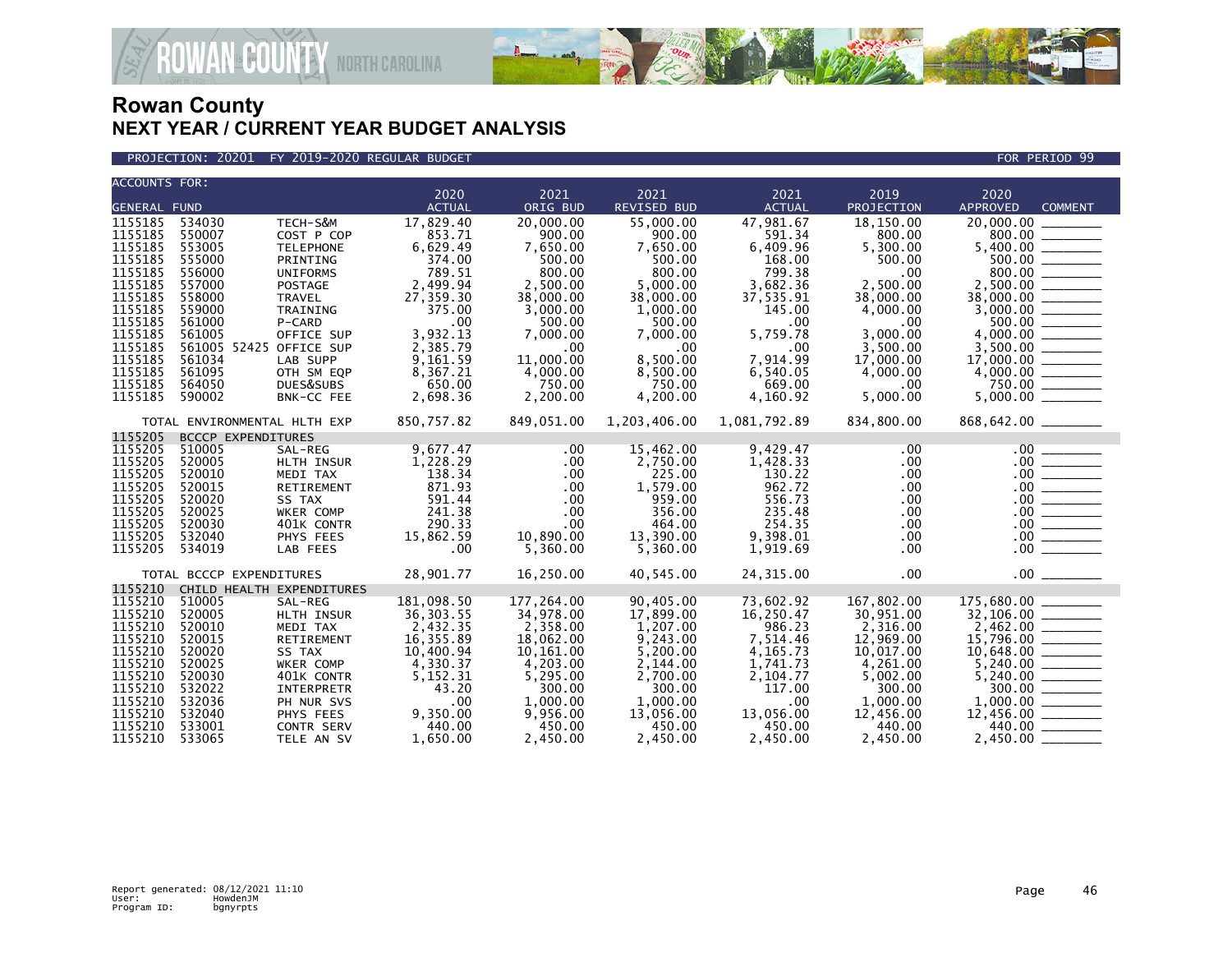

| <b>ACCOUNTS FOR:</b> |                                                                                                    |                              |                       |                      |                            |                       | 2019                 |                         |                |
|----------------------|----------------------------------------------------------------------------------------------------|------------------------------|-----------------------|----------------------|----------------------------|-----------------------|----------------------|-------------------------|----------------|
| <b>GENERAL FUND</b>  |                                                                                                    |                              | 2020<br><b>ACTUAL</b> | 2021<br>ORIG BUD     | 2021<br><b>REVISED BUD</b> | 2021<br><b>ACTUAL</b> | PROJECTION           | 2020<br><b>APPROVED</b> | <b>COMMENT</b> |
|                      |                                                                                                    |                              |                       |                      | 200.00                     |                       | 100.00               |                         |                |
| 1155210<br>1155210   | 534019<br>543015                                                                                   | LAB FEES                     | 100.00                | 200.00<br>.00        | .00 <sub>1</sub>           | 199.15                | 1,000.00             | 100.00<br>1,000.00      |                |
| 1155210              | 543055                                                                                             | R&M-EQUIP<br>R&M-PHONE       | 1,000.00<br>.00       | .00                  | .00                        | .00<br>.00            | 250.00               | 250.00                  |                |
| 1155210              | 550007                                                                                             | COST P COP                   | 1,880.55              | 2,000.00             | 2,000.00                   | 493.88                | 2,000.00             |                         |                |
| 1155210              | 552010                                                                                             | INS-P&PL                     | 130.96                | 200.00               | 200.00                     | 124.00                | 200.00               | 200.00                  |                |
| 1155210              | 553005                                                                                             | <b>TELEPHONE</b>             | 1,297.32              | 6,750.00             | 6,750.00                   | 173.16                | 1,300.00             |                         |                |
| 1155210              | 555000                                                                                             | PRINTING                     | 52.50                 | 500.00               | 500.00                     | 399.94                | 300.00               |                         |                |
| 1155210              | 557000                                                                                             | POSTAGE                      | 400.25                | 800.00               | 800.00                     | 570.50                | 800.00               |                         | 800.00         |
| 1155210              | 558000                                                                                             | <b>TRAVEL</b>                | 670.53                | 2,750.00             | 750.00                     | .00                   | 2,960.00             |                         |                |
| 1155210              | 559000                                                                                             | TRAINING                     | 359.30                | 2,000.00             | 900.00                     | .00                   | 2,000.00             |                         |                |
| 1155210              | 561005                                                                                             | OFFICE SUP                   | 1,846.00              | 1,846.00             | 1,846.00                   | 1,744.28              | 1,846.00             |                         |                |
| 1155210              | 561045                                                                                             | MEDICAL SU                   | 6,897.12              | 7,422.00             | 7,422.00                   | 708.39                | 7,422.00             |                         |                |
| 1155210              | 583021                                                                                             | CH FATL CM                   | 453.11                | 768.00               | 768.00                     | .00                   | 835.00               |                         |                |
| 1155210              | 590002                                                                                             | BNK-CC FEE                   | 376.96                | 1,400.00             | 1,400.00                   | 455.46                | 1,400.00             |                         |                |
|                      |                                                                                                    |                              |                       |                      |                            |                       |                      |                         |                |
|                      | TOTAL CHILD HEALTH EXPENDITU                                                                       |                              | 283,021.71            | 293, 113.00          | 169,590.00                 | 127,308.07            | 272,377.00           | 286,221.00 _______      |                |
| 1155215              |                                                                                                    | CHILD CARE 4 COORD EXPENSES  |                       |                      |                            |                       |                      |                         |                |
| 1155215              | 510005                                                                                             | SAL-REG                      | 265,603.84            | 301,201.00           | 301,201.00                 | 279,255.97            | 238,002.00           | 298,171.00              |                |
| 1155215              | 520005                                                                                             | HLTH INSUR                   | 55,537.02             | 59,760.00            | 67,260.00                  | 62,882.88             | 45,000.00            |                         |                |
| 1155215              | 520010                                                                                             | MEDI TAX                     | 3,495.15              | 3,984.00             | 3,984.00                   | 3,635.02              | 3,196.00             |                         |                |
| 1155215              | 520015                                                                                             | RETIREMENT                   | 23,930.63             | 30,754.00            | 30,754.00                  | 28,511.44             | 18,446.00            |                         |                |
| 1155215              | 520020                                                                                             | SS TAX                       | 14,945.71             | 17,028.00            | 17,028.00                  | 15,536.18             | 13,660.00            |                         |                |
| 1155215              | 520025                                                                                             | WKER COMP                    | 2,912.88              | 3,686.00             | 3,686.00                   | 3,267.34              | 3,795.00             |                         |                |
| 1155215              | 520030                                                                                             | 401K CONTR                   | 7,804.42              | 9.039.00             | 9,039.00                   | 8,137.28              | 7,143.00             |                         |                |
| 1155215              | 532022                                                                                             | <b>INTERPRETR</b>            | 4,481.31              | 4,500.00             | 5.700.00                   | 5,659.00              | 2,800.00             |                         |                |
| 1155215<br>1155215   | 550007<br>552010                                                                                   | COST P COP                   | 873.64                | 450.00               | 905.00                     | 1,225.82              | 900.00               | 900.00<br>1,200.00      |                |
| 1155215              | 553005                                                                                             | INS-P&PL<br><b>TELEPHONE</b> | 1,178.67<br>4,709.27  | 1,400.00<br>7,400.00 | 1,400.00<br>7,400.00       | 1,114.00<br>2,610.62  | 1,200.00<br>7,400.00 |                         |                |
| 1155215              | 555000                                                                                             | PRINTING                     | 635.85                | 750.00               | 750.00                     | 750.00                | 200.00               |                         | 750.00         |
| 1155215              | 557000                                                                                             | POSTAGE                      | 176.55                | 350.00               | 350.00                     | 316.74                | 565.00               |                         | 750.00         |
| 1155215              | 558000                                                                                             | <b>TRAVEL</b>                | 7,555.37              | 13,000.00            | 13,000,00                  | 3,577.47              | 10,200.00            | 10,200.00 ______        |                |
| 1155215              | 559000                                                                                             | TRAINING                     | 360.00                | 2,500.00             | 1,300.00                   | 480.00                | 1,500.00             |                         |                |
| 1155215              | 561005                                                                                             | OFFICE SUP                   | 2,500.00              | 1,500.00             | 1,500.00                   | 1,500.00              | 1,800.00             |                         |                |
| 1155215              | 561095                                                                                             | OTH SM EQP                   | 977.41                | 3,000.00             | 2,545.00                   | 260.91                | 1,050.00             |                         |                |
| 1155215              | 582009                                                                                             | MTG FOOD                     | .00                   | 250.00               | 250.00                     | 167.76                | .00                  | .00 <sub>1</sub>        |                |
| 1155215              | 582026                                                                                             | CC4CREIMB                    | 134,130.00            | .00                  | .00                        | .00                   | .00                  | .00.                    |                |
|                      |                                                                                                    |                              |                       |                      |                            |                       |                      |                         |                |
|                      | 531,807.72<br>460,552.00<br>468,052.00<br>418,888.43<br>356,857.00<br>TOTAL CHILD CARE 4 COORD EXP |                              |                       |                      |                            |                       |                      |                         |                |
| 1155223              |                                                                                                    | BIOTERRORISM EXPENDITURES    |                       |                      |                            |                       |                      |                         |                |
| 1155223              | 510005                                                                                             | SAL-REG                      | 3,320.20              | $.00 \ \,$           | 32,825.00                  | 3,303.12              | 4,136.00             |                         | .00            |
| 1155223              | 520005                                                                                             | HLTH INSUR                   | 476.32                | .00                  | 7,470.00                   | 589.20                | 540.00               | $.00 \cdot$             |                |
| 1155223              | 520010                                                                                             | MEDI TAX                     | 43.56                 | .00                  | 476.00                     | 44.97                 | 55.00                | .00 <sub>1</sub>        |                |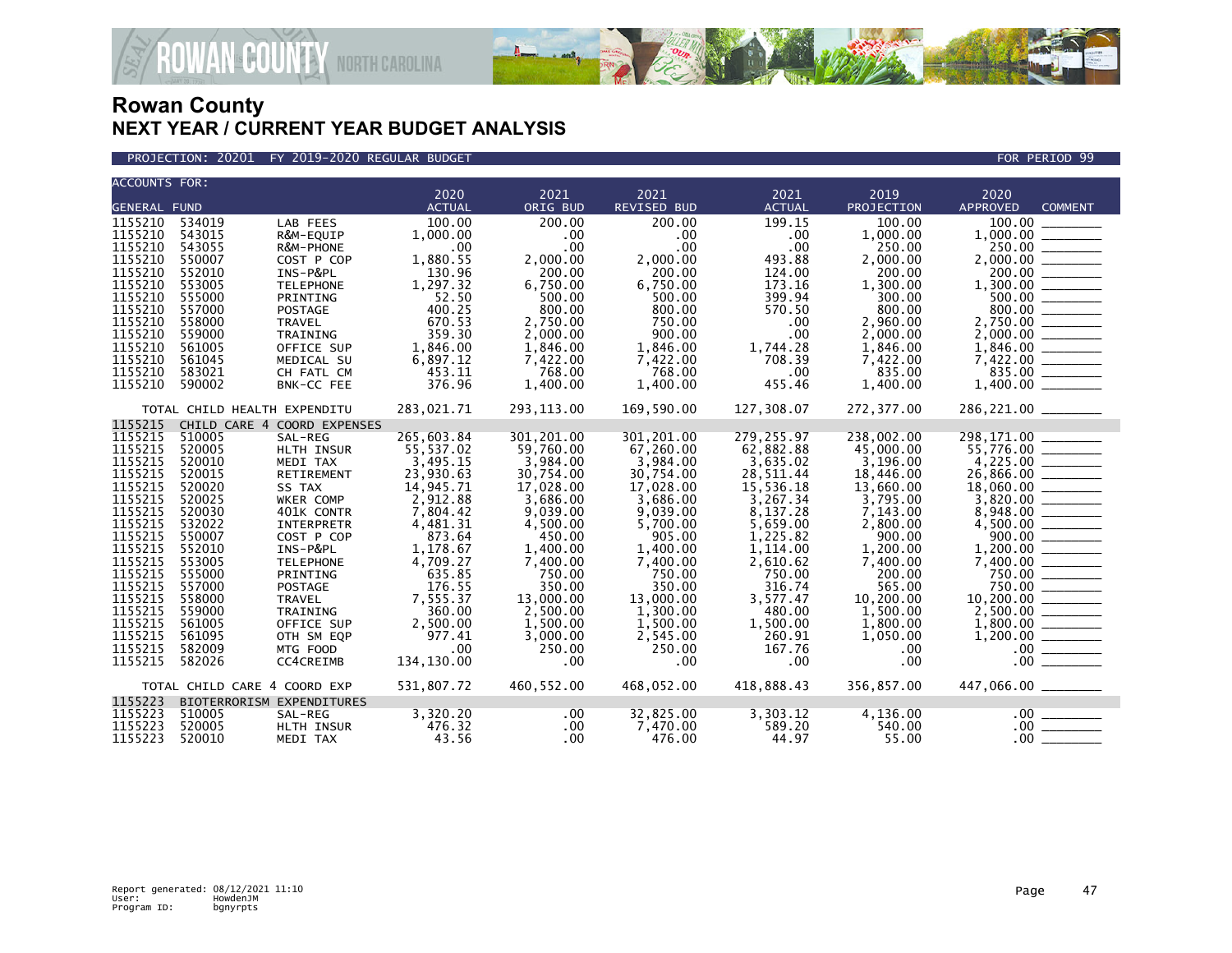



| <b>ACCOUNTS FOR:</b>         |                              |                           |               |            |                    |               |            |                                                                                                                                       |
|------------------------------|------------------------------|---------------------------|---------------|------------|--------------------|---------------|------------|---------------------------------------------------------------------------------------------------------------------------------------|
|                              |                              |                           | 2020          | 2021       | 2021               | 2021          | 2019       | 2020                                                                                                                                  |
| <b>GENERAL FUND</b>          |                              |                           | <b>ACTUAL</b> | ORIG BUD   | <b>REVISED BUD</b> | <b>ACTUAL</b> | PROJECTION | <b>APPROVED</b><br><b>COMMENT</b>                                                                                                     |
| 1155223                      | 520015                       | RETIREMENT                | 299.13        | .00        | 3,352.00           | 337.25        | 321.00     | .00 <sub>1</sub>                                                                                                                      |
| 1155223                      | 520020                       | SS TAX                    | 186.32        | .00        | 2,036.00           | 192.34        | 232.00     |                                                                                                                                       |
| 1155223                      | 520025                       | WKER COMP                 | 82.99         | .00        | 755.00             | 27.53         | 133.00     |                                                                                                                                       |
| 1155223                      | 520030                       | 401K CONTR                | 99.61         | .00        | 985.00             | 1.93          | 125.00     |                                                                                                                                       |
| 1155223                      | 533001                       | CONTR SERV                | 39,895.13     | 52,269.00  | 4,370.00           | 4,369.75      | 41,689.00  |                                                                                                                                       |
| 1155223                      | 558000                       | <b>TRAVEL</b>             | 183.29        | $.00 \,$   | .00.               | .00.          | 1,097.00   | $\begin{array}{r} 14.710.00 \ \hline 1,097.00 \ \hline 200.00 \ \hline 827.00 \ \hline \end{array}$                                   |
| 1155223                      | 559000                       | TRAINING                  | .00           | .00        | $.00 \times$       | $.00 \,$      | 200.00     |                                                                                                                                       |
| 1155223                      | 561005                       | OFFICE SUP                | 284.80        | 250.00     | 250.00             | $.00 \,$      | 500.00     |                                                                                                                                       |
| 1155223                      | 561045                       | MEDICAL SU                | 36.74         | 1,550.00   | 1,550.00           | .00           | 978.00     | $\frac{500.00}{1,000.00}$                                                                                                             |
| 1155223                      | 561095                       | OTH SM EQP                | 239.88        | 527.00     | 527.00             | $.00 \,$      | 1,000.00   |                                                                                                                                       |
|                              |                              |                           |               |            |                    |               |            |                                                                                                                                       |
|                              | TOTAL BIOTERRORISM EXPENDITU |                           | 45,147.97     | 54,596.00  | 54,596.00          | 8,866.09      | 51,006.00  | 45,378.00 _______                                                                                                                     |
| 1155225                      |                              | COMM DISEASE EXPENDITURES |               |            |                    |               |            |                                                                                                                                       |
| 1155225                      | 510005                       | SAL-REG                   | 86,705.99     | 117,943.00 | 44,818.00          | 49,377.97     | 105,378.00 |                                                                                                                                       |
| 1155225                      | 520005                       | HLTH INSUR                | 13,076.97     | 19,922.00  | 10,635.00          | 9,338.61      | 17,460.00  |                                                                                                                                       |
| 1155225                      | 520010                       | MEDI TAX                  | 1,180.46      | 1,620.00   | 621.00             | 651.26        | 1,485.00   |                                                                                                                                       |
| 1155225                      | 520015                       | RETIREMENT                | 7,820.56      | 12,046.00  | 4,616.00           | 5,041.51      | 8,170.00   |                                                                                                                                       |
| 1155225                      | 520020                       | SS TAX                    | 5,048.13      | 6,920.00   | 2,652.00           | 2,769.69      | 6,337.00   |                                                                                                                                       |
| 1155225                      | 520025                       | WKER COMP                 | 2,150.28      | 2,906.00   | 1,104.00           | 1,214.03      | 3,119.00   |                                                                                                                                       |
| 1155225                      | 520030                       | 401K CONTR                | 2,506.31      | 3,541.00   | 1,346.00           | 1.390.66      | 3,165.00   | $\begin{array}{r} 3,486.00 \ \hline 3,486.00 \ \hline 150.00 \ \hline 11,687.00 \ \hline 325.00 \ \hline 300.00 \ \hline \end{array}$ |
| 1155225                      | 532022                       | INTERPRETR                | .00           | 150.00     | 150.00             | $.00 \,$      | 150.00     |                                                                                                                                       |
| 1155225                      | 532040                       | PHYS FEES                 | 7,212.50      | 9,187.00   | 9,187.00           | 6,807.00      | 11,687.00  |                                                                                                                                       |
| 1155225                      | 534019                       | LAB FEES                  | .00           | 325.00     | 325.00             | 325.00        | 325.00     |                                                                                                                                       |
| 1155225                      | 543055                       | R&M-PHONE                 | .00           | .00        | .00                | .00           | 300.00     |                                                                                                                                       |
| 1155225                      | 550007                       | COST P COP                | .00           | .00        | 400.00             | $.00 \,$      | .00        | $\frac{100}{399.00}$                                                                                                                  |
| 1155225                      | 552010                       | INS-P&PL                  | 261.93        | 400.00     | 400.00             | 248.00        | 399.00     |                                                                                                                                       |
| 1155225                      | 553005                       | <b>TELEPHONE</b>          | 581.04        | 2,000.00   | 2,000.00           | 189.00        | 2,000.00   |                                                                                                                                       |
| 1155225                      | 555000                       | PRINTING                  | 52.50         | 200.00     | 200.00             | $.00 \,$      | 200.00     | $2,000.00$<br>$200.00$<br>$600.00$                                                                                                    |
| 1155225                      | 557000                       | <b>POSTAGE</b>            | 600.00        | 600.00     | 600.00             | 319.89        | 600.00     |                                                                                                                                       |
| 1155225                      | 558000                       | TRAVEL                    | 432.22        | 2,000.00   | 2,000.00           | .00           | 2,000.00   | $2,000.00$<br>500.00                                                                                                                  |
| 1155225                      | 559000                       | TRAINING                  | 100.00        | 500.00     | 500.00             | .00.          | 500.00     |                                                                                                                                       |
| 1155225                      | 561005                       | OFFICE SUP                | 327.53        | 800.00     | 800.00             | 440.63        | 800.00     |                                                                                                                                       |
| 1155225                      | 561045                       | MEDICAL SU                | 2,389.17      | 2,500.00   | 2,500.00           | 606.80        | 2,500.00   |                                                                                                                                       |
| 1155225                      | 564050                       | DUES&SUBS                 | 120.00        | 200.00     | 200.00             | $.00 \,$      | 200.00     |                                                                                                                                       |
|                              |                              |                           |               |            |                    |               |            |                                                                                                                                       |
| TOTAL COMM DISEASE EXPENDITU |                              |                           | 130,565.59    | 183,760.00 | 85,054.00          | 78,720.05     | 166,775.00 | 182,446.00 _______                                                                                                                    |
| 1155227                      | NAPSACC EXPENDITURES         |                           |               |            |                    |               |            |                                                                                                                                       |
| 1155227                      | 510005                       | SAL-REG                   | 47,349.24     | 48,951.00  | 48,951.00          | 46, 143. 72   | 46,130.00  | 48,707.00                                                                                                                             |
| 1155227                      | 520005                       | HLTH INSUR                | 9,662.34      | 9,960.00   | 10,960.00          | 10,238.03     | 7,200.00   |                                                                                                                                       |
| 1155227                      | 520010                       | MEDI TAX                  | 655.24        | 674.00     | 674.00             | 637.83        | 669.00     |                                                                                                                                       |
| 1155227                      | 520015                       | RETIREMENT                | 4,266.24      | 4,998.00   | 4,998.00           | 4,711.19      | 3,603.00   |                                                                                                                                       |
| 1155227                      | 520020                       | SS TAX                    | 2,801.87      | 2,878.00   | 2,878.00           | 2,727.56      | 2,860.00   |                                                                                                                                       |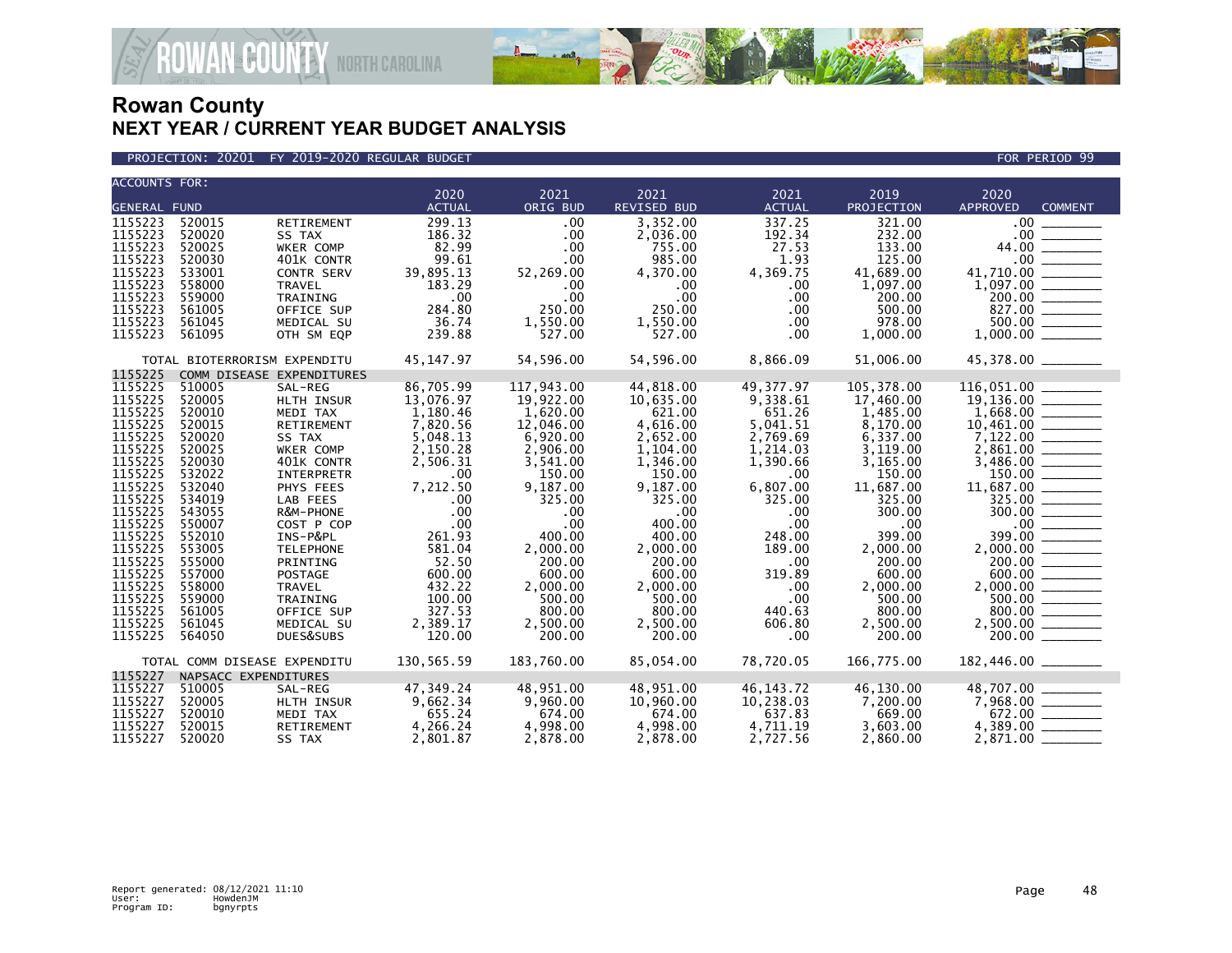

PROJECTION: 20201 FY 2019-2020 REGULAR BUDGET FOR PERIOD 99

| <b>ACCOUNTS FOR:</b> |                                                 | 2020             | 2021                     | 2021                 | 2021            | 2019            | 2020                                                                                                                                                                                                                                                                                                                                                                                                                                                                                 |
|----------------------|-------------------------------------------------|------------------|--------------------------|----------------------|-----------------|-----------------|--------------------------------------------------------------------------------------------------------------------------------------------------------------------------------------------------------------------------------------------------------------------------------------------------------------------------------------------------------------------------------------------------------------------------------------------------------------------------------------|
| <b>GENERAL FUND</b>  |                                                 | <b>ACTUAL</b>    | ORIG BUD                 | <b>REVISED BUD</b>   | <b>ACTUAL</b>   | PROJECTION      | <b>APPROVED</b><br><b>COMMENT</b>                                                                                                                                                                                                                                                                                                                                                                                                                                                    |
| 1155227              | 520025<br>WKER COMP                             | 1,191.26         | 1,224.00                 | 1,224.00             | 1,163.99        | 1,477.00        | 1,536.00                                                                                                                                                                                                                                                                                                                                                                                                                                                                             |
| 1155227              | 520030<br>401K CONTR                            | 1,420.48         | 1,469.00                 | 1,469.00             | 1,384.29        | 1,384.00        |                                                                                                                                                                                                                                                                                                                                                                                                                                                                                      |
| 1155227              | 555000<br>PRINTING                              | 425.00           | .00                      | .00                  | .00             | 550.00          |                                                                                                                                                                                                                                                                                                                                                                                                                                                                                      |
| 1155227              | 555000 52420 PRINTING                           | 329.00           | .00                      | .00                  | $.00 \,$        | .00             | 550.00                                                                                                                                                                                                                                                                                                                                                                                                                                                                               |
| 1155227              | 558000<br><b>TRAVEL</b>                         | 571.44           | 1,200.00                 | 1,200.00             | $.00 \,$        | 1,800.00        | 2,125.00                                                                                                                                                                                                                                                                                                                                                                                                                                                                             |
| 1155227              | 559000<br>TRAINING                              | 30.00            | .00.                     | .00                  | $.00 \,$        | 400.00          |                                                                                                                                                                                                                                                                                                                                                                                                                                                                                      |
| 1155227              | 561005<br>OFFICE SUP                            | .00              | .00                      | .00                  | $.00 \,$        | 350.00          | $125.00$<br>$125.00$<br>$200.00$<br>$350.00$                                                                                                                                                                                                                                                                                                                                                                                                                                         |
| 1155227              | 561015<br>EDU SUPPLY                            | 250.00           | .00                      | .00                  | $.00 \,$        | 250.00          | 250.00                                                                                                                                                                                                                                                                                                                                                                                                                                                                               |
| 1155227              | 564050<br>DUES&SUBS                             | .00              | $.00 \,$                 | .00                  | $.00 \,$        | 130.00          |                                                                                                                                                                                                                                                                                                                                                                                                                                                                                      |
| 1155227              | 583053<br><b>NONCASH</b>                        | .00              | .00.                     | .00                  | $.00 \,$        | 400.00          | $400.00$ ________                                                                                                                                                                                                                                                                                                                                                                                                                                                                    |
| 1155227              | 583053 52420 NONCASH                            | 1,801.77         | .00.                     | 2,869.00             | $.00 \,$        | .00             | .00                                                                                                                                                                                                                                                                                                                                                                                                                                                                                  |
|                      | TOTAL NAPSACC EXPENDITURES                      | 70,753.88        | 71,354.00                | 75,223.00            | 67,006.61       | 67,203.00       |                                                                                                                                                                                                                                                                                                                                                                                                                                                                                      |
|                      |                                                 |                  |                          |                      |                 |                 |                                                                                                                                                                                                                                                                                                                                                                                                                                                                                      |
| 1155228<br>1155228   | DENTAL CLINIC EXPENDITURES<br>510005<br>SAL-REG | 272,499.55       | 266,289.00               | 266,289.00           | 273,286.99      | 252,448.00      | 263,421.00                                                                                                                                                                                                                                                                                                                                                                                                                                                                           |
| 1155228              | 520005<br>HLTH INSUR                            | 49,885.38        | 49,800.00                | 58,800.00            | 54,677.91       | 42,300.00       |                                                                                                                                                                                                                                                                                                                                                                                                                                                                                      |
| 1155228              | 520010<br>MEDI TAX                              | 3,770.61         | 3,724.00                 | 3,724.00             | 3,748.39        | 3,610.00        |                                                                                                                                                                                                                                                                                                                                                                                                                                                                                      |
| 1155228              | 520015<br>RETIREMENT                            | 24,604.76        | 27,191.00                | 27,191.00            | 27,902.67       | 19,567.00       | $\begin{array}{c} 3,687.00 \\ 23,737.00 \\ 15,762.00 \\ 5,580.00 \\ \hline \end{array}$                                                                                                                                                                                                                                                                                                                                                                                              |
| 1155228              | 520020<br>SS TAX                                | 16,091.23        | 15,914.00                | 15,914.00            | 16,026.94       | 15,429.00       |                                                                                                                                                                                                                                                                                                                                                                                                                                                                                      |
| 1155228              | 520025<br>WKER COMP                             | 5,608.67         | 5,454.00                 | 5,454.00             | 5,584.73        | 4,515.00        |                                                                                                                                                                                                                                                                                                                                                                                                                                                                                      |
| 1155228              | 520030<br>401K CONTR                            | 8,192.44         | 7,991.00                 | 7,991.00             | 8.184.13        | 7,576.00        |                                                                                                                                                                                                                                                                                                                                                                                                                                                                                      |
| 1155228              | 533000<br>OT PROF SE                            | 425.00           | 425.00                   | 425.00               | .00             | .00             |                                                                                                                                                                                                                                                                                                                                                                                                                                                                                      |
| 1155228              | 533001<br><b>CONTR SERV</b>                     | 43,979.75        | 70,000.00                | 70,000.00            | 54,791.20       | 100,000.00      | 100,000.00                                                                                                                                                                                                                                                                                                                                                                                                                                                                           |
| 1155228              | 533001 52428 CONTR SERV                         | .00              | .00                      | 9.640.00             | .00             | .00             |                                                                                                                                                                                                                                                                                                                                                                                                                                                                                      |
| 1155228              | 534030<br>TECH-S&M                              | 2,532.11         | 3,000.00                 | 3,000.00             | 1,683.11        | 7,500.00        |                                                                                                                                                                                                                                                                                                                                                                                                                                                                                      |
| 1155228              | 543015<br>R&M-EQUIP                             | 1,335.46         | 2,350.00                 | 3,850.00             | 3,037.66        | 2,350.00        |                                                                                                                                                                                                                                                                                                                                                                                                                                                                                      |
| 1155228              | 543015 52428 R&M-EQUIP                          | 1,616.27         | .00                      | 2,000.00             | 2,000.00        | .00             |                                                                                                                                                                                                                                                                                                                                                                                                                                                                                      |
| 1155228              | 543020<br>R&M-VEHIC                             | .00              | 1,250.00                 | 1,250.00             | $.00 \,$        | .00             | $250.00$ $\overline{\hspace{1.5cm}1.00}$<br>1,250.00                                                                                                                                                                                                                                                                                                                                                                                                                                 |
| 1155228              | 550007<br>COST P COP                            | 405.16           | 450.00                   | 450.00               | 498.57          | 450.00          |                                                                                                                                                                                                                                                                                                                                                                                                                                                                                      |
| 1155228              | 552010<br>INS-P&PL                              | 1,309.64         | 1.600.00                 | 1,600.00             | 1,238.00        | 1,600.00        | $1,600.00$<br>$1,400.00$<br>$475.00$                                                                                                                                                                                                                                                                                                                                                                                                                                                 |
| 1155228              | 553005<br><b>TELEPHONE</b>                      | 1,355.04         | 1.500.00                 | 1,500.00             | 192.00          | 1,400.00        |                                                                                                                                                                                                                                                                                                                                                                                                                                                                                      |
| 1155228              | 554000<br>ADVERTISNG                            | .00              | 1,000.00                 | 1,000.00             | .00             | 475.00          |                                                                                                                                                                                                                                                                                                                                                                                                                                                                                      |
| 1155228              | 554000 52428 ADVERTISNG                         | 7,652.37         | .00                      | 6,600.00             | 6,595.22        | .00             | .00 <sub>1</sub>                                                                                                                                                                                                                                                                                                                                                                                                                                                                     |
| 1155228              | 555000<br>PRINTING                              | 60.00            | 400.00                   | 400.00               | 306.23          | 900.00          | 900.00                                                                                                                                                                                                                                                                                                                                                                                                                                                                               |
| 1155228              | 557000<br>POSTAGE                               | 400.00           | 500.00                   | 500.00               | 309.20          | 400.00          | 400.00<br>$\frac{1}{2} \left( \frac{1}{2} \right) \left( \frac{1}{2} \right) \left( \frac{1}{2} \right) \left( \frac{1}{2} \right) \left( \frac{1}{2} \right) \left( \frac{1}{2} \right) \left( \frac{1}{2} \right) \left( \frac{1}{2} \right) \left( \frac{1}{2} \right) \left( \frac{1}{2} \right) \left( \frac{1}{2} \right) \left( \frac{1}{2} \right) \left( \frac{1}{2} \right) \left( \frac{1}{2} \right) \left( \frac{1}{2} \right) \left( \frac{1}{2} \right) \left( \frac$ |
| 1155228<br>1155228   | 558000<br><b>TRAVEL</b><br>558000 52428 TRAVEL  | 260.26<br>363.90 | 1,000.00<br>$.00 \times$ | 1.000.00<br>1,200.00 | 111.74<br>51.09 | 1,000.00        | $1,000.00$<br>$0$<br>$3,425.00$                                                                                                                                                                                                                                                                                                                                                                                                                                                      |
| 1155228              | 559000<br>TRAINING                              | 2,748.15         | 1,500.00                 | 1,500.00             | 1,095.00        | .00<br>1,200.00 |                                                                                                                                                                                                                                                                                                                                                                                                                                                                                      |
| 1155228              | 559000 52428 TRAINING                           | 224.99           | .00                      | 1,000.00             | 289.00          | .00             | .00 <sub>1</sub>                                                                                                                                                                                                                                                                                                                                                                                                                                                                     |
| 1155228              | 561005<br>OFFICE SUP                            | 515.88           | 1,000.00                 | 1,000.00             | 867.67          | 1,760.00        | 1.760.00                                                                                                                                                                                                                                                                                                                                                                                                                                                                             |
| 1155228              | 561005 52428 OFFICE SUP                         | 3,000.00         | .00.                     | 3,000.00             | 3,000.00        | .00             | .00 <sub>1</sub>                                                                                                                                                                                                                                                                                                                                                                                                                                                                     |
| 1155228              | 561015<br>EDU SUPPLY                            | .00              | 400.00                   | 400.00               | $.00 \,$        | 400.00          | 400.00                                                                                                                                                                                                                                                                                                                                                                                                                                                                               |
| 1155228              | 561015 52428 EDU SUPPLY                         | 419.00           | .00                      | 1.000.00             | 993.17          | .00             | $.00$ $\_\_$                                                                                                                                                                                                                                                                                                                                                                                                                                                                         |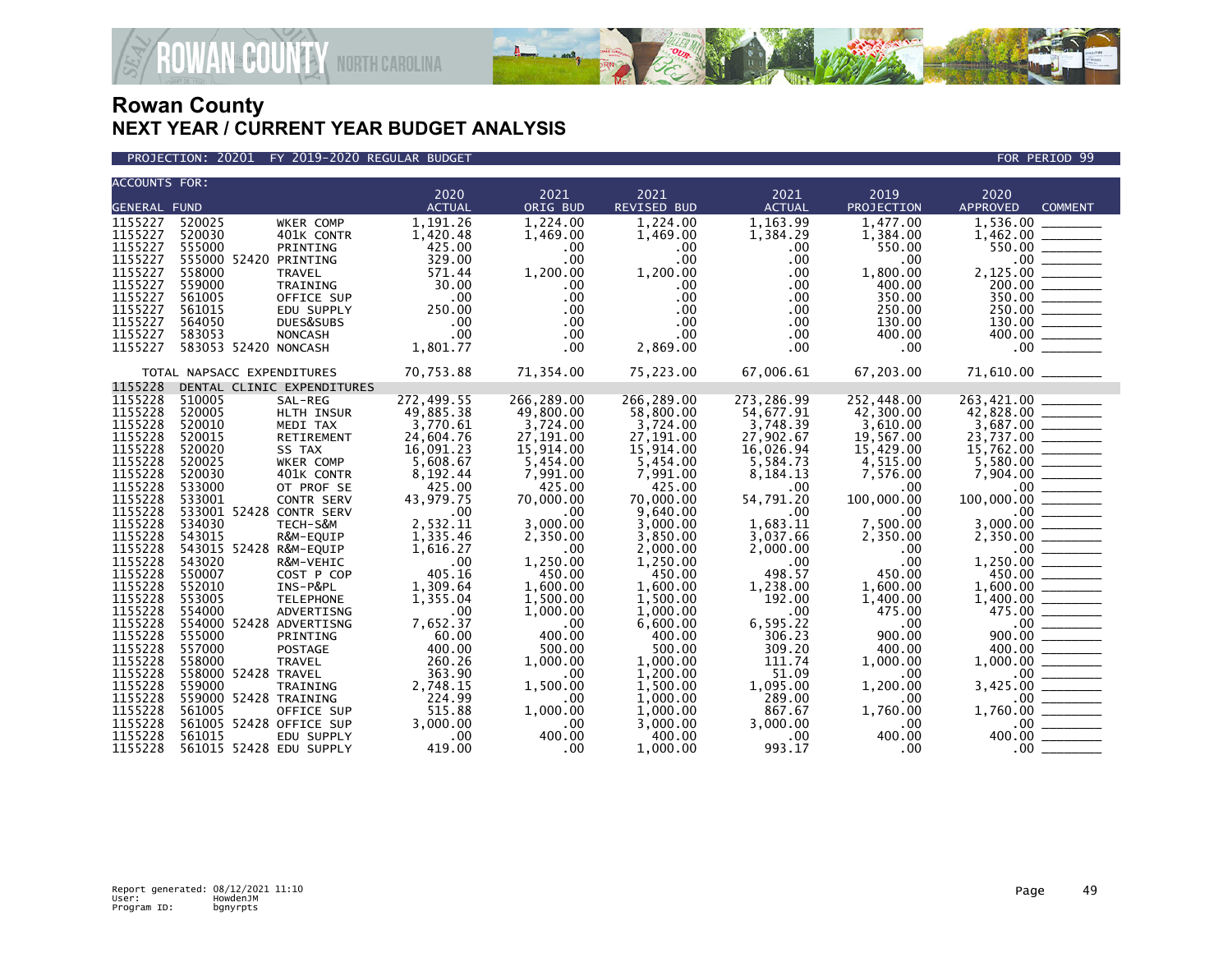

PROJECTION: 20201 FY 2019-2020 REGULAR BUDGET FOR PERIOD 99

| <b>ACCOUNTS FOR:</b> |        |                              | 2020          | 2021       | 2021               | 2021          | 2019       | 2020                                                                                                                                                                                                                                                                                                                                                                                                                                                                                                          |  |
|----------------------|--------|------------------------------|---------------|------------|--------------------|---------------|------------|---------------------------------------------------------------------------------------------------------------------------------------------------------------------------------------------------------------------------------------------------------------------------------------------------------------------------------------------------------------------------------------------------------------------------------------------------------------------------------------------------------------|--|
| <b>GENERAL FUND</b>  |        |                              | <b>ACTUAL</b> | ORIG BUD   | <b>REVISED BUD</b> | <b>ACTUAL</b> | PROJECTION | APPROVED<br><b>COMMENT</b>                                                                                                                                                                                                                                                                                                                                                                                                                                                                                    |  |
|                      |        |                              |               |            |                    |               |            |                                                                                                                                                                                                                                                                                                                                                                                                                                                                                                               |  |
| 1155228              |        | 561044 52411 CLNT CARE       | 1,613.00      | .00        | 5.000.00           | 5.000.00      | .00        | .00 <sub>1</sub>                                                                                                                                                                                                                                                                                                                                                                                                                                                                                              |  |
| 1155228              | 561045 | MEDICAL SU                   | 1,391.02      | 35,000.00  | 33,500.00          | 16,462.59     | 41,000.00  | 45,000.00                                                                                                                                                                                                                                                                                                                                                                                                                                                                                                     |  |
| 1155228              |        | 561045 52428 MEDICAL SU      | 48,000.00     | .00.       | 41,560.00          | 41,560.00     | .00.       | .00                                                                                                                                                                                                                                                                                                                                                                                                                                                                                                           |  |
| 1155228              | 561085 | VEHICLE SU                   | 120.00        | 1,000.00   | 1,000.00           | .00           | .00        | 1,000.00                                                                                                                                                                                                                                                                                                                                                                                                                                                                                                      |  |
| 1155228              | 561095 | OTH SM EQP                   | 114.00        | 1,400.00   | 1,400.00           | .00           | 1,400.00   | 1,400.00                                                                                                                                                                                                                                                                                                                                                                                                                                                                                                      |  |
| 1155228              | 562020 | FUEL&LUBIC                   | 61.73         | 250.00     | 250.00             | 54.28         | .00        |                                                                                                                                                                                                                                                                                                                                                                                                                                                                                                               |  |
| 1155228              | 564050 | DUES&SUBS                    | 4,755.35      | 5,000.00   | 5,000.00           | 5,000.00      | 4,800.00   |                                                                                                                                                                                                                                                                                                                                                                                                                                                                                                               |  |
| 1155228              | 576030 | F/A-F&EQUI                   | 1,880.20      | $.00 \,$   | .00                | .00           | 5,900.00   |                                                                                                                                                                                                                                                                                                                                                                                                                                                                                                               |  |
| 1155228              | 590002 | BNK-CC FEE                   | 243.90        | 240.00     | 240.00             | 449.61        | 240.00     |                                                                                                                                                                                                                                                                                                                                                                                                                                                                                                               |  |
|                      |        | TOTAL DENTAL CLINIC EXPENDIT | 507,434.82    | 505,628.00 | 585,628.00         | 534,997.10    | 518,220.00 | 542,169.00 _______                                                                                                                                                                                                                                                                                                                                                                                                                                                                                            |  |
| 1155230              |        | FAMILY PLANNING EXPENDITURES |               |            |                    |               |            |                                                                                                                                                                                                                                                                                                                                                                                                                                                                                                               |  |
| 1155230              | 510005 | SAL-REG                      | 296,924.57    | 407,083.00 | 252,391.00         | 244,432.70    | 393,812.00 | 402,195.00                                                                                                                                                                                                                                                                                                                                                                                                                                                                                                    |  |
| 1155230              | 520005 | HLTH INSUR                   | 60,502.28     | 79,985.00  | 59,399.00          | 54,811.85     | 66,474.00  | 73,881.00<br>$\begin{tabular}{ll} \multicolumn{2}{c} {\textbf{1}} & \multicolumn{2}{c} {\textbf{1}} & \multicolumn{2}{c} {\textbf{1}} \\ \multicolumn{2}{c} {\textbf{2}} & \multicolumn{2}{c} {\textbf{3}} & \multicolumn{2}{c} {\textbf{4}} \\ \multicolumn{2}{c} {\textbf{5}} & \multicolumn{2}{c} {\textbf{6}} & \multicolumn{2}{c} {\textbf{6}} \\ \multicolumn{2}{c} {\textbf{6}} & \multicolumn{2}{c} {\textbf{7}} & \multicolumn{2}{c} {\textbf{8}} \\ \multicolumn{2}{c} {\textbf{1}} & \multicolumn$ |  |
| 1155230              | 520010 | MEDI TAX                     | 4,100.69      | 5,582.00   | 3,447.00           | 3,273.96      | 5,568.00   |                                                                                                                                                                                                                                                                                                                                                                                                                                                                                                               |  |
| 1155230              | 520015 | RETIREMENT                   | 27,110.10     | 41,575.00  | 25,677.00          | 24,969.03     | 30,520.00  |                                                                                                                                                                                                                                                                                                                                                                                                                                                                                                               |  |
| 1155230              | 520020 | SS TAX                       | 17,535.66     | 23,831.00  | 14,718.00          | 13,894.24     | 23,768.00  | 24,493.00 ________                                                                                                                                                                                                                                                                                                                                                                                                                                                                                            |  |
| 1155230              | 520025 | WKER COMP                    | 7,204.75      | 9,802.00   | 6,077.00           | 5,820.54      | 10,416.00  | 9,689.00                                                                                                                                                                                                                                                                                                                                                                                                                                                                                                      |  |
| 1155230              | 520030 | 401K CONTR                   | 8,741.47      | 12,222.00  | 7,578.00           | 6,765.44      | 11,828.00  | 12,075.00                                                                                                                                                                                                                                                                                                                                                                                                                                                                                                     |  |
| 1155230              | 532022 | INTERPRETR                   | 147.60        | 1,000.00   | 1,000.00           | 999.00        | 1,000.00   |                                                                                                                                                                                                                                                                                                                                                                                                                                                                                                               |  |
| 1155230              | 532036 | PH NUR SVS                   | 2,537.25      | 3,500.00   | 3,500.00           | .00           | 3,500.00   |                                                                                                                                                                                                                                                                                                                                                                                                                                                                                                               |  |
| 1155230              | 532040 | PHYS FEES                    | 10,131.25     | 10,547.00  | 10,547.00          | 9,726.75      | 13,047.00  |                                                                                                                                                                                                                                                                                                                                                                                                                                                                                                               |  |
| 1155230              | 533001 | CONTR SERV                   | 440.00        | 440.00     | 440.00             | .00           | 440.00     | $13,047.00$ $440.00$                                                                                                                                                                                                                                                                                                                                                                                                                                                                                          |  |
| 1155230              | 534019 | LAB FEES                     | 10,400.88     | 11,000.00  | 11,000.00          | 10,990.74     | 13,000.00  | 13,000.00<br>$\frac{1}{1}$                                                                                                                                                                                                                                                                                                                                                                                                                                                                                    |  |
| 1155230              | 543015 | R&M-EQUIP                    | 100.00        | 300.00     | 300.00             | 250.00        | 300.00     | $300.00$ ______                                                                                                                                                                                                                                                                                                                                                                                                                                                                                               |  |
| 1155230              | 543055 | R&M-PHONE                    | .00           | 300.00     | 300.00             | .00           | 250.00     | 250.00                                                                                                                                                                                                                                                                                                                                                                                                                                                                                                        |  |
| 1155230              | 550007 | COST P COP                   | 2,864.03      | 3,000.00   | 2,800.00           | 4,355.94      | 3,000.00   | 3,000.00                                                                                                                                                                                                                                                                                                                                                                                                                                                                                                      |  |
| 1155230              | 552010 | INS-P&PL                     | 2,619.28      | 3,150.00   | 3,150.00           | 2,475.00      | 3,150.00   |                                                                                                                                                                                                                                                                                                                                                                                                                                                                                                               |  |
| 1155230              | 553005 | <b>TELEPHONE</b>             | 1,382.52      | 1,500.00   | 1,500.00           | 200.88        | 1,450.00   |                                                                                                                                                                                                                                                                                                                                                                                                                                                                                                               |  |
| 1155230              | 555000 | PRINTING                     | 658.76        | 900.00     | 900.00             | 674.60        | 900.00     | $1,450.00$ $-$ 000.00                                                                                                                                                                                                                                                                                                                                                                                                                                                                                         |  |
| 1155230              | 557000 | <b>POSTAGE</b>               | 3,746.48      | 3.900.00   | 3.900.00           | 2,461.83      | 3.900.00   | 3.900.00                                                                                                                                                                                                                                                                                                                                                                                                                                                                                                      |  |
| 1155230              | 558000 | <b>TRAVEL</b>                | 840.01        | 2,000.00   | 2,000.00           | .00           | 2,000.00   |                                                                                                                                                                                                                                                                                                                                                                                                                                                                                                               |  |
| 1155230              | 559000 | TRAINING                     | 92.18         | 1.000.00   | 1.000.00           | 145.00        | 1.000.00   |                                                                                                                                                                                                                                                                                                                                                                                                                                                                                                               |  |
| 1155230              | 561005 | OFFICE SUP                   | 7,528.15      | 3,450.00   | 3,450.00           | 3,322.34      | 3,450.00   |                                                                                                                                                                                                                                                                                                                                                                                                                                                                                                               |  |
| 1155230              | 561015 | EDU SUPPLY                   | .00           | 500.00     | 500.00             | .00           | .00        | 500.00 _______                                                                                                                                                                                                                                                                                                                                                                                                                                                                                                |  |
| 1155230              | 561045 | MEDICAL SU                   | 19,521.05     | 20,000.00  | 20,000.00          | 7,525.68      | 27,500.00  | 27,500.00 ________                                                                                                                                                                                                                                                                                                                                                                                                                                                                                            |  |
| 1155230              | 561047 | WHSF MEDS                    | 11,852.44     | 13,813.00  | 13,813.00          | 6,941.45      | 13,813.00  | 13,813.00                                                                                                                                                                                                                                                                                                                                                                                                                                                                                                     |  |
| 1155230              | 561095 | OTH SM EQP                   | 11,428.96     | 1,800.00   | 1,145.00           | 93.71         | 1,800.00   | 1,800.00                                                                                                                                                                                                                                                                                                                                                                                                                                                                                                      |  |
| 1155230              |        |                              | 398.87        |            |                    | 275.00        |            |                                                                                                                                                                                                                                                                                                                                                                                                                                                                                                               |  |
|                      | 564050 | DUES&SUBS                    |               | 1,000.00   | 1,000.00           |               | 1,000.00   |                                                                                                                                                                                                                                                                                                                                                                                                                                                                                                               |  |
|                      |        | TOTAL FAMILY PLANNING EXPEND | 508,809.23    | 663,180.00 | 451,532.00         | 404,405.68    | 636,886.00 | 659,321.00 ________                                                                                                                                                                                                                                                                                                                                                                                                                                                                                           |  |
| 1155240              |        | HEALTH PROMOTION EXPENSES    |               |            |                    |               |            |                                                                                                                                                                                                                                                                                                                                                                                                                                                                                                               |  |
| 1155240              | 510005 | SAL-REG                      | 98,945.68     | 118,566.00 | 88,924.00          | 57,551.05     | 104,255.00 | 111,724.00                                                                                                                                                                                                                                                                                                                                                                                                                                                                                                    |  |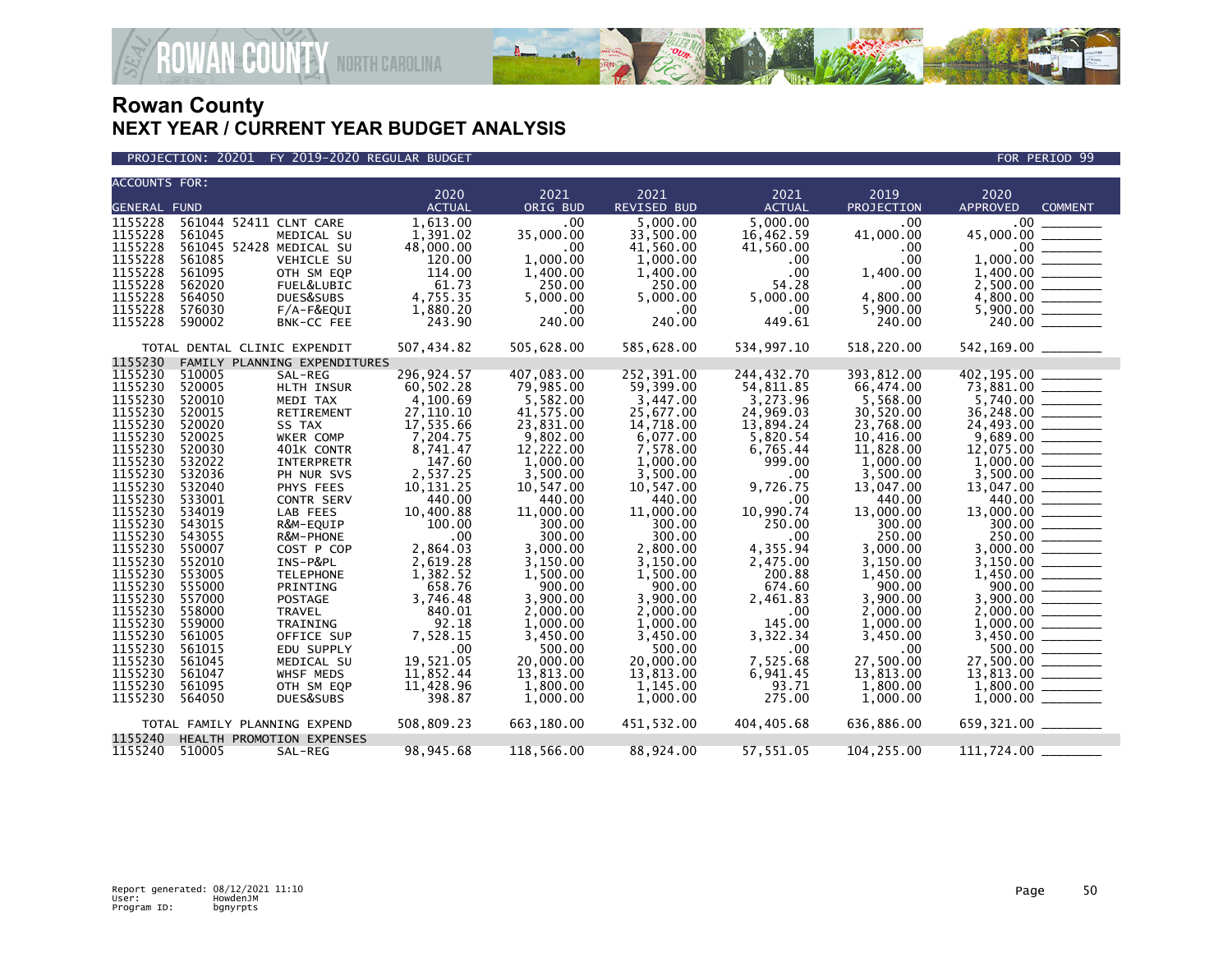

PROJECTION: 20201 FY 2019-2020 REGULAR BUDGET FOR PERIOD 99

| <b>ACCOUNTS FOR:</b> |                              |                  |               |            |                    |               |            |                  |                |
|----------------------|------------------------------|------------------|---------------|------------|--------------------|---------------|------------|------------------|----------------|
|                      |                              |                  | 2020          | 2021       | 2021               | 2021          | 2019       | 2020             |                |
| <b>GENERAL FUND</b>  |                              |                  | <b>ACTUAL</b> | ORIG BUD   | <b>REVISED BUD</b> | <b>ACTUAL</b> | PROJECTION | <b>APPROVED</b>  | <b>COMMENT</b> |
| 1155240              | 510005 52429 SAL-REG         |                  | .00           | 49,000.00  | 49.000.00          | 1,837.51      | .00        | .00 <sub>1</sub> |                |
| 1155240              | 520005                       | HLTH INSUR       | 15,397.91     | 19,920.00  | 14,940.00          | 10,156.39     | 18,000.00  | 19,920.00        |                |
| 1155240              | 520005 52429 HLTH INSUR      |                  | .00           | 9,960.00   | 9,960.00           | 455.00        | .00        | $.00 \,$         |                |
| 1155240              | 520010                       | MEDI TAX         | 1,419.42      | 1,694.00   | 1,270.00           | 819.67        | 1,507.00   | 1,615.00         |                |
| 1155240              | 520010 52429 MEDI TAX        |                  | .00           | 716.00     | 716.00             | 24.83         | .00        | $.00 \,$         |                |
| 1155240              | 520015                       | RETIREMENT       | 8,915.12      | 12,107.00  | 9.080.00           | 5,875.98      | 8,080.00   | 10,067.00        |                |
| 1155240              | 520015 52429 RETIREMENT      |                  | .00           | 4,416.00   | 4,416.00           | 187.61        | .00        | $.00 \,$         |                |
| 1155240              | 520020                       | SS TAX           | 6,069.28      | 7,241.00   | 5,431.00           | 3,504.83      | 6,440.00   | 6,903.00         |                |
| 1155240              | 520020 52429 SS TAX          |                  | .00           | 3,040.00   | 3,040.00           | 106.17        | .00        | .00 <sub>1</sub> |                |
| 1155240              | 520025                       | WKER COMP        | 792.19        | 949.00     | 712.00             | 460.86        | 1,044.00   | 1,095.00         |                |
| 1155240              | 520025 52429 WKER COMP       |                  | .00           | 396.00     | 396.00             | 14.71         | .00        | .00              |                |
| 1155240              | 520030                       | 401K CONTR       | 2,028.92      | 3,558.00   | 2,668.00           | 1,726.58      | 3,129.00   | 3,353.00         |                |
| 1155240              | 520030 52429 401K CONTR      |                  | .00           | 1,472.00   | 1,472.00           | .00           | .00        | $.00 \,$         |                |
| 1155240              | 533001 52429 CONTR SERV      |                  | 15,042.00     | 37,479.00  | 66,279.00          | 40,490.00     | .00        | .00              |                |
| 1155240              | 550007                       | COST P COP       | 208.71        | 400.00     | 400.00             | 3,777.08      | 400.00     | 400.00           |                |
| 1155240              | 553005                       | <b>TELEPHONE</b> | 1,490.90      | 1,750.00   | 1,750.00           | 189.00        | 1,100.00   | 1,500.00         |                |
| 1155240              | 554000                       | ADVERTISNG       | .00           | 150.00     | 150.00             | 70.92         | 150.00     | 150.00           |                |
| 1155240              | 554000 52429 ADVERTISNG      |                  | .00           | 3,251.00   | 3.251.00           | 30.00         | .00        | .00 <sub>1</sub> |                |
| 1155240              | 555000                       | PRINTING         | .00           | 1,000.00   | 1,000.00           | .00           | 500.00     | 1,000.00         |                |
| 1155240              | 555000 52429 PRINTING        |                  | .00           | 900.00     | 900.00             | .00           | .00        | $.00 \,$         |                |
| 1155240              | 557000                       | <b>POSTAGE</b>   | 100.00        | 100.00     | 100.00             | 45.25         | 100.00     | 100.00           |                |
| 1155240              | 558000                       | <b>TRAVEL</b>    | 714.39        | 1,500.00   | 1,500.00           | 197.66        | 1,200.00   | 700.00           |                |
| 1155240              | 558000 52429 TRAVEL          |                  | 19.54         | 1,920.00   | 1,920.00           | 963.32        | .00        | .00 <sub>1</sub> |                |
| 1155240              | 559000                       | TRAINING         | 139.80        | 1,150.00   | 1,150.00           | 285.00        | 500.00     | 250.00           |                |
| 1155240              | 561005                       | OFFICE SUP       | 377.27        | 600.00     | 600.00             | 459.92        | 600.00     | 600.00           |                |
| 1155240              | 561005 52429 OFFICE SUP      |                  | 71.57         | 600.00     | 3,600.00           | 967.45        | .00        | .00              |                |
| 1155240              | 561015                       | EDU SUPPLY       | 518.98        | 750.00     | 750.00             | 745.06        | 650.00     | 650.00           |                |
| 1155240              | 564050                       | DUES&SUBS        | 30.00         | 370.00     | 370.00             | .00           | 250.00     | 250.00           |                |
| 1155240              | 576020 52429 F/A-DP EQU      |                  | .00           | .00        | 278.00             | .00           | .00        | $.00 \,$         |                |
| 1155240              | 582009 52429 MTG FOOD        |                  | 273.42        | 1,350.00   | 1.350.00           | 700.37        | .00        | $.00 \,$         |                |
| 1155240              | 583053 52429 NONCASH         |                  |               | 12,700.00  |                    | 2,396.57      |            | $.00 \,$         |                |
|                      |                              |                  | 1,773.04      |            | 9,700.00           |               | .00.       |                  |                |
| 1155240              | 585000 52422 GRANT EXP       |                  | 100,000.00    | 100,000.00 | 100,000.00         | 100,000,00    | 100,000.00 | 100,000.00       |                |
| 1155240              | 585007                       | HLTHY COMM       | 34, 127.70    | 34,354.00  | 34,354.00          | 34,354.00     | 39,946.00  | 39,235.00        |                |
|                      | TOTAL HEALTH PROMOTION EXPEN |                  | 288,455.84    | 433,359.00 | 421,427.00         | 268,392.79    | 287,851.00 |                  |                |
| 1155245              | HIV-STD STATE EXPENDITURES   |                  |               |            |                    |               |            |                  |                |
| 1155245              | 510005                       | SAL-REG          | 198, 577.47   | 179,708.00 | 141,969.00         | 139, 186. 34  | 164,528.00 | 177,935.00       |                |
| 1155245              | 520005                       | HLTH INSUR       | 36,850.39     | 34,218.00  | 32,039.00          | 29,184.53     | 27,729.00  | 31,012.00        |                |
| 1155245              | 520010                       | MEDI TAX         | 2,649.68      | 2,440.00   | 1,928.00           | 1,836.54      | 2,284.00   | 2,532.00         |                |
| 1155245              | 520015                       | RETIREMENT       | 17,689.13     | 18,356.00  | 14,505.00          | 14,210.60     | 12,759.00  | 16,038.00        |                |
| 1155245              | 520020                       | SS TAX           | 11,329.67     | 10,418.00  | 8,232.00           | 7,797.87      | 9,743.00   | 10,796.00        |                |
| 1155245              | 520025                       | WKER COMP        | 4,715.40      | 4,309.00   | 3,404.00           | 3,319.68      | 4,251.00   | 5,665.00         |                |
| 1155245              | 520030                       | 401K CONTR       | 5,761.45      | 5,398.00   | 4,264.00           | 3,999.86      | 4,943.00   | 5,346.00         |                |
|                      |                              |                  |               |            |                    |               |            |                  |                |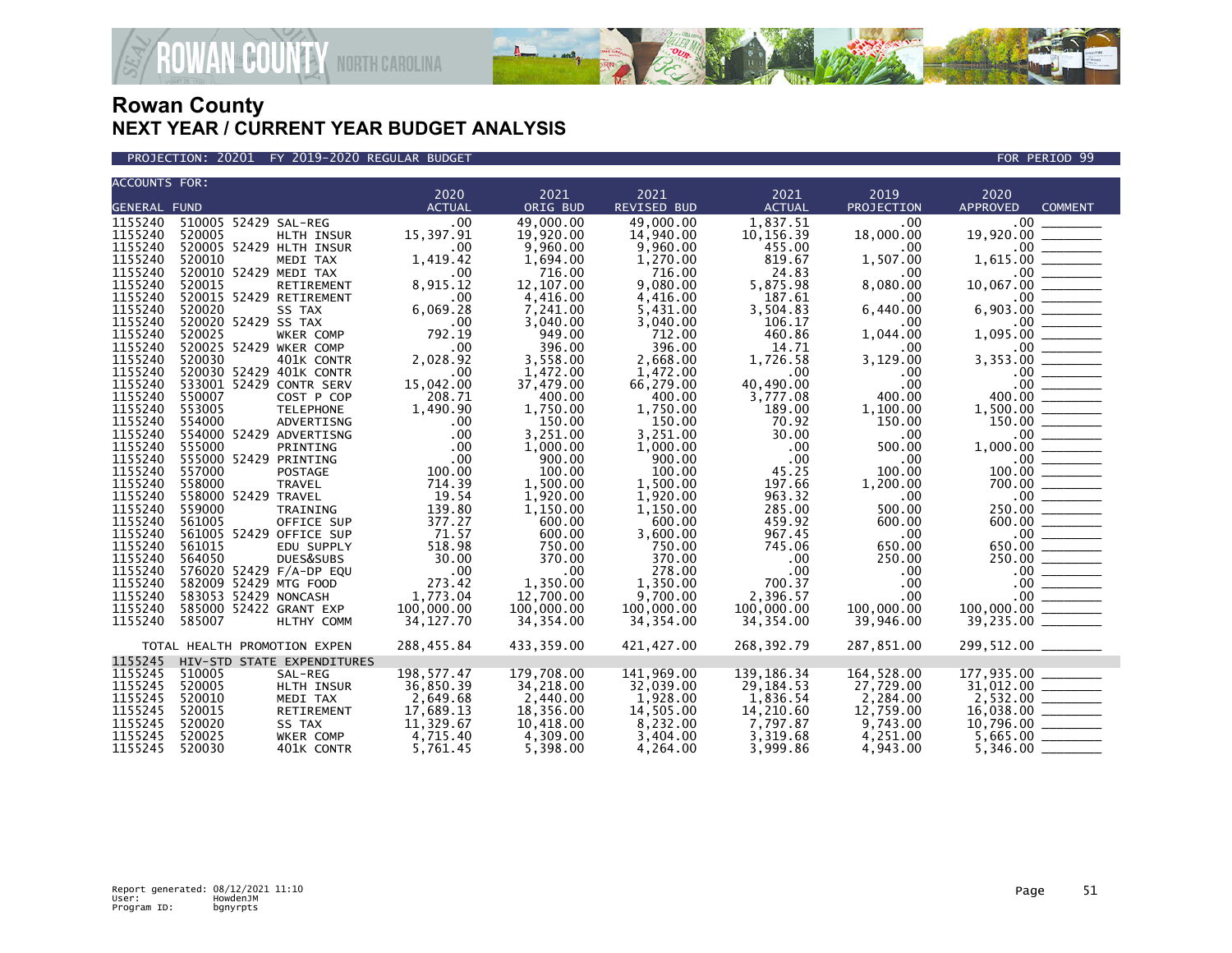

PROJECTION: 20201 FY 2019-2020 REGULAR BUDGET FOR PERIOD 99

| <b>ACCOUNTS FOR:</b> |                              |                           | 2020          | 2021       |                     | 2021          | 2019       |                                                                                                                                                                                               |  |  |
|----------------------|------------------------------|---------------------------|---------------|------------|---------------------|---------------|------------|-----------------------------------------------------------------------------------------------------------------------------------------------------------------------------------------------|--|--|
| <b>GENERAL FUND</b>  |                              |                           | <b>ACTUAL</b> | ORIG BUD   | 2021<br>REVISED BUD | <b>ACTUAL</b> | PROJECTION | 2020<br>APPROVED<br><b>COMMENT</b>                                                                                                                                                            |  |  |
|                      |                              |                           |               |            |                     |               |            |                                                                                                                                                                                               |  |  |
| 1155245              | 532022                       | <b>INTERPRETR</b>         | .00.          | 100.00     | 100.00              | .00.          | 100.00     | 100.00<br>$13,000.00$<br>$14,400.00$<br>$12,000.00$<br>$13,000.00$<br>$13,355.00$<br>$550.00$<br>$3,500.00$<br>$1,500.00$<br>$1,000.00$<br>$1,000.00$<br>$1,100.00$<br>$4,081.00$<br>$300.00$ |  |  |
| 1155245              | 532040                       | PHYS FEES                 | 11,553.00     | 10,500.00  | 10,500.00           | 10, 102.50    | 13,000.00  |                                                                                                                                                                                               |  |  |
| 1155245              | 533001                       | <b>CONTR SERV</b>         | 440.00        | 450.00     | 450.00              | 450.00        | 440.00     |                                                                                                                                                                                               |  |  |
| 1155245              | 534019                       | LAB FEES                  | 12,000.00     | 12,000.00  | 12,000.00           | 11,986.11     | 12,000.00  |                                                                                                                                                                                               |  |  |
| 1155245              | 543015                       | R&M-EQUIP                 | 400.00        | 400.00     | 400.00              | 300.00        | 400.00     |                                                                                                                                                                                               |  |  |
| 1155245              | 552010                       | INS-P&PL                  | 1,309.64      | 1,525.00   | 1,525.00            | 1,238.00      | 1,365.00   |                                                                                                                                                                                               |  |  |
| 1155245              | 553005                       | <b>TELEPHONE</b>          | 526.20        | 550.00     | 550.00              | 171.12        | 550.00     |                                                                                                                                                                                               |  |  |
| 1155245              | 555000                       | PRINTING                  | 52.50         | 200.00     | 200.00              | 100.00        | 200.00     |                                                                                                                                                                                               |  |  |
| 1155245              | 557000                       | <b>POSTAGE</b>            | 3,500.00      | 5.500.00   | 5.500.00            | 3,995.41      | 3.500.00   |                                                                                                                                                                                               |  |  |
| 1155245              | 558000                       | TRAVEL                    | 462.22        | 1,500.00   | 1,500.00            | .00           | 1,500.00   |                                                                                                                                                                                               |  |  |
| 1155245              | 559000                       | TRAINING                  | 125.00        | 500.00     | 500.00              | .00           | 500.00     |                                                                                                                                                                                               |  |  |
| 1155245              | 561005                       | OFFICE SUP                | 828.48        | 1.000.00   | 1.000.00            | 369.04        | 1.600.00   |                                                                                                                                                                                               |  |  |
| 1155245              | 561015                       | EDU SUPPLY                | 698.32        | 1,100.00   | 1,100.00            | .00           | 500.00     |                                                                                                                                                                                               |  |  |
| 1155245              | 561045                       | MEDICAL SU                | 4,000.00      | 4,000.00   | 4.000.00            | 3,511.15      | 4,000.00   |                                                                                                                                                                                               |  |  |
| 1155245              | 561046                       | STD MEDS                  | 864.78        | 4,081.00   | 4,081.00            | 696.08        | 4,081.00   |                                                                                                                                                                                               |  |  |
| 1155245              | 561066                       | STD PREV                  | 100.00        | 100.00     | 100.00              | 100.00        | 100.00     |                                                                                                                                                                                               |  |  |
| 1155245              | 564050                       | DUES&SUBS                 | 220.00        | 300.00     | 300.00              | 100.00        | 300.00     | 300.00                                                                                                                                                                                        |  |  |
|                      | TOTAL HIV-STD STATE EXPENDIT |                           | 314,653.33    | 298,653.00 | 250,147.00          | 232,654.83    | 270,373.00 | 293,460.00 _______                                                                                                                                                                            |  |  |
| 1155250              |                              | IMMUNIZATION EXPENDITURES |               |            |                     |               |            |                                                                                                                                                                                               |  |  |
| 1155250              | 510005                       | SAL-REG                   | 90,778.35     | 70,463.00  | 49,324.00           | 62,901.20     | 66,990.00  |                                                                                                                                                                                               |  |  |
| 1155250              | 520005                       | HLTH INSUR                | 18,776.08     | 18,830.00  | 19,105.00           | 18,054.04     | 15,264.00  |                                                                                                                                                                                               |  |  |
| 1155250              | 520010                       | MEDI TAX                  | 1,266.59      | 960.00     | 668.00              | 842.45        | 923.00     |                                                                                                                                                                                               |  |  |
| 1155250              | 520015                       | RETIREMENT                | 8,180.86      | 7,199.00   | 5,010.00            | 6,422.21      | 5,198.00   |                                                                                                                                                                                               |  |  |
| 1155250              | 520020                       | SS TAX                    | 5,415.57      | 4,084.00   | 2,842.00            | 3,566.29      | 3,922.00   |                                                                                                                                                                                               |  |  |
| 1155250              | 520025                       | WKER COMP                 | 2,212.52      | 1,689.00   | 1,182.00            | 1,507.95      | 1,706.00   |                                                                                                                                                                                               |  |  |
| 1155250              | 520030                       | 401K CONTR                | 2,213.57      | 2,120.00   | 1,484.00            | 1,146.44      | 2,015.00   |                                                                                                                                                                                               |  |  |
| 1155250              | 532022                       | INTERPRETR                | .00           | 100.00     | 100.00              | .00           | 100.00     |                                                                                                                                                                                               |  |  |
| 1155250              | 532036                       | PH NUR SVS                | .00           | 1,400.00   | 1,400.00            | .00           | 1,400.00   |                                                                                                                                                                                               |  |  |
| 1155250              | 532040                       | PHYS FEES                 | 6,412.50      | 8,129.00   | 8,129.00            | 8,127.50      | 10,629.00  |                                                                                                                                                                                               |  |  |
| 1155250              | 533001                       | <b>CONTR SERV</b>         | 275.00        | 300.00     | 300.00              | 300.00        | 275.00     |                                                                                                                                                                                               |  |  |
| 1155250              | 543015                       | R&M-EQUIP                 | 145.00        | 1,500.00   | 1,500.00            | 750.00        | 1,000.00   |                                                                                                                                                                                               |  |  |
| 1155250              | 543055                       | R&M-PHONE                 | .00           | 200.00     | 200.00              | .00           | 200.00     |                                                                                                                                                                                               |  |  |
| 1155250              | 550007                       | COST P COP                | 825.70        | 1,000.00   | 1,000.00            | 742.38        | 1,000.00   |                                                                                                                                                                                               |  |  |
| 1155250              | 552010                       | INS-P&PL                  | 673.53        | 1,050.00   | 1,050.00            | 636.00        | 1,050.00   |                                                                                                                                                                                               |  |  |
| 1155250              | 553005                       | <b>TELEPHONE</b>          | 1,309.08      | 1.500.00   | 1.500.00            | 177.00        | 1,500.00   |                                                                                                                                                                                               |  |  |
| 1155250              | 555000                       | PRINTING                  | 323.75        | 1,500.00   | 1,500.00            | 1,305.17      | 1,500.00   |                                                                                                                                                                                               |  |  |
| 1155250              | 557000                       | POSTAGE                   | 322.35        | 400.00     | 400.00              | 400.00        | 400.00     |                                                                                                                                                                                               |  |  |
| 1155250              | 558000                       | <b>TRAVEL</b>             | 374.50        | 600.00     | 600.00              | $.00 \,$      | 600.00     |                                                                                                                                                                                               |  |  |
| 1155250              | 559000                       | TRAINING                  | 250.00        | 600.00     | 600.00              | .00           | 600.00     |                                                                                                                                                                                               |  |  |
| 1155250              | 561005                       | OFFICE SUP                | 336.70        | 500.00     | 500.00              | 269.81        | 500.00     |                                                                                                                                                                                               |  |  |
| 1155250              | 561045                       | MEDICAL SU                | 32,665.27     | 34,000.00  | 34,000.00           | 21.067.94     | 28,000.00  | $38,000.00$ ________                                                                                                                                                                          |  |  |
| 1155250              | 561095                       | OTH SM EQP                | 446.68        | 750.00     | 750.00              | $.00 \,$      | 700.00     | 700.00                                                                                                                                                                                        |  |  |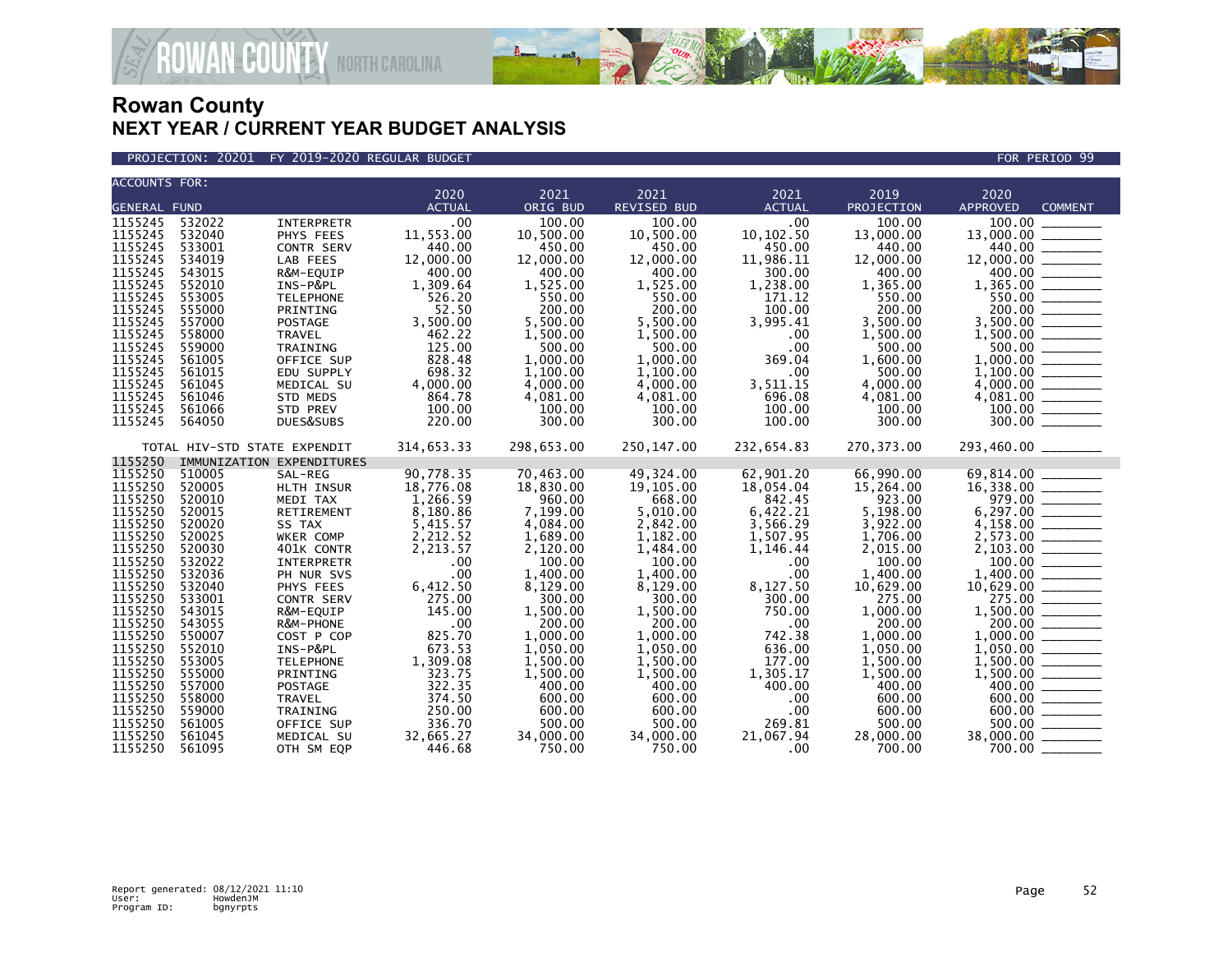



| <b>ACCOUNTS FOR:</b> |                  |                              |                    |                      |                      |                    |                    |                                                                                                                                                                                                                                                                                                                                                                                                                                                                                                  |
|----------------------|------------------|------------------------------|--------------------|----------------------|----------------------|--------------------|--------------------|--------------------------------------------------------------------------------------------------------------------------------------------------------------------------------------------------------------------------------------------------------------------------------------------------------------------------------------------------------------------------------------------------------------------------------------------------------------------------------------------------|
|                      |                  |                              | 2020               | 2021                 | 2021                 | 2021               | 2019               | 2020                                                                                                                                                                                                                                                                                                                                                                                                                                                                                             |
| <b>GENERAL FUND</b>  |                  |                              | <b>ACTUAL</b>      | ORIG BUD             | <b>REVISED BUD</b>   | <b>ACTUAL</b>      | PROJECTION         | <b>APPROVED</b><br><b>COMMENT</b>                                                                                                                                                                                                                                                                                                                                                                                                                                                                |
|                      |                  |                              |                    |                      |                      |                    |                    |                                                                                                                                                                                                                                                                                                                                                                                                                                                                                                  |
|                      |                  | TOTAL IMMUNIZATION EXPENDITU | 173,203.60         | 158,874.00           | 133, 144.00          | 128, 216.38        | 145,472.00         | 162, 216.00                                                                                                                                                                                                                                                                                                                                                                                                                                                                                      |
| 1155255              |                  | MATERNAL HEALTH EXPENDITURES |                    |                      |                      |                    |                    |                                                                                                                                                                                                                                                                                                                                                                                                                                                                                                  |
| 1155255              | 510005           | SAL-REG                      | 233,473.96         | 293,434.00           | 231,813.00           | 214,842.33         | 270,235.00         | 288,102.00                                                                                                                                                                                                                                                                                                                                                                                                                                                                                       |
| 1155255              | 520005           | HLTH INSUR                   | 43,794.70          | 54,986.00            | 47,594.00            | 44,229.91          | 48,726.00          | 53,164.00 _______                                                                                                                                                                                                                                                                                                                                                                                                                                                                                |
| 1155255              | 520010           | MEDI TAX                     | 3,249.72           | 4,174.00             | 3,309.00             | 2,959.90           | 3,817.00           |                                                                                                                                                                                                                                                                                                                                                                                                                                                                                                  |
| 1155255              | 520015           | <b>RETIREMENT</b>            | 20,862.58          | 29,969.00            | 23,760.00            | 21,934.09          | 20.952.00          | $4,147.00$<br>25,968.00                                                                                                                                                                                                                                                                                                                                                                                                                                                                          |
| 1155255              | 520020           | SS TAX                       | 13,894.84          | 17,814.00            | 14, 123.00           | 12,515.57          | 16,291.00          |                                                                                                                                                                                                                                                                                                                                                                                                                                                                                                  |
| 1155255              | 520025           | WKER COMP                    | 5,012.19           | 6.402.00             | 5.058.00             | 4.507.43           | 7,022.00           |                                                                                                                                                                                                                                                                                                                                                                                                                                                                                                  |
| 1155255              | 520030           | 401K CONTR                   | 6,834.54           | 8,811.00             | 6,961.00             | 6,063.64           | 8,113.00           | 8,654.00                                                                                                                                                                                                                                                                                                                                                                                                                                                                                         |
| 1155255              | 532022           | <b>INTERPRETR</b>            | 786.70             | 1,000.00             | 1,000.00             | 999.60             | 1,000.00           |                                                                                                                                                                                                                                                                                                                                                                                                                                                                                                  |
| 1155255              | 532036           | PH NUR SVS                   | 150.00             | 1.000.00             | 1.000.00             | .00                | 1,000.00           |                                                                                                                                                                                                                                                                                                                                                                                                                                                                                                  |
| 1155255              | 532040           | PHYS FEES                    | 95,723.25          | 109,332.00           | 109,332.00           | 109,332.00         | 111,832.00         |                                                                                                                                                                                                                                                                                                                                                                                                                                                                                                  |
| 1155255              | 533001           | CONTR SERV                   | 385.00             | 400.00               | 400.00               | 400.00             | 385.00             | $11\overline{1}$ , 832.00                                                                                                                                                                                                                                                                                                                                                                                                                                                                        |
| 1155255              | 534019           | LAB FEES                     | 2.780.06           | 4,000.00             | 4.000.00             | 3.995.46           | 7,500.00           |                                                                                                                                                                                                                                                                                                                                                                                                                                                                                                  |
| 1155255              | 534030           | TECH-S&M                     | .00                | 100.00               | 100.00               | $.00 \,$           | 100.00             |                                                                                                                                                                                                                                                                                                                                                                                                                                                                                                  |
| 1155255              | 543015           | R&M-EQUIP                    | 400.00             | 1,000.00             | 1,000.00             | 650.00             | 1,000.00           |                                                                                                                                                                                                                                                                                                                                                                                                                                                                                                  |
| 1155255              | 543055           | R&M-PHONE                    | .00                | 200.00               | 200.00               | .00                | 200.00             | 200.00                                                                                                                                                                                                                                                                                                                                                                                                                                                                                           |
| 1155255              | 550007           | COST P COP                   | 3,725.85           | 5.000.00             | 4,800.00             | 2,611.78           | 4,000.00           |                                                                                                                                                                                                                                                                                                                                                                                                                                                                                                  |
| 1155255              | 552010           | INS-P&PL                     | 1,309.64           | 1,600.00             | 1,600.00             | 1,237.00           | 1,600.00           |                                                                                                                                                                                                                                                                                                                                                                                                                                                                                                  |
| 1155255              | 553005           | <b>TELEPHONE</b>             | 834.03             | 950.00               | 950.00               | 947.70             | 950.00             | 950.00 ______                                                                                                                                                                                                                                                                                                                                                                                                                                                                                    |
| 1155255              | 555000           | PRINTING                     | 200.00             | 200.00               | 200.00               | .00                | 200.00             |                                                                                                                                                                                                                                                                                                                                                                                                                                                                                                  |
| 1155255              | 557000           | POSTAGE                      | 2,338.35           | 2,500.00             | 2,500.00             | 1,268.23           | 2,500.00           |                                                                                                                                                                                                                                                                                                                                                                                                                                                                                                  |
| 1155255              | 558000           | <b>TRAVEL</b>                | 222.63             | 800.00               | 800.00               | .00                | 800.00             | 800.00                                                                                                                                                                                                                                                                                                                                                                                                                                                                                           |
| 1155255              | 559000           | TRAINING                     | 401.30             | 1,000.00             | 1,000.00             | 505.00             | 1,000.00           |                                                                                                                                                                                                                                                                                                                                                                                                                                                                                                  |
| 1155255              | 561005           |                              | 708.55             | 850.00               | 850.00               | 850.00             | 1,850.00           |                                                                                                                                                                                                                                                                                                                                                                                                                                                                                                  |
| 1155255              |                  | OFFICE SUP                   | .00                |                      |                      |                    |                    |                                                                                                                                                                                                                                                                                                                                                                                                                                                                                                  |
| 1155255              | 561015<br>561045 | EDU SUPPLY                   |                    | 1,500.00<br>5,700.00 | 1.500.00<br>5,700.00 | .00                | 500.00<br>5,700.00 |                                                                                                                                                                                                                                                                                                                                                                                                                                                                                                  |
| 1155255              |                  | MEDICAL SU                   | 4,194.65<br>411.86 |                      |                      | 4,843.61<br>919.90 |                    | 3,000.00                                                                                                                                                                                                                                                                                                                                                                                                                                                                                         |
| 1155255              | 561095           | OTH SM EQP                   | 257.27             | 3,000.00             | 2,345.00             | 224.76             | 2,000.00<br>500.00 | $\begin{array}{cccccccccc} \multicolumn{2}{c}{} & \multicolumn{2}{c}{} & \multicolumn{2}{c}{} & \multicolumn{2}{c}{} & \multicolumn{2}{c}{} & \multicolumn{2}{c}{} & \multicolumn{2}{c}{} & \multicolumn{2}{c}{} & \multicolumn{2}{c}{} & \multicolumn{2}{c}{} & \multicolumn{2}{c}{} & \multicolumn{2}{c}{} & \multicolumn{2}{c}{} & \multicolumn{2}{c}{} & \multicolumn{2}{c}{} & \multicolumn{2}{c}{} & \multicolumn{2}{c}{} & \multicolumn{2}{c}{} & \multicolumn{2}{c}{} & \mult$<br>500.00 |
|                      | 590002           | BNK-CC FEE                   |                    | 500.00               | 500.00               |                    |                    |                                                                                                                                                                                                                                                                                                                                                                                                                                                                                                  |
|                      |                  | TOTAL MATERNAL HEALTH EXPEND | 441,951.67         | 556,222.00           | 472,395.00           | 435,837.91         | 519,773.00         | 546,138.00 _______                                                                                                                                                                                                                                                                                                                                                                                                                                                                               |
| 1155256              |                  | PREGNANCY CARE EXPENDITURES  |                    |                      |                      |                    |                    |                                                                                                                                                                                                                                                                                                                                                                                                                                                                                                  |
| 1155256              | 510005           | SAL-REG                      | 237,418.18         | 240,770.00           | 240,770.00           | 227,892.17         | 264, 141.00        | 236,459.00                                                                                                                                                                                                                                                                                                                                                                                                                                                                                       |
| 1155256              | 520005           | HLTH INSUR                   | 49,918.49          | 49,800.00            | 54,800.00            | 50,348.84          | 54,000.00          |                                                                                                                                                                                                                                                                                                                                                                                                                                                                                                  |
| 1155256              | 520010           | MEDI TAX                     | 3,356.05           | 3,418.00             | 3,418.00             | 3,155.66           | 3,714.00           |                                                                                                                                                                                                                                                                                                                                                                                                                                                                                                  |
| 1155256              | 520015           | RETIREMENT                   | 21,390.78          | 24,586.00            | 24,586.00            | 23,267.38          | 20,474.00          | $3,370.00$ $\overline{\hspace{1.5cm}}$<br>21,308.00                                                                                                                                                                                                                                                                                                                                                                                                                                              |
| 1155256              | 520020           | SS TAX                       | 14,349.14          | 14,606.00            | 14,606.00            | 13,487.03          | 15,872.00          |                                                                                                                                                                                                                                                                                                                                                                                                                                                                                                  |
| 1155256              | 520025           | WKER COMP                    | 2,161.57           | 2,162.00             | 2,162.00             | 2,066.46           | 2,792.00           |                                                                                                                                                                                                                                                                                                                                                                                                                                                                                                  |
| 1155256              | 520030           | 401K CONTR                   | 6,966.35           | 7,226.00             | 7,226.00             | 5,953.22           | 7,928.00           |                                                                                                                                                                                                                                                                                                                                                                                                                                                                                                  |
| 1155256              | 532022           | INTERPRETR                   | 185.40             | 500.00               | 500.00               | 499.60             | 250.00             | 700.00                                                                                                                                                                                                                                                                                                                                                                                                                                                                                           |
| 1155256              | 553005           | <b>TELEPHONE</b>             | 3,110.76           | 5.000.00             | 5.000.00             | 2,541.70           | 7.000.00           | 7.000.00                                                                                                                                                                                                                                                                                                                                                                                                                                                                                         |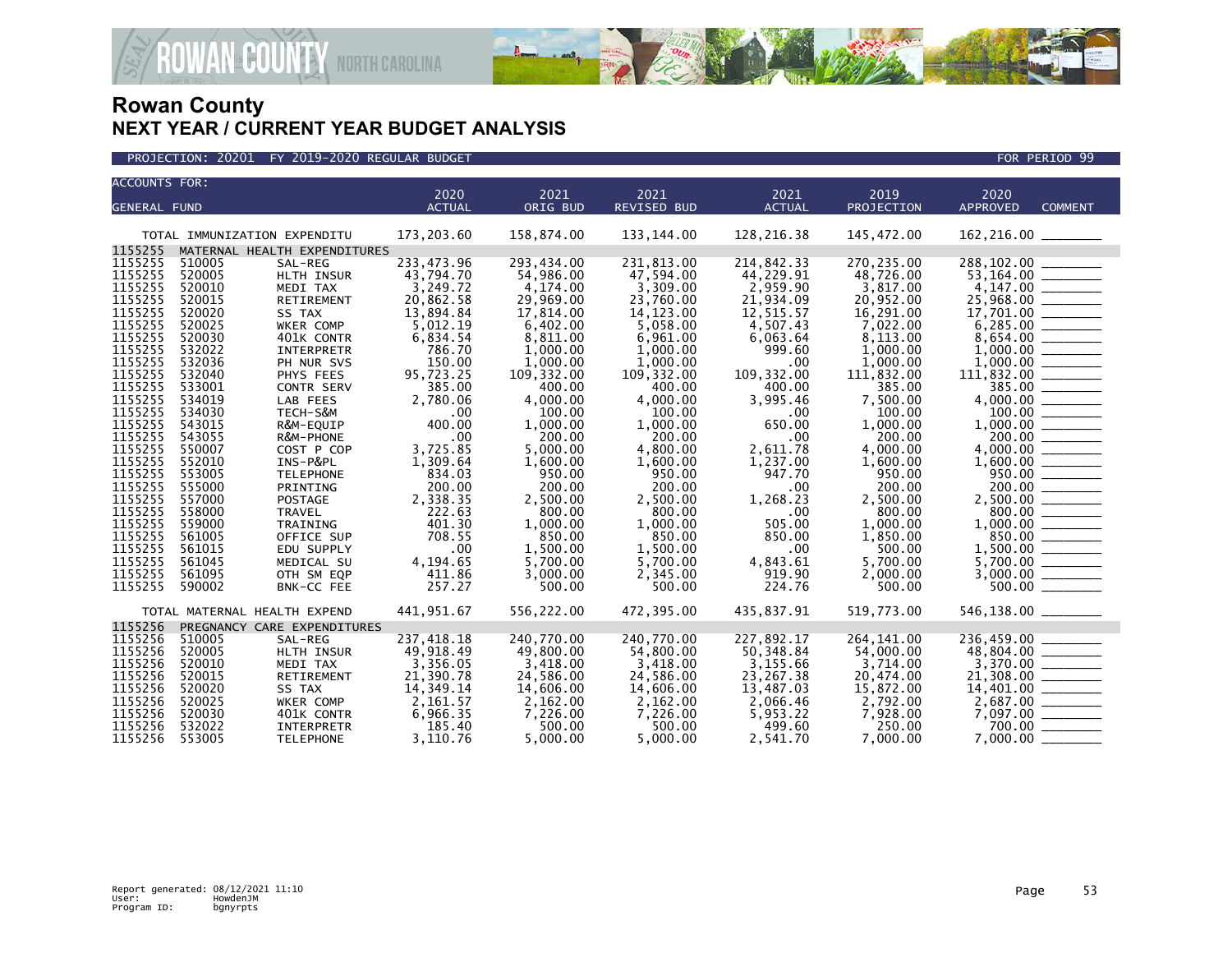



| <b>ACCOUNTS FOR:</b> |                              |                               |                    |                      |                      |                      |                    |                                                                                                                                                                                                                                |
|----------------------|------------------------------|-------------------------------|--------------------|----------------------|----------------------|----------------------|--------------------|--------------------------------------------------------------------------------------------------------------------------------------------------------------------------------------------------------------------------------|
|                      |                              |                               | 2020               | 2021                 | 2021                 | 2021                 | 2019               | 2020                                                                                                                                                                                                                           |
| <b>GENERAL FUND</b>  |                              |                               | <b>ACTUAL</b>      | ORIG BUD             | <b>REVISED BUD</b>   | <b>ACTUAL</b>        | PROJECTION         | <b>APPROVED</b><br><b>COMMENT</b>                                                                                                                                                                                              |
| 1155256              | 555000                       | PRINTING                      | 602.28             | 700.00               | 700.00               | 700.00               | 200.00             | $\frac{1}{700}.00$                                                                                                                                                                                                             |
| 1155256              | 557000                       | POSTAGE                       | 289.50             | 350.00               | 350.00               | 350.00               | 350.00             | 350.00                                                                                                                                                                                                                         |
| 1155256              | 558000                       | TRAVEL                        | 9,276.77           | 14,500.00            | 14,500.00            | 5,277.64             | 14,000.00          |                                                                                                                                                                                                                                |
| 1155256              | 559000                       | TRAINING                      | 595.00             | 2,000.00             | 2,000.00             | 813.95               | 1,500.00           |                                                                                                                                                                                                                                |
| 1155256              | 561005                       | OFFICE SUP                    | 2,750.00           | 2,000.00             | 2,000.00             | 2,000.00             | 2,500.00           |                                                                                                                                                                                                                                |
| 1155256              | 561095                       | OTH SM EQP                    | 549.99             | 2,400.00             | 2,400.00             | 288.04               | 100.00             |                                                                                                                                                                                                                                |
| 1155256              | 582009                       | MTG FOOD                      | .00                | 250.00               | 250.00               | 167.75               | .00                |                                                                                                                                                                                                                                |
|                      | TOTAL PREGNANCY CARE EXPENDI |                               | 352,920.26         | 370,268.00           | 375,268.00           | 338,809.44           | 394,821.00         |                                                                                                                                                                                                                                |
| 1155260              | WIC EXPENDITURES             |                               |                    |                      |                      |                      |                    |                                                                                                                                                                                                                                |
| 1155260              | 510005                       | SAL-REG                       | $-355.97$          | .00                  | .00                  | .00                  | $-1,724.00$        |                                                                                                                                                                                                                                |
| 1155260              | 510005 5260                  | SAL-REG                       | 9,111.16           | 10.001.00            | 10,001.00            | 6,941.03             | 9,240.00           |                                                                                                                                                                                                                                |
| 1155260              | 510005 5261                  | SAL-REG                       | 240,054.65         | 260,497.00           | 260,497.00           | 220,598.41           | 258,726.00         |                                                                                                                                                                                                                                |
| 1155260              | 510005 5262                  | SAL-REG                       | 69,679.76          | 49,804.00            | 49,804.00            | 58,498.21            | 65,461.00          |                                                                                                                                                                                                                                |
| 1155260              | 510005 5263                  | SAL-REG                       | 16,666.13          | 32,132.00            | 32,132.00            | 13,321.21            | 39,378.00          |                                                                                                                                                                                                                                |
| 1155260              | 510005 5264                  | SAL-REG                       | 1,662.09           | 2,410.00             | 2,410.00             | 1,753.38             | 2,216.00           |                                                                                                                                                                                                                                |
| 1155260              | 520005                       | HLTH INSUR                    | .00                | .00                  | 5,000.00             | $.00 \,$             | $-200.00$          |                                                                                                                                                                                                                                |
| 1155260              | 520005 5260                  | HLTH INSUR                    | 1,946.35           | 1,992.00             | 1,992.00             | 1.649.83             | 1,800.00           |                                                                                                                                                                                                                                |
| 1155260              | 520005 5261                  | HLTH INSUR                    | 65,416.52          | 69,222.00            | 69,222.00            | 64,060.95            | 66,150.00          |                                                                                                                                                                                                                                |
| 1155260              | 520005 5262                  | HLTH INSUR                    | 14,956.64          | 10,956.00            | 10,956.00            | 13,993.85            | 13,500.00          |                                                                                                                                                                                                                                |
| 1155260              | 520005 5263                  | HLTH INSUR                    | 3,787.87           | 6,972.00             | 6,972.00             | 3,078.81             | 8,100.00           |                                                                                                                                                                                                                                |
| 1155260              | 520005 5264                  | HLTH INSUR                    | 320.47             | 498.00               | 498.00               | 399.76               | 450.00             |                                                                                                                                                                                                                                |
| 1155260              | 520010 5260                  | MEDI TAX                      | 129.99             | 143.00               | 143.00               | 97.83                | 132.00             |                                                                                                                                                                                                                                |
| 1155260              | 520010 5261                  | MEDI TAX                      | 3,323.96           | 3,608.00             | 3,608.00             | 3,065.08             | 3,620.00           |                                                                                                                                                                                                                                |
| 1155260              | 520010 5262                  | MEDI TAX                      | 956.67             | 705.00               | 705.00               | 821.94               | 898.00             |                                                                                                                                                                                                                                |
| 1155260              | 520010 5263                  | MEDI TAX                      | 240.32             | 456.00               | 456.00               | 188.50               | 544.00             |                                                                                                                                                                                                                                |
| 1155260              | 520010 5264                  | MEDI TAX                      | 24.58              | 35.00                | 35.00                | 25.14                | 32.00              |                                                                                                                                                                                                                                |
| 1155260              | 520015 5260                  | RETIREMENT                    | 820.89             | 1,021.00             | 1,021.00             | 708.69               | 716.00             |                                                                                                                                                                                                                                |
| 1155260              | 520015 5261                  | RETIREMENT                    | 21,742.75          | 26,597.00            | 26,597.00            | 22,521.39            | 20,053.00          |                                                                                                                                                                                                                                |
| 1155260              | 520015 5262                  | RETIREMENT                    | 6,128.29           | 5,086.00             | 5,086.00             | 5,972.25             | 5,075.00           |                                                                                                                                                                                                                                |
| 1155260              | 520015 5263                  | RETIREMENT                    | 1,530.97           | 3,282.00             | 3,282.00             | 1,359.83             | 3,054.00           | $\begin{array}{r} 498.00 \ \hline 140.00 \ \hline 3,655.00 \ \hline 703.00 \ \hline 453.00 \ \hline 453.00 \ \hline 388.00 \ \hline 22,983.00 \ \hline 4,439.00 \ \hline 2,859.00 \ \hline 213.00 \ \hline 602.00 \end{array}$ |
| 1155260              | 520015 5264                  | RETIREMENT                    | 154.90             | 247.00               | 247.00               | 178.98               | 172.00             |                                                                                                                                                                                                                                |
| 1155260<br>1155260   | 520020 5260                  | SS TAX                        | 555.99             | 611.00               | 611.00               | 418.43               | 564.00             | $\frac{602.00}{15,625.00}$                                                                                                                                                                                                     |
|                      | 520020 5261                  | SS TAX                        | 14, 190. 78        | 15,422.00            | 15,422.00            | 13.106.30            | 15,469.00          |                                                                                                                                                                                                                                |
| 1155260              | 520020 5262                  | SS TAX                        | 4,091.03           | 3,010.00             | 3,010.00             | 3,514.66             | 3,830.00           |                                                                                                                                                                                                                                |
| 1155260              | 520020 5263                  | SS TAX                        | 1,027.50           | 1,948.00             | 1,948.00             | 806.14               | 2,322.00           |                                                                                                                                                                                                                                |
| 1155260<br>1155260   | 520020 5264<br>520025 5260   | SS TAX<br>WKER COMP           | 105.16<br>209.55   | 148.00<br>230.00     | 148.00               | 107.49<br>159.63     | 136.00<br>185.00   | $1,900.00$<br>$1,933.00$<br>$145.00$<br>$227.00$<br>$5,867.00$<br>$1,436.00$<br>$732.00$                                                                                                                                       |
| 1155260              | 520025 5261                  |                               | 5,555.27           |                      | 230.00               |                      |                    |                                                                                                                                                                                                                                |
| 1155260              | 520025 5262                  | WKER COMP                     |                    | 5,991.00<br>1,147.00 | 5,991.00<br>1,147.00 | 5,078.79<br>1,345.91 | 5,177.00           |                                                                                                                                                                                                                                |
| 1155260              | 520025 5263                  | WKER COMP<br><b>WKER COMP</b> | 1,564.67<br>390.94 | 741.00               | 741.00               | 306.68               | 1,310.00<br>789.00 |                                                                                                                                                                                                                                |
| 1155260              | 520025 5264                  | <b>WKER COMP</b>              | 39.56              | 56.00                | 56.00                | 40.37                | 45.00              |                                                                                                                                                                                                                                |
| 1155260              | 520030 5260                  | 401K CONTR                    | 273.28             | 300.00               | 300.00               | 208.22               | 277.00             | 295.00 _______                                                                                                                                                                                                                 |
|                      |                              |                               |                    |                      |                      |                      |                    |                                                                                                                                                                                                                                |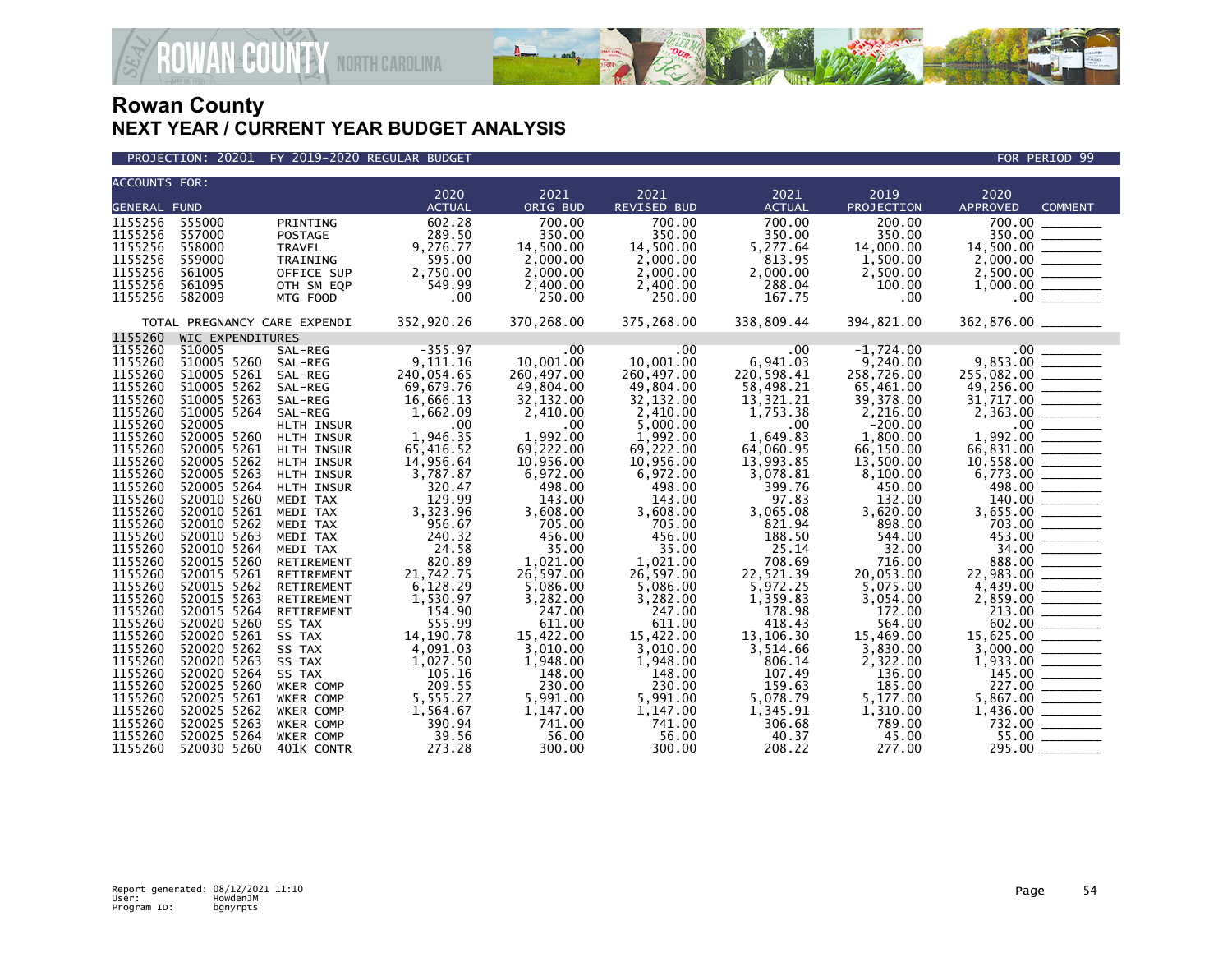

PROJECTION: 20201 FY 2019-2020 REGULAR BUDGET FOR PERIOD 99

| <b>ACCOUNTS FOR:</b> |                         |                   |               |            |              |               |              |                                                                                                                                                                                                                                                                                            |
|----------------------|-------------------------|-------------------|---------------|------------|--------------|---------------|--------------|--------------------------------------------------------------------------------------------------------------------------------------------------------------------------------------------------------------------------------------------------------------------------------------------|
|                      |                         |                   | 2020          | 2021       | 2021         | 2021          | 2019         | 2020                                                                                                                                                                                                                                                                                       |
| <b>GENERAL FUND</b>  |                         |                   | <b>ACTUAL</b> | ORIG BUD   | REVISED BUD  | <b>ACTUAL</b> | PROJECTION   | APPROVED<br><b>COMMENT</b>                                                                                                                                                                                                                                                                 |
| 1155260              | 520030 5261             | 401K CONTR        | 7,218.61      | 7,816.00   | 7,816.00     | 6,617.53      | 7,762.00     | 7,654.00<br>$7,654.00$<br>$1,479.00$<br>$953.00$<br>$71.00$<br>$71.00$<br>$71.00$<br>$71.00$<br>$71.00$<br>$70.00$<br>$500.00$<br>$500.00$<br>$500.00$<br>$1,900.00$<br>$0.00$<br>$0.00$<br>$0.00$<br>$0.00$<br>$0.00$<br>$0.00$<br>$0.00$<br>$0.00$<br>$0.00$<br>$0.00$<br>$0.00$<br>$0.$ |
| 1155260              | 520030 5262             | 401K CONTR        | 1,843.55      | 1,495.00   | 1,495.00     | 1,754.94      | 1,966.00     |                                                                                                                                                                                                                                                                                            |
| 1155260              | 520030 5263             | 401K CONTR        | 477.85        | 965.00     | 965.00       | 399.57        | 1,183.00     |                                                                                                                                                                                                                                                                                            |
| 1155260              | 520030 5264             | 401K CONTR        | 51.58         | 73.00      | 73.00        | 52.59         | 67.00        |                                                                                                                                                                                                                                                                                            |
| 1155260              | 533001                  | <b>CONTR SERV</b> | .00           | 22,000.00  | 22,000.00    | .00           | 22,300.00    | 22,300.00                                                                                                                                                                                                                                                                                  |
| 1155260              | 533001 5261             | <b>CONTR SERV</b> | 675.50        | .00        | $.00 \,$     | 160.00        | $.00 \,$     |                                                                                                                                                                                                                                                                                            |
| 1155260              | 533001 5264             | CONTR SERV        | 18,684.75     | .00        | 1,038.00     | 22,176.00     | .00.         |                                                                                                                                                                                                                                                                                            |
| 1155260              | 550007                  | COST P COP        | .00           | 300.00     | 300.00       | 154.97        | 500.00       |                                                                                                                                                                                                                                                                                            |
| 1155260              | 550007 5261             | COST P COP        | 213.69        | .00        | .00          | 381.02        | $.00 \,$     |                                                                                                                                                                                                                                                                                            |
| 1155260              | 553005                  | <b>TELEPHONE</b>  | .00           | 1,900.00   | 1.900.00     | .00           | 2,200.00     |                                                                                                                                                                                                                                                                                            |
| 1155260              | 553005 5261 TELEPHONE   |                   | 1,875.76      | .00        | .00.         | 1,180.65      | .00          |                                                                                                                                                                                                                                                                                            |
| 1155260              | 557000                  | <b>POSTAGE</b>    | .00           | 400.00     | 400.00       | .00           | 1,800.00     |                                                                                                                                                                                                                                                                                            |
| 1155260              | 557000 5261             | POSTAGE           | 274.53        | .00        | 4,500.00     | 2,814.71      | .00          |                                                                                                                                                                                                                                                                                            |
| 1155260              | 558000                  | <b>TRAVEL</b>     | .00           | 1,240.00   | 1,240.00     | $.00 \times$  | 1,300.00     |                                                                                                                                                                                                                                                                                            |
| 1155260              | 558000 5260             | TRAVEL            | 38.86         | .00        | $.00 \,$     | 112.71        | $.00 \,$     |                                                                                                                                                                                                                                                                                            |
| 1155260              | 558000 5261             | TRAVEL            | 71.92         | .00        | $.00 \,$     | 42.55         | $.00 \,$     |                                                                                                                                                                                                                                                                                            |
| 1155260              | 558000 5263             | <b>TRAVEL</b>     | 222.32        | .00        | $.00 \times$ | .00           | $.00 \times$ |                                                                                                                                                                                                                                                                                            |
| 1155260              | 561005                  | OFFICE SUP        | .00           | 650.00     | 650.00       | .00.          | 1,000.00     |                                                                                                                                                                                                                                                                                            |
| 1155260              | 561005 5261             | OFFICE SUP        | 500.00        | .00        | 2,800.00     | 994.43        | $.00 \,$     |                                                                                                                                                                                                                                                                                            |
| 1155260              | 561045                  | MEDICAL SU        | .00           | 4,200.00   | 4,200.00     | .00           | 7,000.00     |                                                                                                                                                                                                                                                                                            |
| 1155260              | 561045 5261             | MEDICAL SU        | 3,953.41      | .00        | 4,712.00     | 4,656.06      | $.00 \,$     |                                                                                                                                                                                                                                                                                            |
|                      |                         |                   |               |            |              |               |              |                                                                                                                                                                                                                                                                                            |
|                      | TOTAL WIC EXPENDITURES  |                   | 522,405.05    | 556,307.00 | 574,357.00   | 485,825.42    | 574, 575.00  |                                                                                                                                                                                                                                                                                            |
| 1155265              | ADULT HLTH EXPENDITURES |                   |               |            |              |               |              |                                                                                                                                                                                                                                                                                            |
| 1155265              | 510005                  | SAL-REG           | 182,807.69    | 198,581.00 | 126,352.00   | 130,619.87    | 187,209.00   | 196,590.00 ______                                                                                                                                                                                                                                                                          |
| 1155265              | 520005                  | HLTH INSUR        | 36,552.08     | 39,004.00  | 32,102.00    | 29,965.02     | 34,551.00    | $\begin{array}{r} 196, 390 \ 35, 957.00 \ \hline 2, 812.00 \ \hline 17, 723.00 \ \hline 11, 973.00 \ \hline 4, 867.00 \ \hline 5, 912.00 \ \hline 600.00 \ \hline \end{array}$                                                                                                             |
| 1155265              | 520010                  | MEDI TAX          | 2,447.25      | 2,690.00   | 1,707.00     | 1,684.24      | 2,642.00     |                                                                                                                                                                                                                                                                                            |
| 1155265              | 520015                  | RETIREMENT        | 16,444.07     | 20,287.00  | 12,953.00    | 13,070.44     | 14,519.00    |                                                                                                                                                                                                                                                                                            |
| 1155265              | 520020                  | SS TAX            | 10,464.55     | 11,465.00  | 7,274.00     | 7,139.84      | 11,257.00    |                                                                                                                                                                                                                                                                                            |
| 1155265              | 520025                  | WKER COMP         | 4,362.88      | 4,769.00   | 3,045.00     | 3,015.01      | 4,847.00     |                                                                                                                                                                                                                                                                                            |
| 1155265              | 520030                  | 401K CONTR        | 5,184.01      | 5,969.00   | 3,798.00     | 3,395.69      | 5,627.00     |                                                                                                                                                                                                                                                                                            |
| 1155265              | 532022                  | INTERPRETR        | 463.50        | 600.00     | 600.00       | 36.00         | 600.00       |                                                                                                                                                                                                                                                                                            |
| 1155265              | 532036                  | PH NUR SVS        | 1,899.00      | 2,000.00   | 2,000.00     | .00           | 2,000.00     |                                                                                                                                                                                                                                                                                            |
| 1155265              | 532040                  | PHYS FEES         | 9,076.00      | 10,500.00  | 8,000.00     | 7,826.75      | 13,047.00    |                                                                                                                                                                                                                                                                                            |
| 1155265              | 533001                  | <b>CONTR SERV</b> | 440.00        | 450.00     | 450.00       | 450.00        | 440.00       |                                                                                                                                                                                                                                                                                            |
| 1155265              | 533065                  | TELE AN SV        | 1,515.00      | 2.600.00   | 2.600.00     | 2,330.00      | 2.600.00     |                                                                                                                                                                                                                                                                                            |
| 1155265              | 534019                  | LAB FEES          | 567.61        | 1,500.00   | 1,500.00     | 1,496.53      | 1,500.00     |                                                                                                                                                                                                                                                                                            |
| 1155265              | 543015                  | R&M-EQUIP         | 250.00        | 280.00     | 280.00       | 250.00        | 280.00       |                                                                                                                                                                                                                                                                                            |
| 1155265              | 553005                  | <b>TELEPHONE</b>  | 1,920.54      | 2,100.00   | 2.100.00     | 1,207.86      | 2,000.00     | $2,000.00$<br>$13,000.00$<br>$440.00$<br>$2,600.00$<br>$1,500.00$<br>$2,000.00$<br>$700.00$<br>$700.00$<br>$1,442.00$                                                                                                                                                                      |
| 1155265              | 555000                  | PRINTING          | 328.95        | 700.00     | 700.00       | 320.00        | $.00 \,$     |                                                                                                                                                                                                                                                                                            |
| 1155265              | 557000                  | <b>POSTAGE</b>    | 300.00        | 1,000.00   | 1,000.00     | 817.00        | 1.000.00     |                                                                                                                                                                                                                                                                                            |
| 1155265              | 558000                  | <b>TRAVEL</b>     | 815.11        | 1,442.00   | 1,442.00     | .00           | 1,442.00     | 1,442.00                                                                                                                                                                                                                                                                                   |
| 1155265              | 559000                  | TRAINING          | 522.25        | 1,300.00   | 1,300.00     | 105.00        | 1,300.00     | 1,300.00                                                                                                                                                                                                                                                                                   |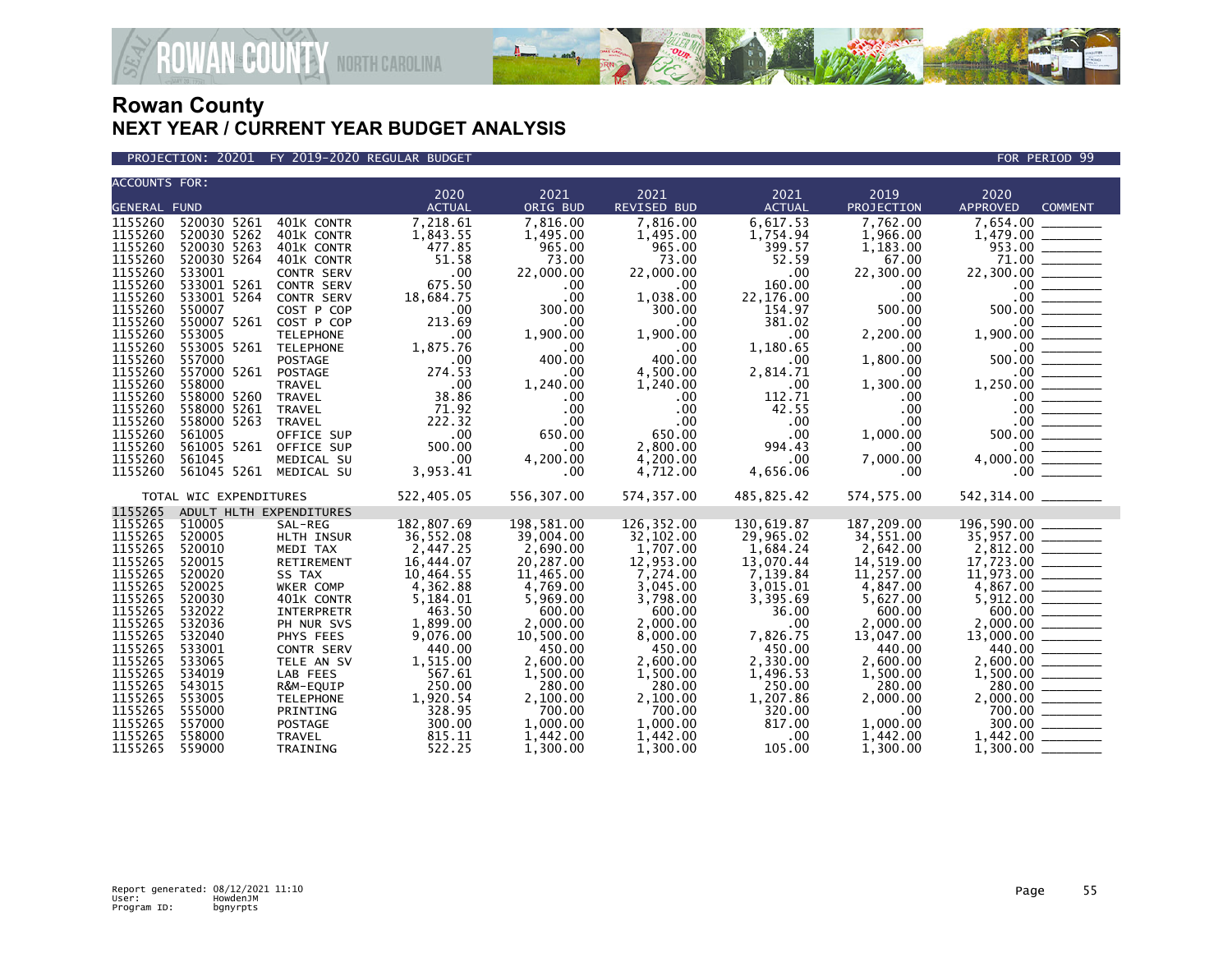

|                     | <b>ACCOUNTS FOR:</b>         |                           |               |              |                    |               |              |                                   |  |  |  |
|---------------------|------------------------------|---------------------------|---------------|--------------|--------------------|---------------|--------------|-----------------------------------|--|--|--|
|                     |                              |                           | 2020          | 2021         | 2021               | 2021          | 2019         | 2020                              |  |  |  |
| <b>GENERAL FUND</b> |                              |                           | <b>ACTUAL</b> | ORIG BUD     | <b>REVISED BUD</b> | <b>ACTUAL</b> | PROJECTION   | <b>APPROVED</b><br><b>COMMENT</b> |  |  |  |
| 1155265             | 561005                       | OFFICE SUP                | 1,937.42      | 2.080.00     | 2.080.00           | 1.941.41      | 2.080.00     | 2.080.00                          |  |  |  |
| 1155265             | 561045                       | MEDICAL SU                | 4,186.08      | 4,700.00     | 4,700.00           | 4,699.49      | 4,700.00     | 4,700.00                          |  |  |  |
|                     |                              |                           |               |              |                    |               |              |                                   |  |  |  |
|                     | TOTAL ADULT HLTH EXPENDITURE |                           | 282,483.99    | 314,017.00   | 215,983.00         | 210,370.15    | 293,641.00   | 308,776.00                        |  |  |  |
| 1155270             |                              | PORT PROGRAM EXPENDITURES |               |              |                    |               |              |                                   |  |  |  |
| 1155270             | 510005                       | SAL-REG                   | 43, 313.87    | 23,553.00    | 45,496.00          | 58,032.71     | .00          | 48,993.00                         |  |  |  |
| 1155270             | 510010                       | SAL-OT                    | 166.63        | .00.         | 195.00             | 194.24        | .00          | $.00 \,$                          |  |  |  |
| 1155270             | 520005                       | HLTH INSUR                | 10,091.00     | 4,980.00     | 17,284.00          | 16,016.19     | .00          | 9,960.00                          |  |  |  |
| 1155270             | 520010                       | MEDI TAX                  | 619.08        | 949.00       | 665.00             | 829.37        | .00          | 698.00                            |  |  |  |
| 1155270             | 520015                       | RETIREMENT                | 3,929.56      | 2.751.00     | 4.606.00           | 6.005.21      | .00          | 3,966.00                          |  |  |  |
| 1155270             | 520020                       | SS TAX                    | 2,647.48      | 973.00       | 2,808.00           | 3,546.22      | .00          | 2,987.00                          |  |  |  |
| 1155270             | 520025                       | WKER COMP                 | 1,092.26      | 639.00       | 923.00             | 1,170.25      | .00          | 1,159.00                          |  |  |  |
| 1155270             | 520030                       | 401K CONTR                | 1,304.34      | 767.00       | 1,356.00           | 1,358.07      | .00.         | 1,470.00                          |  |  |  |
| 1155270             | 533001                       | CONTR SERV                | 89,456.72     | 43,060.00    | 84,665.00          | 70,694.15     | .00.         | 86,119.00                         |  |  |  |
| 1155270             | 555000                       | PRINTING                  | 1,032.01      | 889.00       | 484.00             | 483.30        | .00.         | 1,778.00                          |  |  |  |
| 1155270             | 558000                       | <b>TRAVEL</b>             | 1,748.61      | 654.00       | 1,954.00           | 1,804.80      | .00          | 1,308.00                          |  |  |  |
| 1155270             | 561045                       | MEDICAL SU                | 13,715.41     | 5,298.00     | 22,350.00          | 22,350.00     | .00          | 10,595.00                         |  |  |  |
| 1155270             | 582009                       | MTG FOOD                  | 261.27        | 300.00       | 300.00             | 297.24        | .00          | 600.00                            |  |  |  |
| 1155270             | 583058                       | <b>TRSPBUSSPS</b>         | 20.00         | 240.00       | .00                | .00           | .00.         | 480.00                            |  |  |  |
|                     | TOTAL PORT PROGRAM EXPENDITU |                           | 169, 398.24   | 85,053.00    | 183.086.00         | 182,781.75    | .00          |                                   |  |  |  |
| 1155275             | TB PROGRAM EXPENDITURES      |                           |               |              |                    |               |              |                                   |  |  |  |
| 1155275             | 510005                       | SAL-REG                   | 23,031.31     | 29,541.00    | 10,635.00          | 12,634.89     | 26,240.00    | 29,211.00                         |  |  |  |
| 1155275             | 520005                       | HLTH INSUR                | 3,719.15      | 5,331.00     | 2,909.00           | 2,421.13      | 3,465.00     | 5,022.00                          |  |  |  |
| 1155275             | 520010                       | MEDI TAX                  | 305.31        | 411.00       | 147.00             | 170.64        | 370.00       | 422.00                            |  |  |  |
| 1155275             | 520015                       | RETIREMENT                | 1,971.26      | 3,019.00     | 1,081.00           | 1,289.96      | 2,037.00     | 2,636.00                          |  |  |  |
| 1155275             | 520020                       | SS TAX                    | 1.305.57      | 1,745.00     | 625.00             | 724.97        | 1,566.00     | 1,793.00                          |  |  |  |
| 1155275             | 520025                       | WKER COMP                 | 535.94        | 725.00       | 261.00             | 309.44        | 764.00       | 1,024.00                          |  |  |  |
| 1155275             | 520030                       | 401K CONTR                | 653.27        | 889.00       | 320.00             | 377.26        | 789.00       | 880.00                            |  |  |  |
| 1155275             | 532022                       | <b>INTERPRETR</b>         | .00           | 300.00       | 300.00             | .00           | 300.00       | 300.00                            |  |  |  |
| 1155275             | 532040                       | PHYS FEES                 | 5,564.18      | 9,889.00     | 9,889.00           | 5,393.74      | 12,389.00    | 12,389.00                         |  |  |  |
| 1155275             | 533001                       | CONTR SERV                | 165.00        | 200.00       | 200.00             | 200.00        | 165.00       | 165.00                            |  |  |  |
| 1155275             | 534019                       | LAB FEES                  | 100.00        | 1,500.00     | 1,500.00           | 956.00        | 1,500.00     | 1,500.00                          |  |  |  |
| 1155275             | 552010                       | INS-P&PL                  | 1,047.71      | 1,225.00     | 1,225.00           | 990.00        | 1,050.00     | 1,050.00                          |  |  |  |
| 1155275             | 557000                       | POSTAGE                   | 50.00         | 300.00       | 300.00             | 257.00        | 600.00       | 300.00                            |  |  |  |
| 1155275             | 558000                       | <b>TRAVEL</b>             | 371.48        | 1,975.00     | 1,975.00           | 69.00         | 1,600.00     | 1,975.00                          |  |  |  |
| 1155275             | 559000                       | TRAINING                  | 175.00        | 1,000.00     | 1,000.00           | .00           | 1,000.00     | 1,000.00                          |  |  |  |
| 1155275             | 561005                       | OFFICE SUP                | 350.00        | 350.00       | 350.00             | 14.53         | 350.00       | 350.00                            |  |  |  |
| 1155275             | 561045                       | MEDICAL SU                | 910.37        | 1,500.00     | 1,500.00           | 367.60        | 1,500.00     | 1,500.00                          |  |  |  |
| 1155275             | 564050                       | DUES&SUBS                 | .00           | 150.00       | 150.00             | .00           | 150.00       | 150.00                            |  |  |  |
|                     | TOTAL TB PROGRAM EXPENDITURE |                           | 40,255.55     | 60,050.00    | 34, 367.00         | 26, 176. 16   | 55,835.00    |                                   |  |  |  |
|                     | TOTAL HEALTH DEPARTMENT      |                           | 2,074,043.39  | 2,561,429.00 | 1,537,686.00       | 1,959,064.74  | 2,291,864.00 |                                   |  |  |  |
|                     |                              |                           |               |              |                    |               |              |                                   |  |  |  |
| 5300                | DSS ADMINISTRATION           |                           |               |              |                    |               |              |                                   |  |  |  |
| 1145310             | <b>DSS ADMIN REVENUES</b>    |                           |               |              |                    |               |              |                                   |  |  |  |
| 1145310             | 446001                       | DSS IP CLR                | $.00 \,$      | 547,241.00   | 547,241.00         | $.00 \,$      | .00          | .00                               |  |  |  |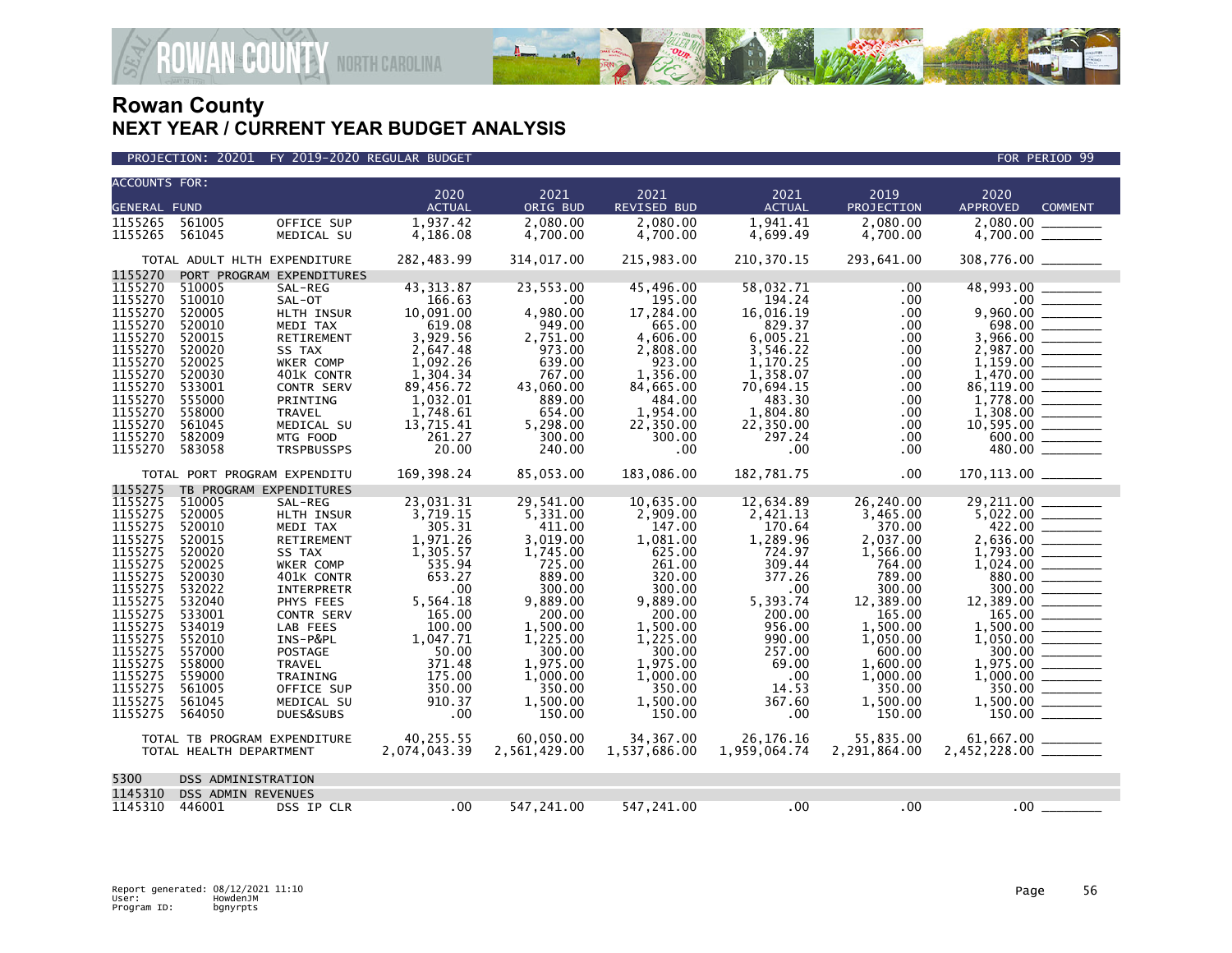

|                                                       | PROJECTION: 20201              | FY 2019-2020 REGULAR BUDGET                                                    |                                                 |                                                 |                                                 |                                                 |                                                | FOR PERIOD 99                             |
|-------------------------------------------------------|--------------------------------|--------------------------------------------------------------------------------|-------------------------------------------------|-------------------------------------------------|-------------------------------------------------|-------------------------------------------------|------------------------------------------------|-------------------------------------------|
| <b>ACCOUNTS FOR:</b>                                  |                                |                                                                                |                                                 |                                                 |                                                 |                                                 |                                                |                                           |
| <b>GENERAL FUND</b>                                   |                                |                                                                                | 2020<br><b>ACTUAL</b>                           | 2021<br>ORIG BUD                                | 2021<br><b>REVISED BUD</b>                      | 2021<br><b>ACTUAL</b>                           | 2019<br>PROJECTION                             | 2020<br><b>APPROVED</b><br><b>COMMENT</b> |
| 1145310<br>1145310                                    | 453036<br>489050               | COPY M FEE<br>MIS DSS CL                                                       | $-47.15$<br>$-54.98$                            | $-60.00$<br>.00.                                | $-60.00$<br>.00                                 | $-33.70$<br>$-555.33$                           | $-60.00$<br>.00                                |                                           |
|                                                       | TOTAL DSS ADMIN REVENUES       |                                                                                | $-102.13$                                       | 547,181.00                                      | 547, 181.00                                     | $-589.03$                                       | $-60.00$                                       |                                           |
| 1145311                                               |                                | ADULT SERV CO PROG REVENUES                                                    |                                                 |                                                 |                                                 |                                                 |                                                |                                           |
| 1145311                                               | 495010                         | APP FB-RES                                                                     | .00                                             | .00                                             | $-100.00$                                       | .00                                             | .00                                            | $.00$ $\qquad$                            |
|                                                       | TOTAL ADULT SERV CO PROG REV   |                                                                                | .00                                             | .00                                             | $-100.00$                                       | .00                                             | .00                                            |                                           |
| 1145312<br>1145312                                    | 464012                         | CHLD SERV CO PROG REVENUES<br>1CHU 1CHLD                                       | $-87,589.31$                                    | $-10,000.00$                                    | $-14,507.00$                                    | $-15, 518.17$                                   | $-10,000.00$                                   | $-10,000.00$                              |
|                                                       | TOTAL CHLD SERV CO PROG REVE   |                                                                                | $-87,589.31$                                    | $-10,000.00$                                    | $-14,507.00$                                    | $-15,518.17$                                    | $-10,000.00$                                   |                                           |
| 1145314<br>1145314                                    | 464017                         | ECON SERV CO PROG REVENUES<br>INC MAIN D                                       | $-500.00$                                       | .00                                             | $-340.00$                                       | $-340.00$                                       | .00                                            | .00                                       |
|                                                       | TOTAL ECON SERV CO PROG REVE   |                                                                                | $-500.00$                                       | .00.                                            | $-340.00$                                       | $-340.00$                                       | .00.                                           |                                           |
| 1145315<br>1145315<br>1145315<br>1145315              | 431074<br>431075<br>431078     | SENIOR SERV HCCBG REVENUES<br><b>HCCBGADC</b><br><b>HCCBGADH</b><br>HCCBG-IN-H | $-1,755.00$<br>$-35, 387.00$<br>$-212,880.00$   | $-15,708.00$<br>$-22, 319.00$<br>$-209,972.00$  | $-15,708.00$<br>$-22, 319.00$<br>$-202, 288.00$ | $-1,488.00$<br>$-23,724.00$<br>$-184, 122.00$   | -39,494.00<br>$-12.036.00$<br>$-166, 876.00$   | $-22,319.00$ _________                    |
|                                                       | TOTAL SENIOR SERV HCCBG REVE   |                                                                                | $-250,022.00$                                   | $-247,999.00$                                   | $-240, 315.00$                                  | $-209, 334.00$                                  | $-218,406.00$                                  |                                           |
|                                                       | 11453201 SSBG FEDERAL REVENUES |                                                                                |                                                 |                                                 |                                                 |                                                 |                                                |                                           |
| 11453201 431000<br>11453201 431038<br>11453201 431065 |                                | <b>FED GRANTS</b><br>ADLT DAYC<br>TANF-SSBG                                    | $-219,420.19$<br>$-27,767.20$<br>$-193, 355.15$ | $-248,789.00$<br>$-29,682.00$<br>$-163, 181.00$ | $-248,789.00$<br>$-29,682.00$<br>$-163, 181.00$ | $-238,622.81$<br>$-23,467.16$<br>$-164, 381.68$ | $-322, 563.00$<br>$-29,682.00$<br>$-93,440.00$ |                                           |
|                                                       | TOTAL SSBG FEDERAL REVENUES    |                                                                                | $-440, 542.54$                                  | $-441,652.00$                                   | $-441,652.00$                                   | $-426, 471.65$                                  | $-445,685.00$                                  |                                           |
|                                                       | 11453203 SSBG STATE REVENUES   |                                                                                |                                                 |                                                 |                                                 |                                                 |                                                |                                           |
| 11453203 434049                                       |                                | AD DAYC FD                                                                     | $-23,835.36$                                    | $-27,053.00$                                    | $-27,053.00$                                    | $-26, 963.42$                                   | $-27,053.00$                                   |                                           |
|                                                       | TOTAL SSBG STATE REVENUES      |                                                                                | $-23,835.36$                                    | $-27,053.00$                                    | $-27,053.00$                                    | $-26,963.42$                                    | $-27,053.00$                                   |                                           |
| 11453205 453008<br>11453205 453054                    | 11453205 SSBG LOCAL REVENUES   | <b>ADPT INTER</b><br>HOME STUDY                                                | $.00 \times$<br>$-3, 200.00$                    | $-1.500.00$<br>$-4,000.00$                      | $-1,500.00$<br>$-4,000.00$                      | .00.<br>$-5,800.00$                             | $-1.500.00$<br>$-4,000.00$                     |                                           |
|                                                       | TOTAL SSBG LOCAL REVENUES      |                                                                                | $-3,200.00$                                     | $-5,500.00$                                     | $-5,500.00$                                     | $-5.800.00$                                     | $-5,500.00$                                    |                                           |
| 11453251 431040                                       |                                | 11453251 ADLT CARE CASE FEDRL REV<br>ADT HME SP                                | $-33, 432.32$                                   | $-45, 171.00$                                   | $-45, 171.00$                                   | $-16,956.97$                                    | $-42, 409.00$                                  | $-53,629.00$                              |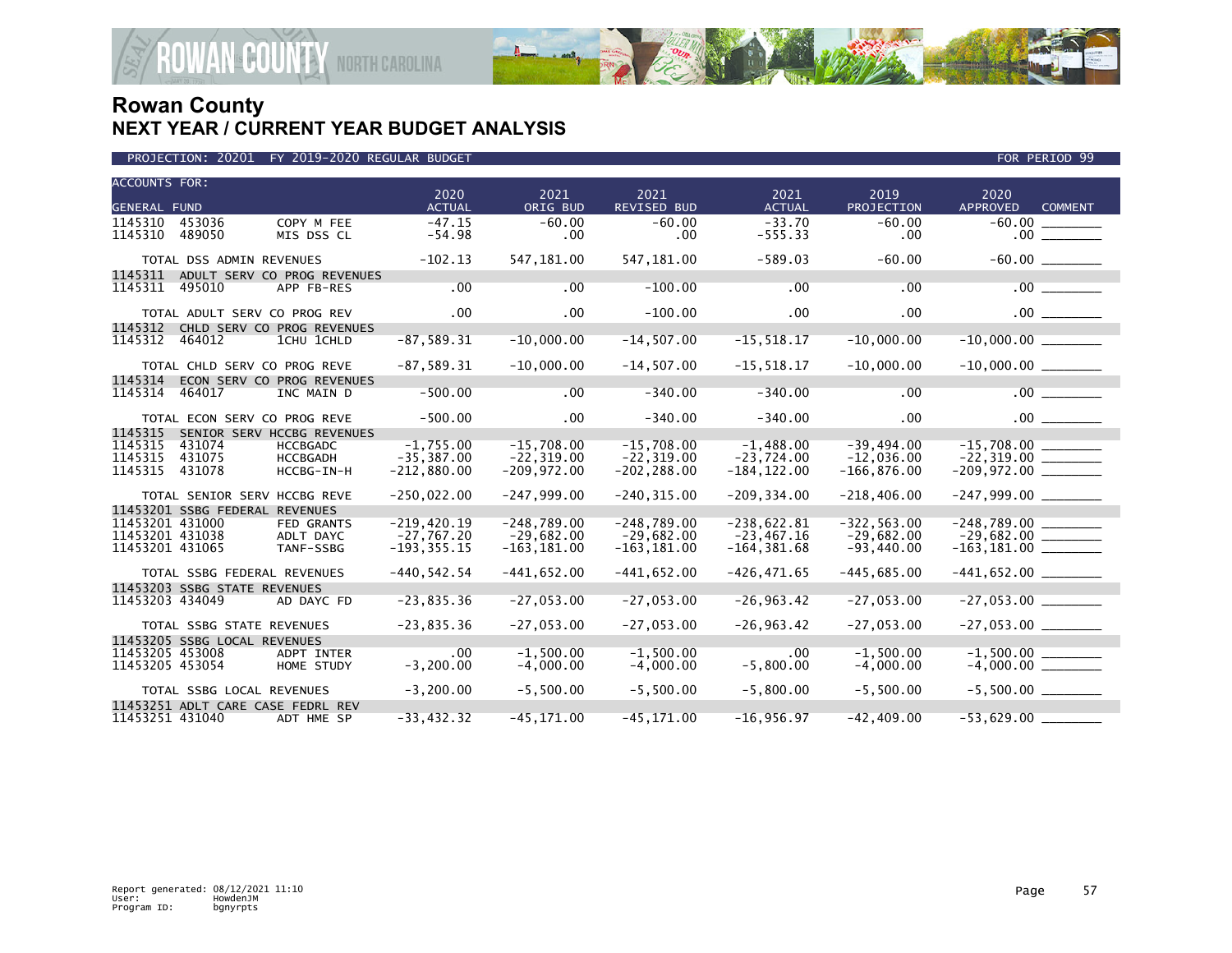

| <b>ACCOUNTS FOR:</b><br><b>GENERAL FUND</b>                            | 2020<br><b>ACTUAL</b>        | 2021<br>ORIG BUD             | 2021<br><b>REVISED BUD</b>   | 2021<br><b>ACTUAL</b>       | 2019<br>PROJECTION            | 2020<br><b>APPROVED</b><br><b>COMMENT</b> |
|------------------------------------------------------------------------|------------------------------|------------------------------|------------------------------|-----------------------------|-------------------------------|-------------------------------------------|
| TOTAL ADLT CARE CASE FEDRL R                                           | $-33,432.32$                 | $-45, 171.00$                | $-45, 171.00$                | $-16,956.97$                | $-42, 409.00$                 |                                           |
| 11453253 ADLT CARE CASE STATE REV<br>11453253 434051<br>ADT HME SP     | $-11, 291.71$                | $-11,938.00$                 | $-11,938.00$                 | $-8,478.40$                 | $-11,938.00$                  |                                           |
| TOTAL ADLT CARE CASE STATE R<br>11453261 ADLT PROT SERV FDRL REVENUE   | $-11, 291.71$                | $-11,938.00$                 | $-11,938.00$                 | $-8,478.40$                 | $-11,938.00$                  | $-11,938.00$ ________                     |
| 11453261 431091<br>ADLT PROT                                           | $-72,832.61$                 | $-52,703.00$                 | $-52,703.00$                 | $-53,695.49$                | $-24,825.00$                  |                                           |
| TOTAL ADLT PROT SERV FDRL RE<br>11453301 IN-HOME AIDE FDRL REVENUE     | $-72,832.61$                 | $-52,703.00$                 | $-52,703.00$                 | $-53,695.49$                | $-24,825.00$                  | $-24,825.00$ ________                     |
| 11453301 431041<br>INHOME SER                                          | $-30, 340.57$                | $-23,542.00$                 | $-23,542.00$                 | $-25,781.54$                | $-23,542.00$                  | $-23,542.00$                              |
| TOTAL IN-HOME AIDE FDRL REVE<br>11453401 PERMNCY PLNG FDRL REV         | $-30, 340.57$                | $-23,542.00$                 | $-23,542.00$                 | $-25,781.54$                | $-23,542.00$                  |                                           |
| 11453401 431042<br>F-PERM PL                                           | $-31,848.79$                 | $-34, 915.00$                | $-34, 915.00$                | $-35, 164.94$               | $-36, 312.00$                 | $-35,358.00$                              |
| TOTAL PERMNCY PLNG FDRL REV<br>11453451 INDEP LVNG/LINK FDRL REVENUE   | $-31,848.79$                 | $-34, 915.00$                | $-34,915.00$                 | $-35, 164.94$               | $-36, 312.00$                 |                                           |
| 11453451 431043<br>F-INDEP LI<br>11453451 431044<br>LINKS SPEC         | $-19, 251.73$<br>$-2,883.09$ | $-19,873.00$<br>$-10,000.00$ | $-19.873.00$<br>$-10,000.00$ | $-19,984.47$<br>$-2,945.64$ | $-19, 251.00$<br>$-10,000.00$ | $-19,251.00$                              |
| TOTAL INDEP LVNG/LINK FDRL R<br>11453453 INDEP LVNG/LINK STATE REVENUE | $-22, 134.82$                | $-29,873.00$                 | $-29,873.00$                 | $-22,930.11$                | $-29, 251.00$                 | $-29,251.00$ ________                     |
| 11453453 434053<br>S-INDEP LI                                          | $-4,812.90$                  | $-4,968.00$                  | $-4,968.00$                  | $-4,996.10$                 | $-4, 813.00$                  |                                           |
| TOTAL INDEP LVNG/LINK STATE<br>11453461 FAMILY REUNIF FDRL REVENUES    | $-4,812.90$                  | $-4,968.00$                  | $-4,968.00$                  | $-4,996.10$                 | $-4,813.00$                   |                                           |
| 11453461 431045<br>FAM REUNIF                                          | $-43,724.90$                 | $-43,735.00$                 | $-43,735.00$                 | $-43,735.00$                | $-41,615.00$                  | $-43,735.00$                              |
| TOTAL FAMILY REUNIF FDRL REV<br>11453501 TITLE IV-E SERV FEDRL REVENUE | $-43,724.90$                 | $-43,735.00$                 | $-43,735.00$                 | $-43,735.00$                | $-41,615.00$                  | $-43,735.00$ ________                     |
| 11453501 431046<br>T IV-E ADM                                          | $-647, 965.96$               | $-684, 971.00$               | $-684, 971.00$               | $-606, 907.65$              | $-577,821.00$                 |                                           |
| TOTAL TITLE IV-E SERV FEDRL<br>11453503 TITLE IV-E SERV STATE REVENUE  | $-647, 965.96$               | $-684, 971.00$               | $-684, 971.00$               | $-606, 907.65$              | $-577,821.00$                 | $-611,621.00$ ________                    |
| 11453503 434054<br>CH WELF IH                                          | $-82, 446.63$                | $-77,919.00$                 | $-77,919.00$                 | $-96, 265.43$               | $-77,919.00$                  | $-77,919.00$                              |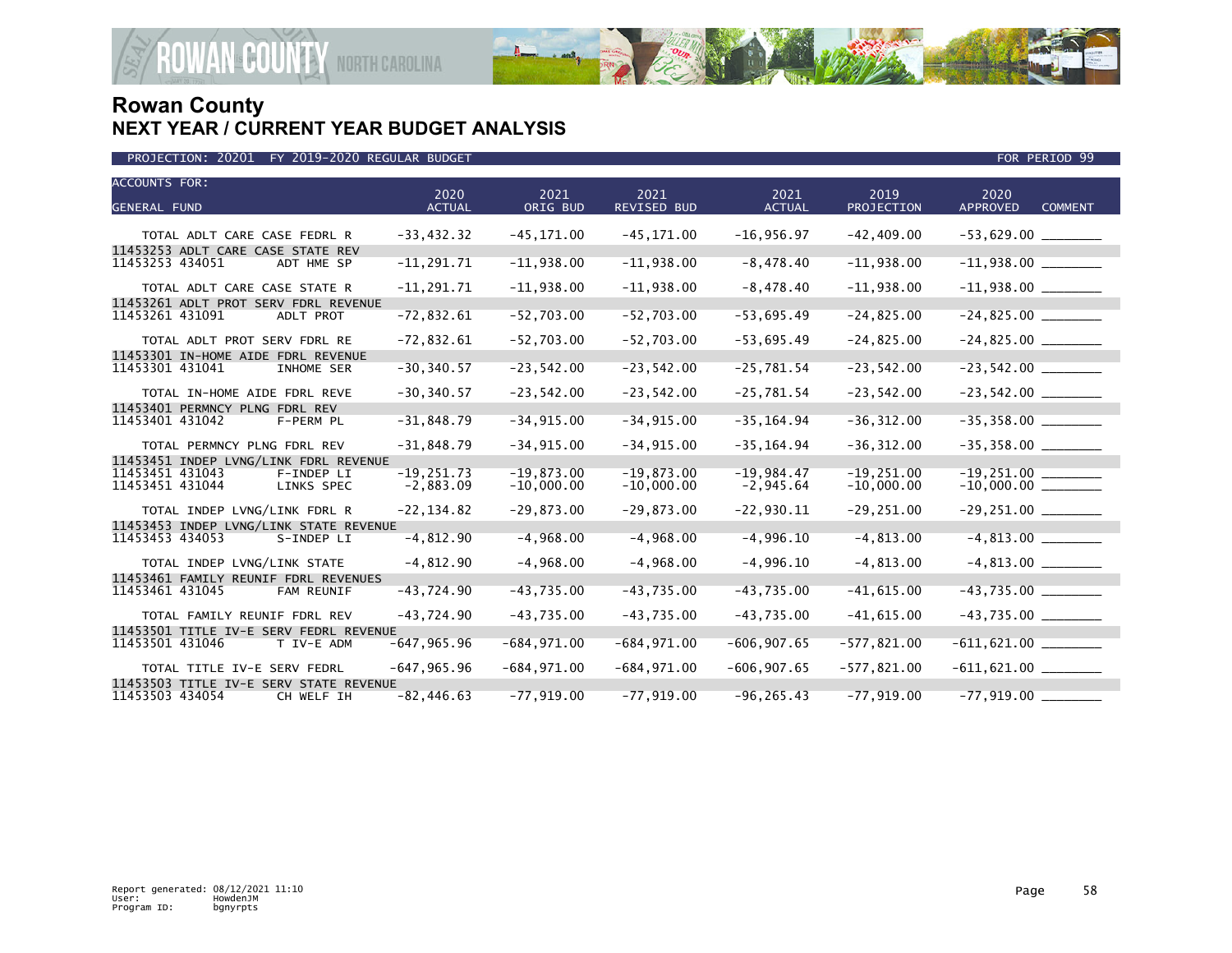

| PROJECTION: 20201 FY 2019-2020 REGULAR BUDGET | FOR PERIOD 99 |
|-----------------------------------------------|---------------|

| <b>ACCOUNTS FOR:</b>               |        |                                         | 2020                   | 2021              | 2021                       | 2021                     | 2019                       | 2020                              |
|------------------------------------|--------|-----------------------------------------|------------------------|-------------------|----------------------------|--------------------------|----------------------------|-----------------------------------|
| <b>GENERAL FUND</b>                |        |                                         | <b>ACTUAL</b>          | ORIG BUD          | <b>REVISED BUD</b>         | <b>ACTUAL</b>            | PROJECTION                 | <b>APPROVED</b><br><b>COMMENT</b> |
| 11453503 434075                    |        | TIV-E ADM                               | $-202,020.00$          | $-202,020.00$     | $-202,020.00$              | $-202, 493.67$           | $-202,020.00$              | $-202,020.00$                     |
| 11453503 434079                    |        | <b>CSELD REDC</b>                       | $-61.796.21$           | $-52,419.00$      | $-52,419.00$               | $-57.785.22$             | $-52.419.00$               |                                   |
| 11453503 434165                    |        | IV-E TRANS                              | $-13,494.17$           | $-15,000.00$      | $-15,000.00$               | $-3,794.21$              | $-7,500.00$                |                                   |
|                                    |        | TOTAL TITLE IV-E SERV STATE             | $-359,757.01$          | $-347, 358.00$    | $-347, 358.00$             | $-360, 338.53$           | $-339,858.00$              |                                   |
|                                    |        | 11453521 FOSTER CARE VISIT FDRL REVENUE |                        |                   |                            |                          |                            |                                   |
| 11453521 434055                    |        | F CARE VIS                              | $-8,520.14$            | .00               | $-9,776.00$                | $-9,786.00$              | .00                        | .00                               |
|                                    |        | TOTAL FOSTER CARE VISIT FDRL            | $-8,520.14$            | $.00 \times$      | $-9,776.00$                | $-9,786.00$              | $.00 \times$               | .00                               |
| 1145353                            |        | SPECIAL CHILD ADOPTION REVENUE          |                        |                   |                            |                          |                            |                                   |
| 1145353                            | 495010 | APP FB-RES                              | .00                    | .00               | $-164, 338.00$             | .00                      | $-182, 198.00$             | .00                               |
|                                    |        | TOTAL SPECIAL CHILD ADOPTION            | .00                    | $.00 \,$          | $-164, 338.00$             | $.00 \,$                 | $-182, 198.00$             |                                   |
|                                    |        | 11453533 SPEC CHLD ADOPT STATE REV      |                        |                   |                            |                          |                            |                                   |
| 11453533 434056                    |        | SP CH ADPT                              | $-8,995.00$            | .00               | $-8,994.00$                | $-33,947.00$             | .00                        | .00                               |
|                                    |        | TOTAL SPEC CHLD ADOPT STATE             | $-8,995.00$            | $.00 \,$          | $-8,994.00$                | $-33,947.00$             | .00                        |                                   |
|                                    |        | 11453539 SPEC CHLD ADOPT FUND BAL REV   |                        |                   |                            |                          |                            |                                   |
| 11453539 495010                    |        | APP FB-RES                              | $.00 \,$               | $-20,000.00$      | $-82,624.00$               | .00                      | $-43,695.00$               | $-20,000.00$                      |
|                                    |        | TOTAL SPEC CHLD ADOPT FUND B            | $.00 \,$               | $-20,000.00$      | $-82,624.00$               | $.00 \times$             | $-43,695.00$               | $-20,000.00$ ________             |
|                                    |        | 11453721 CHLD SUPP INCENT FEDERAL REV   |                        |                   |                            |                          |                            |                                   |
| 11453721 431048                    |        | T IV-D INC                              | $-175,633.00$          | $-104,094.00$     | $-104,094.00$              | $-259, 334.00$           | $-104,094.00$              |                                   |
|                                    |        | TOTAL CHLD SUPP INCENT FEDER            | $-175,633.00$          | $-104,094.00$     | $-104,094.00$              | $-259, 334.00$           | $-104,094.00$              |                                   |
|                                    |        | 11453731 CHLD SUPP/ENFOR FEDREL REV     |                        |                   |                            |                          |                            |                                   |
| 11453731 431049                    |        | T IV-D CHS                              | $-1.100.083.96$        | $-1, 143, 296.00$ | $-1, 143, 296.00$          | $-1,069,549.02$          | $-1, 127, 265.00$          |                                   |
| 11453731 431050                    |        | T IV-D OFS                              | $-16, 155.50$          | $-20,000.00$      | $-20,000.00$               | $-22,718.87$             | $-15,000.00$               |                                   |
|                                    |        | TOTAL CHLD SUPP/ENFOR FEDREL            | -1,116,239.46          | $-1, 163, 296.00$ | $-1, 163, 296.00$          | $-1,092,267.89$          | $-1, 142, 265.00$          | $-1, 175, 039.00$ _________       |
|                                    |        | 11453735 CHLD SUPP/ENFOR LOCAL REV      |                        |                   |                            |                          |                            |                                   |
| 11453735 434166<br>11453735 453096 |        | PRNT LOCAT                              | $-930.00$<br>$-292.50$ | $-2.000.00$       | $-2.000.00$<br>$-1.000.00$ | $-1.080.00$<br>$-604.50$ | $-3.000.00$<br>$-2.000.00$ |                                   |
|                                    |        | PAT TEST F                              |                        | $-1,000.00$       |                            |                          |                            |                                   |
|                                    |        | TOTAL CHLD SUPP/ENFOR LOCAL             | $-1,222.50$            | $-3,000.00$       | $-3,000.00$                | $-1,684.50$              | $-5,000.00$                |                                   |
|                                    |        | 11453741 CHILD DAY CARE FEDERAL REV     |                        |                   |                            |                          |                            |                                   |
| 11453741 431051                    |        | CC DEV                                  | $-222,672.05$          | $-216,625.00$     | $-210,087.00$              | $-208, 522.73$           | $-177, 190.00$             | $-155,962.00$                     |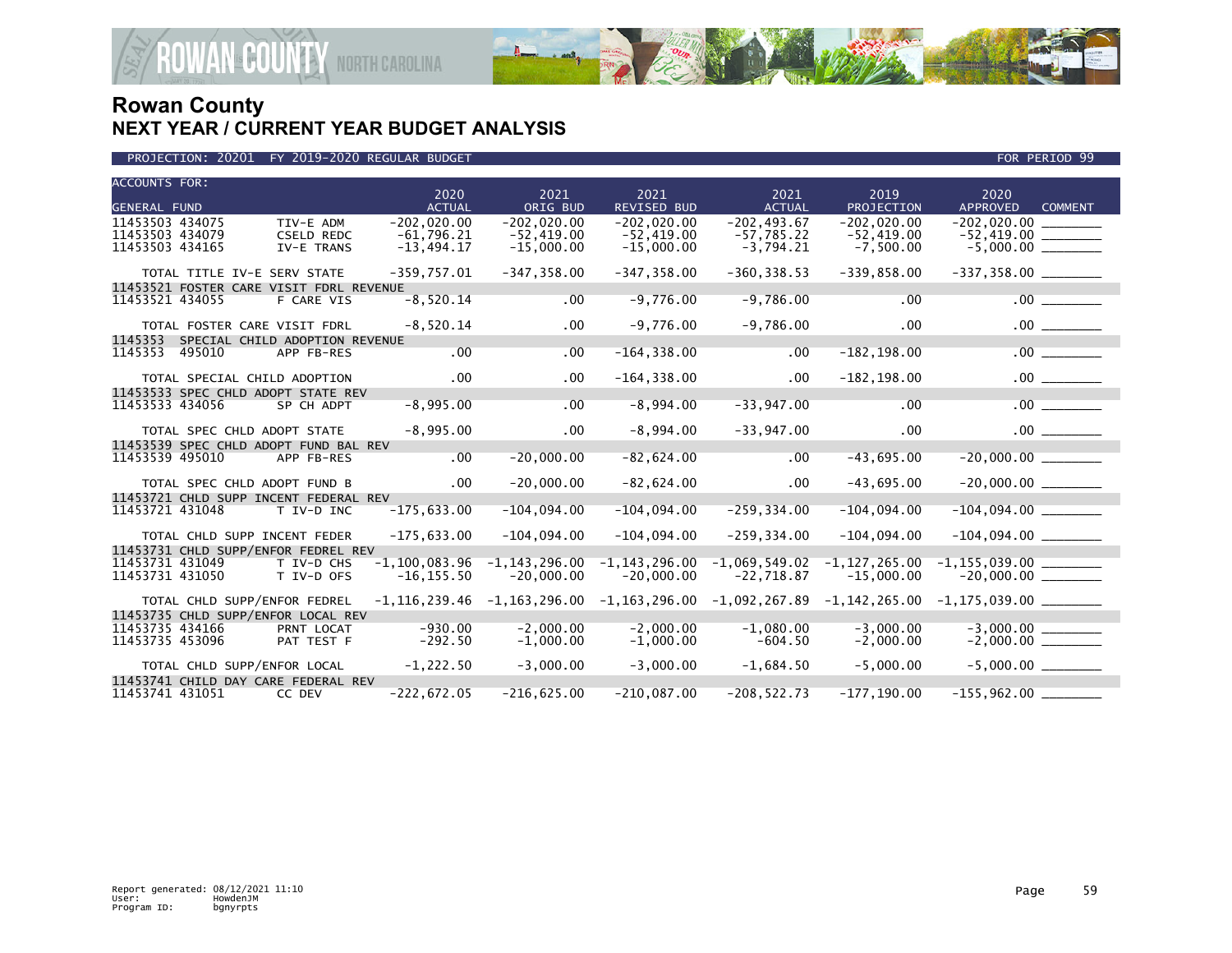

| <b>ACCOUNTS FOR:</b>               |                              |                                         | 2020                              | 2021                              | 2021                                                            | 2021                           | 2019                              | 2020                     |                |
|------------------------------------|------------------------------|-----------------------------------------|-----------------------------------|-----------------------------------|-----------------------------------------------------------------|--------------------------------|-----------------------------------|--------------------------|----------------|
| <b>GENERAL FUND</b>                |                              |                                         | <b>ACTUAL</b>                     | ORIG BUD                          | <b>REVISED BUD</b>                                              | <b>ACTUAL</b>                  | PROJECTION                        | <b>APPROVED</b>          | <b>COMMENT</b> |
| 11453741 434091                    |                              | SMARTADMIN                              | $-24,000.00$                      | .00                               | $-24,000.00$                                                    | $-24,000.00$                   | .00                               | .00                      |                |
|                                    |                              |                                         |                                   |                                   |                                                                 |                                |                                   |                          |                |
|                                    | TOTAL CHILD DAY CARE FEDERAL |                                         | $-246,672.05$                     | $-216,625.00$                     | $-234,087.00$                                                   | $-232, 522.73$                 | $-177, 190.00$                    | $-155,962.00$ ________   |                |
|                                    |                              | 11453801 PUBLIC ASST ADMIN FEDERAL REV  |                                   |                                   |                                                                 |                                |                                   |                          |                |
| 11453801 431053<br>11453801 431054 |                              | FD ASST<br>FS CR INCE                   | $-1, 198, 139.42$<br>$-14,783.03$ | $-1, 100, 000.00$<br>$-16,500.00$ | $-1, 100, 000.00$<br>$-16,500.00$                               | $-1, 295, 681.95$<br>$-634.04$ | $-1, 298, 936.00$<br>$-20.000.00$ | $-1, 323, 325.00$        |                |
| 11453801 431055                    |                              | LOWINC ENG                              | $-95,863.53$                      | $-97,430.00$                      | $-97,430.00$                                                    | $-91,471.00$                   | $-84, 109.00$                     |                          |                |
| 11453801 431057                    |                              | MCAID ASST                              | $-2,883,698.37$                   | $-2,500,000.00$                   | $-2,500,000.00$                                                 | $-2,791,262.46$                | $-2,488,163.00$                   | $-2,712,918.00$ ________ |                |
| 11453801 431058                    |                              | REFUGEE AS                              | .00                               | .00                               | .00                                                             | .00                            | $-1,645.00$                       | $-822.00$                |                |
|                                    | TOTAL PUBLIC ASST ADMIN FEDE |                                         | $-4, 192, 484.35$                 |                                   | $-3,713,930.00$ $-3,713,930.00$ $-4,179,049.45$ $-3,892,853.00$ |                                |                                   |                          |                |
|                                    |                              | 11453803 PUBLIC ASST ADMIN STATE REV    |                                   |                                   |                                                                 |                                |                                   |                          |                |
| 11453803 431059                    |                              | TXIX MC TP                              | $-111.789.81$                     | $-111.317.00$                     | $-111.317.00$                                                   | $-108.396.09$                  | $-97.382.00$                      |                          |                |
| 11453803 434076                    |                              | <b>MCAID TRAN</b>                       | $-4,461.18$                       | $-5,560.00$                       | $-5,560.00$                                                     | $-3, 250.12$                   | $-3,620.00$                       |                          |                |
|                                    | TOTAL PUBLIC ASST ADMIN STAT |                                         | $-116, 250.99$                    | $-116,877.00$                     | $-116,877.00$                                                   | $-111,646.21$                  | $-101,002.00$                     | $-99,838.00$ _________   |                |
|                                    |                              | 11453809 PUBLIC ASST ADMIN FUND BAL REV |                                   |                                   |                                                                 |                                |                                   |                          |                |
| 11453809 495010                    |                              | APP FB-RES                              | .00                               | .00                               | $-995.00$                                                       | .00                            | $-316.00$                         |                          | .00            |
|                                    | TOTAL PUBLIC ASST ADMIN FUND |                                         | .00 <sub>1</sub>                  | .00                               | $-995.00$                                                       | $.00 \times$                   | $-316.00$                         |                          |                |
| 1145381                            |                              | MEDICAID CASE MNGT REVENUE              |                                   |                                   |                                                                 |                                |                                   |                          |                |
| 1145381                            | 431092                       | MCAID CASE                              | $-37,793.81$                      | $-41,714.00$                      | $-41,714.00$                                                    | $-61, 341.04$                  | $-41,619.00$                      | $-42,962.00$             |                |
|                                    | TOTAL MEDICAID CASE MNGT REV |                                         | $-37,793.81$                      | $-41,714.00$                      | $-41,714.00$                                                    | $-61, 341.04$                  | $-41,619.00$                      |                          |                |
|                                    |                              | 11453831 WORK FIRST BLK GRT REVENUE     |                                   |                                   |                                                                 |                                |                                   |                          |                |
| 11453831 431062                    |                              | TANF CPS/F                              | $-234, 214.92$                    | $-227,759.00$                     | $-227,759.00$                                                   | $-260, 612.29$                 | $-235.243.00$                     |                          |                |
| 11453831 431063                    |                              | WRK 1ST IN                              | $-293.30$                         | $-2,000.00$                       | $-2,000.00$                                                     | .00                            | $-3,000.00$                       |                          |                |
| 11453831 431064                    |                              | WRK 1ST SE                              | $-593,991.99$                     | $-629, 234.00$                    | $-629, 234.00$                                                  | $-629,691.88$                  | $-629, 234.00$                    | $-629, 234.00$ ________  |                |
|                                    | TOTAL WORK FIRST BLK GRT REV |                                         | $-828,500.21$                     | $-858, 993.00$                    | $-858,993.00$                                                   | $-890, 304.17$                 | $-867, 477.00$                    | $-859,752.00$ ________   |                |
|                                    |                              | 11453841 CHLD WELFR FEDERAL REVENUE     |                                   |                                   |                                                                 |                                |                                   |                          |                |
| 11453841 431066                    |                              | CPS EXPAN                               | $-84,012.86$                      | $-83,713.00$                      | $-83,713.00$                                                    | $-83, 442.83$                  | $-83,713.00$                      |                          |                |
|                                    | TOTAL CHLD WELFR FEDERAL REV |                                         | $-84,012.86$                      | $-83,713.00$                      | $-83,713.00$                                                    | $-83,442.83$                   | $-83,713.00$                      |                          |                |
|                                    | 11453843 CHLD WELFR STATE    | <b>REVENUE</b>                          |                                   |                                   |                                                                 |                                |                                   |                          |                |
| 11453843 434077                    |                              | CPS EXPAN                               | $-117, 945.74$                    | $-121,709.00$                     | $-121,709.00$                                                   | $-94,644.39$                   | $-121,709.00$                     |                          |                |
|                                    | TOTAL CHLD WELFR STATE REVE  |                                         | $-117, 945.74$                    | $-121,709.00$                     | $-121,709.00$                                                   | $-94,644.39$                   | $-121,709.00$                     | $-121,709.00$ _________  |                |
|                                    |                              | 11453853 CHLD PROT SERV STATE REVENUE   |                                   |                                   |                                                                 |                                |                                   |                          |                |
| 11453853 434060                    |                              | ST-CH PROT                              | $-131,022.60$                     | $-131,633.00$                     | $-131,633.00$                                                   | $-128, 252.72$                 | $-131,633.00$                     | $-131,633.00$            |                |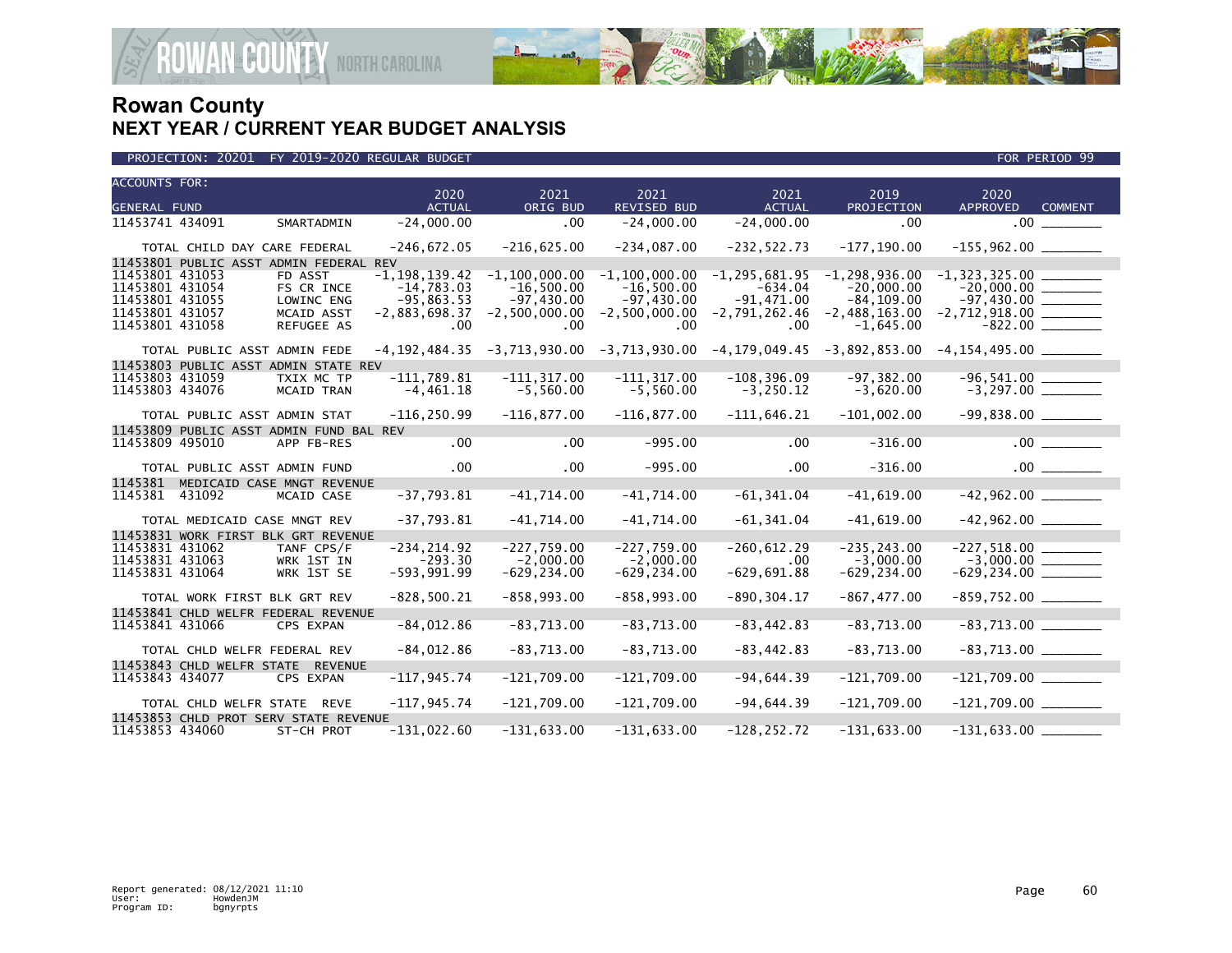

| PROJECTION: 20201 FY 2019-2020 REGULAR BUDGET | FOR PERIOD 99 |
|-----------------------------------------------|---------------|

| <b>ACCOUNTS FOR:</b>                                                     | 2020                            | 2021                           | 2021                            | 2021                             | 2019                             | 2020                      |                |
|--------------------------------------------------------------------------|---------------------------------|--------------------------------|---------------------------------|----------------------------------|----------------------------------|---------------------------|----------------|
| <b>GENERAL FUND</b>                                                      | <b>ACTUAL</b>                   | ORIG BUD                       | <b>REVISED BUD</b>              | <b>ACTUAL</b>                    | <b>PROJECTION</b>                | <b>APPROVED</b>           | <b>COMMENT</b> |
| TOTAL CHLD PROT SERV STATE R                                             | $-131,022.60$                   | $-131,633.00$                  | $-131,633.00$                   | $-128, 252.72$                   | $-131,633.00$                    |                           |                |
| 11454103 IV-B ADOPT ASST STATE REVENUES<br>11454103 434061<br>T IV-B ADP | .00                             | $-2,000.00$                    | $-2,000.00$                     | .00                              | $-2,000.00$                      |                           |                |
| TOTAL IV-B ADOPT ASST STATE<br>11454151 IV-E ADOPT ASST FEDERAL REV      | $.00 \,$                        | $-2,000.00$                    | $-2,000.00$                     | .00                              | $-2,000.00$                      | $-2,000.00$ _________     |                |
| 11454151 431067<br>IV-E ADPT                                             | $-10,997.00$                    | $-13,000.00$                   | $-13,000.00$                    | $-14, 425.00$                    | $-13,000.00$                     |                           |                |
| TOTAL IV-E ADOPT ASST FEDERA                                             | $-10,997.00$                    | $-13,000.00$                   | $-13,000.00$                    | $-14, 425.00$                    | $-13,000.00$                     | $-13,000.00$ ________     |                |
| 11454153 IV-E ADOPT ASST STATE REV<br>11454153 434062<br>IV-E AD ST      | $-5,498.50$                     | $-6,500.00$                    | $-6,500.00$                     | $-7, 212.50$                     | $-6,500.00$                      |                           |                |
| TOTAL IV-E ADOPT ASST STATE                                              | $-5,498.50$                     | $-6,500.00$                    | $-6,500.00$                     | $-7, 212.50$                     | $-6,500.00$                      |                           |                |
| 11454203 IV-B FOST CARE STATE REVENUE<br>11454203 434063<br>IV-B FCBP    | $-440,651.20$                   | $-468,700.00$                  | $-468,700.00$                   | $-296,001.26$                    | $-306, 440.00$                   |                           |                |
| TOTAL IV-B FOST CARE STATE R                                             | $-440,651.20$                   | $-468,700.00$                  | $-468,700.00$                   | $-296,001.26$                    | $-306, 440.00$                   | $-346, 456.00$ ________   |                |
| 11454251 IV-E FOST CARE FEDERAL REVENUE<br>11454251 431068<br>IV-E FC PY | $-1, 173, 506.39$               | $-1, 235, 000.00$              | $-1, 235, 000.00$               | $-1,074,388.13$                  | $-1, 149, 440.00$                |                           |                |
| TOTAL IV-E FOST CARE FEDERAL<br>11454253 IV-E FOST CARE STATE REVENUE    | $-1, 173, 506.39$               | $-1, 235, 000.00$              | $-1, 235, 000.00$               | $-1,074,388.13$                  | $-1, 149, 440.00$                |                           |                |
| 11454253 434064<br>HR RESD FD                                            | $-2, 258.36$                    | $-6,000.00$                    | $-6,000.00$                     | $-11,762.38$                     | $-10,000.00$                     |                           |                |
| 11454253 434065<br>IV-E FC ST                                            | $-302, 867.47$                  | $-342,000.00$                  | $-342,000.00$                   | $-241,838.55$                    | $-323, 280.00$                   |                           |                |
| TOTAL IV-E FOST CARE STATE R                                             | $-305, 125.83$                  | $-348,000.00$                  | $-348,000.00$                   | $-253,600.93$                    | $-333, 280.00$                   |                           |                |
| 11454351 CRISIS INTER FEDERAL REVENUE                                    |                                 |                                |                                 |                                  |                                  |                           |                |
| 11454351 431069<br>CRISIS INT<br>11454351 431070<br>LOW INC EN           | $-393,098.65$<br>$-630, 234.71$ | $-613,769.00$<br>$-613,769.00$ | $-417, 916.00$<br>$-567,051.00$ | $-267, 223.74$<br>$-566, 997.58$ | $-512, 135.00$<br>$-512, 135.00$ | $-593, 240.00$            |                |
| TOTAL CRISIS INTER FEDERAL R                                             | $-1,023,333.36$                 | $-1, 227, 538.00$              | $-984, 967.00$                  | $-834, 221.32$                   | $-1,024,270.00$                  | $-1,186,480.00$ _________ |                |
| 11454353 CRISIS INTER STATE REVENUE                                      |                                 |                                |                                 |                                  |                                  |                           |                |
| 11454353 434067<br>SHARETHEWA                                            | $-1, 511.12$                    | $-5,000.00$                    | $-5,000.00$                     | $-181.15$                        | $-7,000.00$                      |                           |                |
| TOTAL CRISIS INTER STATE REV                                             | $-1, 511.12$                    | $-5,000.00$                    | $-5,000.00$                     | $-181.15$                        | $-7,000.00$                      | $-7,000.00$               |                |
| 11454451 MEDICAID FEDERAL REVENUE                                        |                                 |                                |                                 |                                  |                                  |                           |                |
| 11454451 431072<br>NCHLTH-FED                                            | $-120,041.38$                   | $-51,003.00$                   | $-51,003.00$                    | $-96, 366.89$                    | $-88,761.00$                     | $-102,078.00$             |                |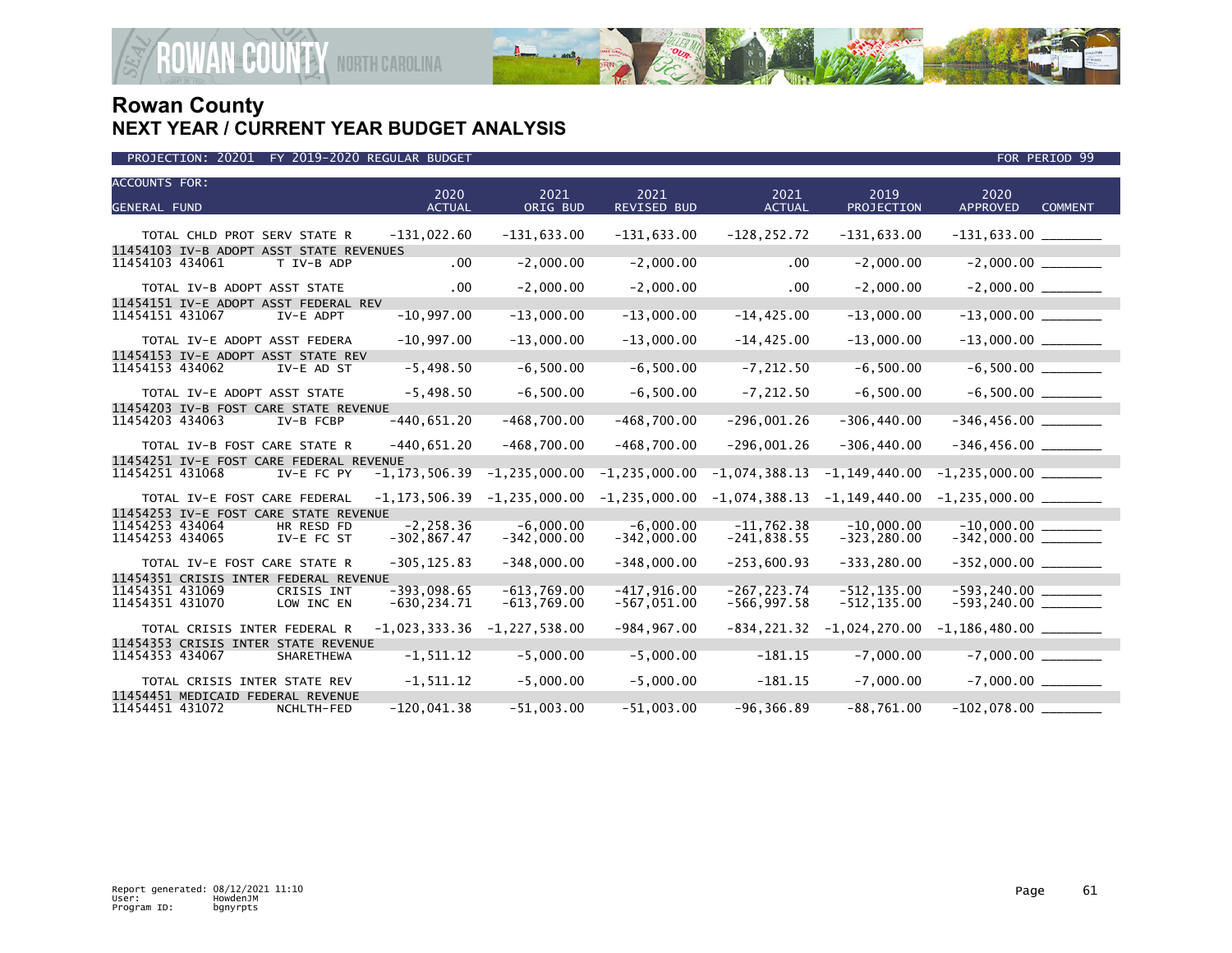

| <b>ACCOUNTS FOR:</b>          |                            |                                               |                                |                                  |                                  |                               |                                  |                                                     |                |
|-------------------------------|----------------------------|-----------------------------------------------|--------------------------------|----------------------------------|----------------------------------|-------------------------------|----------------------------------|-----------------------------------------------------|----------------|
|                               |                            |                                               | 2020                           | 2021                             | 2021                             | 2021                          | 2019                             | 2020<br><b>APPROVED</b>                             | <b>COMMENT</b> |
| <b>GENERAL FUND</b>           |                            |                                               | <b>ACTUAL</b>                  | ORIG BUD                         | REVISED BUD                      | <b>ACTUAL</b>                 | PROJECTION                       |                                                     |                |
|                               |                            | TOTAL MEDICAID FEDERAL REVEN                  | $-120,041.38$                  | $-51,003.00$                     | $-51,003.00$                     | $-96, 366.89$                 | $-88,761.00$                     |                                                     |                |
|                               |                            |                                               |                                |                                  |                                  |                               |                                  |                                                     |                |
| 11454453 434068               |                            | 11454453 MEDICAID STATE REVENUE<br>NCHLTH-STA | 1,316.03                       | $-5, 245.00$                     | $-5, 245.00$                     | $-1, 502.55$                  | .00                              | $-184.00$ _________                                 |                |
|                               |                            |                                               |                                |                                  |                                  |                               |                                  |                                                     |                |
|                               |                            | TOTAL MEDICAID STATE REVENUE                  | 1,316.03                       | $-5, 245.00$                     | $-5, 245.00$                     | $-1,502.55$                   | .00                              |                                                     |                |
|                               |                            | 11454455 MEDICAID LOCAL REVENUE               |                                |                                  |                                  |                               |                                  |                                                     |                |
| 11454455 453097               |                            | HLTH CH IN                                    | $-22, 550.00$                  | $-37,500.00$                     | $-37,500.00$                     | .00                           | $-35,000.00$                     |                                                     |                |
| 11454455 453098               |                            | HLTH CH WD                                    | $-400.00$                      | $-200.00$                        | $-200.00$                        | .00                           | $-100.00$                        |                                                     |                |
|                               |                            |                                               |                                |                                  |                                  |                               |                                  |                                                     |                |
|                               |                            | TOTAL MEDICAID LOCAL REVENUE                  | $-22,950.00$                   | $-37,700.00$                     | $-37,700.00$                     | .00                           | $-35,100.00$                     |                                                     |                |
| 1145465                       |                            | WFFA-INITIAL REVENUES                         |                                |                                  |                                  |                               |                                  |                                                     |                |
| 1145465                       | 431093                     | WFFA-IN PY                                    | $-114.32$                      | $-500.00$                        | $-500.00$                        | .00                           | $-500.00$                        |                                                     |                |
|                               |                            |                                               |                                |                                  |                                  |                               |                                  |                                                     |                |
|                               |                            | TOTAL WFFA-INITIAL REVENUES                   | $-114.32$                      | $-500.00$                        | $-500.00$                        | .00                           | $-500.00$                        |                                                     |                |
| 1155310                       | DSS ADMIN EXPENSES         |                                               |                                |                                  |                                  |                               |                                  |                                                     |                |
| 1155310                       | 510005                     | SAL-REG                                       | 498, 353.97                    | 534,483.00                       | 534,483.00                       | 503,496.83                    | 539,076.00                       |                                                     |                |
| 1155310                       | 510020                     | SA-PR DIEM                                    | 2,222.98                       | 3,000.00                         | 4,700.00                         | 4,305.94                      | 2,800.00                         |                                                     |                |
| 1155310                       | 520005                     | HLTH INSUR                                    | 95,609.68                      | 105,571.00                       | 114,571.00                       | 107,456.12                    | 94,410.00                        |                                                     |                |
| 1155310                       | 520008                     | RETIRE HI                                     | 116,200.00                     | 119,520.00                       | 119,520.00                       | 129,220.00                    | 72,000.00                        |                                                     |                |
| 1155310                       | 520010                     | MEDI TAX                                      | 6,756.09                       | 7,322.00                         | 7,322.00                         | 6,761.33                      | 7,507.00                         |                                                     |                |
| 1155310                       | 520015                     | RETIREMENT                                    | 44,901.56                      | 54,570.00                        | 54,570.00                        | 51.409.31                     | 41,786.00                        |                                                     |                |
| 1155310                       | 520020                     | SS TAX                                        | 28,851.43                      | 31,293.00                        | 31,293.00                        | 28,820.64                     | 32,092.00                        | 28,522.00 _______                                   |                |
| 1155310                       | 520025                     | WKER COMP                                     | 1,254.30                       | 1,343.00                         | 1,343.00                         | 1,265.19                      | 1,360.00                         |                                                     |                |
| 1155310                       | 520026                     | WC DSS CON                                    | .00                            | .00                              | 5.866.00                         | .00                           | .00                              |                                                     |                |
| 1155310                       | 520030                     | 401K CONTR                                    | 14.087.61                      | 16.035.00                        | 16.035.00                        | 14.977.42                     | 16.175.00                        | 13.975.00                                           |                |
| 1155310                       | 532022                     | <b>INTERPRETR</b>                             | 13,233.39                      | 16,000.00                        | 16,000.00                        | 3,989.36                      | 1,500.00                         |                                                     |                |
| 1155310                       | 533001                     | CONTR SERV                                    | 5,367.85                       | 4,300.00                         | 4,600.00                         | 4,419.91                      | .00                              |                                                     |                |
| 1155310                       | 533002                     | <b>BOARD EXP</b>                              | 1.596.26                       | 2.280.00                         | 580.00                           | 361.68                        | 2.280.00                         |                                                     |                |
| 1155310                       | 534030                     | TECH-S&M                                      | 49,482.24                      | 45,919.00                        | 45,919.00                        | 42,717.16                     | 66,742.00                        |                                                     |                |
| 1155310                       | 534031                     | SERV&MT NR                                    | 55,613.00                      | 63,000.00                        | 63,000.00                        | 62,979.00                     | 53,800.00                        |                                                     |                |
| 1155310                       | 541040                     | US-WATER                                      | 8,438.30                       | 10,000.00                        | 10,000.00                        | 4,555.80                      | 8,500.00                         |                                                     |                |
| 1155310                       | 541042                     | US-STRM WT                                    | 2,538.48                       | 2,800.00                         | 2,800.00                         | 2,585.01                      | 1,300.00                         |                                                     |                |
| 1155310                       | 543015                     | R&M-EQUIP                                     | 4,525.00                       | 1,000.00                         | 1,000.00                         | .00                           | 1,000.00                         |                                                     |                |
| 1155310                       | 543020                     | R&M-VEHIC                                     | 1,164.01                       | 1,100.00                         | 1,100.00                         | 364.17                        | 2,100.00                         |                                                     |                |
| 1155310<br>1155310            | 543055                     | R&M-PHONE                                     | .00                            | 2,375.00                         | 2,185.00                         | .00                           | 2,375.00                         |                                                     |                |
|                               | 544045                     | RNT-POS MT                                    | 4,342.68                       | 4,500.00                         | 4.500.00                         | 4,443.55                      | 4,500.00                         |                                                     |                |
|                               |                            |                                               |                                |                                  |                                  |                               |                                  |                                                     |                |
|                               |                            |                                               |                                |                                  |                                  |                               |                                  |                                                     |                |
| 1155310<br>1155310<br>1155310 | 550007<br>550050<br>553005 | COST P COP<br><b>ROD</b><br><b>TELEPHONE</b>  | 40,256.74<br>.00<br>53, 125.88 | 42,000.00<br>500.00<br>75,000,00 | 42,000.00<br>500.00<br>75,000,00 | 26,140.97<br>.00<br>61,667.85 | 50,000.00<br>500.00<br>55,000,00 | $42,000.00$ ________<br>500.00 _______<br>55,500.00 |                |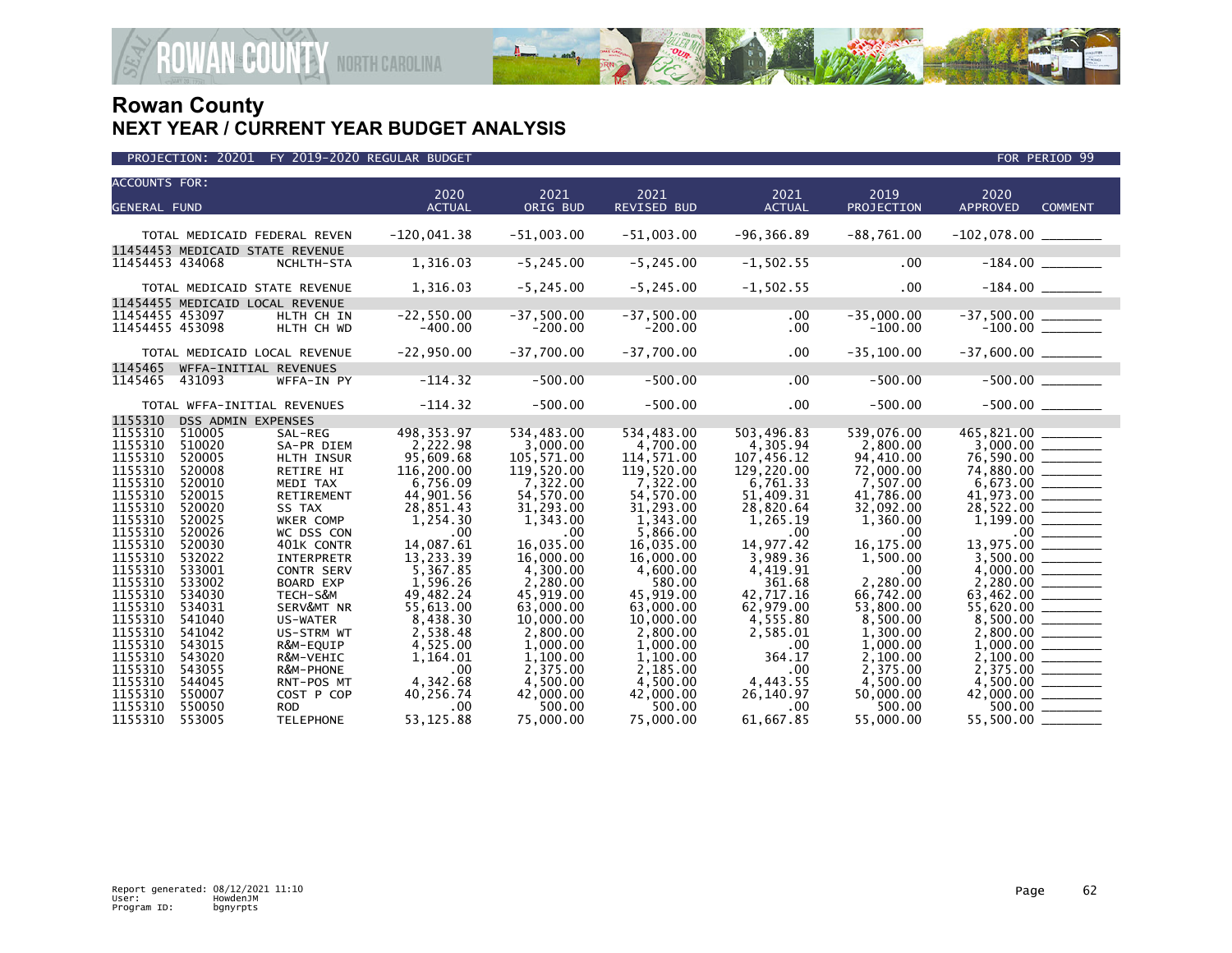

PROJECTION: 20201 FY 2019-2020 REGULAR BUDGET FOR PERIOD 99

| <b>ACCOUNTS FOR:</b>               |                              |                                    |                       |                       |                       |                       |                     |                         |                |
|------------------------------------|------------------------------|------------------------------------|-----------------------|-----------------------|-----------------------|-----------------------|---------------------|-------------------------|----------------|
| <b>GENERAL FUND</b>                |                              |                                    | 2020<br><b>ACTUAL</b> | 2021<br>ORIG BUD      | 2021<br>REVISED BUD   | 2021<br><b>ACTUAL</b> | 2019<br>PROJECTION  | 2020<br><b>APPROVED</b> | <b>COMMENT</b> |
|                                    |                              |                                    |                       |                       |                       |                       |                     |                         |                |
| 1155310                            | 555000                       | PRINTING                           | 9,999.96              | 10,000.00             | 10,000.00             | 10,000.00             | 10,000.00           | 10,000.00               |                |
| 1155310<br>1155310                 | 556000<br>557000             | <b>UNIFORMS</b><br><b>POSTAGE</b>  | 566.93<br>2.039.82    | 300.00<br>2.200.00    | 300.00                | 300.00                | 600.00<br>1.500.00  |                         |                |
| 1155310                            | 557001                       |                                    | 60,000.00             |                       | 2,200.00<br>70,000.00 | 1,617.92<br>70,000.00 | 60,000.00           |                         |                |
| 1155310                            | 558000                       | MAIL MACHN<br><b>TRAVEL</b>        | 4,549.16              | 70,000.00<br>4,000,00 | 4,000.00              | 733.31                | 7,000,00            | 7,000,00                |                |
| 1155310                            | 559000                       | TRAINING                           | 1,197.00              | 1,600.00              | 1,600.00              | 555.00                | 1,300.00            | 1,300.00                |                |
| 1155310                            | 561000                       | P-CARD                             | .00                   | 10,900.00             | 10,900.00             | .00                   | .00                 |                         |                |
| 1155310                            | 561005                       | OFFICE SUP                         | 40,003.41             | 30,000,00             | 30,000.00             | 28,684.56             | 41.019.00           | 43.019.00               |                |
| 1155310                            | 561089                       | SOFTWARE L                         | 80,014.84             | 100,000.00            | 111,705.00            | 107,783.20            | 105,680.00          | 120,042.00              |                |
| 1155310                            | 561095                       | OTH SM EQP                         | 28,863.35             | 1.000.00              | 21,038.00             | 7,894.29              | 21,500.00           | 30,244.00               |                |
| 1155310                            | 562005                       | <b>ELECTRICTY</b>                  | 43,923.83             | 60,000,00             | 60,000.00             | 39,241.48             | 55,000.00           |                         |                |
| 1155310                            | 562020                       | FUEL&LUBIC                         | 4,704.37              | 6,000.00              | 6,000.00              | 4,225.66              | 5,550.00            |                         |                |
| 1155310                            | 562025                       | NATRAL GAS                         | 3,526.25              | 7,000.00              | 7,000.00              | 6,242.97              | 7,000.00            |                         |                |
| 1155310                            | 564050                       | DUES&SUBS                          | 3,497.02              | 4,000.00              | 4,000.00              | 3,456.71              | 4,000.00            |                         |                |
| 1155310                            | 576020                       | $F/A-DP$ EQU                       | 5,880.00              | $.00 \,$              | $.00 \,$              | .00                   | 980.00              | 5,880.00                |                |
| 1155310                            | 576021                       | FA-DP NR                           | 6,750.00              | .00                   | $.00 \times$          | .00                   | 1,125.00            |                         |                |
| 1155310                            | 576030                       | F/A-F&EQUI                         | .00                   | $.00 \,$              | .00                   | .00                   | .00                 |                         |                |
| 1155310                            | 576900                       | $F/A$ -OTHER                       | 1,474.00              | $.00 \,$              | $.00 \,$              | .00                   | .00                 |                         |                |
| 1155310                            | 576920                       | NONFA-TECH                         | 81,351.36             | $.00 \times$          | 6,409.00              | 4,600.00              | 7,300.00            |                         |                |
| 1155310                            | 582008                       | EMPL RET                           | 193.39                | 1,500.00              | 1,200.00              | .00                   | 1,500.00            | 1,500.00                |                |
| 1155310                            | 582009                       | MTG FOOD                           | 523.63                | 2,200.00              | 700.00                | .00                   | 2,200.00            |                         |                |
|                                    |                              |                                    | 1,426,979.77          |                       | 1,505,939.00          | 1,347,272.34          | 1,390,057.00        |                         |                |
|                                    | TOTAL DSS ADMIN EXPENSES     |                                    |                       | 1,454,611.00          |                       |                       |                     |                         |                |
|                                    |                              | 11553102 DSS ADMINISTRATION PART 2 |                       |                       |                       |                       |                     |                         |                |
| 11553102 510005<br>11553102 520005 |                              | SAL-REG<br>HLTH INSUR              | 58,996.98             | 61,724.00             | 61,724.00             | 61,978.31             | 57,253.00           |                         |                |
| 11553102 520010                    |                              | MEDI TAX                           | 19,920.00<br>818.13   | 19,920.00<br>865.00   | 23,920.00<br>865.00   | 21,840.00<br>861.83   | 18,000.00<br>746.00 |                         |                |
| 11553102 520015                    |                              | RETIREMENT                         | 5,315.72              | 6,303.00              | 6,303.00              | 6,326.61              | 4,438.00            | 5,482.00                | 861.00         |
| 11553102 520020                    |                              | SS TAX                             | 3,498.26              | 3,696.00              | 3,696.00              | 3,656.96              | 3,190.00            |                         |                |
| 11553102 520025                    |                              | WKER COMP                          | 1,361.18              | 1,420.00              | 1,420.00              | 1,431.13              | 1,600.00            |                         |                |
| 11553102 520030                    |                              | 401K CONTR                         | 1,770.05              | 1,852.00              | 1,852.00              | 1,858.85              | 1,718.00            |                         |                |
|                                    |                              |                                    |                       |                       |                       |                       |                     |                         |                |
|                                    | TOTAL DSS ADMINISTRATION PAR |                                    | 91,680.32             | 95,780.00             | 99,780.00             | 97,953.69             | 86,945.00           | 93,007.00 _______       |                |
| 1155311                            |                              | ADULT SERV CO PROG EXPENSES        |                       |                       |                       |                       |                     |                         |                |
| 1155311                            | 583007                       | ADLT SVC D                         | .00                   | $.00 \times$          | 100.00                | .00                   | .00                 |                         |                |
| 1155311                            | 583098                       | GA-ADLT SV                         | 15,757.17             | 20,000.00             | 20,000.00             | 5,710.25              | 15,000.00           |                         |                |
|                                    | TOTAL ADULT SERV CO PROG EXP |                                    | 15,757.17             | 20,000.00             | 20,100.00             | 5,710.25              | 15,000.00           |                         |                |
| 1155312                            |                              | CHLD SERV CO PROG EXPENSES         |                       |                       |                       |                       |                     |                         |                |
| 1155312                            | 583002                       | 1CHU 1CHLD                         | 65,399.08             | 10,000.00             | 77,131.00             | 13,022.47             | 33,059.00           |                         |                |
| 1155312                            | 583006                       | XMAS FR FC                         | 631.61                | 700.00                | 700.00                | 387.87                | 700.00              |                         |                |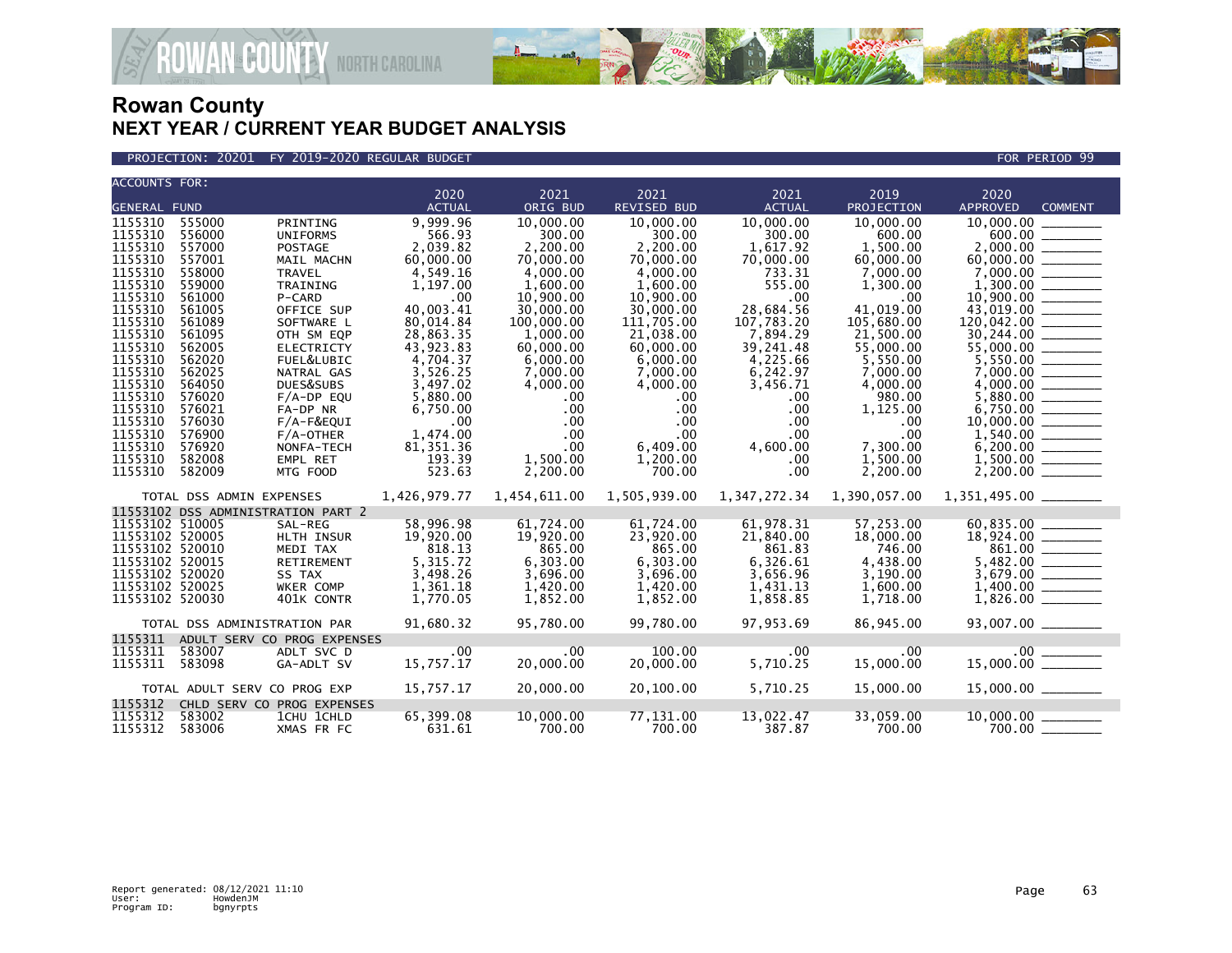

| <b>ACCOUNTS FOR:</b> |                              |                             | 2020                   | 2021                  | 2021                   | 2021                   | 2019                   | 2020                       |  |
|----------------------|------------------------------|-----------------------------|------------------------|-----------------------|------------------------|------------------------|------------------------|----------------------------|--|
| <b>GENERAL FUND</b>  |                              |                             | <b>ACTUAL</b>          | ORIG BUD              | REVISED BUD            | <b>ACTUAL</b>          | <b>PROJECTION</b>      | APPROVED<br><b>COMMENT</b> |  |
| 1155312              | 583022                       | DRUG SCRN                   | 39,400.00              | 38,400.00             | 38,400.00              | 36,426.00              | 26,400.00              | 36,400.00                  |  |
| 1155312 583093       |                              | GA-CHLD SV                  | 3,575.15               | 7,000.00              | 7,000.00               | 2,093.07               | 7,000.00               |                            |  |
|                      |                              |                             |                        |                       |                        |                        |                        |                            |  |
|                      | TOTAL CHLD SERV CO PROG EXPE |                             | 109,005.84             | 56,100.00             | 123,231.00             | 51,929.41              | 67,159.00              | 54,100.00 ________         |  |
| 1155314              |                              | ECON SERV CO PROG EXPENSES  |                        |                       |                        |                        |                        |                            |  |
| 1155314              | 583088                       | INC MAIN D                  | 414.12                 | $.00 \,$              | 1,335.00               | $.00 \,$               | 316.00                 |                            |  |
| 1155314              | 583094                       | GA-INC MAN                  | 2,770.43               | 3,000.00              | 3,000.00               | 735.00                 | 3,000.00               |                            |  |
|                      | TOTAL ECON SERV CO PROG EXPE |                             | 3,184.55               | 3,000.00              | 4,335.00               | 735.00                 | 3,316.00               |                            |  |
| 1155315              |                              | SENIOR SERV HCCBG EXPENSES  |                        |                       |                        |                        |                        |                            |  |
| 1155315              | 510005                       | SAL-REG                     | 25,754.33              | 26,172.00             | 26,172.00              | 26,369.20              | 24,258.00              | 25,779.00                  |  |
| 1155315              | 520005                       | HLTH INSUR                  | 5,072.73               | 5,078.00              | 6,078.00               | 5,569.21               | 4,590.00               |                            |  |
| 1155315              | 520010                       | MEDI TAX                    | 360.72                 | 366.00                | 366.00                 | 369.54                 | 326.00                 | 368.00                     |  |
| 1155315              | 520015                       | RETIREMENT                  | 2,320.49               | 2,673.00              | 2,673.00               | 2,691.95               | 1,880.00               |                            |  |
| 1155315              | 520020                       | SS TAX                      | 1,542.45               | 1,565.00              | 1,565.00               | 1,580.15               | 1,395.00               |                            |  |
| 1155315<br>1155315   | 520025<br>520030             | WKER COMP                   | 206.26<br>725.83       | 208.00<br>785.00      | 208.00<br>785.00       | 211.38<br>791.26       | 270.00<br>727.00       |                            |  |
| 1155315              | 584008                       | 401K CONTR                  | 41,271.13              | 42,252.00             | 42,252.00              | 30,773.50              | 57,257.00              | 773.00<br>42,252.00        |  |
| 1155315              | 584014                       | ADLT DAYC<br>AID CNTRT      | 171,498.28             | 233,302.00            | 224,764.00             | 181,322.00             | 185,418.00             | $233,302.00$ ________      |  |
|                      |                              |                             |                        |                       |                        |                        |                        |                            |  |
|                      | TOTAL SENIOR SERV HCCBG EXPE |                             | 248,752.22             | 312,401.00            | 304,863.00             | 249,678.19             | 276,121.00             |                            |  |
| 1155320              | <b>SSBG EXPENSES</b>         |                             |                        |                       |                        |                        |                        |                            |  |
| 1155320              | 510005                       | SAL-REG                     | 751,748.64             | 774,270.00            | 793,617.00             | 737,257.00             | 720,540.00             | 767,575.00<br>154,995.00   |  |
| 1155320              | 520005                       | HLTH INSUR                  | 158,706.35             | 161,648.00            | 178,905.00             | 168,702.94             | 146,250.00             |                            |  |
| 1155320              | 520010                       | MEDI TAX                    | 10,121.13              | 10,631.00             | 10,912.00              | 9,943.46               | 10,018.00              | $10,957.00$<br>69,168.00   |  |
| 1155320              | 520015                       | <b>RETIREMENT</b>           | 67,729.78              | 79.056.00             | 80.711.00              | 75,344.20              | 55,847.00              |                            |  |
| 1155320              | 520020                       | SS TAX                      | 43,277.65              | 45,418.00             | 46,619.00              | 42,346.08              | 42,811.00              | 46,820.00                  |  |
| 1155320              | 520025                       | WKER COMP                   | 5,851.15               | 6,026.00              | 6,026.00               | 5,801.53               | 7,280.00               |                            |  |
| 1155320<br>1155320   | 520030<br>533011             | 401K CONTR                  | 21,046.35<br>34,000.00 | 23,234.00             | 23,815.00<br>45,000.00 | 22,129.59<br>34,842.18 | 21,624.00<br>14,500.00 |                            |  |
| 1155320              | 533014                       | CHILD SERV<br>SERV SUPPT    | 778.00                 | 25,000.00<br>5,000.00 | 5,000.00               | 66.56                  | 1,200.00               |                            |  |
| 1155320              | 554000                       | ADVERTISNG                  | $.00 \,$               | .00                   | $.00 \times$           | .00                    | 2,500.00               | $2,500.00$ ________        |  |
| 1155320              | 558030                       | TRAV-SERV                   | 17,073.11              | 20,000.00             | 20,000.00              | 6,587.95               | 20,000.00              | $20,000.00$ _________      |  |
| 1155320              | 558032                       | TRAV-CH SV                  | 160,000.00             | 160,000.00            | 160,000.00             | 130,464.49             | 189,000.00             | $160,000.00$ ________      |  |
| 1155320              | 583010                       | ADLT DAYC                   | 58,974.35              | 64,840.00             | 64,840.00              | 57,634.93              | 64,840.00              | 64,840.00 _______          |  |
|                      |                              |                             |                        |                       |                        |                        |                        |                            |  |
|                      | TOTAL SSBG EXPENSES          |                             | 1,329,306.51           | 1,375,123.00          | 1,435,445.00           | 1,291,120.91           | 1,296,410.00           | $1,355,862.00$ ________    |  |
| 1155330              |                              | IN-HOME AIDE SERV EXPENSES  |                        |                       |                        |                        |                        |                            |  |
| 1155330              | 583015                       | INHOME AID                  | 77,770.54              | 80,000.00             | 80,000.00              | 76,946.25              | 85,000.00              | $85,000.00$ _________      |  |
|                      | TOTAL IN-HOME AIDE SERV EXPE |                             | 77,770.54              | 80,000.00             | 80,000.00              | 76,946.25              | 85,000.00              | 85,000.00 ______           |  |
| 1155345              |                              | INDEP LIVING/LINKS EXPENSES |                        |                       |                        |                        |                        |                            |  |
| 1155345 533000       |                              | OT PROF SE                  | .00                    | 1,500.00              | 1,500.00               | .00                    | 1,500.00               | 1,500.00                   |  |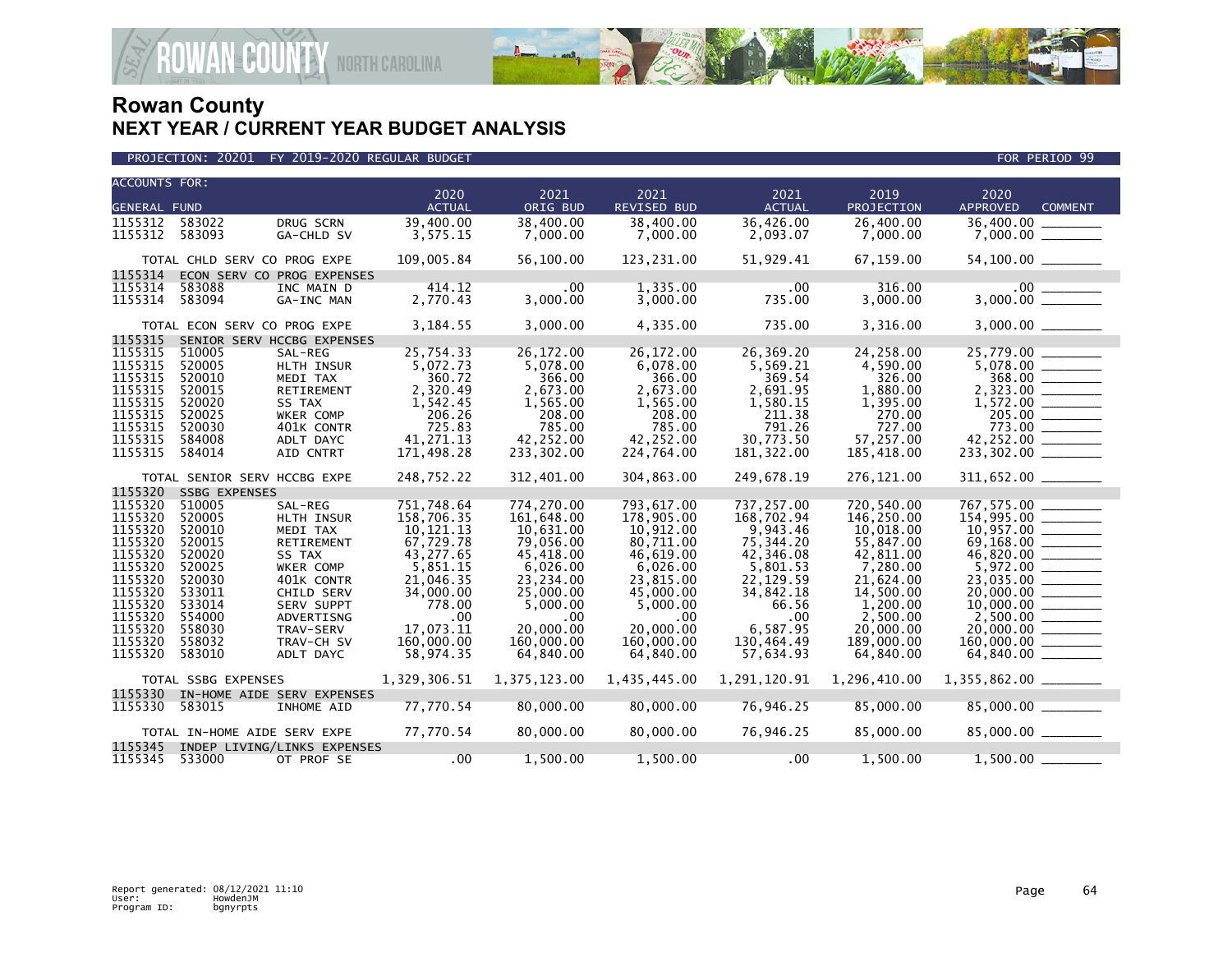

| <b>ACCOUNTS FOR:</b><br><b>GENERAL FUND</b> |                  |                                      | 2020<br><b>ACTUAL</b>       | 2021<br>ORIG BUD         | 2021<br><b>REVISED BUD</b> | 2021<br><b>ACTUAL</b>       | 2019<br><b>PROJECTION</b> | 2020<br><b>APPROVED</b><br><b>COMMENT</b> |
|---------------------------------------------|------------------|--------------------------------------|-----------------------------|--------------------------|----------------------------|-----------------------------|---------------------------|-------------------------------------------|
| 1155345                                     | 583038           | LINKS SPEC                           | 2,941.48                    | 10,000.00                | 5,000.00                   | 2,945.64                    | 10,000.00                 | 10,000.00                                 |
|                                             |                  | TOTAL INDEP LIVING/LINKS EXP         | 2,941.48                    | 11,500.00                | 6,500.00                   | 2,945.64                    | 11,500.00                 | $11,500.00$ ________                      |
| 1155346<br>1155346                          | 533000           | FAMILY REUNIF EXPENSES<br>OT PROF SE | 43,724.90                   | 43,735.00                | 43,735.00                  | 43,735.00                   | 41,615.00                 | 43,735.00                                 |
|                                             |                  | TOTAL FAMILY REUNIF EXPENSES         | 43,724.90                   | 43,735.00                | 43,735.00                  | 43,735.00                   | 41,615.00                 | 43,735.00 ________                        |
| 1155349                                     |                  | CHILDREN'S SERVICES EXPENSE          |                             |                          |                            |                             |                           |                                           |
| 1155349<br>1155349                          | 510005<br>510010 | SAL-REG<br>SAL-OT                    | 3, 356, 412.65<br>11,057.54 | 3,462,115.00<br>.00      | 3, 461, 254.00<br>1,310.00 | 3, 354, 959. 33<br>1,309.92 | 3,273,121.00<br>.00       |                                           |
| 1155349<br>1155349                          | 520005<br>520010 | <b>HLTH INSUR</b><br>MEDI TAX        | 621,823.86<br>46, 111.48    | 633,260.00<br>47,525.00  | 722,752.00<br>47,623.00    | 682.008.04<br>45,799.85     | 594,810.00<br>45,366.00   | 49,149.00 ______                          |
| 1155349<br>1155349                          | 520015<br>520020 | RETIREMENT<br>SS TAX                 | 303,638.95<br>197,023.27    | 353,513.00<br>203,103.00 | 354, 124.00<br>203,523.00  | 343, 329.38<br>194,894.16   | 253,696.00<br>193,891.00  |                                           |
| 1155349                                     | 520025           | WKER COMP                            | 25,066.26                   | 25,732.00                | 25,702.00                  | 25,307.83                   | 30,500.00                 | 25,461.00                                 |
| 1155349                                     | 520030           | 401K CONTR                           | 89,634.67                   | 103,893.00               | 104.097.00                 | 97,736.83                   | 97,412.00                 | $102,982.00$ ________                     |
|                                             |                  | TOTAL CHILDREN'S SERVICES EX         | 4,650,768.68                | 4,829,141.00             | 4,920,385.00               | 4,745,345.34                | 4,488,796.00              |                                           |
| 1155350                                     |                  | TITLE IV-E SERVICES                  |                             |                          |                            |                             |                           |                                           |
| 1155350<br>1155350                          | 559001<br>593108 | TR-FOST PT<br>IV-E TRAN              | 151.37<br>26,988.31         | 300.00<br>30,000.00      | 300.00<br>30,000.00        | 65.83<br>7,588.40           | 300.00<br>10,000.00       | $300.00$ ________                         |
|                                             |                  | TOTAL TITLE IV-E SERVICES            | 27,139.68                   | 30,300.00                | 30,300.00                  | 7,654.23                    | 10,300.00                 | $10,300.00$ ________                      |
| 1155353                                     |                  | SPEC CHLD ADOPT EXPENSES             |                             |                          |                            |                             |                           |                                           |
| 1155353                                     | 582000           | SPEC PROJ                            | 23, 189. 78                 | 20,000.00                | 193,332.00                 | 26,289.05                   | 202,198.00                |                                           |
|                                             |                  | TOTAL SPEC CHLD ADOPT EXPENS         | 23, 189. 78                 | 20,000.00                | 193,332.00                 | 26,289.05                   | 202,198.00                | 20,000.00                                 |
| 1155372                                     |                  | CHLD SUPP INCENT EXPENSES            |                             |                          |                            |                             |                           |                                           |
| 1155372                                     | 510005           | SAL-REG                              | 1,008,895.73                | 1,027,390.00             | 1,027,390.00               | 1,018,489.26                | 957,689.00                |                                           |
| 1155372                                     | 520005           | HLTH INSUR                           | 226,620.18                  | 228,483.00               | 266,483.00                 | 249.594.80                  | 197,460.00                | 219.519.00                                |
| 1155372                                     | 520010           | MEDI TAX                             | 13,588.29                   | 13,956.00                | 13,956.00                  | 13,717.47                   | 13,069.00                 | 14,493.00 _______                         |
| 1155372                                     | 520015           | <b>RETIREMENT</b>                    | 90,898.96                   | 104,908,00               | 104.908.00                 | 103.983.37                  | 74.229.00                 | 91,666.00                                 |
| 1155372                                     | 520020           | SS TAX                               | 58, 103. 11                 | 59,638.00                | 59,638.00                  | 58,549.85                   | 55,841.00                 |                                           |
| 1155372                                     | 520025           | <b>WKER COMP</b>                     | 3,131.14                    | 3,193.00                 | 3,193.00                   | 3,168.35                    | 3,300.00                  |                                           |
| 1155372                                     | 520030           | 401K CONTR                           | 29,920.48                   | 30,832.00                | 30,832.00                  | 30,553.83                   | 28,741.00                 | 30,531.00 _______                         |
|                                             |                  | TOTAL CHLD SUPP INCENT EXPEN         | 1,431,157.89                | 1,468,400.00             | 1,506,400.00               | 1,478,056.93                | 1,330,329.00              |                                           |
| 1155373                                     |                  | CHLD SUPP & ENFOR EXPENSES           |                             |                          |                            |                             |                           |                                           |
| 1155373                                     | 532041           | EMP BCKGRD                           | 230.61                      | 2,000.00                 | 2,000.00                   | $.00 \,$                    | .00                       | $.00$ .                                   |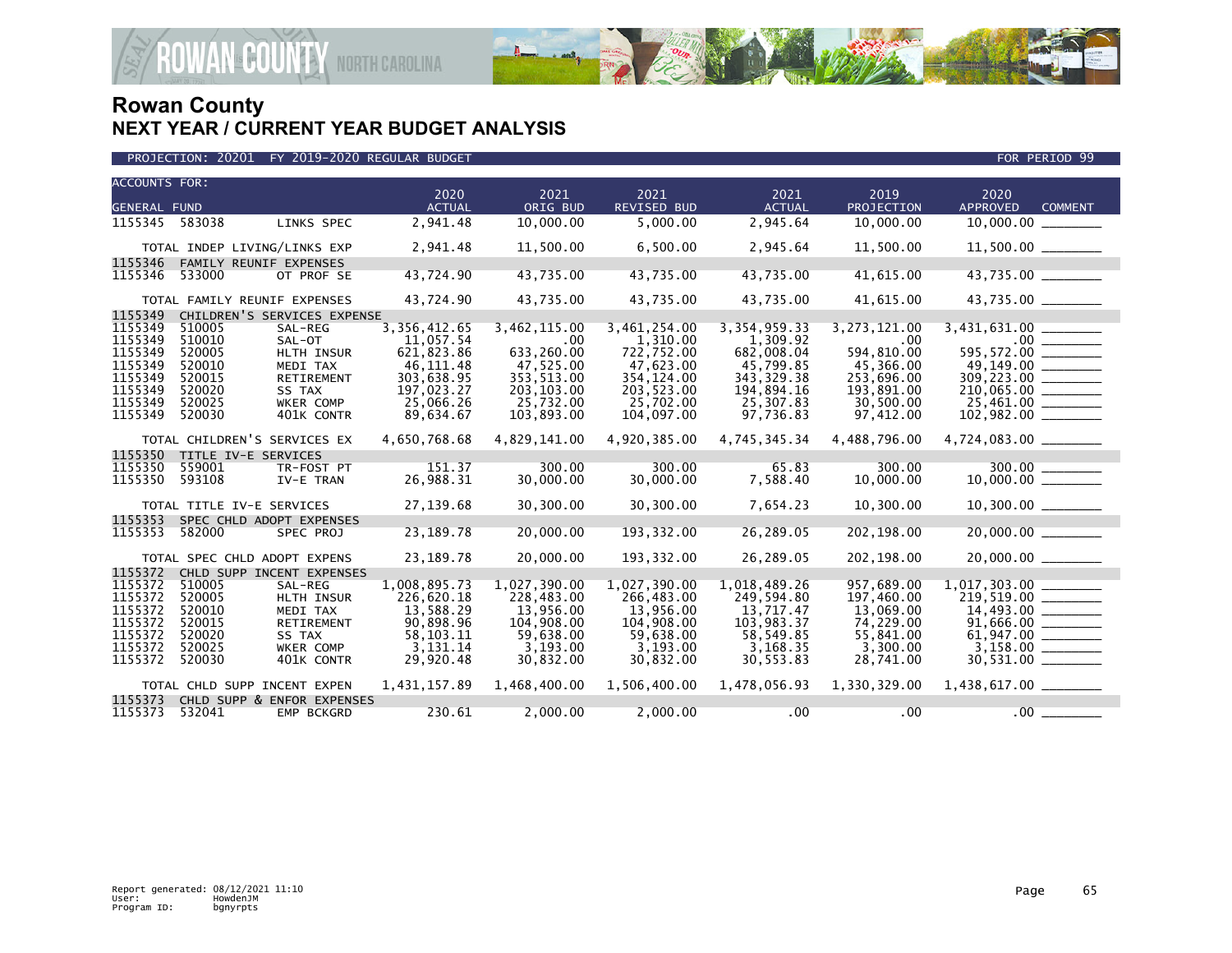

PROJECTION: 20201 FY 2019-2020 REGULAR BUDGET FOR PERIOD 99

| <b>ACCOUNTS FOR:</b> |                              |                            |               |              |              |               |                |                         |                |
|----------------------|------------------------------|----------------------------|---------------|--------------|--------------|---------------|----------------|-------------------------|----------------|
|                      |                              |                            | 2020          | 2021         | 2021         | 2021          | 2019           | 2020                    |                |
| <b>GENERAL FUND</b>  |                              |                            | <b>ACTUAL</b> | ORIG BUD     | REVISED BUD  | <b>ACTUAL</b> | PROJECTION     | <b>APPROVED</b>         | <b>COMMENT</b> |
| 1155373              | 534020                       | PAT TEST                   | 2,969.00      | 5.500.00     | 5.500.00     | 3,832.50      | 8.000.00       | 8,000.00                |                |
| 1155373              | 534080                       | IV-D COOP                  | 43,403.01     | 54,000.00    | 54,000.00    | 50,222.21     | 54,000.00      |                         |                |
| 1155373              | 558000                       | <b>TRAVEL</b>              | 5,282.78      | 7,000.00     | 7,000.00     | 968.80        | 12,000.00      |                         |                |
|                      | TOTAL CHLD SUPP & ENFOR EXPE |                            | 51,885.40     | 68,500.00    | 68,500.00    | 55,023.51     | 74,000.00      | 74,000.00 _______       |                |
| 1155380              |                              | PUBLIC ASST ADMIN EXPENSES |               |              |              |               |                |                         |                |
| 1155380              | 510005                       | SAL-REG                    | 3,682,190.86  | 3,957,687.00 | 3,972,295.00 | 3,723,599.23  | 3.507.664.00   |                         |                |
| 1155380              | 510015                       | SAL-PT                     | 59,941.63     | 113,428.00   | 86,766.00    | 6,505.87      | 68,955.00      |                         |                |
| 1155380              | 520005                       | HLTH INSUR                 | 928,704.14    | 997,400.00   | 1,096,615.00 | 1,030,273.89  | 848,537.00     |                         |                |
| 1155380              | 520010                       | MEDI TAX                   | 50,667.50     | 55,659.00    | 55,871.00    | 49,975.00     | 49,836.00      | $59,043.00$ _________   |                |
| 1155380              | 520015                       | RETIREMENT                 | 332,038.56    | 404, 131.00  | 405,271.00   | 380,709.44    | 271,748.00     |                         |                |
| 1155380              | 520020                       | SS TAX                     | 216,491.39    | 237,836.00   | 238,742.00   | 212,926.99    | 212,898.00     |                         |                |
| 1155380              | 520025                       | WKER COMP                  | 10,252.34     | 11,180.00    | 11,180.00    | 10,010.71     | 9,400.00       |                         |                |
| 1155380              | 520030                       | $401(K)$ CON               | 94,505.95     | 118,783.00   | 119,221.00   | 106,354.81    | 105,290.00     |                         |                |
| 1155380              | 533020                       | FD STMP IS                 | 44,958.26     | 40,000,00    | 45,000,00    | 38,840.09     | 58.300.00      | 52,000.00 _______       |                |
| 1155380              | 558010                       | TR-INC MTN                 | 1,786.38      | 3.000.00     | 3.000.00     | 855.00        | 9.500.00       |                         |                |
| 1155380              | 558045                       | TR-VOLNRL                  | 9,281.03      | 10,000.00    | 10,000.00    | 5,095.60      | 10,000.00      |                         |                |
| 1155380              | 558050                       | TRV NREIM                  | 2,366.47      | 4,000.00     | 4,000.00     | 2,009.53      | 5,000.00       |                         |                |
| 1155380              | 590059                       | BK FEE-MAI                 | 330.00        | 500.00       | 500.00       | 295.00        | 2,000.00       |                         |                |
|                      | TOTAL PUBLIC ASST ADMIN EXPE |                            | 5,433,514.51  | 5,953,604.00 | 6,048,461.00 | 5,567,451.16  | 5, 159, 128.00 | 5,920,361.00 ________   |                |
| 1155383              |                              | WORK FIRST BLK GRt EXPENSE |               |              |              |               |                |                         |                |
| 1155383              | 533001                       | <b>CONTR SERV</b>          | 36,252.57     | .00          | 2,139.00     | 2,139.00      | $.00 \,$       | $.00$ $\qquad \qquad$   |                |
| 1155383              | 558091                       | TR WRK FST                 | 1,901.46      | 6,000.00     | 6,000.00     | 1,800.17      | 10,000.00      | $10,000.00$ ________    |                |
| 1155383              | 559001                       | TR-FOST PT                 | 163.24        | 300.00       | 300.00       | 72.90         | 300.00         | $\frac{300.00}{500.00}$ |                |
| 1155383              | 559004                       | TRAIN-WK 1                 | .00           | 500.00       | 500.00       | .00           | 500.00         |                         |                |
| 1155383              | 583040                       | JOB SEARCH                 | .00           | 500.00       | 500.00       | .00           | 500.00         | $500.00$ ________       |                |
| 1155383              | 583045                       | PART ASST                  | 1,095.35      | 3,000.00     | 3,000.00     | 405.73        | 6,000.00       |                         |                |
|                      | TOTAL WORK FIRST BLK GRt EXP |                            | 39,412.62     | 10,300.00    | 12,439.00    | 4,417.80      | 17,300.00      |                         |                |
| 1155410              |                              | IV-B ADOPT ASST EXPENSES   |               |              |              |               |                |                         |                |
| 1155410              | 593001                       | IV-B APT A                 | 68,501.25     | 100,600.00   | 100,600.00   | 62, 191.75    | 135,600.00     | $135,600.00$ ________   |                |
|                      | TOTAL IV-B ADOPT ASST EXPENS |                            | 68,501.25     | 100,600.00   | 100,600.00   | 62, 191.75    | 135,600.00     | 135,600.00 _______      |                |
| 1155415              |                              | IV-E ADOPT ASST EXPENSES   |               |              |              |               |                |                         |                |
| 1155415              | 593002                       | IV-E AD AT                 | 167,278.97    | 200,000.00   | 200,000.00   | 154,657.26    | 195,000.00     | $210,000.00$ ________   |                |
|                      | TOTAL IV-E ADOPT ASST EXPENS |                            | 167,278.97    | 200,000.00   | 200,000.00   | 154,657.26    | 195,000.00     | 210,000.00 ______       |                |
| 1155420              | IV-B FOST CARE EXPENSES      |                            |               |              |              |               |                |                         |                |
| 1155420              | 593003                       | IV-B FC CL                 | 52,936.26     | 62,000.00    | 62,000.00    | 44,305.73     | 47,628.00      | 47,628.00 ______        |                |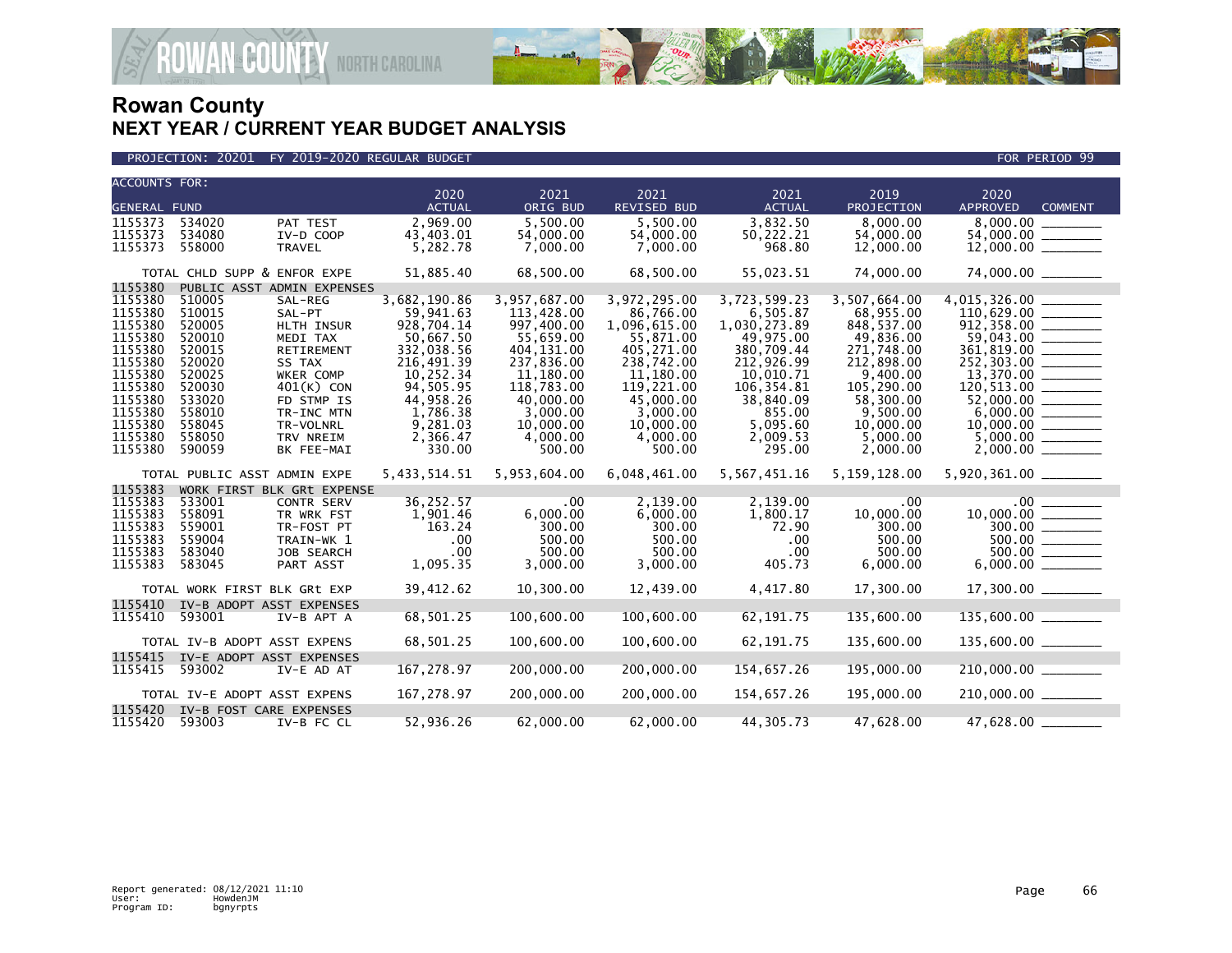

| <b>ACCOUNTS FOR:</b> |                              |                            | 2020          | 2021         | 2021               | 2021          | 2019              | 2020                     |                |
|----------------------|------------------------------|----------------------------|---------------|--------------|--------------------|---------------|-------------------|--------------------------|----------------|
| <b>GENERAL FUND</b>  |                              |                            | <b>ACTUAL</b> | ORIG BUD     | <b>REVISED BUD</b> | <b>ACTUAL</b> | <b>PROJECTION</b> | <b>APPROVED</b>          | <b>COMMENT</b> |
| 1155420              | 593004                       | IV-B FC MI                 | 1,513.95      | 4,000.00     | 4.000.00           | 2,346.20      | 4,000.00          | 4,000.00                 |                |
| 1155420              | 593005                       | IV-B PYMT                  | 889,268.48    | 1,090,000.00 | 1,065,200.00       | 610,922.50    | 652,000.00        |                          |                |
|                      | TOTAL IV-B FOST CARE EXPENSE |                            | 943,718.69    | 1,156,000.00 | 1,131,200.00       | 657, 574.43   | 703,628.00        | 773,411.00 ________      |                |
| 1155425              | IV-E FOST CARE EXPENSES      |                            |               |              |                    |               |                   |                          |                |
| 1155425              | 593006                       | IV-E FC CL                 | 98,046.51     | 110,700.00   | 110,700.00         | 91,990.99     | 87,300.00         |                          |                |
| 1155425              | 593007                       | IV-B FC MI                 | 7,951.14      | 8,000.00     | 8,000.00           | 3,726.48      | 8,000.00          |                          |                |
| 1155425              | 593008                       | IV-E PYMT                  | 1,776,653.37  | 1,900,000.00 | 1,900,000.00       | 1,518,725.91  | 1,796,000.00      |                          |                |
|                      | TOTAL IV-E FOST CARE EXPENSE |                            | 1,882,651.02  | 2,018,700.00 | 2,018,700.00       | 1,614,443.38  | 1,891,300.00      | $1,995,300.00$ _________ |                |
| 1155430              |                              | BLIND ASSISTANCE EXPENSES  |               |              |                    |               |                   |                          |                |
| 1155430              | 593009                       | ASST-BLND                  | 5,952.01      | 5,884.00     | 5,884.00           | 5,883.59      | 5,865.00          |                          |                |
|                      | TOTAL BLIND ASSISTANCE EXPEN |                            | 5,952.01      | 5,884.00     | 5,884.00           | 5,883.59      | 5,865.00          | 5,953.00 _______         |                |
| 1155435              | CRISIS INTER EXPENSES        |                            |               |              |                    |               |                   |                          |                |
| 1155435              | 582044                       | <b>STW EXPEND</b>          | 1,511.12      | 5,000.00     | 5.000.00           | 181.15        | 7,000.00          | 7.000.00                 |                |
| 1155435              | 593010                       | CRISIS INT                 | 393,098.65    | 613,769.00   | 417,916.00         | 267, 223.74   | 512, 135.00       | 593,240.00               |                |
| 1155435              | 593011                       | LOW INC EN                 | 630,199.84    | 613,769.00   | 567,051.00         | 566,997.58    | 512, 135.00       |                          |                |
|                      | TOTAL CRISIS INTER EXPENSES  |                            | 1,024,809.61  | 1,232,538.00 | 989,967.00         | 834,402.47    | 1,031,270.00      | $1,193,480.00$ _________ |                |
| 1155445              | MEDICAID EXPENDITURES        |                            |               |              |                    |               |                   |                          |                |
| 1155445              | 593013                       | MCAID PYMT                 | $.00 \,$      | .00          | 208.00             | 207.77        | .00               | $.00$ $\qquad \qquad$    |                |
|                      | TOTAL MEDICAID EXPENDITURES  |                            | .00           | $.00 \times$ | 208.00             | 207.77        | $.00 \,$          | $.00$ $\qquad$           |                |
| 1155450              |                              | SPCL ASSIST-AGED EXPENSES  |               |              |                    |               |                   |                          |                |
| 1155450              | 593014                       | SP ASST AG                 | 243,578.62    | 275,000.00   | 274,792.00         | 189, 367.50   | 425,000.00        | 375,000.00               |                |
|                      | TOTAL SPCL ASSIST-AGED EXPEN |                            | 243,578.62    | 275,000.00   | 274,792.00         | 189, 367.50   | 425,000.00        | 375,000.00 _______       |                |
| 1155455              |                              | SPCL ASSIST-DSBLD EXPENSES |               |              |                    |               |                   |                          |                |
| 1155455              | 593015                       | SP ASST DI                 | 330,857.91    | 430,500.00   | 430,500.00         | 255,430.47    | 470,500.00        | 430,500.00               |                |
|                      | TOTAL SPCL ASSIST-DSBLD EXPE |                            | 330,857.91    | 430,500.00   | 430,500.00         | 255,430.47    | 470,500.00        | 430,500.00 _______       |                |
| 1155460              | WFFA-EA EXPENSES             |                            |               |              |                    |               |                   |                          |                |
| 1155460              | 593016                       | WFFA-EA                    | 6,563.30      | 10,000.00    | 10,000.00          | 5,187.81      | 10,000.00         |                          |                |
|                      | TOTAL WFFA-EA EXPENSES       |                            | 6,563.30      | 10,000.00    | 10,000.00          | 5,187.81      | 10,000.00         |                          |                |
| 1155465              | WFFA-INITIAL EXPENSES        |                            |               |              |                    |               |                   |                          |                |
| 1155465              | 593017                       | WFFA-IN PY                 | .00           | 500.00       | 500.00             | .00           | 500.00            |                          |                |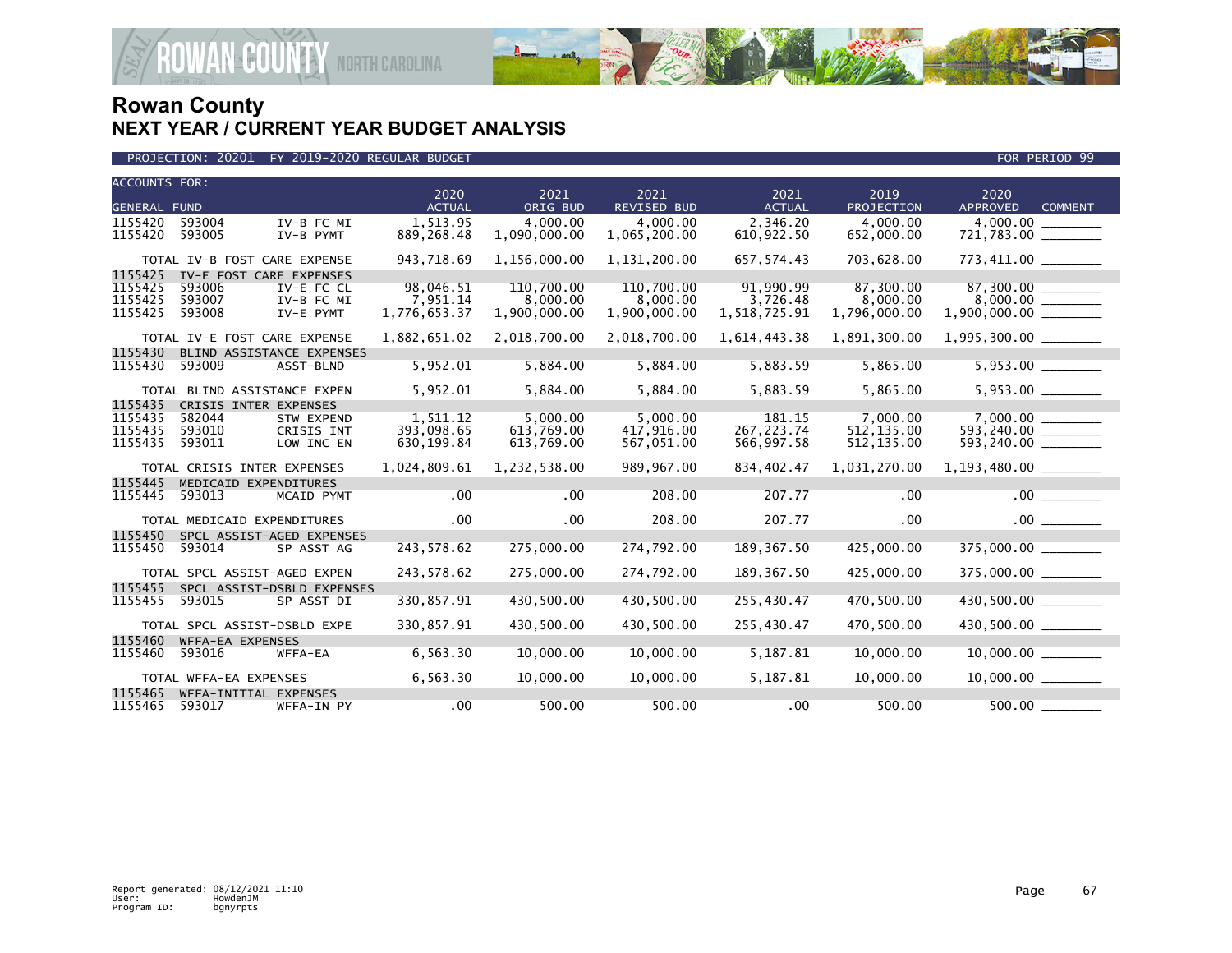

| <b>ACCOUNTS FOR:</b> |                     |                             |                       |                    |                            |                       |                    |                                                                                                              |
|----------------------|---------------------|-----------------------------|-----------------------|--------------------|----------------------------|-----------------------|--------------------|--------------------------------------------------------------------------------------------------------------|
| <b>GENERAL FUND</b>  |                     |                             | 2020<br><b>ACTUAL</b> | 2021<br>ORIG BUD   | 2021<br><b>REVISED BUD</b> | 2021<br><b>ACTUAL</b> | 2019<br>PROJECTION | 2020<br><b>APPROVED</b><br><b>COMMENT</b>                                                                    |
|                      |                     |                             |                       |                    |                            |                       |                    |                                                                                                              |
|                      |                     | TOTAL WFFA-INITIAL EXPENSES | .00                   | 500.00             | 500.00                     | $.00 \,$              | 500.00             |                                                                                                              |
|                      |                     | TOTAL DSS ADMINISTRATION    | 7,448,444.53          | 9,822,250.00       | 10, 107, 248, 00           | 7,211,487.47          | 7,723,694.00       |                                                                                                              |
| 5510                 | MENTAL HEALTH       |                             |                       |                    |                            |                       |                    |                                                                                                              |
| 1155510              | MENTAL HEALTH       |                             |                       |                    |                            |                       |                    |                                                                                                              |
| 1155510              | 591001              | ABC BOT TX                  | 48.671.00             | 50.000.00          | 50.000.00                  | 52.646.02             | 50.000.00          | 50,000.00 ______                                                                                             |
| 1155510              | 591002              | MENT HLTH                   | 492,000.00            | 492,000.00         | 492,000.00                 | 492,000.00            | 492,000.00         |                                                                                                              |
|                      | TOTAL MENTAL HEALTH |                             | 540,671.00            | 542,000.00         | 542,000.00                 | 544,646.02            | 542,000.00         |                                                                                                              |
|                      | TOTAL MENTAL HEALTH |                             | 540,671.00            | 542,000.00         | 542,000.00                 | 544,646.02            | 542,000.00         |                                                                                                              |
| 5550                 | SENIOR SERVICES     |                             |                       |                    |                            |                       |                    |                                                                                                              |
| 1145550              |                     | SENIOR SERVICES-HCCBG REV   |                       |                    |                            |                       |                    |                                                                                                              |
| 1145550              | 431073              | <b>HCCBG SERV</b>           | .00                   | .00                | .00.                       | $-109, 169.00$        | $-55, 152.00$      |                                                                                                              |
| 1145550              | 431076              | <b>HCCBG-CONG</b>           | $-287,711.00$         | $-283,689.00$      | $-279, 302.00$             | $-270, 419.00$        | $-307, 815.00$     | $-283,689.00$ ________                                                                                       |
| 1145550              | 431079              | HCCBG-SSOP                  | $-98,426.00$          | $-98,425.00$       | $-98,425.00$               | $-98,425.00$          | $-98,425.00$       |                                                                                                              |
| 1145550              | 431080              | <b>HCCBG-TRAN</b>           | $-153,838.00$         | $-193,897.00$      | $-189,510.00$              | $-78,087.00$          | $-188,497.00$      | $-98,425.00$<br>$-193,897.00$                                                                                |
| 1145550              | 431081              | USDA GRANT                  | $-23,792.00$          | $-25,000.00$       | $-22, 563.00$              | $-23,023.00$          | $-25,000.00$       |                                                                                                              |
| 1145550              | 464018              | HCCBG-T DO                  | $-1, 166.59$          | $.00 \,$           | .00                        | $-1, 248.25$          | .00.               | $.00$ $\qquad$                                                                                               |
|                      |                     | TOTAL SENIOR SERVICES-HCCBG | $-564, 933.59$        | $-601,011.00$      | $-589, 800.00$             | $-580, 371.25$        | $-674,889.00$      |                                                                                                              |
| 1155550              |                     | SENIOR SERVICES-HCCBG EXP   |                       |                    |                            |                       |                    |                                                                                                              |
| 1155550              | 510005              | SAL-REG                     | 40,723.27             | 41,420.00          | 48,920.00                  | 48,035.66             | 37,084.00          | 40,410.00 ______                                                                                             |
| 1155550              | 520005              | HLTH INSUR                  | 10,091.00             | 9,960.00           | 12,710.00                  | 10,965.50             | 9,000.00           |                                                                                                              |
| 1155550              | 520010              | MEDI TAX                    | 567.01                | 577.00             | 687.00                     | 674.01                | 538.00             | 576.00                                                                                                       |
| 1155550              | 520015              | RETIREMENT                  | 3,691.52              | 4,229.00           | 4,229.00                   | 4,933.71              | 2,875.00           |                                                                                                              |
| 1155550              | 520020              | SS TAX                      | 2,424.40              | 2,464.00           | 2,964.00                   | 2,881.66              | 2,300.00           |                                                                                                              |
| 1155550<br>1155550   | 520025<br>520030    | WKER COMP                   | 102.07<br>1,221.78    | 104.00             | 154.00                     | 120.51                | 93.00              |                                                                                                              |
| 1155550              | 550007              | 401K CONTR<br>COST P COP    | .00                   | 1,243.00<br>500.00 | 1,493.00<br>500.00         | 1,440.87<br>.00       | 1,113.00<br>500.00 | $1,213.00$ $\frac{1}{\sqrt{2}}$                                                                              |
| 1155550              | 558000              | TRAVEL                      | 181.87                | 800.00             | 800.00                     | 210.70                | 800.00             |                                                                                                              |
| 1155550              | 559000              | <b>TRAINING</b>             | .00                   | 600.00             | 600.00                     | 68.94                 | 600.00             | $\begin{array}{c}\n 800.00 \ \underline{\hspace{1cm}} \\  600.00 \ \underline{\hspace{1cm}} \\  \end{array}$ |
| 1155550              | 561005              | OFFICE SUP                  | 228.38                | 1,100.00           | 1,100.00                   | 313.51                | 1,100.00           |                                                                                                              |
| 1155550              | 584009              | <b>TRANSPORT</b>            | 264,706.78            | 242, 371.00        | 227,728.00                 | 33, 352. 29           | 235,621.00         | 242,371.00 ________                                                                                          |
| 1155550              | 584016              | <b>MEALSWHELS</b>           | 62,962.00             | 62,962.00          | 62,962.00                  | 62,962.00             | .00                |                                                                                                              |
| 1155550              | 585008              | HCCBG-AG                    | 409,929.00            | 407, 114.00        | 402,727.00                 | 390,558.00            | 431,240.00         |                                                                                                              |
| 1155550              | 585010              | <b>GRT MATCH</b>            | 199,053.00            | 199,053.00         | 198,566.00                 | 198,566.00            | 201,734.00         |                                                                                                              |
| 1155550              | 590061              | MGMT IS MA                  | 818.72                | 1.200.00           | 1.200.00                   | 565.42                | 1,200.00           |                                                                                                              |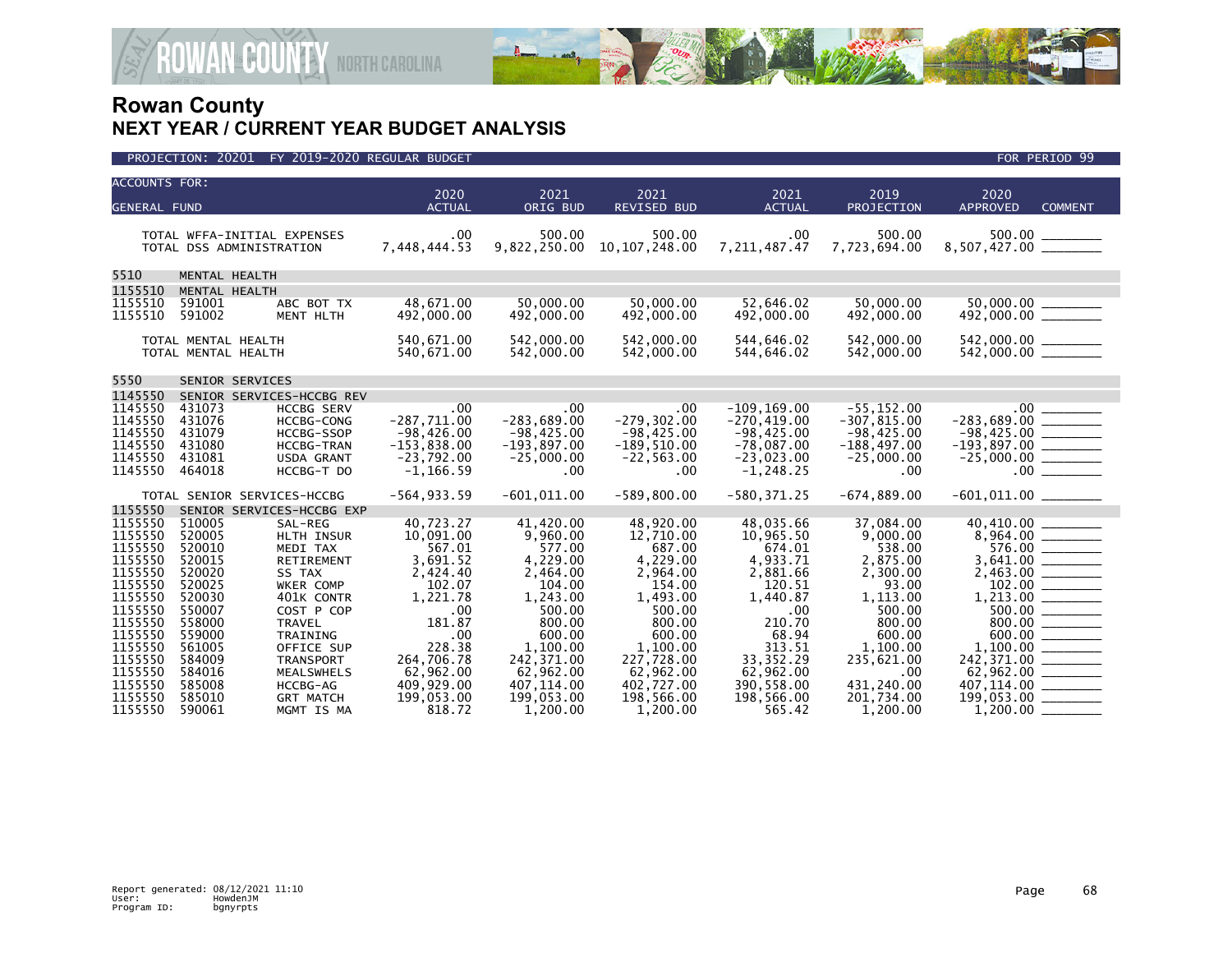

| <b>ACCOUNTS FOR:</b><br><b>GENERAL FUND</b>                                                                                                                                  |                                                                                                                                                              |                                                                                                                                                                                                                    | 2020<br><b>ACTUAL</b>                                                                                                                                                     | 2021<br>ORIG BUD                                                                                                                                                                      | 2021<br>REVISED BUD                                                                                                                                                                     | 2021<br><b>ACTUAL</b>                                                                                                                                                     | 2019<br>PROJECTION                                                                                                                                                             | 2020<br><b>APPROVED</b><br><b>COMMENT</b>                                                                                                                                                        |
|------------------------------------------------------------------------------------------------------------------------------------------------------------------------------|--------------------------------------------------------------------------------------------------------------------------------------------------------------|--------------------------------------------------------------------------------------------------------------------------------------------------------------------------------------------------------------------|---------------------------------------------------------------------------------------------------------------------------------------------------------------------------|---------------------------------------------------------------------------------------------------------------------------------------------------------------------------------------|-----------------------------------------------------------------------------------------------------------------------------------------------------------------------------------------|---------------------------------------------------------------------------------------------------------------------------------------------------------------------------|--------------------------------------------------------------------------------------------------------------------------------------------------------------------------------|--------------------------------------------------------------------------------------------------------------------------------------------------------------------------------------------------|
| 1155550                                                                                                                                                                      | 591044                                                                                                                                                       | APP HOLMES                                                                                                                                                                                                         | 83,530.00                                                                                                                                                                 | 123,530.00                                                                                                                                                                            | 123,530.00                                                                                                                                                                              | 83,530.00                                                                                                                                                                 | 83,530.00                                                                                                                                                                      | 83,530.00                                                                                                                                                                                        |
|                                                                                                                                                                              | TOTAL SENIOR SERVICES                                                                                                                                        | TOTAL SENIOR SERVICES-HCCBG                                                                                                                                                                                        | 1,080,230.80<br>515,297.21                                                                                                                                                | 1,099,227.00<br>498,216.00                                                                                                                                                            | 1,090,870.00<br>501,070.00                                                                                                                                                              | 839, 178.78<br>258,807.53                                                                                                                                                 | 1,009,328.00<br>334,439.00                                                                                                                                                     | 1,056,599.00 _______<br>$455,588.00$ ________                                                                                                                                                    |
| 5580                                                                                                                                                                         |                                                                                                                                                              | VETERAN SERVICES                                                                                                                                                                                                   |                                                                                                                                                                           |                                                                                                                                                                                       |                                                                                                                                                                                         |                                                                                                                                                                           |                                                                                                                                                                                |                                                                                                                                                                                                  |
| 1145580                                                                                                                                                                      |                                                                                                                                                              | VETERAN SERV REVENUIE                                                                                                                                                                                              |                                                                                                                                                                           |                                                                                                                                                                                       |                                                                                                                                                                                         |                                                                                                                                                                           |                                                                                                                                                                                |                                                                                                                                                                                                  |
| 1145580                                                                                                                                                                      | 434072                                                                                                                                                       | VET SER GT                                                                                                                                                                                                         | $-2,181.78$                                                                                                                                                               | $-3.000.00$                                                                                                                                                                           | $-3.000.00$                                                                                                                                                                             | $-2,083.87$                                                                                                                                                               | $-2, 130.00$                                                                                                                                                                   |                                                                                                                                                                                                  |
|                                                                                                                                                                              |                                                                                                                                                              | TOTAL VETERAN SERV REVENUIE                                                                                                                                                                                        | $-2,181.78$                                                                                                                                                               | $-3,000.00$                                                                                                                                                                           | $-3,000.00$                                                                                                                                                                             | $-2,083.87$                                                                                                                                                               | $-2, 130.00$                                                                                                                                                                   | $-3,000.00$ _________                                                                                                                                                                            |
| 1155580                                                                                                                                                                      |                                                                                                                                                              | VETERAN SERV EXPENDITURES                                                                                                                                                                                          |                                                                                                                                                                           |                                                                                                                                                                                       |                                                                                                                                                                                         |                                                                                                                                                                           |                                                                                                                                                                                |                                                                                                                                                                                                  |
| 1155580<br>1155580<br>1155580<br>1155580<br>1155580<br>1155580<br>1155580<br>1155580<br>1155580<br>1155580<br>1155580<br>1155580<br>1155580<br>1155580<br>1155580<br>1155580 | 510005<br>520005<br>520010<br>520015<br>520020<br>520025<br>520030<br>550007<br>553005<br>557000<br>558000<br>559000<br>561000<br>561005<br>561089<br>561095 | SAL-REG<br>HLTH INSUR<br>MEDI TAX<br>RETIREMENT<br>SS TAX<br>WKER COMP<br>401K CONTR<br>COST P COP<br><b>TELEPHONE</b><br>POSTAGE<br><b>TRAVEL</b><br>TRAINING<br>P-CARD<br>OFFICE SUP<br>SOFTWARE L<br>OTH SM EQP | 127,866.42<br>30,273.00<br>1,795.12<br>11,593.31<br>7,675.31<br>635.59<br>3,836.63<br>768.62<br>1,273.32<br>.00<br>2,434.32<br>225.00<br>.00<br>335.84<br>2,446.00<br>.00 | 133,778.00<br>29,880.00<br>1,944.00<br>16,982.00<br>8,128.00<br>696.00<br>4,029.00<br>800.00<br>2,175.00<br>50.00<br>6,400.00<br>450.00<br>100.00<br>1.600.00<br>3,600.00<br>1,702.00 | 133,778.00<br>33,880.00<br>1,944.00<br>16,982.00<br>8,128.00<br>696.00<br>4,029.00<br>800.00<br>2,175.00<br>50.00<br>5.400.00<br>1,450.00<br>100.00<br>1.600.00<br>3,600.00<br>1,702.00 | 127, 128.80<br>32,896.50<br>1,831.12<br>13,231.34<br>7,829.57<br>640.49<br>3,864.81<br>551.65<br>451.49<br>.00<br>45.08<br>1,100.00<br>.00<br>551.78<br>1,347.00<br>84.99 | 116, 150.00<br>27,000.00<br>1,672.00<br>8,985.00<br>7,140.00<br>818.00<br>3,486.00<br>800.00<br>1,400.00<br>50.00<br>5,000.00<br>450.00<br>.00<br>1.000.00<br>750.00<br>700.00 | $\frac{2,078.00}{12,990.00}$<br>$1,046.00$ $-$<br>800.00<br>$6,400.00$ _________<br>$\begin{array}{c}\n 600.00 \\  \hline\n 100.00\n \end{array}$<br>$1,600.00$ ________<br>$3,060.00$ _________ |
| 1155580                                                                                                                                                                      | 564050                                                                                                                                                       | DUES&SUBS                                                                                                                                                                                                          | .00                                                                                                                                                                       | 400.00                                                                                                                                                                                | 400.00                                                                                                                                                                                  | .00                                                                                                                                                                       | 400.00                                                                                                                                                                         |                                                                                                                                                                                                  |
|                                                                                                                                                                              |                                                                                                                                                              | TOTAL VETERAN SERV EXPENDITU<br>TOTAL VETERAN SERVICES                                                                                                                                                             | 191, 158.48<br>188,976.70                                                                                                                                                 | 212,714.00<br>209,714.00                                                                                                                                                              | 216,714.00<br>213,714.00                                                                                                                                                                | 191,554.62<br>189,470.75                                                                                                                                                  | 175,801.00<br>173,671.00                                                                                                                                                       | 224,746.00 _________<br>221,746.00 _________                                                                                                                                                     |
| 6100                                                                                                                                                                         |                                                                                                                                                              | LIBRARY DEPARTMENT                                                                                                                                                                                                 |                                                                                                                                                                           |                                                                                                                                                                                       |                                                                                                                                                                                         |                                                                                                                                                                           |                                                                                                                                                                                |                                                                                                                                                                                                  |
| 1146110                                                                                                                                                                      | <b>LIBRARY REVENUES</b>                                                                                                                                      |                                                                                                                                                                                                                    |                                                                                                                                                                           |                                                                                                                                                                                       |                                                                                                                                                                                         |                                                                                                                                                                           |                                                                                                                                                                                |                                                                                                                                                                                                  |
| 1146110<br>1146110<br>1146110<br>1146110<br>1146110                                                                                                                          | 431083<br>434069<br>451002<br>453060<br>489010                                                                                                               | LIB FED AD<br>LIB STATE<br>LIB FINES<br>LIB FEES<br>LIB MISC                                                                                                                                                       | $-16,054.38$<br>$-173,964.00$<br>$-31, 234.11$<br>$-34, 199.43$<br>$-3.709.45$                                                                                            | $.00 \,$<br>$-173,964.00$<br>$-40,000.00$<br>$-40,000.00$<br>$-5.000.00$                                                                                                              | $.00 \,$<br>$-173,569.00$<br>$-40,000.00$<br>$-40,000.00$<br>$-5.000.00$                                                                                                                | $.00 \,$<br>$-173.569.00$<br>$-14,849.82$<br>$-17, 138.56$<br>$-4.507.51$                                                                                                 | $.00 \,$<br>$-181, 306.00$<br>$-55,000.00$<br>$-35,000.00$<br>$-10.000.00$                                                                                                     | $.00$ $\_$<br>$-181,306.00$ ________<br>$-46,000.00$ _________<br>$-45,000.00$ ________<br>$-6,000.00$ $-$                                                                                       |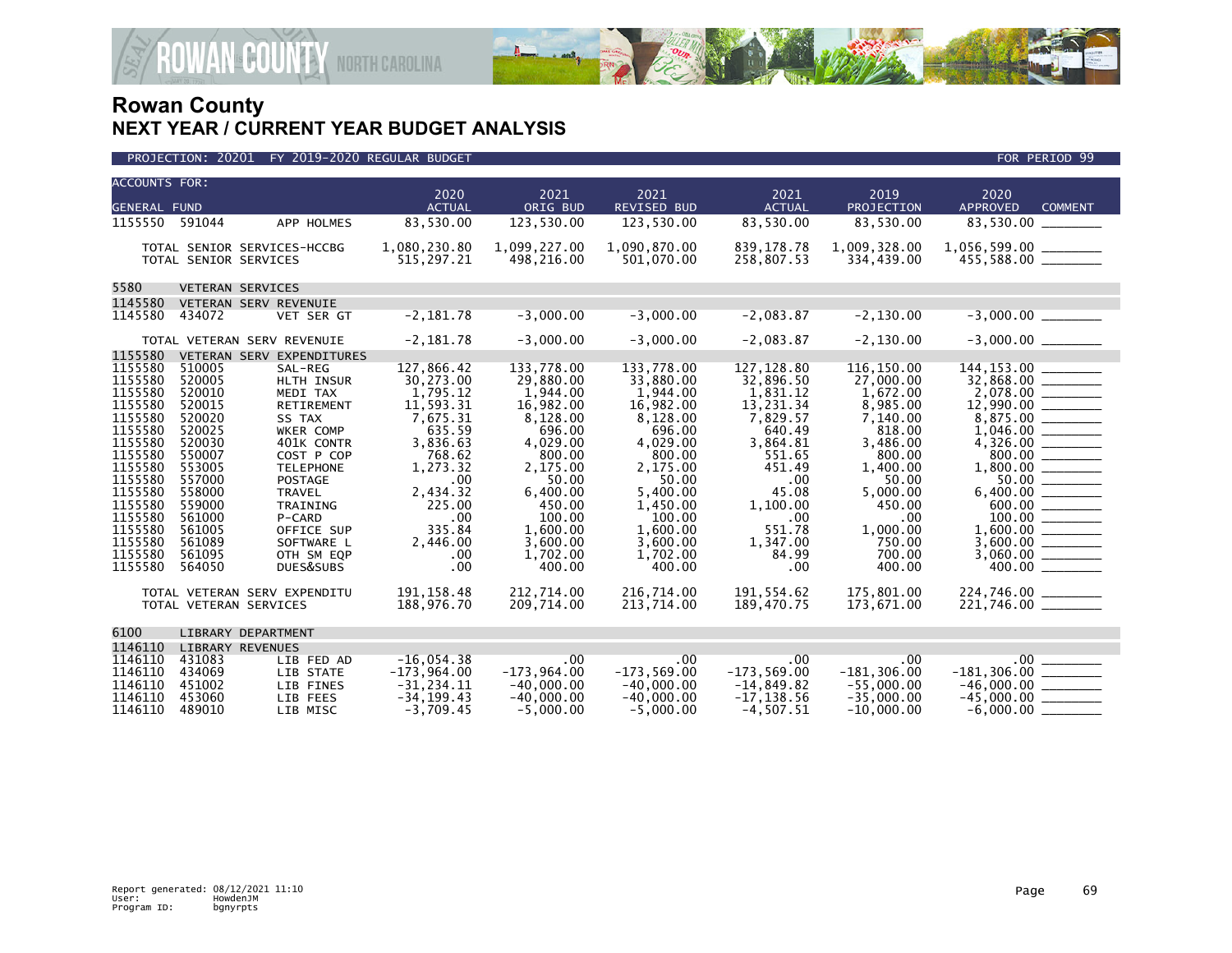

| <b>ACCOUNTS FOR:</b> |                  |                                 | 2020                     | 2021                   | 2021                          | 2021                     | 2019                   | 2020                                              |                |
|----------------------|------------------|---------------------------------|--------------------------|------------------------|-------------------------------|--------------------------|------------------------|---------------------------------------------------|----------------|
| <b>GENERAL FUND</b>  |                  |                                 | <b>ACTUAL</b>            | ORIG BUD               | <b>REVISED BUD</b>            | <b>ACTUAL</b>            | PROJECTION             | <b>APPROVED</b>                                   | <b>COMMENT</b> |
|                      |                  |                                 |                          |                        |                               |                          |                        |                                                   |                |
|                      |                  | TOTAL LIBRARY REVENUES          | $-259, 161.37$           | $-258,964.00$          | $-258,569.00$                 | $-210,064.89$            | $-281, 306.00$         | $-278,306.00$ ________                            |                |
| 1146115<br>1146115   |                  | LIBRARY DONATIONS REVENUE       | $-5, 267.67$             |                        |                               |                          |                        |                                                   |                |
| 1146115              | 464100<br>495010 | <b>REST DONAT</b><br>APP FB-RES | .00                      | .00<br>$.00 \,$        | $-59, 343.00$<br>$-19,877.00$ | $-68,641.72$<br>$.00 \,$ | .00<br>.00             |                                                   |                |
|                      |                  |                                 |                          |                        |                               |                          |                        |                                                   |                |
|                      |                  | TOTAL LIBRARY DONATIONS REVE    | $-5, 267.67$             | .00                    | $-79, 220.00$                 | $-68,641.72$             | .00                    |                                                   |                |
| 1156110              |                  | LIBRARY EXPENDITURES            |                          |                        |                               |                          |                        |                                                   |                |
| 1156110              | 510005           | SAL-REG                         | 1,363,255.65             | 1,590,492.00           | 1,590,492.00                  | 1,298,980.73             | 1,373,446.00           |                                                   |                |
| 1156110              | 510015           | SAL-PT                          | 148,059.23               | 180,000.00             | 180,000.00                    | 110,649.34               | 268,745.00             |                                                   |                |
| 1156110              | 520005           | HLTH INSUR                      | 388,154.00               | 383,440.00             | 424,440.00                    | 420,238.00               | 378,017.00             |                                                   |                |
| 1156110              | 520008           | RETIRE HI                       | 29,050.00                | 29,880.00              | 32,760.00                     | 32,760.00                | 28,080.00              |                                                   |                |
| 1156110              | 520010           | MEDI TAX                        | 20,757.80                | 25,618.00              | 25,618.00                     | 19,882.92                | 23,352.00              |                                                   |                |
| 1156110              | 520015           | RETIREMENT                      | 124,324.41               | 156,783.00             | 156,783.00                    | 138,946.48               | 106,398.00             | $1\overline{34}$ , 601.00                         |                |
| 1156110              | 520020           | SS TAX                          | 88,669.89                | 109,245.00             | 109,245.00                    | 84,617.26                | 99,849.00              |                                                   |                |
| 1156110              | 520025           | WKER COMP                       | 8,605.58                 | 11,436.00              | 11,436.00                     | 8,463.54                 | 11,508.00              |                                                   |                |
| 1156110              | 520030           | 401K CONTR                      | 38,046.08                | 47,735.00              | 47,735.00                     | 39,922.13                | 41,220.00              |                                                   |                |
| 1156110<br>1156110   | 532046<br>533001 | SECURITY                        | 392.50                   | 730.00                 | 730.00<br>36,500.00           | 412.90<br>31,037.22      | 500.00<br>.00          | $700.00$ $\overline{\hspace{1.5cm}}$<br>36,500.00 |                |
| 1156110              | 533006           | CONTR SERV<br>CATAL&PROC        | 31, 167. 17<br>47,082.48 | 36,500.00<br>58,000.00 | 58,000.00                     | 46,377.46                | 60,000.00              |                                                   |                |
| 1156110              | 533013           | CLEANING                        | 7,750.00                 | .00                    | .00                           | .00                      | 46,850.00              |                                                   |                |
| 1156110              | 534009           | <b>BINDING</b>                  | 1,039.79                 | 1.500.00               | 1.500.00                      | 1.336.17                 | 1,200.00               |                                                   |                |
| 1156110              | 534030           | TECH-S&M                        | 33,478.25                | 52,565.00              | 49,419.00                     | 41,985.35                | 69,400.00              | 39,250.00 ______                                  |                |
| 1156110              | 541040           | US-WATER                        | 7.840.09                 | 14,000.00              | 14,000,00                     | 6.963.62                 | 13,000,00              |                                                   |                |
| 1156110              | 541042           | US-STRM WT                      | 1.176.00                 | 1.500.00               | 1,500.00                      | 1,107.36                 | 500.00                 |                                                   |                |
| 1156110              | 543005           | R&M-BLDG                        | 121,238.56               | 57,000.00              | 59,680.00                     | 58,237.10                | 57,500.00              | 132,500.00 ________                               |                |
| 1156110              | 543015           | R&M-EQUIP                       | 441.28                   | 1.000.00               | 2,766.00                      | 2,744.26                 | 5.600.00               |                                                   |                |
| 1156110              | 543020           | R&M-VEHIC                       | 1,273.40                 | 3,000.00               | 1,700.00                      | 1,615.13                 | 4,500.00               |                                                   |                |
| 1156110              | 543055           | R&M-PHONE                       | 15.49                    | .00                    | .00                           | .00                      | 500.00                 |                                                   |                |
| 1156110              | 544020           | RENT-L&B                        | 7,800.00                 | 9,360.00               | 9,360.00                      | .00                      | 7,800.00               | 7,800.00 ______                                   |                |
| 1156110              | 550007           | COST P COP                      | 8,094.18                 | 15,000.00              | 15,000,00                     | 6.084.20                 | 12,500.00              |                                                   |                |
| 1156110              | 553005           | <b>TELEPHONE</b>                | 7,539.85                 | 13,000.00              | 13,000.00                     | 8,029.93                 | 7,100.00               |                                                   |                |
| 1156110              | 554000           | ADVERTISNG                      | 962.62                   | 1,000.00               | 1,000.00                      | 645.00                   | 1,000.00               |                                                   |                |
| 1156110              | 555000           | PRINTING                        | 3,644.83                 | 3,500.00               | 3,500.00                      | 3,456.47                 | 3,500.00               |                                                   |                |
| 1156110              | 557000           | <b>POSTAGE</b>                  | 7,346.21                 | 10,000.00              | 10,000.00                     | 4,749.32                 | 10,000.00              | $10,500.00$ _______                               |                |
| 1156110              | 558000           | <b>TRAVEL</b>                   | 6,749.43                 | 4,500.00               | 4,500.00                      | 1,685.46                 | 7,500.00               |                                                   |                |
| 1156110              | 559000           | TRAINING                        | 2,442.97                 | 1,100.00               | 1,100.00                      | 1,056.53                 | 1,500.00               |                                                   |                |
| 1156110              | 561000           | P-CARD                          | .00                      | 8,600.00               | 8,600.00                      | .00                      | .00                    |                                                   |                |
| 1156110              | 561003           | PROG MISC                       | 368.75                   | 400.00                 | 400.00                        | 397.72                   | 400.00                 | 400.00                                            |                |
| 1156110<br>1156110   | 561005<br>561030 | OFFICE SUP<br>JANT'L-SUP        | 14,560.09<br>14,328.18   | 12,000.00<br>10,000.00 | 12,000.00<br>10,000.00        | 11,411.98<br>9,910.26    | 16,700.00<br>13,000.00 | 19,200.00 ______<br>$15,000.00$ _________         |                |
| 1156110              | 561037           |                                 | 16.747.74                | 10,000,00              | 10.000.00                     | 9.992.60                 | 15,000,00              |                                                   |                |
|                      |                  | LIBRA SUPP                      |                          |                        |                               |                          |                        | 18,000.00                                         |                |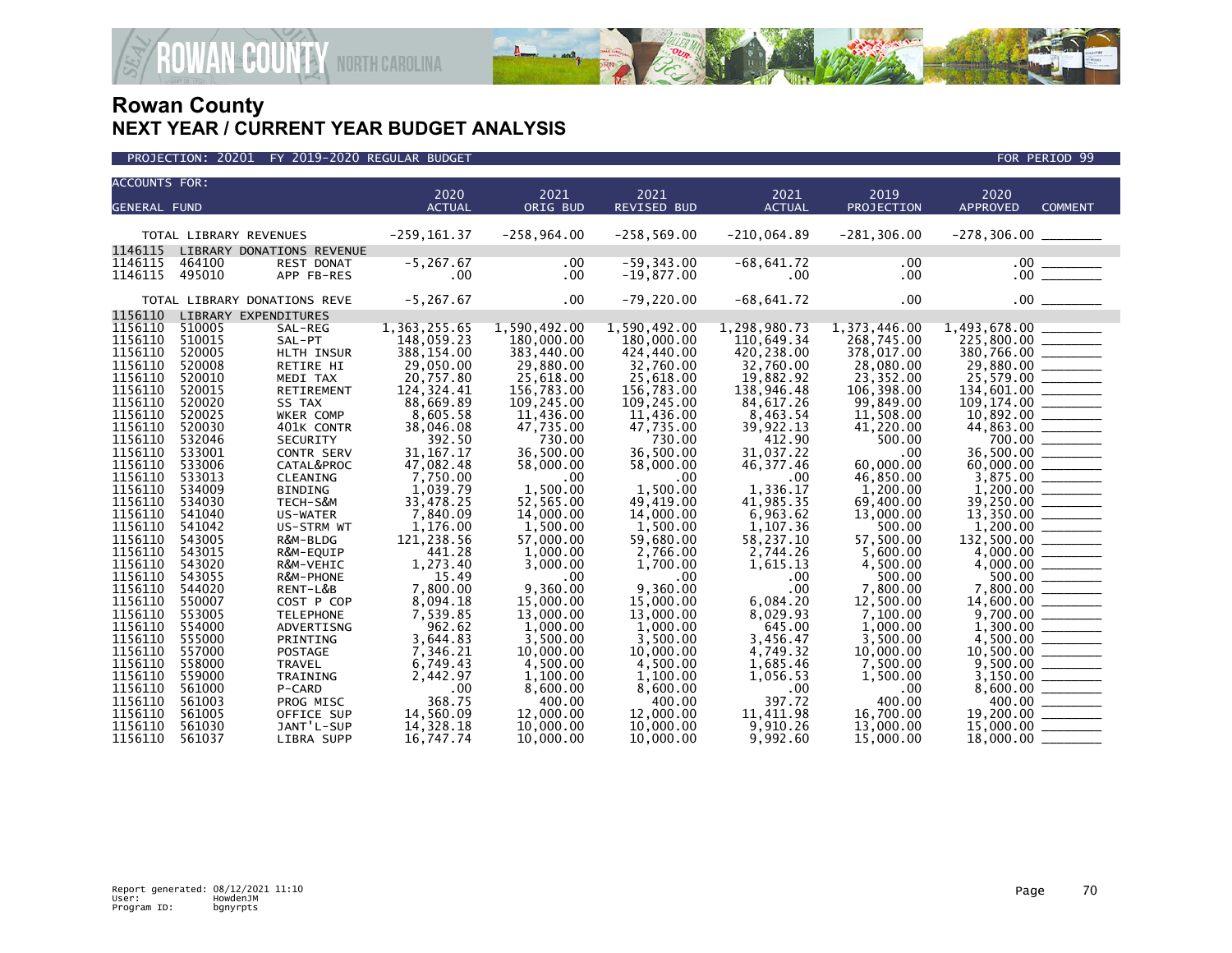

PROJECTION: 20201 FY 2019-2020 REGULAR BUDGET FOR PERIOD 99

| <b>ACCOUNTS FOR:</b>                 |                            |                              | 2020          | 2021          | 2021               | 2021          | 2019                      | 2020                                        |
|--------------------------------------|----------------------------|------------------------------|---------------|---------------|--------------------|---------------|---------------------------|---------------------------------------------|
| <b>GENERAL FUND</b>                  |                            |                              | <b>ACTUAL</b> | ORIG BUD      | <b>REVISED BUD</b> | <b>ACTUAL</b> | <b>PROJECTION</b>         | <b>APPROVED</b><br><b>COMMENT</b>           |
| 1156110                              | 561085                     | VEHICLE SU                   | 830.70        | 750.00        | 750.00             | 740.31        | 1,500.00                  | 1,500.00                                    |
| 1156110                              | 561095                     | OTH SM EQP                   | 10,452.19     | .00           | .00                | .00           | 6.000.00                  |                                             |
| 1156110                              | 562005                     | <b>ELECTRICTY</b>            | 108,558.89    | 135,000.00    | 135,000.00         | 93,084.60     | 159,400.00                |                                             |
| 1156110                              | 562020                     | FUEL&LUBIC                   | 2,233.34      | 5,500.00      | 5,500.00           | 1,800.67      | 5,500.00                  | $164,400.00$ $5,500.00$ $\overline{\qquad}$ |
| 1156110                              | 562025                     | NATRAL GAS                   | 22,706.29     | 32.810.00     | 32,810.00          | 27,494.97     | 32,600,00                 |                                             |
| 1156110                              | 564005                     | AUD-VISUAL                   | 34,942.29     | 25,000.00     | 24,605.00          | 24,548.52     | 25,000.00                 | $\frac{32,810.00}{25,000.00}$               |
| 1156110                              | 564010                     | <b>BOOKS</b>                 | 197,656.59    | 162,500.00    | 162,500.00         | 162, 225.92   | 205,000.00                |                                             |
| 1156110                              | 564040                     | E-RESOURCE                   | 34,898.28     | 47,000.00     | 47,000.00          | 40,678.19     | 35,000.00                 | 205,000.00                                  |
| 1156110                              | 564050                     | DUES&SUBS                    | 1,284.99      | 1.700.00      | 1,700.00           | 1,488.99      | 1.505.00                  |                                             |
| 1156110                              | 564060                     | MICROFILM                    | 4,892.75      | 5,000.00      | 5,000.00           | 1,905.00      | 5,000.00                  |                                             |
| 1156110                              | 564070                     | PERIODICAL                   | 15,235.35     | 15,850.00     | 15,850.00          | 12,664.38     | 15,000.00                 |                                             |
| 1156110                              | 564092                     | OTHR A/YA                    | 149.60        | 150.00        | 150.00             | 149.76        | 150.00                    | $\frac{150.00}{24,000.00}$                  |
| 1156110                              | 575035                     | $C/A-VECHL$                  | 23,878.61     | .00           | .00                | $.00 \,$      | .00                       |                                             |
| 1156110                              | 575090                     | C/A-FU&EQP                   | .00           | 14,811.00     | 14,811.00          | 14,668.05     | .00                       |                                             |
| 1156110                              | 576030                     | $F/A-F\&EQUI$                | 15,556.74     | 2,710.00      | 2,710.00           | 2,710.00      | .00                       |                                             |
| 1156110                              | 582008                     | EMPL RET                     | 118.71        | 125.00        | 125.00             | .00           | .00                       | 12,780.00                                   |
| 1156110                              | 583000                     | PROG ACTIV                   | 19.409.59     | 15,000.00     | 15,000.00          | 14,603.52     | 20,000,00                 |                                             |
| 1156110                              | 585073                     | <b>LSTA GRANT</b>            | 20,869.53     | .00           | $.00 \times$       | .00           | .00                       |                                             |
| 1156110                              | 590002                     | BNK-CC FEE                   | 1,665.81      | 5,000.00      | 5,000.00           | 1,134.69      | 5,000.00                  |                                             |
| 1156110                              | 590008                     | SALES&USE                    | 2,242.86      | 3,500.00      | 3.500.00           | 1,118.80      | 3,000.00                  |                                             |
|                                      | TOTAL LIBRARY EXPENDITURES |                              | 3,069,985.61  | 3,331,290.00  | 3,374,775.00       |               | 2,804,712.81 3,205,820.00 |                                             |
| 1156115<br>LIBRARY DONATIONS EXPENSE |                            |                              |               |               |                    |               |                           |                                             |
| 1156115                              | 564060                     | MICROFILM                    | .00           | $.00 \,$      | 48,375.00          | 48,375.00     | $.00 \,$                  |                                             |
| 1156115                              | 575090                     | C/A-FU&EQP                   | 6,424.93      | $.00 \,$      | $.00 \,$           | $.00 \,$      | $.00 \,$                  |                                             |
| 1156115                              | 582035                     | MEM/GIFT                     | 3,617.16      | $.00 \,$      | 30,845.00          | 10,230.00     | $.00 \,$                  |                                             |
|                                      |                            | TOTAL LIBRARY DONATIONS EXPE | 10,042.09     | $.00 \,$      | 79,220.00          | 58,605.00     | $.00 \,$                  |                                             |
|                                      | TOTAL LIBRARY DEPARTMENT   |                              | 2,815,598.66  | 3,072,326.00  | 3,116,206.00       | 2,584,611.20  | 2,924,514.00              |                                             |
| 6200                                 |                            | PARKS AND RECREATION DEPT    |               |               |                    |               |                           |                                             |
| 1146230                              | PARKS ADMIN REVENUES       |                              |               |               |                    |               |                           |                                             |
| 1146230                              | 425015                     | PARK CONCE                   | $-107,665.27$ | $-172,500.00$ | $-172,500.00$      | -82,035.96    | $-225,000.00$             |                                             |
| 1146230                              | 447001                     | AUT JUBILE                   | $-52,940.50$  | $-53,000.00$  | $-53,000.00$       | 140.00        | $-50.000.00$              |                                             |
| 1146230                              | 453070                     | <b>FISHING FE</b>            | $-1,637.40$   | $-3,000.00$   | $-3,000.00$        | $-37.00$      | $-5,000.00$               |                                             |
| 1146230                              | 453072                     | GOLF FEE                     | $-35,463.00$  | $-55,000.00$  | $-55,000.00$       | $-31, 165.58$ | $-85,000.00$              | $-4,000.00$<br>$-75,000.00$                 |
| 1146230                              | 453074                     | SHELTER FE                   | $-28, 362.00$ | $-50.000.00$  | $-50.000.00$       | $-39,559.50$  | $-74.000.00$              |                                             |
| 1146230                              | 462015                     | PK BOAT RT                   | $-23,691.77$  | $-30,000.00$  | $-30,000.00$       | $-11,494.55$  | $-65,000.00$              |                                             |
| 1146230                              | 462020                     | CEL TOW RT                   | $-15, 180.00$ | $-13, 200.00$ | $-13,200.00$       | $-15,180.00$  | $-13, 200.00$             | $-65,000.00$<br>$-13,200.00$                |
| 1146230                              | 464058                     | NICHLS DO                    | $-70.99$      | .00           | $.00 \,$           | $.00 \,$      | $.00 \,$                  |                                             |
| 1146230                              | 489020                     | PARKS-MISC                   | $-588.85$     | $-300.00$     | $-300.00$          | $-127.50$     | .00                       |                                             |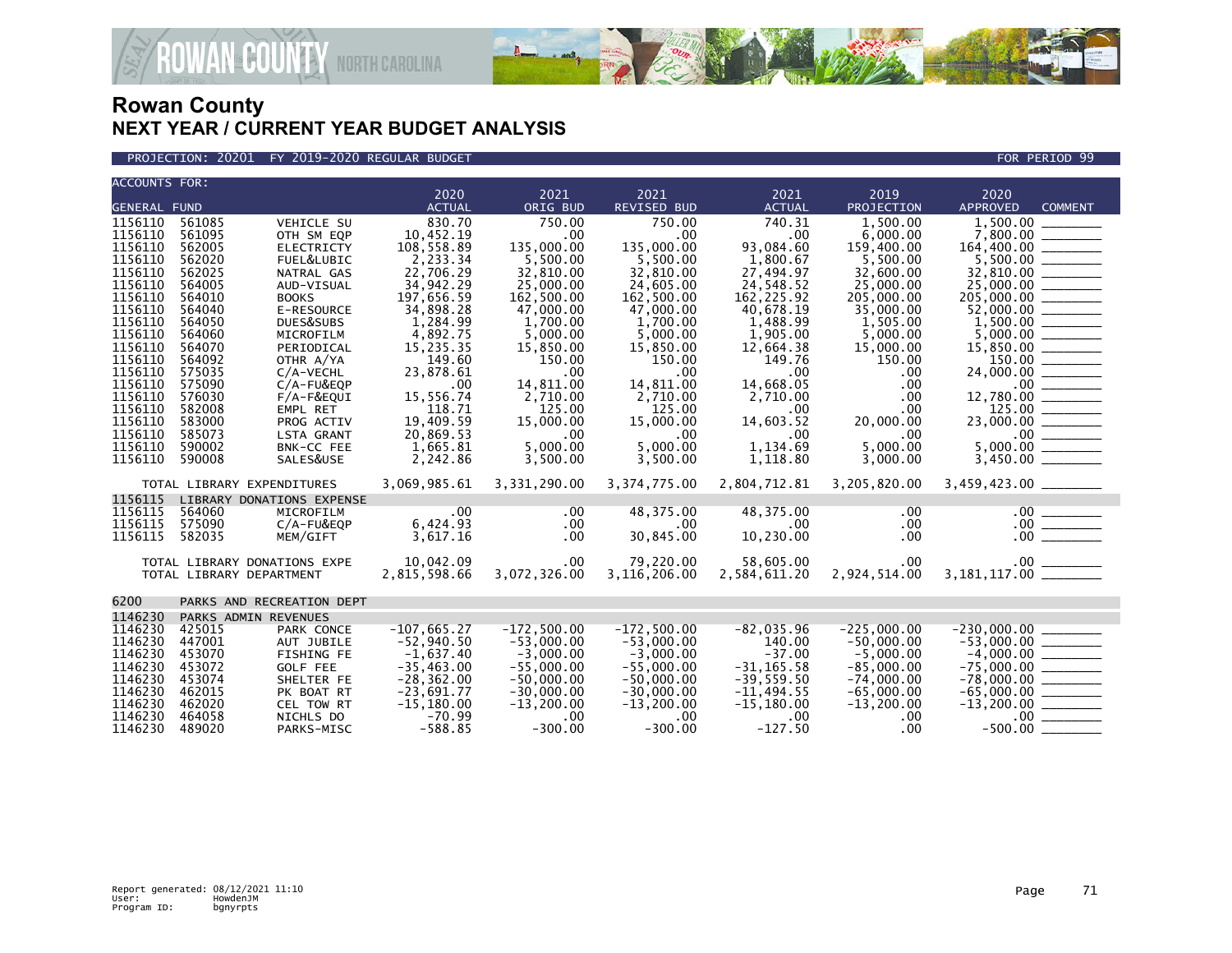

| <b>ACCOUNTS FOR:</b>         |        |                                                        | 2020           | 2021          | 2021               | 2021          | 2019           | 2020                                           |  |
|------------------------------|--------|--------------------------------------------------------|----------------|---------------|--------------------|---------------|----------------|------------------------------------------------|--|
| <b>GENERAL FUND</b>          |        |                                                        | <b>ACTUAL</b>  | ORIG BUD      | <b>REVISED BUD</b> | <b>ACTUAL</b> | PROJECTION     | <b>APPROVED</b><br><b>COMMENT</b>              |  |
|                              |        |                                                        |                |               |                    |               |                |                                                |  |
| 1146231                      |        | TOTAL PARKS ADMIN REVENUES<br>THERAPEUTIC REC REVENUES | $-265, 599.78$ | $-377,000.00$ | $-377,000.00$      | $-179,460.09$ | $-517, 200.00$ | $-518,700.00$ ________                         |  |
| 1146231                      | 464020 | SEN GAM DO                                             | $-9,780.00$    | $-10,000.00$  | $-10,000.00$       | $-2,610.00$   | $-20,000.00$   |                                                |  |
| 1146231                      | 464100 | REST DONAT                                             | $-2,085.00$    | .00           | $.00 \,$           | .00           | .00.           |                                                |  |
| 1146231                      | 495010 | APP FB-RES                                             | .00            | .00           | $-22,091.00$       | .00           | .00            | .00                                            |  |
|                              |        | TOTAL THERAPEUTIC REC REVENU                           | $-11,865.00$   | $-10,000.00$  | $-32,091.00$       | $-2,610.00$   | $-20,000.00$   |                                                |  |
| 1146232                      |        | <b>GEM MINING REVENUES</b>                             |                |               |                    |               |                |                                                |  |
| 1146232                      | 425015 | PARK CONCE                                             | $-12,783.92$   | $-15,000.00$  | $-15,000.00$       | $-23,074.12$  | $-24,000.00$   | $-26,000.00$ _________<br>-26,000.00 ________  |  |
| 1146232                      | 425017 | PK GM JEWE                                             | $-8, 262.15$   | $-12,000.00$  | $-12,000.00$       | $-15,951.55$  | $-24,000.00$   |                                                |  |
| 1146232                      | 425018 | PK GM RAW                                              | $-151, 312.06$ | $-217,500.00$ | $-217,500.00$      | $-155,881.24$ | $-285,000.00$  | $-290,000.00$ _________                        |  |
|                              |        | TOTAL GEM MINING REVENUES                              | $-172, 358.13$ | $-244,500.00$ | $-244,500.00$      | $-194,906.91$ | $-333,000.00$  | $-342,000.00$ ________                         |  |
| 1146233                      |        | TRAIN/CAROUSEL REVENUES                                |                |               |                    |               |                |                                                |  |
| 1146233                      | 425031 | <b>HS-CONCESS</b>                                      | $-25,986.89$   | $-33,750.00$  | $-33,750.00$       | $-23,751.98$  | $-45,000.00$   |                                                |  |
| 1146233                      | 453028 | CAROUSEL F                                             | $-47.215.80$   | $-65.000.00$  | $-65.000.00$       | $-27.285.75$  | $-100.000.00$  | $-100,000.00$ ________<br>-120,000.00 ________ |  |
| 1146233                      | 453092 | <b>TRAIN FEES</b>                                      | $-54, 324.29$  | $-75,000.00$  | $-75,000.00$       | $-28,489.65$  | $-120,000.00$  |                                                |  |
| TOTAL TRAIN/CAROUSEL REVENUE |        |                                                        | $-127,526.98$  | $-173,750.00$ | $-173,750.00$      | $-79,527.38$  | $-265,000.00$  | $-265,000.00$ _________                        |  |
| 1146234                      |        | CAMPGROUND REVENUES                                    |                |               |                    |               |                |                                                |  |
| 1146234                      | 425019 | CAMP ST-CO                                             | $-12.149.67$   | $-15,000.00$  | $-15.000.00$       | $-14.667.75$  | $-21.000.00$   |                                                |  |
| 1146234                      | 453068 | PK CAMP FE                                             | $-133, 232.68$ | $-150,000.00$ | $-150,000.00$      | $-173,092.90$ | $-195,000.00$  | $-205,000.00$ ________                         |  |
| 1146234                      | 462025 | PK CABIN R                                             | $-14,408.40$   | $-22,500.00$  | $-22,500.00$       | $-22,841.90$  | $-35,000.00$   |                                                |  |
|                              |        | TOTAL CAMPGROUND REVENUES                              | $-159,790.75$  | $-187.500.00$ | $-187,500.00$      | $-210.602.55$ | $-251.000.00$  | $-266,000.00$ _________                        |  |
| 1146237                      |        | ELLIS PARK REVENUES                                    |                |               |                    |               |                |                                                |  |
| 1146237                      | 425015 | PARK CONCE                                             | $-868.45$      | $-2.100.00$   | $-2.100.00$        | $-971.20$     | $-2.500.00$    |                                                |  |
| 1146237                      | 447000 | PROG ACTIV                                             | $-145.00$      | $-250.00$     | $-250.00$          | $-95.00$      | $-1.300.00$    |                                                |  |
| 1146237                      | 453074 | SHELTER FE                                             | $-9,326.42$    | $-11, 250.00$ | $-11, 250.00$      | $-9,130.00$   | $-14.000.00$   | $-15,000.00$ ________                          |  |
|                              |        | TOTAL ELLIS PARK REVENUES                              | $-10, 339.87$  | $-13,600.00$  | $-13,600.00$       | $-10, 196.20$ | $-17,800.00$   | $-18,000.00$ ________                          |  |
| 1146238                      |        | SLOAN PARK REVENUES                                    |                |               |                    |               |                |                                                |  |
| 1146238                      | 425015 | PARK CONCE                                             | $-1.069.00$    | $-500.00$     | $-500.00$          | $-1.335.00$   | $-1.500.00$    | $-1.000.00$                                    |  |
| 1146238                      | 453074 | SHELTER FE                                             | $-3,691.55$    | $-6,000.00$   | $-6,000.00$        | $-3,902.00$   | $-10,000.00$   | $-10,000.00$ _________                         |  |
| 1146238                      | 464100 | <b>REST DONAT</b>                                      | $-225.00$      | .00           | $.00 \,$           | .00           | .00.           | $.00$ $\qquad \qquad$                          |  |
|                              |        | TOTAL SLOAN PARK REVENUES                              | $-4,985.55$    | $-6.500.00$   | $-6.500.00$        | $-5, 237.00$  | $-11.500.00$   | $-11,000.00$ ________                          |  |
| 1146239                      |        | DUNN'S MT PARK REVENUES                                |                |               |                    |               |                |                                                |  |
| 1146239                      | 425015 | PARK CONCE                                             | $-250.00$      | $-300.00$     | $-300.00$          | $-130.00$     | $-600.00$      | $-400.00$                                      |  |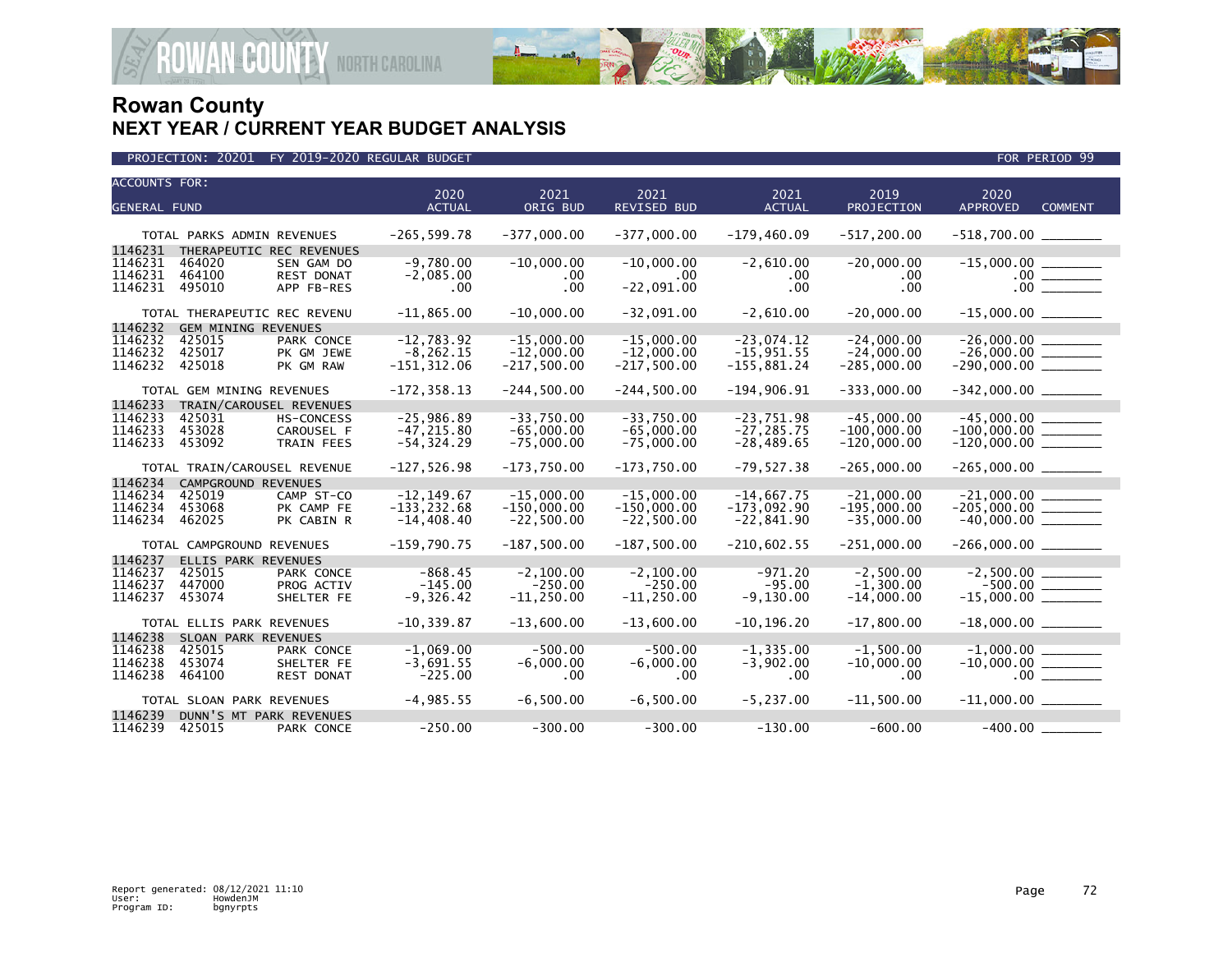

| <b>ACCOUNTS FOR:</b> |                              |                             |                       |                       |                       |                       |                       |                 |                                                                                                                                                                                                                                                                                                                                                                                                                                     |
|----------------------|------------------------------|-----------------------------|-----------------------|-----------------------|-----------------------|-----------------------|-----------------------|-----------------|-------------------------------------------------------------------------------------------------------------------------------------------------------------------------------------------------------------------------------------------------------------------------------------------------------------------------------------------------------------------------------------------------------------------------------------|
|                      |                              |                             | 2020                  | 2021                  | 2021                  | 2021                  | 2019                  | 2020            |                                                                                                                                                                                                                                                                                                                                                                                                                                     |
| <b>GENERAL FUND</b>  |                              |                             | <b>ACTUAL</b>         | ORIG BUD              | <b>REVISED BUD</b>    | <b>ACTUAL</b>         | PROJECTION            | <b>APPROVED</b> | <b>COMMENT</b>                                                                                                                                                                                                                                                                                                                                                                                                                      |
|                      | TOTAL DUNN'S MT PARK REVENUE |                             | $-250.00$             | $-300.00$             | $-300.00$             | $-130.00$             | $-600.00$             |                 |                                                                                                                                                                                                                                                                                                                                                                                                                                     |
| 1156230              |                              | PARKS ADMIN EXPENDITURES    |                       |                       |                       |                       |                       |                 |                                                                                                                                                                                                                                                                                                                                                                                                                                     |
| 1156230              | 510005                       | SAL-REG                     | 351,017.36            | 370,411.00            | 370,411.00            | 362,080.23            | 314,636.00            | 337,491.00      |                                                                                                                                                                                                                                                                                                                                                                                                                                     |
| 1156230              | 510010                       | SAL-OT                      | 101.48                | 50.00                 | 50.00                 | 55.93                 | 50.00                 | 50.00           |                                                                                                                                                                                                                                                                                                                                                                                                                                     |
| 1156230<br>1156230   | 510015<br>520005             | SAL-PT                      | 160, 171.01           | 182,000.00            | 178,500.00            | 102,485.00            | 190,000.00            | 240,421.00      |                                                                                                                                                                                                                                                                                                                                                                                                                                     |
| 1156230              | 520010                       | HLTH INSUR<br>MEDI TAX      | 78,974.59<br>7,250.83 | 79,680.00<br>8,225.00 | 87,180.00<br>8,225.00 | 86,758.34<br>6,562.88 | 67,500.00<br>4,347.00 | 72,210.00       |                                                                                                                                                                                                                                                                                                                                                                                                                                     |
| 1156230              | 520015                       | RETIREMENT                  | 31,836.03             | 37,833.00             | 37,833.00             | 37,588.51             | 24,261.00             | 30,421.00       |                                                                                                                                                                                                                                                                                                                                                                                                                                     |
| 1156230              | 520020                       | SS TAX                      | 31,002.89             | 34,300.00             | 34,300.00             | 28,008.19             | 18,584.00             | 35,882.00       |                                                                                                                                                                                                                                                                                                                                                                                                                                     |
| 1156230              | 520025                       | WKER COMP                   | 8,512.82              | 10,947.00             | 10,947.00             | 7,730.21              | 6,509.00              | 11,484.00       | $\frac{1}{1-\frac{1}{1-\frac{1}{1-\frac{1}{1-\frac{1}{1-\frac{1}{1-\frac{1}{1-\frac{1}{1-\frac{1}{1-\frac{1}{1-\frac{1}{1-\frac{1}{1-\frac{1}{1-\frac{1}{1-\frac{1}{1-\frac{1}{1-\frac{1}{1-\frac{1}{1-\frac{1}{1-\frac{1}{1-\frac{1}{1-\frac{1}{1-\frac{1}{1-\frac{1}{1-\frac{1}{1-\frac{1}{1-\frac{1}{1-\frac{1}{1-\frac{1}{1-\frac{1}{1-\frac{1}{1-\frac{1}{1-\frac{1}{1-\frac{1}{1-\frac{1}{1-\frac{1}{1-\frac{1$               |
| 1156230              | 520030                       | 401K CONTR                  | 10,248.78             | 11, 125.00            | 11, 125.00            | 10,948.28             | 9,442.00              | 10,138.00       |                                                                                                                                                                                                                                                                                                                                                                                                                                     |
| 1156230              | 532046                       | SECURITY                    | 17,940.00             | 17,000.00             | 17,000.00             | 11, 143.50            | 20,000.00             | 20,000.00       |                                                                                                                                                                                                                                                                                                                                                                                                                                     |
| 1156230              | 534030                       | TECH-S&M                    | 6,506.96              | 12,000.00             | 12,000.00             | 10,593.01             | .00.                  | $.00 \,$        |                                                                                                                                                                                                                                                                                                                                                                                                                                     |
| 1156230              | 534050                       | W&S TEST                    | 1,681.00              | 2,000.00              | 2,000.00              | 1,681.00              | 1,800.00              | 2.000.00        | $\frac{\frac{1}{1-\frac{1}{1-\frac{1}{1-\frac{1}{1-\frac{1}{1-\frac{1}{1-\frac{1}{1-\frac{1}{1-\frac{1}{1-\frac{1}{1-\frac{1}{1-\frac{1}{1-\frac{1}{1-\frac{1}{1-\frac{1}{1-\frac{1}{1-\frac{1}{1-\frac{1}{1-\frac{1}{1-\frac{1}{1-\frac{1}{1-\frac{1}{1-\frac{1}{1-\frac{1}{1-\frac{1}{1-\frac{1}{1-\frac{1}{1-\frac{1}{1-\frac{1}{1-\frac{1}{1-\frac{1}{1-\frac{1}{1-\frac{1}{1-\frac{1}{1-\frac{1}{1-\frac{1}{1-\frac$           |
| 1156230              | 542020                       | <b>GRND MAINT</b>           | 19,248.08             | 12,000.00             | 12,000.00             | 8,527.23              | 12,000.00             | 12,000.00       |                                                                                                                                                                                                                                                                                                                                                                                                                                     |
| 1156230              | 543005                       | R&M-BLDG                    | 15,545.06             | 6,000.00              | 7,100.00              | 6,865.05              | 17,100.00             | 16,000.00       | $\begin{tabular}{lcccccc} \multicolumn{2}{c }{\textbf{1} & \textbf{1} & \textbf{1} & \textbf{1} & \textbf{1} & \textbf{1} & \textbf{1} & \textbf{1} & \textbf{1} & \textbf{1} & \textbf{1} & \textbf{1} & \textbf{1} & \textbf{1} & \textbf{1} & \textbf{1} & \textbf{1} & \textbf{1} & \textbf{1} & \textbf{1} & \textbf{1} & \textbf{1} & \textbf{1} & \textbf{1} & \textbf{1} & \textbf{1} & \textbf{1} & \textbf{1} & \textbf{$ |
| 1156230              | 543015                       | R&M-EQUIP                   | 10,988.68             | 5,000.00              | 5,000.00              | 4,974.30              | 5,500.00              | 12,000.00       |                                                                                                                                                                                                                                                                                                                                                                                                                                     |
| 1156230              | 543020                       | R&M-VEHIC                   | 2,404.69              | 2,500.00              | 2,500.00              | 1,466.87              | 2,500.00              |                 |                                                                                                                                                                                                                                                                                                                                                                                                                                     |
| 1156230              | 543025                       | R&M-SIGNS                   | 257.94                | 900.00                | 900.00                | 644.45                | 1,000.00              |                 | $700.00$ _______                                                                                                                                                                                                                                                                                                                                                                                                                    |
| 1156230              | 543040                       | R&M-FH/DNP                  | 6,745.36              | 1,000.00              | 1,000.00              | 612.34                | 1,000.00              | 13,000.00       |                                                                                                                                                                                                                                                                                                                                                                                                                                     |
| 1156230              | 543046                       | R&M-GOLF                    | 332.99                | 1,000.00              | 1,000.00              | 140.54                | 1,000.00              | 1,000.00        |                                                                                                                                                                                                                                                                                                                                                                                                                                     |
| 1156230              | 543047                       | R&M-PAD BT                  | 349.84                | 500.00                | 500.00                | 140.90                | 500.00                | 500.00          |                                                                                                                                                                                                                                                                                                                                                                                                                                     |
| 1156230              | 543055                       | R&M-PHONE                   | .00                   | .00                   | $.00 \times$          | .00                   | 300.00                |                 | 300.00                                                                                                                                                                                                                                                                                                                                                                                                                              |
| 1156230              | 544010                       | <b>EQUIP RNTL</b>           | 576.00                | 650.00                | 650.00                | 594.73                | 650.00                | 650.00          |                                                                                                                                                                                                                                                                                                                                                                                                                                     |
| 1156230              | 544042                       | RNT-TOILET                  | 1,500.00              | 1,900.00              | 1,900.00              | 1,900.00              | 1,900.00              | 1,900.00        |                                                                                                                                                                                                                                                                                                                                                                                                                                     |
| 1156230              | 550007                       | COST P COP                  | 1,315.02              | 1,500.00              | 1.500.00              | 861.25                | 1.500.00              | 1.500.00        |                                                                                                                                                                                                                                                                                                                                                                                                                                     |
| 1156230              | 553005                       | <b>TELEPHONE</b>            | 7,528.29              | 10,000.00             | 10,000,00             | 6,291.17              | 6,300.00              | 6,500.00        |                                                                                                                                                                                                                                                                                                                                                                                                                                     |
| 1156230<br>1156230   | 554000<br>555000             | ADVERTISNG                  | 10,394.76             | 18,000.00             | 6,000.00              | 1,769.15              | 22,000.00             | 24,000.00       |                                                                                                                                                                                                                                                                                                                                                                                                                                     |
| 1156230              | 556000                       | PRINTING<br><b>UNIFORMS</b> | 5,045.79<br>1,926.21  | 7,000.00<br>1,500.00  | 2,500.00<br>1.500.00  | .00<br>1,438.20       | 9,000.00<br>2,500.00  | 2,500.00        |                                                                                                                                                                                                                                                                                                                                                                                                                                     |
| 1156230              | 557000                       | POSTAGE                     | 1,669.25              | 2,000.00              | 2,000.00              | 925.35                | 3,000.00              | 2,000.00        |                                                                                                                                                                                                                                                                                                                                                                                                                                     |
| 1156230              | 558000                       | TRAVEL                      | 5,500.00              | 4,500.00              | .00 <sub>1</sub>      | .00                   | 3,500.00              | 5,500.00        |                                                                                                                                                                                                                                                                                                                                                                                                                                     |
| 1156230              | 559000                       | TRAINING                    | 2,493.40              | 2,000.00              | 1,001.00              | 945.00                | 3,500.00              | 2,000,00        |                                                                                                                                                                                                                                                                                                                                                                                                                                     |
| 1156230              | 561000                       | P-CARD                      | .00                   | 9,400.00              | 9,400.00              | .00                   | .00                   | 9,400.00        |                                                                                                                                                                                                                                                                                                                                                                                                                                     |
| 1156230              | 561004                       | CHEMICALS                   | 150.72                | 800.00                | .00.                  | .00                   | 1.000.00              | 1,000.00        |                                                                                                                                                                                                                                                                                                                                                                                                                                     |
| 1156230              | 561005                       | OFFICE SUP                  | 2,011.51              | 2,500.00              | 2,500.00              | 1,625.41              | 2,500.00              | 2,500.00        |                                                                                                                                                                                                                                                                                                                                                                                                                                     |
| 1156230              | 561012                       | CONCES-SUP                  | 50,980.07             | 100,000.00            | 98,767.00             | 45,547.91             | 110,000.00            | 110,000.00      |                                                                                                                                                                                                                                                                                                                                                                                                                                     |
| 1156230              | 561021                       | FISH SUPPL                  | 518.25                | 1,000.00              | 370.00                | 282.00                | 1.000.00              |                 |                                                                                                                                                                                                                                                                                                                                                                                                                                     |
| 1156230              | 561030                       | JANT'L-SUP                  | 16,000.00             | 13,000.00             | 13,000.00             | 10,671.10             | 16,000.00             | 16,000.00       | $\overline{\phantom{a}}$                                                                                                                                                                                                                                                                                                                                                                                                            |
| 1156230              | 561040                       | MAINT SUPP                  | 2,791.59              | 3,500.00              | 3,500.00              | 3,494.50              | 4,000.00              | 3,500.00        |                                                                                                                                                                                                                                                                                                                                                                                                                                     |
| 1156230              | 561070                       | <b>REC SUPPLI</b>           | 1,777.74              | 2,000.00              | 1,400.00              | 1,148.49              | 2,000.00              | 2,000.00        |                                                                                                                                                                                                                                                                                                                                                                                                                                     |
| 1156230              | 561085                       | VEHICLE SU                  | 669.28                | 1,000.00              | 1,000.00              | 953.72                | 1,500.00              | 1,000.00        |                                                                                                                                                                                                                                                                                                                                                                                                                                     |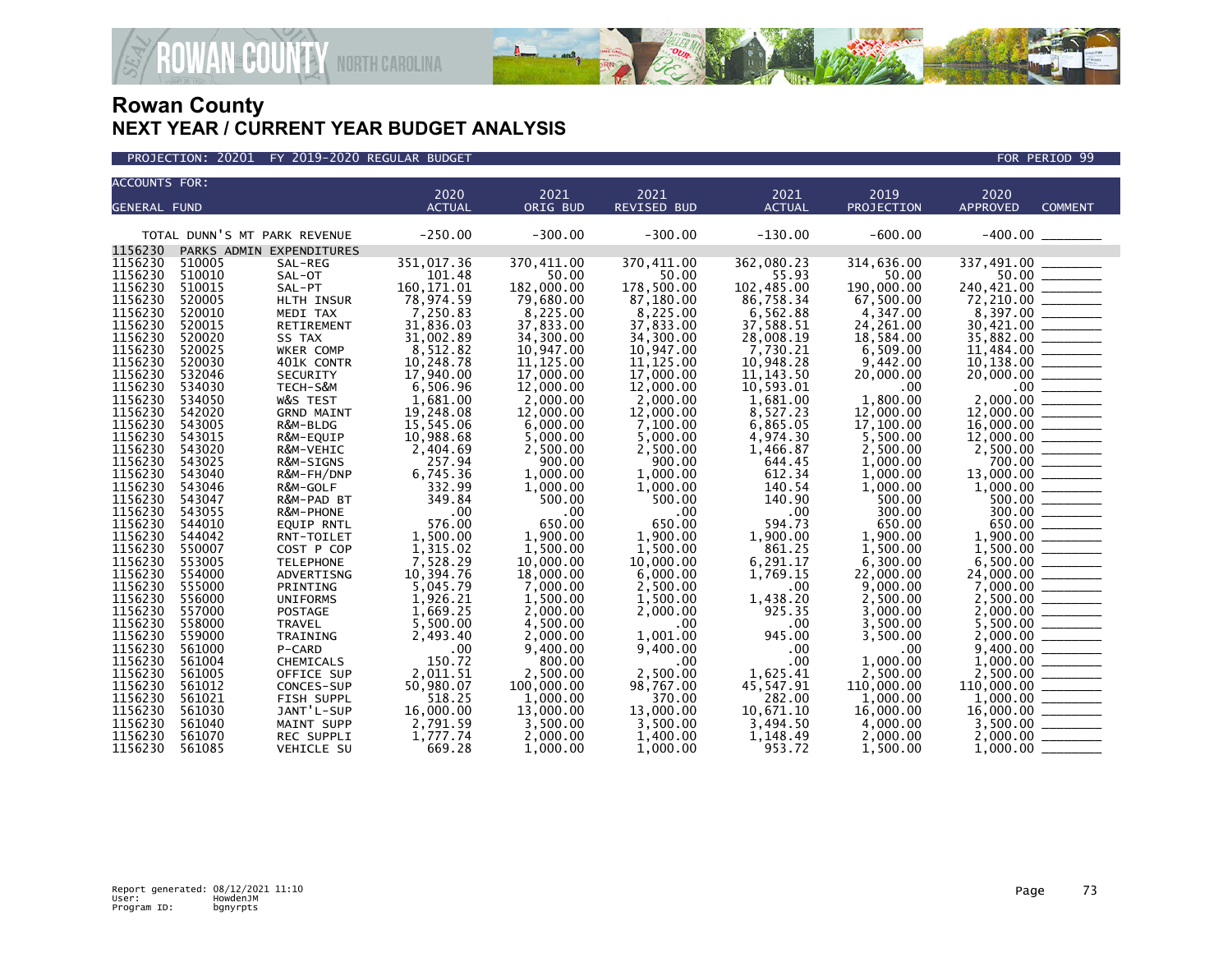

#### PROJECTION: 20201 FY 2019-2020 REGULAR BUDGET FOR PERIOD 99

**ROWAN COUNTY NORTH CAROLINA** 

| <b>ACCOUNTS FOR:</b> |                              |                   |               |              |              |                  |              |                                                                                                                                                                                                                                                                                                                                     |
|----------------------|------------------------------|-------------------|---------------|--------------|--------------|------------------|--------------|-------------------------------------------------------------------------------------------------------------------------------------------------------------------------------------------------------------------------------------------------------------------------------------------------------------------------------------|
|                      |                              |                   | 2020          | 2021         | 2021         | 2021             | 2019         | 2020                                                                                                                                                                                                                                                                                                                                |
| <b>GENERAL FUND</b>  |                              |                   | <b>ACTUAL</b> | ORIG BUD     | REVISED BUD  | <b>ACTUAL</b>    | PROJECTION   | <b>APPROVED</b><br><b>COMMENT</b>                                                                                                                                                                                                                                                                                                   |
| 1156230              | 561090                       | OTH SUPPL         | 500.00        | 500.00       | 500.00       | .00              | 500.00       | 1,500.00 ____                                                                                                                                                                                                                                                                                                                       |
| 1156230              | 561095                       | OTH SM EQP        | 8,356.72      | 8.000.00     | 20,000.00    | 20,000.00        | 7,700.00     |                                                                                                                                                                                                                                                                                                                                     |
| 1156230              | 562005                       | <b>ELECTRICTY</b> | 47,933.14     | 65,000.00    | 65,000.00    | 36,747.47        | 62,500.00    |                                                                                                                                                                                                                                                                                                                                     |
| 1156230              | 562010                       | HEAT OIL          | 285.04        | 2,000.00     | 2,000.00     | .00              | 2,500.00     |                                                                                                                                                                                                                                                                                                                                     |
| 1156230              | 562020                       | FUEL&LUBIC        | 20,434.05     | 21,000.00    | 21,000.00    | 18,734.94        | 17,000.00    |                                                                                                                                                                                                                                                                                                                                     |
| 1156230              | 562030                       | PROPANE GA        | 1,053.49      | 2,000.00     | 2,000.00     | 323.14           | .00          |                                                                                                                                                                                                                                                                                                                                     |
| 1156230              | 564050                       | DUES&SUBS         | 2,177.43      | 2,000.00     | 2,000.00     | 1,986.76         | 1,650.00     |                                                                                                                                                                                                                                                                                                                                     |
| 1156230              | 574045                       | CA-PAVING         | .00           | .00          | .00          | $.00 \,$         | 10,000.00    |                                                                                                                                                                                                                                                                                                                                     |
| 1156230              | 575090                       | C/A-FU&EQP        | 16,673.48     | .00          | 7,100.00     | 7,068.41         | 35,870.00    |                                                                                                                                                                                                                                                                                                                                     |
| 1156230              | 576030                       | F/A-F&EQUI        | 3,264.83      | 3,400.00     | 8,399.00     | 7,949.98         | 28,600.00    | $2,000.00$<br>$2,000.00$<br>$2,000.00$<br>$2,000.00$<br>$2,050.00$<br>$1,900.00$<br>$11,900.00$<br>$3,400.00$                                                                                                                                                                                                                       |
| 1156230              | 583000                       | PROG ACTIV        | 3,484.95      | 3,750.00     | 3,750.00     | 290.20           | 4,750.00     |                                                                                                                                                                                                                                                                                                                                     |
| 1156230              | 583012                       | AUT JUBILE        | 49,805.94     | 45,000,00    | 37,900.00    | .00              | 50,000.00    |                                                                                                                                                                                                                                                                                                                                     |
| 1156230              | 590002                       | BNK-CC FEE        | 2,648.31      | 4,500.00     | 4,500.00     | 2,661.35         | 5,500.00     |                                                                                                                                                                                                                                                                                                                                     |
| 1156230              | 590008                       | SALES&USE         | 24,869.32     | 50,000.00    | 50,000.00    | 23,092.44        | 50,000.00    |                                                                                                                                                                                                                                                                                                                                     |
|                      |                              |                   |               |              |              |                  |              |                                                                                                                                                                                                                                                                                                                                     |
|                      | TOTAL PARKS ADMIN EXPENDITUR |                   | 1,055,450.97  | 1,183,871.00 | 1,180,708.00 | 886, 309.43      | 1,166,449.00 | 1,270,544.00 _______                                                                                                                                                                                                                                                                                                                |
| 1156231              | THERAPEUTIC REC EXPENSES     |                   |               |              |              |                  |              |                                                                                                                                                                                                                                                                                                                                     |
| 1156231              | 510005                       | SAL-REG           | 152,808.45    | 155,099.00   | 155,099.00   | 136,919.69       | 147, 198.00  | 155,408.00                                                                                                                                                                                                                                                                                                                          |
| 1156231              | 510015                       | SAL-PT            | 7,506.92      | 8,700.00     | 8,700.00     | .00              | 8,700.00     |                                                                                                                                                                                                                                                                                                                                     |
| 1156231              | 520005                       | HLTH INSUR        | 40,273.00     | 39,840.00    | 39,840.00    | 38,038.00        | 36,000.00    |                                                                                                                                                                                                                                                                                                                                     |
| 1156231              | 520008                       | RETIRE HI         | .00           | .00          | .00.         | $.00 \,$         | 9,360.00     |                                                                                                                                                                                                                                                                                                                                     |
| 1156231              | 520010                       | MEDI TAX          | 2,126.10      | 2.227.00     | 2.227.00     | 1.768.44         | 2,041.00     |                                                                                                                                                                                                                                                                                                                                     |
| 1156231              | 520015                       | RETIREMENT        | 13,886.48     | 15,836.00    | 15,836.00    | 14, 110. 32      | 11,409.00    | $\begin{array}{r} 8,700.00 \\ 36,852.00 \\ 9,960.00 \\ 2,370.00 \\ 14,003.00 \end{array}$                                                                                                                                                                                                                                           |
| 1156231              | 520020                       | SS TAX            | 9,059.28      | 9,260.00     | 9,260.00     | 7,415.58         | 8,721.00     | $10,036.00$<br>3,024.00<br>4,664.00                                                                                                                                                                                                                                                                                                 |
| 1156231              | 520025                       | WKER COMP         | 2,777.48      | 3,093.00     | 3,093.00     | 2,472.40         | 2,946.00     |                                                                                                                                                                                                                                                                                                                                     |
| 1156231              | 520030                       | 401K CONTR        | 3,984.17      | 4,656.00     | 4,656.00     | 3,643.25         | 4,418.00     |                                                                                                                                                                                                                                                                                                                                     |
| 1156231              | 550007                       | COST P COP        | 733.78        | 1,850.00     | 1,850.00     | 455.26           | 1,850.00     |                                                                                                                                                                                                                                                                                                                                     |
| 1156231              | 553005                       | <b>TELEPHONE</b>  | 986.94        | 2,800.00     | 2,800.00     | 636.98           | 1,700.00     |                                                                                                                                                                                                                                                                                                                                     |
| 1156231              | 555000                       | PRINTING          | 167.35        | 200.00       | 200.00       | 42.00            | 200.00       |                                                                                                                                                                                                                                                                                                                                     |
| 1156231              | 556000                       | <b>UNIFORMS</b>   | 1,045.83      | 500.00       | 1,000.00     | 945.64           | 500.00       |                                                                                                                                                                                                                                                                                                                                     |
| 1156231              | 557000                       | POSTAGE           | 1,107.10      | 1,400.00     | 1,400.00     | 667.09           | 1,700.00     |                                                                                                                                                                                                                                                                                                                                     |
| 1156231              | 558000                       | <b>TRAVEL</b>     | 6,422.53      | 8,500.00     | 7,500.00     | 2,067.03         | 8,500.00     |                                                                                                                                                                                                                                                                                                                                     |
| 1156231              | 559000                       | TRAINING          | 495.20        | 700.00       | 200.00       | 190.00           | 700.00       |                                                                                                                                                                                                                                                                                                                                     |
| 1156231              | 561000                       | P-CARD            | .00           | 800.00       | 800.00       | .00              | .00.         |                                                                                                                                                                                                                                                                                                                                     |
| 1156231              | 561005                       | OFFICE SUP        | 1,146.32      | 1,320.00     | 1,820.00     | 1,806.55         | 1,320.00     |                                                                                                                                                                                                                                                                                                                                     |
| 1156231              | 561015                       | EDU SUPPLY        | 149.94        | 150.00       | 150.00       | .00 <sub>1</sub> | 150.00       |                                                                                                                                                                                                                                                                                                                                     |
| 1156231              | 561095                       | OTH SM EQP        | 673.05        | 700.00       | 1,200.00     | 1,019.72         | 700.00       | $\footnotesize \begin{array}{r} 4,664.00 \ \hline 1,850.00 \ \hline 2,200.00 \ \hline 500.00 \ \hline 500.00 \ \hline 500.00 \ \hline 500.00 \ \hline 8,500.00 \ \hline 8,000.00 \ \hline 1,320.00 \ \hline 1,320.00 \ \hline 5,000.00 \ \hline 6,000.00 \ \hline 1,0,000 \ \hline 6,000.00 \ \hline 6,000.00 \ \hline \end{array}$ |
| 1156231              | 564050                       | DUES&SUBS         | 544.00        | 700.00       | 700.00       | 420.00           | 650.00       |                                                                                                                                                                                                                                                                                                                                     |
| 1156231              | 583000                       | PROG ACTIV        | 5.241.11      | 6.000.00     | 6.000.00     | 3,548.69         | 6.000.00     |                                                                                                                                                                                                                                                                                                                                     |
| 1156231              | 583041                       | DONATIONS         | 3,592.03      | 5,000.00     | 6,900.00     | 25.00            | 5,000.00     |                                                                                                                                                                                                                                                                                                                                     |
| 1156231              | 583054                       | SG ACTIVIT        | 4,582.76      | 10,000.00    | 30,191.00    | .00              | 10,000.00    |                                                                                                                                                                                                                                                                                                                                     |
| 1156231              | 583056                       | SG COORDIN        | 4,813.11      | 6,000.00     | 6,000.00     | 5,738.21         | 6,000.00     |                                                                                                                                                                                                                                                                                                                                     |
| 1156231              | 584009                       | TRANSPORT         | 21,879.60     | 30,000.00    | 30,000.00    | 4,622.62         | 23,000,00    | 25,000.00                                                                                                                                                                                                                                                                                                                           |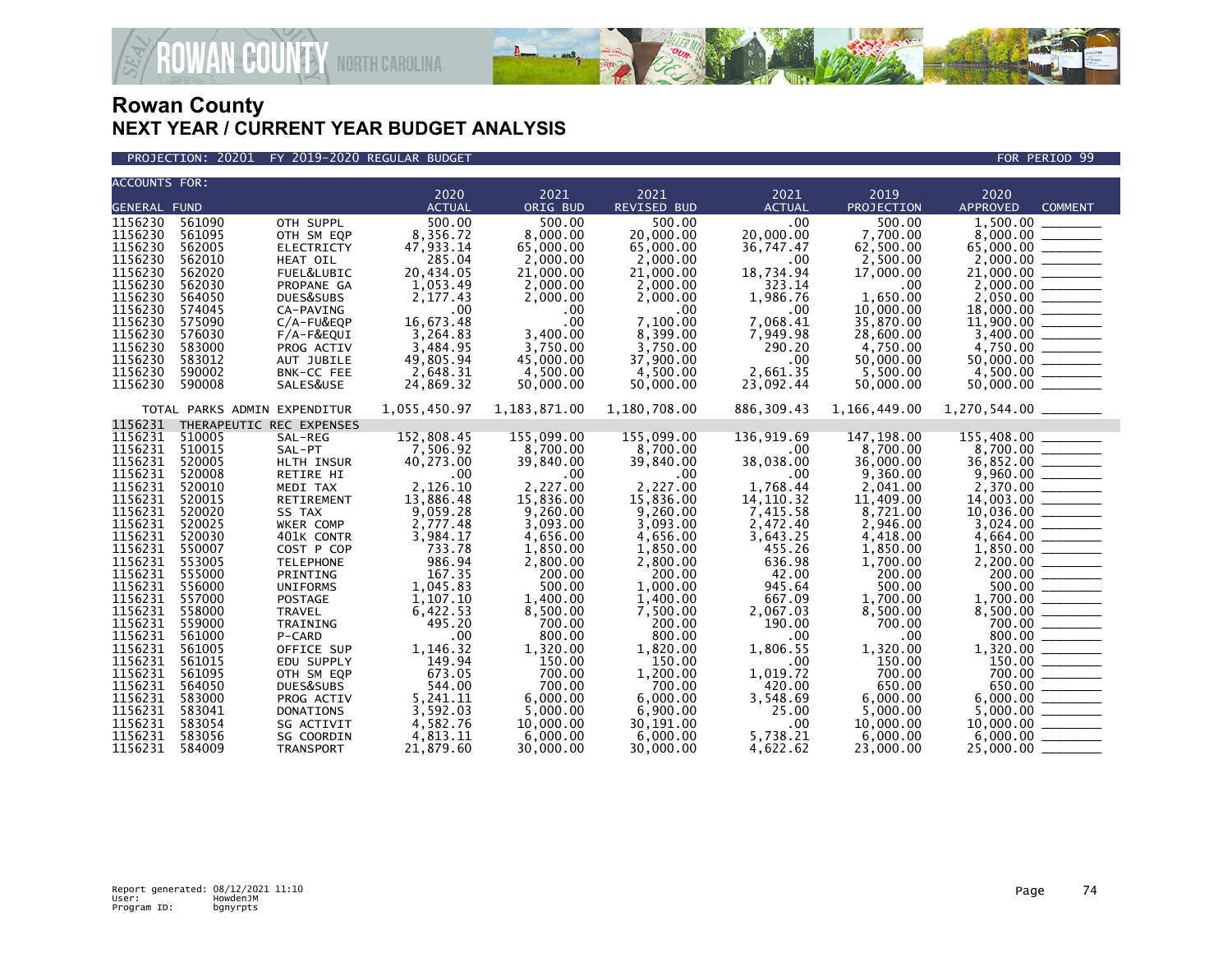

| <b>ACCOUNTS FOR:</b><br>2019<br>2020<br>2021<br>2021<br>2021<br>2020<br><b>REVISED BUD</b><br><b>ACTUAL</b><br>PROJECTION<br><b>ACTUAL</b><br>ORIG BUD<br><b>APPROVED</b><br><b>COMMENT</b><br><b>GENERAL FUND</b><br>286,002.53<br>315, 331.00<br>337,422.00<br>226,552.47<br>298,763.00<br>$316, 287.00$ ________<br>TOTAL THERAPEUTIC REC EXPENS<br>GEM MINING EXPENDITURES<br>1156232<br>44,692.00<br>510005<br>45, 136. 16<br>46,257.00<br>46,257.00<br>44,414.07<br>41,705.00<br>SAL-REG<br>1156232<br>510015<br>38,540.09<br>56,000.00<br>56,000.00<br>56,000.00 _______<br>SAL-PT<br>56,000.00<br>32,344.68<br>1156232<br>520005<br>10,091.00<br>9.960.00<br>11,960.00<br>10,965.50<br>9.000.00<br>HLTH INSUR<br>1156232<br>1,207.73<br>520010<br>MEDI TAX<br>1,561.00<br>1,561.00<br>1,126.84<br>596.00<br>1156232<br>3,233.00<br>520015<br>4,089.98<br>4,723.00<br>4,721.46<br>RETIREMENT<br>4,723.00<br>1156232<br>5,110.62<br>2,547.00<br>520020<br>6,324.00<br>6,324.00<br>4,774.83<br>SS TAX<br>1156232<br>520025<br>1,527.83<br>2,233.00<br>2,233.00<br>1,433.17<br>835.00<br>WKER COMP<br>1156232<br>1,353.65<br>1,388.00<br>1,379.16<br>1,252.00<br>520030<br>401K CONTR<br>1,388.00<br>1156232<br>542020<br>1,400.00<br>5,400.00<br>2,134.86<br>1,000.00<br>5,400.00<br><b>GRND MAINT</b><br>1156232<br>543005<br>2,252.89<br>885.56<br>2,800.00<br>R&M-BLDG<br>3,600.00<br>3,600.00<br>1156232<br>555000<br>1,000.00<br>1,000.00<br>1,000.00<br>PRINTING<br>1,000.00<br>.00<br>400.00<br>1156232<br>556000<br>391.61<br>400.00<br>400.00<br>.00<br>400.00<br><b>UNIFORMS</b><br>3,200.00<br>3,500.00 _______<br>1156232<br>558000<br>2,194.42<br>3,200.00<br>.00<br>2,000.00<br><b>TRAVEL</b><br>1156232<br>559000<br>TRAINING<br>.00<br>200.00<br>200.00<br>.00<br>400.00<br>1156232<br>200.00<br>200.00<br>$\frac{200.00}{100.00}$<br>561005<br>180.38<br>200.00<br>144.15<br>OFFICE SUP<br>1156232<br>561015<br>.00<br>100.00<br>100.00<br>100.00<br>EDU SUPPLY<br>.00<br>188.48<br>1156232<br>200.00<br>200.00<br>200.00<br>561018<br>200.00<br>.00<br>DISP/EXHIB<br>1156232<br>1,859.88<br>2,200.00<br>2,200.00<br>561026<br>2,200.00<br>811.41<br><b>GEM SUPP</b><br>1156232<br>$\frac{150.00}{222.00}$<br>JANT'L-SUP<br>150.00<br>150.00<br>44.23<br>561030<br>150.00<br>100.00<br>1156232<br>8,285.63<br>561076<br>9,000.00<br>9,000.00<br>2,157.64<br>9,000.00<br>RESALE-NOV<br>14,965.70<br>1156232<br>561077<br>15,000.00<br>3,972.26<br>15,000.00<br>15,000.00<br>RESALE-JEW<br>1156232<br>561078<br>48,219.58<br>65,000.00<br>65,000.00<br>.00<br>60,000.00<br>RESAL-RAWG<br>332.94<br>1156232<br>561095<br>590.25<br>600.00<br>600.00<br>700.00<br>OTH SM EQP<br>1156232<br>6,000.00<br>562005<br>3,201.62<br>6,000.00<br>2,307.71<br>6,000.00<br><b>ELECTRICTY</b><br>1156232<br>9,787.00<br>575090<br>.00<br>$C/A$ -FU&EQP<br>$.00 \times$<br>.00<br>.00<br>3,000.00<br>3,000.00<br>3,834.22<br>8,000.00<br>1156232<br>590002<br>1,321.97<br>BNK-CC FEE<br>203,046.47<br>247,018.00 ________<br>243,696.00<br>245,696.00<br>117,784.69<br>224,268.00<br>TOTAL GEM MINING EXPENDITURE<br>1156233<br>TRAIN/CAROUSEL EXPENDITURES<br>1156233<br>510010<br>10.00<br>8.46<br>SAL-OT<br>.00.<br>$.00 \times$<br>.00<br>1156233<br>510015<br>26,281.63<br>40,000.00<br>10,642.15<br>40,000.00<br>40,000.00<br>SAL-PT<br>1156233<br>381.10<br>154.44<br>580.00<br>520010<br>600.00<br>600.00<br>MEDI TAX<br>1156233<br>2,500.00 _______<br>520020<br>1,629.43<br>2,500.00<br>660.36<br>2,480.00<br>SS TAX<br>2,500.00<br>1156233<br>520025<br>604.48<br>244.95<br>1,520.00<br>WKER COMP<br>1,000.00<br>1,000.00<br>1156233<br>543035<br>1,800.00<br>R&M-CAROUS<br>2,149.64<br>1,800.00<br>1,800.00<br>.00<br>1156233<br>543050<br>20,843.70<br>10,200.00<br>1,430.00<br>1,430.00<br>R&M-TRAIN<br>$.00 \,$<br>132.47<br>1156233<br>500.00<br>$500.00$ _________<br>556000<br>500.00<br>500.00<br><b>UNIFORMS</b><br>.00<br>1156233<br>29, 213. 33<br>32,000.00<br>32,000.00<br>30,000.00<br>561028<br>RESALE-HS<br>983.99 |         |        |                   |          |          |          |          |          |                 |  |
|-----------------------------------------------------------------------------------------------------------------------------------------------------------------------------------------------------------------------------------------------------------------------------------------------------------------------------------------------------------------------------------------------------------------------------------------------------------------------------------------------------------------------------------------------------------------------------------------------------------------------------------------------------------------------------------------------------------------------------------------------------------------------------------------------------------------------------------------------------------------------------------------------------------------------------------------------------------------------------------------------------------------------------------------------------------------------------------------------------------------------------------------------------------------------------------------------------------------------------------------------------------------------------------------------------------------------------------------------------------------------------------------------------------------------------------------------------------------------------------------------------------------------------------------------------------------------------------------------------------------------------------------------------------------------------------------------------------------------------------------------------------------------------------------------------------------------------------------------------------------------------------------------------------------------------------------------------------------------------------------------------------------------------------------------------------------------------------------------------------------------------------------------------------------------------------------------------------------------------------------------------------------------------------------------------------------------------------------------------------------------------------------------------------------------------------------------------------------------------------------------------------------------------------------------------------------------------------------------------------------------------------------------------------------------------------------------------------------------------------------------------------------------------------------------------------------------------------------------------------------------------------------------------------------------------------------------------------------------------------------------------------------------------------------------------------------------------------------------------------------------------------------------------------------------------------------------------------------------------------------------------------------------------------------------------------------------------------------------------------------------------------------------------------------------------------------------------------------------------------------------------------------------------------------------------------------------------------------------------------------------------------------------------------------------------------------------------------------------------------------------------------------------------------------------------------------------------------------------------------------------------------------------------------------------------------------------------------------------------------------------------------------------------------------------------|---------|--------|-------------------|----------|----------|----------|----------|----------|-----------------|--|
|                                                                                                                                                                                                                                                                                                                                                                                                                                                                                                                                                                                                                                                                                                                                                                                                                                                                                                                                                                                                                                                                                                                                                                                                                                                                                                                                                                                                                                                                                                                                                                                                                                                                                                                                                                                                                                                                                                                                                                                                                                                                                                                                                                                                                                                                                                                                                                                                                                                                                                                                                                                                                                                                                                                                                                                                                                                                                                                                                                                                                                                                                                                                                                                                                                                                                                                                                                                                                                                                                                                                                                                                                                                                                                                                                                                                                                                                                                                                                                                                                                                     |         |        |                   |          |          |          |          |          |                 |  |
|                                                                                                                                                                                                                                                                                                                                                                                                                                                                                                                                                                                                                                                                                                                                                                                                                                                                                                                                                                                                                                                                                                                                                                                                                                                                                                                                                                                                                                                                                                                                                                                                                                                                                                                                                                                                                                                                                                                                                                                                                                                                                                                                                                                                                                                                                                                                                                                                                                                                                                                                                                                                                                                                                                                                                                                                                                                                                                                                                                                                                                                                                                                                                                                                                                                                                                                                                                                                                                                                                                                                                                                                                                                                                                                                                                                                                                                                                                                                                                                                                                                     |         |        |                   |          |          |          |          |          |                 |  |
|                                                                                                                                                                                                                                                                                                                                                                                                                                                                                                                                                                                                                                                                                                                                                                                                                                                                                                                                                                                                                                                                                                                                                                                                                                                                                                                                                                                                                                                                                                                                                                                                                                                                                                                                                                                                                                                                                                                                                                                                                                                                                                                                                                                                                                                                                                                                                                                                                                                                                                                                                                                                                                                                                                                                                                                                                                                                                                                                                                                                                                                                                                                                                                                                                                                                                                                                                                                                                                                                                                                                                                                                                                                                                                                                                                                                                                                                                                                                                                                                                                                     |         |        |                   |          |          |          |          |          |                 |  |
|                                                                                                                                                                                                                                                                                                                                                                                                                                                                                                                                                                                                                                                                                                                                                                                                                                                                                                                                                                                                                                                                                                                                                                                                                                                                                                                                                                                                                                                                                                                                                                                                                                                                                                                                                                                                                                                                                                                                                                                                                                                                                                                                                                                                                                                                                                                                                                                                                                                                                                                                                                                                                                                                                                                                                                                                                                                                                                                                                                                                                                                                                                                                                                                                                                                                                                                                                                                                                                                                                                                                                                                                                                                                                                                                                                                                                                                                                                                                                                                                                                                     |         |        |                   |          |          |          |          |          |                 |  |
|                                                                                                                                                                                                                                                                                                                                                                                                                                                                                                                                                                                                                                                                                                                                                                                                                                                                                                                                                                                                                                                                                                                                                                                                                                                                                                                                                                                                                                                                                                                                                                                                                                                                                                                                                                                                                                                                                                                                                                                                                                                                                                                                                                                                                                                                                                                                                                                                                                                                                                                                                                                                                                                                                                                                                                                                                                                                                                                                                                                                                                                                                                                                                                                                                                                                                                                                                                                                                                                                                                                                                                                                                                                                                                                                                                                                                                                                                                                                                                                                                                                     | 1156232 |        |                   |          |          |          |          |          |                 |  |
|                                                                                                                                                                                                                                                                                                                                                                                                                                                                                                                                                                                                                                                                                                                                                                                                                                                                                                                                                                                                                                                                                                                                                                                                                                                                                                                                                                                                                                                                                                                                                                                                                                                                                                                                                                                                                                                                                                                                                                                                                                                                                                                                                                                                                                                                                                                                                                                                                                                                                                                                                                                                                                                                                                                                                                                                                                                                                                                                                                                                                                                                                                                                                                                                                                                                                                                                                                                                                                                                                                                                                                                                                                                                                                                                                                                                                                                                                                                                                                                                                                                     |         |        |                   |          |          |          |          |          |                 |  |
|                                                                                                                                                                                                                                                                                                                                                                                                                                                                                                                                                                                                                                                                                                                                                                                                                                                                                                                                                                                                                                                                                                                                                                                                                                                                                                                                                                                                                                                                                                                                                                                                                                                                                                                                                                                                                                                                                                                                                                                                                                                                                                                                                                                                                                                                                                                                                                                                                                                                                                                                                                                                                                                                                                                                                                                                                                                                                                                                                                                                                                                                                                                                                                                                                                                                                                                                                                                                                                                                                                                                                                                                                                                                                                                                                                                                                                                                                                                                                                                                                                                     |         |        |                   |          |          |          |          |          |                 |  |
|                                                                                                                                                                                                                                                                                                                                                                                                                                                                                                                                                                                                                                                                                                                                                                                                                                                                                                                                                                                                                                                                                                                                                                                                                                                                                                                                                                                                                                                                                                                                                                                                                                                                                                                                                                                                                                                                                                                                                                                                                                                                                                                                                                                                                                                                                                                                                                                                                                                                                                                                                                                                                                                                                                                                                                                                                                                                                                                                                                                                                                                                                                                                                                                                                                                                                                                                                                                                                                                                                                                                                                                                                                                                                                                                                                                                                                                                                                                                                                                                                                                     |         |        |                   |          |          |          |          |          |                 |  |
|                                                                                                                                                                                                                                                                                                                                                                                                                                                                                                                                                                                                                                                                                                                                                                                                                                                                                                                                                                                                                                                                                                                                                                                                                                                                                                                                                                                                                                                                                                                                                                                                                                                                                                                                                                                                                                                                                                                                                                                                                                                                                                                                                                                                                                                                                                                                                                                                                                                                                                                                                                                                                                                                                                                                                                                                                                                                                                                                                                                                                                                                                                                                                                                                                                                                                                                                                                                                                                                                                                                                                                                                                                                                                                                                                                                                                                                                                                                                                                                                                                                     |         |        |                   |          |          |          |          |          |                 |  |
|                                                                                                                                                                                                                                                                                                                                                                                                                                                                                                                                                                                                                                                                                                                                                                                                                                                                                                                                                                                                                                                                                                                                                                                                                                                                                                                                                                                                                                                                                                                                                                                                                                                                                                                                                                                                                                                                                                                                                                                                                                                                                                                                                                                                                                                                                                                                                                                                                                                                                                                                                                                                                                                                                                                                                                                                                                                                                                                                                                                                                                                                                                                                                                                                                                                                                                                                                                                                                                                                                                                                                                                                                                                                                                                                                                                                                                                                                                                                                                                                                                                     |         |        |                   |          |          |          |          |          |                 |  |
|                                                                                                                                                                                                                                                                                                                                                                                                                                                                                                                                                                                                                                                                                                                                                                                                                                                                                                                                                                                                                                                                                                                                                                                                                                                                                                                                                                                                                                                                                                                                                                                                                                                                                                                                                                                                                                                                                                                                                                                                                                                                                                                                                                                                                                                                                                                                                                                                                                                                                                                                                                                                                                                                                                                                                                                                                                                                                                                                                                                                                                                                                                                                                                                                                                                                                                                                                                                                                                                                                                                                                                                                                                                                                                                                                                                                                                                                                                                                                                                                                                                     |         |        |                   |          |          |          |          |          |                 |  |
|                                                                                                                                                                                                                                                                                                                                                                                                                                                                                                                                                                                                                                                                                                                                                                                                                                                                                                                                                                                                                                                                                                                                                                                                                                                                                                                                                                                                                                                                                                                                                                                                                                                                                                                                                                                                                                                                                                                                                                                                                                                                                                                                                                                                                                                                                                                                                                                                                                                                                                                                                                                                                                                                                                                                                                                                                                                                                                                                                                                                                                                                                                                                                                                                                                                                                                                                                                                                                                                                                                                                                                                                                                                                                                                                                                                                                                                                                                                                                                                                                                                     |         |        |                   |          |          |          |          |          |                 |  |
|                                                                                                                                                                                                                                                                                                                                                                                                                                                                                                                                                                                                                                                                                                                                                                                                                                                                                                                                                                                                                                                                                                                                                                                                                                                                                                                                                                                                                                                                                                                                                                                                                                                                                                                                                                                                                                                                                                                                                                                                                                                                                                                                                                                                                                                                                                                                                                                                                                                                                                                                                                                                                                                                                                                                                                                                                                                                                                                                                                                                                                                                                                                                                                                                                                                                                                                                                                                                                                                                                                                                                                                                                                                                                                                                                                                                                                                                                                                                                                                                                                                     |         |        |                   |          |          |          |          |          |                 |  |
|                                                                                                                                                                                                                                                                                                                                                                                                                                                                                                                                                                                                                                                                                                                                                                                                                                                                                                                                                                                                                                                                                                                                                                                                                                                                                                                                                                                                                                                                                                                                                                                                                                                                                                                                                                                                                                                                                                                                                                                                                                                                                                                                                                                                                                                                                                                                                                                                                                                                                                                                                                                                                                                                                                                                                                                                                                                                                                                                                                                                                                                                                                                                                                                                                                                                                                                                                                                                                                                                                                                                                                                                                                                                                                                                                                                                                                                                                                                                                                                                                                                     |         |        |                   |          |          |          |          |          |                 |  |
|                                                                                                                                                                                                                                                                                                                                                                                                                                                                                                                                                                                                                                                                                                                                                                                                                                                                                                                                                                                                                                                                                                                                                                                                                                                                                                                                                                                                                                                                                                                                                                                                                                                                                                                                                                                                                                                                                                                                                                                                                                                                                                                                                                                                                                                                                                                                                                                                                                                                                                                                                                                                                                                                                                                                                                                                                                                                                                                                                                                                                                                                                                                                                                                                                                                                                                                                                                                                                                                                                                                                                                                                                                                                                                                                                                                                                                                                                                                                                                                                                                                     |         |        |                   |          |          |          |          |          |                 |  |
|                                                                                                                                                                                                                                                                                                                                                                                                                                                                                                                                                                                                                                                                                                                                                                                                                                                                                                                                                                                                                                                                                                                                                                                                                                                                                                                                                                                                                                                                                                                                                                                                                                                                                                                                                                                                                                                                                                                                                                                                                                                                                                                                                                                                                                                                                                                                                                                                                                                                                                                                                                                                                                                                                                                                                                                                                                                                                                                                                                                                                                                                                                                                                                                                                                                                                                                                                                                                                                                                                                                                                                                                                                                                                                                                                                                                                                                                                                                                                                                                                                                     |         |        |                   |          |          |          |          |          |                 |  |
|                                                                                                                                                                                                                                                                                                                                                                                                                                                                                                                                                                                                                                                                                                                                                                                                                                                                                                                                                                                                                                                                                                                                                                                                                                                                                                                                                                                                                                                                                                                                                                                                                                                                                                                                                                                                                                                                                                                                                                                                                                                                                                                                                                                                                                                                                                                                                                                                                                                                                                                                                                                                                                                                                                                                                                                                                                                                                                                                                                                                                                                                                                                                                                                                                                                                                                                                                                                                                                                                                                                                                                                                                                                                                                                                                                                                                                                                                                                                                                                                                                                     |         |        |                   |          |          |          |          |          |                 |  |
|                                                                                                                                                                                                                                                                                                                                                                                                                                                                                                                                                                                                                                                                                                                                                                                                                                                                                                                                                                                                                                                                                                                                                                                                                                                                                                                                                                                                                                                                                                                                                                                                                                                                                                                                                                                                                                                                                                                                                                                                                                                                                                                                                                                                                                                                                                                                                                                                                                                                                                                                                                                                                                                                                                                                                                                                                                                                                                                                                                                                                                                                                                                                                                                                                                                                                                                                                                                                                                                                                                                                                                                                                                                                                                                                                                                                                                                                                                                                                                                                                                                     |         |        |                   |          |          |          |          |          |                 |  |
|                                                                                                                                                                                                                                                                                                                                                                                                                                                                                                                                                                                                                                                                                                                                                                                                                                                                                                                                                                                                                                                                                                                                                                                                                                                                                                                                                                                                                                                                                                                                                                                                                                                                                                                                                                                                                                                                                                                                                                                                                                                                                                                                                                                                                                                                                                                                                                                                                                                                                                                                                                                                                                                                                                                                                                                                                                                                                                                                                                                                                                                                                                                                                                                                                                                                                                                                                                                                                                                                                                                                                                                                                                                                                                                                                                                                                                                                                                                                                                                                                                                     |         |        |                   |          |          |          |          |          |                 |  |
|                                                                                                                                                                                                                                                                                                                                                                                                                                                                                                                                                                                                                                                                                                                                                                                                                                                                                                                                                                                                                                                                                                                                                                                                                                                                                                                                                                                                                                                                                                                                                                                                                                                                                                                                                                                                                                                                                                                                                                                                                                                                                                                                                                                                                                                                                                                                                                                                                                                                                                                                                                                                                                                                                                                                                                                                                                                                                                                                                                                                                                                                                                                                                                                                                                                                                                                                                                                                                                                                                                                                                                                                                                                                                                                                                                                                                                                                                                                                                                                                                                                     |         |        |                   |          |          |          |          |          |                 |  |
|                                                                                                                                                                                                                                                                                                                                                                                                                                                                                                                                                                                                                                                                                                                                                                                                                                                                                                                                                                                                                                                                                                                                                                                                                                                                                                                                                                                                                                                                                                                                                                                                                                                                                                                                                                                                                                                                                                                                                                                                                                                                                                                                                                                                                                                                                                                                                                                                                                                                                                                                                                                                                                                                                                                                                                                                                                                                                                                                                                                                                                                                                                                                                                                                                                                                                                                                                                                                                                                                                                                                                                                                                                                                                                                                                                                                                                                                                                                                                                                                                                                     |         |        |                   |          |          |          |          |          |                 |  |
|                                                                                                                                                                                                                                                                                                                                                                                                                                                                                                                                                                                                                                                                                                                                                                                                                                                                                                                                                                                                                                                                                                                                                                                                                                                                                                                                                                                                                                                                                                                                                                                                                                                                                                                                                                                                                                                                                                                                                                                                                                                                                                                                                                                                                                                                                                                                                                                                                                                                                                                                                                                                                                                                                                                                                                                                                                                                                                                                                                                                                                                                                                                                                                                                                                                                                                                                                                                                                                                                                                                                                                                                                                                                                                                                                                                                                                                                                                                                                                                                                                                     |         |        |                   |          |          |          |          |          |                 |  |
|                                                                                                                                                                                                                                                                                                                                                                                                                                                                                                                                                                                                                                                                                                                                                                                                                                                                                                                                                                                                                                                                                                                                                                                                                                                                                                                                                                                                                                                                                                                                                                                                                                                                                                                                                                                                                                                                                                                                                                                                                                                                                                                                                                                                                                                                                                                                                                                                                                                                                                                                                                                                                                                                                                                                                                                                                                                                                                                                                                                                                                                                                                                                                                                                                                                                                                                                                                                                                                                                                                                                                                                                                                                                                                                                                                                                                                                                                                                                                                                                                                                     |         |        |                   |          |          |          |          |          |                 |  |
|                                                                                                                                                                                                                                                                                                                                                                                                                                                                                                                                                                                                                                                                                                                                                                                                                                                                                                                                                                                                                                                                                                                                                                                                                                                                                                                                                                                                                                                                                                                                                                                                                                                                                                                                                                                                                                                                                                                                                                                                                                                                                                                                                                                                                                                                                                                                                                                                                                                                                                                                                                                                                                                                                                                                                                                                                                                                                                                                                                                                                                                                                                                                                                                                                                                                                                                                                                                                                                                                                                                                                                                                                                                                                                                                                                                                                                                                                                                                                                                                                                                     |         |        |                   |          |          |          |          |          |                 |  |
|                                                                                                                                                                                                                                                                                                                                                                                                                                                                                                                                                                                                                                                                                                                                                                                                                                                                                                                                                                                                                                                                                                                                                                                                                                                                                                                                                                                                                                                                                                                                                                                                                                                                                                                                                                                                                                                                                                                                                                                                                                                                                                                                                                                                                                                                                                                                                                                                                                                                                                                                                                                                                                                                                                                                                                                                                                                                                                                                                                                                                                                                                                                                                                                                                                                                                                                                                                                                                                                                                                                                                                                                                                                                                                                                                                                                                                                                                                                                                                                                                                                     |         |        |                   |          |          |          |          |          |                 |  |
|                                                                                                                                                                                                                                                                                                                                                                                                                                                                                                                                                                                                                                                                                                                                                                                                                                                                                                                                                                                                                                                                                                                                                                                                                                                                                                                                                                                                                                                                                                                                                                                                                                                                                                                                                                                                                                                                                                                                                                                                                                                                                                                                                                                                                                                                                                                                                                                                                                                                                                                                                                                                                                                                                                                                                                                                                                                                                                                                                                                                                                                                                                                                                                                                                                                                                                                                                                                                                                                                                                                                                                                                                                                                                                                                                                                                                                                                                                                                                                                                                                                     |         |        |                   |          |          |          |          |          |                 |  |
|                                                                                                                                                                                                                                                                                                                                                                                                                                                                                                                                                                                                                                                                                                                                                                                                                                                                                                                                                                                                                                                                                                                                                                                                                                                                                                                                                                                                                                                                                                                                                                                                                                                                                                                                                                                                                                                                                                                                                                                                                                                                                                                                                                                                                                                                                                                                                                                                                                                                                                                                                                                                                                                                                                                                                                                                                                                                                                                                                                                                                                                                                                                                                                                                                                                                                                                                                                                                                                                                                                                                                                                                                                                                                                                                                                                                                                                                                                                                                                                                                                                     |         |        |                   |          |          |          |          |          |                 |  |
|                                                                                                                                                                                                                                                                                                                                                                                                                                                                                                                                                                                                                                                                                                                                                                                                                                                                                                                                                                                                                                                                                                                                                                                                                                                                                                                                                                                                                                                                                                                                                                                                                                                                                                                                                                                                                                                                                                                                                                                                                                                                                                                                                                                                                                                                                                                                                                                                                                                                                                                                                                                                                                                                                                                                                                                                                                                                                                                                                                                                                                                                                                                                                                                                                                                                                                                                                                                                                                                                                                                                                                                                                                                                                                                                                                                                                                                                                                                                                                                                                                                     |         |        |                   |          |          |          |          |          |                 |  |
|                                                                                                                                                                                                                                                                                                                                                                                                                                                                                                                                                                                                                                                                                                                                                                                                                                                                                                                                                                                                                                                                                                                                                                                                                                                                                                                                                                                                                                                                                                                                                                                                                                                                                                                                                                                                                                                                                                                                                                                                                                                                                                                                                                                                                                                                                                                                                                                                                                                                                                                                                                                                                                                                                                                                                                                                                                                                                                                                                                                                                                                                                                                                                                                                                                                                                                                                                                                                                                                                                                                                                                                                                                                                                                                                                                                                                                                                                                                                                                                                                                                     |         |        |                   |          |          |          |          |          |                 |  |
|                                                                                                                                                                                                                                                                                                                                                                                                                                                                                                                                                                                                                                                                                                                                                                                                                                                                                                                                                                                                                                                                                                                                                                                                                                                                                                                                                                                                                                                                                                                                                                                                                                                                                                                                                                                                                                                                                                                                                                                                                                                                                                                                                                                                                                                                                                                                                                                                                                                                                                                                                                                                                                                                                                                                                                                                                                                                                                                                                                                                                                                                                                                                                                                                                                                                                                                                                                                                                                                                                                                                                                                                                                                                                                                                                                                                                                                                                                                                                                                                                                                     |         |        |                   |          |          |          |          |          |                 |  |
|                                                                                                                                                                                                                                                                                                                                                                                                                                                                                                                                                                                                                                                                                                                                                                                                                                                                                                                                                                                                                                                                                                                                                                                                                                                                                                                                                                                                                                                                                                                                                                                                                                                                                                                                                                                                                                                                                                                                                                                                                                                                                                                                                                                                                                                                                                                                                                                                                                                                                                                                                                                                                                                                                                                                                                                                                                                                                                                                                                                                                                                                                                                                                                                                                                                                                                                                                                                                                                                                                                                                                                                                                                                                                                                                                                                                                                                                                                                                                                                                                                                     |         |        |                   |          |          |          |          |          |                 |  |
|                                                                                                                                                                                                                                                                                                                                                                                                                                                                                                                                                                                                                                                                                                                                                                                                                                                                                                                                                                                                                                                                                                                                                                                                                                                                                                                                                                                                                                                                                                                                                                                                                                                                                                                                                                                                                                                                                                                                                                                                                                                                                                                                                                                                                                                                                                                                                                                                                                                                                                                                                                                                                                                                                                                                                                                                                                                                                                                                                                                                                                                                                                                                                                                                                                                                                                                                                                                                                                                                                                                                                                                                                                                                                                                                                                                                                                                                                                                                                                                                                                                     |         |        |                   |          |          |          |          |          |                 |  |
|                                                                                                                                                                                                                                                                                                                                                                                                                                                                                                                                                                                                                                                                                                                                                                                                                                                                                                                                                                                                                                                                                                                                                                                                                                                                                                                                                                                                                                                                                                                                                                                                                                                                                                                                                                                                                                                                                                                                                                                                                                                                                                                                                                                                                                                                                                                                                                                                                                                                                                                                                                                                                                                                                                                                                                                                                                                                                                                                                                                                                                                                                                                                                                                                                                                                                                                                                                                                                                                                                                                                                                                                                                                                                                                                                                                                                                                                                                                                                                                                                                                     |         |        |                   |          |          |          |          |          |                 |  |
|                                                                                                                                                                                                                                                                                                                                                                                                                                                                                                                                                                                                                                                                                                                                                                                                                                                                                                                                                                                                                                                                                                                                                                                                                                                                                                                                                                                                                                                                                                                                                                                                                                                                                                                                                                                                                                                                                                                                                                                                                                                                                                                                                                                                                                                                                                                                                                                                                                                                                                                                                                                                                                                                                                                                                                                                                                                                                                                                                                                                                                                                                                                                                                                                                                                                                                                                                                                                                                                                                                                                                                                                                                                                                                                                                                                                                                                                                                                                                                                                                                                     |         |        |                   |          |          |          |          |          |                 |  |
|                                                                                                                                                                                                                                                                                                                                                                                                                                                                                                                                                                                                                                                                                                                                                                                                                                                                                                                                                                                                                                                                                                                                                                                                                                                                                                                                                                                                                                                                                                                                                                                                                                                                                                                                                                                                                                                                                                                                                                                                                                                                                                                                                                                                                                                                                                                                                                                                                                                                                                                                                                                                                                                                                                                                                                                                                                                                                                                                                                                                                                                                                                                                                                                                                                                                                                                                                                                                                                                                                                                                                                                                                                                                                                                                                                                                                                                                                                                                                                                                                                                     |         |        |                   |          |          |          |          |          |                 |  |
|                                                                                                                                                                                                                                                                                                                                                                                                                                                                                                                                                                                                                                                                                                                                                                                                                                                                                                                                                                                                                                                                                                                                                                                                                                                                                                                                                                                                                                                                                                                                                                                                                                                                                                                                                                                                                                                                                                                                                                                                                                                                                                                                                                                                                                                                                                                                                                                                                                                                                                                                                                                                                                                                                                                                                                                                                                                                                                                                                                                                                                                                                                                                                                                                                                                                                                                                                                                                                                                                                                                                                                                                                                                                                                                                                                                                                                                                                                                                                                                                                                                     |         |        |                   |          |          |          |          |          |                 |  |
|                                                                                                                                                                                                                                                                                                                                                                                                                                                                                                                                                                                                                                                                                                                                                                                                                                                                                                                                                                                                                                                                                                                                                                                                                                                                                                                                                                                                                                                                                                                                                                                                                                                                                                                                                                                                                                                                                                                                                                                                                                                                                                                                                                                                                                                                                                                                                                                                                                                                                                                                                                                                                                                                                                                                                                                                                                                                                                                                                                                                                                                                                                                                                                                                                                                                                                                                                                                                                                                                                                                                                                                                                                                                                                                                                                                                                                                                                                                                                                                                                                                     |         |        |                   |          |          |          |          |          |                 |  |
|                                                                                                                                                                                                                                                                                                                                                                                                                                                                                                                                                                                                                                                                                                                                                                                                                                                                                                                                                                                                                                                                                                                                                                                                                                                                                                                                                                                                                                                                                                                                                                                                                                                                                                                                                                                                                                                                                                                                                                                                                                                                                                                                                                                                                                                                                                                                                                                                                                                                                                                                                                                                                                                                                                                                                                                                                                                                                                                                                                                                                                                                                                                                                                                                                                                                                                                                                                                                                                                                                                                                                                                                                                                                                                                                                                                                                                                                                                                                                                                                                                                     |         |        |                   |          |          |          |          |          |                 |  |
|                                                                                                                                                                                                                                                                                                                                                                                                                                                                                                                                                                                                                                                                                                                                                                                                                                                                                                                                                                                                                                                                                                                                                                                                                                                                                                                                                                                                                                                                                                                                                                                                                                                                                                                                                                                                                                                                                                                                                                                                                                                                                                                                                                                                                                                                                                                                                                                                                                                                                                                                                                                                                                                                                                                                                                                                                                                                                                                                                                                                                                                                                                                                                                                                                                                                                                                                                                                                                                                                                                                                                                                                                                                                                                                                                                                                                                                                                                                                                                                                                                                     |         |        |                   |          |          |          |          |          |                 |  |
|                                                                                                                                                                                                                                                                                                                                                                                                                                                                                                                                                                                                                                                                                                                                                                                                                                                                                                                                                                                                                                                                                                                                                                                                                                                                                                                                                                                                                                                                                                                                                                                                                                                                                                                                                                                                                                                                                                                                                                                                                                                                                                                                                                                                                                                                                                                                                                                                                                                                                                                                                                                                                                                                                                                                                                                                                                                                                                                                                                                                                                                                                                                                                                                                                                                                                                                                                                                                                                                                                                                                                                                                                                                                                                                                                                                                                                                                                                                                                                                                                                                     |         |        |                   |          |          |          |          |          |                 |  |
|                                                                                                                                                                                                                                                                                                                                                                                                                                                                                                                                                                                                                                                                                                                                                                                                                                                                                                                                                                                                                                                                                                                                                                                                                                                                                                                                                                                                                                                                                                                                                                                                                                                                                                                                                                                                                                                                                                                                                                                                                                                                                                                                                                                                                                                                                                                                                                                                                                                                                                                                                                                                                                                                                                                                                                                                                                                                                                                                                                                                                                                                                                                                                                                                                                                                                                                                                                                                                                                                                                                                                                                                                                                                                                                                                                                                                                                                                                                                                                                                                                                     |         |        |                   |          |          |          |          |          |                 |  |
|                                                                                                                                                                                                                                                                                                                                                                                                                                                                                                                                                                                                                                                                                                                                                                                                                                                                                                                                                                                                                                                                                                                                                                                                                                                                                                                                                                                                                                                                                                                                                                                                                                                                                                                                                                                                                                                                                                                                                                                                                                                                                                                                                                                                                                                                                                                                                                                                                                                                                                                                                                                                                                                                                                                                                                                                                                                                                                                                                                                                                                                                                                                                                                                                                                                                                                                                                                                                                                                                                                                                                                                                                                                                                                                                                                                                                                                                                                                                                                                                                                                     | 1156233 | 562005 | <b>ELECTRICTY</b> | 3.548.01 | 6.500.00 | 6.500.00 | 1,446.86 | 6,500.00 | $6,500.00$ $\_$ |  |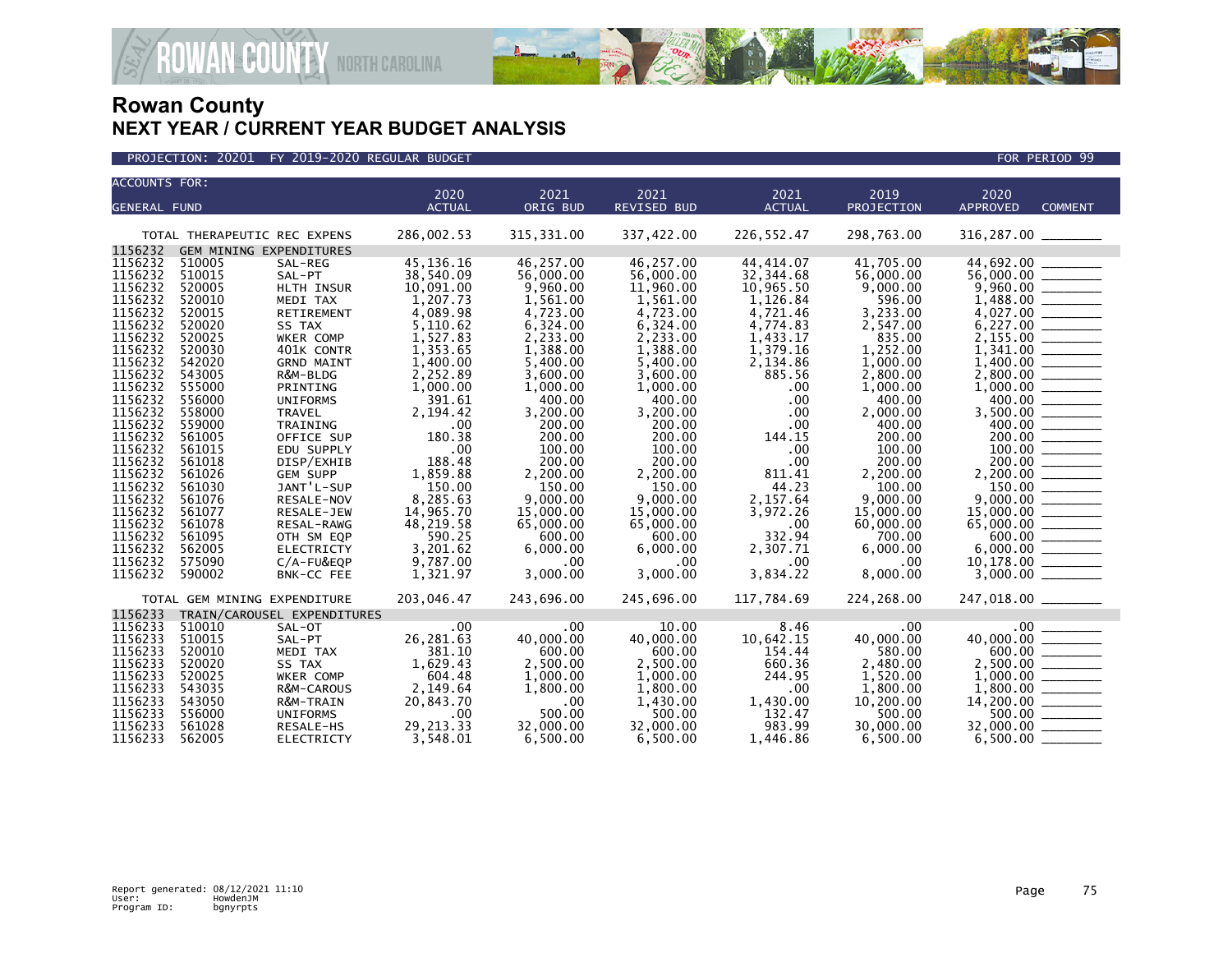

| PROJECTION: 20201 FY 2019-2020 REGULAR BUDGET | FOR PERIOD 99 |
|-----------------------------------------------|---------------|
|-----------------------------------------------|---------------|

| <b>ACCOUNTS FOR:</b> |        |                              |               |            |                    |               |            |                                   |
|----------------------|--------|------------------------------|---------------|------------|--------------------|---------------|------------|-----------------------------------|
|                      |        |                              | 2020          | 2021       | 2021               | 2021          | 2019       | 2020                              |
| <b>GENERAL FUND</b>  |        |                              | <b>ACTUAL</b> | ORIG BUD   | <b>REVISED BUD</b> | <b>ACTUAL</b> | PROJECTION | <b>APPROVED</b><br><b>COMMENT</b> |
| 1156233 590002       |        | BNK-CC FEE                   | 3,723.79      | 7,500.00   | 7,500.00           | 1,717.18      | 16,500.00  | 7,500.00                          |
|                      |        | TOTAL TRAIN/CAROUSEL EXPENDI | 88, 375. 11   | 92,400.00  | 93,840.00          | 17,420.86     | 110,080.00 | 106,600.00 ______                 |
| 1156234              |        | CAMPGROUND EXPENDITURES      |               |            |                    |               |            |                                   |
| 1156234              | 510005 | SAL-REG                      | 34,668.65     | 35,075.00  | 35,075.00          | 34,697.28     | 32,567.00  | 34,387.00                         |
| 1156234              | 510010 | SAL-OT                       | .00           | 200.00     | 200.00             | .00           | 200.00     | 200.00                            |
| 1156234              | 510015 | SAL-PT                       | 21, 165.70    | 24,000.00  | 24,000.00          | 23, 227. 10   | 34,000.00  | 34,000.00 _______                 |
| 1156234              | 520005 | HLTH INSUR                   | 10,091.00     | 9,960.00   | 11,460.00          | 10,965.50     | 9,000.00   |                                   |
| 1156234              | 520008 | RETIRE HI                    | 9,960.00      | 9,960.00   | 10,920.00          | 10,920.00     | 9,360.00   |                                   |
| 1156234              | 520010 | MEDI TAX                     | 798.54        | 1,005.00   | 1,005.00           | 827.59        | 473.00     |                                   |
| 1156234              | 520015 | RETIREMENT                   | 3,142.63      | 3,601.00   | 3,601.00           | 3,563.46      | 2,524.00   |                                   |
| 1156234              | 520020 | SS TAX                       | 3,414.73      | 4,333.00   | 4,333.00           | 3,539.02      | 2,020.00   |                                   |
| 1156234              | 520025 | WKER COMP                    | 1,115.39      | 1,542.00   | 1,542.00           | 1,163.36      | 652.00     |                                   |
| 1156234              | 520030 | 401K CONTR                   | 1,040.14      | 1,063.00   | 1,063.00           | 1,041.01      | 1,500.00   |                                   |
| 1156234              | 543036 | R&M-CAMPGD                   | 5,077.95      | 4,500.00   | 4,500.00           | 3,045.40      | 6,500.00   | 6,500.00                          |
| 1156234              | 561012 | CONCES-SUP                   | 8,727.34      | 11,000.00  | 11,000.00          | 9,285.18      | 11,000.00  |                                   |
| 1156234              | 561030 | JANT'L-SUP                   | 1,575.45      | 1,900.00   | 1,400.00           | 604.35        | 1,900.00   |                                   |
| 1156234              | 561095 | OTH SM EQP                   | 991.03        | 1,000.00   | 1,000.00           | 964.92        | 1,900.00   |                                   |
| 1156234              | 562005 | <b>ELECTRICTY</b>            | 12,524.66     | 22,000.00  | 22,000.00          | 12,490.90     | 19,000.00  |                                   |
| 1156234              | 576030 | F/A-F&EQUI                   | 5,640.00      | .00        | 1,000.00           | 999.99        | 6,100.00   |                                   |
| 1156234              | 583000 | PROG ACTIV                   | 498.97        | 500.00     | .00 <sub>1</sub>   | .00           | 500.00     | 500.00                            |
| 1156234              | 590002 | BNK-CC FEE                   | 7,214.54      | 15,000.00  | 15,000.00          | 7,601.31      | 32,500.00  |                                   |
|                      |        | TOTAL CAMPGROUND EXPENDITURE | 127,646.72    | 146,639.00 | 149,099.00         | 124,936.37    | 171,696.00 | 162,913.00 _______                |
| 1156237              |        | ELLIS PARK EXPENDITURES      |               |            |                    |               |            |                                   |
| 1156237              | 510005 | SAL-REG                      | 80,487.30     | 82,659.00  | 82,659.00          | 81,839.77     | 74,672.00  | 79,864.00                         |
| 1156237              | 510015 | SAL-PT                       | 9,249.65      | 12,300.00  | 12,300.00          | 10,778.01     | 12,300.00  | 12,300.00 _______                 |
| 1156237              | 520005 | HLTH INSUR                   | 20,182.00     | 19,920.00  | 22,420.00          | 21,931.00     | 18,000.00  |                                   |
| 1156237              | 520010 | MEDI TAX                     | 1,296.03      | 1,392.00   | 1,392.00           | 1,341.20      | 1,028.00   |                                   |
| 1156237              | 520015 | RETIREMENT                   | 7,296.11      | 8,441.00   | 8,441.00           | 8,403.29      | 5,788.00   |                                   |
| 1156237              | 520020 | SS TAX                       | 5,541.01      | 5,895.00   | 5,895.00           | 5,735.43      | 4,392.00   | 5,722.00                          |
| 1156237              | 520025 | WKER COMP                    | 1,617.77      | 1,789.00   | 1,789.00           | 1,669.79      | 1,494.00   |                                   |
| 1156237              | 520030 | 401K CONTR                   | 2,414.63      | 2,481.00   | 2,481.00           | 2,454.74      | 2,241.00   |                                   |
| 1156237              | 541040 | US-WATER                     | 73.80         | 120.00     | 120.00             | 67.65         | 120.00     |                                   |
| 1156237              | 542020 | <b>GRND MAINT</b>            | 5,660.00      | 2,200.00   | 2,200.00           | 1,914.47      | 2,000.00   | 5,660.00                          |
| 1156237              | 543005 | R&M-BLDG                     | 6,711.28      | 4,250.00   | 4,250.00           | 2,347.10      | 3,500.00   | 3.500.00                          |
| 1156237              | 543015 | R&M-EQUIP                    | 842.42        | 2,000.00   | 2,000.00           | 898.97        | 2,000.00   |                                   |
| 1156237              | 543048 | R&M-PKGRND                   | 629.24        | 750.00     | 750.00             | 150.00        | 1,500.00   |                                   |
| 1156237              | 544010 | EQUIP RNTL                   | .00           | 250.00     | 250.00             | 80.00         | 250.00     | 250.00                            |
| 1156237              | 544042 | RNT-TOILET                   | 720.00        | 720.00     | 720.00             | 720.00        | 720.00     | 720.00                            |
| 1156237              | 550007 | COST P COP                   | .00           | .00        | $.00 \,$           | 134.41        | $.00 \,$   |                                   |
| 1156237              | 553005 | <b>TELEPHONE</b>             | 2,159.04      | 2,500.00   | 2,500.00           | 171.12        | 2,200.00   | 2,200.00                          |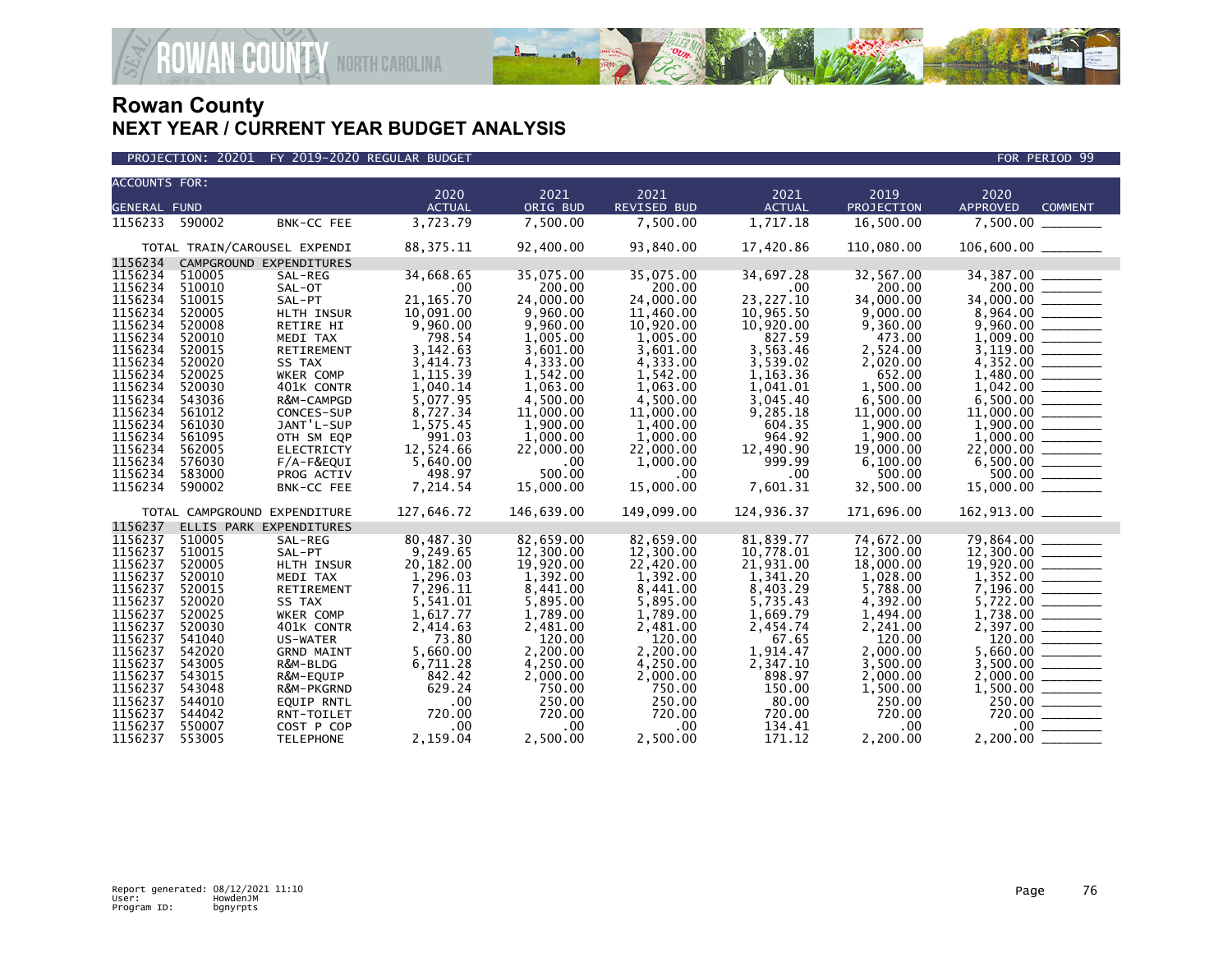

### PROJECTION: 20201 FY 2019-2020 REGULAR BUDGET FOR PERIOD 99

**ROWAN-COUNTY NORTH CAROLINA** 

| <b>ACCOUNTS FOR:</b> |        |                              |               |            |              |               |                   |                                                                                                                                                                                            |
|----------------------|--------|------------------------------|---------------|------------|--------------|---------------|-------------------|--------------------------------------------------------------------------------------------------------------------------------------------------------------------------------------------|
|                      |        |                              | 2020          | 2021       | 2021         | 2021          | 2019              | 2020                                                                                                                                                                                       |
| GENERAL FUND         |        |                              | <b>ACTUAL</b> | ORIG BUD   | REVISED BUD  | <b>ACTUAL</b> | <b>PROJECTION</b> | <b>APPROVED</b><br><b>COMMENT</b>                                                                                                                                                          |
| 1156237              | 556000 | <b>UNIFORMS</b>              | 391.00        | 400.00     | 400.00       | 397.25        | 400.00            | 400.00                                                                                                                                                                                     |
| 1156237              | 561005 | OFFICE SUP                   | 294.45        | 300.00     | 300.00       | 154.49        | 300.00            | 300.00                                                                                                                                                                                     |
| 1156237              | 561012 | CONCES-SUP                   | 717.15        | 2,200.00   | 2,200.00     | 591.52        | 2,200.00          |                                                                                                                                                                                            |
| 1156237              | 561030 | JANT'L-SUP                   | 1,000.00      | 1,000.00   | 1,000.00     | 552.00        | 1,000.00          |                                                                                                                                                                                            |
| 1156237              | 561040 | MAINT SUPP                   | 549.75        | 700.00     | 700.00       | 332.47        | 700.00            |                                                                                                                                                                                            |
| 1156237              | 561070 | REC SUPPLI                   | 324.95        | 400.00     | 400.00       | 202.39        | 400.00            |                                                                                                                                                                                            |
| 1156237              | 561095 | OTH SM EQP                   | 668.98        | 700.00     | 700.00       | 663.92        | 700.00            |                                                                                                                                                                                            |
| 1156237              | 562005 | <b>ELECTRICTY</b>            | 10,381.71     | 14,000.00  | 14,000.00    | 7,744.25      | 12,000.00         |                                                                                                                                                                                            |
| 1156237              | 562020 | FUEL&LUBIC                   | 982.83        | 1,750.00   | 1,750.00     | 681.47        | 1,500.00          |                                                                                                                                                                                            |
| 1156237              | 574000 | $C/A$ -OTH IM                | .00           | .00        | .00.         | .00           | 10,900.00         | $\begin{array}{r} 700.00 \ \hline 400.00 \ \hline 700.00 \ \hline 1,500.00 \ \hline 1,500.00 \ \hline 5,000.00 \ \hline 2,000.00 \ \hline 600.00 \ \hline \end{array}$                     |
| 1156237              | 576900 | $F/A$ -OTHER                 | 2.000.00      | .00        | $.00 \times$ | .00           | .00               |                                                                                                                                                                                            |
| 1156237              | 583000 | PROG ACTIV                   | .00           | 600.00     | 600.00       | 526.99        | 600.00            |                                                                                                                                                                                            |
| 1156237              | 590002 | BNK-CC FEE                   | 168.22        | 1,800.00   | 1,800.00     | 215.69        | 1,800.00          | $1,800.00$ ________                                                                                                                                                                        |
|                      |        |                              |               |            |              |               |                   |                                                                                                                                                                                            |
|                      |        | TOTAL ELLIS PARK EXPENDITURE | 162,359.32    | 171,517.00 | 174,017.00   | 152,699.39    | 164,705.00        |                                                                                                                                                                                            |
| 1156238              |        | SLOAN PARK EXPENDITURES      |               |            |              |               |                   |                                                                                                                                                                                            |
| 1156238              | 510005 | SAL-REG                      | 73,533.92     | 75.078.00  | 75,078.00    | 74,372.06     | 68.516.00         | 72,975.00                                                                                                                                                                                  |
| 1156238              | 510015 | SAL-PT                       | 9,786.81      | 15,000.00  | 15,000.00    | 8,148.18      | 20,000.00         | $20,000.00$ ________                                                                                                                                                                       |
| 1156238              | 520005 | HLTH INSUR                   | 20,182.00     | 19,920.00  | 22,420.00    | 21,931.00     | 18,000.00         |                                                                                                                                                                                            |
| 1156238              | 520010 | MEDI TAX                     | 1,207.65      | 1,384.00   | 1,384.00     | 1,195.26      | 989.00            | $\overline{19,920.00}$ $\overline{1,353.00}$                                                                                                                                               |
| 1156238              | 520015 | RETIREMENT                   | 6,665.80      | 7,666.00   | 7,666.00     | 7,638.04      | 5,311.00          | $6,576.00$<br>$5,750.00$<br>$1,814.00$<br>$2,190.00$<br>$4,000.00$<br>$4,000.00$                                                                                                           |
| 1156238              | 520020 | SS TAX                       | 5,164.49      | 5,631.00   | 5,631.00     | 5,109.96      | 4,224.00          |                                                                                                                                                                                            |
| 1156238              | 520025 | WKER COMP                    | 1,506.59      | 1,752.00   | 1,752.00     | 1,492.48      | 1,371.00          |                                                                                                                                                                                            |
| 1156238              | 520030 | 401K CONTR                   | 2,205.98      | 2,253.00   | 2,253.00     | 2,231.30      | 2,056.00          |                                                                                                                                                                                            |
| 1156238              | 542020 | <b>GRND MAINT</b>            | 2,500.00      | 2,500.00   | 2,500.00     | 2,500.00      | 2,000.00          |                                                                                                                                                                                            |
| 1156238              | 543005 | R&M-BLDG                     | 1,227.98      | 2,800.00   | 2,800.00     | 1,322.15      | 4,000.00          |                                                                                                                                                                                            |
| 1156238              | 543015 | R&M-EQUIP                    | 1,155.05      | 2,300.00   | 2,300.00     | 1,619.67      | 2,500.00          |                                                                                                                                                                                            |
| 1156238              | 543045 | R&M-FH/SLN                   | 1,992.51      | 500.00     | 500.00       | .00           | 18,500.00         |                                                                                                                                                                                            |
| 1156238              | 550007 | COST P COP                   | 11.35         | 100.00     | 100.00       | 13.14         | 100.00            |                                                                                                                                                                                            |
| 1156238              | 553005 | <b>TELEPHONE</b>             | 8,439.22      | 6,800.00   | 6,800.00     | 2,306.13      | 5,600.00          | $2,000.00$<br>$100.00$<br>$6,500.00$<br>$450.00$<br>$200.00$<br>$500.00$<br>$1,200.00$                                                                                                     |
| 1156238              | 556000 | <b>UNIFORMS</b>              | 201.25        | 450.00     | 450.00       | 325.83        | 250.00            |                                                                                                                                                                                            |
| 1156238              | 561005 | OFFICE SUP                   | 135.13        | 200.00     | 200.00       | 43.96         | 200.00            |                                                                                                                                                                                            |
| 1156238              | 561012 | CONCES-SUP                   | 496.92        | 500.00     | 500.00       | 468.84        | 500.00            |                                                                                                                                                                                            |
| 1156238              | 561030 | JANT'L-SUP                   | 1,200.00      | 1,200.00   | 1.200.00     | 885.92        | 1,200.00          |                                                                                                                                                                                            |
| 1156238              | 561040 | MAINT SUPP                   | .00           | 600.00     | 600.00       | 139.50        | 600.00            |                                                                                                                                                                                            |
| 1156238              | 561070 | <b>REC SUPPLI</b>            | .00           | 600.00     | 600.00       | .00           | 600.00            |                                                                                                                                                                                            |
| 1156238              | 561095 | OTH SM EQP                   | 872.91        | .00        | .00.         | .00           | 700.00            | $\begin{array}{r} 1,200.00 \ \hline 600.00 \ \hline 1,000.00 \ \hline 1,000.00 \ \hline 1,000.00 \ \hline 1,000.00 \ \hline 4,000.00 \ \hline 4,000.00 \ \hline 0.00 \ \hline \end{array}$ |
| 1156238              | 562005 | ELECTRICTY                   | 8,902.19      | 13,000.00  | 13,000.00    | 8,389.28      | 11,400.00         |                                                                                                                                                                                            |
| 1156238              | 562010 | HEAT OIL                     | .00           | 1,000.00   | 1,000.00     | .00           | 1,000.00          |                                                                                                                                                                                            |
| 1156238              | 562020 | FUEL&LUBIC                   | 3,313.64      | 4,000.00   | 4,000.00     | 1,487.51      | 4,000.00          |                                                                                                                                                                                            |
| 1156238              | 574000 | $C/A$ -OTH IM                | .00           | .00        | 4,500.00     | $.00 \,$      | 6,300.00          |                                                                                                                                                                                            |
| 1156238              | 575090 | C/A-FU&EQP                   | 20,215.01     | .00        | .00.         | .00           | $.00 \,$          | 22,778.00                                                                                                                                                                                  |
| 1156238              | 583000 | PROG ACTIV                   | 212.55        | 600.00     | 600.00       | $.00 \,$      | 600.00            |                                                                                                                                                                                            |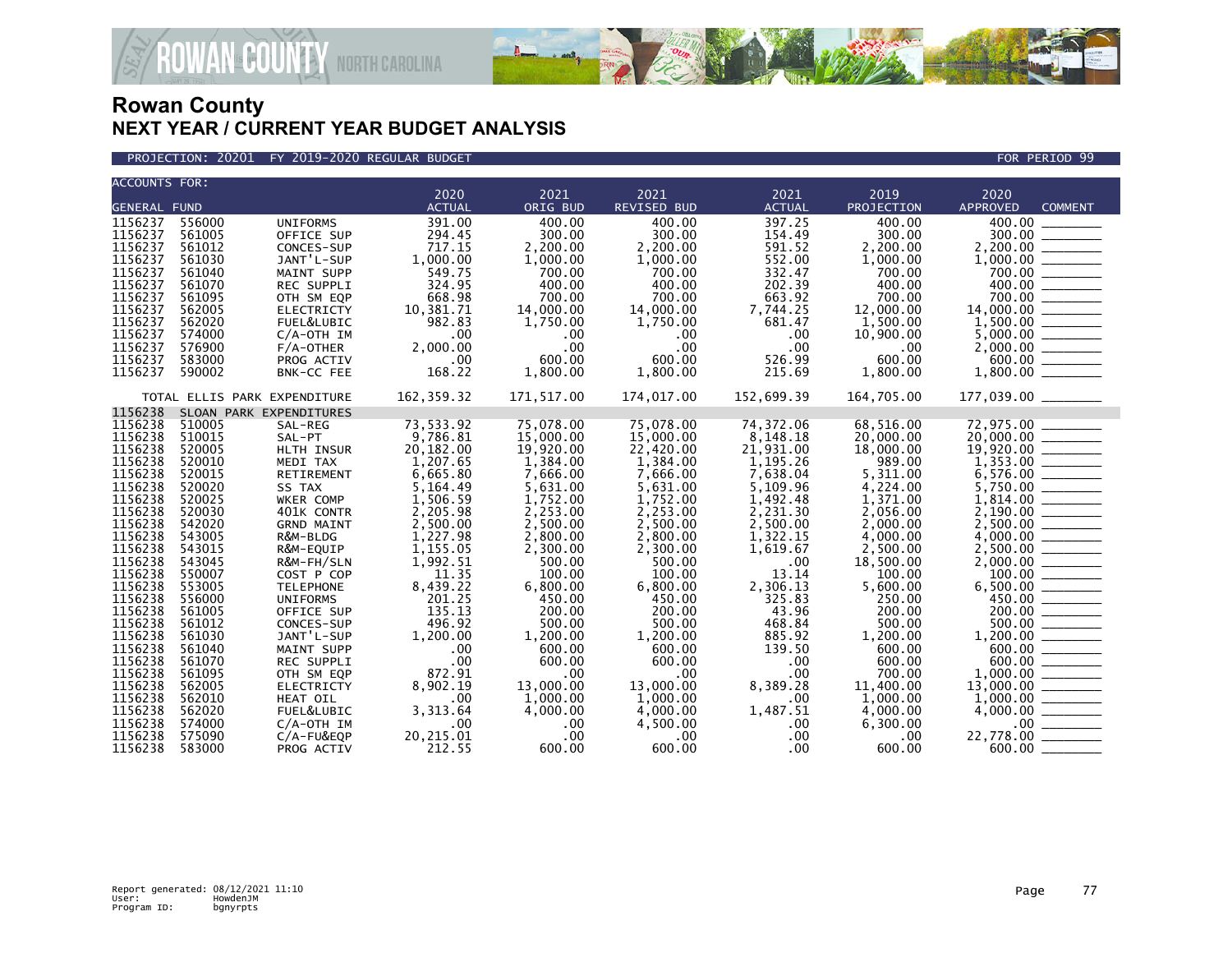

| PROJECTION: 20201 FY 2019-2020 REGULAR BUDGET | FOR PERIOD 99 |
|-----------------------------------------------|---------------|

| <b>ACCOUNTS FOR:</b> |        |                              | 2020           | 2021          | 2021               | 2021          | 2019          | 2020                     |                |
|----------------------|--------|------------------------------|----------------|---------------|--------------------|---------------|---------------|--------------------------|----------------|
| <b>GENERAL FUND</b>  |        |                              | <b>ACTUAL</b>  | ORIG BUD      | <b>REVISED BUD</b> | <b>ACTUAL</b> | PROJECTION    | APPROVED                 | <b>COMMENT</b> |
| 1156238              | 590002 | BNK-CC FEE                   | 90.34          | 1.700.00      | 1,700.00           | 64.21         | 1,300.00      |                          |                |
|                      |        |                              |                |               |                    |               |               |                          |                |
|                      |        | TOTAL SLOAN PARK EXPENDITURE | 171,219.29     | 167,534.00    | 174,534.00         | 141,684.42    | 181,817.00    | 195,406.00 ________      |                |
| 1156239              |        | DUNN'S MT PARK EXPENDITURES  |                |               |                    |               |               |                          |                |
| 1156239              | 510015 | SAL-PT                       | 22,446.35      | 18,000.00     | 21,500.00          | 21,021.64     | 18,000.00     |                          |                |
| 1156239              | 520010 | MEDI TAX                     | 325.50         | 300.00        | 300.00             | 304.82        | 265.00        | 275.00                   |                |
| 1156239              | 520020 | SS TAX                       | 1,391.70       | 1.200.00      | 1.275.00           | 1,303.37      | 1.120.00      |                          |                |
| 1156239              | 520025 | WKER COMP                    | 404.04         | 500.00        | 500.00             | 378.37        | 350.00        | 450.00 _______           |                |
| 1156239              | 542020 | <b>GRND MAINT</b>            | 44.99          | 400.00        | 400.00             | .00           | 400.00        | 400.00                   |                |
| 1156239              | 543005 | R&M-BLDG                     | 579.84         | 1,000.00      | 1,000.00           | 126.88        | 600.00        | 600.00 ________          |                |
| 1156239              | 543020 | R&M-VEHIC                    | 135.79         | 250.00        | 250.00             | 117.93        | 250.00        |                          |                |
| 1156239              | 553005 | <b>TELEPHONE</b>             | 463.93         | 750.00        | 750.00             | 560.91        | 450.00        | 450.00                   |                |
| 1156239              | 556010 | CLOTHING                     | 266.69         | 300.00        | 300.00             | 278.26        | 300.00        |                          |                |
| 1156239              | 561012 | CONCES-SUP                   | 90.00          | 250.00        | 250.00             | .00           | 400.00        |                          |                |
| 1156239              | 561030 | JANT'L-SUP                   | 60.00          | 210.00        | 210.00             | 18.56         | 210.00        | 210.00                   |                |
| 1156239              | 561040 | MAINT SUPP                   | .00            | 200.00        | 200.00             | 47.99         | 200.00        | 200.00                   |                |
| 1156239              | 561095 | OTH SM EQP                   | 74.97          | 200.00        | 200.00             | .00           | 200.00        | 200.00                   |                |
| 1156239              | 562005 | <b>ELECTRICTY</b>            | 2,039.35       | 3,500.00      | 3,500.00           | 1,567.50      | 3,500.00      | 3.500.00                 |                |
| 1156239              | 574045 | CA-PAVING                    | 4,340.70       | .00           | .00                | .00           | .00.          |                          |                |
| 1156239              | 582034 | MUS ON MT                    | .00            | .00           | .00 <sub>1</sub>   | .00           | 700.00        | 700.00                   |                |
|                      |        |                              |                |               |                    |               |               |                          |                |
|                      |        | TOTAL DUNN'S MT PARK EXPENDI | 32,663.85      | 27,060,00     | 30,635.00          | 25,726.23     | 26,945.00     | 34,085.00 _______        |                |
|                      |        | TOTAL PARKS AND RECREATION D | 1,374,048.20   | 1,334,898.00  | 1,350,710.00       | 1,010,443.73  | 928,623.00    | $1,073,792.00$ _________ |                |
| 6400                 |        | ANIMAL SERVCIES              |                |               |                    |               |               |                          |                |
| 1146420              |        | ANIMAL ENFORCEMENT REVENUE   |                |               |                    |               |               |                          |                |
| 1146420              | 495000 | APP FB-UNR                   | .00            | .00           | $-60,000.00$       | .00           | .00           | .00                      |                |
|                      |        |                              |                |               |                    |               |               |                          |                |
|                      |        | TOTAL ANIMAL ENFORCEMENT REV | .00            | $.00 \,$      | $-60,000.00$       | $.00 \times$  | .00           | .00                      |                |
| 1146430              |        | ANIMAL SHELTER REVENUES      |                |               |                    |               |               |                          |                |
| 1146430              | 425049 | <b>GNRL SALES</b>            | $-27,091.00$   | $-25,000.00$  | $-25,000.00$       | $-25, 227.00$ | $-20,000.00$  |                          |                |
| 1146430              | 425050 | PA VAC FEE                   | $-60, 341.00$  | $-65,000.00$  | $-65,000.00$       | $-38,672.00$  | $-60.000.00$  | $-75,000.00$ _________   |                |
| 1146430              | 453194 | SPAY/NEUTR                   | $-100, 407.00$ | $-100,000.00$ | $-100,000.00$      | $-47,009.00$  | $-120,000.00$ |                          |                |
| 1146430              | 453195 | SPAY/NEUTE                   | $-16,749.00$   | $-20,000.00$  | $-20,000.00$       | $-22,865.56$  | $-35,000.00$  |                          |                |
| 1146430              | 464023 | ANML CTL D                   | $-1,998.00$    | $.00 \times$  | $-11,800.00$       | $-12,016.00$  | .00           |                          |                |
|                      |        |                              | $-206,586.00$  | $-210,000.00$ | $-221,800.00$      | $-145,789.56$ | $-235,000.00$ |                          |                |
|                      |        | TOTAL ANIMAL SHELTER REVENUE |                |               |                    |               |               |                          |                |
| 1146440              |        | NATURE CENTER REVENUES       |                |               |                    |               |               |                          |                |
| 1146440              | 425015 | PARK CONCE                   | $-244.00$      | $-600.00$     | $-600.00$          | $-71.00$      | $-700.00$     | $-900.00$                |                |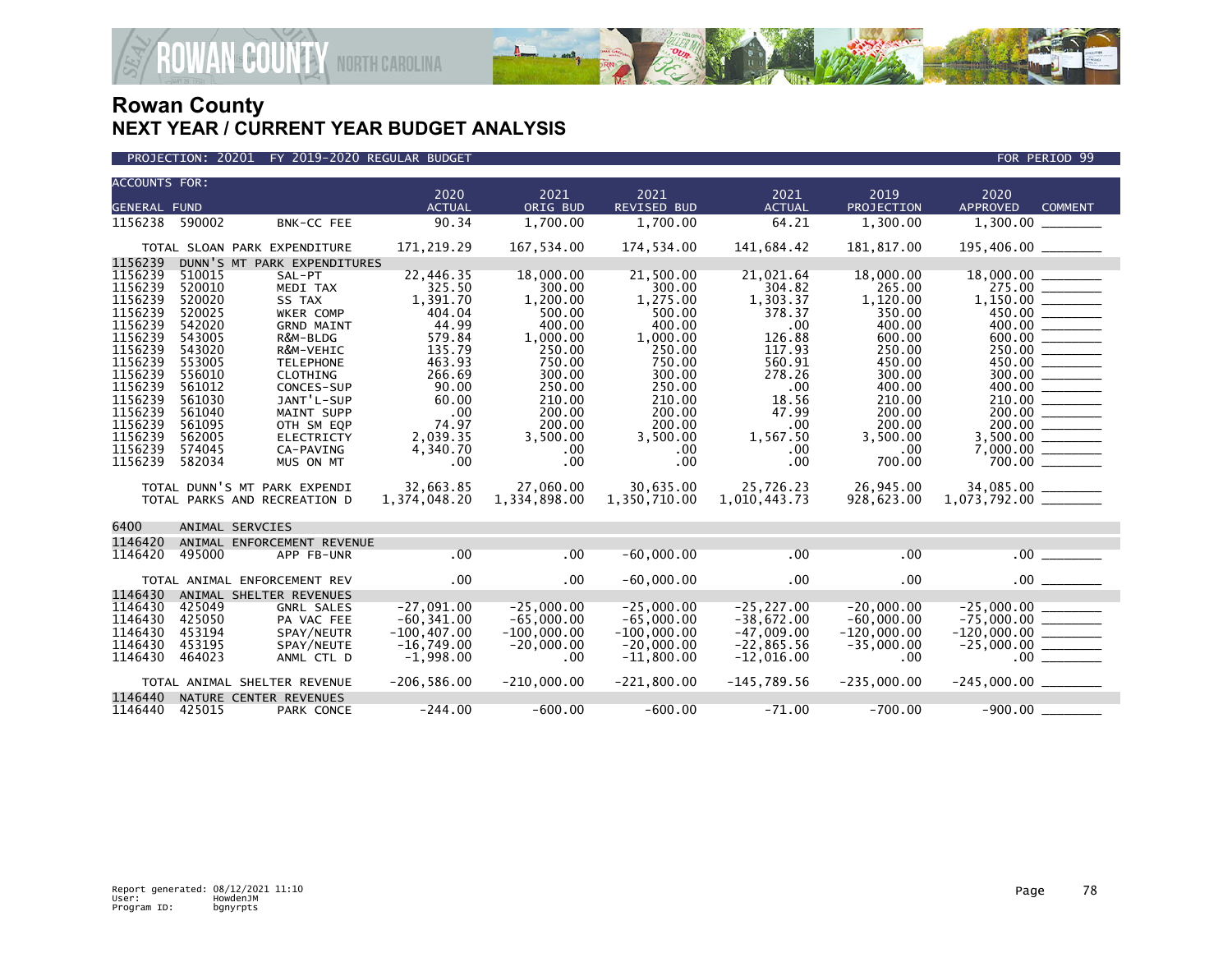



| <b>ACCOUNTS FOR:</b> |                  |                              |                  |                    |                        |                  |                    |                                                                                                                                                                                                                                                                                                                                                                                                                                                                                                        |  |
|----------------------|------------------|------------------------------|------------------|--------------------|------------------------|------------------|--------------------|--------------------------------------------------------------------------------------------------------------------------------------------------------------------------------------------------------------------------------------------------------------------------------------------------------------------------------------------------------------------------------------------------------------------------------------------------------------------------------------------------------|--|
|                      |                  |                              | 2020             | 2021               | 2021                   | 2021             | 2019               | 2020                                                                                                                                                                                                                                                                                                                                                                                                                                                                                                   |  |
| <b>GENERAL FUND</b>  |                  |                              | <b>ACTUAL</b>    | ORIG BUD           | REVISED BUD            | <b>ACTUAL</b>    | PROJECTION         | <b>APPROVED</b><br><b>COMMENT</b>                                                                                                                                                                                                                                                                                                                                                                                                                                                                      |  |
| 1146440              | 434080           | NC SC MU G                   | $-60.000.00$     | .00                | $-60.000.00$           | $-60.000.00$     | $-42.039.00$       | .00 <sub>1</sub>                                                                                                                                                                                                                                                                                                                                                                                                                                                                                       |  |
| 1146440              | 453021           | AN HAB FE                    | $-42,767.89$     | $-65,000.00$       | $-65.000.00$           | $-36.673.00$     | $-75,000.00$       | $-75.000.00$<br>$\begin{array}{cccccccccc} \multicolumn{2}{c}{} & \multicolumn{2}{c}{} & \multicolumn{2}{c}{} & \multicolumn{2}{c}{} & \multicolumn{2}{c}{} & \multicolumn{2}{c}{} & \multicolumn{2}{c}{} & \multicolumn{2}{c}{} & \multicolumn{2}{c}{} & \multicolumn{2}{c}{} & \multicolumn{2}{c}{} & \multicolumn{2}{c}{} & \multicolumn{2}{c}{} & \multicolumn{2}{c}{} & \multicolumn{2}{c}{} & \multicolumn{2}{c}{} & \multicolumn{2}{c}{} & \multicolumn{2}{c}{} & \multicolumn{2}{c}{} & \mult$ |  |
| 1146440              | 453069           | DAYCMP FEE                   | $-450.00$        | $-2,500.00$        | $-2,500.00$            | $-3,000.00$      | $-900.00$          |                                                                                                                                                                                                                                                                                                                                                                                                                                                                                                        |  |
| 1146440              | 453071           | ZOO FEE                      | $-13,073.75$     | $-20,000.00$       | $-20,000.00$           | $-10, 345.90$    | $-30,000.00$       | $-25,000.00$ _________                                                                                                                                                                                                                                                                                                                                                                                                                                                                                 |  |
| 1146440              | 464100           | RES DON                      | $-2,819.00$      | $.00 \,$           | $.00 \cdot$            | $-1,096.50$      | $.00 \,$           |                                                                                                                                                                                                                                                                                                                                                                                                                                                                                                        |  |
| 1146440              | 495010           | FB APP RES                   | $.00 \,$         | $.00 \,$           | $-47,098.00$           | .00              | $-68,472.00$       |                                                                                                                                                                                                                                                                                                                                                                                                                                                                                                        |  |
|                      |                  | TOTAL NATURE CENTER REVENUES | $-119, 354.64$   | $-88, 100.00$      | $-195, 198.00$         | $-111, 186.40$   | $-217, 111.00$     | $-123,400.00$ ________                                                                                                                                                                                                                                                                                                                                                                                                                                                                                 |  |
| 1146450              |                  | VETERINARIAN SERV REVENUES   |                  |                    |                        |                  |                    |                                                                                                                                                                                                                                                                                                                                                                                                                                                                                                        |  |
| 1146450              | 489060           | <b>MED FEES</b>              | $-155.00$        | .00                | .00                    | $-120.00$        | $.00 \,$           | $.00$ $\qquad$                                                                                                                                                                                                                                                                                                                                                                                                                                                                                         |  |
|                      |                  |                              |                  |                    |                        |                  |                    |                                                                                                                                                                                                                                                                                                                                                                                                                                                                                                        |  |
|                      |                  | TOTAL VETERINARIAN SERV REVE | $-155.00$        | $.00 \times$       | $.00 \times$           | $-120.00$        | $.00 \,$           | .00                                                                                                                                                                                                                                                                                                                                                                                                                                                                                                    |  |
| 1156410              |                  | ANIMAL SERVICES EXPENDITURES |                  |                    |                        |                  |                    |                                                                                                                                                                                                                                                                                                                                                                                                                                                                                                        |  |
| 1156410              | 510005           | SAL-REG                      | 77,466.41        | 79,582.00          | 79,582.00              | 78,745.22        | 71,750.00          | 76,890.00                                                                                                                                                                                                                                                                                                                                                                                                                                                                                              |  |
| 1156410              | 520005           | HLTH INSUR                   | 10,091.00        | 9,960.00           | 11,260.00              | 10,965.50        | 9,000.00           |                                                                                                                                                                                                                                                                                                                                                                                                                                                                                                        |  |
| 1156410              | 520010           | MEDI TAX                     | 1,047.65         | 1,097.00           | 1,097.00               | 1,073.46         | 984.00             |                                                                                                                                                                                                                                                                                                                                                                                                                                                                                                        |  |
| 1156410              | 520015           | RETIREMENT                   | 7,027.05         | 8,126.00           | 8,126.00               | 8,087.27         | 5,561.00           |                                                                                                                                                                                                                                                                                                                                                                                                                                                                                                        |  |
| 1156410              | 520020           | SS TAX                       | 4,479.86         | 4,691.00           | 4,691.00               | 4,589.78         | 4,205.00           |                                                                                                                                                                                                                                                                                                                                                                                                                                                                                                        |  |
| 1156410              | 520025           | WKER COMP                    | 1,787.79         | 1.831.00           | 1,831.00               | 1,828.43         | 1,938.00           |                                                                                                                                                                                                                                                                                                                                                                                                                                                                                                        |  |
| 1156410              | 520030           | 401K CONTR                   | 2,325.58         | 2,388.00           | 2,388.00               | 2,362.27         | 2,153.00           |                                                                                                                                                                                                                                                                                                                                                                                                                                                                                                        |  |
| 1156410<br>1156410   | 553005           | <b>TELEPHONE</b>             | 643.74<br>398.96 | 2,100.00           | 2,100.00<br>600.00     | 1,923.40         | 800.00             | $\begin{array}{c}\n 800.00 \\  \hline\n 600.00\n \end{array}$                                                                                                                                                                                                                                                                                                                                                                                                                                          |  |
| 1156410              | 556000<br>558000 | <b>UNIFORMS</b>              | .00              | 600.00<br>500.00   | 500.00                 | 136.08<br>.00    | 600.00<br>1,000.00 |                                                                                                                                                                                                                                                                                                                                                                                                                                                                                                        |  |
| 1156410              | 559000           | <b>TRAVEL</b>                | 97.00            | 500.00             | 500.00                 | 199.00           | 500.00             |                                                                                                                                                                                                                                                                                                                                                                                                                                                                                                        |  |
| 1156410              | 561000           | TRAINING<br>P-CARD           |                  |                    |                        |                  |                    | $\frac{500.00}{14,100.00}$                                                                                                                                                                                                                                                                                                                                                                                                                                                                             |  |
| 1156410              |                  |                              | .00<br>188.78    | 14,100.00          | 14,100.00              | .00              | .00                |                                                                                                                                                                                                                                                                                                                                                                                                                                                                                                        |  |
| 1156410              | 561005<br>561095 | OFFICE SUP                   |                  | 250.00             | 250.00                 | 187.82<br>434.92 | 250.00             | 250.00 _______                                                                                                                                                                                                                                                                                                                                                                                                                                                                                         |  |
| 1156410              | 562020           | OTH SM EQP<br>FUEL&LUBIC     | 16.49<br>.00     | 500.00<br>$.00 \,$ | 500.00<br>$.00 \times$ | 216.04           | 500.00<br>.00.     |                                                                                                                                                                                                                                                                                                                                                                                                                                                                                                        |  |
| 1156410              | 564050           | DUES&SUBS                    | 500.00           | 500.00             | 500.00                 | .00              | 500.00             | $\frac{100}{500.00}$                                                                                                                                                                                                                                                                                                                                                                                                                                                                                   |  |
| 1156410              | 590002           | BNK-CC FEE                   | .00              | 400.00             | 400.00                 | .00              | 1,000.00           | $400.00$ _________                                                                                                                                                                                                                                                                                                                                                                                                                                                                                     |  |
|                      |                  |                              |                  |                    |                        |                  |                    |                                                                                                                                                                                                                                                                                                                                                                                                                                                                                                        |  |
|                      |                  | TOTAL ANIMAL SERVICES EXPEND | 106,070.31       | 127,125.00         | 128,425.00             | 110,749.19       | 100,741.00         |                                                                                                                                                                                                                                                                                                                                                                                                                                                                                                        |  |
| 1156420              |                  | ANIMAL ENFORCEMENT EXPENSES  |                  |                    |                        |                  |                    |                                                                                                                                                                                                                                                                                                                                                                                                                                                                                                        |  |
| 1156420              | 510005           | SAL-REG                      | 271,701.37       | 276,594.00         | 276,594.00             | 272,961.37       | 252,432.00         | 268,611.00 ______                                                                                                                                                                                                                                                                                                                                                                                                                                                                                      |  |
| 1156420              | 510010           | SAL-OT                       | .00              | 100.00             | 100.00                 | $.00 \,$         | .00                | $\frac{100.00}{12,500.00}$                                                                                                                                                                                                                                                                                                                                                                                                                                                                             |  |
| 1156420              | 510015           | SAL-PT                       | 13,807.77        | 13,000.00          | 13,500.00              | 13,979.36        | 12,500.00          |                                                                                                                                                                                                                                                                                                                                                                                                                                                                                                        |  |
| 1156420              | 520005           | HLTH INSUR                   | 70,637.00        | 69,720.00          | 77,720.00              | 76,758.50        | 63,000.00          | 66,732.00                                                                                                                                                                                                                                                                                                                                                                                                                                                                                              |  |
| 1156420              | 520010           | MEDI TAX                     | 3,865.70         | 3,925.00           | 3,925.00               | 3,886.61         | 3,636.00           | $4,246.00$<br>24,214.00                                                                                                                                                                                                                                                                                                                                                                                                                                                                                |  |
| 1156420              | 520015           | RETIREMENT                   | 24,611.49        | 28,253.00          | 28,253.00              | 28,131.69        | 20,507.00          |                                                                                                                                                                                                                                                                                                                                                                                                                                                                                                        |  |
| 1156420              | 520020           | SS TAX                       | 16,513.76        | 16,779.00          | 16,779.00              | 16,456.93        | 15,538.00          |                                                                                                                                                                                                                                                                                                                                                                                                                                                                                                        |  |
| 1156420              | 520025           | WKER COMP                    | 6.576.44         | 6.776.00           | 6.776.00               | 6.641.74         | 7.294.00           | $6,992.00$ $-$                                                                                                                                                                                                                                                                                                                                                                                                                                                                                         |  |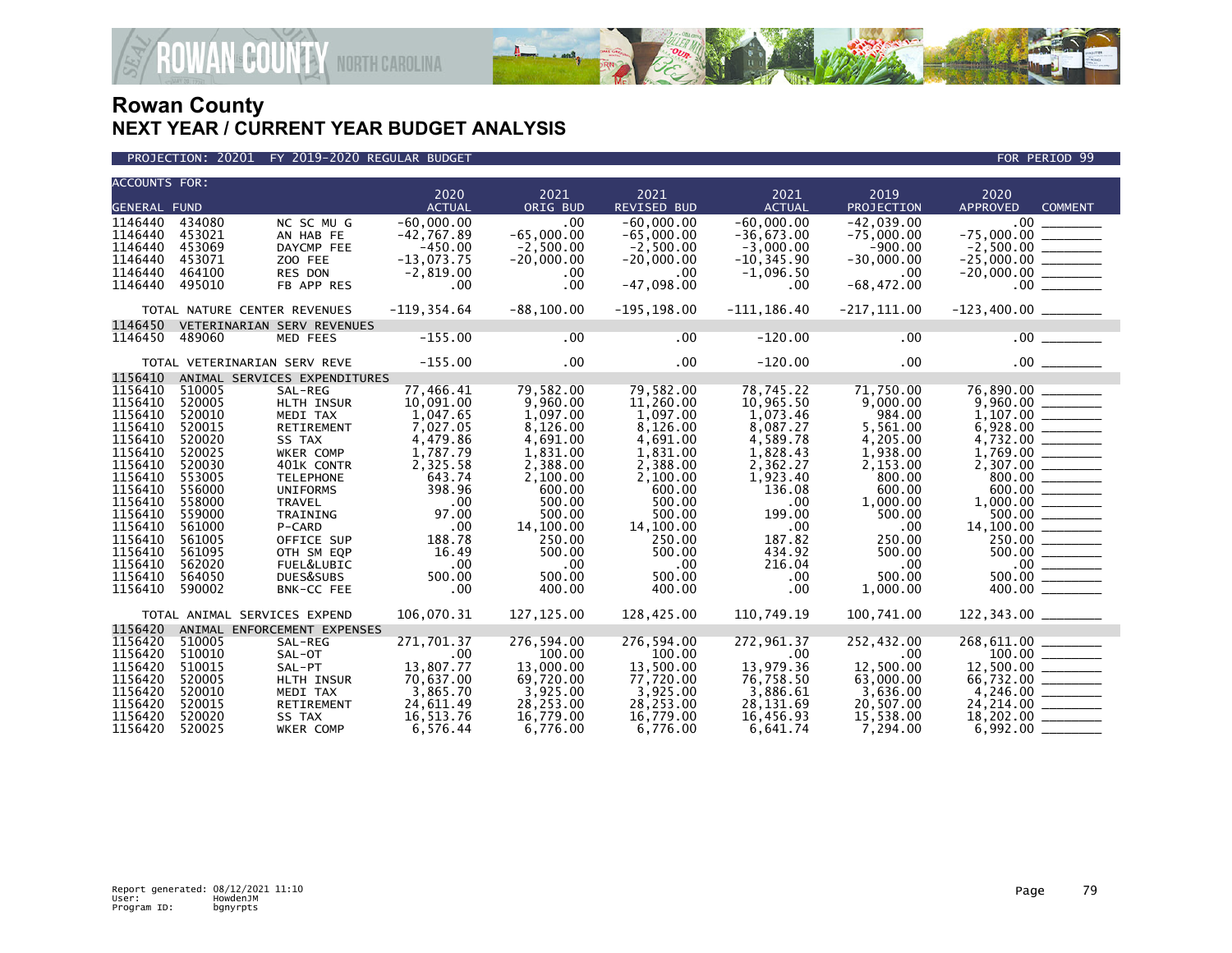

### PROJECTION: 20201 FY 2019-2020 REGULAR BUDGET FOR PERIOD 99

**ROWAN-COUNTY NORTH CAROLINA** 

| <b>ACCOUNTS FOR:</b> |        |                              |               |            |             |               |            |                                                                                                                                                                                                                                                                                   |
|----------------------|--------|------------------------------|---------------|------------|-------------|---------------|------------|-----------------------------------------------------------------------------------------------------------------------------------------------------------------------------------------------------------------------------------------------------------------------------------|
|                      |        |                              | 2020          | 2021       | 2021        | 2021          | 2019       | 2020                                                                                                                                                                                                                                                                              |
| <b>GENERAL FUND</b>  |        |                              | <b>ACTUAL</b> | ORIG BUD   | REVISED BUD | <b>ACTUAL</b> | PROJECTION | <b>APPROVED</b><br><b>COMMENT</b>                                                                                                                                                                                                                                                 |
| 1156420              | 520030 | 401K CONTR                   | 8.145.24      | 8.311.00   | 8,311.00    | 8.217.50      | 7.952.00   | 8.071.00                                                                                                                                                                                                                                                                          |
| 1156420              | 543015 | R&M EQUIP                    | .00           | 1,000.00   | 1.000.00    | .00           | 1,000.00   |                                                                                                                                                                                                                                                                                   |
| 1156420              | 543020 | R&M VEH                      | 3,357.01      | 7,000.00   | 7,000.00    | 2,912.12      | 6,000.00   |                                                                                                                                                                                                                                                                                   |
| 1156420              | 553005 | <b>TELEPHONE</b>             | 7,151.49      | 9,600.00   | 9,600.00    | 8,355.10      | 4,500.00   |                                                                                                                                                                                                                                                                                   |
| 1156420              | 555000 | PRINTING                     | 682.64        | 800.00     | 800.00      | 636.28        | 1,000.00   |                                                                                                                                                                                                                                                                                   |
| 1156420              | 556000 | <b>UNIFORMS</b>              | 4,926.48      | 3,000.00   | 3,000.00    | 2,668.26      | 3,000.00   |                                                                                                                                                                                                                                                                                   |
| 1156420              | 558000 | TRAVEL                       | 1,530.85      | 1,500.00   | .00         | $.00 \,$      | 2,500.00   | $\begin{array}{r} 1,000.00 \\ 8,200.00 \\ 9,400.00 \\ 800.00 \\ 6,300.00 \\ 2,150.00 \\ 750.00 \\ 2,500.00 \\ 2,500.00 \\ 2,500.00 \\ 2,500.00 \\ 2,500.00 \\ 2,500.00 \\ 2,500.00 \\ 2,500.00 \\ 2,500.00 \\ 2,500.00 \\ 2,500.00 \\ 2,500.00 \\ 2,500.00 \\ 2,500.00 \\ 2,500.$ |
| 1156420              | 559000 | TRAINING                     | 965.00        | 1,150.00   | 1,150.00    | 1.003.00      | 2,150.00   |                                                                                                                                                                                                                                                                                   |
| 1156420              | 561005 | SUPP OFF                     | 627.94        | 750.00     | 750.00      | 722.86        | 500.00     |                                                                                                                                                                                                                                                                                   |
| 1156420              | 561013 | SUPP ANLCT                   | 1,960.40      | 1,500.00   | 1,500.00    | 1,515.99      | 2,500.00   |                                                                                                                                                                                                                                                                                   |
| 1156420              | 561085 | SUPP VEH                     | 5,473.81      | 4,000.00   | 5.805.00    | 5.399.79      | 3,525.00   |                                                                                                                                                                                                                                                                                   |
| 1156420              | 561095 | SUPP OTHR                    | 2,527.06      | 2,000.00   | 3,000.00    | 2,829.38      | 2,000.00   |                                                                                                                                                                                                                                                                                   |
| 1156420              | 562020 | MTR FUL/LU                   | 19,723.93     | 23,000.00  | 23,000.00   | 19,276.44     | 20,000.00  |                                                                                                                                                                                                                                                                                   |
| 1156420              | 564050 | DUES&SUBS                    | 338.00        | 500.00     | 500.00      | .00           | 500.00     |                                                                                                                                                                                                                                                                                   |
| 1156420              | 575035 | C/A-VECHL                    | 33,058.71     | .00        | 32,935.00   | 31,481.98     | 89,400.00  | $23,000.00$<br>500.00<br>32,994.00<br>32,994.00                                                                                                                                                                                                                                   |
| 1156420              | 576030 | $F/A$ -EQUIP                 | 3,345.00      | 2,637.00   | 2,637.00    | 2,367.00      | 1,155.00   |                                                                                                                                                                                                                                                                                   |
|                      |        | TOTAL ANIMAL ENFORCEMENT EXP | 501, 527.09   | 481,895.00 | 524,635.00  | 506,201.90    | 522,589.00 | $511,946.00$ _______                                                                                                                                                                                                                                                              |
| 1156430              |        | ANIMAL SHELTER EXPENDITURES  |               |            |             |               |            |                                                                                                                                                                                                                                                                                   |
| 1156430              | 510005 | SAL-REG                      | 173,799.41    | 182,486.00 | 182,486.00  | 178,592.42    | 143,006.00 |                                                                                                                                                                                                                                                                                   |
| 1156430              | 510015 | SAL-PT                       | 77,217.54     | 70,000.00  | 100,000.00  | 99,238.28     | 60,000.00  |                                                                                                                                                                                                                                                                                   |
| 1156430              | 520005 | HLTH INSUR                   | 58,471.00     | 59,760.00  | 64,760.00   | 63,973.00     | 45,000.00  |                                                                                                                                                                                                                                                                                   |
| 1156430              | 520010 | MEDI TAX                     | 3,465.98      | 4,479.00   | 4,479.00    | 3,851.21      | 2,049.00   |                                                                                                                                                                                                                                                                                   |
| 1156430              | 520015 | RETIREMENT                   | 15,758.23     | 18,635.00  | 18,635.00   | 18,285.07     | 11,085.00  |                                                                                                                                                                                                                                                                                   |
| 1156430              | 520020 | SS TAX                       | 14,819.67     | 18,090.00  | 18,090.00   | 16,225.77     | 8,753.00   | $82,000.00$<br>$82,000.00$<br>$45,816.00$<br>$3,370.00$<br>$13,591.00$<br>$14,387.00$<br>$4,084.00$<br>$4,084.00$<br>$4,084.00$<br>$4,087.00$                                                                                                                                     |
| 1156430              | 520025 | WKER COMP                    | 4,649.10      | 6,659.00   | 6,659.00    | 4,852.84      | 3,310.00   |                                                                                                                                                                                                                                                                                   |
| 1156430              | 520030 | 401K CONTR                   | 5,084.85      | 5,478.00   | 5.478.00    | 5,301.63      | 4.294.00   |                                                                                                                                                                                                                                                                                   |
| 1156430              | 532060 | PA VOUCHR                    | 93,275.35     | 110,000.00 | 101,500.00  | 47,272.83     | 62,000.00  |                                                                                                                                                                                                                                                                                   |
| 1156430              | 532061 | SURGY SUPP                   | 18,811.54     | 30,000.00  | 30,000.00   | 16,944.83     | 42,000.00  |                                                                                                                                                                                                                                                                                   |
| 1156430              | 532062 | NCSPY/NEUT                   | .00           | 1,000.00   | 1,000.00    | .00           | .00        |                                                                                                                                                                                                                                                                                   |
| 1156430              | 533013 | CONTR CLNG                   | 443.00        | 720.00     | 720.00      | .00           | .00        |                                                                                                                                                                                                                                                                                   |
| 1156430              | 534030 | TECH-S&M                     | 8,640.00      | 12,500.00  | 12,500.00   | 8,640.00      | 12,500.00  |                                                                                                                                                                                                                                                                                   |
| 1156430              | 541040 | <b>WATER</b>                 | 2.834.95      | 4.500.00   | 4,500.00    | 2,057.94      | 3,500.00   |                                                                                                                                                                                                                                                                                   |
| 1156430              | 543005 | R&M-BLDG                     | .00           | .00        | 7,500.00    | 7,497.76      | .00        |                                                                                                                                                                                                                                                                                   |
| 1156430              | 543015 | R&M EQUIP                    | 1,000.00      | 1,000.00   | 2,350.00    | 1,824.57      | 13,140.00  |                                                                                                                                                                                                                                                                                   |
| 1156430              | 550007 | COST P COP                   | 2,446.52      | 2.400.00   | 2.400.00    | 1.551.36      | 2.200.00   |                                                                                                                                                                                                                                                                                   |
| 1156430              | 553005 | <b>TELEPHONE</b>             | 1,243.50      | 2,400.00   | 2,400.00    | 693.17        | 2,300.00   |                                                                                                                                                                                                                                                                                   |
| 1156430              | 554000 | ADVERTNG                     | 1,401.94      | 800.00     | 1,400.00    | 1,341.63      | 1,500.00   | $\begin{array}{r} 4,527.00 \ \hline 110,000.00 \ \hline 35,000.00 \ \hline 3,000.00 \ \hline 12,500.00 \ \hline 4,500.00 \ \hline 4,500.00 \ \hline 2,200.00 \ \hline 2,200.00 \ \hline 1,800.00 \ \hline 2,000.00 \ \hline 1,500.00 \ \hline 1,500.00 \ \hline \end{array}$      |
| 1156430              | 555000 | PRINTING                     | 2,599.93      | 3,000.00   | 3,000.00    | 2,177.85      | 3,000.00   |                                                                                                                                                                                                                                                                                   |
| 1156430              | 556000 | UNIFORMS                     | 2,677.99      | 2,215.00   | 2,215.00    | 2,215.00      | 2,000.00   |                                                                                                                                                                                                                                                                                   |
| 1156430              | 557000 | POSTAGE                      | 1,900.00      | 1,500.00   | 3,050.00    | 2,485.64      | 1,500.00   |                                                                                                                                                                                                                                                                                   |
| 1156430              | 558000 | TRAVEL                       | 1,382.58      | 1,500.00   | .00.        | $.00 \,$      | 1,500.00   |                                                                                                                                                                                                                                                                                   |
| 1156430              | 559000 | TRAINING                     | 1,070.00      | 1,200,00   | 1,200.00    | 333.00        | 1.000.00   | 1,200.00                                                                                                                                                                                                                                                                          |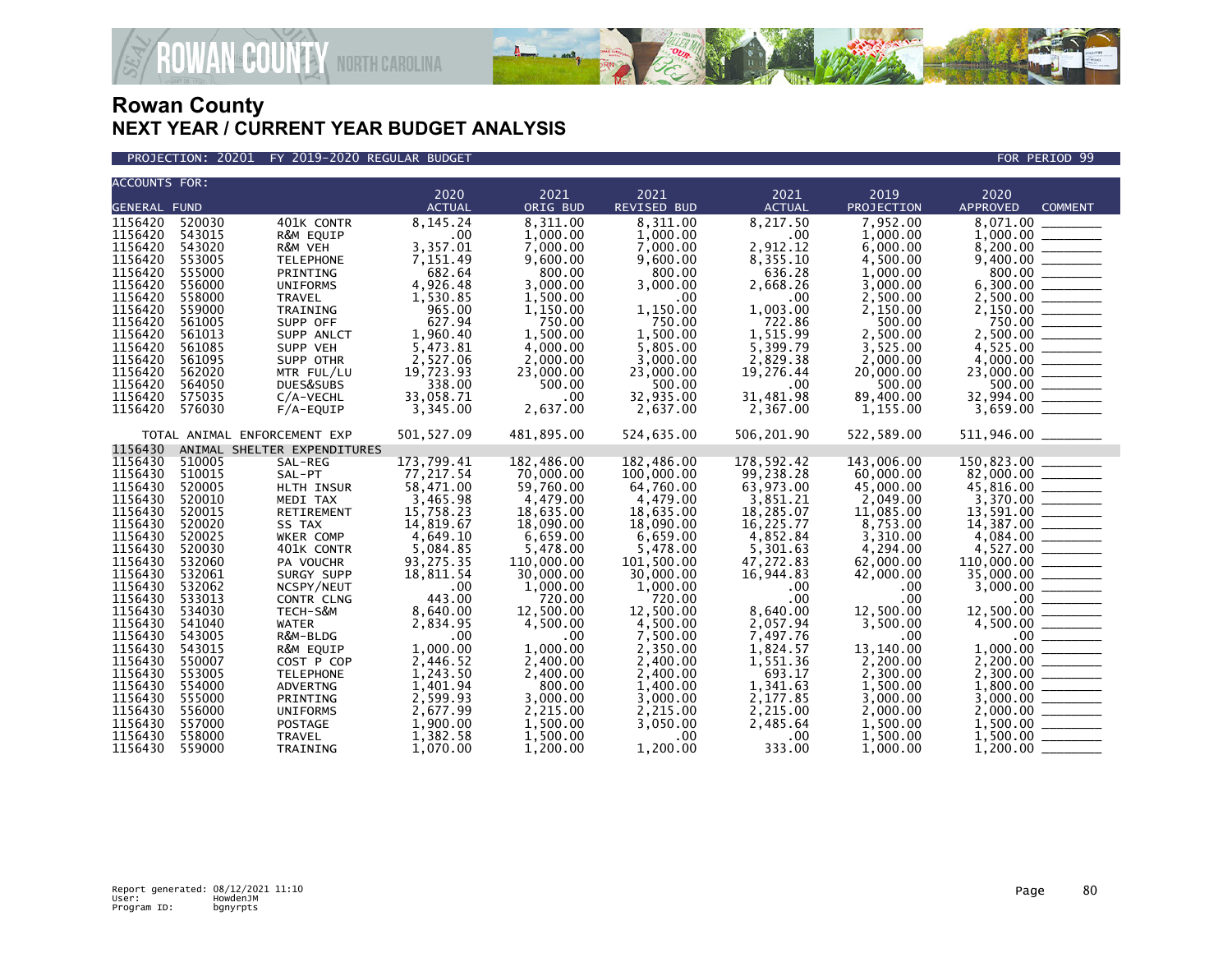

### PROJECTION: 20201 FY 2019-2020 REGULAR BUDGET FOR PERIOD 99

**ROWAN-COUNTY NORTH CAROLINA** 

| <b>ACCOUNTS FOR:</b> |                  |                              |                    |                     |                     |                   |                    |                                                                                                                       |
|----------------------|------------------|------------------------------|--------------------|---------------------|---------------------|-------------------|--------------------|-----------------------------------------------------------------------------------------------------------------------|
|                      |                  |                              | 2020               | 2021                | 2021                | 2021              | 2019               | 2020                                                                                                                  |
| <b>GENERAL FUND</b>  |                  |                              | <b>ACTUAL</b>      | ORIG BUD            | <b>REVISED BUD</b>  | <b>ACTUAL</b>     | PROJECTION         | <b>APPROVED</b><br><b>COMMENT</b>                                                                                     |
| 1156430              | 561005           | SUPP OFF                     | 2,200.00           | 2,200.00            | 2,200.00            | 2,220.78          | 2,000.00           | 2,200.00                                                                                                              |
| 1156430              | 561013           | SUPP ANLCT                   | 21.349.84          | 20.500.00           | 20.500.00           | 19.857.33         | 25.500.00          | 25,500.00 _______                                                                                                     |
| 1156430              | 561030           | SUPP JANTR                   | 3,763.35           | 5,000.00            | 4,400.00            | 4,181.93          | 6,000.00           |                                                                                                                       |
| 1156430              | 561045           | SUPPL:MED                    | 5,135.25           | 4,000.00            | 1,145.00            | $.00 \times$      | 7,767.00           |                                                                                                                       |
| 1156430              | 561048           | PA VACCIN                    | 39,672.29          | 65,000.00           | 65,000.00           | 35,524.24         | 50,000.00          |                                                                                                                       |
| 1156430              | 561095           | SUPP OTHER                   | 4,060.40           | 3,500.00            | 7,800.00            | 6,049.76          | 8,133.00           |                                                                                                                       |
| 1156430              | 562005           | <b>ELECTRICTY</b>            | 13,650.60          | 16,000.00           | 16,000.00           | 10,516.81         | 13,500.00          |                                                                                                                       |
| 1156430              | 562025           | NATRL GAS                    | 4,603.85           | 11,000.00           | 11,000.00           | 6,311.34          | 8,500.00           |                                                                                                                       |
| 1156430              | 563001           | ANML FOOD                    | 4.145.32           | 4.500.00            | 4,500.00            | 4,446.99          | 4.500.00           |                                                                                                                       |
| 1156430              | 564050           | DUES&SUBS                    | 564.99             | 800.00              | 800.00              | 449.90            | 1,000.00           |                                                                                                                       |
| 1156430              | 582009           | MTG FOOD                     | 582.30             | 900.00              | 1.050.00            | 985.67            | 550.00             |                                                                                                                       |
| 1156430              | 590002           | BNK CC FEE                   | 3,688.06           | 7,000.00            | 7.000.00            | 2,382.64          | 12,000.00          | $5,500.00$<br>$15,200.00$<br>$11,000.00$<br>$4,500.00$<br>$900.00$<br>$7,000.00$                                      |
|                      |                  | TOTAL ANIMAL SHELTER EXPENDI | 596,409.33         | 680,722.00          | 717,717.00          | 578,283.19        | 565,087.00         |                                                                                                                       |
| 1156440              |                  | NATURE CENTER EXPENDITURES   |                    |                     |                     |                   |                    |                                                                                                                       |
| 1156440              | 510005           | SAL-REG                      | 151,836.91         | 153,486.00          | 153,486.00          | 156,943.13        | 111,050.00         | 149,836.00                                                                                                            |
| 1156440              | 510015           | SAL-PT                       | 132,016.19         | 121,577.00          | 115,397.00          | 123,469.79        | 89,000.00          |                                                                                                                       |
| 1156440              | 520005           | HLTH INSUR                   | 40,364.00          | 39,840.00           | 44,840.00           | 42,815.50         | 27,000.00          |                                                                                                                       |
| 1156440              | 520010           | MEDI TAX                     | 3,906.74           | 4,025.00            | 4,370.00            | 3,859.22          | 1,464.00           |                                                                                                                       |
| 1156440              | 520015           | RETIREMENT                   | 13,763.70          | 15,673.00           | 15,673.00           | 16, 107.65        | 8,607.00           |                                                                                                                       |
| 1156440              | 520020           | SS TAX                       | 16,704.82          | 16,657.00           | 18,134.00           | 16,354.58         | 6,254.00           | 17,251.00                                                                                                             |
| 1156440              | 520025           | <b>WKER COMP</b>             | 5.114.14           | 5.764.00            | 6,622.00            | 5,054.19          | 2,222.00           |                                                                                                                       |
| 1156440              | 520030           | 401K CONTR                   | 4,330.30           | 4,606.00            | 4,606.00            | 4,691.13          | 3,332.00           |                                                                                                                       |
| 1156440              | 532065           | <b>VET FEES</b>              | .00                | .00                 | $.00 \,$            | $.00 \,$          | .00                |                                                                                                                       |
| 1156440              | 533001           | <b>CONTR SERV</b>            | .00                | 2,400.00            | 2,470.00            | 2,464.55          | 2,400.00           | $\begin{array}{r} 7,697.00 \\ 4,496.00 \ \hline -1.00 \\ 2,400.00 \ \hline \end{array}$                               |
| 1156440              | 534030           | TECH-S&M                     | 1,000.00           | 1,000.00            | 1,000.00            | 1,000.00          | .00.               |                                                                                                                       |
| 1156440              | 542020           | <b>GRND MAINT</b>            | 2,170.02           | 2,200.00            | 2,200.00            | 2,123.77          | 2.200.00           |                                                                                                                       |
| 1156440              | 543005           | R&M-BLDG                     | 15,545.53          | 20,600.00           | 12,570.00           | 10,569.56         | 20,595.00          |                                                                                                                       |
| 1156440              | 543020           | R&M VEH                      | 364.75             | 1,000.00            | 1,000.00            | 662.19            | 1,000.00           |                                                                                                                       |
| 1156440              | 543033           | R&M-AN CGS                   | 973.49             | 800.00              | 3.408.00            | 3,288.19          | 800.00             | $\begin{array}{r} 20,600.00 \ \hline 1,000.00 \ \hline 800.00 \ \hline 700.00 \ \hline 1,300.00 \ \hline \end{array}$ |
| 1156440              | 553005           | <b>TELEPHONE</b>             | 756.48             | 1,100.00            | 1,100.00            | 1,053.46          | 600.00             |                                                                                                                       |
| 1156440              | 554000           | ADVERTISNG                   | 400.00             | 500.00              | .00                 | $.00 \,$          | 800.00             |                                                                                                                       |
| 1156440              | 555000           | PRINTING                     | 280.99             | .00                 | .00                 | .00               | .00                |                                                                                                                       |
| 1156440              | 556000           | <b>UNIFORMS</b>              | 850.91             | 1.000.00            | 1.000.00            | 617.57            | 1,500.00           |                                                                                                                       |
| 1156440              | 558000           | <b>TRAVEL</b>                | 379.44             | 1,500.00            | .00                 | .00               | 500.00             |                                                                                                                       |
| 1156440              | 559000           | TRAINING                     | 1,027.49           | 1,500.00            | 490.00              | 490.00            | 500.00             |                                                                                                                       |
| 1156440              | 561005           | OFFICE SUP                   | 1,198.93           | 1,000.00            | 1,000.00            | 1,000.00          | 1,000.00           |                                                                                                                       |
| 1156440<br>1156440   | 561010<br>561012 | ANIMAL&VET                   | 15,647.25<br>.00   | 15,000.00<br>600.00 | 14,930.00<br>600.00 | 14,930.00<br>1.50 | 8,100.00<br>600.00 | $1,500.00$<br>$1,500.00$<br>$1,000.00$<br>$9,500.00$<br>$600.00$<br>$600.00$                                          |
| 1156440              |                  | CONCES-SUP                   |                    | 500.00              |                     | 388.71            | 3,855.00           |                                                                                                                       |
| 1156440              | 561015           | EDU SUPPLY                   | 2,532.80<br>8.69   | 500.00              | 500.00              | 484.26            | 500.00             | $\frac{500.00}{500.00}$                                                                                               |
| 1156440              | 561018<br>561030 | DISP/EXHIB                   |                    |                     | 500.00              | 1,256.71          | 1.200.00           |                                                                                                                       |
| 1156440              | 561037           | JANT'L-SUP<br>LIBRA SUPP     | 1,155.86<br>282.41 | 1,400.00<br>300.00  | 1,400.00<br>300.00  | 289.30            | 300.00             |                                                                                                                       |
|                      |                  |                              |                    |                     |                     |                   |                    |                                                                                                                       |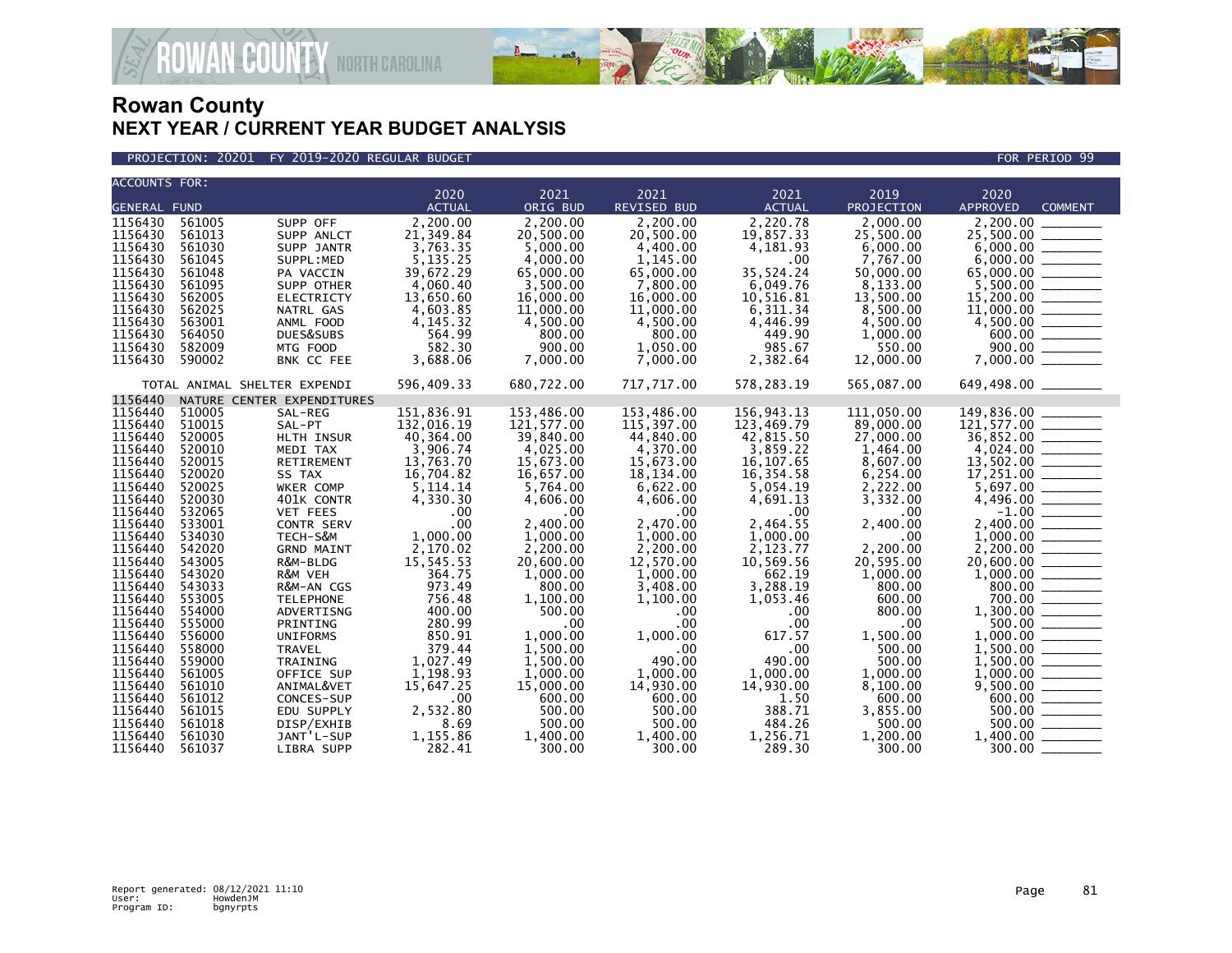

PROJECTION: 20201 FY 2019-2020 REGULAR BUDGET FOR PERIOD 99

**ROWAN COUNTY NORTH CAROLINA** 

| <b>ACCOUNTS FOR:</b> |                              |                            |                       |                  | 2021               | 2021          | 2019         |                                           |  |
|----------------------|------------------------------|----------------------------|-----------------------|------------------|--------------------|---------------|--------------|-------------------------------------------|--|
| <b>GENERAL FUND</b>  |                              |                            | 2020<br><b>ACTUAL</b> | 2021<br>ORIG BUD | <b>REVISED BUD</b> | <b>ACTUAL</b> | PROJECTION   | 2020<br><b>APPROVED</b><br><b>COMMENT</b> |  |
| 1156440              | 561045                       | SUPPL:MED                  | 119.41                | 700.00           | 700.00             | 556.83        | 700.00       | 700.00                                    |  |
|                      | 561071                       |                            |                       |                  | 965.00             | 929.12        | 965.00       |                                           |  |
| 1156440<br>1156440   | 561084                       | DYCMP SUPP                 | .00<br>358.23         | 965.00           |                    |               |              | 965.00                                    |  |
|                      |                              | AQUAR SUPP                 |                       | 1,000.00         | 1,000.00           | 582.79        | 300.00       | 1,000.00                                  |  |
| 1156440              | 561085                       | SUPP VEHL                  | 692.40                | 700.00           | 700.00             | .00           | 700.00       |                                           |  |
| 1156440              | 561090                       | OTH SUPPL                  | 299.31                | 300.00           | 300.00             | 299.60        | 300.00       | 300.00                                    |  |
| 1156440              | 561095                       | OTH SM EQP                 | 500.00                | 500.00           | 2,550.00           | 2,550.00      | 500.00       | 500.00                                    |  |
| 1156440              | 562020                       | MTR FUL/LU                 | .00                   | 1,100.00         | 1,100.00           | 205.25        | 2,000.00     | 2,000.00                                  |  |
| 1156440              | 562030                       | PROPANE GA                 | .00                   | 400.00           | .00                | .00           | .00          | $.00 \,$                                  |  |
| 1156440              | 563001                       | ANIML FOOD                 | 13,300.00             | 16,400.00        | 20,310.00          | 18,936.09     | 11,700.00    | 11,700.00                                 |  |
| 1156440              | 564050                       | DUES&SUBS                  | 1,764.15              | 2,000.00         | 2,000.00           | 1,984.36      | 2,000.00     | 2,000.00                                  |  |
| 1156440              | 575090                       | C/A-FU&EQP                 | 9,442.73              | $.00 \,$         | 5,980.00           | 5,980.00      | .00          | 10,200.00                                 |  |
| 1156440              | 576900                       | $F/A$ -OTHER               | .00                   | $.00 \,$         | 16,256.00          | 6,450.75      | .00          | $.00 \,$                                  |  |
| 1156440              | 583000                       | PROG ACTIV                 | .00                   | 1,000.00         | 1,000.00           | 572.29        | 1,000.00     |                                           |  |
| 1156440              | 583041                       | DONAT EXP                  | .00                   | $.00 \,$         | 44,490.00          | .00           | 39,782.00    | $.00 \,$                                  |  |
| 1156440              | 583061                       | SIMP LIV F                 | .00                   | 500.00           | $.00 \,$           | .00           | 500.00       | $500.00$ _________                        |  |
| 1156440              | 585019                       | <b>GRANT: DNP</b>          | 33,500.55             | $.00 \,$         | 17,244.00          | 12,343.19     | $.00 \,$     | $.00$ $\qquad \qquad$                     |  |
| 1156440              | 590002                       | BNK-CC FEE                 | 228.21                | 200.00           | 200.00             | 192.81        | 1,000.00     | 200.00                                    |  |
| 1156440              | 590008                       | SALES&USE                  | 15.97                 | 100.00           | 100.00             | 7.27          | 100.00       |                                           |  |
|                      | TOTAL NATURE CENTER EXPENDIT |                            | 472,832.80            | 440,393.00       | 522,491.00         | 461.505.31    | 356,926.00   | 433,399.00 ________                       |  |
| 1156450              |                              | VETERINARIAN SERV EXPENSES |                       |                  |                    |               |              |                                           |  |
| 1156450              | 510005                       | SAL-REG                    | 99,658.88             | 90.150.00        | 95,150.00          | 95,099.96     | 110, 122.00  |                                           |  |
| 1156450              | 510015                       | SAL-PT                     | 9,212.37              | 8,692.00         | 12,192.00          | 11,698.24     | .00          |                                           |  |
| 1156450              | 520005                       | HLTH INSUR                 | 12,166.00             | 9,960.00         | 11,260.00          | 10,965.50     | 16,875.00    | 17,680.00                                 |  |
| 1156450              | 520010                       | MEDI TAX                   | 1,536.08              | 1,280.00         | 1,580.00           | 1,511.29      | 1.570.00     |                                           |  |
| 1156450              | 520015                       | RETIREMENT                 | 9,031.16              | 9,205.00         | 9,205.00           | 9,770.60      | 8,536.00     | 10,477.00                                 |  |
| 1156450              | 520020                       | SS TAX                     | 6,568.39              | 5,473.00         | 6,673.00           | 6,461.97      | 6,710.00     |                                           |  |
| 1156450              | 520025                       | WKER COMP                  | 2,523.56              | 2,074.00         | 2,574.00           | 2,462.20      | 3,041.00     | 2,900.00                                  |  |
| 1156450              | 520030                       | 401K CONTR                 | 2,925.71              | 2,705.00         | 2,705.00           | 2,852.99      | 3,305.00     | 3,489.00                                  |  |
| 1156450              | 532065                       | <b>VET FEES</b>            | 933.66                | 7,500.00         | 7,500.00           | 3,438.55      | 7,500.00     | 7,500.00                                  |  |
| 1156450              | 550007                       | COST P COP                 | 58.61                 | 200.00           | 200.00             | .00           | 200.00       | 200.00                                    |  |
| 1156450              | 553005                       | <b>TELEPHONE</b>           | 743.09                | 1,200.00         | 1,200.00           | 506.68        | 700.00       | 800.00 _______                            |  |
| 1156450              | 555000                       | PRINTING                   | .00                   | 500.00           | 500.00             | .00.          | 500.00       | 500.00                                    |  |
| 1156450              | 556000                       | <b>UNIFORMS</b>            | 116.29                | 600.00           | 600.00             | 337.33        | 600.00       |                                           |  |
| 1156450              | 557000                       | POSTAGE                    | 12.11                 | 100.00           | 100.00             | .00           | 100.00       | 100.00                                    |  |
| 1156450              | 558000                       | TRAVEL                     | 458.13                | 500.00           | 500.00             | .00           | 500.00       | 500.00                                    |  |
| 1156450              | 559000                       | <b>TRAINING</b>            | 445.00                | 500.00           | 500.00             | 200.00        | 500.00       | 500.00                                    |  |
| 1156450              | 561005                       | SUPP OFF                   | 301.62                | 500.00           | 500.00             | 500.00        | 500.00       | 500.00                                    |  |
| 1156450              | 561013                       | SUPP AC                    | 476.66                | 1,000.00         | 1,000.00           | 808.90        | 2,000.00     | 2,000.00                                  |  |
| 1156450              | 561045                       | SUPPL: MED                 | 10,656.26             | 11,500.00        | 11,500.00          | 11,421.01     | 12,000.00    | 13,500.00                                 |  |
| 1156450              | 561095                       | SUPP EQMT                  | 216.78                | 500.00           | 500.00             | 222.75        | 500.00       | 500.00                                    |  |
| 1156450              | 564050                       | DUES&SUBS                  | 500.00                | 500.00           | 500.00             | 485.00        | 500.00       |                                           |  |
|                      |                              |                            |                       |                  |                    |               |              |                                           |  |
|                      | TOTAL VETERINARIAN SERV EXPE |                            | 158,540.36            | 154,639.00       | 166,439.00         | 158,742.97    | 176,259.00   | 196,579.00 _______                        |  |
|                      | TOTAL ANIMAL SERVCIES        |                            | 1,509,284.25          | 1,586,674.00     | 1,582,709.00       | 1,558,386.60  | 1,269,491.00 |                                           |  |
|                      |                              |                            |                       |                  |                    |               |              |                                           |  |
| 7110                 | ROWAN-CABARRUS CC            |                            |                       |                  |                    |               |              |                                           |  |

1157110 ROWAN-CABARRUS CC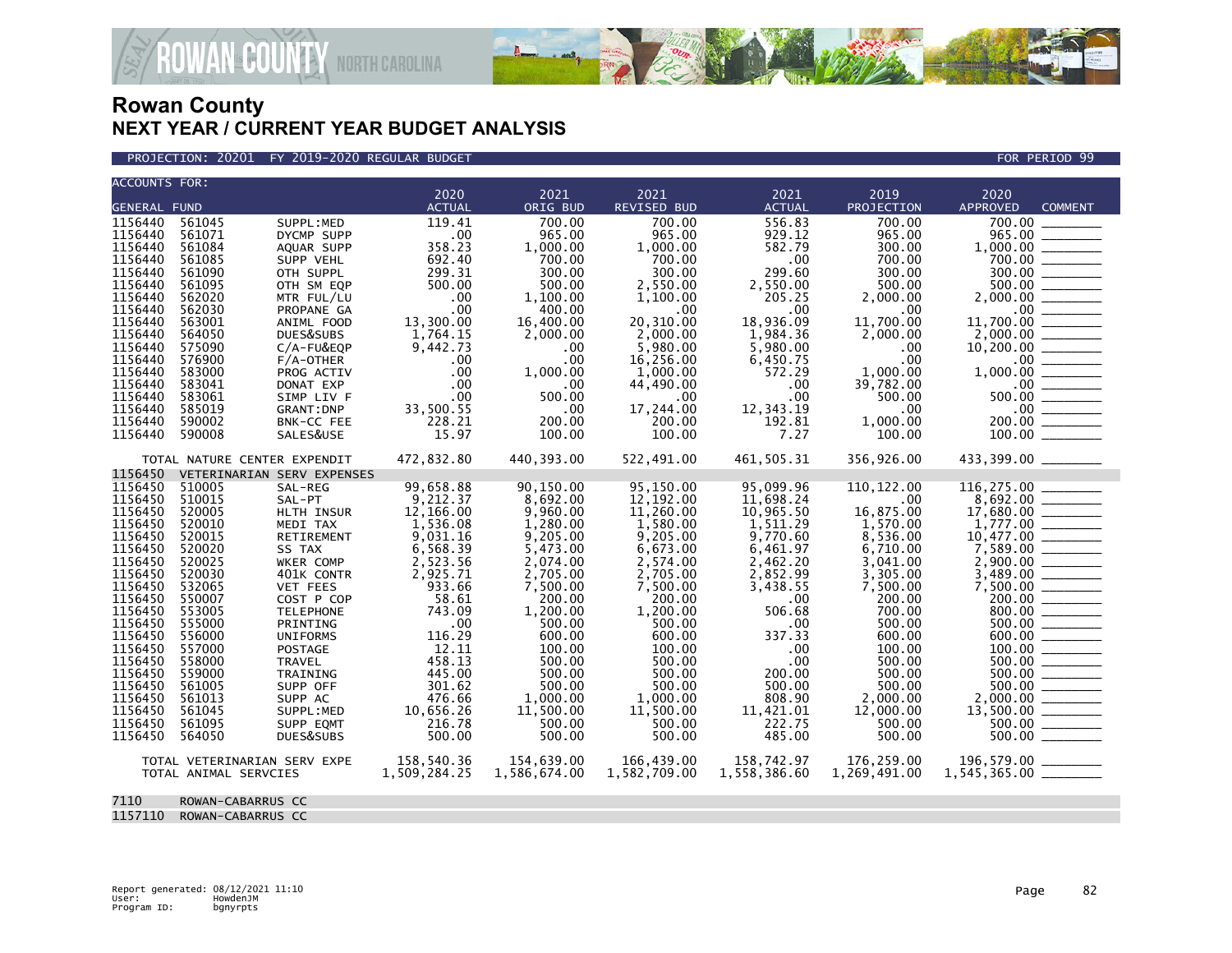

| <b>ACCOUNTS FOR:</b> |                                                    |                                 | 2020                          | 2021                             | 2021                                                                                            | 2021                             | 2019                          | 2020                                               |  |
|----------------------|----------------------------------------------------|---------------------------------|-------------------------------|----------------------------------|-------------------------------------------------------------------------------------------------|----------------------------------|-------------------------------|----------------------------------------------------|--|
| <b>GENERAL FUND</b>  |                                                    |                                 | <b>ACTUAL</b>                 | ORIG BUD                         | <b>REVISED BUD</b>                                                                              | <b>ACTUAL</b>                    | PROJECTION                    | <b>APPROVED</b><br><b>COMMENT</b>                  |  |
| 1157110              | 591021                                             | JOBS IN RC                      | 100,000.00                    | .00                              | .00                                                                                             | .00                              | .00                           | .00 <sub>1</sub>                                   |  |
| 1157110<br>1157110   | 594010<br>594020                                   | <b>CURRENT EX</b><br>CAP OUTLAY | 2,842,498.00<br>479,310.00    | 2,814,073.00<br>300,000.00       | 2,814,073.00<br>300,000,00                                                                      | 2,814,073.00<br>300,000.00       | 2,742,498.00<br>450,000,00    | 2,842,498.00<br><b>Contract Contract</b>           |  |
|                      |                                                    |                                 |                               |                                  |                                                                                                 |                                  |                               |                                                    |  |
|                      | TOTAL ROWAN-CABARRUS CC<br>TOTAL ROWAN-CABARRUS CC |                                 | 3,421,808.00<br>3,421,808.00  | 3, 114, 073.00<br>3, 114, 073.00 | 3, 114, 073.00<br>3,114,073.00                                                                  | 3, 114, 073.00<br>3, 114, 073.00 | 3,192,498.00<br>3,192,498.00  | $3,142,498.00$ $3,142,498.00$ $_________{}$        |  |
| 7120                 | ROWAN-SALISBURY SCHOOLS                            |                                 |                               |                                  |                                                                                                 |                                  |                               |                                                    |  |
| 1157120              | ROWAN-SAL SCHLS EXPENSE                            |                                 |                               |                                  |                                                                                                 |                                  |                               |                                                    |  |
| 1157120              | 594000                                             | EDU APPROP                      | 12,000,00                     | 12,000,00                        | 12,000.00                                                                                       | 12,000.00                        | 12,000,00                     |                                                    |  |
| 1157120<br>1157120   | 594010<br>594030                                   | <b>CURRENT EX</b><br>CE-CLRM SU | 36, 391, 832.00<br>373,473.63 | 36,027,914.00<br>375,000.00      | 36,027,914.00<br>375,000.00                                                                     | 36,027,914.00<br>375,000.00      | 36, 116, 372.00<br>375,000.00 | $36,391,832.00$ ________<br>$375,000.00$ ________  |  |
| 1157120              | 594035                                             | $1/2C$ SL TX                    | 2,659,100.52                  | 2,291,844.00                     | 3,691,844.00                                                                                    | 1,734,185.46                     | 2,576,985.00                  |                                                    |  |
|                      | TOTAL ROWAN-SAL SCHLS EXPENS                       |                                 | 39,436,406.15                 | 38,706,758.00                    | 40, 106, 758, 00                                                                                | 38, 149, 099. 46                 | 39,080,357.00                 | 39,491,698.00 _________<br>39,491,698.00 _________ |  |
|                      | TOTAL ROWAN-SALISBURY SCHOOL                       |                                 | 39,436,406.15                 | 38,706,758.00                    | 40,106,758.00                                                                                   | 38, 149, 099. 46                 | 39,080,357.00                 |                                                    |  |
| 7130                 | KANNAPOLIS CITY SCHOOLS                            |                                 |                               |                                  |                                                                                                 |                                  |                               |                                                    |  |
| 1157130              | KANNAPOLIS CTY SCHL EXP                            |                                 |                               |                                  |                                                                                                 |                                  |                               |                                                    |  |
| 1157130              | 594000                                             | EDU APPROP                      | 828.00                        | 828.00                           | 828.00                                                                                          | 828.00                           | 806.00                        | 828.00 ________                                    |  |
| 1157130<br>1157130   | 594010<br>594030                                   | <b>CURRENT EX</b><br>CE-CLRM SU | 2.510.318.00<br>25,868.00     | 2,486,213.00<br>25,878.00        | 2,486,213.00<br>25,878.00                                                                       | 2,486,213.00<br>25,878.00        | 2,424,793.00<br>25,177.00     | 2,510,318.00 _______<br>$25,868.00$ ________       |  |
| 1157130              | 594035                                             | $1/2C$ SL TX                    | 199,011.17                    | 158,156.00                       | 258,156.00                                                                                      | .00                              | 173,015.00                    |                                                    |  |
|                      | TOTAL KANNAPOLIS CTY SCHL EX                       |                                 | 2,736,025.17                  | 2,671,075.00                     | 2,771,075.00                                                                                    | 2,512,919.00                     | 2,623,791.00                  | 2,724,148.00 ________                              |  |
|                      | TOTAL KANNAPOLIS CITY SCHOOL                       |                                 | 2,736,025.17                  | 2,671,075.00                     | 2,771,075.00                                                                                    | 2,512,919.00                     | 2,623,791.00                  |                                                    |  |
| 7140                 | ROWAN CHARTER SCHOOLS                              |                                 |                               |                                  |                                                                                                 |                                  |                               |                                                    |  |
| 1157140              |                                                    | ROWAN CHRTR SCHL EXPENSE        |                               |                                  |                                                                                                 |                                  |                               |                                                    |  |
| 1157140              | 594010                                             | <b>CURRENT EX</b>               | 731,690.00                    | 1,479,384.00                     | 1,479,384.00                                                                                    | 1,479,384.00                     | 488,366.00                    | 731,690.00 ________                                |  |
|                      | TOTAL ROWAN CHRTR SCHL EXPEN                       |                                 | 731,690.00                    | 1,479,384.00                     | 1,479,384.00                                                                                    | 1,479,384.00                     | 488,366.00                    | 731,690.00 _______                                 |  |
|                      | TOTAL ROWAN CHARTER SCHOOLS                        |                                 | 731,690.00                    | 1,479,384.00                     | 1,479,384.00                                                                                    | 1,479,384.00                     | 488,366.00                    | 731,690.00 _______                                 |  |
| 9100                 | <b>DEBT SERVICE</b>                                |                                 |                               |                                  |                                                                                                 |                                  |                               |                                                    |  |
| 1149100              | DEBT SERVICE REVENUES                              |                                 |                               |                                  |                                                                                                 |                                  |                               |                                                    |  |
| 1149100              | 435005                                             | <b>LOTTERY PR</b>               |                               |                                  | $-1.300.000.00$ $-1.300.000.00$ $-1.300.000.00$ $-1.794.821.39$ $-1.300.000.00$ $-1.300.000.00$ |                                  |                               |                                                    |  |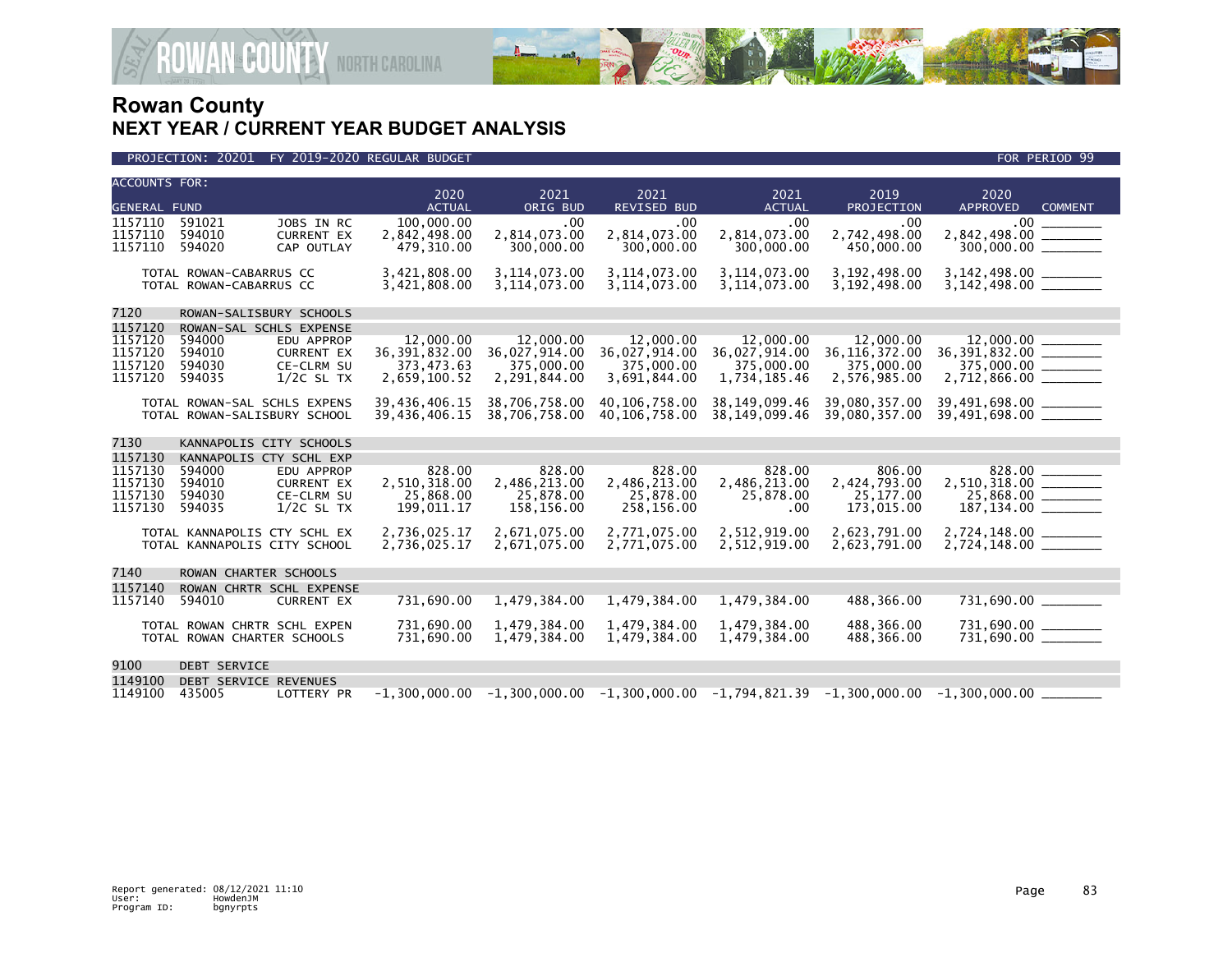



| <b>ACCOUNTS FOR:</b> |                              |                           |                 |               |                    |                                                                                                 |                   |                                                                                                                                                                                       |                |
|----------------------|------------------------------|---------------------------|-----------------|---------------|--------------------|-------------------------------------------------------------------------------------------------|-------------------|---------------------------------------------------------------------------------------------------------------------------------------------------------------------------------------|----------------|
|                      |                              |                           | 2020            | 2021          | 2021               | 2021                                                                                            | 2019              | 2020                                                                                                                                                                                  |                |
| <b>GENERAL FUND</b>  |                              |                           | <b>ACTUAL</b>   | ORIG BUD      | <b>REVISED BUD</b> | <b>ACTUAL</b>                                                                                   | <b>PROJECTION</b> | <b>APPROVED</b>                                                                                                                                                                       | <b>COMMENT</b> |
|                      |                              |                           |                 |               |                    |                                                                                                 |                   |                                                                                                                                                                                       |                |
|                      | TOTAL DEBT SERVICE REVENUES  |                           |                 |               |                    | $-1,300,000.00$ $-1,300,000.00$ $-1,300,000.00$ $-1,794,821.39$ $-1,300,000.00$ $-1,300,000.00$ |                   |                                                                                                                                                                                       |                |
| 1159100              |                              | DEBT SERVICE EXPENDITURES |                 |               |                    |                                                                                                 |                   |                                                                                                                                                                                       |                |
| 1159100              | 590063                       | DBT ISS CT                | 57,525.85       | 120,000.00    | 120,000.00         | .00.                                                                                            | 90.000.00         |                                                                                                                                                                                       |                |
| 1159100              | 592003                       | TWNCRK-PRI                | 137,500.00      | $.00 \,$      | $.00 \,$           | .00                                                                                             | 275,000.00        | $\frac{110,000.00}{137,500.00}$                                                                                                                                                       |                |
| 1159100              | 592004                       | TWNCRK-INT                | 2,839.38        | .00           | .00.               | .00.                                                                                            | 14,300.00         |                                                                                                                                                                                       |                |
| 1159100              | 592005                       | JUD FAC-PR                | 627,000.00      | 314,000.00    | 314,000.00         | 313,500.00                                                                                      | 627,000.00        |                                                                                                                                                                                       |                |
| 1159100              | 592006                       | JUD FAC-IN                | 17,145.00       | 5,200.00      | 5,200.00           | 5,141.40                                                                                        | 46,370.00         | $2,940.00$<br>627,000.00                                                                                                                                                              |                |
| 1159100              | 592009                       | RCCC-CR-PR                | 1,140,000.00    | 1,140,000.00  | 1,140,000.00       | 1,140,000.00                                                                                    | 1,420,000.00      | 1,140,000.00 ______                                                                                                                                                                   |                |
| 1159100              | 592010                       | RCCC-CR-IN                | 229,886.99      | 204,500.00    | 204,500.00         | 204, 326. 33                                                                                    | 252,260.00        | 243,510.00                                                                                                                                                                            |                |
| 1159100              | 592011                       | SCH LN-PRI                | 5,056,953.70    | 4,846,000.00  | 5,234,575.00       | 4,840,629.54                                                                                    | 1,884,290.00      | $5,043,335.00$ _________                                                                                                                                                              |                |
| 1159100              | 592012                       | SCH LN-INT                | 1,009,417.25    | 939,000.00    | 939,000.00         | 925,464.11                                                                                      | 1,172,670.00      | $2,754,880.00$ ________                                                                                                                                                               |                |
| 1159100              | 592015                       | 02SCHBD-PR                | 3,779,000.00    | .00           | .00.               | $.00 \,$                                                                                        | 7,043,000.00      | $3,779,000.00$ _________                                                                                                                                                              |                |
| 1159100              | 592016                       | 02SCHBD-IN                | 47,237.52       | .00           | .00                | .00                                                                                             | 158,250.00        | $47,340.00$ _________                                                                                                                                                                 |                |
| 1159100              | 592017                       | TELCOM-PRI                | 970,000,00      | 970,000,00    | 970,000.00         | 970,000,00                                                                                      | 970.000.00        | $970,000.00$ ________                                                                                                                                                                 |                |
| 1159100              | 592018                       | TELECOM-IN                | 51.943.00       | 29,000,00     | 29,000,00          | 28,857.50                                                                                       | 75,130.00         | $52,040.00$ ________                                                                                                                                                                  |                |
| 1159100              | 592021                       | EMS VEH-PR                | 468,741.34      | 582,000.00    | 521,286.00         | 497,971.16                                                                                      | 457,380.00        | $528,735.00$ _______                                                                                                                                                                  |                |
| 1159100              | 592022                       | EMS VEH-IN                | 19,246.77       | 25,000.00     | 25,000.00          | 15,372.59                                                                                       | 20,610.00         |                                                                                                                                                                                       |                |
| 1159100              | 592023                       | SHER VEH-P                | 457,510.78      | 668,000.00    | 611,800.00         | 594, 310.50                                                                                     | 411,920.00        |                                                                                                                                                                                       |                |
| 1159100              | 592024                       | SHER VEH-I                | 21,627.17       | 36,000.00     | 36,000.00          | 18,367.73                                                                                       | 19,620.00         | 27,410.00<br>529,220.00<br>33,650.00                                                                                                                                                  |                |
| 1159100              | 592025                       | COMP EOU-P                | 132,810.89      | .00.          | .00.               | $.00 \,$                                                                                        | 244,450.00        |                                                                                                                                                                                       |                |
| 1159100              | 592026                       | COMP EQU-I                | 1,831.61        | .00           | .00.               | .00                                                                                             | 5,000.00          |                                                                                                                                                                                       |                |
| 1159100              | 592027                       | OTH VEH-PR                | 104,851.58      | 101,000.00    | 101,000.00         | 100,533.54                                                                                      | 103,540.00        | $\begin{array}{r} 134,285.00 \ \hline 1,910.00 \ \hline 118,550.00 \ \hline 6,530.00 \ \hline 0 & 0.00 \ \hline 118,550.00 \ \hline 6,530.00 \ \hline 50,210.00 \ \hline \end{array}$ |                |
| 1159100              | 592028                       | OTH VEH-IN                | 4,575.13        | 4,000.00      | 4,000.00           | 3,084.40                                                                                        | 4,770.00          |                                                                                                                                                                                       |                |
| 1159100              | 592096                       | <b>WEP PRIN</b>           | 395,000.00      | 395,000.00    | 395,000.00         | 395,000.00                                                                                      | 395,000.00        |                                                                                                                                                                                       |                |
| 1159100              | 592097                       | <b>WEP INTST</b>          | 50,099.15       | 42,000.00     | 42,000.00          | 41,408.35                                                                                       | 58,930.00         |                                                                                                                                                                                       |                |
| 1159100              | 592098                       | <b>PARKS</b>              | .00             | 120,400.00    | 120,400.00         | 118,377.72                                                                                      | .00               |                                                                                                                                                                                       |                |
| 1159100              | 592099                       | PARKS INT                 | .00             | 12,400,00     | 12,400,00          | 6.537.99                                                                                        | .00               |                                                                                                                                                                                       |                |
|                      | TOTAL DEBT SERVICE EXPENDITU |                           | 14,782,743.11   | 10,553,500.00 | 10,825,161.00      | 10,218,882.86                                                                                   | 15,749,490.00     |                                                                                                                                                                                       |                |
|                      |                              |                           | 13,482,743.11   | 9,253,500.00  | 9,525,161.00       | 8,424,061.47                                                                                    | 14,449,490.00     | 16,958,855.00 ________<br>15,658,855.00 ________                                                                                                                                      |                |
|                      | TOTAL DEBT SERVICE           |                           | $-3,329,901.85$ |               |                    |                                                                                                 |                   |                                                                                                                                                                                       |                |
|                      | TOTAL GENERAL FUND           |                           |                 | $-240,992.00$ |                    | $-1,893,753.00 -13,203,887.91$                                                                  | $-3,699,863.00$   |                                                                                                                                                                                       |                |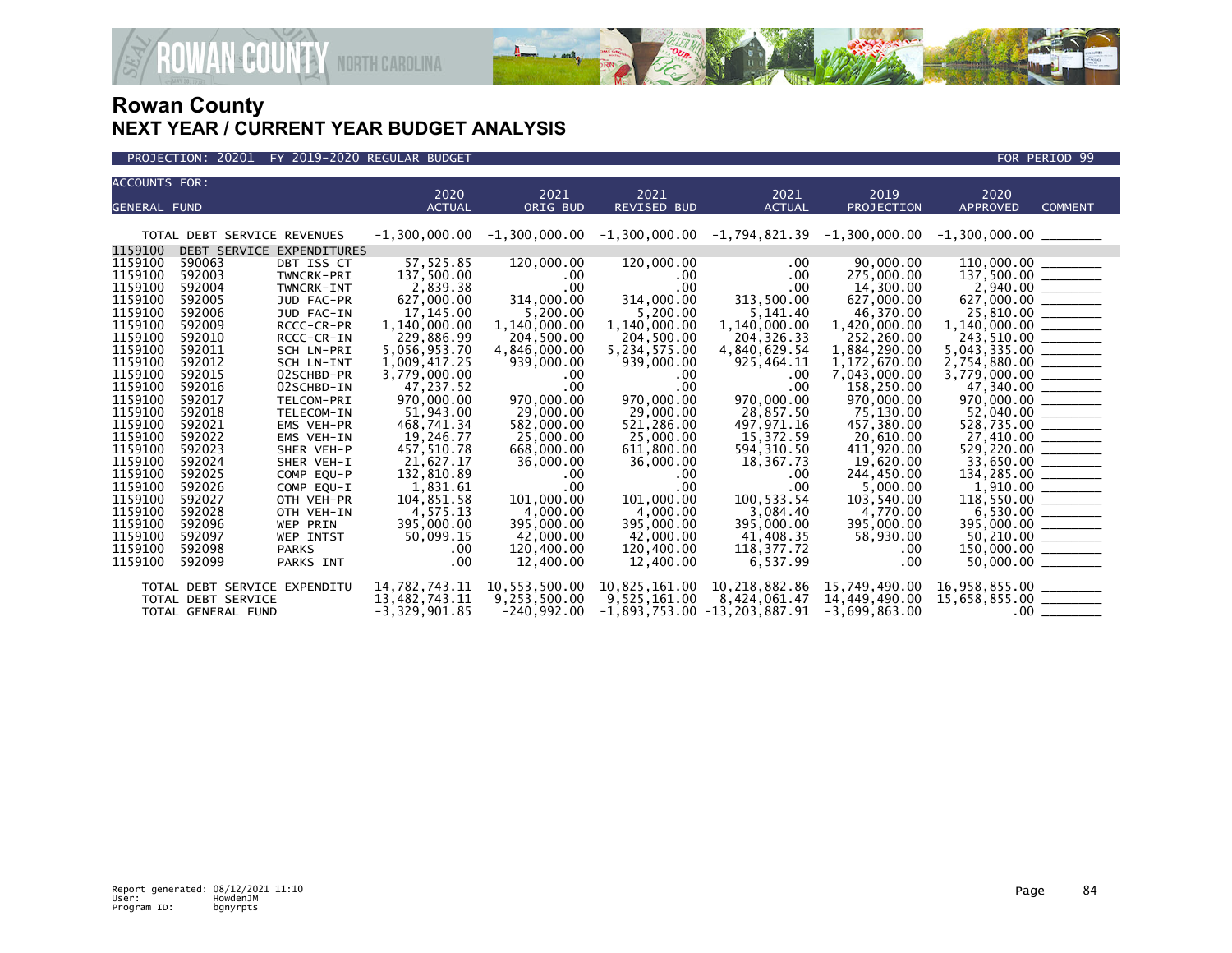

| <b>ACCOUNTS FOR:</b> |                               |                         | 2020                      | 2021                     | 2021                                            | 2021                        | 2019                      | 2020                          |                                                                                                                                                                                                                                                                                                                                                                                                                                                                                                                                                        |
|----------------------|-------------------------------|-------------------------|---------------------------|--------------------------|-------------------------------------------------|-----------------------------|---------------------------|-------------------------------|--------------------------------------------------------------------------------------------------------------------------------------------------------------------------------------------------------------------------------------------------------------------------------------------------------------------------------------------------------------------------------------------------------------------------------------------------------------------------------------------------------------------------------------------------------|
|                      | FIRE DISTRICT FUND            |                         | <b>ACTUAL</b>             | ORIG BUD                 | <b>REVISED BUD</b>                              | <b>ACTUAL</b>               | PROJECTION                | <b>APPROVED</b>               | <b>COMMENT</b>                                                                                                                                                                                                                                                                                                                                                                                                                                                                                                                                         |
|                      |                               |                         |                           |                          |                                                 |                             |                           |                               |                                                                                                                                                                                                                                                                                                                                                                                                                                                                                                                                                        |
| 4330                 | <b>EMERGENCY SERVICES</b>     |                         |                           |                          |                                                 |                             |                           |                               |                                                                                                                                                                                                                                                                                                                                                                                                                                                                                                                                                        |
| 2144340              | <b>FIRE DISTRICTS REVENUE</b> |                         |                           |                          |                                                 |                             |                           |                               |                                                                                                                                                                                                                                                                                                                                                                                                                                                                                                                                                        |
| 2144340              | 411001                        | AV TAX CY               | $-5,894,533.45$           | $-6,007,897.00$          | $-6, 182, 897.00$                               | $-6, 110, 735.99$           | $-5, 213, 809.00$         | $-5,643,313.00$               |                                                                                                                                                                                                                                                                                                                                                                                                                                                                                                                                                        |
| 2144340              | 411003                        | AV-NCVTS                | $-611, 411.87$            | $-625,000.00$            | $-783,000.00$                                   | $-699, 219.57$              | $-593,920.00$             | $-625,000.00$                 | $\begin{array}{c} \begin{array}{c} \begin{array}{c} \begin{array}{c} \end{array} \\ \end{array} \end{array} \end{array} \end{array} \end{array} \end{array} \begin{array}{c} \begin{array}{c} \begin{array}{c} \end{array} \\ \end{array} \end{array} \end{array} \begin{array}{c} \begin{array}{c} \begin{array}{c} \end{array} \\ \end{array} \end{array} \end{array} \begin{array}{c} \begin{array}{c} \end{array} \end{array} \end{array} \begin{array}{c} \begin{array}{c} \begin{array}{c} \end{array} \end{array} \end{array} \begin{array}{c}$ |
| 2144340              | 411010                        | ABATE-CY                | 14,814.73                 | 45,000.00                | 45,000,00                                       | 2,923.08                    | 35,000.00                 |                               |                                                                                                                                                                                                                                                                                                                                                                                                                                                                                                                                                        |
| 2144340              | 411015                        | TX DISCONT              | 50,894.92                 | 55,000.00                | 55,000.00                                       | 53,659.87                   | 45,000.00                 |                               |                                                                                                                                                                                                                                                                                                                                                                                                                                                                                                                                                        |
| 2144340              | 419010                        | INT ON TAX              | $-27,618.28$              | $-35,000.00$             | $-99.000.00$                                    | $-100, 176.00$              | $-30,000.00$              |                               |                                                                                                                                                                                                                                                                                                                                                                                                                                                                                                                                                        |
|                      | TOTAL FIRE DISTRICTS REVENUE  |                         |                           |                          | $-6,467,853.95$ $-6,567,897.00$ $-6,964,897.00$ | -6,853,548.61 -5,757,729.00 |                           |                               |                                                                                                                                                                                                                                                                                                                                                                                                                                                                                                                                                        |
| 2154340              | FIRE DISTRICTS EXPENSES       |                         |                           |                          |                                                 |                             |                           |                               |                                                                                                                                                                                                                                                                                                                                                                                                                                                                                                                                                        |
| 2154340              | 586001                        | FDT-ATWELL              | 534,728.82                | 541, 122.00              | 580, 122.00                                     | 568,654.91                  | 469,775.00                | 520,210.00                    |                                                                                                                                                                                                                                                                                                                                                                                                                                                                                                                                                        |
| 2154340              | 586002                        | FDT-BOSTIA              | 778,607.37                | 781,331.00               | 816, 331.00                                     | 802.367.96                  | 688,108.00                | 750,278.00 ______             |                                                                                                                                                                                                                                                                                                                                                                                                                                                                                                                                                        |
| 2154340              | 586003                        | FDT-CLEVEL              | 499.735.04                | 490,149.00               | 497,149.00                                      | 487.291.70                  | 429,601.00                |                               |                                                                                                                                                                                                                                                                                                                                                                                                                                                                                                                                                        |
| 2154340              | 586004                        | FDT-E GLD               | 106,948.11                | 111,538.00               | 121,538.00                                      | 118,740.48                  | 101,788.00                |                               |                                                                                                                                                                                                                                                                                                                                                                                                                                                                                                                                                        |
| 2154340              | 586005                        | FDT-E LAND              | 27,856.97                 | 28,356.00                | 31,356.00                                       | 30,652.20                   | 24,923.00                 |                               |                                                                                                                                                                                                                                                                                                                                                                                                                                                                                                                                                        |
| 2154340              | 586006                        | FDT-E ROWA              | 18,802.07                 | 18.932.00                | 23.932.00                                       | 21.929.62                   | 17,362.00                 | $\frac{27,763.00}{18,004.00}$ |                                                                                                                                                                                                                                                                                                                                                                                                                                                                                                                                                        |
| 2154340              | 586007                        | FDT-ELLIS               | 146, 146. 97              | 148,618.00               | 158,618.00                                      | 155,492.21                  | 133,674.00                |                               |                                                                                                                                                                                                                                                                                                                                                                                                                                                                                                                                                        |
| 2154340              | 586008                        | FDT-ENOCHV              | 252.341.58                | 255,955.00               | 271.955.00                                      | 265.433.90                  | 226,306.00                |                               |                                                                                                                                                                                                                                                                                                                                                                                                                                                                                                                                                        |
| 2154340              | 586009                        | FDT-FRANKL              | 277,641.36                | 278,393.00               | 296,393.00                                      | 293,756.65                  | 251,257.00                |                               |                                                                                                                                                                                                                                                                                                                                                                                                                                                                                                                                                        |
| 2154340              | 586010                        | FDT-LIBERT              | 234,550.44                | 237,593.00               | 264,593.00                                      | 258,272.91                  | 210,742.00                |                               |                                                                                                                                                                                                                                                                                                                                                                                                                                                                                                                                                        |
| 2154340              | 586011                        | FDT-LOCKE               | 952.796.82                | 951.038.00               | 995.038.00                                      | 985.724.57                  | 845.230.00                |                               |                                                                                                                                                                                                                                                                                                                                                                                                                                                                                                                                                        |
| 2154340              | 586012                        | FDT-MILLER              | 518,786.07                | 529,539.00               | 563,539.00                                      | 560,984.47                  | 493,788.00                | $514,454.00$<br>78,089.00     |                                                                                                                                                                                                                                                                                                                                                                                                                                                                                                                                                        |
| 2154340              | 586013                        | FDT-MT MIT              | 81,726.85                 | 84,462.00                | 93,462.00                                       | 89,819.23                   | 72,583.00                 |                               |                                                                                                                                                                                                                                                                                                                                                                                                                                                                                                                                                        |
| 2154340              | 586014                        | FDT-POOLE               | 108,334.88                | 111,508.00               | 124,508.00                                      | 118,661.46                  | 100, 102.00               | 108,028.00 ______             |                                                                                                                                                                                                                                                                                                                                                                                                                                                                                                                                                        |
| 2154340              | 586015                        | FDT-RIC/MI              | 7,771.78                  | 7,635.00                 | 10,135.00                                       | 7,740.49                    | 8,959.00                  |                               |                                                                                                                                                                                                                                                                                                                                                                                                                                                                                                                                                        |
| 2154340              | 586016                        | FDT-ROCKWE              | 585,850.18                | 597,635.00               | 637,635.00                                      | 624, 614.72                 | 515,058.00                |                               |                                                                                                                                                                                                                                                                                                                                                                                                                                                                                                                                                        |
| 2154340              | 586017                        | FDT-ROW/IR              | 35,018.96                 | 35,179.00                | 37,179.00                                       | 36,557.06                   | 32,236.00                 |                               |                                                                                                                                                                                                                                                                                                                                                                                                                                                                                                                                                        |
| 2154340<br>2154340   | 586018<br>586019              | FDT-SCO IR              | 74,295.53<br>4,788.44     | 113,032.00               | 115,032.00                                      | 115, 192, 18                | 69,731.00                 |                               |                                                                                                                                                                                                                                                                                                                                                                                                                                                                                                                                                        |
| 2154340              |                               | FDT-S ROW               |                           | 4,866.00                 | 5,866.00                                        | 5,274.62                    | 4,489.00                  |                               |                                                                                                                                                                                                                                                                                                                                                                                                                                                                                                                                                        |
| 2154340              | 586020<br>586021              | FDT-S SALI<br>FDT-UNION | 490, 495.28<br>137,201.54 | 491,126.00<br>138,450.00 | 514,626.00<br>150,450.00                        | 510,861.68<br>148,807.94    | 405,583.00                |                               |                                                                                                                                                                                                                                                                                                                                                                                                                                                                                                                                                        |
| 2154340              | 586022                        | FDT-W ROW               | 280, 243.42               | 286,891.00               | 301,891.00                                      | 296,490.71                  | 122,148.00<br>244, 135.00 | 271,114.00 _______            |                                                                                                                                                                                                                                                                                                                                                                                                                                                                                                                                                        |
| 2154340              | 586023                        | FDT-WOODLE              | 313, 185.47               | 324,549.00               | 353,549.00                                      | 350,226.94                  | 290, 151.00               |                               |                                                                                                                                                                                                                                                                                                                                                                                                                                                                                                                                                        |
|                      |                               |                         |                           |                          |                                                 |                             |                           |                               |                                                                                                                                                                                                                                                                                                                                                                                                                                                                                                                                                        |
|                      | TOTAL FIRE DISTRICTS EXPENSE  |                         | 6,467,853.95              | 6,567,897.00             | 6,964,897.00                                    | 6,853,548.61                | 5,757,729.00              |                               |                                                                                                                                                                                                                                                                                                                                                                                                                                                                                                                                                        |
|                      | TOTAL EMERGENCY SERVICES      |                         | $.00 \,$                  | $.00 \,$                 | $.00 \ \,$                                      | $.00 \,$                    | .00                       |                               |                                                                                                                                                                                                                                                                                                                                                                                                                                                                                                                                                        |
|                      | TOTAL FIRE DISTRICT FUND      |                         | .00                       | .00                      | .00                                             | .00                         | .00                       |                               | $.00 \ \overline{\hspace{1cm}}$                                                                                                                                                                                                                                                                                                                                                                                                                                                                                                                        |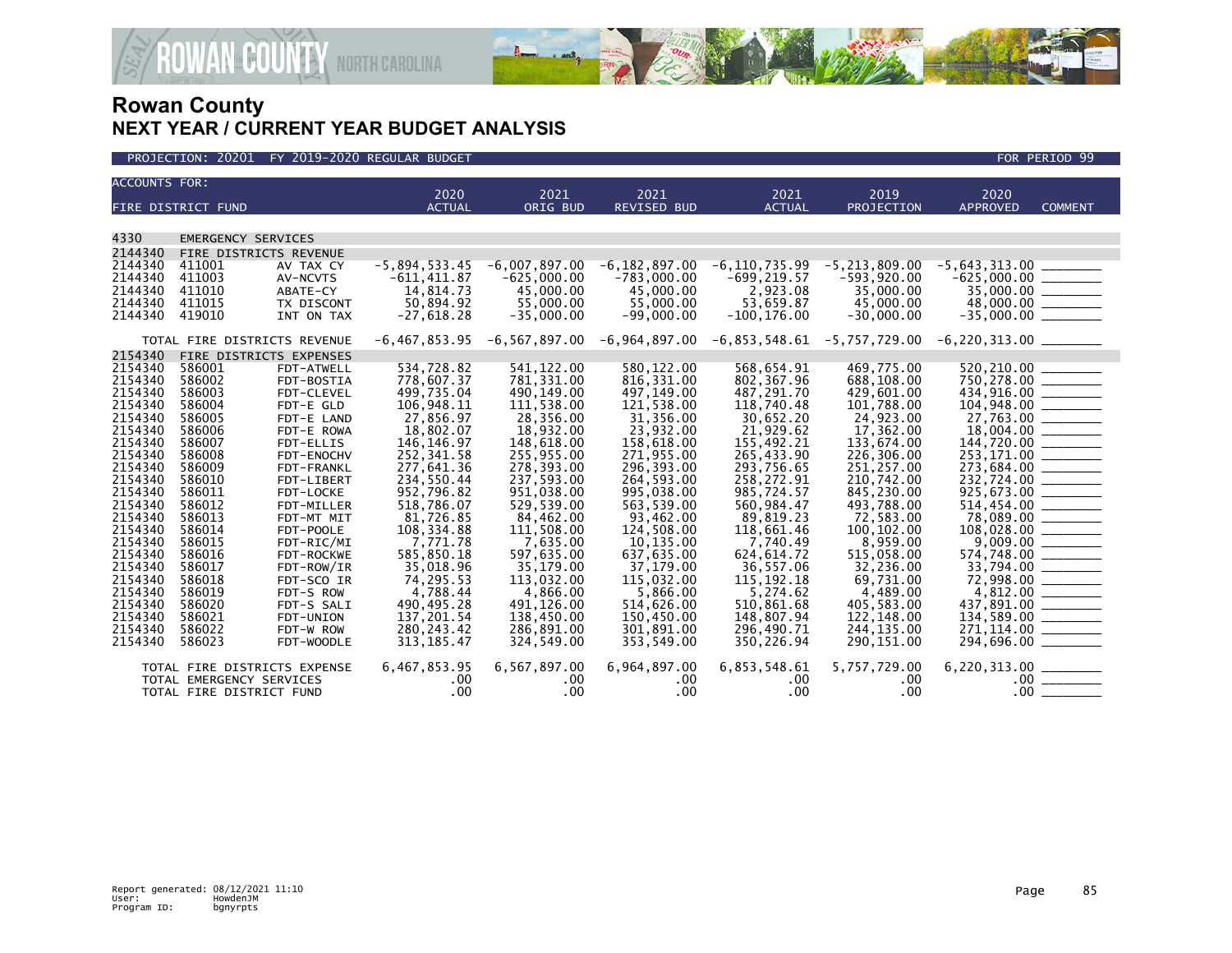

| <b>ACCOUNTS FOR:</b>                     | EMERGENCY TELEPHONE SYSTEM FD        |                                                                | 2020<br><b>ACTUAL</b>                      | 2021<br>ORIG BUD                                                   | 2021<br><b>REVISED BUD</b>                     | 2021<br><b>ACTUAL</b>                           | 2019<br>PROJECTION                              | 2020<br><b>APPROVED</b><br><b>COMMENT</b>                                                                                                                                                                                                                                                                                                                                                     |
|------------------------------------------|--------------------------------------|----------------------------------------------------------------|--------------------------------------------|--------------------------------------------------------------------|------------------------------------------------|-------------------------------------------------|-------------------------------------------------|-----------------------------------------------------------------------------------------------------------------------------------------------------------------------------------------------------------------------------------------------------------------------------------------------------------------------------------------------------------------------------------------------|
|                                          |                                      |                                                                |                                            |                                                                    |                                                |                                                 |                                                 |                                                                                                                                                                                                                                                                                                                                                                                               |
| 4330                                     | <b>EMERGENCY SERVICES</b>            |                                                                |                                            |                                                                    |                                                |                                                 |                                                 |                                                                                                                                                                                                                                                                                                                                                                                               |
| 2244215                                  |                                      | <b>E911 SURCHARGE REVENUE</b>                                  |                                            |                                                                    |                                                |                                                 |                                                 |                                                                                                                                                                                                                                                                                                                                                                                               |
| 2244215<br>2244215                       | 455005<br>455010                     | FINES-FORT<br>E911 ADMIN                                       | $-653, 197.99$<br>.00.                     | $.00 \cdot$<br>$-443,628.00$                                       | $-443,628.00$<br>.00.                          | $-443,628.24$<br>$.00 \,$                       | $-721,630.00$<br>.00                            | $-517,512.00$<br>$-00$<br>$-15,000.00$                                                                                                                                                                                                                                                                                                                                                        |
| 2244215<br>2244215                       | 461000<br>495010                     | INT REV<br>APP FB-RES                                          | $-33,792.62$<br>.00                        | $-20,000.00$<br>$-84, 154.00$                                      | $-20,000.00$<br>$-97, 154.00$                  | $-2,017.24$<br>$.00 \,$                         | $-4,000.00$<br>.00                              | $-75,000.00$ ________                                                                                                                                                                                                                                                                                                                                                                         |
|                                          |                                      | TOTAL E911 SURCHARGE REVENUE                                   | $-686,990.61$                              | $-547,782.00$                                                      | $-560,782.00$                                  | $-445, 645.48$                                  | $-725,630.00$                                   | $-607, 512.00$ ________                                                                                                                                                                                                                                                                                                                                                                       |
| 2254215                                  |                                      | E911 SURCHARGE EXPENSE                                         |                                            |                                                                    |                                                |                                                 |                                                 |                                                                                                                                                                                                                                                                                                                                                                                               |
| 2254215<br>2254215<br>2254215<br>2254215 | 533001<br>534030<br>543015<br>553005 | <b>CONTR SERV</b><br>TECH-S&M<br>R&M-EQUIP<br><b>TELEPHONE</b> | 54,803.25<br>198,032.30<br>.00<br>1,373.40 | $\overline{\phantom{0}}$ .00<br>212,382.00<br>3,000.00<br>2,000.00 | $.00 \,$<br>212,382.00<br>3,126.00<br>2,000.00 | $.00 \cdot$<br>209,502.71<br>3,125.14<br>198.00 | 95,000.00<br>290,030.00<br>7,000.00<br>2,000.00 | $\begin{array}{r} 75,000.00 \\ 207,782.00 \\ 5,000.00 \\ 2,000.00 \\ \hline \end{array} \begin{array}{r} \begin{array}{r} \begin{array}{r} \begin{array}{r} \begin{array}{r} \end{array} \\ \begin{array}{r} \end{array} \\ \begin{array}{r} \end{array} \\ \begin{array}{r} \end{array} \\ \begin{array}{r} \end{array} \\ \begin{array}{r} \end{array} \end{array} \end{array} \end{array}$ |
| 2254215<br>2254215                       | 553008<br>558000                     | NG911 TELE<br><b>TRAVEL</b>                                    | 255,769.52<br>1,177.56                     | 273,400.00<br>5,000.00                                             | 273,400.00<br>4,874.00                         | 83,740.70<br>1,023.44                           | 276,600.00<br>5,000.00                          | $269,600.00$ ________                                                                                                                                                                                                                                                                                                                                                                         |
| 2254215<br>2254215<br>2254215            | 559000<br>561095<br>576030           | TRAINING<br>OTH SM EQP                                         | 17,658.00<br>11,064.12                     | 20,000.00<br>17,000.00                                             | 20,000.00<br>30,000.00                         | 11,496.00<br>19,362.90                          | 25,000.00<br>10,000.00                          |                                                                                                                                                                                                                                                                                                                                                                                               |
|                                          |                                      | F/A-F&EQUI<br>TOTAL E911 SURCHARGE EXPENSE                     | 9,299.45<br>549,177.60                     | 15,000.00<br>547,782.00                                            | 15,000.00<br>560,782.00                        | 7,103.56<br>335,552.45                          | 15,000.00<br>725,630.00                         | 607,512.00 _______                                                                                                                                                                                                                                                                                                                                                                            |
|                                          | TOTAL EMERGENCY SERVICES             | TOTAL EMERGENCY TELEPHONE SY                                   | $-137,813.01$<br>$-137,813.01$             | $.00 \,$<br>$.00 \,$                                               | $.00 \,$<br>$.00 \,$                           | $-110,093.03$<br>$-110,093.03$                  | $.00 \,$<br>$.00 \,$                            |                                                                                                                                                                                                                                                                                                                                                                                               |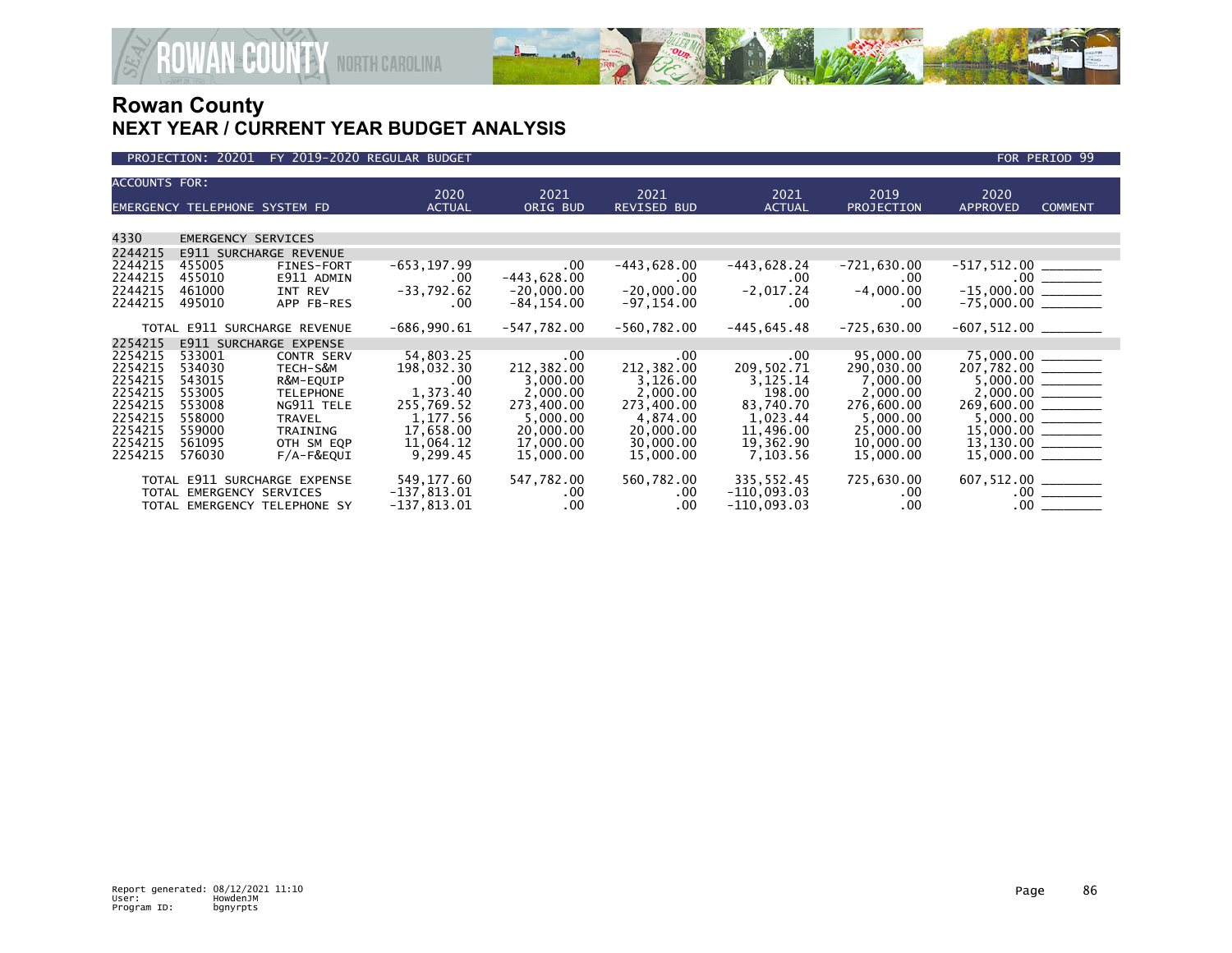

| <b>ACCOUNTS FOR:</b>                                                                                                                                              |                                                                                                                                                    |                                                                                                                                                                                                     | 2020                                                                                                                                             |                                                                                                                                                                   | 2021                                                                                                                                                                          |                                                                                                                                                  | 2019                                                                                                                                                           | 2020                                             |                                                                                                                                              |
|-------------------------------------------------------------------------------------------------------------------------------------------------------------------|----------------------------------------------------------------------------------------------------------------------------------------------------|-----------------------------------------------------------------------------------------------------------------------------------------------------------------------------------------------------|--------------------------------------------------------------------------------------------------------------------------------------------------|-------------------------------------------------------------------------------------------------------------------------------------------------------------------|-------------------------------------------------------------------------------------------------------------------------------------------------------------------------------|--------------------------------------------------------------------------------------------------------------------------------------------------|----------------------------------------------------------------------------------------------------------------------------------------------------------------|--------------------------------------------------|----------------------------------------------------------------------------------------------------------------------------------------------|
|                                                                                                                                                                   | RISK MANAGEMENT FUND                                                                                                                               |                                                                                                                                                                                                     | <b>ACTUAL</b>                                                                                                                                    | 2021<br>ORIG BUD                                                                                                                                                  | REVISED BUD                                                                                                                                                                   | 2021<br><b>ACTUAL</b>                                                                                                                            | PROJECTION                                                                                                                                                     | <b>APPROVED</b>                                  | <b>COMMENT</b>                                                                                                                               |
|                                                                                                                                                                   |                                                                                                                                                    |                                                                                                                                                                                                     |                                                                                                                                                  |                                                                                                                                                                   |                                                                                                                                                                               |                                                                                                                                                  |                                                                                                                                                                |                                                  |                                                                                                                                              |
| 6000                                                                                                                                                              | RISK MANAGEMENT                                                                                                                                    |                                                                                                                                                                                                     |                                                                                                                                                  |                                                                                                                                                                   |                                                                                                                                                                               |                                                                                                                                                  |                                                                                                                                                                |                                                  |                                                                                                                                              |
| 5146000                                                                                                                                                           | RISK MGMT ADMIN REVENUES                                                                                                                           |                                                                                                                                                                                                     |                                                                                                                                                  |                                                                                                                                                                   |                                                                                                                                                                               |                                                                                                                                                  |                                                                                                                                                                |                                                  |                                                                                                                                              |
| 5146000                                                                                                                                                           | 461000                                                                                                                                             | INT REV                                                                                                                                                                                             | $-157, 250.63$                                                                                                                                   | $-60,000.00$                                                                                                                                                      | $-60,000.00$                                                                                                                                                                  | $-18,408.92$                                                                                                                                     | .00                                                                                                                                                            | $-35,000.00$                                     |                                                                                                                                              |
|                                                                                                                                                                   | TOTAL RISK MGMT ADMIN REVENU                                                                                                                       |                                                                                                                                                                                                     | $-157, 250.63$                                                                                                                                   | $-60.000.00$                                                                                                                                                      | $-60.000.00$                                                                                                                                                                  | $-18,408.92$                                                                                                                                     | .00                                                                                                                                                            | $-35,000.00$ ________                            |                                                                                                                                              |
| 5146010<br>5146010<br>5146010<br>5146010                                                                                                                          | RISK MNGMT P&PL REVENUES<br>489030<br>491101<br>495000                                                                                             | INS SETMNT<br><b>TRS FR 101</b><br>APP FB-UNR                                                                                                                                                       | $-93,742.63$<br>$-480,000.00$<br>$.00 \times$                                                                                                    | .00<br>$-480,000.00$<br>$-292,800.00$                                                                                                                             | .00<br>$-480,000.00$<br>$-292,800.00$                                                                                                                                         | $-97, 148.94$<br>$-480,000.00$<br>$.00 \,$                                                                                                       | .00<br>$-480,000.00$<br>$-100,000.00$                                                                                                                          |                                                  |                                                                                                                                              |
|                                                                                                                                                                   | TOTAL RISK MNGMT P&PL REVENU                                                                                                                       |                                                                                                                                                                                                     | $-573,742.63$                                                                                                                                    | $-772,800.00$                                                                                                                                                     | $-772,800.00$                                                                                                                                                                 | $-577, 148.94$                                                                                                                                   | $-580.000.00$                                                                                                                                                  |                                                  |                                                                                                                                              |
| 5146020                                                                                                                                                           | RISK MNGMT WRKRS COMP REV                                                                                                                          |                                                                                                                                                                                                     |                                                                                                                                                  |                                                                                                                                                                   |                                                                                                                                                                               |                                                                                                                                                  |                                                                                                                                                                |                                                  |                                                                                                                                              |
| 5146020<br>5146020                                                                                                                                                | 441080<br>495000                                                                                                                                   | <b>WC CHARGES</b><br>APP FB-UNR                                                                                                                                                                     | $-581, 362.41$<br>$.00 \,$                                                                                                                       | $-560,000.00$<br>$.00 \,$                                                                                                                                         | $-560,000.00$<br>.00                                                                                                                                                          | $-579, 129.62$<br>$.00 \,$                                                                                                                       | $-480.000.00$<br>$-130,000.00$                                                                                                                                 | $-550,000.00$ __________<br>-48,747.00 _________ |                                                                                                                                              |
|                                                                                                                                                                   | TOTAL RISK MNGMT WRKRS COMP                                                                                                                        |                                                                                                                                                                                                     | $-581, 362.41$                                                                                                                                   | $-560,000.00$                                                                                                                                                     | $-560,000.00$                                                                                                                                                                 | $-579, 129.62$                                                                                                                                   | $-610,000.00$                                                                                                                                                  | $-598,747.00$ _________                          |                                                                                                                                              |
| 5156000                                                                                                                                                           | RISK MHGMT ADMIN EXPENSES                                                                                                                          |                                                                                                                                                                                                     |                                                                                                                                                  |                                                                                                                                                                   |                                                                                                                                                                               |                                                                                                                                                  |                                                                                                                                                                |                                                  |                                                                                                                                              |
| 5156000<br>5156000<br>5156000<br>5156000<br>5156000<br>5156000<br>5156000<br>5156000<br>5156000<br>5156000<br>5156000<br>5156000<br>5156000<br>5156000<br>5156000 | 510005<br>520005<br>520010<br>520015<br>520020<br>520025<br>520030<br>552030<br>553005<br>558000<br>559000<br>561000<br>561005<br>561015<br>561095 | SAL-REG<br>HLTH INSUR<br>MEDI TAX<br>RETIREMENT<br>SS TAX<br>WKER COMP<br>401K CONTR<br>$INS-WC$<br><b>TELEPHONE</b><br><b>TRAVEL</b><br>TRAINING<br>P-CARD<br>OFFICE SUP<br>EDU SUPPLY<br>SMALL EQ | 56,642.84<br>10,091.00<br>783.54<br>5,150.62<br>3,350.60<br>454.85<br>1,704.62<br>139,345.00<br>643.74<br>.00<br>.00<br>.00<br>.00<br>.00<br>.00 | 57,511.00<br>9,960.00<br>811.00<br>5,872.00<br>3,468.00<br>547.00<br>1,726.00<br>150,000.00<br>900.00<br>600.00<br>600.00<br>500.00<br>300.00<br>200.00<br>500.00 | 57,511.00<br>9,960.00<br>811.00<br>5,872.00<br>3,468.00<br>547.00<br>1,726.00<br>150,000.00<br>900.00<br>200.00<br>200.00<br>500.00<br>100.00<br>.00 <sub>1</sub><br>1,700.00 | 35,243.25<br>4,459.00<br>500.09<br>3,598.34<br>2,138.33<br>282.20<br>559.94<br>125,233.00<br>590.61<br>.00<br>.00<br>.00<br>.00<br>.00<br>911.73 | 54,930.00<br>9,000.00<br>805.00<br>4,335.00<br>3,450.00<br>880.00<br>1,670.00<br>142,500.00<br>800.00<br>600.00<br>700.00<br>.00<br>300.00<br>200.00<br>500.00 | 56,384.00                                        | 832.00<br>552.00<br>$\begin{array}{c}\n 800.00 \\  \hline\n 600.00\n \end{array}$<br>700.00 ________<br>$500.00$ _________<br>200.00 _______ |
|                                                                                                                                                                   | TOTAL RISK MHGMT ADMIN EXPEN                                                                                                                       |                                                                                                                                                                                                     | 218, 166.81                                                                                                                                      | 233,495.00                                                                                                                                                        | 233,495.00                                                                                                                                                                    | 173.516.49                                                                                                                                       | 220.670.00                                                                                                                                                     | 224,701.00 _______                               |                                                                                                                                              |
| 5156010                                                                                                                                                           | RISK MNGMT P&PL EXPENSES                                                                                                                           |                                                                                                                                                                                                     |                                                                                                                                                  |                                                                                                                                                                   |                                                                                                                                                                               |                                                                                                                                                  |                                                                                                                                                                |                                                  |                                                                                                                                              |
| 5156010<br>5156010                                                                                                                                                | 552010<br>590003                                                                                                                                   | INS-P&PL<br>CLAIMS EXP                                                                                                                                                                              | 309,290.00<br>358,737.29                                                                                                                         | 330,000.00<br>350,000.00                                                                                                                                          | 330,000.00<br>350,000.00                                                                                                                                                      | 273,054.00<br>286,914.01                                                                                                                         | 321,750.00<br>210,000.00                                                                                                                                       | 389,000.00<br>$350,000.00$ ________              |                                                                                                                                              |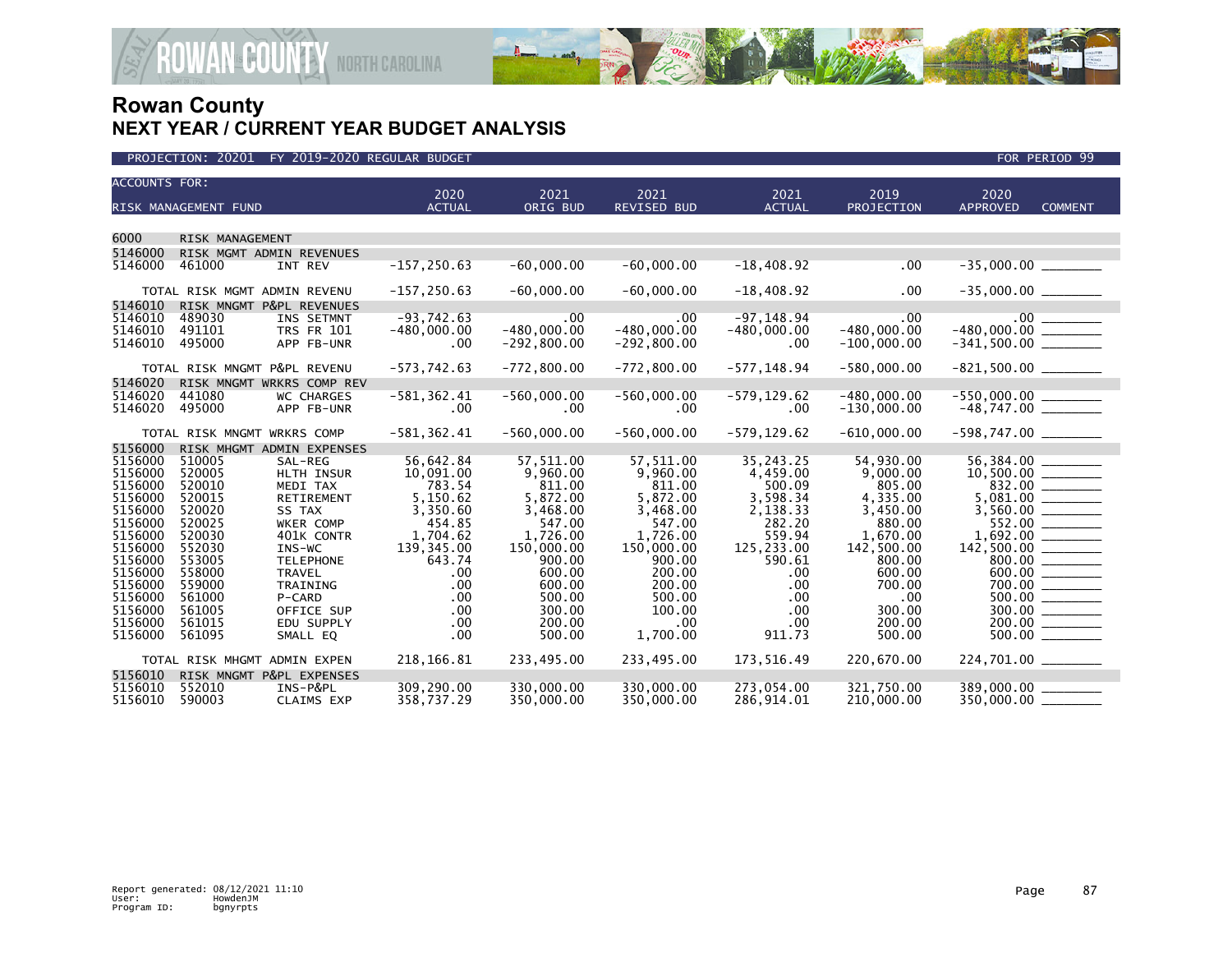

| ACCOUNTS FOR:                 |                                                                                    |                                        | 2020                                   | 2021                                | 2021                                   | 2021                                       | 2019                                 | 2020                                   |
|-------------------------------|------------------------------------------------------------------------------------|----------------------------------------|----------------------------------------|-------------------------------------|----------------------------------------|--------------------------------------------|--------------------------------------|----------------------------------------|
|                               | RISK MANAGEMENT FUND                                                               |                                        | <b>ACTUAL</b>                          | ORIG BUD                            | <b>REVISED BUD</b>                     | <b>ACTUAL</b>                              | PROJECTION                           | <b>COMMENT</b><br>APPROVED             |
| 5156010                       | 590007                                                                             | PROC COSTS                             | 62,871.00                              | 70,000.00                           | 70,000.00                              | 70,000.00                                  | 68,250.00                            | 82,500.00                              |
|                               |                                                                                    | TOTAL RISK MNGMT P&PL EXPENS           | 730,898.29                             | 750,000.00                          | 750,000.00                             | 629,968.01                                 | 600,000.00                           |                                        |
| 5156020                       | <b>RISK MNGMT</b>                                                                  | WRKRS COMP EXP                         |                                        |                                     |                                        |                                            |                                      |                                        |
| 5156020<br>5156020<br>5156020 | 590003<br>590006<br>590007                                                         | CLAIMS EXP<br>INDIRCT CO<br>PROC COSTS | 474,507.83<br>11,546.00<br>44,908.00   | 350,000.00<br>9,305.00<br>50,000.00 | 350,000.00<br>9,305.00<br>50,000.00    | 239,321.02<br>9,305.00<br>50,000,00        | 352,196.00<br>9,634.00<br>47.500.00  | $350,000.00$ ________<br>47.500.00     |
|                               | TOTAL RISK MNGMT WRKRS COMP<br>TOTAL RISK MANAGEMENT<br>TOTAL RISK MANAGEMENT FUND |                                        | 530,961.83<br>167,671.26<br>167,671.26 | 409,305.00<br>.00<br>.00            | 409,305.00<br>$.00 \,$<br>$.00 \times$ | 298,626.02<br>$-72,576.96$<br>$-72.576.96$ | 409,330.00<br>40,000.00<br>40,000.00 | 409.046.00<br>$.00$ ______<br>$.00 \,$ |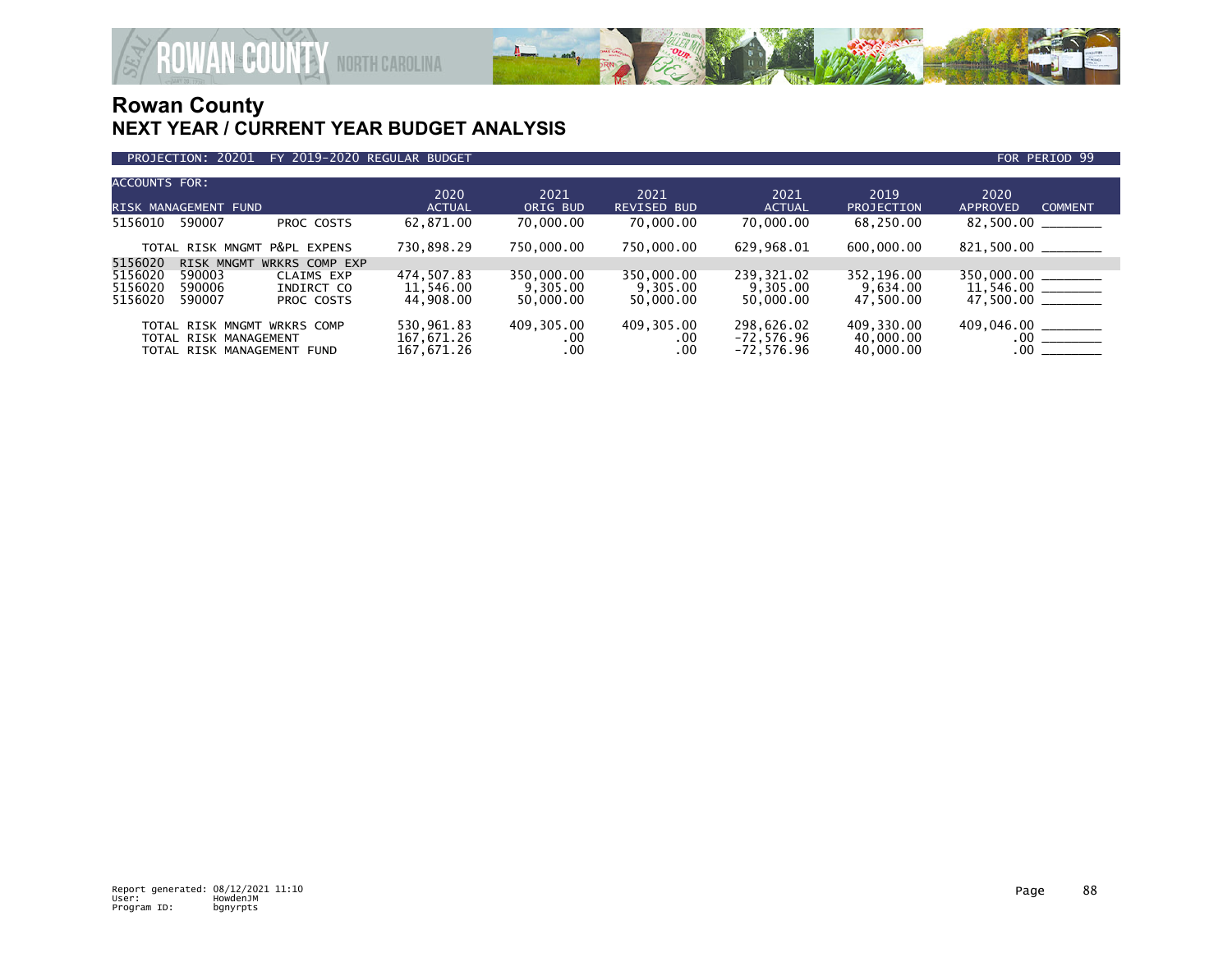

| <b>ACCOUNTS FOR:</b> |                           |                              | 2020                   | 2021                  | 2021                  | 2021               | 2019                  | 2020                                         |                |
|----------------------|---------------------------|------------------------------|------------------------|-----------------------|-----------------------|--------------------|-----------------------|----------------------------------------------|----------------|
| <b>LANDFILL FUND</b> |                           |                              | <b>ACTUAL</b>          | ORIG BUD              | <b>REVISED BUD</b>    | <b>ACTUAL</b>      | PROJECTION            | <b>APPROVED</b>                              | <b>COMMENT</b> |
|                      |                           |                              |                        |                       |                       |                    |                       |                                              |                |
| 4700                 | <b>LANDFILL</b>           |                              |                        |                       |                       |                    |                       |                                              |                |
| 6144705              |                           | ENVIRONMENT MNGT REVENUES    |                        |                       |                       |                    |                       |                                              |                |
| 6144705              | 453046                    | ERO CTL FE                   | $-6, 300.00$           | .00                   | .00                   | $-1,600.00$        | $-10,000.00$          |                                              |                |
|                      |                           |                              |                        |                       |                       |                    |                       |                                              |                |
|                      |                           | TOTAL ENVIRONMENT MNGT REVEN | $-6,300.00$            | .00                   | .00                   | $-1,600.00$        | $-10,000.00$          |                                              |                |
| 6144710              | SANITATION REVENUES       |                              |                        |                       |                       |                    |                       |                                              |                |
| 6144710              | 444034                    | SITE FEES                    | $-232, 330.15$         | $-170,000.00$         | $-170,000.00$         | $-339,031.02$      | $-170,000.00$         | $-190,000.00$ ________                       |                |
|                      | TOTAL SANITATION REVENUES |                              | $-232, 330.15$         | $-170,000.00$         | $-170,000.00$         | $-339,031.02$      | $-170,000.00$         | $-190,000.00$ ________                       |                |
| 6144720              |                           | LANDFILL OPER REVENUES       |                        |                       |                       |                    |                       |                                              |                |
| 6144720              | 416060                    | SW DISP TX                   | $-296,802.44$          | $-310,000.00$         | $-310,000.00$         | $-351,908.34$      | $-295,000.00$         | $-295,000.00$ ________                       |                |
| 6144720              | 434006                    | SG-SW TX                     | $-74, 137.91$          | $-70,000.00$          | $-70,000.00$          | $-56, 152.62$      | $-60,000.00$          | $-60,000.00$ _________                       |                |
| 6144720              | 444031                    | LF CASH RE                   | $-721,856.92$          | $-600.000.00$         | $-600.000.00$         | $-836,682.05$      | $-500,000,00$         | $-600.000.00$                                |                |
| 6144720              | 444032                    | LF CHARGES                   | $-4, 460, 208.80$      | $-4, 300, 000, 00$    | $-4, 300, 000, 00$    | $-4,992,363.97$    | $-4,600,000.00$       | $-4,500,000.00$ _________                    |                |
| 6144720              | 444033                    | LF LATE FE                   | $-2.735.85$            | .00                   | .00                   | $-2,753.83$        | .00                   |                                              |                |
| 6144720              | 461000                    | INT REV                      | $-577, 498.59$         | $-325,000.00$         | $-325,000.00$         | $-90,978.29$       | $-80,000.00$          | $-300,000.00$ _________                      |                |
| 6144720              | 495000                    | APP FB-UNR                   | .00                    | $-3, 554, 166.00$     | $-4, 352, 166.00$     | $.00 \,$           | $-171,962.00$         | $-901,884.00$ ________                       |                |
|                      |                           | TOTAL LANDFILL OPER REVENUES | -6,133,240.51          | $-9,159,166.00$       | -9,957,166.00         | -6,330,839.10      | $-5,706,962.00$       | $-6,656,884.00$ _________                    |                |
| 6144730              |                           | RECYCLING OPER REVENUES      |                        |                       |                       |                    |                       |                                              |                |
| 6144730              | 435031                    | TIRE DIS-R                   | $-192,831.76$          | $-200,000.00$         | $-200,000.00$         | $-149, 274.22$     | $-180,000.00$         |                                              |                |
| 6144730              | 435032                    | WH GOODS                     | $-47, 240.36$          | $-55,000.00$          | $-55,000.00$          | $-55,934.78$       | $-44,000.00$          | $-55,000.00$<br>$-45,000.00$<br>$-45,000.00$ |                |
| 6144730              | 435034                    | E-WASTE MG                   | $-8, 264.88$           | $-8,000.00$           | $-8,000.00$           | $-3,595.27$        | .00                   |                                              |                |
| 6144730              | 444041                    | RECYCLING                    | $-38,786.69$           | $-20,000.00$          | $-20,000.00$          | $-72,745.39$       | $-60,000.00$          |                                              |                |
| 6144730              | 495010                    | APP FB-RES                   | .00                    | $.00 \times$          | $-56,054.00$          | $.00 \times$       | $-48,067.00$          |                                              |                |
|                      |                           | TOTAL RECYCLING OPER REVENUE | $-287, 123.69$         | $-283,000.00$         | $-339,054.00$         | $-281.549.66$      | $-332,067.00$         | $-330,000.00$ ________                       |                |
| 6154705              |                           | ENVIRONMENT MNGT EXPENSES    |                        |                       |                       |                    |                       |                                              |                |
| 6154705              | 510005                    | SAL-REG                      | 188,939.27             | 193,737.00            | 193,737.00            | 115,398.46         | 175,358.00            | 187, 373.00                                  |                |
| 6154705              | 520005                    | <b>HLTH INSUR</b>            | 30.273.00              | 29,880,00             | 23,880.00             | 22,295.00          | 27,000.00             |                                              |                |
| 6154705              | 520008                    | RETIRE HI                    | 22,411.00              | 9,960.00              | $.00 \times$          | .00                | 9.360.00              |                                              |                |
| 6154705              | 520010                    | MEDI TAX                     | 2,607.73               | 2,709.00              | 2,709.00              | 1,587.33           | 2,370.00              |                                              |                |
| 6154705<br>6154705   | 520015<br>520020          | RETIREMENT                   | 36,703.88              | 19,782.00             | 19,782.00             | 11,909.12          | 13,592.00             |                                              |                |
| 6154705              | 520025                    | SS TAX<br><b>WKER COMP</b>   | 11, 149.83<br>1,315.87 | 11,579.00<br>1,347.00 | 11,579.00<br>1,347.00 | 6,786.34<br>726.10 | 10,131.00<br>1,803.00 |                                              |                |
| 6154705              | 520030                    | 401K CONTR                   | 5,671.13               | 5,814.00              | 5,814.00              | 3,479.14           | 5,262.00              |                                              |                |
| 6154705              | 543020                    | R&M-VEHIC                    | 409.63                 | 1,800.00              | 1,800.00              | 1,398.66           | 1,800.00              | 1,800.00                                     |                |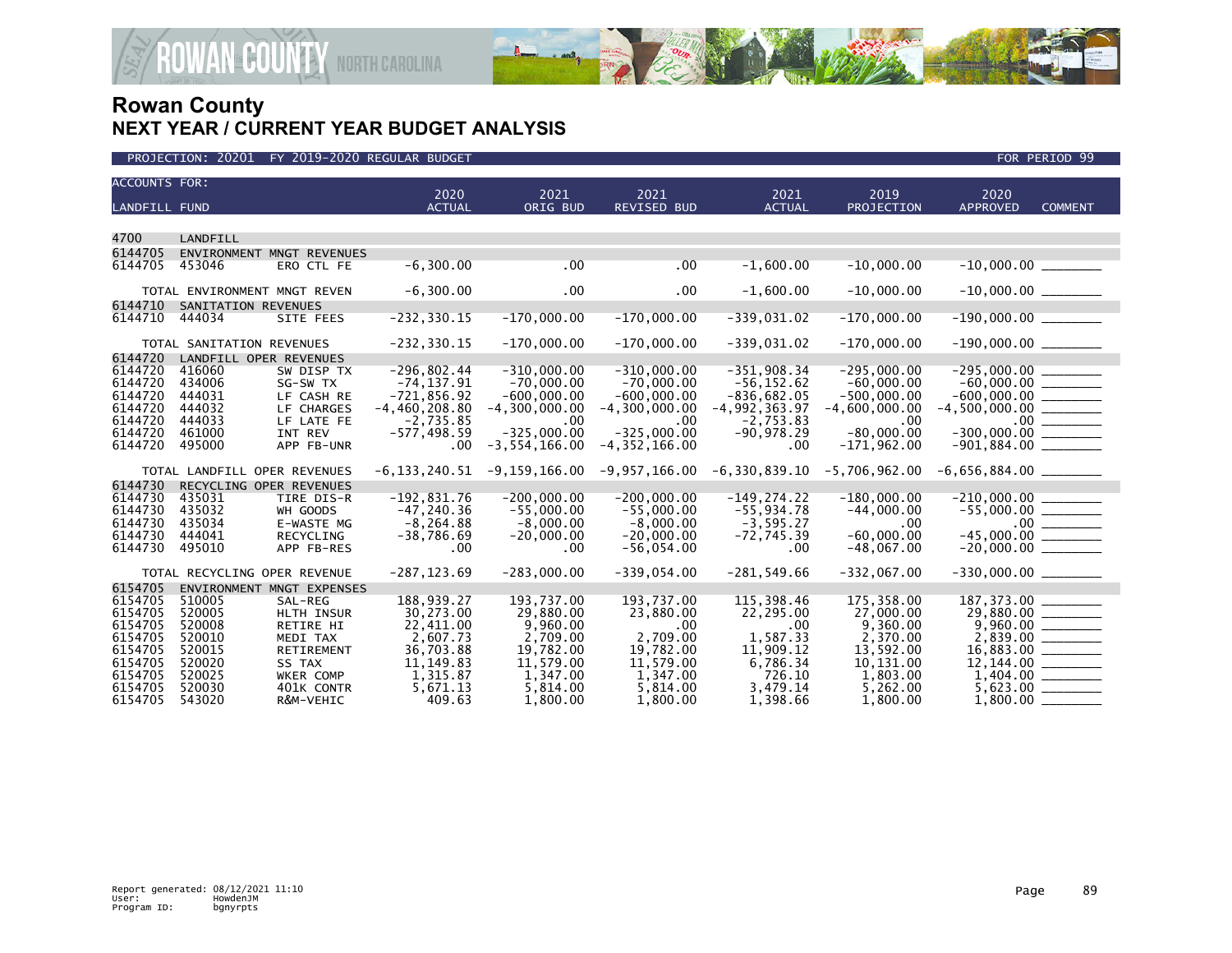

PROJECTION: 20201 FY 2019-2020 REGULAR BUDGET FOR PERIOD 99

**ROWAN COUNTY NORTH CAROLINA** 

| <b>ACCOUNTS FOR:</b> |                              |                   |               |              |              |               |            |                                                                                                                                                                                                                                                                                                                                                                                 |                |
|----------------------|------------------------------|-------------------|---------------|--------------|--------------|---------------|------------|---------------------------------------------------------------------------------------------------------------------------------------------------------------------------------------------------------------------------------------------------------------------------------------------------------------------------------------------------------------------------------|----------------|
|                      |                              |                   | 2020          | 2021         | 2021         | 2021          | 2019       | 2020                                                                                                                                                                                                                                                                                                                                                                            |                |
| <b>LANDFILL FUND</b> |                              |                   | <b>ACTUAL</b> | ORIG BUD     | REVISED BUD  | <b>ACTUAL</b> | PROJECTION | APPROVED                                                                                                                                                                                                                                                                                                                                                                        | <b>COMMENT</b> |
| 6154705              | 550007                       | COST P COP        | 464.05        | 800.00       | 800.00       | 220.30        | 800.00     | 800.00                                                                                                                                                                                                                                                                                                                                                                          |                |
| 6154705              | 553005                       | <b>TELEPHONE</b>  | 7,478.36      | 9,200.00     | 9,200.00     | 4,707.13      | 8,000.00   | 8,700.00                                                                                                                                                                                                                                                                                                                                                                        |                |
| 6154705              | 555000                       | PRINTING          | 182.00        | 200.00       | 200.00       | 42.00         | 200.00     |                                                                                                                                                                                                                                                                                                                                                                                 |                |
| 6154705              | 557000                       | POSTAGE           | 371.51        | 500.00       | 500.00       | 220.69        | 500.00     |                                                                                                                                                                                                                                                                                                                                                                                 |                |
| 6154705              | 558000                       | TRAVEL            | 1,336.14      | 1,500.00     | 1,500.00     | 618.67        | 2,000.00   |                                                                                                                                                                                                                                                                                                                                                                                 |                |
| 6154705              | 559000                       | TRAINING          | .00           | 1,000.00     | 1,000.00     | .00           | 1,500.00   |                                                                                                                                                                                                                                                                                                                                                                                 |                |
| 6154705              | 561000                       | P-CARD            | .00           | 4,000.00     | 4,000.00     | .00           | $.00 \,$   | $2,000.00$<br>1,500.00<br>4,000.00                                                                                                                                                                                                                                                                                                                                              |                |
| 6154705              | 561005                       | OFFICE SUP        | 969.50        | 1.300.00     | 1.300.00     | 755.13        | 1,300.00   |                                                                                                                                                                                                                                                                                                                                                                                 |                |
| 6154705              | 561095                       | SMALL EQ          | 22.99         | 500.00       | 500.00       | 269.95        | 500.00     |                                                                                                                                                                                                                                                                                                                                                                                 |                |
| 6154705              | 562020                       | FUEL&LUBIC        | 1,337.74      | 3,000.00     | 3,000.00     | 1,184.08      | 5,000.00   | $\begin{array}{r} 5,000.00 \overline{0} & 0.00 \overline{0} & 0.00 \overline{0} & 0.00 \overline{0} & 0.00 \overline{0} & 0.00 \overline{0} & 0.00 \overline{0} & 0.00 \overline{0} & 0.00 \overline{0} & 0.00 \overline{0} & 0.00 \overline{0} & 0.00 \overline{0} & 0.00 \overline{0} & 0.00 \overline{0} & 0.00 \overline{0} & 0.00 \overline{0} & 0.00 \overline{0} & 0.00$ |                |
| 6154705              | 564050                       | DUES&SUBS         | .00           | 500.00       | 500.00       | 128.75        | 500.00     |                                                                                                                                                                                                                                                                                                                                                                                 |                |
| 6154705              | 575035                       | C/A-VEHICL        | .00           | .00          | 175,950.00   | 171,104.00    | 29,800.00  |                                                                                                                                                                                                                                                                                                                                                                                 |                |
| 6154705              | 582008                       | EMPL RET          | .00           | 125.00       | 125.00       | $.00 \,$      | $.00 \,$   |                                                                                                                                                                                                                                                                                                                                                                                 |                |
|                      | TOTAL ENVIRONMENT MNGT EXPEN |                   | 311,643.63    | 299,233.00   | 459,223.00   | 342,830.85    | 296,776.00 | 293,031.00 _______                                                                                                                                                                                                                                                                                                                                                              |                |
| 6154710              | SANITATION EXPENSES          |                   |               |              |              |               |            |                                                                                                                                                                                                                                                                                                                                                                                 |                |
| 6154710              | 510005                       | SAL-REG           | 260,208.64    | 313,995.00   | 312,995.00   | 264,904.74    | 290,182.00 | 307,508.00                                                                                                                                                                                                                                                                                                                                                                      |                |
| 6154710              | 510010                       | SAL-OT            | 181.53        | .00          | $.00 \times$ | .00           | .00        |                                                                                                                                                                                                                                                                                                                                                                                 |                |
| 6154710              | 510015                       | SAL-PT            | 14,815.52     | 20,000.00    | 20,000,00    | 4,275.72      | 24,000,00  |                                                                                                                                                                                                                                                                                                                                                                                 |                |
| 6154710              | 520005                       | HLTH INSUR        | 97,175.00     | 109,560.00   | 109,560.00   | 106,788.50    | 99,000.00  |                                                                                                                                                                                                                                                                                                                                                                                 |                |
| 6154710              | 520010                       | MEDI TAX          | 3,707.63      | 4,691.00     | 4,691.00     | 3,611.39      | 4,600.00   | $307,508.00$<br>$24,000.00$<br>$105,576.00$<br>$5,014.00$<br>$27,710.00$<br>$21,438.00$<br>$3,046.00$<br>$9,230.00$<br>$150,000.00$<br>$5,000.00$<br>$3,000.00$<br>$3,000.00$<br>$1,500.00$                                                                                                                                                                                     |                |
| 6154710              | 520015                       | RETIREMENT        | 51,019.67     | 32,064.00    | 32,064,00    | 27, 197. 22   | 22,491.00  |                                                                                                                                                                                                                                                                                                                                                                                 |                |
| 6154710              | 520020                       | SS TAX            | 15,853.13     | 19,831.00    | 19,831.00    | 15,441.72     | 19,660.00  |                                                                                                                                                                                                                                                                                                                                                                                 |                |
| 6154710              | 520025                       | WKER COMP         | 2,927.24      | 3,756.00     | 3,756.00     | 2,836.64      | 3,870.00   |                                                                                                                                                                                                                                                                                                                                                                                 |                |
| 6154710              | 520030                       | 401K CONTR        | 7,148.33      | 9,426.00     | 9,426.00     | 7,897.62      | 8,712.00   |                                                                                                                                                                                                                                                                                                                                                                                 |                |
| 6154710              | 533010                       | CONTR COLL        | 149,697.31    | 180,000.00   | 180,000.00   | 168,238.53    | 140,000.00 |                                                                                                                                                                                                                                                                                                                                                                                 |                |
| 6154710              | 542020                       | <b>GRND MAINT</b> | 2,058.27      | 6,000.00     | 6,000.00     | 910.27        | 6,000.00   |                                                                                                                                                                                                                                                                                                                                                                                 |                |
| 6154710              | 543005                       | R&M-BLDG          | 675.57        | 5,000.00     | 5,000.00     | 294.15        | 5,000.00   |                                                                                                                                                                                                                                                                                                                                                                                 |                |
| 6154710              | 543015                       | R&M-EQUIP         | 1,810.69      | 3,000.00     | 3,000.00     | 2,602.59      | 3,000.00   |                                                                                                                                                                                                                                                                                                                                                                                 |                |
| 6154710              | 543020                       | R&M-VEHIC         | 1,286.52      | 1,500.00     | 1,500.00     | 772.20        | 1,500.00   | $1,500.00$<br>$4,000.00$<br>$7,000.00$<br>$2,000.00$                                                                                                                                                                                                                                                                                                                            |                |
| 6154710              | 544020                       | RENT-L&B          | 2,100.00      | 4,000.00     | 4,000.00     | 2,100.00      | 4,000.00   |                                                                                                                                                                                                                                                                                                                                                                                 |                |
| 6154710              | 544042                       | RNT-TOILET        | 5,720.01      | 7,000.00     | 7,000.00     | 5,585.00      | 7,000.00   |                                                                                                                                                                                                                                                                                                                                                                                 |                |
| 6154710              | 553005                       | <b>TELEPHONE</b>  | 19,243.09     | 17,000.00    | 17,000.00    | 10,444.16     | 14,500.00  |                                                                                                                                                                                                                                                                                                                                                                                 |                |
| 6154710              | 556000                       | UNIFORMS          | 1,830.79      | 2,500.00     | 2,500.00     | 1,831.10      | 2,500.00   |                                                                                                                                                                                                                                                                                                                                                                                 |                |
| 6154710              | 558000                       | <b>TRAVEL</b>     | 7,988.06      | 9,000.00     | 9,000.00     | 8,994.89      | 9,000.00   |                                                                                                                                                                                                                                                                                                                                                                                 |                |
| 6154710              | 561005                       | OFFICE SUP        | 431.89        | 800.00       | 800.00       | 148.94        | 800.00     |                                                                                                                                                                                                                                                                                                                                                                                 |                |
| 6154710              | 561054                       | OSHA COMPL        | 3, 113.46     | 4,000.00     | 4.000.00     | 3,004.43      | 4.000.00   |                                                                                                                                                                                                                                                                                                                                                                                 |                |
| 6154710              | 561095                       | SMALL EQ          | 961.59        | 2,000.00     | 2,000.00     | 783.85        | 2,000.00   | $\begin{array}{r} 7,500.00 \ \hline 15,500.00 \ \hline 2,500.00 \ \hline 9,000.00 \ \hline 800.00 \ \hline 4,000.00 \ \hline 2,000.00 \ \hline 200.00 \ \hline 200.00 \ \hline \end{array}$                                                                                                                                                                                     |                |
| 6154710              | 562005                       | <b>ELECTRICTY</b> | 6,651.88      | 9.000.00     | 9.000.00     | 4,956.44      | 9.500.00   |                                                                                                                                                                                                                                                                                                                                                                                 |                |
| 6154710              | 562020                       | FUEL&LUBIC        | .00           | 200.00       | 200.00       | 159.88        | 200.00     |                                                                                                                                                                                                                                                                                                                                                                                 |                |
| 6154710              | 571005                       | PROP PURCH        | .00           | 100,000,00   | 100,000.00   | .00           | 100,000,00 |                                                                                                                                                                                                                                                                                                                                                                                 |                |
| 6154710              | 574015                       | $C/A$ -CONVSI     | 35, 178. 12   | 1,600,000.00 | 1,525,000.00 | 22,000.00     | 650,000,00 | 800,000,00                                                                                                                                                                                                                                                                                                                                                                      |                |
| 6154710              | 574046                       | $C/A-ROAD$        | 14,362.00     | 400,000.00   | 400,000.00   | 1.694.00      | 300,000,00 | 400,000.00                                                                                                                                                                                                                                                                                                                                                                      |                |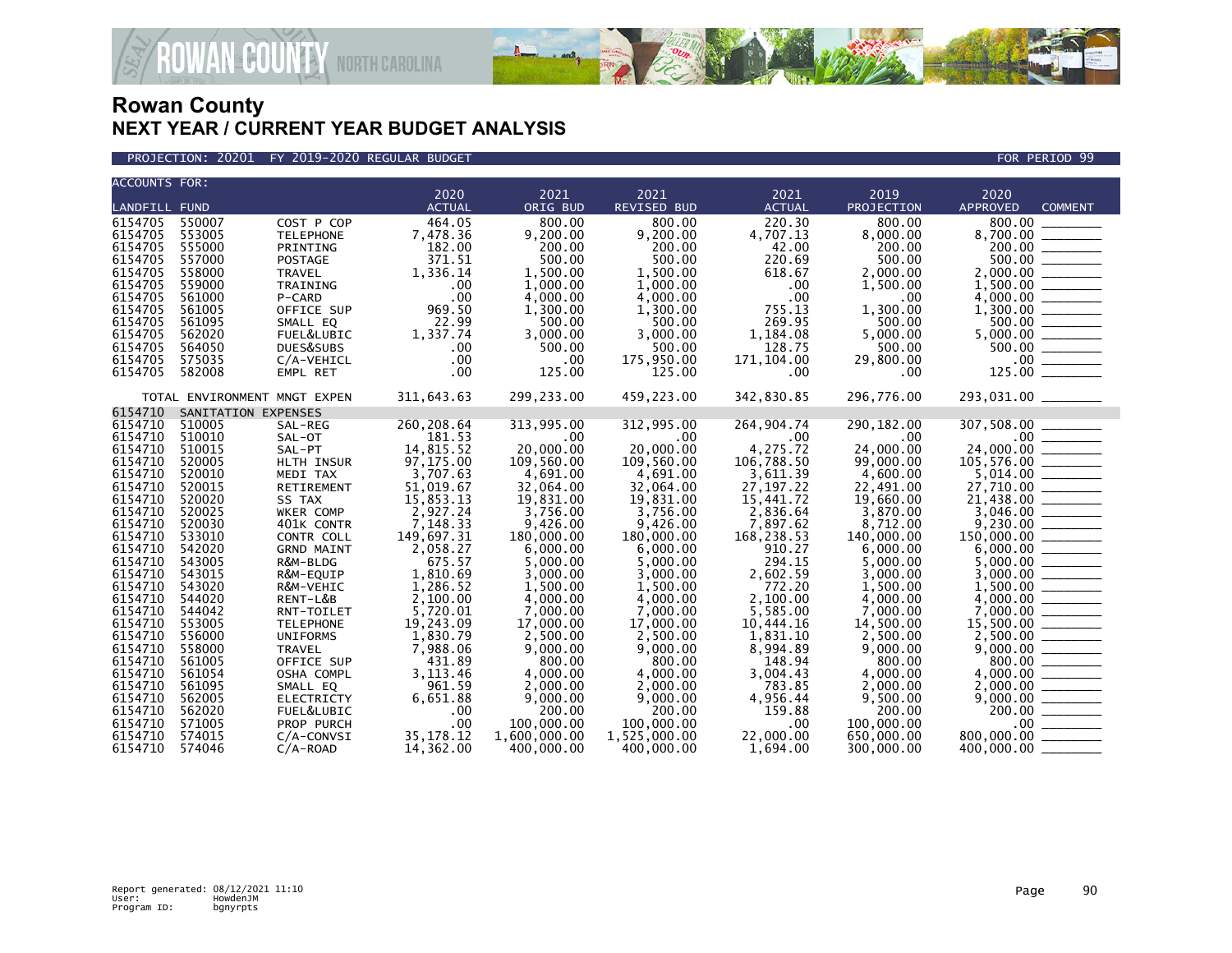

| <b>ACCOUNTS FOR:</b> |                           |                        |                       |                        |                        |                       |                       |                                                                                                                                                                                                                                                                                                                                                                                                                                                                                                                 |                                                                                                                                                                                                                                                                                                                                                                                                                                                                                                  |
|----------------------|---------------------------|------------------------|-----------------------|------------------------|------------------------|-----------------------|-----------------------|-----------------------------------------------------------------------------------------------------------------------------------------------------------------------------------------------------------------------------------------------------------------------------------------------------------------------------------------------------------------------------------------------------------------------------------------------------------------------------------------------------------------|--------------------------------------------------------------------------------------------------------------------------------------------------------------------------------------------------------------------------------------------------------------------------------------------------------------------------------------------------------------------------------------------------------------------------------------------------------------------------------------------------|
|                      |                           |                        | 2020                  | 2021                   | 2021                   | 2021                  | 2019                  | 2020                                                                                                                                                                                                                                                                                                                                                                                                                                                                                                            |                                                                                                                                                                                                                                                                                                                                                                                                                                                                                                  |
| <b>LANDFILL FUND</b> |                           |                        | <b>ACTUAL</b>         | ORIG BUD               | <b>REVISED BUD</b>     | <b>ACTUAL</b>         | PROJECTION            | <b>APPROVED</b>                                                                                                                                                                                                                                                                                                                                                                                                                                                                                                 | <b>COMMENT</b>                                                                                                                                                                                                                                                                                                                                                                                                                                                                                   |
| 6154710              | 590030                    | DISP FEES              | 93,512.04             | 98,000.00              | 173,000.00             | 168,547.00            | 90,000.00             | 98,000.00                                                                                                                                                                                                                                                                                                                                                                                                                                                                                                       |                                                                                                                                                                                                                                                                                                                                                                                                                                                                                                  |
|                      | TOTAL SANITATION EXPENSES |                        | 799,657.98            | 2,962,323.00           | 2,961,323.00           | 836,020.98            | 1,821,515.00          |                                                                                                                                                                                                                                                                                                                                                                                                                                                                                                                 |                                                                                                                                                                                                                                                                                                                                                                                                                                                                                                  |
| 6154720              |                           | LANDFILL OPER EXPENSES |                       |                        |                        |                       |                       |                                                                                                                                                                                                                                                                                                                                                                                                                                                                                                                 |                                                                                                                                                                                                                                                                                                                                                                                                                                                                                                  |
| 6154720              | 510005                    | SAL-REG                | 506,802.03            | 583,958.00             | 583,958.00             | 577,576.14            | 517,400.00            |                                                                                                                                                                                                                                                                                                                                                                                                                                                                                                                 |                                                                                                                                                                                                                                                                                                                                                                                                                                                                                                  |
| 6154720              | 510010                    | SAL-OT                 | .00                   | .00                    | 1,000.00               | 618.23                | $.00 \,$              | $\begin{array}{c}\n 00 \\  \overline{00} \\  \overline{00} \\  \overline{00} \\  \overline{00} \\  \overline{00} \\  \overline{00} \\  \overline{00} \\  \overline{00} \\  \overline{00} \\  \overline{00} \\  \overline{00} \\  \overline{00} \\  \overline{00} \\  \overline{00} \\  \overline{00} \\  \overline{00} \\  \overline{00} \\  \overline{00} \\  \overline{00} \\  \overline{00} \\  \overline{00} \\  \overline{00} \\  \overline{00} \\  \overline{00} \\  \overline{00} \\  \overline{00} \\ $ |                                                                                                                                                                                                                                                                                                                                                                                                                                                                                                  |
| 6154720              | 510015                    | SAL-PT                 | 5,845.84              | 8,000.00               | 8,000.00               | 5,580.10              | 10.000.00             | 10,000.00                                                                                                                                                                                                                                                                                                                                                                                                                                                                                                       |                                                                                                                                                                                                                                                                                                                                                                                                                                                                                                  |
| 6154720              | 520005                    | HLTH INSUR             | 137, 124.00           | 149,400.00             | 163,400.00             | 161,707.00            | 126,000.00            |                                                                                                                                                                                                                                                                                                                                                                                                                                                                                                                 |                                                                                                                                                                                                                                                                                                                                                                                                                                                                                                  |
| 6154720              | 520010                    | MEDI TAX               | 7,081.77              | 8,163.00               | 8.163.00               | 7,934.92              | 7,700.00              | 8,051.00                                                                                                                                                                                                                                                                                                                                                                                                                                                                                                        | $\frac{1}{1-\frac{1}{1-\frac{1}{1-\frac{1}{1-\frac{1}{1-\frac{1}{1-\frac{1}{1-\frac{1}{1-\frac{1}{1-\frac{1}{1-\frac{1}{1-\frac{1}{1-\frac{1}{1-\frac{1}{1-\frac{1}{1-\frac{1}{1-\frac{1}{1-\frac{1}{1-\frac{1}{1-\frac{1}{1-\frac{1}{1-\frac{1}{1-\frac{1}{1-\frac{1}{1-\frac{1}{1-\frac{1}{1-\frac{1}{1-\frac{1}{1-\frac{1}{1-\frac{1}{1-\frac{1}{1-\frac{1}{1-\frac{1}{1-\frac{1}{1-\frac{1}{1-\frac{1}{1-\frac{1$                                                                            |
| 6154720              | 520015                    | RETIREMENT             | 101,388.48            | 59,386.00              | 59,386.00              | 59,656.84             | 41, 104.00            | 47,229.00                                                                                                                                                                                                                                                                                                                                                                                                                                                                                                       | $\frac{1}{1}$                                                                                                                                                                                                                                                                                                                                                                                                                                                                                    |
| 6154720              | 520020                    | SS TAX                 | 30,280.51             | 34,721.00              | 34,721.00              | 33,837.51             | 32,863.00             | 34,416.00 _______                                                                                                                                                                                                                                                                                                                                                                                                                                                                                               |                                                                                                                                                                                                                                                                                                                                                                                                                                                                                                  |
| 6154720              | 520025                    | WKER COMP              | 16,991.58             | 19,056.00              | 19,056.00              | 18,572.83             | 21,500.00             | 17,507.00 _______                                                                                                                                                                                                                                                                                                                                                                                                                                                                                               |                                                                                                                                                                                                                                                                                                                                                                                                                                                                                                  |
| 6154720              | 520030                    | 401K CONTR             | 14,975.49             | 18,474.00              | 18,474.00              | 18,285.10             | 15,527.00             | 15,730.00                                                                                                                                                                                                                                                                                                                                                                                                                                                                                                       | $\frac{1}{1}$                                                                                                                                                                                                                                                                                                                                                                                                                                                                                    |
| 6154720              | 533000                    | OT PROF SE             | 28, 312.55            | 75,000.00              | 64,750.00              | 52,671.39             | 60,000.00             | 75,000.00 _______                                                                                                                                                                                                                                                                                                                                                                                                                                                                                               |                                                                                                                                                                                                                                                                                                                                                                                                                                                                                                  |
| 6154720              | 533001                    | <b>CONTR SERV</b>      | .00                   | 75,000.00              | 70.960.00              | .00                   | .00                   | 75,000.00                                                                                                                                                                                                                                                                                                                                                                                                                                                                                                       |                                                                                                                                                                                                                                                                                                                                                                                                                                                                                                  |
| 6154720              | 534005                    | AIR PHOTO              | .00                   | 6,500.00               | 6,750.00               | 6,750.00              | 5,000.00              | 6,500.00                                                                                                                                                                                                                                                                                                                                                                                                                                                                                                        |                                                                                                                                                                                                                                                                                                                                                                                                                                                                                                  |
| 6154720              | 534027                    | PERMIT FEE             | 17,217.00             | 20,000.00              | 20,000.00              | 16,999.00             | 20,000.00             |                                                                                                                                                                                                                                                                                                                                                                                                                                                                                                                 |                                                                                                                                                                                                                                                                                                                                                                                                                                                                                                  |
| 6154720<br>6154720   | 534030                    | TECH-S&M               | 2,000.00              | 3,720.00               | 3,720.00               | 2.000.00              | 2,500.00              | $2,500.00$ ________                                                                                                                                                                                                                                                                                                                                                                                                                                                                                             |                                                                                                                                                                                                                                                                                                                                                                                                                                                                                                  |
| 6154720              | 534050<br>534051          | W&S TEST<br>W&S T-CLOS | 31,493.50<br>5,150.00 | 75,000,00<br>30,000.00 | 75,000,00<br>30,000.00 | 56,269.54<br>5,150.00 | 75,000.00<br>5,000.00 |                                                                                                                                                                                                                                                                                                                                                                                                                                                                                                                 |                                                                                                                                                                                                                                                                                                                                                                                                                                                                                                  |
| 6154720              | 541030                    | LEACHATE D             | 19,787.85             | 50,000.00              | 50,000.00              | 32,759.55             | 100,000.00            |                                                                                                                                                                                                                                                                                                                                                                                                                                                                                                                 |                                                                                                                                                                                                                                                                                                                                                                                                                                                                                                  |
| 6154720              | 542020                    | <b>GRND MAINT</b>      | 26,807.56             | 60,000.00              | 55,154.00              | 42,420.56             | 60,000.00             | 50,000.00 _______<br>60,000,00                                                                                                                                                                                                                                                                                                                                                                                                                                                                                  | $\begin{tabular}{ll} \multicolumn{2}{c} {\textbf{1}} & \multicolumn{2}{c} {\textbf{1}} & \multicolumn{2}{c} {\textbf{1}} \\ \multicolumn{2}{c} {\textbf{1}} & \multicolumn{2}{c} {\textbf{1}} & \multicolumn{2}{c} {\textbf{1}} \\ \multicolumn{2}{c} {\textbf{1}} & \multicolumn{2}{c} {\textbf{1}} & \multicolumn{2}{c} {\textbf{1}} \\ \multicolumn{2}{c} {\textbf{1}} & \multicolumn{2}{c} {\textbf{1}} & \multicolumn{2}{c} {\textbf{1}} \\ \multicolumn{2}{c} {\textbf{1}} & \multicolumn$ |
| 6154720              | 542030                    | LFPOPERATA             | 94,729.58             | 115,000.00             | 115,000.00             | 71,520.85             | 210,000.00            |                                                                                                                                                                                                                                                                                                                                                                                                                                                                                                                 |                                                                                                                                                                                                                                                                                                                                                                                                                                                                                                  |
| 6154720              | 543005                    | R&M-BLDG               | 2.292.69              | 5.000.00               | 5.000.00               | 906.13                | 5.000.00              |                                                                                                                                                                                                                                                                                                                                                                                                                                                                                                                 |                                                                                                                                                                                                                                                                                                                                                                                                                                                                                                  |
| 6154720              | 543015                    | R&M-EQUIP              | 101,832.33            | 103,000.00             | 103,000.00             | 79,241.42             | 95,000,00             | $103,000.00$ _______                                                                                                                                                                                                                                                                                                                                                                                                                                                                                            |                                                                                                                                                                                                                                                                                                                                                                                                                                                                                                  |
| 6154720              | 543020                    | R&M-VEHIC              | 40,628.87             | 71,000.00              | 71,000.00              | 28,705.51             | 71,000.00             |                                                                                                                                                                                                                                                                                                                                                                                                                                                                                                                 |                                                                                                                                                                                                                                                                                                                                                                                                                                                                                                  |
| 6154720              | 550007                    | COST P COP             | 209.07                | 300.00                 | 300.00                 | 44.36                 | 300.00                |                                                                                                                                                                                                                                                                                                                                                                                                                                                                                                                 |                                                                                                                                                                                                                                                                                                                                                                                                                                                                                                  |
| 6154720              | 553005                    | <b>TELEPHONE</b>       | 15,324.91             | 18,000.00              | 18,000.00              | 14,539.01             | 14,500.00             | 16,500.00 ________                                                                                                                                                                                                                                                                                                                                                                                                                                                                                              |                                                                                                                                                                                                                                                                                                                                                                                                                                                                                                  |
| 6154720              | 555000                    | PRINTING               | .00                   | 300.00                 | 300.00                 | .00                   | 300.00                | $300.00$ ______                                                                                                                                                                                                                                                                                                                                                                                                                                                                                                 |                                                                                                                                                                                                                                                                                                                                                                                                                                                                                                  |
| 6154720              | 556000                    | <b>UNIFORMS</b>        | 5,784.87              | 7,200.00               | 7,200.00               | 6,985.69              | 6.000.00              | 6.000.00                                                                                                                                                                                                                                                                                                                                                                                                                                                                                                        |                                                                                                                                                                                                                                                                                                                                                                                                                                                                                                  |
| 6154720              | 558000                    | <b>TRAVEL</b>          | 1,890.13              | 2.900.00               | 2,900.00               | .00                   | 6,500.00              | 3,500.00                                                                                                                                                                                                                                                                                                                                                                                                                                                                                                        |                                                                                                                                                                                                                                                                                                                                                                                                                                                                                                  |
| 6154720              | 559000                    | TRAINING               | 1,867.94              | 4,400.00               | 4,400.00               | 1,867.50              | 5,000.00              |                                                                                                                                                                                                                                                                                                                                                                                                                                                                                                                 |                                                                                                                                                                                                                                                                                                                                                                                                                                                                                                  |
| 6154720              | 561000                    | P-CARD                 | .00                   | 1,000.00               | 1,000.00               | .00                   | .00                   | 1,000.00                                                                                                                                                                                                                                                                                                                                                                                                                                                                                                        |                                                                                                                                                                                                                                                                                                                                                                                                                                                                                                  |
| 6154720              | 561005                    | OFFICE SUP             | 3,475.23              | 5.091.00               | 5,091.00               | 2,494.28              | 4,000.00              | 4,000,00                                                                                                                                                                                                                                                                                                                                                                                                                                                                                                        | $\begin{tabular}{ll} \multicolumn{2}{c} {\textbf{1}} & \multicolumn{2}{c} {\textbf{1}} & \multicolumn{2}{c} {\textbf{1}} \\ \multicolumn{2}{c} {\textbf{2}} & \multicolumn{2}{c} {\textbf{3}} & \multicolumn{2}{c} {\textbf{4}} \\ \multicolumn{2}{c} {\textbf{4}} & \multicolumn{2}{c} {\textbf{5}} & \multicolumn{2}{c} {\textbf{6}} \\ \multicolumn{2}{c} {\textbf{5}} & \multicolumn{2}{c} {\textbf{6}} & \multicolumn{2}{c} {\textbf{6}} \\ \multicolumn{2}{c} {\textbf{5}} & \multicolumn$ |
| 6154720              | 561017                    | <b>FABRIC CVR</b>      | 1,856.00              | 3,500.00               | 3,500.00               | 2,565.00              | 5,000.00              | 5,000.00                                                                                                                                                                                                                                                                                                                                                                                                                                                                                                        |                                                                                                                                                                                                                                                                                                                                                                                                                                                                                                  |
| 6154720              | 561025                    | <b>GARAGE SUP</b>      | 5,979.05              | 6,000,00               | 6,000.00               | 5,951.06              | 6.000.00              | 6,000.00                                                                                                                                                                                                                                                                                                                                                                                                                                                                                                        |                                                                                                                                                                                                                                                                                                                                                                                                                                                                                                  |
| 6154720              | 561054                    | OSHA COMPL             | 3.065.38              | 4.500.00               | 4.500.00               | 2,408.86              | 4,500.00              | 4.500.00                                                                                                                                                                                                                                                                                                                                                                                                                                                                                                        |                                                                                                                                                                                                                                                                                                                                                                                                                                                                                                  |
| 6154720              | 561085                    | VEHICLE SU             | 6,626.40              | 8,000.00               | 10,500.00              | 9,523.72              | 9,500.00              | 9,500.00                                                                                                                                                                                                                                                                                                                                                                                                                                                                                                        |                                                                                                                                                                                                                                                                                                                                                                                                                                                                                                  |
| 6154720              | 561095                    | SMALL EQ               | 911.31                | 8.375.00               | 44.875.00              | 38, 138. 28           | 4.000.00              |                                                                                                                                                                                                                                                                                                                                                                                                                                                                                                                 |                                                                                                                                                                                                                                                                                                                                                                                                                                                                                                  |
| 6154720              | 562005                    | ELECTRICTY             | 22,966.68             | 28,000.00              | 28,000.00              | 17,793.76             | 21,300.00             | 28,000.00                                                                                                                                                                                                                                                                                                                                                                                                                                                                                                       | $\begin{tabular}{ccccc} \multicolumn{2}{c }{\textbf{1} & \textbf{2} & \textbf{3} & \textbf{4} & \textbf{5} & \textbf{5} & \textbf{6} & \textbf{6} & \textbf{7} & \textbf{8} & \textbf{8} & \textbf{9} & \textbf{10} & \textbf{10} & \textbf{10} & \textbf{10} & \textbf{10} & \textbf{10} & \textbf{10} & \textbf{10} & \textbf{10} & \textbf{10} & \textbf{10} & \textbf{10} & \textbf{10} & \textbf{10} & \textbf{1$                                                                           |
| 6154720              | 562020                    | FUEL&LUBIC             | 119,892.93            | 165,000.00             | 125,000.00             | 123,026.09            | 160,000.00            | $165,000.00$ ________                                                                                                                                                                                                                                                                                                                                                                                                                                                                                           |                                                                                                                                                                                                                                                                                                                                                                                                                                                                                                  |
| 6154720              | 564050                    | DUES&SUBS              | 243.00                | 744.00                 | 744.00                 | 709.00                | 500.00                | 600.00                                                                                                                                                                                                                                                                                                                                                                                                                                                                                                          |                                                                                                                                                                                                                                                                                                                                                                                                                                                                                                  |
| 6154720              | 574000                    | $C/A$ -OTH IM          | .00                   | 7.500.00               | 17.500.00              | .00                   | .00                   | .00 <sub>1</sub>                                                                                                                                                                                                                                                                                                                                                                                                                                                                                                |                                                                                                                                                                                                                                                                                                                                                                                                                                                                                                  |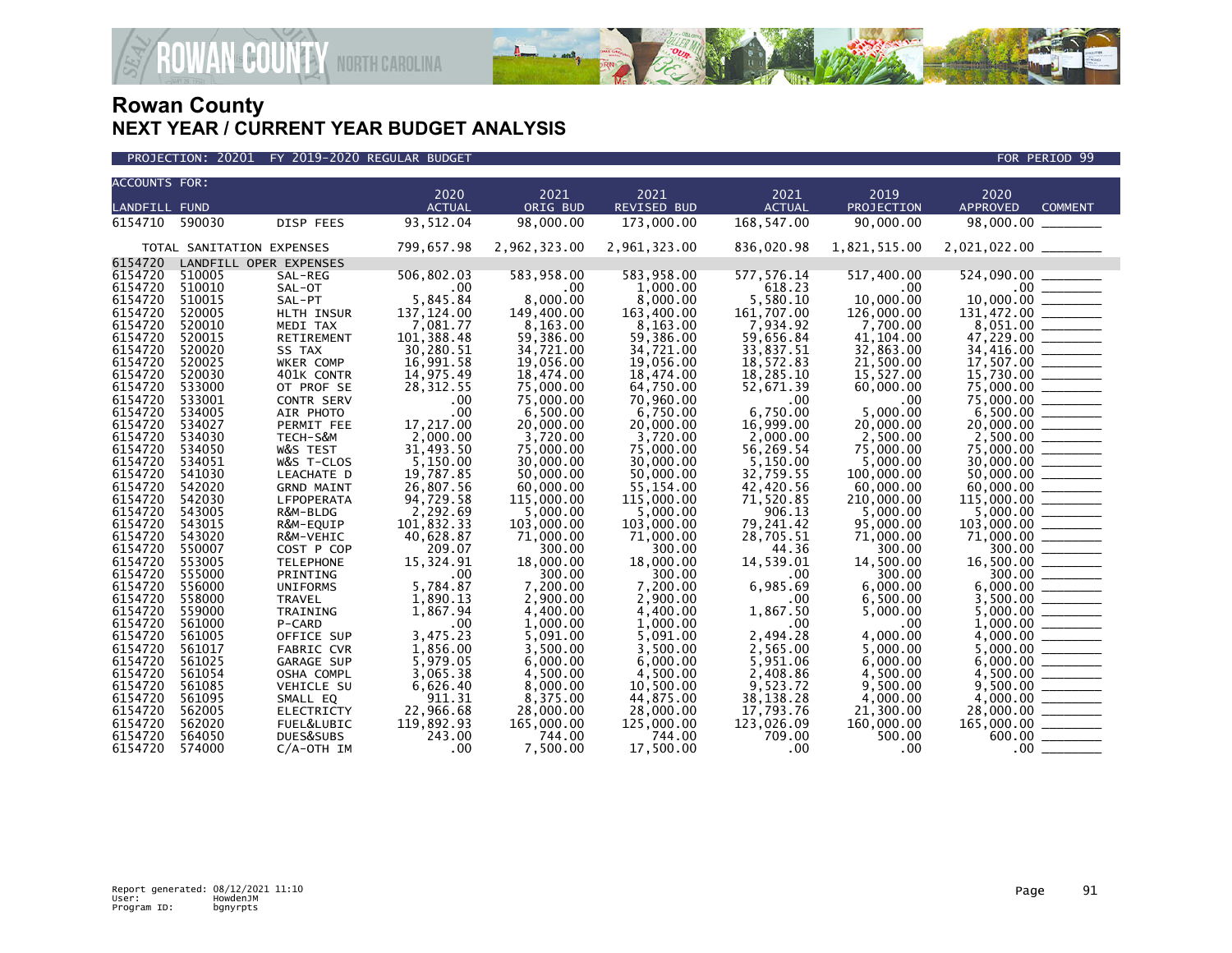

#### PROJECTION: 20201 FY 2019-2020 REGULAR BUDGET FOR PERIOD 99

**ROWAN-COUNTY NORTH CAROLINA** 

| <b>ACCOUNTS FOR:</b> |                  |                              |                                |                  |                    |                            |                       |                                                                                                                                                                                                                                                                                           |
|----------------------|------------------|------------------------------|--------------------------------|------------------|--------------------|----------------------------|-----------------------|-------------------------------------------------------------------------------------------------------------------------------------------------------------------------------------------------------------------------------------------------------------------------------------------|
|                      |                  |                              | 2020                           | 2021             | 2021               | 2021                       | 2019                  | 2020                                                                                                                                                                                                                                                                                      |
| <b>LANDFILL FUND</b> |                  |                              | <b>ACTUAL</b>                  | ORIG BUD         | <b>REVISED BUD</b> | <b>ACTUAL</b>              | PROJECTION            | <b>APPROVED</b><br><b>COMMENT</b>                                                                                                                                                                                                                                                         |
| 6154720              | 574011           | $C/A$ -LF CEL                | .00                            | 215,654.00       | 215,654.00         | .00                        | .00                   | $\frac{00}{20,000.00}$                                                                                                                                                                                                                                                                    |
| 6154720              | 574012           | $C/A$ -CTRMIG                | .00                            | 2,000,000.00     | 2,000,000.00       | .00                        | 50,000.00             |                                                                                                                                                                                                                                                                                           |
| 6154720              | 574014           | C/S GASCTL                   | .00                            | .00              | 585,000.00         | 316,658.52                 | .00                   |                                                                                                                                                                                                                                                                                           |
| 6154720              | 575035           | C/A-VECHL                    | .00                            | 54,776.00        | 54,776.00          | 36,903.65                  | 317,000.00            |                                                                                                                                                                                                                                                                                           |
| 6154720              | 575090           | $C/A$ -FU&EQP                | 637,567.58                     | 585,000.00       | 589,050.00         | 571,906.00                 | 60,000.00             |                                                                                                                                                                                                                                                                                           |
| 6154720<br>6154720   | 576030<br>578000 | $F/A-F\&EQUI$                | 5,221.00                       | $.00 \,$<br>.00  | 38,846.00          | 36,872.00                  | 20,985.00             |                                                                                                                                                                                                                                                                                           |
| 6154720              | 579000           | $C/A-GAAP$<br>DEP EXP        | $-687, 107.70$<br>1,044,965.45 | .00              | .00<br>.00         | $-945, 537.41$<br>$.00 \,$ | .00.<br>.00           |                                                                                                                                                                                                                                                                                           |
| 6154720              | 580000           | <b>BAD DEBT</b>              | 4,503.76                       | .00              | .00                | $.00 \,$                   | $.00 \,$              | $20,000.00$<br>$585,000.00$<br>$877,759.00$<br>$4,500.00$<br>$00$<br>$00$<br>$00$<br>$00$<br>$00$<br>$00$<br>$00$<br>$00$<br>$00$<br>$00$<br>$00$<br>$00$<br>$00$<br>$00$<br>$00$<br>$00$<br>$00$<br>$00$<br>$00$<br>$00$<br>$00$<br>$00$<br>$00$<br>$00$<br>$00$<br>$00$<br>$00$<br>$00$ |
| 6154720              | 590002           | BNK-CC FEE                   | 11,188.67                      | 15,000.00        | 15,000.00          | 16,005.41                  | 30,000.00             |                                                                                                                                                                                                                                                                                           |
| 6154720              | 590034           | INDIRCT CO                   | 189,004.00                     | 180,952.00       | 180,952.00         | 180,952.00                 | 175,605.00            |                                                                                                                                                                                                                                                                                           |
| 6154720              | 590056           | SW DISP TX                   | 296,802.44                     | 310,000.00       | 310,000.00         | 441,278.68                 | 295,000.00            |                                                                                                                                                                                                                                                                                           |
| 6154720              | 598020           | RES-LF MON                   | 402, 142.86                    | 500,000.00       | 500,000.00         | $.00 \,$                   | 700,000.00            |                                                                                                                                                                                                                                                                                           |
|                      |                  |                              |                                |                  |                    |                            |                       |                                                                                                                                                                                                                                                                                           |
|                      |                  | TOTAL LANDFILL OPER EXPENSES | 3, 285, 122.59                 | 5,702,570.00     | 6,335,580.00       | 2,160,248.08               | 3,376,584.00          | 4,221,958.00 ________                                                                                                                                                                                                                                                                     |
| 6154730              |                  | RECYCLING OPER EXPENSES      |                                |                  |                    |                            |                       |                                                                                                                                                                                                                                                                                           |
| 6154730              | 510005           | SAL-REG                      | 177,710.15                     | 181,062.00       | 181,062.00         | 177,456.51                 | 167,442.00            | 176,343.00                                                                                                                                                                                                                                                                                |
| 6154730              | 520005           | HLTH INSUR                   | 50,455.00                      | 49,800.00        | 55,800.00          | 54,827.50                  | 45,000.00             |                                                                                                                                                                                                                                                                                           |
| 6154730              | 520010           | MEDI TAX                     | 2,420.73                       | 2,547.00         | 2,547.00           | 2,466.63                   | 2,302.00              |                                                                                                                                                                                                                                                                                           |
| 6154730              | 520015           | RETIREMENT                   | 34,022.51                      | 18,489.00        | 18,489.00          | 18,327.90                  | 12,980.00             | $52,140.00$<br>$2,611.00$<br>$15,891.00$<br>$11,211.00$<br>$5,985.00$                                                                                                                                                                                                                     |
| 6154730              | 520020           | SS TAX                       | 10,350.71                      | 10,879.00        | 10,879.00          | 10,418.54                  | 9,837.00              |                                                                                                                                                                                                                                                                                           |
| 6154730              | 520025           | WKER COMP                    | 4,448.18                       | 4,530.00         | 4,530.00           | 4,466.79                   | 7.700.00              |                                                                                                                                                                                                                                                                                           |
| 6154730              | 520030           | 401K CONTR                   | 5,331.29                       | 5,433.00         | 5,433.00           | 5,353.83                   | 5,026.00              |                                                                                                                                                                                                                                                                                           |
| 6154730<br>6154730   | 533010<br>533013 | CONTR COLL                   | 68,514.70<br>650.00            | 70,000.00        | 70,000.00          | 65,252.36                  | 70.000.00             | $\begin{array}{r} 5,985.00 \ \hline 5,292.00 \ 70,000.00 \ \hline 70,000.00 \ \hline 4,500.00 \ \hline 10,000.00 \ \hline 800.00 \ \hline 10,000.00 \ \hline 11,0,000.00 \ \hline 4,000.00 \ \hline 5,000.00 \ \hline 3,000.00 \ \hline 3,000.00 \ \hline 1,300.00 \ \hline \end{array}$  |
| 6154730              | 533062           | CLEANING<br>SP WTE DIS       | 3,830.77                       | .00<br>10,000.00 | .00<br>10,000.00   | $.00 \,$<br>9,764.95       | 4,500.00<br>10,000.00 |                                                                                                                                                                                                                                                                                           |
| 6154730              | 541040           | US-WATER                     | 469.20                         | 800.00           | 800.00             | 441.23                     | 800.00                |                                                                                                                                                                                                                                                                                           |
| 6154730              | 542040           | TIRE DIS-E                   | 200,588.32                     | 210,000.00       | 210,000.00         | 208,880.21                 | 180,000.00            |                                                                                                                                                                                                                                                                                           |
| 6154730              | 543005           | R&M-BLDG                     | 6,321.84                       | 10,000.00        | 10,000.00          | $-1, 384.39$               | 10,000.00             |                                                                                                                                                                                                                                                                                           |
| 6154730              | 543015           | R&M-EQUIP                    | 3,756.75                       | 4,000.00         | 4,000.00           | 2,476.43                   | 4,000.00              |                                                                                                                                                                                                                                                                                           |
| 6154730              | 543020           | R&M-VEHIC                    | 7,938.25                       | 5,000.00         | 5,000.00           | 4,533.96                   | 5,000.00              |                                                                                                                                                                                                                                                                                           |
| 6154730              | 550007           | COST P COP                   | 229.10                         | 400.00           | 400.00             | 173.95                     | 400.00                |                                                                                                                                                                                                                                                                                           |
| 6154730              | 553005           | <b>TELEPHONE</b>             | 1,263.60                       | 3,000.00         | 3,000.00           | 162.24                     | 3,000.00              |                                                                                                                                                                                                                                                                                           |
| 6154730              | 554000           | ADVERTISNG                   | 82.53                          | 300.00           | 300.00             | $.00 \,$                   | 300.00                |                                                                                                                                                                                                                                                                                           |
| 6154730              | 555000           | PRINTING                     | 1,218.00                       | 1,300.00         | 1,300.00           | 266.00                     | 1,200.00              |                                                                                                                                                                                                                                                                                           |
| 6154730              | 556000           | <b>UNIFORMS</b>              | 734.83                         | 1,300.00         | 1.300.00           | 708.84                     | 1,300.00              |                                                                                                                                                                                                                                                                                           |
| 6154730              | 558000           | <b>TRAVEL</b>                | 1,689.03                       | 2,000.00         | 2,000.00           | 1,953.52                   | 3,000.00              | $\begin{array}{r} 1,300.00 \ \hline 1,300.00 \ \hline 2,000.00 \ \hline 2,000.00 \ \hline 3,000.00 \ \hline 1,900.00 \ \hline 600.00 \ \hline 1,500.00 \ \hline \end{array}$                                                                                                              |
| 6154730              | 559000           | TRAINING                     | 564.00                         | 2,000.00         | 2,000.00           | 413.00                     | 2,000.00              |                                                                                                                                                                                                                                                                                           |
| 6154730              | 561000           | P-CARD                       | .00                            | 1,900.00         | 1,900.00           | $.00 \times$               | $.00 \times$          |                                                                                                                                                                                                                                                                                           |
| 6154730              | 561005           | OFFICE SUP                   | 206.58                         | 600.00           | 600.00             | 117.45                     | 1,000.00              |                                                                                                                                                                                                                                                                                           |
| 6154730              | 561015           | EDU SUPPLY                   | 1,053.80                       | 1,500.00         | 1,500.00           | $.00 \,$                   | 1,500.00              |                                                                                                                                                                                                                                                                                           |
| 6154730              | 561054           | OSHA COMPL                   | 1.070.97                       | 1.800.00         | 1,800.00           | 136.41                     | 1,800.00              |                                                                                                                                                                                                                                                                                           |
| 6154730              | 561075           | RECYC SUPP                   | 3,688.10                       | 4,000.00         | 4,000.00           | 1,649.73                   | 4,000,00              |                                                                                                                                                                                                                                                                                           |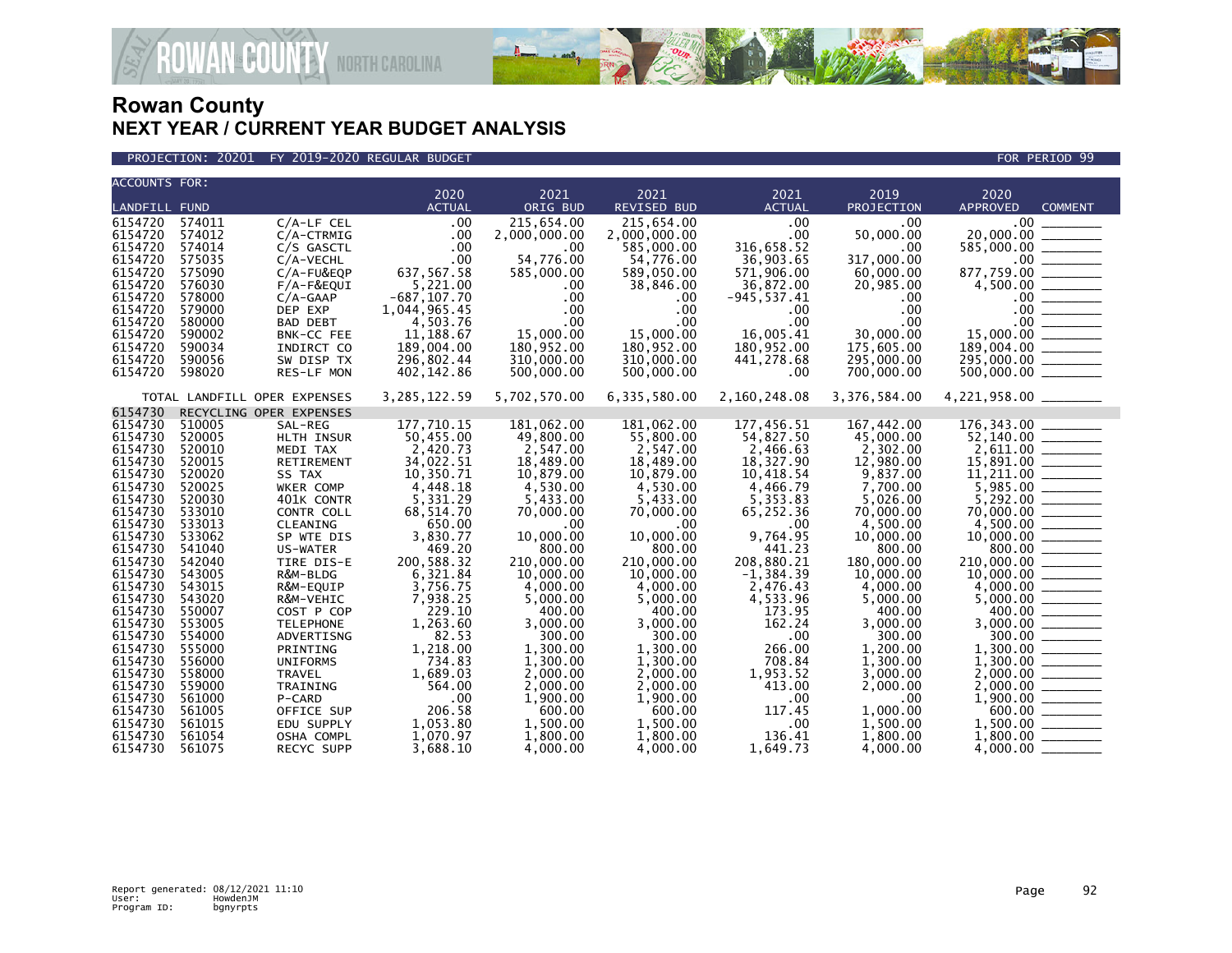

### PROJECTION: 20201 FY 2019-2020 REGULAR BUDGET FOR PERIOD 99

**ROWAN COUNTY NORTH CAROLINA** 

| <b>ACCOUNTS FOR:</b> |                     |                              |                 |            |             |                 |             |                                   |  |
|----------------------|---------------------|------------------------------|-----------------|------------|-------------|-----------------|-------------|-----------------------------------|--|
|                      |                     |                              | 2020            | 2021       | 2021        | 2021            | 2019        | 2020                              |  |
| <b>LANDFILL FUND</b> |                     |                              | <b>ACTUAL</b>   | ORIG BUD   | REVISED BUD | <b>ACTUAL</b>   | PROJECTION  | <b>APPROVED</b><br><b>COMMENT</b> |  |
| 6154730              | 561080              | SIGNAGE                      | 832.75          | 1.000.00   | 1,000.00    | 370.00          | 1.000.00    | 1.000.00                          |  |
| 6154730              | 561090              | OTH SUPPL                    | 3.176.82        | 5,000.00   | 5,000.00    | 1,464.23        | 5,000.00    | $5,000.00$ ________               |  |
| 6154730              | 561095              | SMALL EO                     | 1.950.70        | 4.000.00   | 4.000.00    | 1.276.65        | 4.000.00    | $4,000.00$ ________               |  |
| 6154730              | 562005              | <b>ELECTRICTY</b>            | 6,605.04        | 9,000.00   | 9,000.00    | 5,907.42        | 10,000.00   | $9,000.00$ ________               |  |
| 6154730              | 562020              | FUEL&LUBIC                   | 5,000.00        | 7.500.00   | 7.500.00    | 4.359.97        | 7.000.00    | $5,000.00$ ________               |  |
| 6154730              | 562025              | NATRAL GAS                   | 586.11          | 2,500.00   | 2,500.00    | 689.04          | 2,200.00    | $2,000.00$ ________               |  |
| 6154730              | 564050              | DUES&SUBS                    | 408.00          | 500.00     | 500.00      | 435.00          | 300.00      | $500.00$ ________                 |  |
| 6154730              | 575090              | $C/A-FU&EQP$                 | .00             | 7,400.00   | 7.400.00    | 7.100.00        | 89,000.00   |                                   |  |
| 6154730              | 582009              | MTG FOOD                     | 346.94          | 500.00     | 500.00      | 375.67          | 500.00      |                                   |  |
| 6154730              | 585013              | E-WASTE                      | $.00 \,$        | 8.000.00   | 64,054.00   | .00             | 48,067.00   | $20,000.00$ ________              |  |
|                      |                     | TOTAL RECYCLING OPER EXPENSE | 607,515.30      | 648,040.00 | 710,094.00  | 590,841.57      | 721,154.00  | 650,873.00 _______                |  |
|                      | TOTAL LANDFILL      |                              | $-1,655,054.85$ | .00.       | $.00 \,$    | $-3,023,078.30$ | $-3,000.00$ |                                   |  |
|                      | TOTAL LANDFILL FUND |                              | $-1,655,054.85$ | $.00 \,$   | .00         | $-3,023,078.30$ | $-3,000.00$ | $.00\,$                           |  |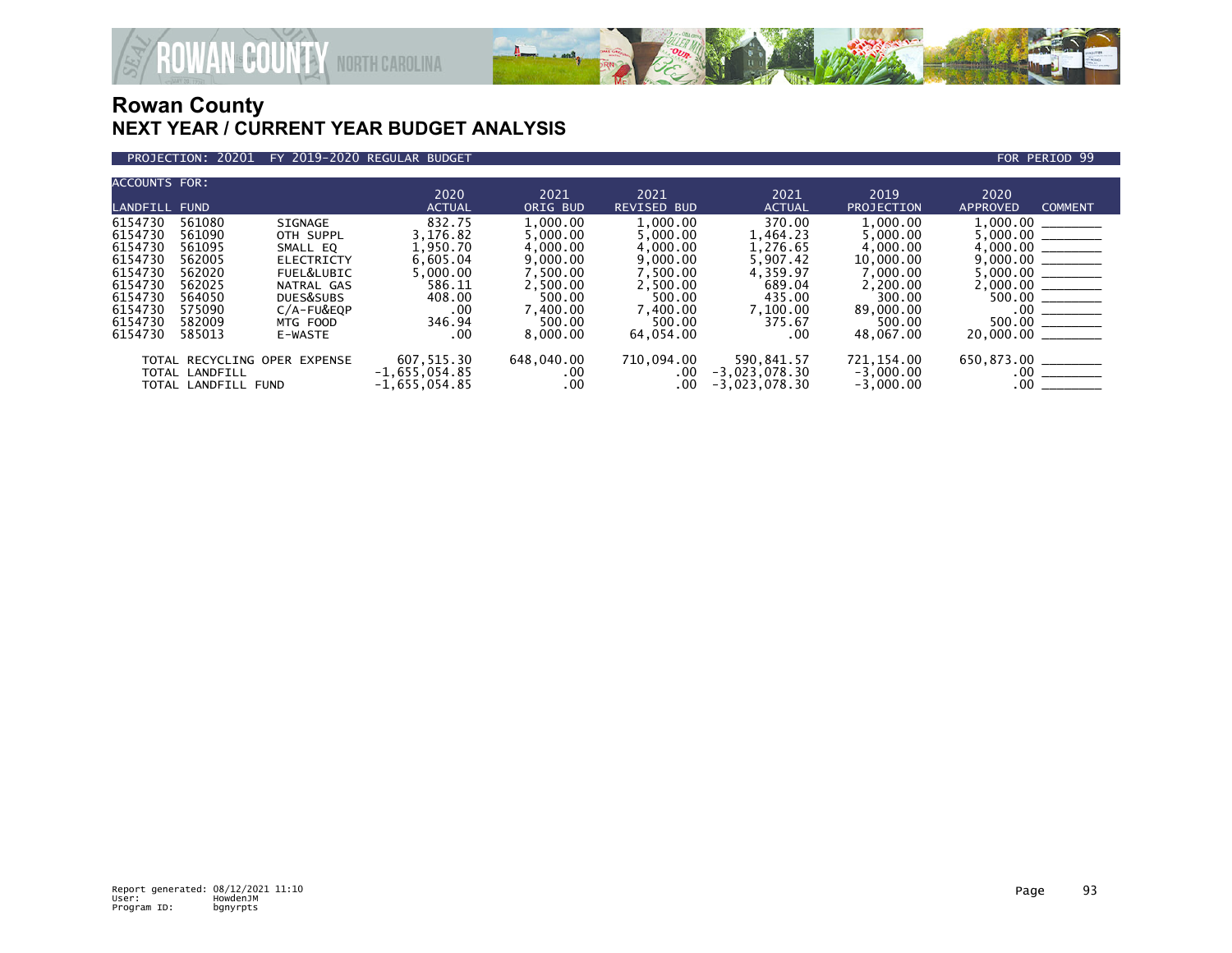

| <b>ACCOUNTS FOR:</b> |                  |                                      | 2020                        | 2021                                               | 2021                                                                                   | 2021                        | 2019                                                                                      | 2020                                              |                |
|----------------------|------------------|--------------------------------------|-----------------------------|----------------------------------------------------|----------------------------------------------------------------------------------------|-----------------------------|-------------------------------------------------------------------------------------------|---------------------------------------------------|----------------|
| <b>AIRPORT FUND</b>  |                  |                                      | <b>ACTUAL</b>               | ORIG BUD                                           | REVISED BUD                                                                            | <b>ACTUAL</b>               | PROJECTION                                                                                | <b>APPROVED</b>                                   | <b>COMMENT</b> |
|                      |                  |                                      |                             |                                                    |                                                                                        |                             |                                                                                           |                                                   |                |
| 4540                 | <b>AIRPORT</b>   |                                      |                             |                                                    |                                                                                        |                             |                                                                                           |                                                   |                |
| 6344550              |                  | AIRPORT GRANT GNRL REVENUE           |                             |                                                    |                                                                                        |                             |                                                                                           |                                                   |                |
| 6344550              | 431603           | <b>ILSREPGRT</b>                     | $-9,574.75$                 | $-536,687.00$                                      | $-536,687.00$                                                                          | $-26, 320.85$               | $-508,500.00$                                                                             | $-536,687.00$ _____                               |                |
| 6344550              | 431604           | 10.2LANDAC                           | $.00 \,$                    | $.00 \,$                                           | $.00 \times$                                                                           | .00                         | .00                                                                                       | $-100,000.00$ _________                           |                |
| 6344550              | 434600           | TREEREMOVA                           | $-3,481.19$                 | $.00 \,$                                           | .00                                                                                    | .00                         | $-315.000.00$                                                                             | $-200,000.00$<br>$-1,511,414.00$<br>$-128,781.00$ |                |
| 6344550              | 434601           | 9.2RNWYOVL                           | $-91,372.50$                | $-1, 511, 414.00$                                  | $-1, 511, 414.00$                                                                      | $-1,830.60$                 | $-2,566,872.00$                                                                           |                                                   |                |
| 6344550              | 491101           | <b>TRS FR 101</b>                    | $-128,781.00$               | $\sim$ 00                                          | .00.                                                                                   | .00                         | $-116,667.00$                                                                             |                                                   |                |
| 6344550              | 495000           | APP FB-UNR                           | $.00 \,$                    | $-277, 567.00$                                     | $-277, 567.00$                                                                         | .00                         | $-284,970.00$                                                                             |                                                   |                |
|                      |                  | TOTAL AIRPORT GRANT GNRL REV         |                             | $-233, 209.44$ $-2, 325, 668.00$ $-2, 325, 668.00$ |                                                                                        |                             | $-28,151.45$ $-3,792,009.00$ $-2,647,371.00$ $\_\_\_\_\_\_\_\_\_\_\_\_\_\_\_\_\_\_\_\_\_$ |                                                   |                |
|                      |                  | 63445503 AIRPORT STATE GRANT REVENUE |                             |                                                    |                                                                                        |                             |                                                                                           |                                                   |                |
| 63445503 434000      |                  | <b>SG REVENUE</b>                    | $.00 \,$                    | $-450,000.00$                                      | $-450,000.00$                                                                          | $.00\,$                     | .00                                                                                       | $-345,328.00$ ________                            |                |
|                      |                  | TOTAL AIRPORT STATE GRANT RE         | $.00 \,$                    | $-450,000.00$                                      | $-450,000.00$                                                                          | $.00 \,$                    | .00                                                                                       | $-345,328.00$ _________                           |                |
| 6344560              |                  | AIRPORT OPER REVENUES                |                             |                                                    |                                                                                        |                             |                                                                                           |                                                   |                |
| 6344560              | 453010           | FUEL FLOW                            | $-9,520.80$                 | $-13,000.00$                                       | $-13,000.00$                                                                           | $-6,058.70$                 | $-10.000.00$                                                                              | $-13,000.00$<br>$-1,000.00$                       |                |
| 6344560              | 453031           | CAR RENTAL                           | $-433.89$                   | $-800.00$                                          | $-800.00$                                                                              | $-3,940.62$                 | $-1,100.00$                                                                               |                                                   |                |
| 6344560              | 453045           | FUEL REV                             | $-778,509.07$               | $-930,000.00$                                      | $-930,000.00$                                                                          | $-689, 563.30$              | $-900.000.00$                                                                             | $-930,000.00$ ________                            |                |
| 6344560              | 453063           | MAIN-SUPP                            | $-2,018.90$                 | $-2,500.00$                                        | $-2,500.00$                                                                            | $-2,575.42$                 | $-3.000.00$                                                                               | $-2,500.00$<br>$-20,000.00$                       |                |
| 6344560              | 461000           | INT REV                              | $-28,578.41$                | $-25,000.00$                                       | $-25,000.00$                                                                           | $-1,499.40$                 | $-15,000.00$                                                                              |                                                   |                |
| 6344560              | 462201           | HANGAR RNT                           | $-326, 852.28$              | $-360,000.00$                                      | $-360,000.00$                                                                          | $-410, 285.28$              | $-350.000.00$                                                                             | $-360,000.00$ $\overline{\hspace{1cm}}$           |                |
| 6344560              | 462203           | HG LND LSE                           | $-12, 378.36$               | $-12,000.00$                                       | $-12,000.00$                                                                           | $-16,065.36$                | $-11,700.00$                                                                              |                                                   |                |
| 6344560<br>6344560   | 462204<br>462205 | OFFICE RNT<br>TIE DN RNT             | $-31,681.46$<br>$-3.040.00$ | $-25,000.00$<br>$-3,000.00$                        | $-25,000.00$<br>$-3.000.00$                                                            | $-29,933.02$<br>$-4.181.20$ | $-23,000.00$<br>$-5.000.00$                                                               |                                                   |                |
| 6344560              | 462206           | RAMP/LND                             | $-4,540.18$                 | $-3,500.00$                                        | $-3.500.00$                                                                            | $-4, 292.31$                | $-2.000.00$                                                                               |                                                   |                |
| 6344560              | 462995           | OTHER RNT                            | $-19,825.00$                | $-16,500.00$                                       | $-16,500.00$                                                                           | $-18, 200.00$               | $-16, 200.00$                                                                             | $-3,000.00$<br>$-3,000.00$<br>$-16,200.00$        |                |
| 6344560              | 489995           | MISC RECPT                           | $-4.597.07$                 | $-3.600.00$                                        | $-3.600.00$                                                                            | $-7.603.95$                 | $-3.600.00$                                                                               |                                                   |                |
| 6344560              | 491101           | <b>TRS FR 101</b>                    | $-200,000.00$               | $-200,000.00$                                      | $-200,000.00$                                                                          | $-200,000.00$               | $-250,000.00$                                                                             |                                                   |                |
| 6344560              | 495000           | APP FB-UNR                           | .00                         | $-211, 397.00$                                     | $-211, 397.00$                                                                         | .00                         | $-351, 118.00$                                                                            | $-362,688.00$ _________                           |                |
|                      |                  | TOTAL AIRPORT OPER REVENUES          | $-1,421,975.42$             |                                                    | $-1,806,297.00$ $-1,806,297.00$ $-1,394,198.56$ $-1,941,718.00$ $-1,951,688.00$ $\_\_$ |                             |                                                                                           |                                                   |                |
| 6354550              |                  | AIRPORT GRANTS EXPENDITURES          |                             |                                                    |                                                                                        |                             |                                                                                           |                                                   |                |
| 6354550              | 533000           | OT PROF SE                           | .00                         | 500,000.00                                         | 492,596.00                                                                             | $.00 \times$                | 249,287.00                                                                                | 383,698.00                                        |                |
| 6354550              | 533064           | TREEREMOVE                           | 3,868.92                    | .00                                                | 74,045.00                                                                              | 74,044.92                   | 350,000.00                                                                                | $222, 222.00$ ________                            |                |
| 6354550              | 571000           | $C/A$ -LAND                          | .00                         | $.00 \,$                                           | .00 <sub>1</sub>                                                                       | .00                         | .00                                                                                       | $\overline{111,111.00}$                           |                |
| 6354550              | 574068           | CA-RUNWAY                            | 101,524.87                  | 1,679,349.00                                       | 1,679,349.00                                                                           | 2,033.75                    | 2,852,080.00                                                                              |                                                   |                |
| 6354550              | 574069           | $CA/-ILS$                            | 10,638.61                   | 596,319.00                                         | 596,319.00                                                                             | 520,245.30                  | 565,000.00                                                                                | 596,319.00 _______                                |                |
| 6354550              | 578000           | $C/A-GAAP$                           | $-112, 163.48$              | .00                                                | .00                                                                                    | $-31.277.77$                | $\sim 00$                                                                                 |                                                   |                |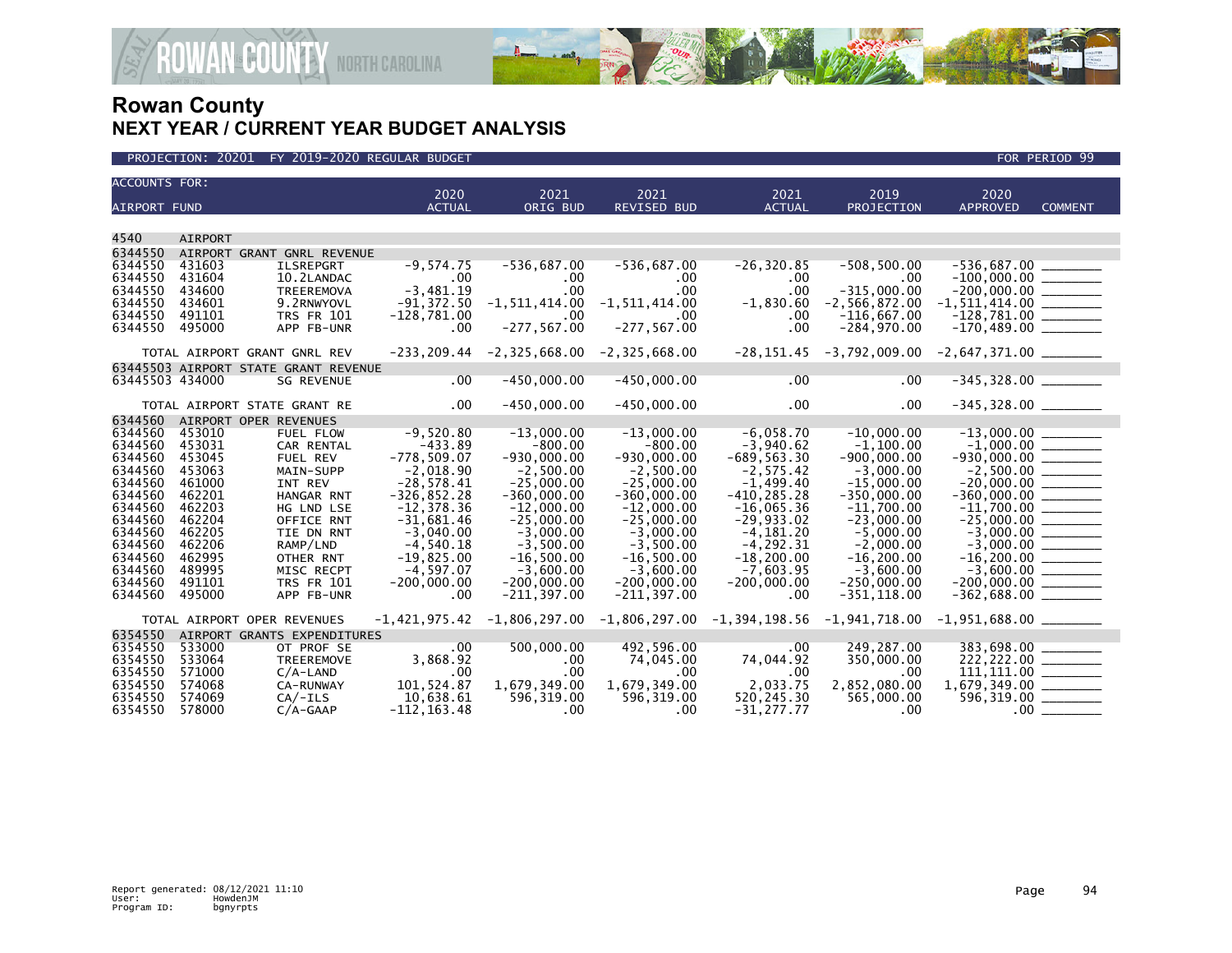

| <b>ACCOUNTS FOR:</b> |                  |                                 |                        |                        |                        |                        |                        |                                                                                                                                                                                                                                                                                                                                                                                                                                                                                                  |
|----------------------|------------------|---------------------------------|------------------------|------------------------|------------------------|------------------------|------------------------|--------------------------------------------------------------------------------------------------------------------------------------------------------------------------------------------------------------------------------------------------------------------------------------------------------------------------------------------------------------------------------------------------------------------------------------------------------------------------------------------------|
|                      |                  |                                 | 2020                   | 2021                   | 2021                   | 2021                   | 2019                   | 2020                                                                                                                                                                                                                                                                                                                                                                                                                                                                                             |
| <b>AIRPORT FUND</b>  |                  |                                 | <b>ACTUAL</b>          | ORIG BUD               | <b>REVISED BUD</b>     | <b>ACTUAL</b>          | PROJECTION             | <b>APPROVED</b><br><b>COMMENT</b>                                                                                                                                                                                                                                                                                                                                                                                                                                                                |
| 6354550              | 579000           | DEP EXP                         | 269,071.07             | .00                    | .00                    | .00                    | .00                    | .00                                                                                                                                                                                                                                                                                                                                                                                                                                                                                              |
|                      |                  | TOTAL AIRPORT GRANTS EXPENDI    | 272,939.99             | 2,775,668.00           | 2,842,309.00           | 565,046.20             | 4,016,367.00           |                                                                                                                                                                                                                                                                                                                                                                                                                                                                                                  |
| 6354560              |                  | AIRPORT OPER EXPENDITURES       |                        |                        |                        |                        |                        |                                                                                                                                                                                                                                                                                                                                                                                                                                                                                                  |
| 6354560              | 510005           | SAL-REG                         | 178, 177.79            | 176,683.00             | 185,683.00             | 183,955.03             | 184, 388.00            | 195,302.00                                                                                                                                                                                                                                                                                                                                                                                                                                                                                       |
| 6354560              | 510010           | SAL-OT                          | .00                    | 500.00                 | 500.00                 | .00                    | 750.00                 | 500.00 _______                                                                                                                                                                                                                                                                                                                                                                                                                                                                                   |
| 6354560              | 510015           | SAL-PT                          | 53,988.21              | 65,000.00              | 62,000.00              | 48,799.19              | 60,000.00              | 65,000.00 _______                                                                                                                                                                                                                                                                                                                                                                                                                                                                                |
| 6354560              | 520005           | HLTH INSUR                      | 36,410.60              | 35,856.00              | 39,206.00              | 38,110.80              | 36,000.00              |                                                                                                                                                                                                                                                                                                                                                                                                                                                                                                  |
| 6354560              | 520008           | RETIRE HI                       | 1,628.00               | .00                    | .00                    | .00                    | .00                    | .00<br>$\qquad \qquad$                                                                                                                                                                                                                                                                                                                                                                                                                                                                           |
| 6354560<br>6354560   | 520010<br>520015 | MEDI TAX                        | 3,275.67               | 3.485.00               | 3.485.00               | 3.323.01               | 3.560.00               | 4,002.00                                                                                                                                                                                                                                                                                                                                                                                                                                                                                         |
| 6354560              | 520020           | RETIREMENT<br>SS TAX            | 31,463.34<br>14,006.27 | 18,091.00<br>15,212.00 | 18,841.00<br>15,212.00 | 18,900.80<br>14,208.83 | 14,470.00<br>15,200.00 |                                                                                                                                                                                                                                                                                                                                                                                                                                                                                                  |
| 6354560              | 520025           | WKER COMP                       | 4,368.84               | 5,127.00               | 5,127.00               | 5,589.91               | 6,630.00               | 17,071.00 _______                                                                                                                                                                                                                                                                                                                                                                                                                                                                                |
| 6354560              | 520030           | 401K CONTR                      | 4,273.13               | 5,322.00               | 5,322.00               | 4,932.84               | 5,560.00               |                                                                                                                                                                                                                                                                                                                                                                                                                                                                                                  |
| 6354560              | 533001           | <b>CONTR SERV</b>               | 8,958.70               | 10,000.00              | 10,000.00              | 1,365.19               | 9,000.00               |                                                                                                                                                                                                                                                                                                                                                                                                                                                                                                  |
| 6354560              | 533063           | SNOW REMOV                      | .00                    | 10,500.00              | 400.00                 | .00                    | 10,500.00              |                                                                                                                                                                                                                                                                                                                                                                                                                                                                                                  |
| 6354560              | 534030           | TECH-S&M                        | 17,322.15              | 17,500.00              | 17,500.00              | 15,456.14              | 38,000.00              |                                                                                                                                                                                                                                                                                                                                                                                                                                                                                                  |
| 6354560              | 534032           | RNWY LIGHT                      | 22, 124. 16            | 25,000.00              | 25,000.00              | 21,540.00              | .00                    | 25,000.00                                                                                                                                                                                                                                                                                                                                                                                                                                                                                        |
| 6354560              | 541040           | US-WATER                        | 11,546.34              | 12,000.00              | 12,000.00              | 10,618.86              | 10,000.00              |                                                                                                                                                                                                                                                                                                                                                                                                                                                                                                  |
| 6354560              | 541042           | US-STRM WT                      | 48.00                  | 100.00                 | 100.00                 | 44.88                  | 100.00                 |                                                                                                                                                                                                                                                                                                                                                                                                                                                                                                  |
| 6354560              | 542020           | <b>GRND MAINT</b>               | 28,836.18              | 35,000.00              | 29,000.00              | 24, 134. 91            | 16,000.00              | 16,000.00 ______                                                                                                                                                                                                                                                                                                                                                                                                                                                                                 |
| 6354560              | 543005           | R&M-BLDG                        | 25,555.28              | 30,000,00              | 24,000.00              | 21, 271.74             | 31,000,00              | 30,000.00 _______                                                                                                                                                                                                                                                                                                                                                                                                                                                                                |
| 6354560              | 543015           | R&M-EQUIP                       | 14,536.23              | 10,000.00              | 15,000.00              | 11,887.90              | 20,000.00              |                                                                                                                                                                                                                                                                                                                                                                                                                                                                                                  |
| 6354560              | 543016           | RM FUEL TK                      | 4,652.15               | 3,000.00               | 7,000.00               | 5,298.51               | 11,209.00              |                                                                                                                                                                                                                                                                                                                                                                                                                                                                                                  |
| 6354560              | 543020           | R&M-VEHIC                       | 1,442.85               | 4,000.00               | 4,000.00               | 800.40                 | 4,000.00               |                                                                                                                                                                                                                                                                                                                                                                                                                                                                                                  |
| 6354560              | 543901           | R&MFENCING                      | 3,271.00               | 5,000.00               | 5,000.00               | 286.00                 | 3,000.00               | $5,000.00$ _________                                                                                                                                                                                                                                                                                                                                                                                                                                                                             |
| 6354560              | 544010           | <b>EQUIP RNTL</b>               | 770.45                 | 2,000.00               | 2,000.00               | 459.46                 | 2,000.00               |                                                                                                                                                                                                                                                                                                                                                                                                                                                                                                  |
| 6354560              | 550007           | COST P COP                      | 410.43                 | 400.00                 | 400.00                 | 320.24                 | 450.00                 | 450.00<br>$\begin{array}{cccccccccc} \multicolumn{2}{c}{} & \multicolumn{2}{c}{} & \multicolumn{2}{c}{} & \multicolumn{2}{c}{} & \multicolumn{2}{c}{} & \multicolumn{2}{c}{} & \multicolumn{2}{c}{} & \multicolumn{2}{c}{} & \multicolumn{2}{c}{} & \multicolumn{2}{c}{} & \multicolumn{2}{c}{} & \multicolumn{2}{c}{} & \multicolumn{2}{c}{} & \multicolumn{2}{c}{} & \multicolumn{2}{c}{} & \multicolumn{2}{c}{} & \multicolumn{2}{c}{} & \multicolumn{2}{c}{} & \multicolumn{2}{c}{} & \mult$ |
| 6354560              | 553005           | <b>TELEPHONE</b>                | 16,526.69              | 26,000.00              | 26,000.00              | 7,296.31               | 24,240.00              | $25,000.00$ ________                                                                                                                                                                                                                                                                                                                                                                                                                                                                             |
| 6354560              | 554000           | ADVERTISNG                      | 783.85                 | 2,000.00               | 2,000.00               | 548.10                 | 5,000.00               |                                                                                                                                                                                                                                                                                                                                                                                                                                                                                                  |
| 6354560              | 555000           | PRINTING                        | .00                    | 100.00                 | 100.00                 | 100.00                 | 200.00                 | 200.00                                                                                                                                                                                                                                                                                                                                                                                                                                                                                           |
| 6354560              | 556000           | <b>UNIFORMS</b>                 | 1,540.53<br>36.41      | 1,750.00               | 1,750.00               | 1,308.16               | 2,000.00               |                                                                                                                                                                                                                                                                                                                                                                                                                                                                                                  |
| 6354560<br>6354560   | 557000<br>558000 | <b>POSTAGE</b><br><b>TRAVEL</b> | 212.68                 | 125.00<br>2.500.00     | 125.00<br>2.000.00     | .00<br>294.17          | 300.00                 | 300.00<br>3.500.00                                                                                                                                                                                                                                                                                                                                                                                                                                                                               |
| 6354560              | 559000           | TRAINING                        | 392.00                 | 2,000.00               | 2,000.00               | 140.00                 | 3,000.00<br>3,500.00   |                                                                                                                                                                                                                                                                                                                                                                                                                                                                                                  |
| 6354560              | 561000           | P-CARD                          | .00                    | 1,900.00               | 1,900.00               | .00                    | .00                    |                                                                                                                                                                                                                                                                                                                                                                                                                                                                                                  |
| 6354560              | 561005           | OFFICE SUP                      | 1,824.28               | 1,600.00               | 1,600.00               | 592.67                 | 1,400.00               |                                                                                                                                                                                                                                                                                                                                                                                                                                                                                                  |
| 6354560              | 561012           | CONCES-SUP                      | 195.34                 | 400.00                 | 400.00                 | 132.92                 | 300.00                 | 400.00                                                                                                                                                                                                                                                                                                                                                                                                                                                                                           |
| 6354560              | 561030           | JANT'L-SUP                      | 488.14                 | 800.00                 | 1,300.00               | 1,208.83               | 1.200.00               |                                                                                                                                                                                                                                                                                                                                                                                                                                                                                                  |
| 6354560              | 561056           | FUEL 4 RES                      | 467,250.07             | 700,000.00             | 700,000.00             | 383,746.90             | 725,000.00             | $775,000.00$ _______                                                                                                                                                                                                                                                                                                                                                                                                                                                                             |
| 6354560              | 561057           | PARTS 4 RE                      | 1,726.01               | 3,000.00               | 3,000.00               | 2,567.96               | 3,000.00               |                                                                                                                                                                                                                                                                                                                                                                                                                                                                                                  |
| 6354560              | 561095           | OTH SM EQP                      | 7,072.04               | 11,000.00              | 6,000.00               | 5,981.96               | 3,500.00               | 9,000,00                                                                                                                                                                                                                                                                                                                                                                                                                                                                                         |
| 6354560              | 562005           | <b>ELECTRICTY</b>               | 47,979.33              | 55,000.00              | 55,000,00              | 37,426.05              | 55,000.00              | 55,000,00                                                                                                                                                                                                                                                                                                                                                                                                                                                                                        |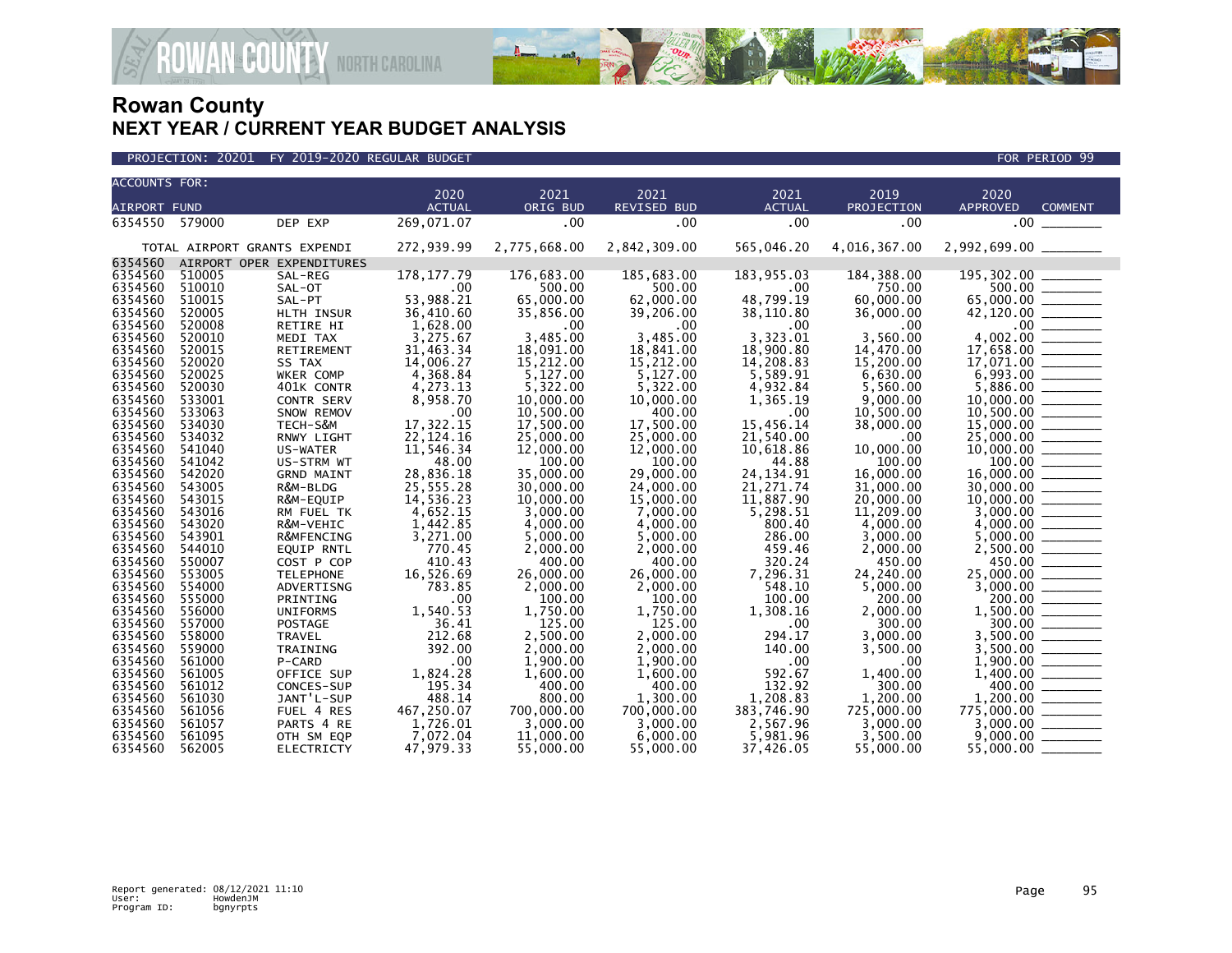

### PROJECTION: 20201 FY 2019-2020 REGULAR BUDGET FOR PERIOD 99

**ROWAN COUNTY NORTH CAROLINA** 

| <b>ACCOUNTS FOR:</b> |                    |                              |                       |                  |                     |                       |                    |                                                                                                                                                                                                                                                                                                                                                                                                                        |
|----------------------|--------------------|------------------------------|-----------------------|------------------|---------------------|-----------------------|--------------------|------------------------------------------------------------------------------------------------------------------------------------------------------------------------------------------------------------------------------------------------------------------------------------------------------------------------------------------------------------------------------------------------------------------------|
| AIRPORT FUND         |                    |                              | 2020<br><b>ACTUAL</b> | 2021<br>ORIG BUD | 2021<br>REVISED BUD | 2021<br><b>ACTUAL</b> | 2019<br>PROJECTION | 2020<br><b>APPROVED</b><br><b>COMMENT</b>                                                                                                                                                                                                                                                                                                                                                                              |
|                      |                    |                              |                       |                  |                     |                       |                    |                                                                                                                                                                                                                                                                                                                                                                                                                        |
| 6354560              | 562020             | FUEL&LUBIC                   | 4,831.57              | 7,000.00         | 7,000.00            | 5,028.74              | 4,000.00           |                                                                                                                                                                                                                                                                                                                                                                                                                        |
| 6354560              | 562025             | NATRAL GAS                   | 7,146.80              | 8,500.00         | 8,500.00            | 6,305.24              | 7,500.00           | 8,500.00 _______                                                                                                                                                                                                                                                                                                                                                                                                       |
| 6354560              | 564010             | <b>BOOKS</b>                 | $.00 \times$          | 150.00           | 150.00              | $.00 \,$              | 200.00             | 200.00 _______                                                                                                                                                                                                                                                                                                                                                                                                         |
| 6354560              | 564050             | DUES&SUBS                    | 2,749.85              | 2,500.00         | 2,500.00            | 1,941.00              | 2,500.00           | 2,750.00 _______                                                                                                                                                                                                                                                                                                                                                                                                       |
| 6354560              | 573011             | $C/A$ -HANGAR                | .00                   | 20,000.00        | 20,000.00           | .00                   | .00.               |                                                                                                                                                                                                                                                                                                                                                                                                                        |
| 6354560              | 575090             | $C/A$ -FU&EQP                | 29,690.00             | $.00 \,$         | 6,000.00            | 5,135.60              | 32,000.00          |                                                                                                                                                                                                                                                                                                                                                                                                                        |
| 6354560              | 576030             | $F/A-F\&EQUI$                | 1,731.10              | 2,000.00         | 4,000.00            | $.00 \,$              | 10,000.00          | $\begin{array}{r} 4,000.00 \ \hline 4,000.00 \ \hline \end{array}$<br>$\begin{array}{r} .00 \ \hline .00 \ \hline .00 \ \hline .00 \ \hline .00 \ \hline .00 \ \hline .00 \ \hline .00 \ \hline .00 \ \hline .00 \ \hline .00 \ \hline .00 \ \hline .00 \ \hline .00 \ \hline .00 \ \hline .00 \ \hline .00 \ \hline .00 \ \hline .00 \ \hline .00 \ \hline .00 \ \hline .00 \ \hline .00 \ \hline .00 \ \hline .00 \$ |
| 6354560              | 578000             | $C/A-GAAP$                   | $-29,690.00$          | $.00 \cdot$      | .00.                | .00                   | .00                |                                                                                                                                                                                                                                                                                                                                                                                                                        |
| 6354560              | 579000             | DEP EXP                      | 458,839.14            | .00              | .00.                | .00                   | .00                |                                                                                                                                                                                                                                                                                                                                                                                                                        |
| 6354560              | 590000             | OTH SERV'S                   | 322.43                | 5,000.00         | 5,000.00            | 102.65                | 5,500.00           |                                                                                                                                                                                                                                                                                                                                                                                                                        |
| 6354560              | 590002             | <b>BNK-CC FEE</b>            | 30,259.96             | 36,000,00        | 36,000.00           | 28,299.03             | 32,000.00          | $35,000.00$ ________                                                                                                                                                                                                                                                                                                                                                                                                   |
| 6354560              | 590006             | INDIRCT CO                   | 68,468.00             | 79,896.00        | 79,896.00           | 79,896.00             | 62,191.00          |                                                                                                                                                                                                                                                                                                                                                                                                                        |
| 6354560              | 590008             | SALES&USE                    | 52,512.96             | 65,000.00        | 65,000.00           | 45,236.65             | 65,000.00          |                                                                                                                                                                                                                                                                                                                                                                                                                        |
|                      |                    |                              |                       |                  |                     |                       |                    |                                                                                                                                                                                                                                                                                                                                                                                                                        |
|                      |                    | TOTAL AIRPORT OPER EXPENDITU | 1,639,954.95          | 1,523,997.00     | 1,523,997.00        | 1,044,593.58          | 1,530,348.00       |                                                                                                                                                                                                                                                                                                                                                                                                                        |
| 6354570              | AIRPORT DEBT       | SVC EXPENDITURES             |                       |                  |                     |                       |                    |                                                                                                                                                                                                                                                                                                                                                                                                                        |
| 6354570              | 592031             | ARPT DS P                    | 224,087.81            | 231,800.00       | 231,800.00          | 175,490.96            | 286,700.00         | 224,088.00 ______                                                                                                                                                                                                                                                                                                                                                                                                      |
| 6354570              | 592032             | ARPT DS IN                   | 58,110.01             | 50,500.00        | 50,500.00           | 37,706.86             | 93,670.00          |                                                                                                                                                                                                                                                                                                                                                                                                                        |
| 6354570              | 592999             | LTD GAAP                     | $-224,087.80$         | $.00 \,$         | $.00 \cdot$         | -231,733.34           | .00.               |                                                                                                                                                                                                                                                                                                                                                                                                                        |
|                      |                    |                              |                       |                  |                     |                       |                    |                                                                                                                                                                                                                                                                                                                                                                                                                        |
|                      |                    | TOTAL AIRPORT DEBT SVC EXPEN | 58,110.02             | 282,300.00       | 282,300.00          | $-18, 535.52$         | 380,370.00         | 282, 288.00 ________                                                                                                                                                                                                                                                                                                                                                                                                   |
|                      | TOTAL AIRPORT      |                              | 315,820.10            | $.00 \cdot$      | 66,641.00           | 168,754.25            | 193,358.00         |                                                                                                                                                                                                                                                                                                                                                                                                                        |
|                      | TOTAL AIRPORT FUND |                              | 315,820.10            | $.00 \,$         | 66,641.00           | 168,754.25            | 193,358.00         |                                                                                                                                                                                                                                                                                                                                                                                                                        |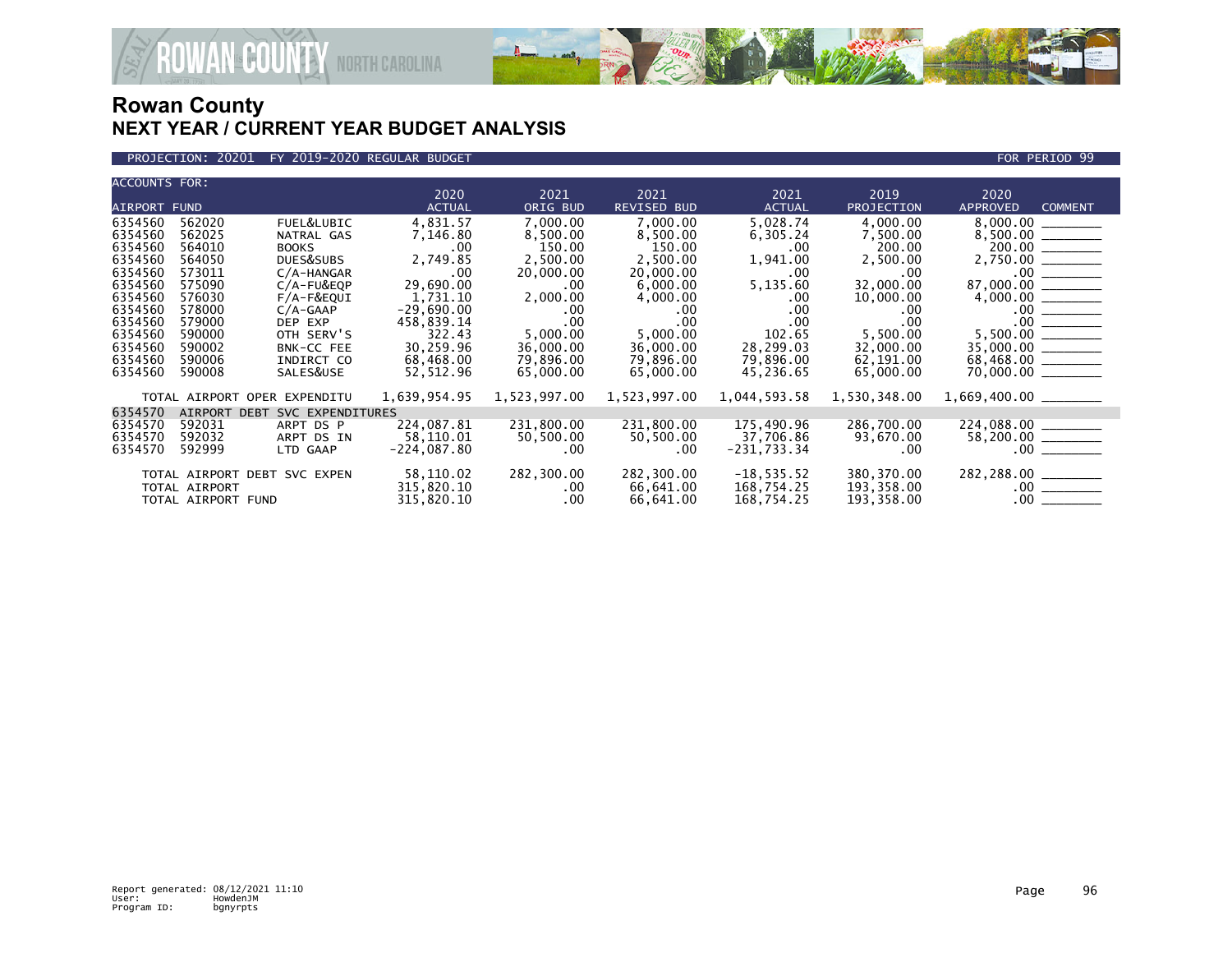

#### PROJECTION: 20201 FY 2019-2020 REGULAR BUDGET FOR PERIOD 99

| <b>ACCOUNTS FOR:</b>          |                            |                                                        | 2020                                                                                                                                                                                                                                          | 2021                               | 2021                         | 2021                                                           | 2019                           | 2020                                                                                                                                                                                                                                                                           |                |  |
|-------------------------------|----------------------------|--------------------------------------------------------|-----------------------------------------------------------------------------------------------------------------------------------------------------------------------------------------------------------------------------------------------|------------------------------------|------------------------------|----------------------------------------------------------------|--------------------------------|--------------------------------------------------------------------------------------------------------------------------------------------------------------------------------------------------------------------------------------------------------------------------------|----------------|--|
| WATER SUPPLY FUND             |                            |                                                        | <b>ACTUAL</b>                                                                                                                                                                                                                                 | ORIG BUD                           | <b>REVISED BUD</b>           | <b>ACTUAL</b>                                                  | PROJECTION                     | <b>APPROVED</b>                                                                                                                                                                                                                                                                | <b>COMMENT</b> |  |
|                               |                            |                                                        |                                                                                                                                                                                                                                               |                                    |                              |                                                                |                                |                                                                                                                                                                                                                                                                                |                |  |
| 7500                          |                            | WATER DEPARTMENT                                       |                                                                                                                                                                                                                                               |                                    |                              |                                                                |                                |                                                                                                                                                                                                                                                                                |                |  |
| 6547510                       | WATER OPERATIONS REVENUE   |                                                        |                                                                                                                                                                                                                                               |                                    |                              |                                                                |                                |                                                                                                                                                                                                                                                                                |                |  |
| 6547510<br>6547510            | 444500<br>461000           | SALE WTR<br>INT REV                                    | $-139,402.75$<br>$-3, 156.68$                                                                                                                                                                                                                 | $-134,000.00$<br>$-2,000.00$       | $-134,000.00$<br>$-2,000.00$ | $-116,791.01$<br>$-159.37$                                     | $-134,000.00$<br>.00           |                                                                                                                                                                                                                                                                                |                |  |
|                               |                            | TOTAL WATER OPERATIONS REVEN                           | $-142, 559.43$                                                                                                                                                                                                                                | $-136,000.00$                      | $-136,000.00$                | $-116,950.38$                                                  | $-134,000.00$                  | $-136,000.00$ ________                                                                                                                                                                                                                                                         |                |  |
| 6557510                       |                            | WATER OPERATIONS EXPENDITURES                          |                                                                                                                                                                                                                                               |                                    |                              |                                                                |                                |                                                                                                                                                                                                                                                                                |                |  |
| 6557510<br>6557510            | 541020<br>541025           | <b>WTR PURCH</b><br><b>WTR FLUSH</b>                   | 29,189.91<br>.00.                                                                                                                                                                                                                             | 50,000.00<br>20,000.00             | 42,500.00<br>17,500.00       | 36,636.05<br>9,396.88                                          | 66,000.00<br>.00.              | $\begin{tabular}{c c} 47,000.00 & \underline{\hspace{15pt}000.00} \\ 20,000.00 & \underline{\hspace{15pt}000.00} \\ 5,000.00 & \underline{\hspace{15pt}000.00} \\ 10,000.00 & \underline{\hspace{15pt}000.00} \\ 54,000.00 & \underline{\hspace{15pt}000.00} \\ \end{tabular}$ |                |  |
| 6557510<br>6557510<br>6557510 | 543060<br>561105<br>584020 | R&M WATER<br><b>LICENSES</b><br><b>WTR REBATE</b>      | .00<br>420.00<br>20,400.00                                                                                                                                                                                                                    | 5,000.00<br>4,000.00<br>$.00 \ \,$ | 5,000.00<br>4,000.00<br>.00  | $.00 \cdot$<br>420.00<br>.00                                   | 93,000.00<br>11,000.00<br>.00. |                                                                                                                                                                                                                                                                                |                |  |
| 6557510                       | 590020                     | OPER FEES                                              | 54,000.00                                                                                                                                                                                                                                     | 57,000.00                          | 57,000.00                    | 54,000.00                                                      | 64,000.00                      |                                                                                                                                                                                                                                                                                |                |  |
|                               |                            | TOTAL WATER OPERATIONS EXPEN<br>TOTAL WATER DEPARTMENT | 104,009.91<br>$-38,549.52$                                                                                                                                                                                                                    | 136,000.00<br>$.00 \,$             | 126,000.00<br>$-10,000.00$   | 100,452.93<br>$-16, 497.45$                                    | 234,000.00<br>100,000.00       |                                                                                                                                                                                                                                                                                |                |  |
|                               |                            | TOTAL WATER SUPPLY FUND                                | $-38,549.52$                                                                                                                                                                                                                                  | .00                                | $-10,000.00$                 | $-16, 497.45$                                                  | 100,000.00                     |                                                                                                                                                                                                                                                                                |                |  |
|                               |                            |                                                        | TOTAL REVENUE-173, 494, 362.98-176, 229, 953.00-184, 861, 155.00-170, 594, 000.47-173, 508, 310.00-180, 433, 581.00 _______<br>TOTAL EXPENSE 168.816.535.11 175.988.961.00 183.024.043.00 154.336.621.07 170.138.805.00 180.433.581.00 ______ |                                    |                              |                                                                |                                |                                                                                                                                                                                                                                                                                |                |  |
|                               |                            | <b>GRAND TOTAL</b>                                     | $-4,677,827.87$                                                                                                                                                                                                                               |                                    |                              | $-240,992.00$ $-1,837,112.00$ $-16,257,379.40$ $-3,369,505.00$ |                                | $.00 \,$                                                                                                                                                                                                                                                                       |                |  |

\*\* END OF REPORT - Generated by James M. Howden \*\*